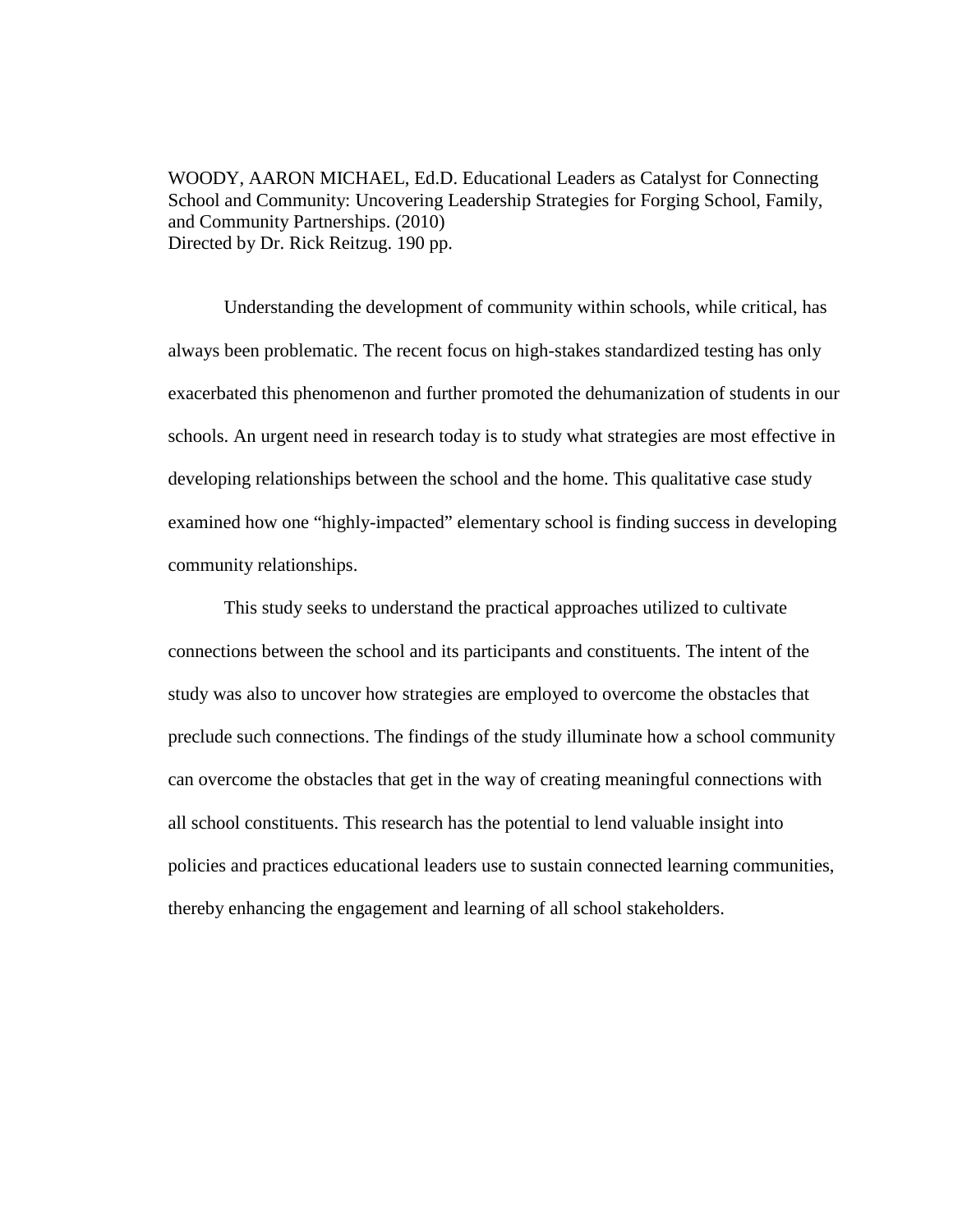# EDUCATIONAL LEADERS AS CATALYST FOR CONNECTING SCHOOL AND COMMUNITY: UNCOVERING LEADERSHIP STRATEGIES FOR FORGING SCHOOL, FAMILY, AND COMMUNITY

# **PARTNERSHIPS**

by

Aaron Michael Woody

A Dissertation Submitted to the Faculty of The Graduate School at The University of North Carolina at Greensboro in Partial Fulfillment of the Requirements for the Degree Doctor of Education

> Greensboro 2010

> > Approved by

Committee Chair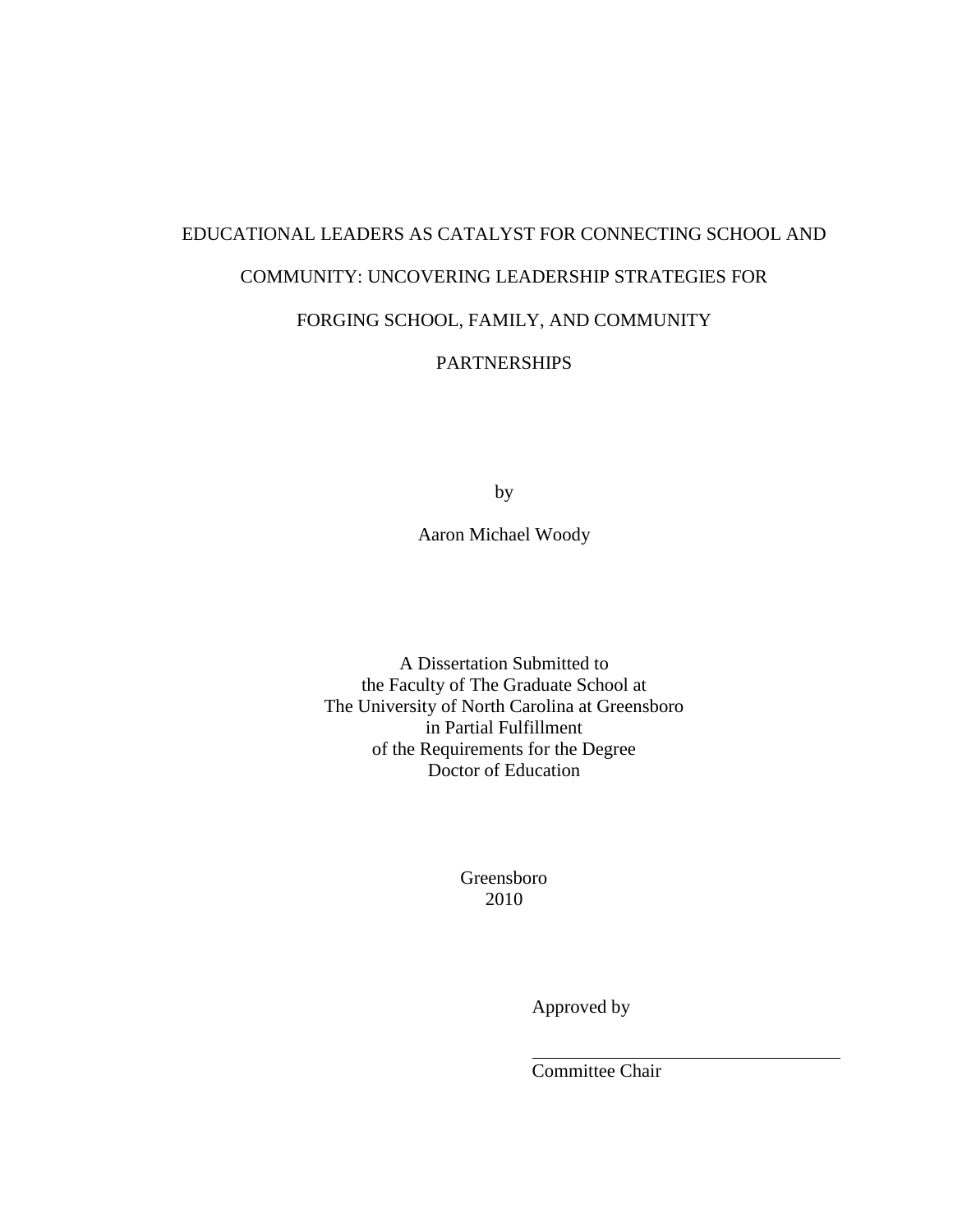© 2010 by Aaron Michael Woody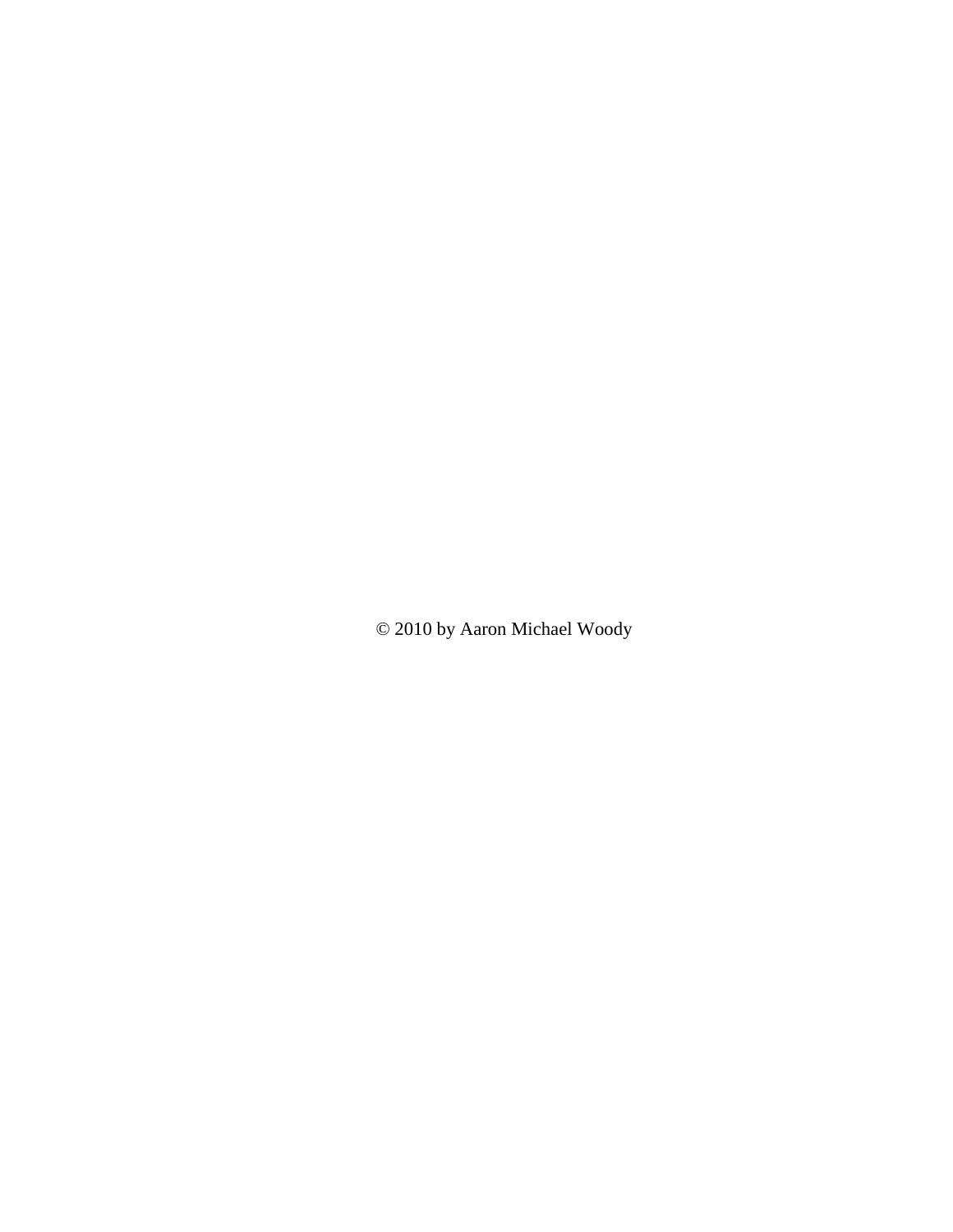### **To the teachers who have made this dream a reality.**

### *Childhood: Mike & Debbie Woody*

My parents cultivated a home that fostered honesty, transparency, and a willingness to set big goals. The best lesson you taught me was in providing the *freedom* to take risks, make mistakes, and keep moving forward. Your many sacrifices and steadfast love have made all the difference.

### *Community: George & Dorma Lilly*

My grandparents taught me the value of *commitment*, honor, and seeing things through to the end. Thank you for all of your enthusiasm even in times that didn't make sense.

### *School: Carolyn Helbert*

Mrs. Helbert taught me that believing in a person's *potential* is far more rewarding than looking only at their performance. The passion you displayed in your teaching, coaching, and counseling inspired me to think I could be like you someday.

### *The Lean Years: Charles Hylton*

My father-in-law has taught me that the glass is *always* half full. I have never known a more optimistic person and a more faithful supporter. Thank you for your countless hours of counsel, your unwavering faith, and for providing the many writing retreats at your mountain home. I couldn't have done this without you.

#### *Adulthood: Kelly Woody*

Kelly has taught me the most important lesson of all, that self-sacrificing love is a gift from God. Your willingness and patience to see me through *our* goal has been priceless. You are the quintessential encourager and your love continually renews fresh hope in my soul. I love you!

### *And to Kyla and Kloe*

You are where I find hope in my purpose on this earth; earn any ounce of credibility; and ultimately where I will leave my legacy. I am thankful already for the lessons you *will* teach me! I am so happy to be your dad. I love you!

## **Let the words of my mouth and the meditation of my heart be acceptable in thy sight, O Lord, my rock and my redeemer.**

**Psalms 19:14**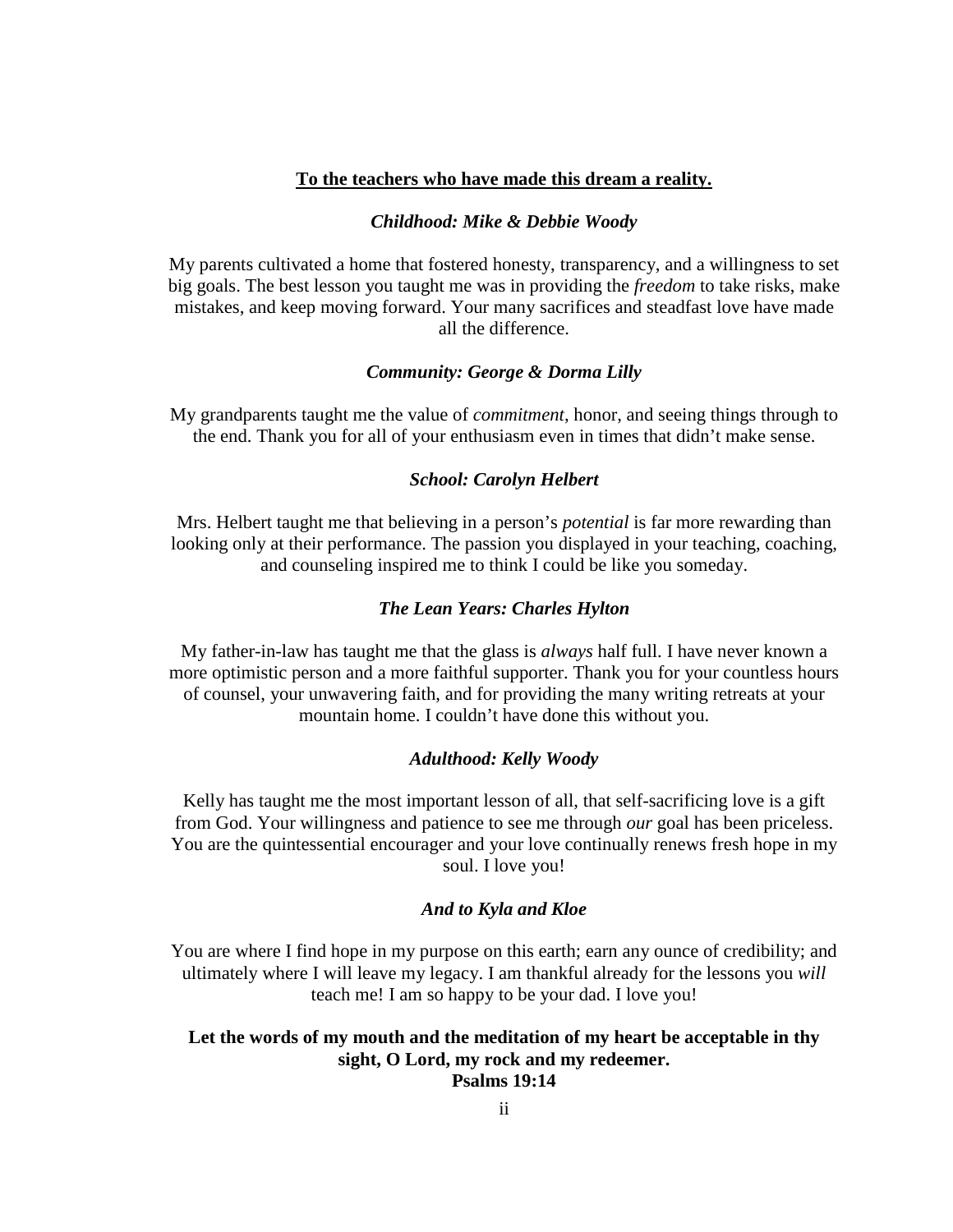### APPROVAL PAGE

This dissertation has been approved by the following committee of the Faculty of The Graduate School at The University of North Carolina at Greensboro.

Committee Chair

Committee Members

Date of Acceptance by Committee

Date of Final Oral Examination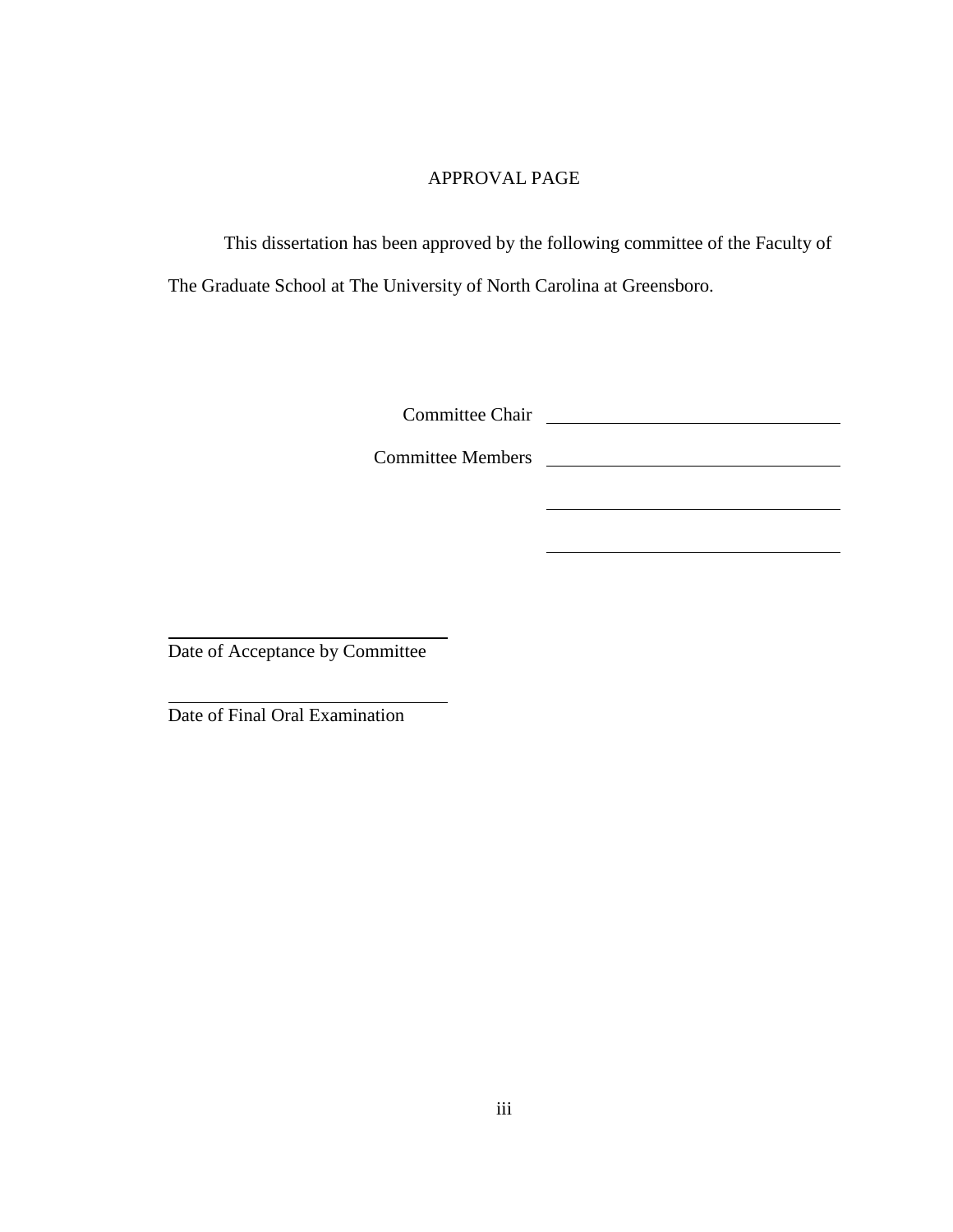### ACKNOWLEDGMENTS

I would like to thank my committee members Dr. Rick Reitzug, Dr. Carl Lashley, Dr. Camille Cooper, and Dr. C. P. Gause for their support, time, and critical feedback that helped see this project to completion. Not only did you contribute to my learning, you also reinforced the words of Charles Dickens who wrote, "In the little world in which children exist, there is nothing so finely perceived and so finely felt as injustice." I am thankful that each of these professors helped me internalize this reality and inspired me to create spaces of hope for the children and families I serve.

I am greatly indebted primarily to Dr. Rick Reitzug for overseeing this project and editing the various drafts of my writing. As chair of my committee his meetings, reflections, and challenges were always communicated in a spirit of enthusiasm and encouragement. Thank you for pushing me and believing in this work.

I would also like to thank the staff, parents, and students of John Lawrence Elementary School for having patience with me as their principal and providing me with the much needed support and assistance throughout this journey. Thank you to the Crestline Public Library and Charlie Hylton for providing me with peaceful places to write; and to Bill Foster for taking the time to edit all that was written.

Special thanks to the school community (the principal, staff, and parents) that gave of their valuable time for this study. Your participation and honesty helped provide a rich data set that will influence the larger educational landscape. Because of your efforts schools might better approximate the importance of community partnerships.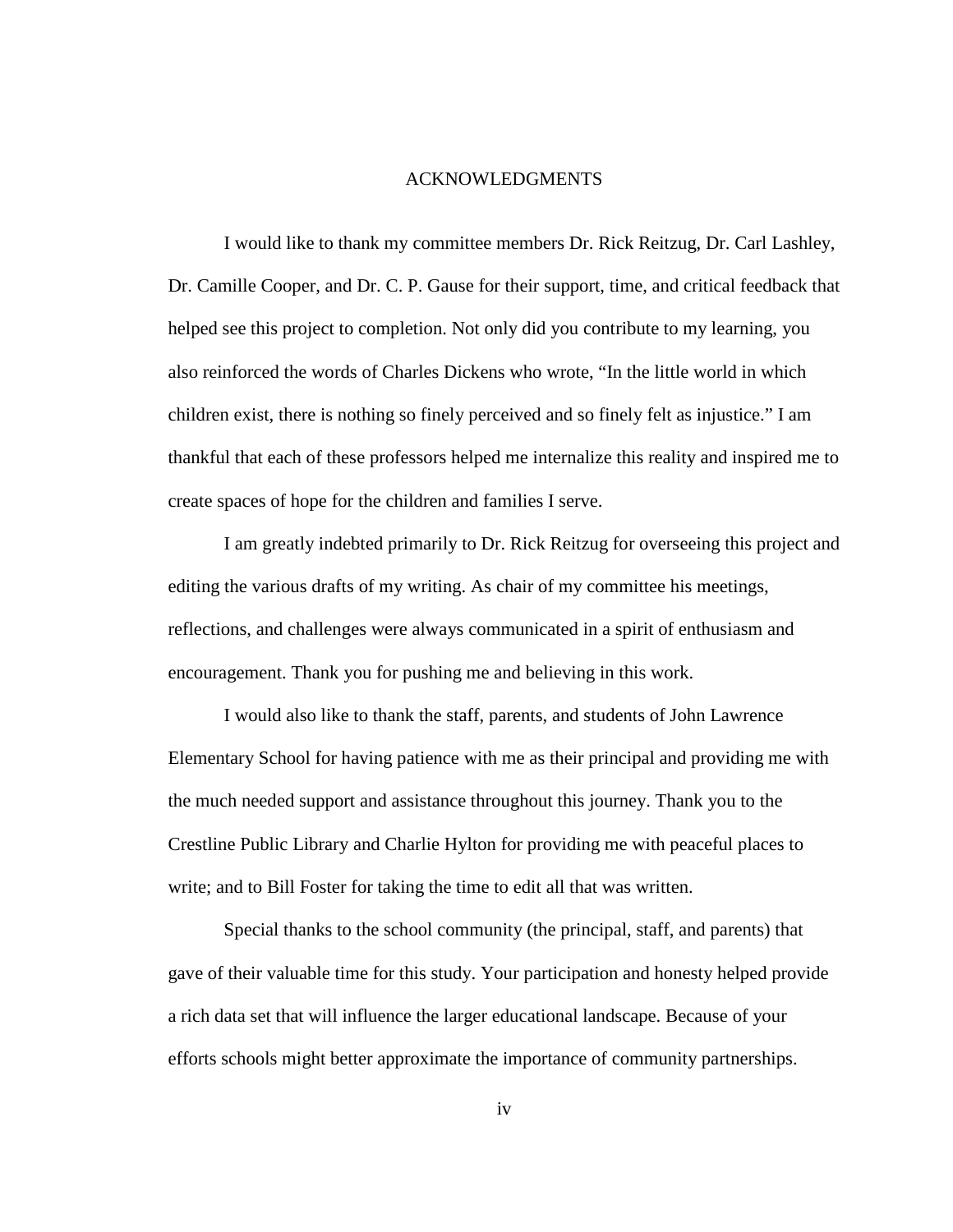I am blessed to have had so many colleagues, friends, and family model patience and assistance through this process. Because of our relationships I will look back on this experience as one of the greatest times in my life. To my sister Amanda and brother Andrew (and their families) thank you for providing humor and support throughout this journey. You helped keep me grounded and refused to let my head get to big. I also want to thank my daughters, Kyla and Kloe, for the time they sacrificed while I worked on this project. I hope you will always look at this experience as an example that lifelong learning is rewarding.

Finally, to my wife Kelly. More than anyone you deserve my gratitude, applause, and thankfulness. You have been an encouragement and a devoted participant in this work. Thank you for believing in me even when I didn't believe in myself. You have faithfully supported our dream as we walk across this finish line together. I love you.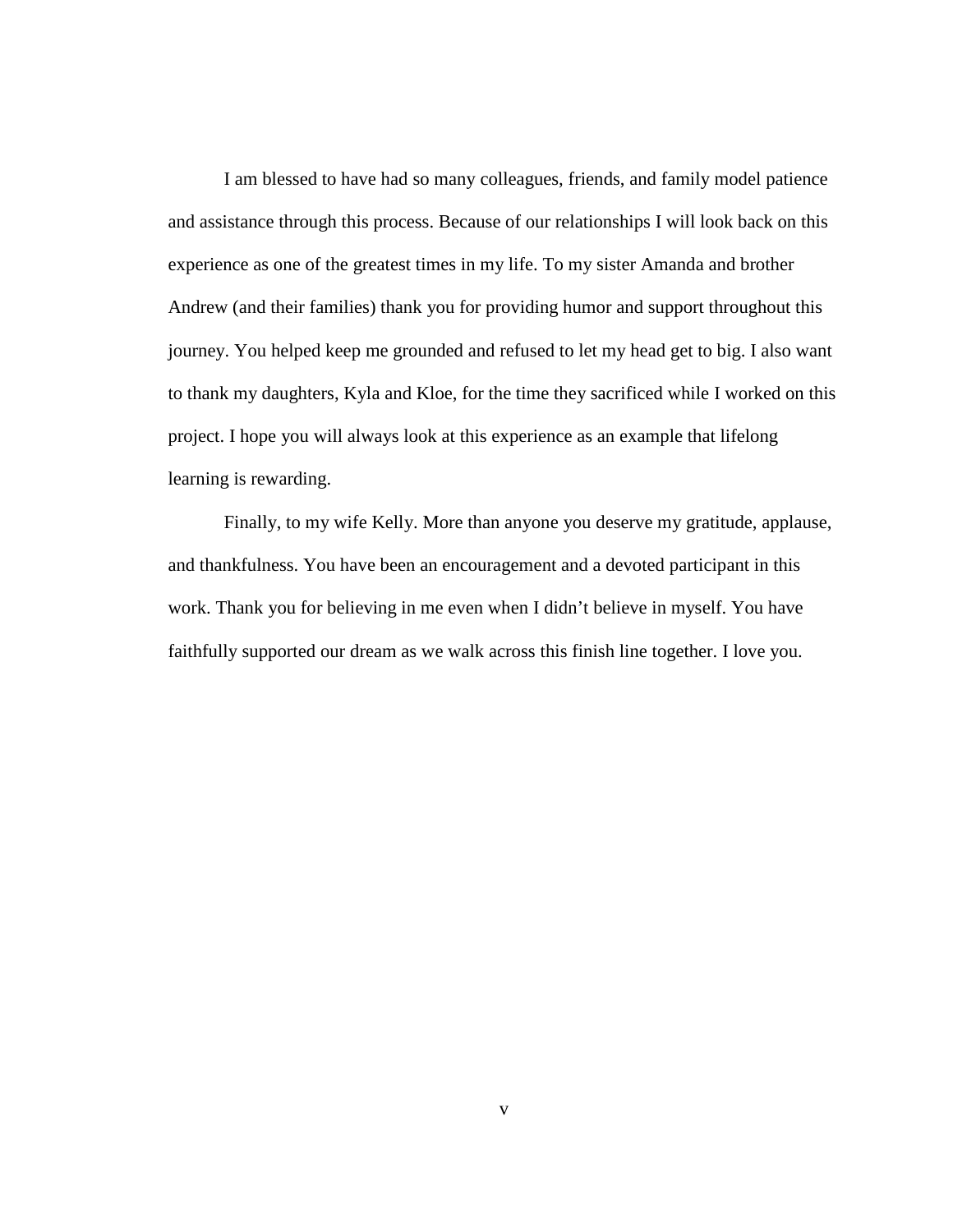# **TABLE OF CONTENTS**

|                |                                                            | Page |
|----------------|------------------------------------------------------------|------|
|                |                                                            |      |
|                |                                                            |      |
| <b>CHAPTER</b> |                                                            |      |
|                |                                                            |      |
|                |                                                            |      |
| $\Pi$ .        |                                                            |      |
|                |                                                            |      |
|                | How Do the Concepts of School and Community Relate to Each |      |
|                |                                                            |      |
|                | How Do Culture, Power, and Equity Impact Community         |      |
|                | What are the Obstacles to Community Engagement?31          |      |
|                | Relationships are the Conduit to Building Connections32    |      |
|                |                                                            |      |
|                |                                                            |      |
| III.           |                                                            | .47  |
|                |                                                            |      |
|                |                                                            |      |
|                |                                                            |      |
|                |                                                            |      |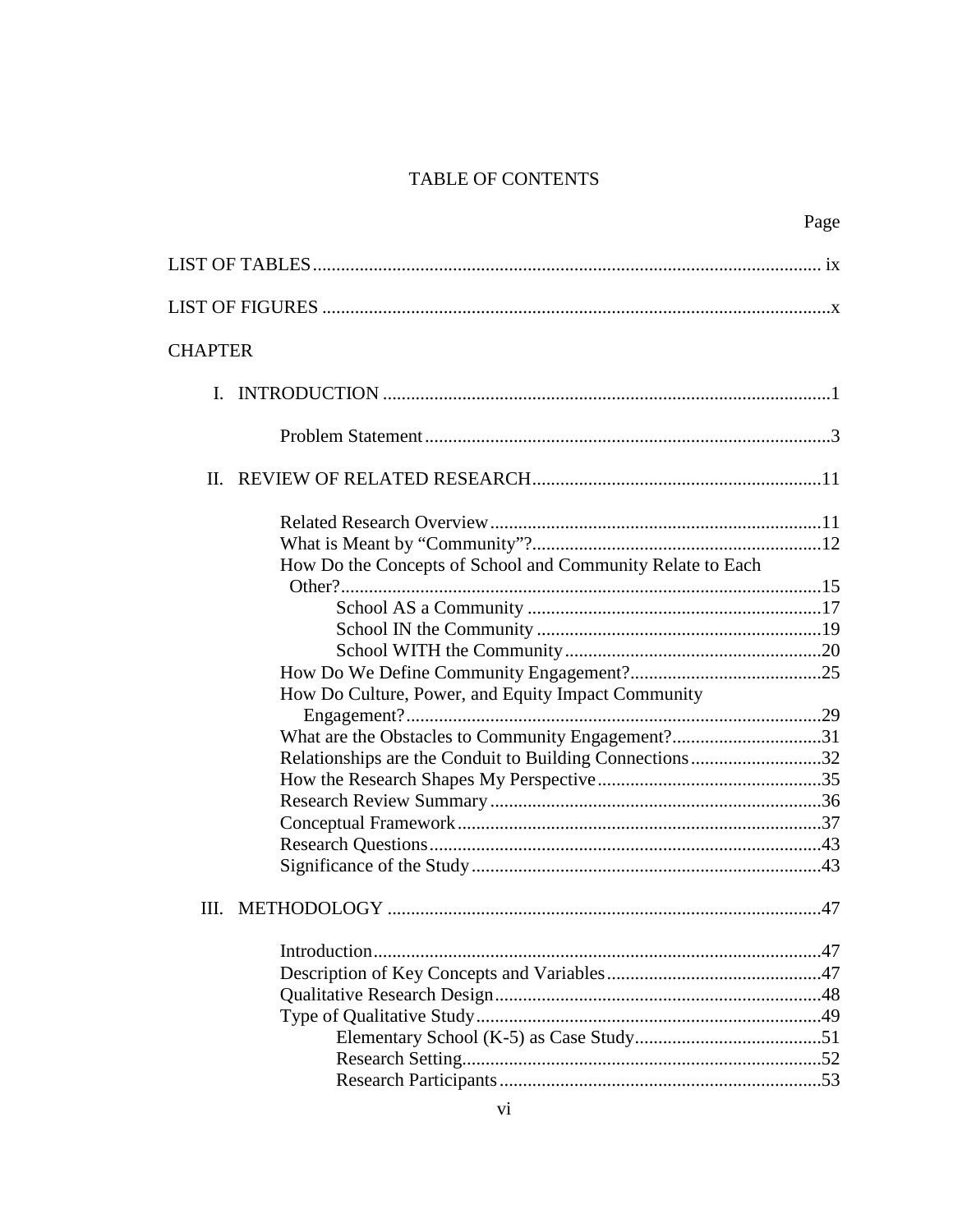| The Student is the Common Denominator between the   |  |
|-----------------------------------------------------|--|
|                                                     |  |
| Student Experiences Create Meaningful Connections88 |  |
|                                                     |  |
|                                                     |  |
|                                                     |  |
|                                                     |  |
|                                                     |  |
| What are the Obstacles that Get in the Way? How Can |  |
|                                                     |  |
| Having a lack of focus or no clear plan 111         |  |
|                                                     |  |
|                                                     |  |
| Educating the public in the importance of           |  |
|                                                     |  |
|                                                     |  |
|                                                     |  |
|                                                     |  |
|                                                     |  |
|                                                     |  |
|                                                     |  |
|                                                     |  |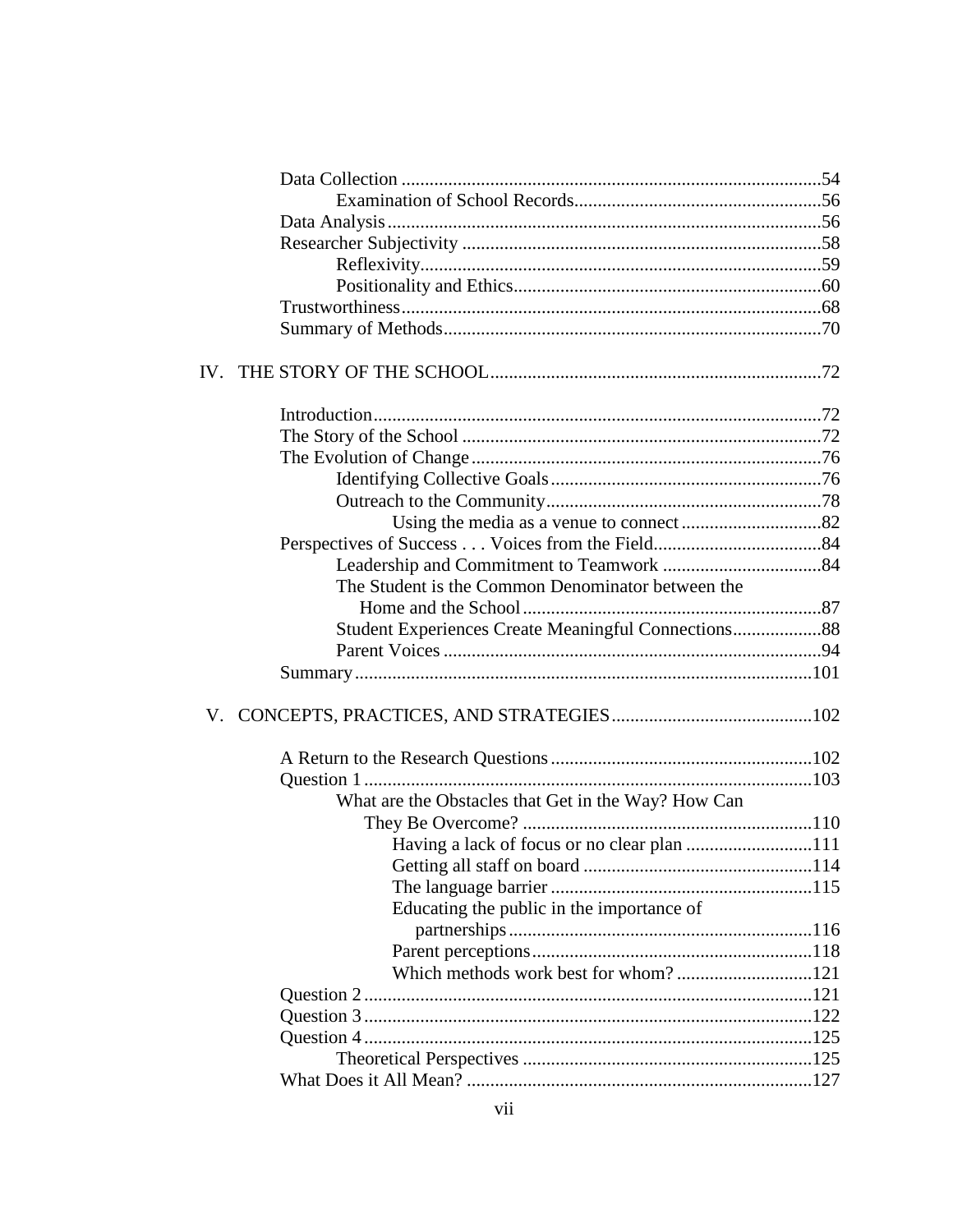| The Principal's Behavior Must Match the Talk141              |  |
|--------------------------------------------------------------|--|
| Teacher Performance and Behavior is Critical to Success  144 |  |
| Cultural Diversity Should Be Championed at Every Level145    |  |
| Seek to Understand the Unspoken Realities 146                |  |
| Identify and resolve the perception gaps between             |  |
|                                                              |  |
| Recognize that every member of the school is                 |  |
| responsible to educate the community149                      |  |
|                                                              |  |
|                                                              |  |
|                                                              |  |
| Investing the time into seeing initiatives to fidelity153    |  |
|                                                              |  |
|                                                              |  |
|                                                              |  |
| APPENDIX B. INFORMED CONSENT FORMS FOR ALL PARTICIPANTS 185  |  |
|                                                              |  |
|                                                              |  |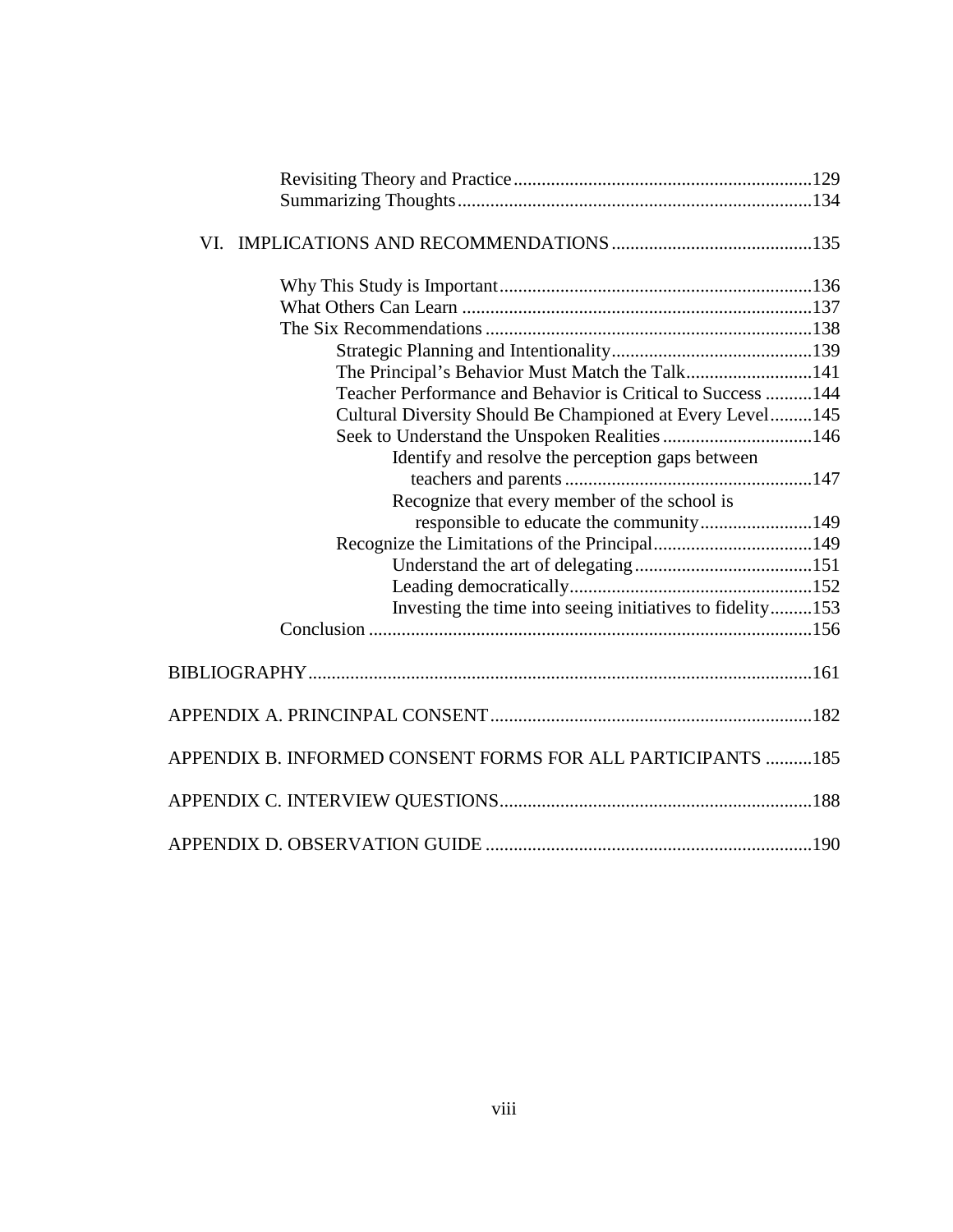# LIST OF TABLES

|                                                                               | Page |
|-------------------------------------------------------------------------------|------|
|                                                                               |      |
|                                                                               |      |
| Table 3. Evidence from the Case Study/Participant Suggestions for Partnership |      |
| Table 4. Strategies and Practices in Relation to the Conceptual Framework:    |      |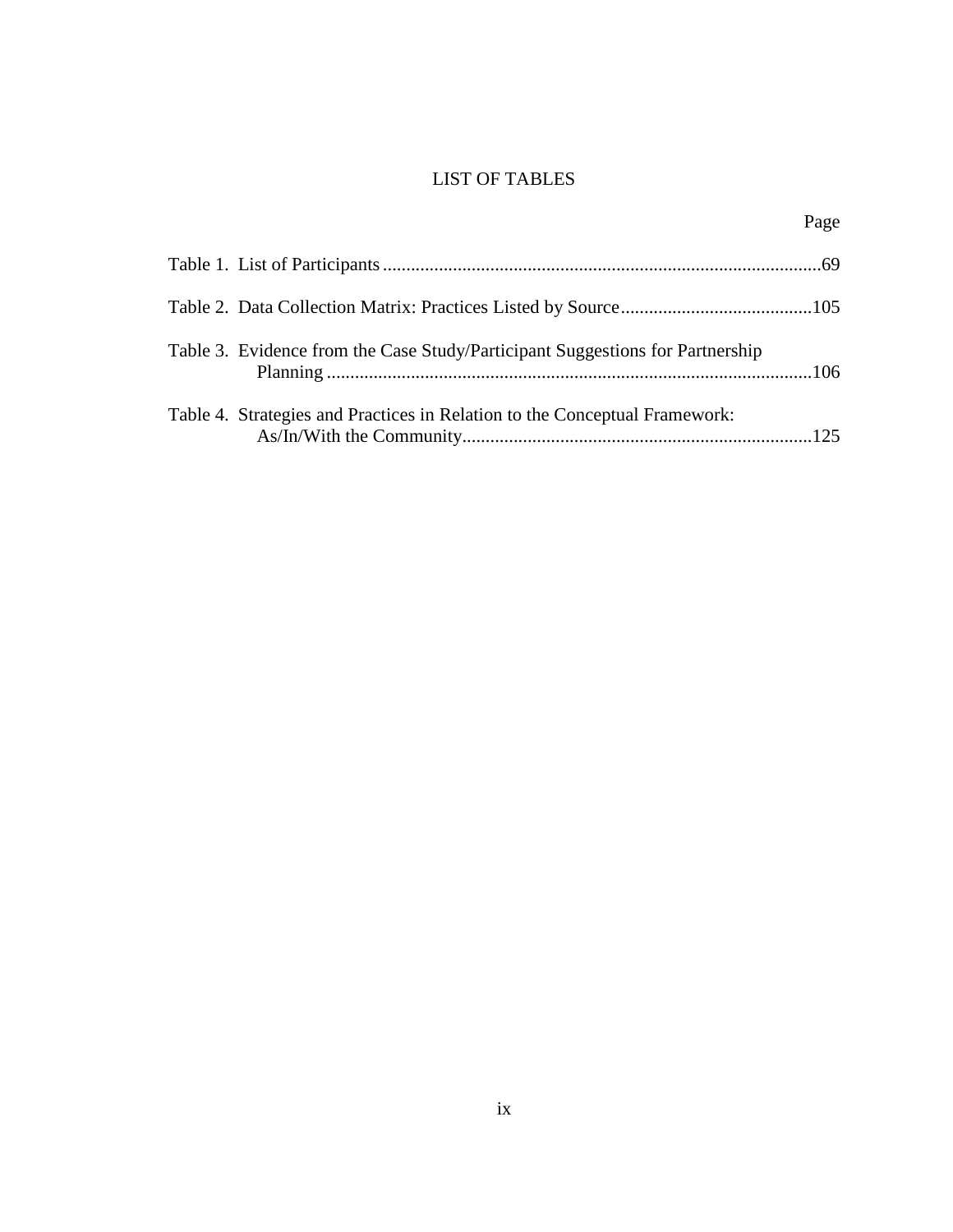# LIST OF FIGURES

Page

| Figure 2. Conceptual Framework: "Understanding the Complexity of School"    |  |
|-----------------------------------------------------------------------------|--|
|                                                                             |  |
|                                                                             |  |
| Figure 5. Flow Chart Illustrating Strategic Planning and Implementation 141 |  |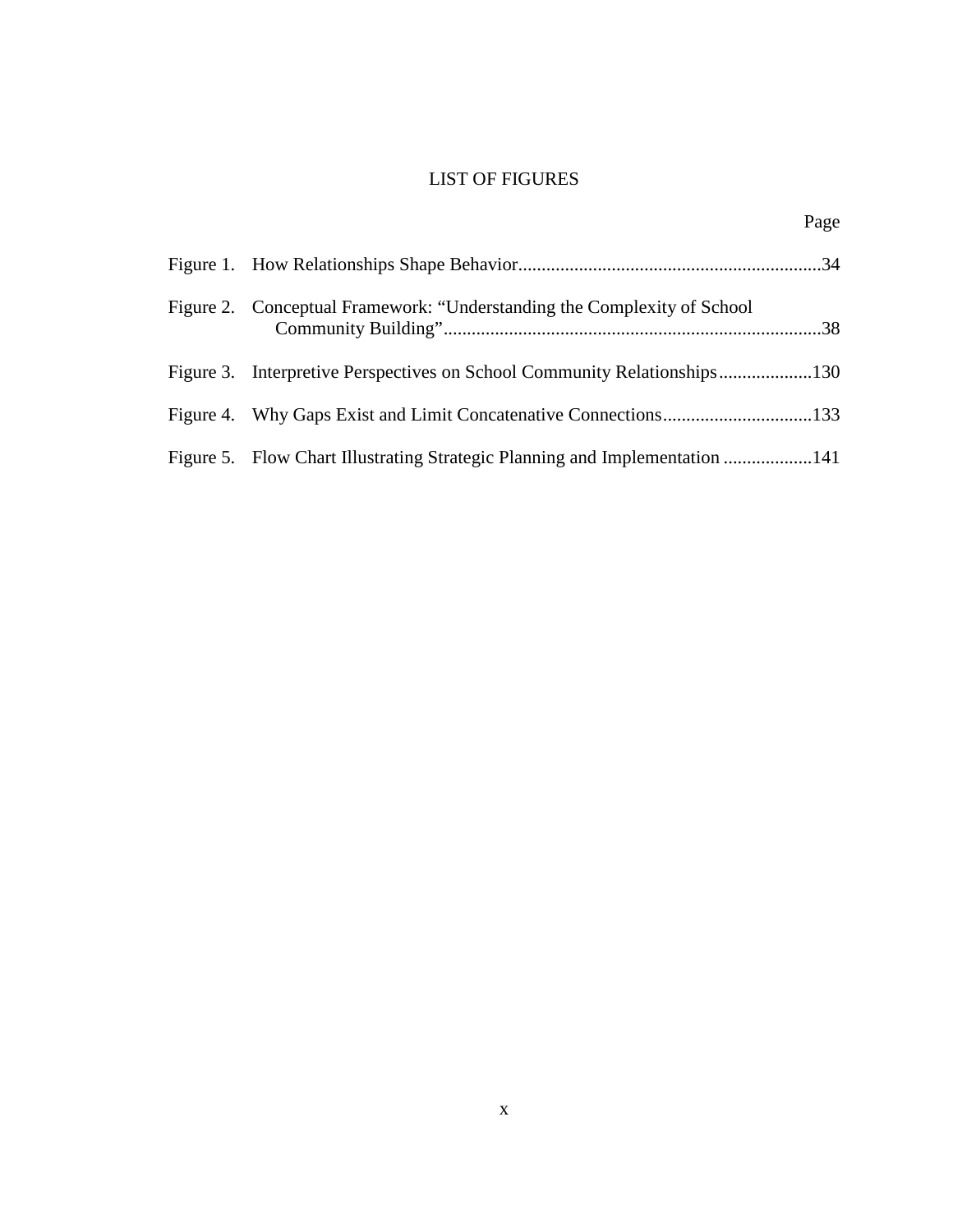### **CHAPTER I**

### **INTRODUCTION**

It has become more and more obvious in recent years that our American public education system is struggling to connect with the specific communities, families, and more importantly, the children it serves. This phenomenon is not unique in isolation, or prevalent only in certain geographic locations. Instead, it impacts our urban schools, our affluent neighborhoods, and our rural districts. The approach to solving this challenge must be addressed immediately, or we will see detrimental and irreversible consequences in the not-so-distant future.

In my educational experience as both a student researcher and a professional, I have seen a growing disconnect between schools and the families they serve. As a result, uninvolved constituents and an "us versus them" mentality have become parts of student learning and the overall landscape of public education. With mounting economic challenges compounding almost daily, our neighborhoods are becoming more fragmented and less secure. The American dream of personal peace and affluence is dwindling before our eyes, while the hope of progress through education is being debated in the streets.

While our schools appear to embrace globalization and technological advancements, we continue to struggle to connect all students, parents, and community members to the mission of the school. As a result, individual needs are not addressed, voices are not heard, and ideas are not considered. Educational research clearly indicates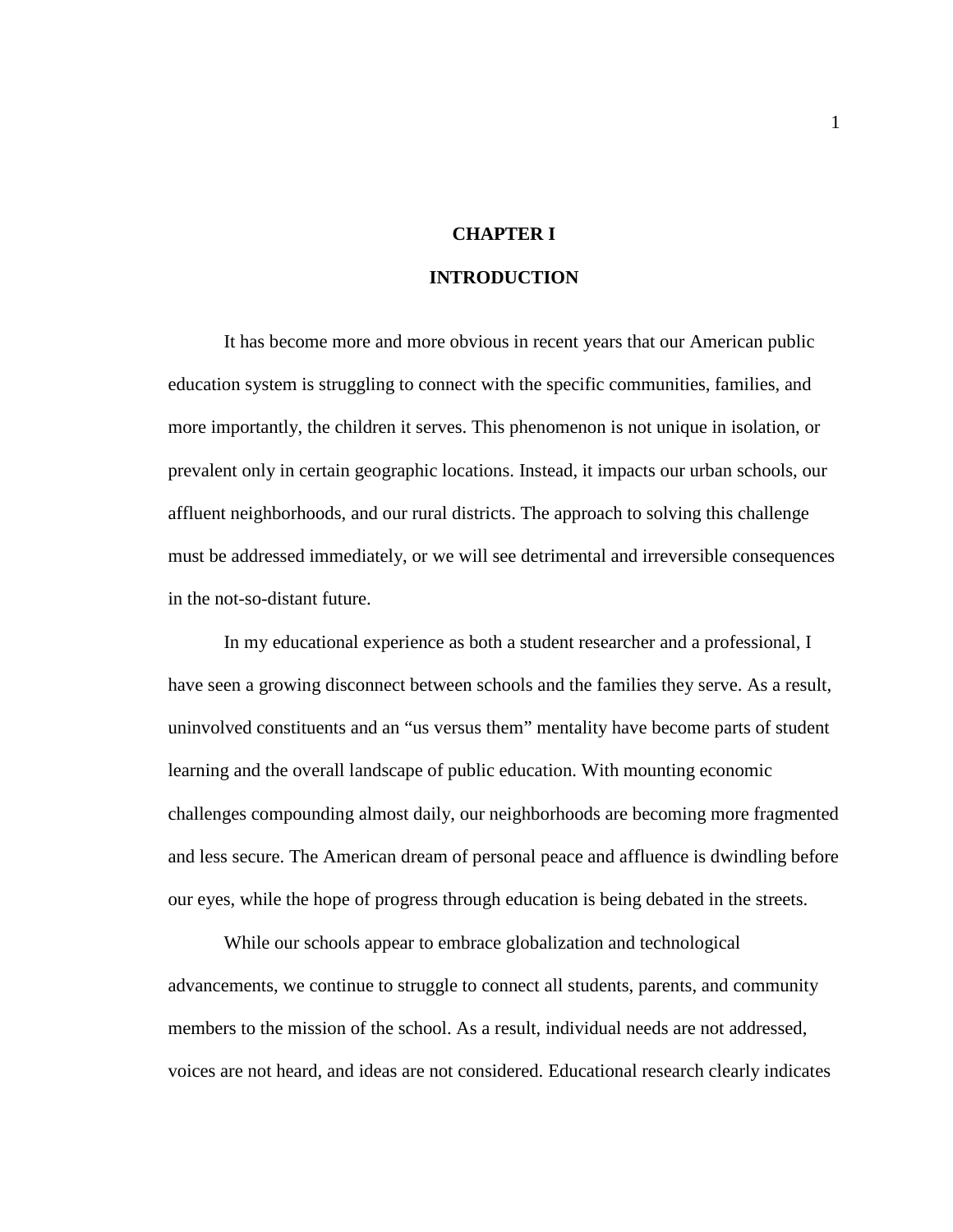the importance of school, family, and community partnerships in relation to student success. However, there are gaps in understanding how to actually go about making connections with all school stakeholders.

Through this study my hope and intention has been to uncover strategies educational leaders employ to facilitate a change in our current approach to the problem of community disconnect. I wanted to know what specific strategies or programs are employed to help schools bring people together. How might we better understand educational leadership from schools that are finding success in making connections with the community?

I am deeply concerned about the levels to which educators are listening to, and communicating with, families and school stakeholders. The response, often the norm from the educational establishment, is more focus on outcomes like standardized tests, behavior modification, and students operating within the bureaucracy of the system. At the same time, there appear to be growing pockets of schools and school leaders who are making strides in reaching out to the community, and despite the odds perceived against them, making great strides in student progress and community connectedness.

As a principal in a rural, elementary school, I like to think that I have been committed to equity and equality both in speech and behavior. I also hope that I have modeled a passion for connecting students, parents, and school stakeholders to the mission of the school. As a researcher and practitioner, I have been hungry to find out what can be done in a school that is led by educators who are committed to making connections between the school, the family, and the community.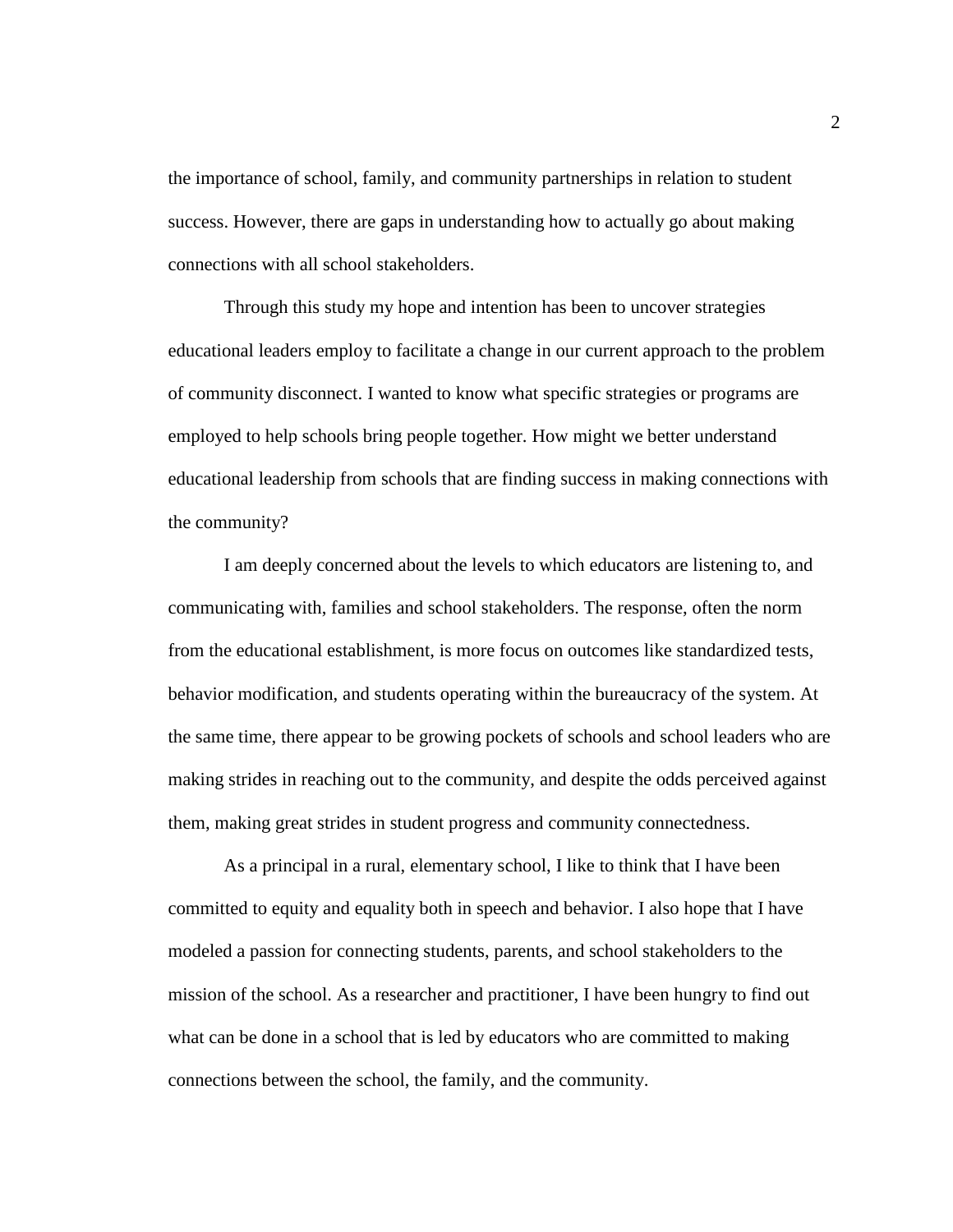I believe the work of connecting school to the community is critical to my own professional development and scholarly interest. It is my utmost belief that this research could provide an understanding of the strategies used as well as lend a critical awareness of the shortcomings and obstacles leaders face in attempting to develop school, community, and family connections.

Why is the cultivation of community connectedness in schools so important? As the world becomes more transient and the market place becomes more global our students need to understand the value of interdependence, communal awareness, and mutual respect. Unless our students have this paradigm modeled in their school experiences, there is little chance they will uncover the skills necessary to thrive in future endeavors. The quest for understanding and the hope of communicating this concept drives me as an academic and a professional to make meaning of the attached data and to provide strategies for changing the deficient course we are on.

In the coming pages I will outline in detail the problems that led to this investigation as well as the gaps between what exists in the research and what I hoped to uncover. In addition, I will cite the methodological techniques I used to approach the topic and list my research questions and format for conducting the study. As a conclusion, I will describe why I believe this work is relevant and significant to the field of education and who I hope will find it most useful.

### **Problem Statement**

Understanding and developing a framework for community within schools, while critical, has always been problematic. Recent attempts to improve schools through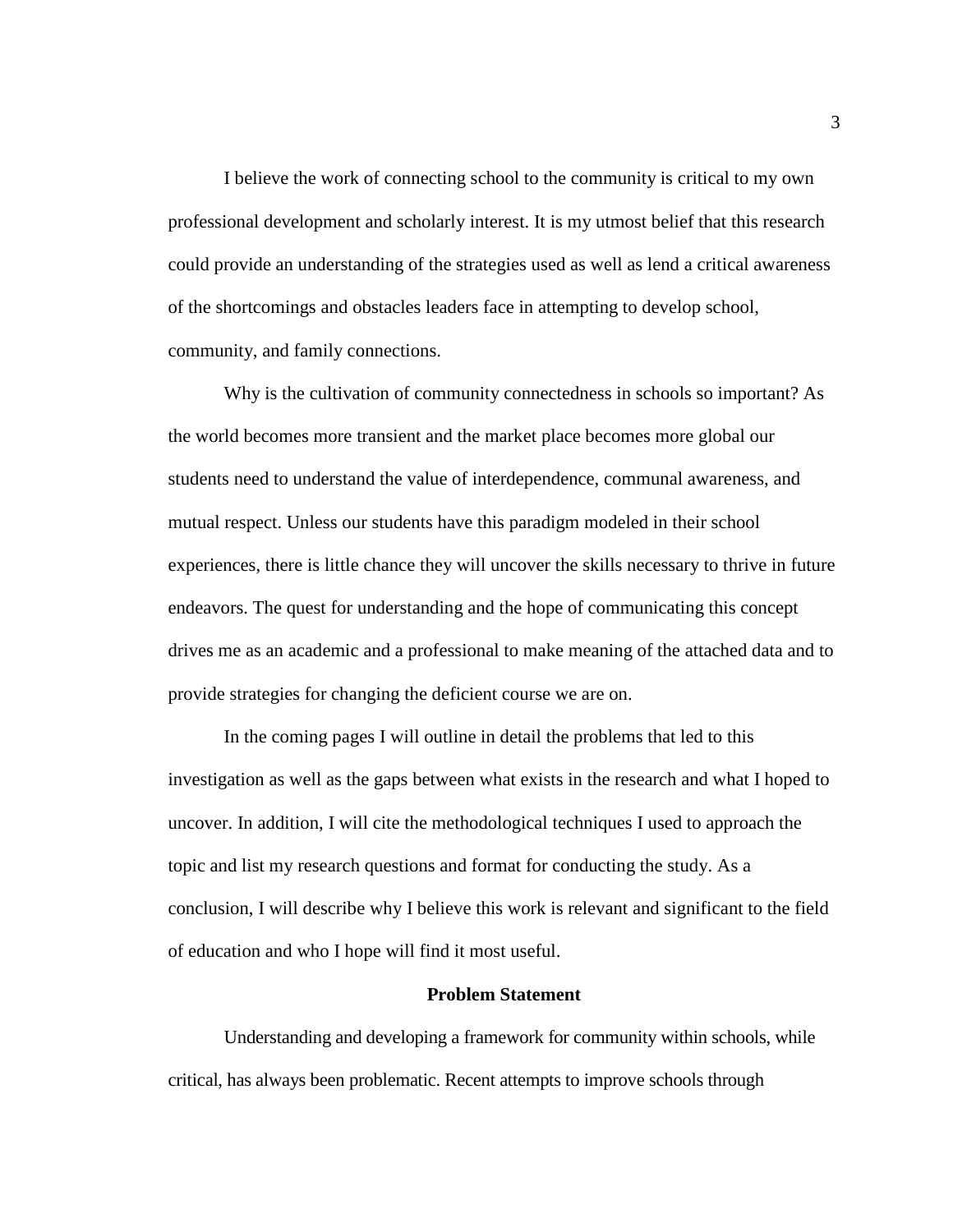standardized testing have only exacerbated this phenomenon and further promoted the dehumanization of students in our schools (Nichols & Berliner, 2008). It is my belief that the development of community connections within schools is the most important element in achieving student success.

Before I outline the perspectives of what I believe to be the problems surrounding community disconnect, I want to share how I define an "authentic school community." An authentic school community is a nurturing, supportive, and caring institution that thrives upon the development and continual improvement of student learning. It is a place where honesty, critique, and collaboration are present and free-flowing from all members of the school. The collective interest of these participants is manifested through the positive experiences of each student. This is what ultimately bonds the group to form their community.

Given this definition and the emphasis on collective collaboration, it is obvious that the work of the school cannot be done alone. Instead, educators must have connections with the students and their families and a commitment to include stakeholders from the community in the processes of the school.

While this definition of authenticity as it relates to schooling is based in theory, (Cottrell, Neuberg, & Li, 2007; Schaps, 2003) I have seen it in various forms of practice over the years. I do not believe I am alone in promoting this type of schooling, but I do think few have ever experienced it. Students, parents, and school staff are hungry to be part of such a school. In 2006, the Bill and Melinda Gates Foundation released a report on the reasons students drop out of school (Bridgeland, Dilulio, & Morison, 2006). In this survey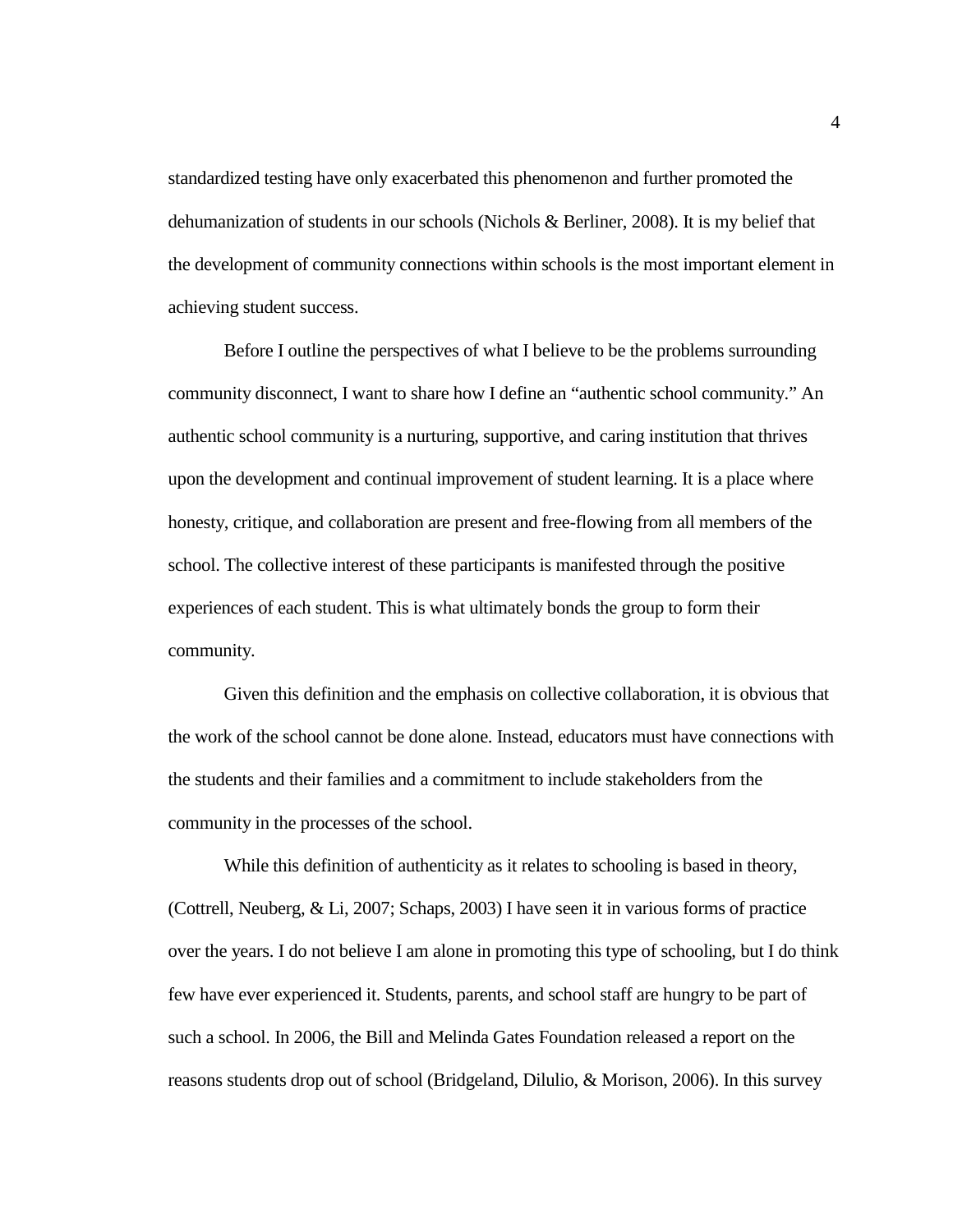of students who had already dropped out, 47% reported that school was "uninteresting."

About 70% commented that they didn't feel "inspired" at school.

A special issue of *The Journal of School Health* (September 2004) was devoted to the findings of the Wingspread Group, a group of 23 researchers, educators and government leaders who convened at the invitation of Dr. Robert Blum at Johns Hopkins Bloomberg School of Public Health in Baltimore. Dr. Blum concluded:

What we have found from our research is that kids who felt connected to school . . . smoked less, drank alcohol less, had a later age of sexual debut and attempted suicide less. On top of this, from the educational literature, they do better across every academic measure we have. As our research expanded we learned that there is something in a connection to school that changes the life trajectory. (Blum, 2004, p. 4)

This same journal further noted the research emphasized that all school staff, administrators, teachers, coaches, para-professionals, support personnel, and bus drivers play an important role in making students feel that they belong in school. It also noted that the positive effects of school connectedness cut across racial, ethnic, and income groups.

In a 1997 comprehensive study designed to trace the factors that most influenced academic achievement, educational researchers Foster W. Cline and Charles Fay of the *Love and Logic Institute* found that 6% was attributed to teaching techniques, 16% to factors out of school control, and 78% to the quality of human interaction in the school. The study found overwhelming evidence that achievement is directly related to the extent to which students feel connected to their fellow students, their teachers, and other adults in the school (Cline & Fay, 1997).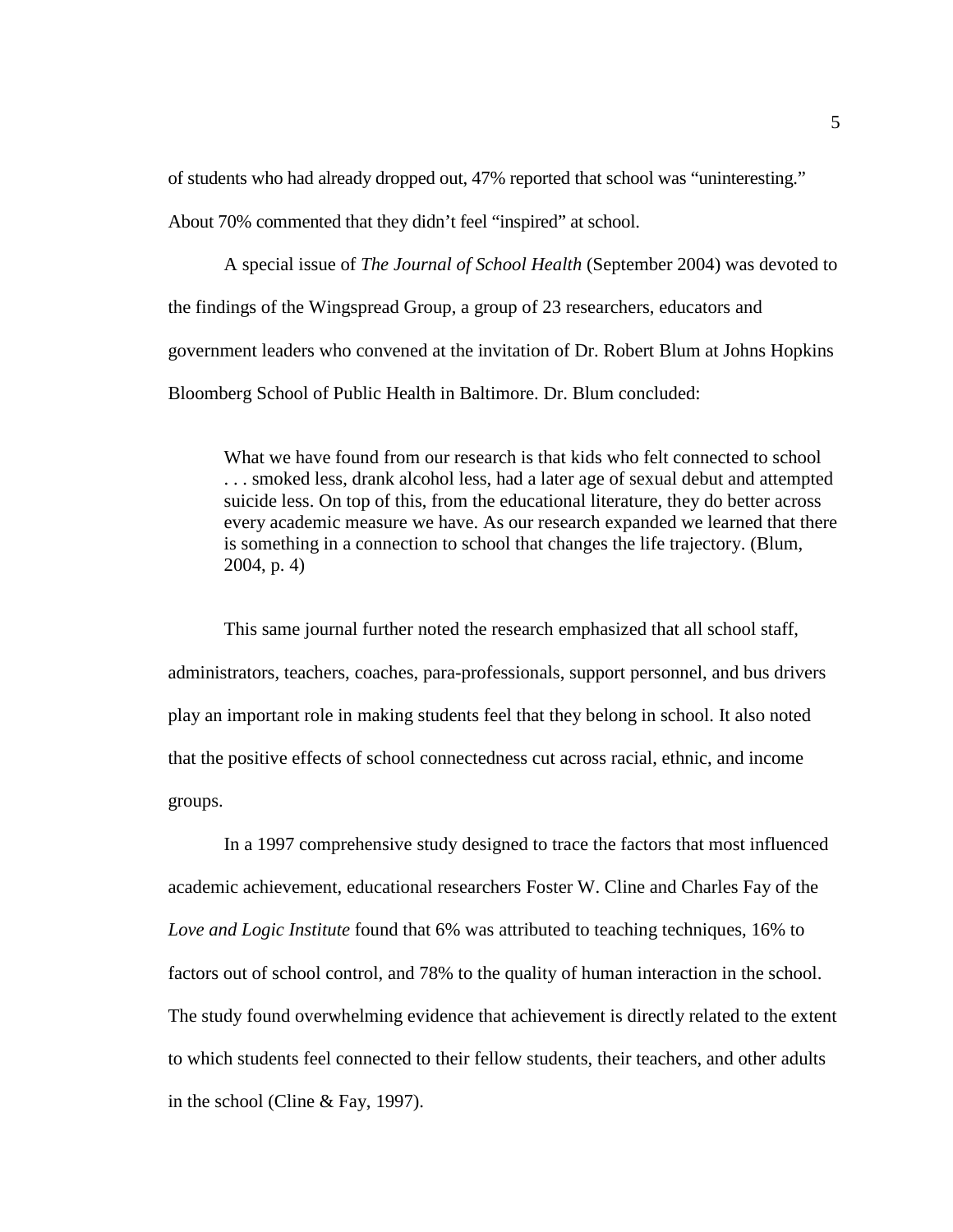The rush to keep everyone accountable in our schools (primarily in the form of high-stakes testing) has had a variety of effects upon our students. Many believe this narrow approach to basic knowledge and skills has resulted in academic mediocrity and a lack of inspiration (Orfield, Losen, Wald, & Swanson, 2004; Stipek, 2006).

This problem has been studied nationally by many researchers and care agents (Goodlad, 1984; Millikan, 2007; Wolk, 2007) as they look at the effects high stakes testing has on our kids. At its core, the research indicates that the philosophy behind these tests limits the purpose and value of schools.

For instance, six years after federal legislation (NCLB) was enacted, "there is not convincing evidence that student learning has increased in any significant ways" (Nichols & Berliner, 2008, p. 14). In contrast, a wealth of documentation indicates that the negative effect of these tests are pervasive and a cause of concern (Jones, Jones, & Hargrove, 2003; Orfield & Kornhaber, 2001). One district teacher went so far as to say, "We are so focused on reading, writing, and mathematics assessments, we don't do any community outreach like visiting the nursing home, or cleaning up a park we had adopted" (Taylor, Shepard, Kinner, & Rosenthal, 2003, p. 51).

To be fair, teachers and administrators naturally focus on teaching skills and attributes that they can readily measure. The current ritualized focus on test scores only exacerbates that tendency. No one asks whether a school makes adequate yearly progress in increasing students' proficiency at caring for others or in giving a project their all. Likewise, multiple-choice tests can't measure such components as caring, tenacity, integrity, and creativity. Yet we know that if educational leaders continue to ignore these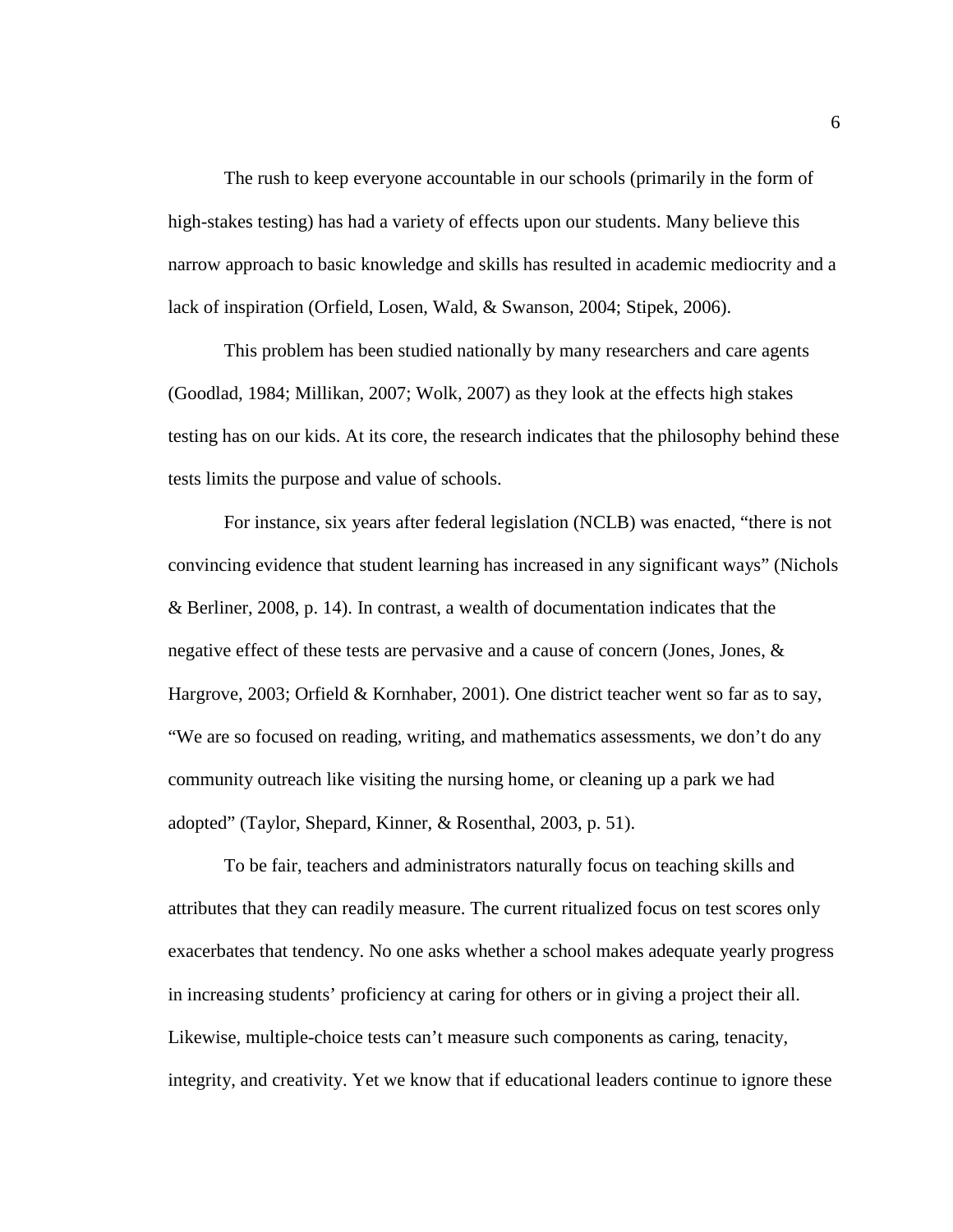essential skills necessary for success in life, we will find a sea of young people illprepared for lives of caring, compassion, and democratic citizenship.

Educators must promote and build meaningful relationships for all students and stakeholders in the community. Starting in elementary school, the quality of student's relationships with their teachers can strongly influence their behavior and their perceptions of school. Researchers have found that all students need caring and competent teachers (Nichols & Berliner, 2008; Stipek, 2006) and that positive relationships between teachers and students can improve individual student achievement (Wimberly, 2002). A belief from students that they can trust, depend upon, and count on the adults in their life in all situations is a key element in community building (Cottrell, Neuberg, & Li, 2007).

I will further develop these points in the next chapter, but the studies cited above are a small sample of the existing research on the critical importance of school in relation to community. They represent the growing body of analysis toward community building and the power of connectedness through relationships. While they all reach the same general conclusion that supports a need for connectedness in schools, there is little practical application to bridge the gap. Hence, we continue to have a difficult time improving our current educational reality in America.

The data are clear that the development of meaningful relationships and a critical voice for students is essential for schools to move forward. Unfortunately, given current practices and trends, educational leaders are often so inundated with test scores, teacher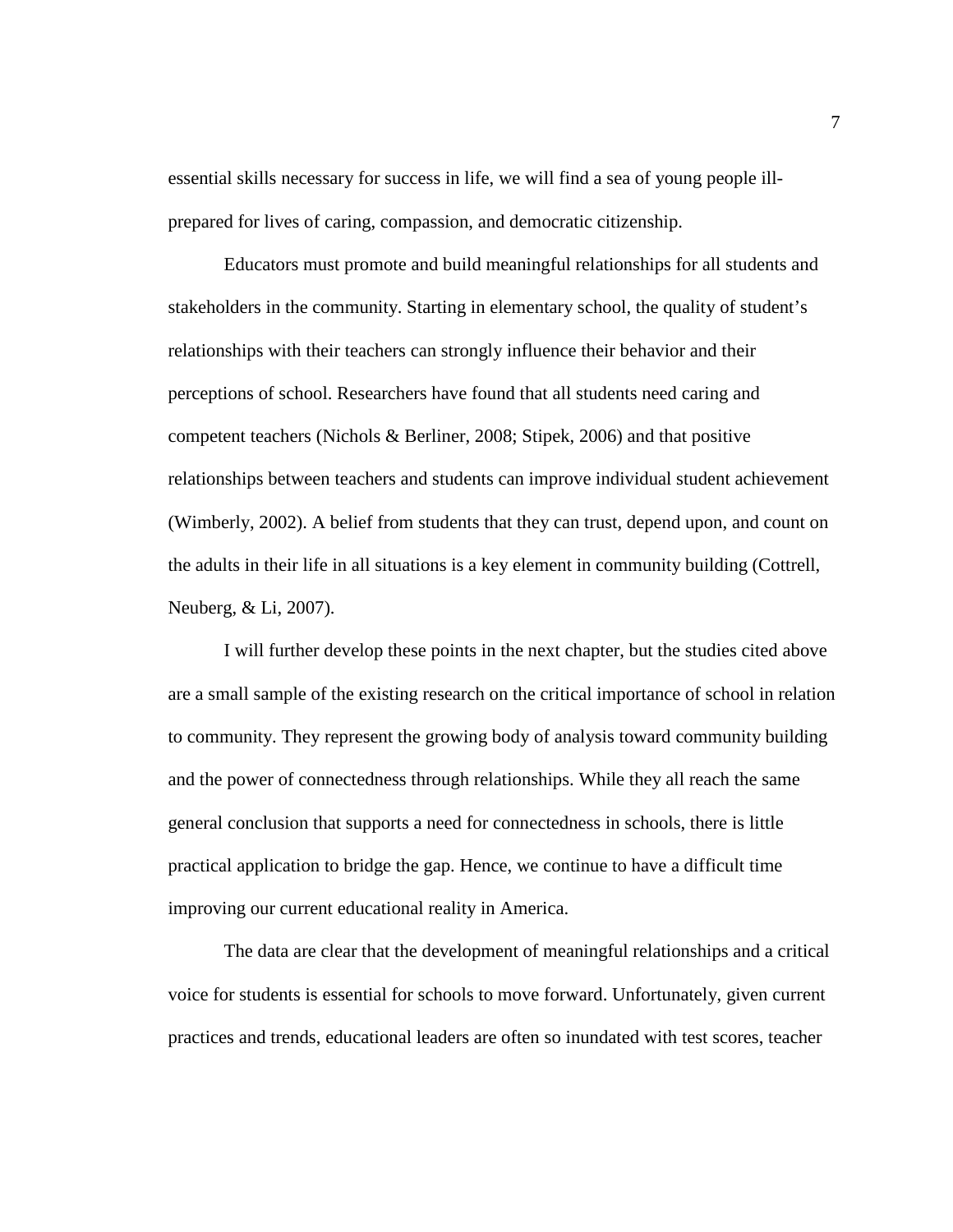attrition issues, and day-to-day administrative responsibilities that they overlook the development of such relational themes in schools.

The challenges and demands of school leaders make this topic a significant study within educational leadership. Pipher (2002) states, "Embedded in the word 'community' is the concept of a shared place" (p. 321). Themes of diversity, tolerance, acceptance, justice, and morality are ideas that provide greater awareness and build value of individuality. Fine (2004) states,

A great deal of research, particularly within the past 30 years, has shown explicitly how schools, despite intentions to the contrary, serve to sort children along social class, race, and gender lines, contributing to massive inequities in educational and, later, health, income, housing, and criminal justice outcomes. (p. viii)

Given the past research, it is practical to say that educators need to look more deeply at the relationships and conscious interactions we are promoting with others.

American public schools (and communities) continue to be fragmented, (arguably more now than in any time in recent history) and disengaged among lines of socioeconomics, race, and class (Delpit, 2002). This is the great challenge of the local school as we attempt to instill in children a love of learning and an authentic academic experience while also affirming their individual perspectives and histories.

There is no doubt that existing school improvement efforts are well intentioned and more often than not lead to some enhancement, but they fall short of fundamentally embracing the central issues shown to differentiate successful schools from less successful schools. These issues consist of the nature of relationships between (and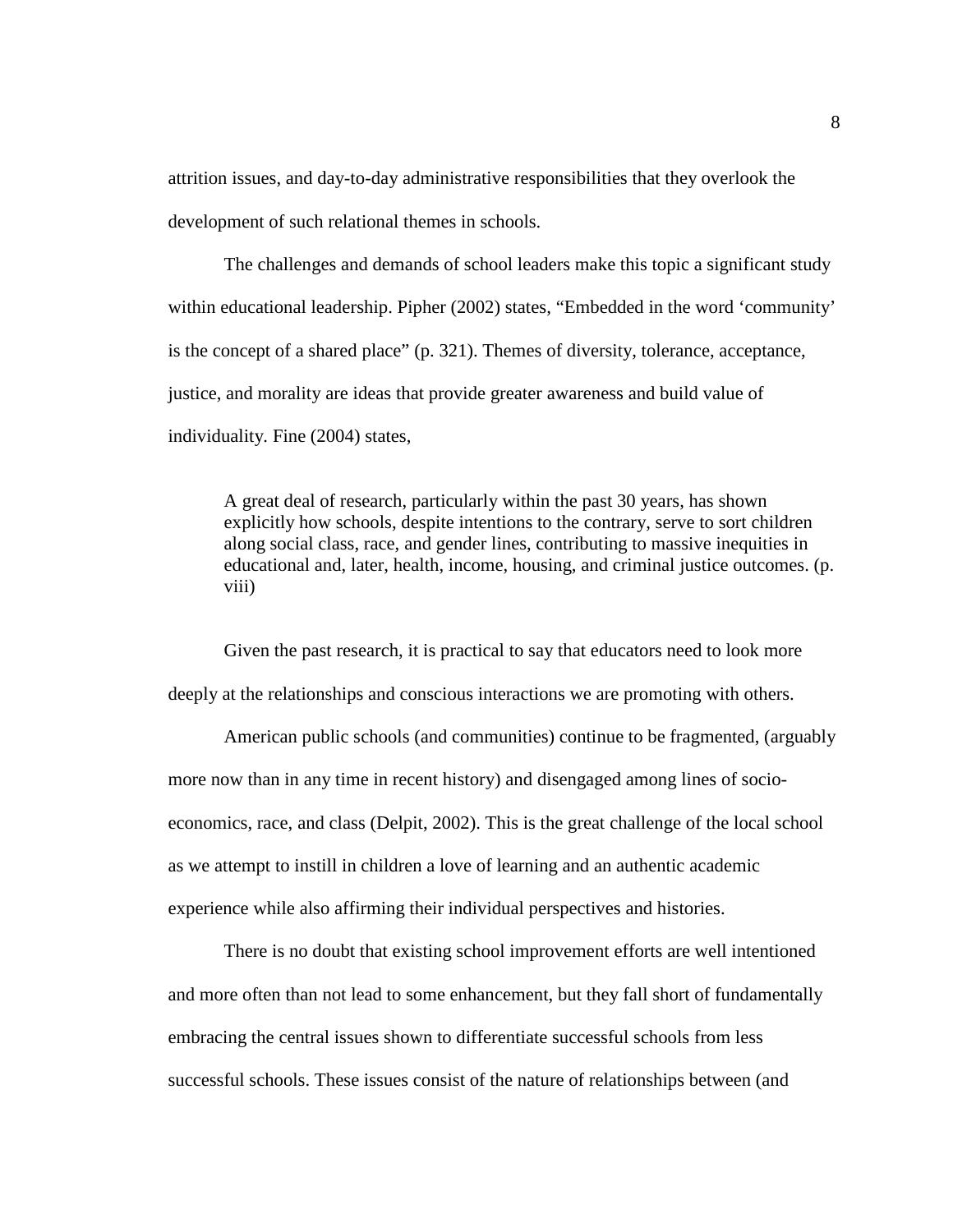among) students, adults, and all stakeholders in the school, as well as how these voices intersect with the broad focus of democratic learning.

Prior research on *"professional learning communities"* (Dufour, Eaker, & Dufour, 2005)*"community building"* (Putnam, 2000; Sergiovanni, 1994) and *"school culture"* (Kruse & Seashore Lewis, 2009) has identified problems and assumed solutions, but few meaningful strategies for building level leaders have been developed to overcome student isolation and parent/stakeholder disconnect.

In the spring of 2008, the Harvard Family Research Project asked the nation's leading family involvement researchers about the most important research questions facing the field today and what the future holds for schools and communities. Nancy Chavkin, Concha Delgado-Gaitan, Nancy Hill, and Anne Henderson all commented that the most urgent need in research today is to look at what strategies are most effective in developing relationships between the school and the home. Furthermore, what are schools "actually doing to engage families" and what can we learn from them (Evaluation Exchange, 2008). It is my contention that schooling is first and foremost about relationships between and among students, teachers, and the families it serves, and that community building must be the basis for school reform that seek to improve teaching and learning.

My aim in this study is to understand the practical approaches effective teachers and administrators are using to promote and cultivate connections between the school and their communities. In addition, I hoped to uncover how these strategies are employed to overcome the obstacles that preclude such connections. I believe the outcomes of this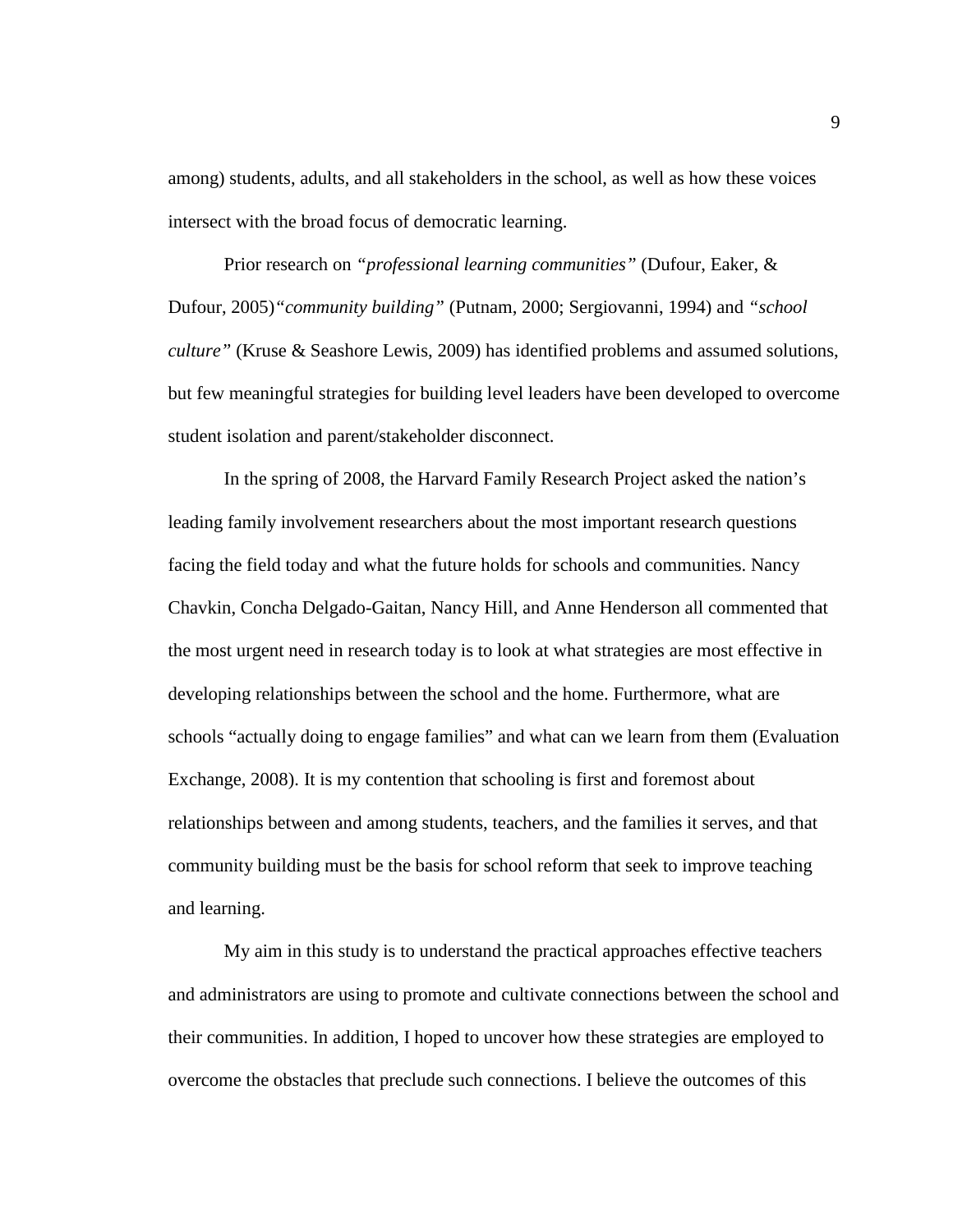study will lend valuable insight into the policies and practices educational leaders use to sustain connected learning communities, thereby enhancing the engagement and learning of all school stakeholders.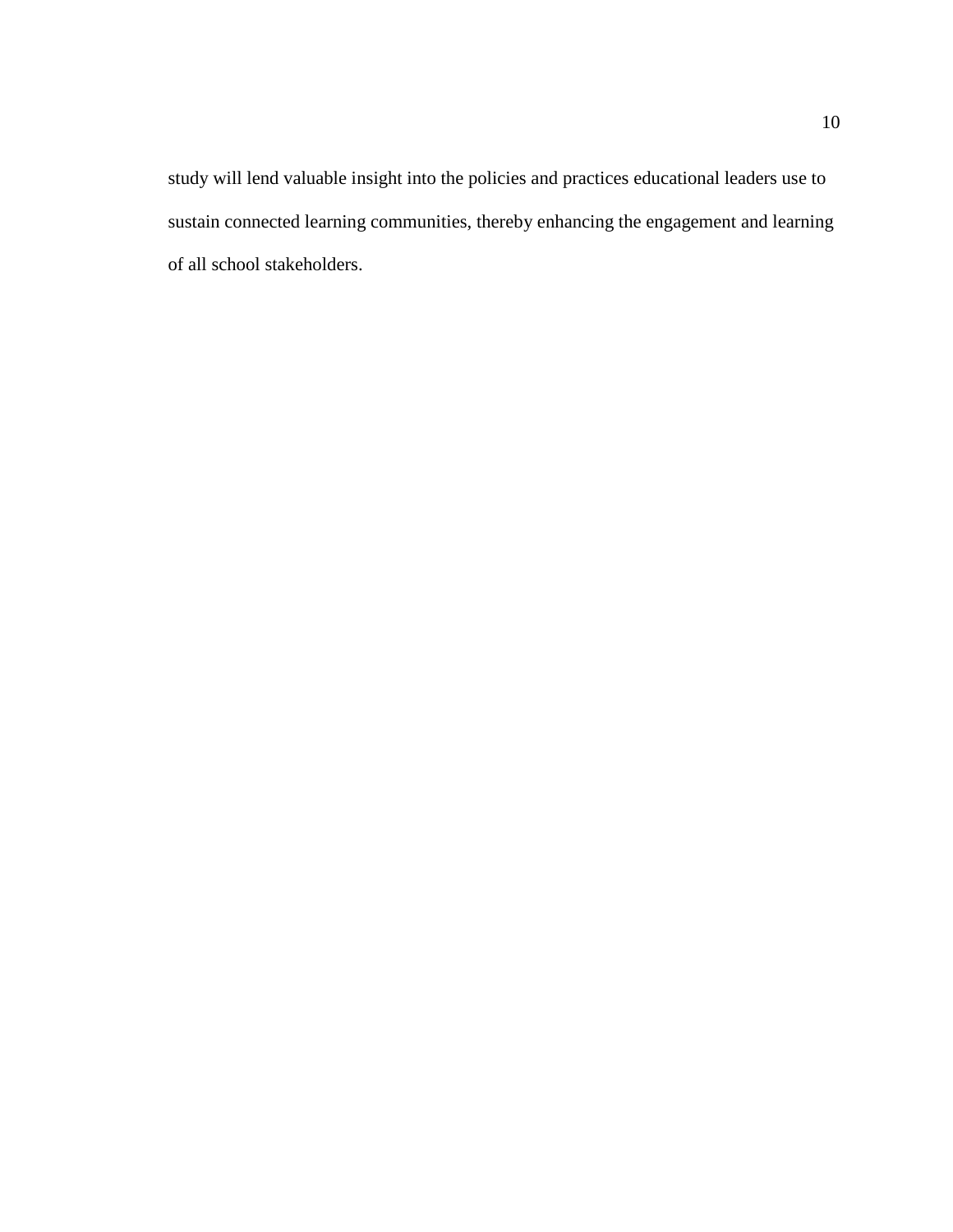### **CHAPTER II**

### **REVIEW OF RELATED RESEARCH**

### **Related Research Overview**

In the past few years, much emphasis has been placed on making our communities aware that our nation is becoming more and more fragmented. Robert Putnam (2000), in *Bowling Alone*, expresses alarm over the loss of community in American culture. He attributes much of it to the emphasis on diversity—people "hunkering down" in their grievance groups and losing a sense of the common good. According to Putnam, to be part of a community, individuality must be downplayed at the expense of what is "just" for everyone. In a deeper sense developing a true community involves a commitment to real *koinonia,* a "deep communion with one another".

Putnam (2000) vividly illustrates our nation's failure to adequately connect in society. We no longer bowl in leagues or commit to teams, choosing instead to withdraw from community and bowl alone. (I share this at the outset because I believe before we approach how to connect in schools, we must recognize that democratic principles and community participation in general are desperately missing). Additionally, in his literature review, Murphy (2001) suggested that educational leaders need new blueprints to become community builders who steward moral visions for school improvement.

In the next few pages, I will outline the terms I am using, how I define them, and what past research has indicated about their importance. Further, I will demonstrate in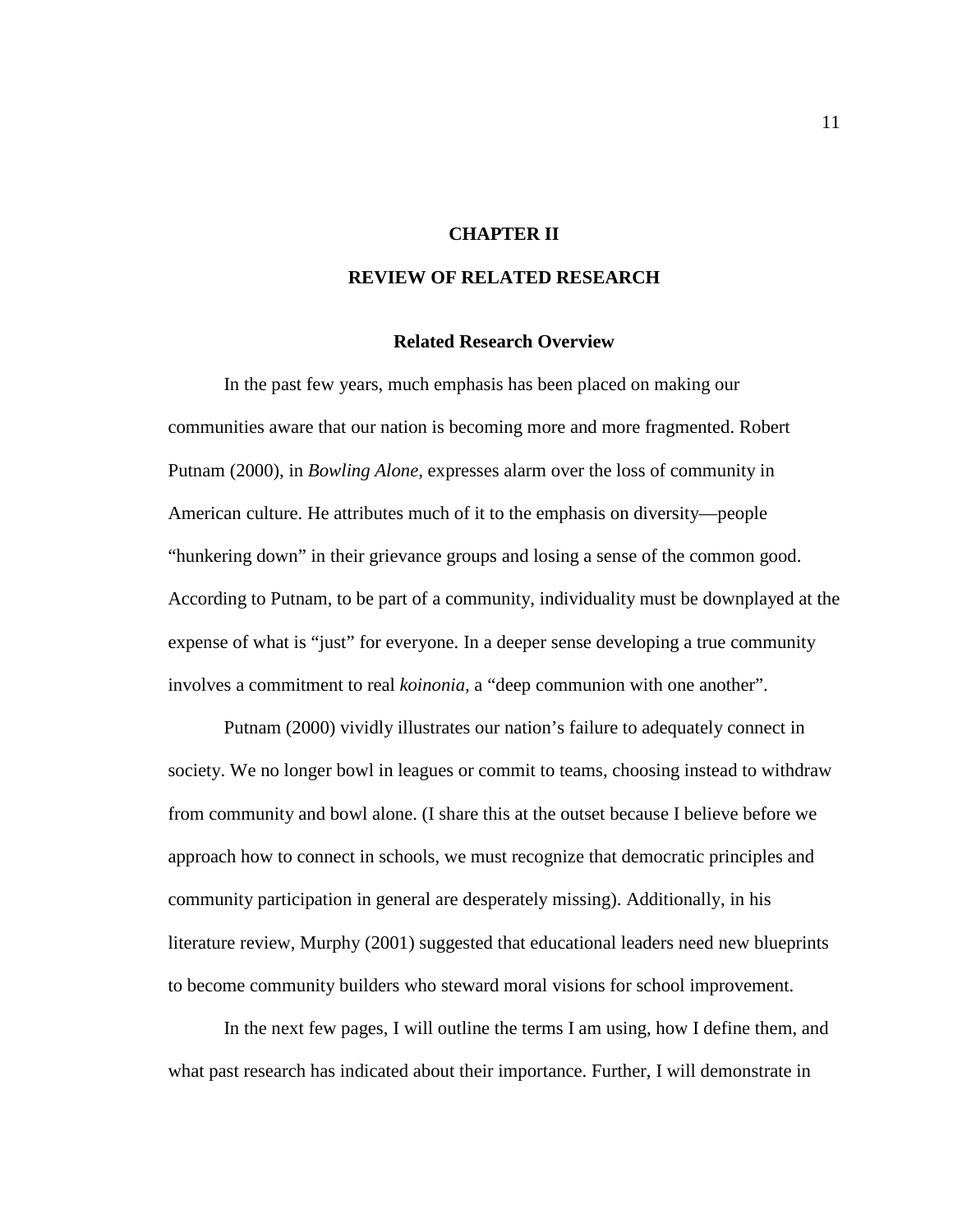both broad and specific terms what challenges hinder schools from engaging the community and what we need to know to begin addressing them. I will use substantive subheadings to organize and emphasize the logical progression of my argument. I will conclude this section with research questions, a conceptual graphic framework, and an explanation of how I see the problem.

### **What is Meant by "Community"?**

Political scientists, sociologists, psychologists and theologians all use the word "community" but mean different things by it. The concept of community has existed since people chose to live together for the mutual benefit of all. Aristotle described community in his work, *Nichomachoean Ethics*, as a place of harmony. The Plymouth, Quaker, and Shaker settlements of our nation's youth described it in democratic ideals such as shared decision-making and equality of voice (Brown & Issacs, 1995, p. 64). John Gardner (1991) describes community as a place where independent individuals engaged in influencing one another within a learning process. Peck (1987) describes another common definition used to define a community as a "social group of organisms sharing an environment, typically with shared interests."

Peter Senge (2000) defines community in this way:

The term community finds its origin from two Indo-European toots (*kom,* meaning "everyone," and *moin,* meaning "exchange") that came together before recorded history to mean "shared by all." This word evolved into the Latin *communis* meaning "a source" (of water used by many). The French adapted this to *communer*, meaning "to make available to everyone". The ordinal meaning of community in other words, is not a placed defined by boundaries but by the sharing of life. (p. 461)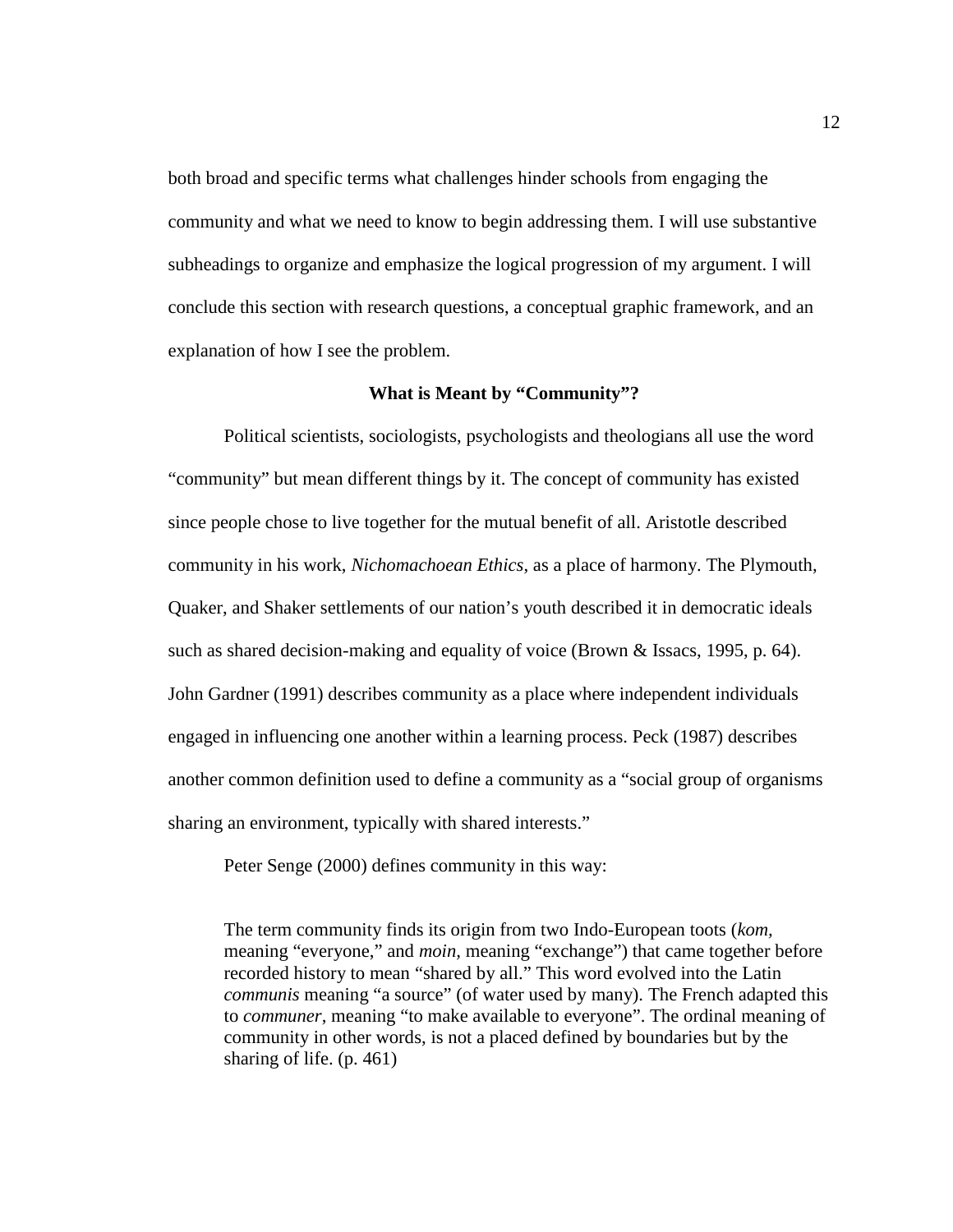Looking deeper at the concept, one can better understand what guiding factors make the community connect. One such factor is the culture of an organization. Deal and Peterson (1999) point to the beginnings of the concept of culture and community as first developed by anthropologists to explain differences among tribes, groups, or organizations. Deal and Kennedy (1982) studied corporate culture and found it to be "a system of informal rules that spells out how people are to behave most of the time" (p. 15).

If community exists, both freedom and security are present as well. The community then takes on a life of its own as citizens become free enough to share and secure enough to get along. Research also indicates the shared benefits of inclusion within community. Robert Putnam (2000) states, "The sense of connectedness and formation of social networks comprise what has become known as social capital" (p. 19). He defines social capital as "the collective value of all social networks (who people know) and the inclinations that arise from these networks to do things for each other (norms of reciprocity)" (p. 27). Social capital in action can be seen in groups of varying formality including neighborhoods, shops and marketplaces, and any given social institution.

Thomas Sergiovanni (1993) gives further insight into the term. He states, "Communities are collections of individuals who are bonded together by natural will and who are together binded to a set of shared ideas and ideals" (p. 8). He argues that changing the metaphor for schools from "organizations" to "community" can lead to important changes in how schools are run.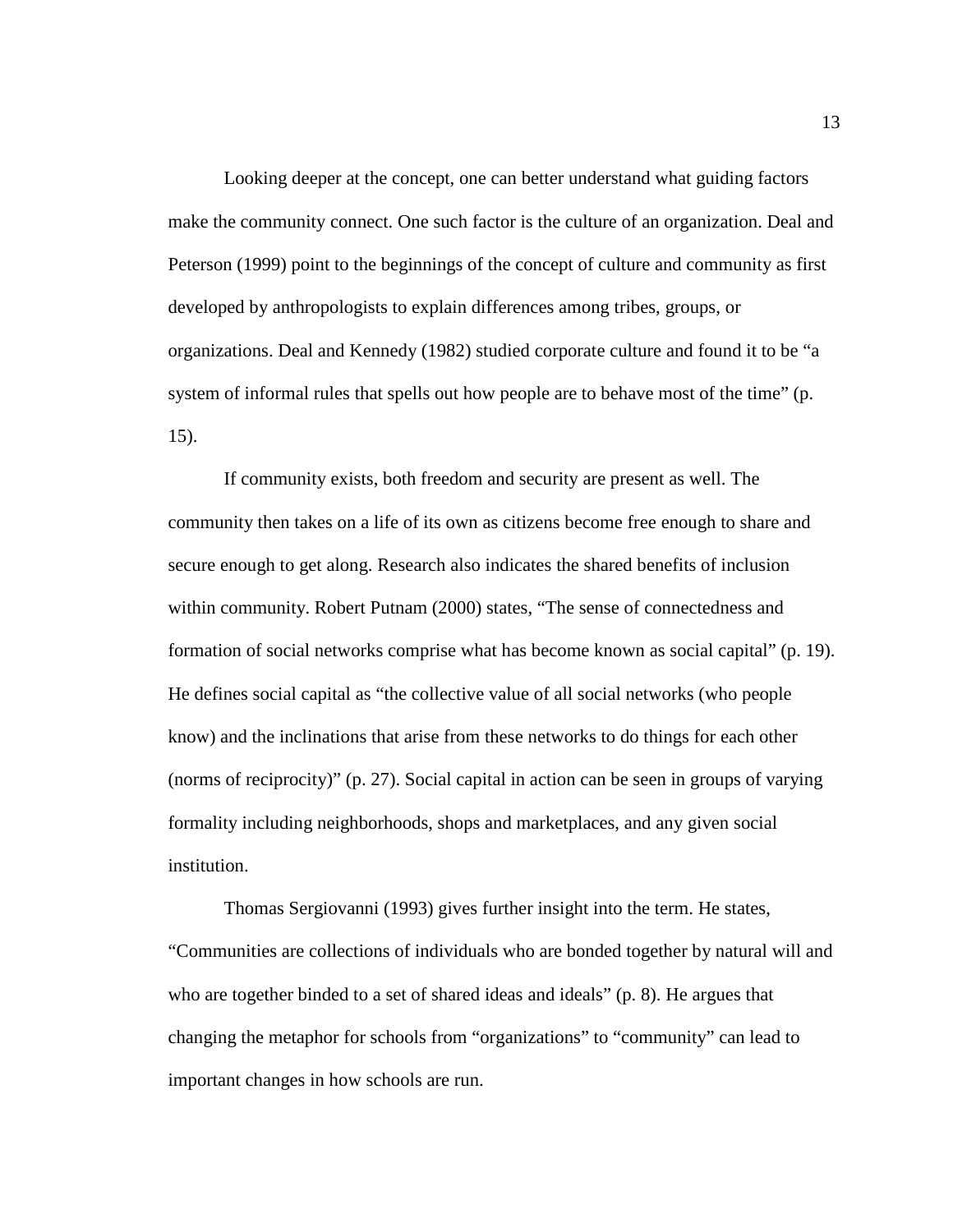Sergiovanni's central argument for community is that relationships become the core focus in schools when they are thought of as communities rather than organizations. Within this framework is the German concept of community. Ferdinand Tonnies ([1887]; 1957) outlines a distinction between *gemeinschaft* (loosely translated as 'community') and *gesellshaft* ('society' in the formal, contractual sense). The idea is that gemeinshchaft is defined as a living organism and as applied to creating a community of learners is not simply "doing something," but instead is "becoming something" (Tonnie, 1957, p. 42).

This argument for relationship building and cultivation of community within our nation's schools has been raised by other researchers who care about democracy and community in our schools. This has been argued critically as Delpit (2002) states,

What does the country lose when it loses individuals who are comfortable with themselves, cultures that are authentic to themselves, the capacity to pursue sensitivity and some kind of recognition that one has a purpose in life? What is lost to a country that encourages a people to lose their direction in life. (p. 2)

Clearly, we must respect the perspectives of families and children if we are to encourage the individual dignity and strength that comes with freedom.

Barth (1990) argued that schools should be seen as "communities of learners" and that they need to be perceived as "committed above all to discovering conditions that elicit and support human learning and to provide these conditions" (p. 45). While committed to finding support and action educational leaders must welcome a conversation regarding how the school fits with the community. The relationship between the school and the term "community" must be unpacked before moving forward.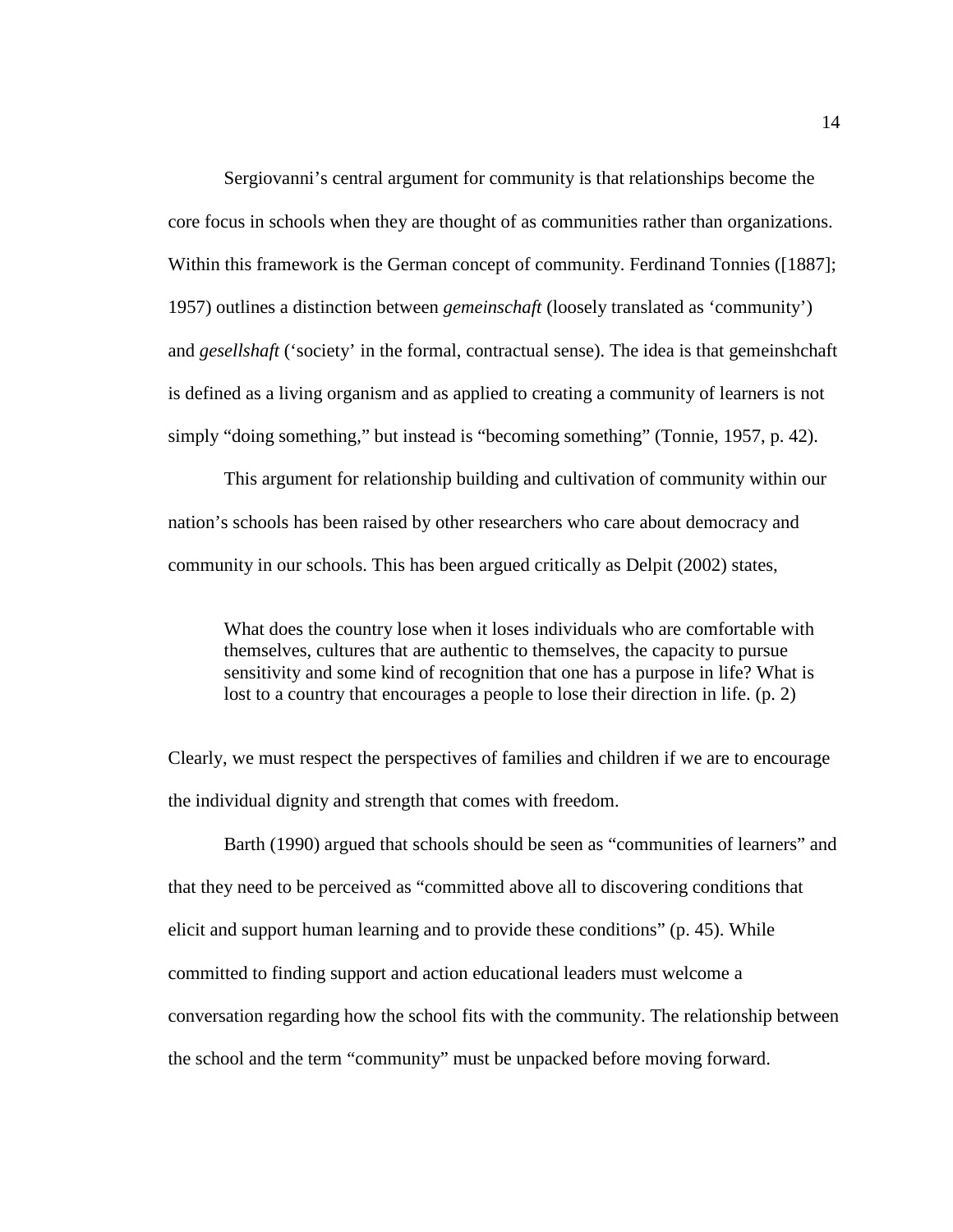### **How Do the Concepts of School and Community Relate to Each Other?**

It is clear that there are many perspectives of and definitions for the term "school community" and while it is challenging to define, it remains the context in which children, school stakeholders, and educators can join together to accomplish greatness. There also appears to be some overlap between what we see as "democratic" and what is seen in the connections between schools and community.

John Dewey (1938) wrote poignantly in his book, *Experience and Education,* "what avail is it to win prescribed amounts of information about geography and history, to win the ability to read and write, if in the process the individual loses his own soul?" (p. 49). His assertion and mine is that the greater good of "education" is often sacrificed for the sake of "standardization." A commitment to community partnerships in teaching and learning is what provides richness in accountability.

Reitzug (2007) says this about democracy:

Democracy is not so much a condition that we achieve, as an ideal toward which we strive. It is more than a form of governance; indeed, it is a way of life. For me, democracy has to do with inquiry, discourse, equity in participation and outcomes, and determining the common good . . . it is a way of living that requires open and widespread flow and critique of ideas, with an overarching commitment to determining and pursuing the common good. (Gause, Reitzug, & Villaverde, 2007, p. 218)

A school community that is connected with its stakeholders is consciously concerned with one individual's or group's interests not being pursued at the expense of other individuals' or groups' interests (Dewey, 1916; Strike, 1993). These school communities require a continual balancing and connecting of the concerns of individuals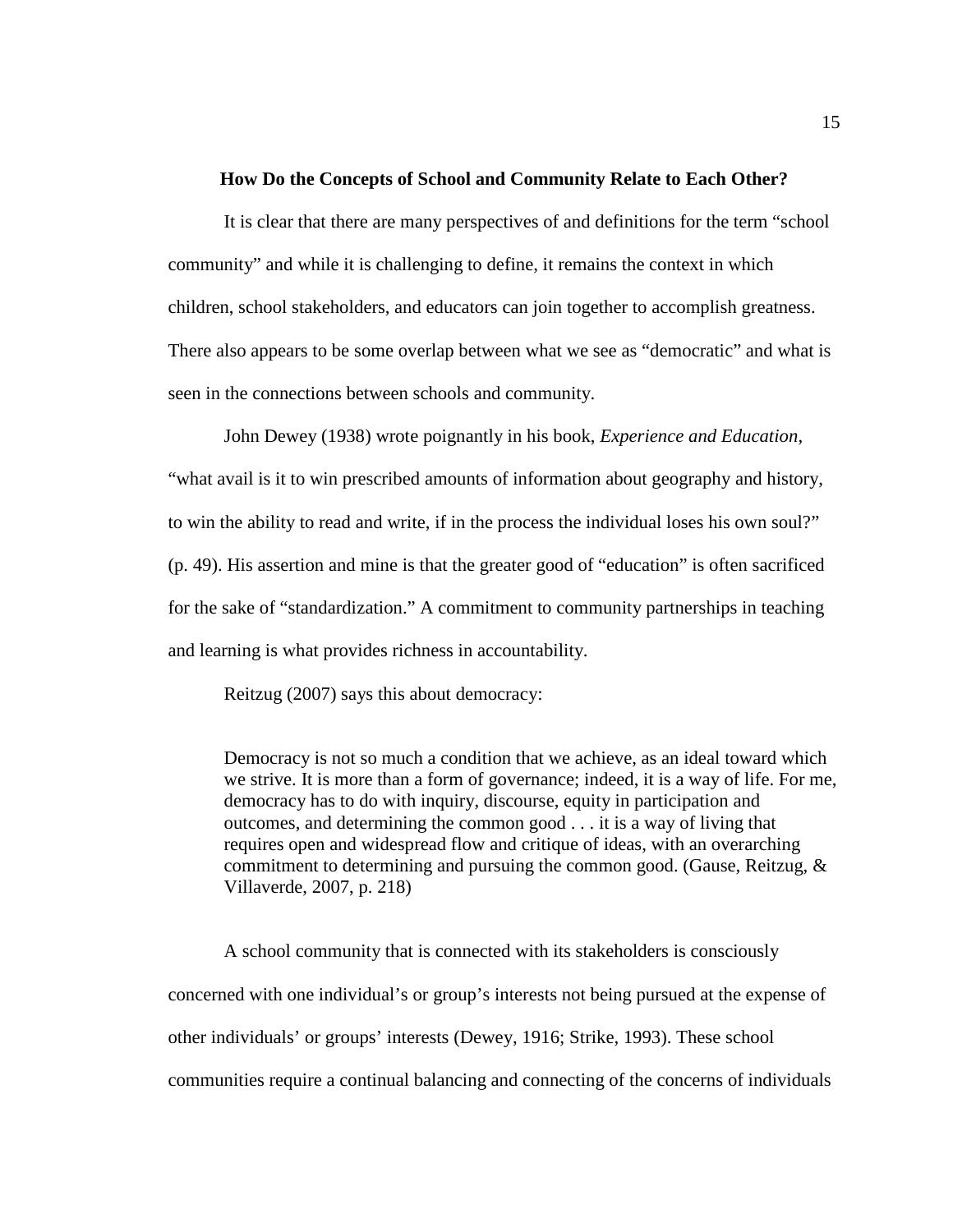with larger community interests (Beane & Apple, 1995). Goodman (1992) notes that democracy and democratic communities must have at their core a "connectionist perspective" that "places one's connection to the lives of all human beings at the center of the educational process" (p. 28).

Many leading scholars in education have advocated for democratic change built on social justice values and against reductionist approaches to schooling (Goodlad, 2004; Kincheloe & Weil, 2004; Murphy, 2005; ). They have argued that high-stakes testing is an affront to authentic community building because in reality it only exalts a means-end outcome that marginalizes race, class, and potential (Caputo-Pearl, 2001).

Conversely, schools committed to community partnerships emphasize the worth and value in all stakeholders, regardless of intelligence, position, or power. This belief ultimately encompasses the organizational value that "everyone is responsible for accountability and for school improvement" (Tacheny, 1999, p. 65). Thomas Sergiovanni (1994) stated eloquently,

Though most principals, superintendents, and teachers have a desire to do better and are working as hard as they can to provide a quality education to every student they serve, the road is rough and the going is slow. The lead villain in this frustrating drama is the loss of community in our schools and in society itself . . . Community building must become the heart of any school improvement effort. (p. xi)

Because the waters become murky when attempting to describe school in relationship to community every school in every town in America believes they work in relation to community. However, not every school works explicitly for the sake of or in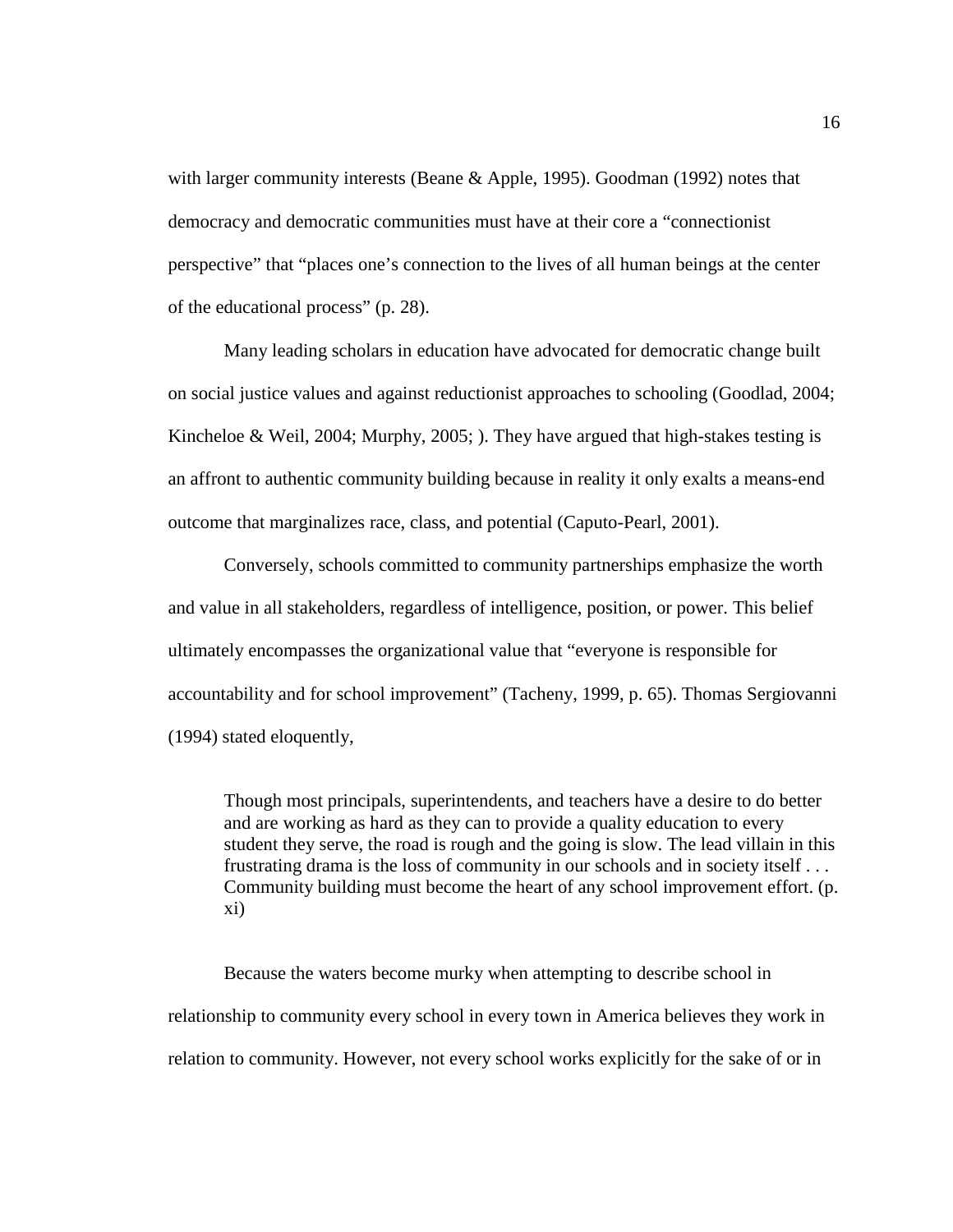partnership with the community. It is here I want to further develop the concepts of school as they relate to community.

### *School AS a Community*

School "AS" a community refers to a school that functions as a community within the confines of the school property. The principal, teachers, school staff, and students operate according to set norms, values, rules, and guidelines that apply only within the school itself. Every school has spoken or assumed variables that define its culture. However, schools that find success *"AS"* a community are those that work within a democratic framework.

Glickman (1998) writes that educational leaders can develop this environment through a commitment to participatory democracy and community democracy. Participatory democracy involves stakeholders taking part in decision-making at the district level while community democracy refers to improving the school through selfregulation and self-evaluation of possible problem areas.

Schaps (2003) states,

Students in schools with a strong sense of community are more likely to be academically motivated; to act ethically and altruistically; to develop social and emotional competencies; and to avoid a number of problem behaviors, including drug use and violence. (p. 31)

Working toward this kind of school takes focus and discipline on the part of all school personnel, [It is this area of behavioral research in which so much emphasis has recently been placed on the Professional Learning Community model of school improvement (Dufour & Eaker, 1998).] School *"As"* a Community is characterized by a shared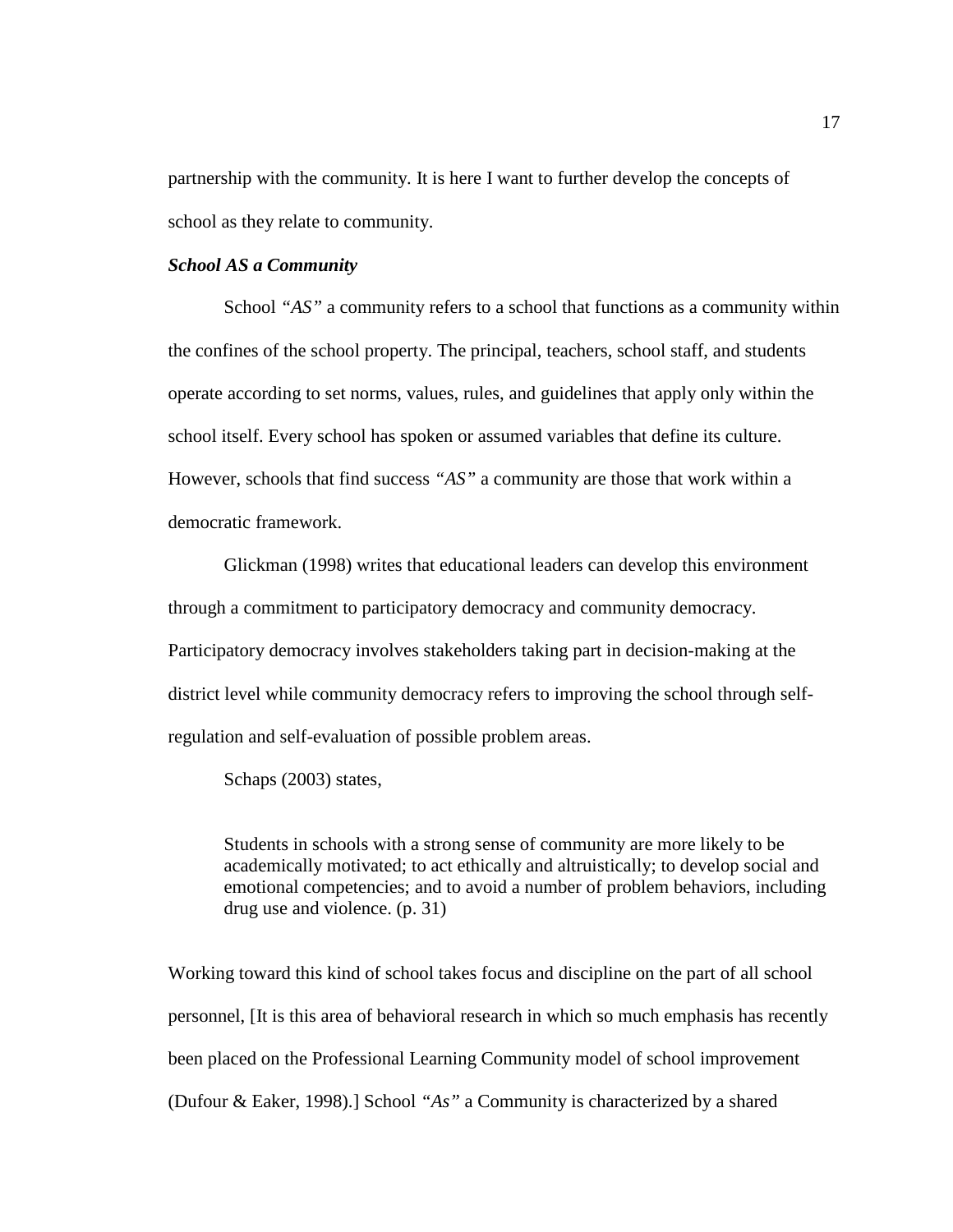mission, vision, values, and goals (Huffman & Hipp, 2003; Mitchell & Sackney, 2000) and must be lived out daily in the educator's work. These communities value a collaborative work culture (Barth, 1990; Hargreaves, 2003; Harris, 2002) in which teachers and staff work together to develop a collective knowledge base.

Within the paradigm of school as community, the student interacts with the teacher in a high trust role. Mitchell and Sackney (2000) state,

Trust is a critical factor in bringing about profound improvements to schools as it relates primarily to student experience. Without trust, people divert their energy to into self-protection and away from learning. Where trust is lacking, people will not take the risks necessary to move the school and student achievement forward. (p. 49)

To work for the sake of school as community and ultimately for student success, educators must possess a deep sense of optimism and a passion for the individual dignity of every child if there is to be any progress.

These educators do not simply teach, control, or run classrooms, they nurture classroom communities. Nell Noddings' (1995) model of caring describes a nurturing community that is "safe and supportive, and consists of a close-knit group of people who have built the capacity to respect each other, even in the midst of profound disagreement" (as cited in Caine & Caine, 1997, p. 160). But respect must be modeled and developed as the school progresses as a community because while schools give lip service to democratic practices and shared decision-making, students and teachers are often "rewarded for conforming to the norm instead of challenging it" (Giroux, 1988, p. xxxii).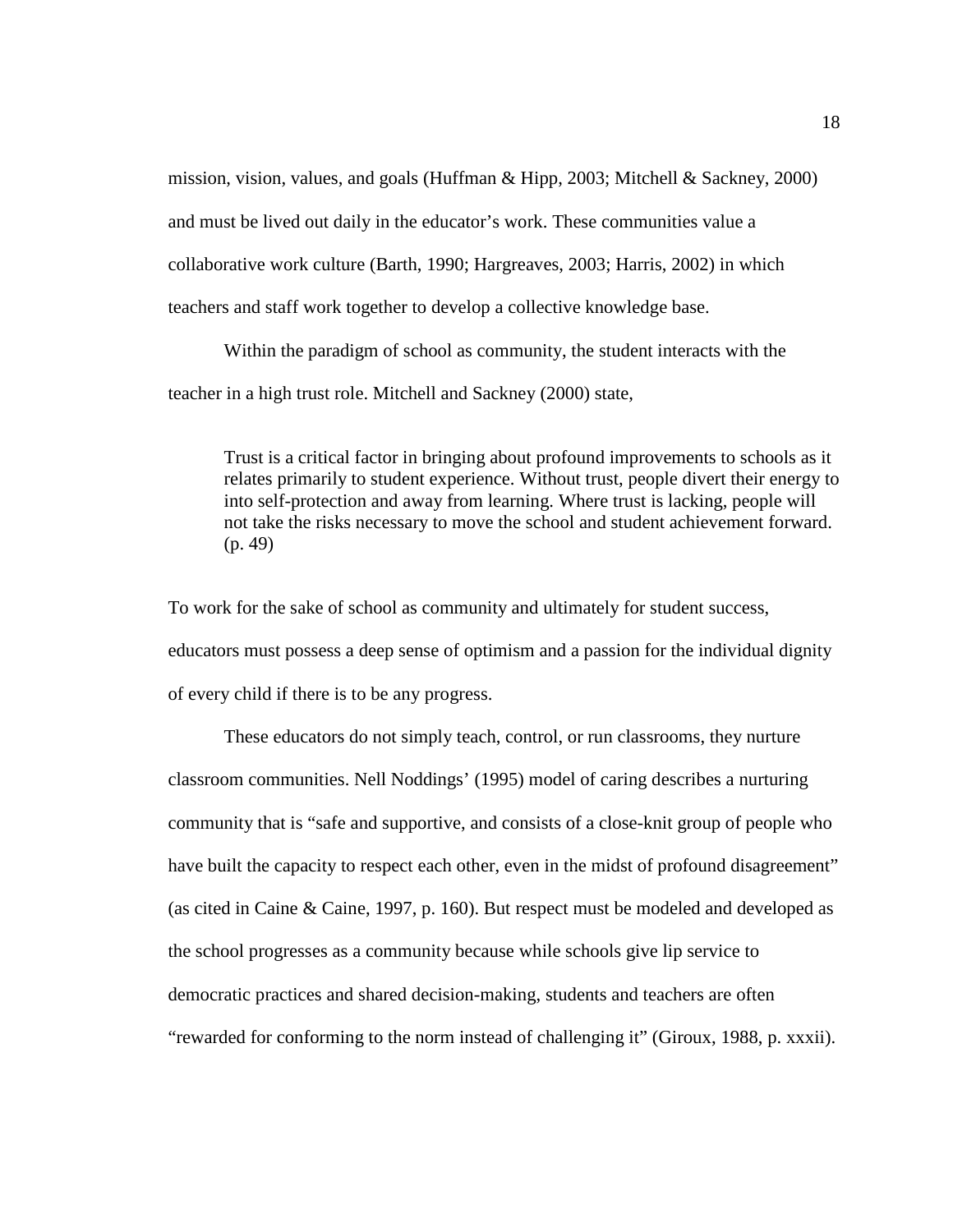A school that is developing as a community is one that helps encourage risk-taking, tolerance, and an appreciation of diversity and democracy.

### *School IN the Community*

The second form of school community is defined with the term: School *"In"* the community. This refers to an environment in which students are given opportunities to leave the walls of the school building and interact with the larger community. In this scenario, the community acts as a learning lab for teachable experiences.

No school is an island. In fact, schools are the reflection of the social, economic, and political communities in which they exist. "The more that schools can expand their curriculum and instruction outside the school walls, the more students become engaged in learning, the more relevance they see in learning, and the more motivated they become" (Barr & Parrett, 2008, p. 336). From a community perspective, school personnel can help students see the world in a deeper way. They can help students critique social issues, respect and value all members of society, and see others as equals.

By overlooking the concept of school *"In"* the community, schools are missing opportunities to nurture the attributes that are essential to an authentic learning experience. Instead, we as educational practitioners engage in on-going discussions about data and academic achievement while rarely considering how our students will engage in the world after they leave our building.

Hodgkinson (1991) writes that recognizing the importance of the community in relevant student learning began to emerge in the late 1960's, and as a result, students today are learning in banks, museums, courtrooms, zoos, forests, and urban areas of their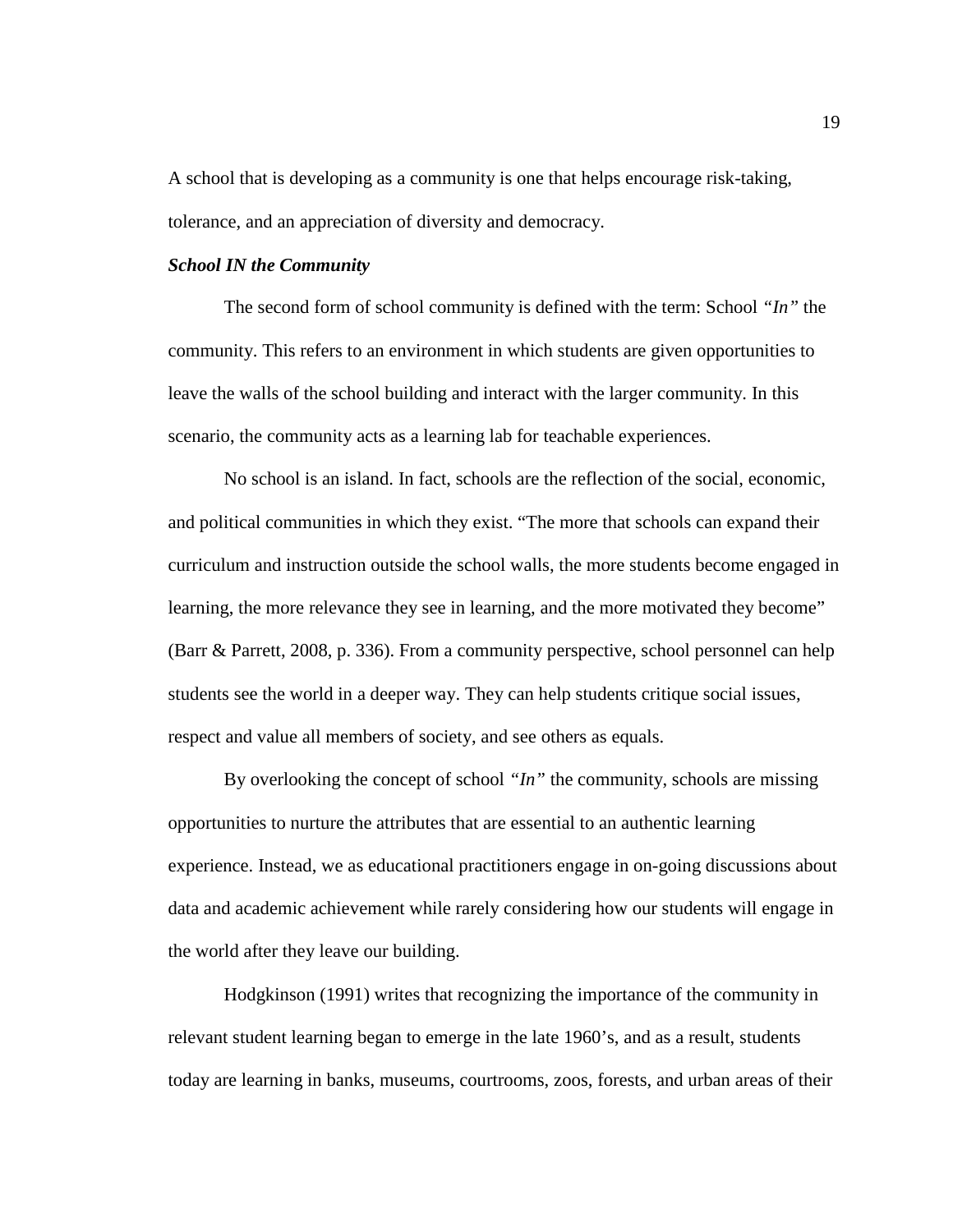communities. A significant amount of research over the past thirty years has demonstrated how powerful these experiences can be for understanding academic concepts and for building positive self-esteem and responsibility (Herman, 1999; Ulichny, 2000). These are the tenets many believe should determine our success or failure as an educational institution.

### *School WITH the Community*

The third concept of school as it relates to community is school *"With"* the community. In this model, the school engages in a *partnership* [the core idea and difference from the other models] with families, community groups, or school stakeholders to attain better services and learning opportunities for students. This model is hard to assess because it is rarely seen today as a model of schooling.

How then does the research quantify this kind of school as it relates to community? Johnson and Mullen (2006) suggest that schools which reflect a commitment to community connections are those:

Where the voices of teachers, practitioners, parents, and students are heard. They all are active in decision-making and are concerned with diversity and equality. There is a strong ethic of care and an importance placed on creating and sustaining the community. (p. 86)

Noguera and Wing (2006) state,

Public schools occupy a special place in American society. They are the only institutions that have an obligation to serve all children, regardless of race, gender, ability, national origin, religion, or status. Increasingly, our public schools are all that remains of the nation's safety net for the poor. (p. ix)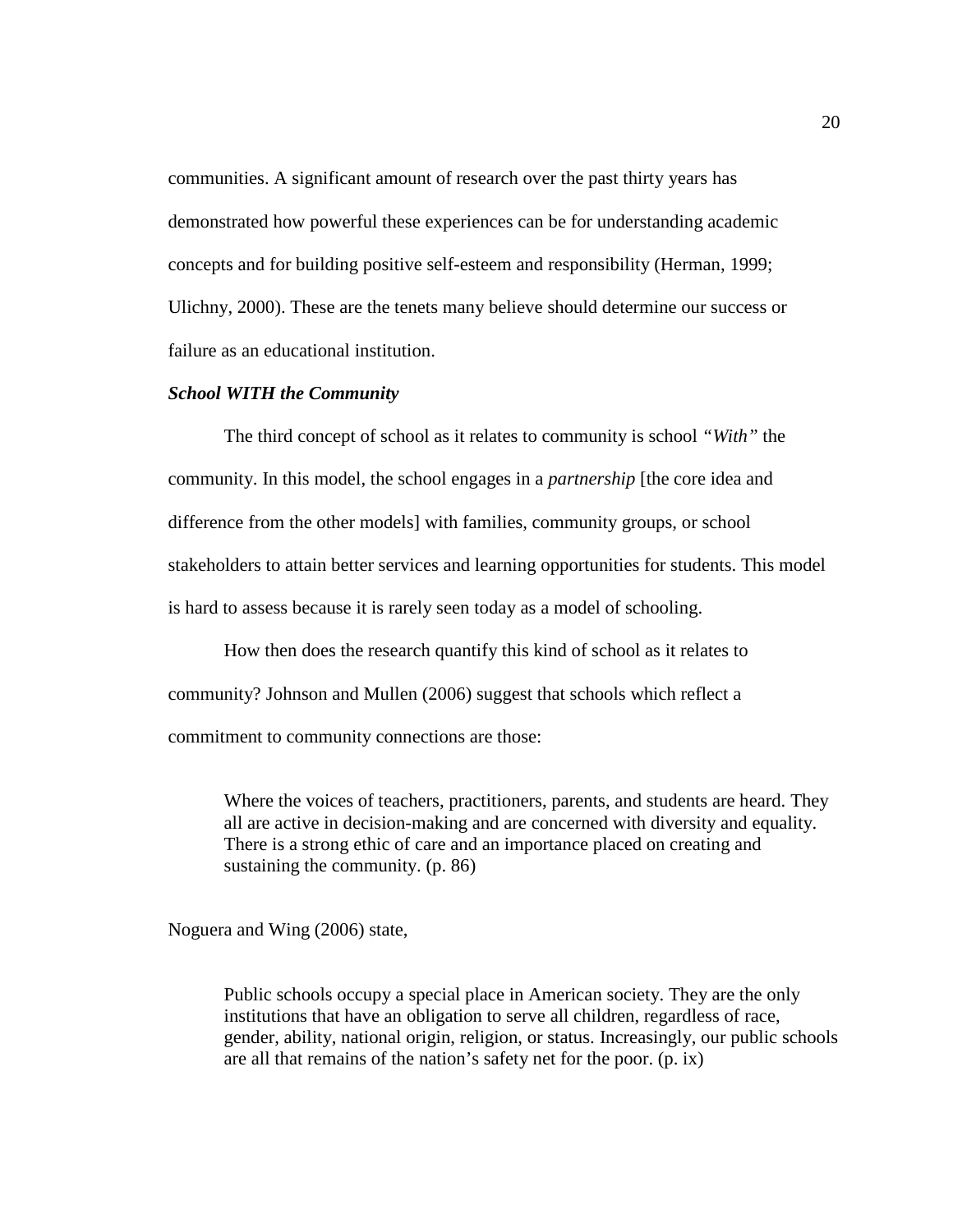Additional education research is saturated with resources indicating the need for developing community and culture within the local school and district. There is a growing body of research that confirms the direct benefits of building a sense of school based on a partnership with community.

Schools *"With"* community fosters a higher level of trust and positive partnerships between school staff and parents that is much more likely to produce higher student achievement than are schools with poor parent-staff relationships. In one study, researchers analyzed 100 schools that saw large gains in standardized math and reading tests over a five year period and 100 schools that did not make many gains. One out of two schools with high trust levels made significant improvements while only one out of seven schools with low trust levels made such gains. Schools without a trusting community had virtually no chance of making academic gains (Byrk & Schneider, 2002).

When schools work *"With"* the community and build on the strengths of staffparent partnerships, many positive outcomes become a reality. A recent synthesis of 51 studies on parent involvement found that, "Student achievement increased directly with the extent to which parents were engaged in the school program" (Henderson & Mapp, 2002). Student test scores increased 40% more in schools with high levels of outreach to the community (including in-person meetings, materials displayed and distributed, and communication process developed by the school) than in schools with low levels of outreach (Westat and Policy Study Associates, 2001).

The quality of the partnership among school, family and community significantly boosts attendance and also contributes to a small but significant improvement in third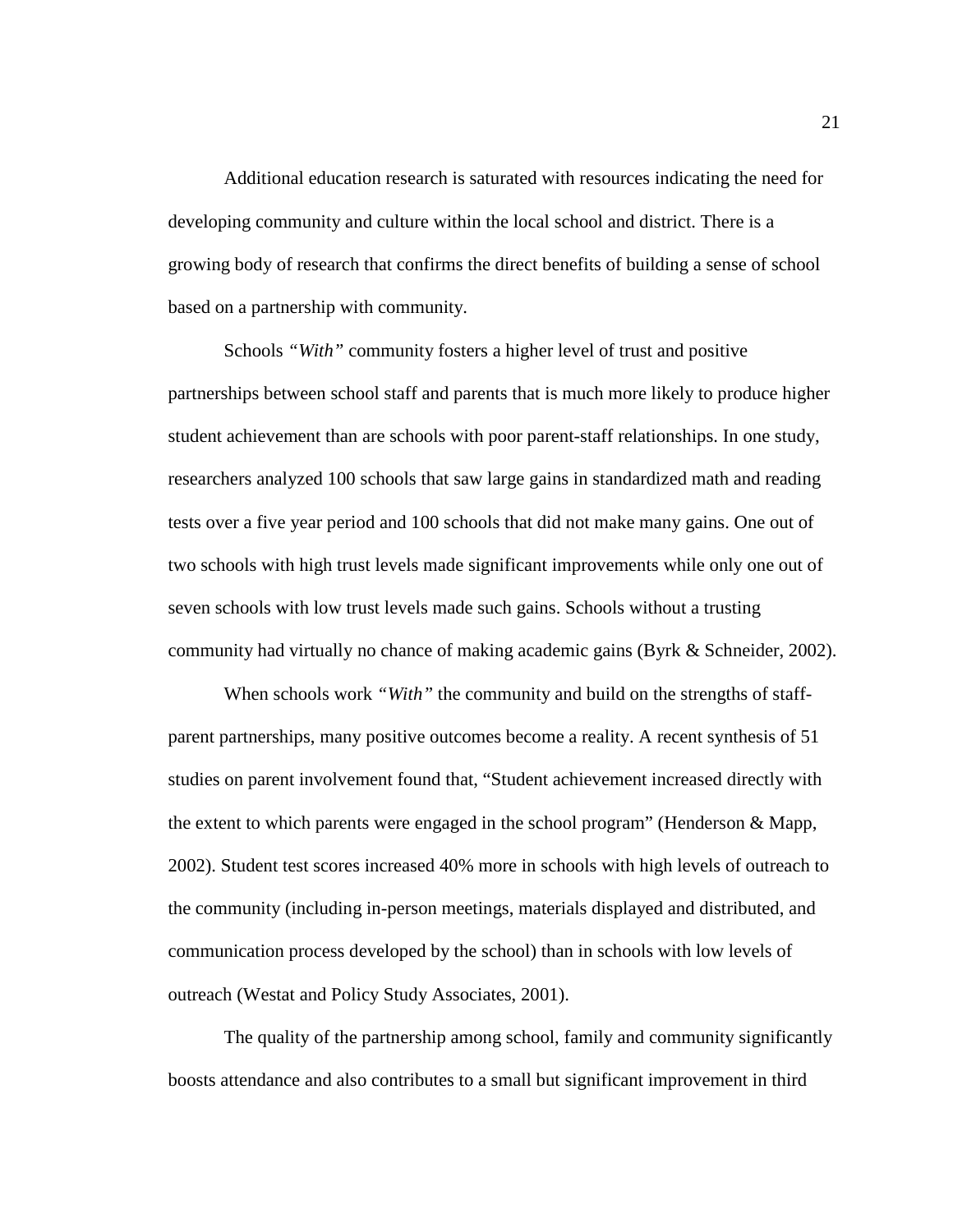graders' reading and writing standardized test scores (Epstein, Clark, Salinas, & Sanders, 1997). Research also finds that when schools engage parents in a way that focuses on their collective wisdom in comprehensive and integrated school programs, the result is stronger relationships between families and schools (Lopez, 2001; Scribner, Young, & Pedroza, 1999; Wang, Oates, & Weishew, 1995).

One of the ways schools and more importantly, teachers, can garner respect and participation from parents is to capitalize on essential learning experiences in the classroom. Oakes and Rogers (2006) present the most effective model I have seen surrounding this concept in their book, *Learning Power: Organizing for Education and Justice.* Throughout this text, the authors present a narrative about the students at Roosevelt High School in California. Due to the instructional practices of many wonderful teachers, these students became engaged and excited about power dynamics in our nation. Through projects and critical reflections exercises, the students not only learned important lessons about democracy, but they became active in the democratic process. In order for the model espoused by Oakes and Rogers (2006) to be a common practice, schools must be committed to their student's academic and cultural needs. This is done by utilizing what many researchers have called "culturally relevant pedagogy."

According to Thompson (2004), a "culturally relevant pedagogy involves educating and empowering students holistically" (p. 206). Rather than experiencing the alienating effects of education upon students' culture of origin, children can celebrate their history within the context of social justice. This helps parents (primarily of color) to also gain an appreciation of the curriculum and instruction.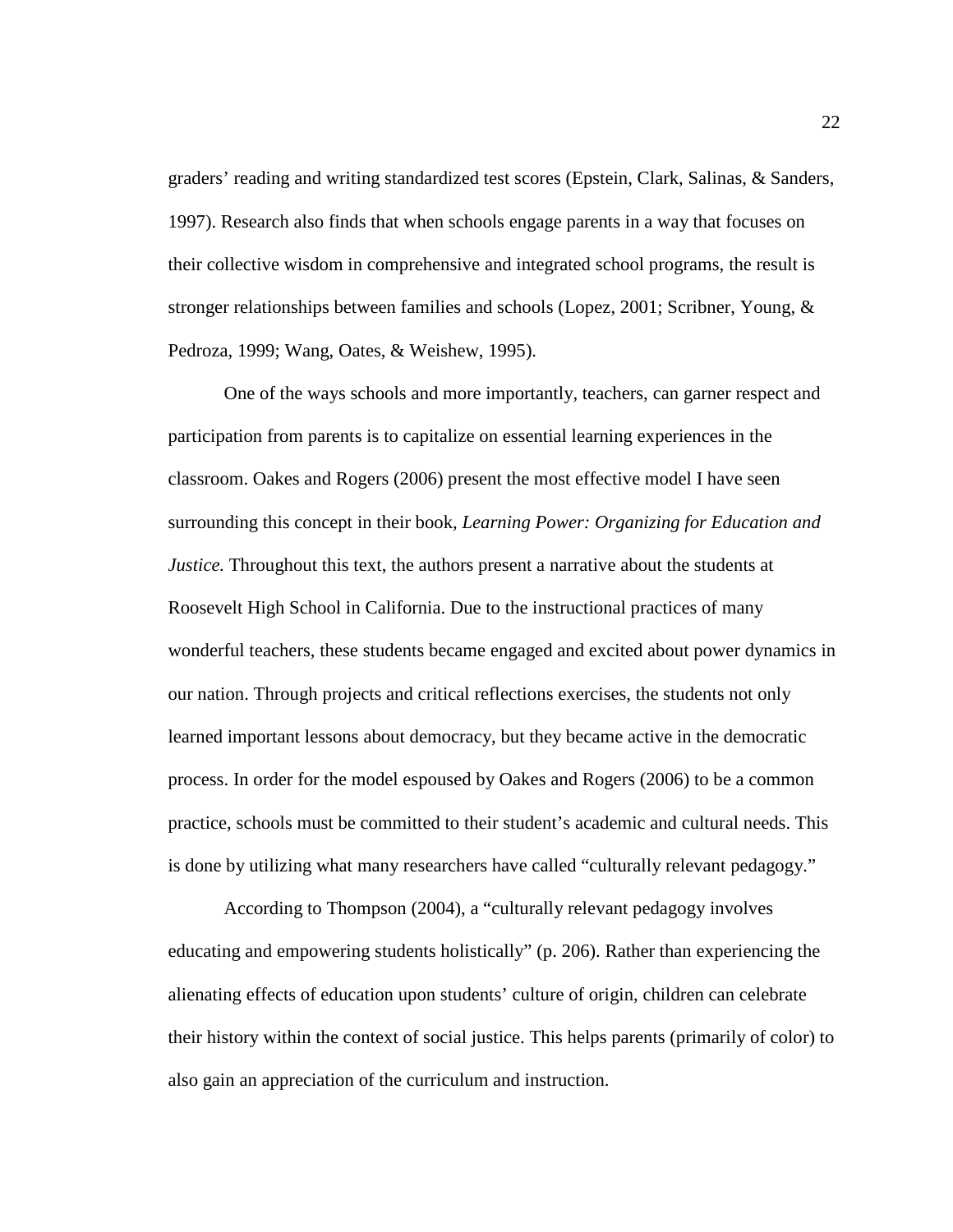Teachers and educational leaders can also build stronger connections between home and school by "listening" to student suggestions. This not only creates a more engaging populous, it also improves the content and culture of the school. Pedro Noguera (2008) reflects this position in his book: *The Trouble with Black Boys*. He writes,

How can schools influence student attitudes and behavior so that they reinforce the importance of learning and positive social development rather than undermining it? One part of the answer is finding ways to include students, on a regular basis, and to listen to their discussions on potential solutions. (p. 70)

Noguera (2008) goes on to say that throughout his many years of research he has consistently experienced the truth that students not only understand the problems but they have tangible solutions. The solutions to many of our "unreachable problems" may not be as out of reach "particularly if we have the courage to listen to those who bear the brunt of our schools' failures" (p. 63). In the school *"With"* the community model these kinds of give and take interactions greatly enhance student learning.

In recent years, social scientists have been actively engaged in showing the many benefits of trusting relationships particularly in what they refer to as "social capital" (Putnam, 2000). Like financial capital, or human capital, social capital can be used as a resource to help individuals or groups achieve their goals. Teachers can be effective "cultural brokers" in helping students and families navigate the troubled waters of our nation's bureaucracies (Pipher, 2002). However, before any of this is possible, trust must be established, proven, and cultivated. Teaching, communicating, and acting in a culturally relevant way can set the foundation for this trust.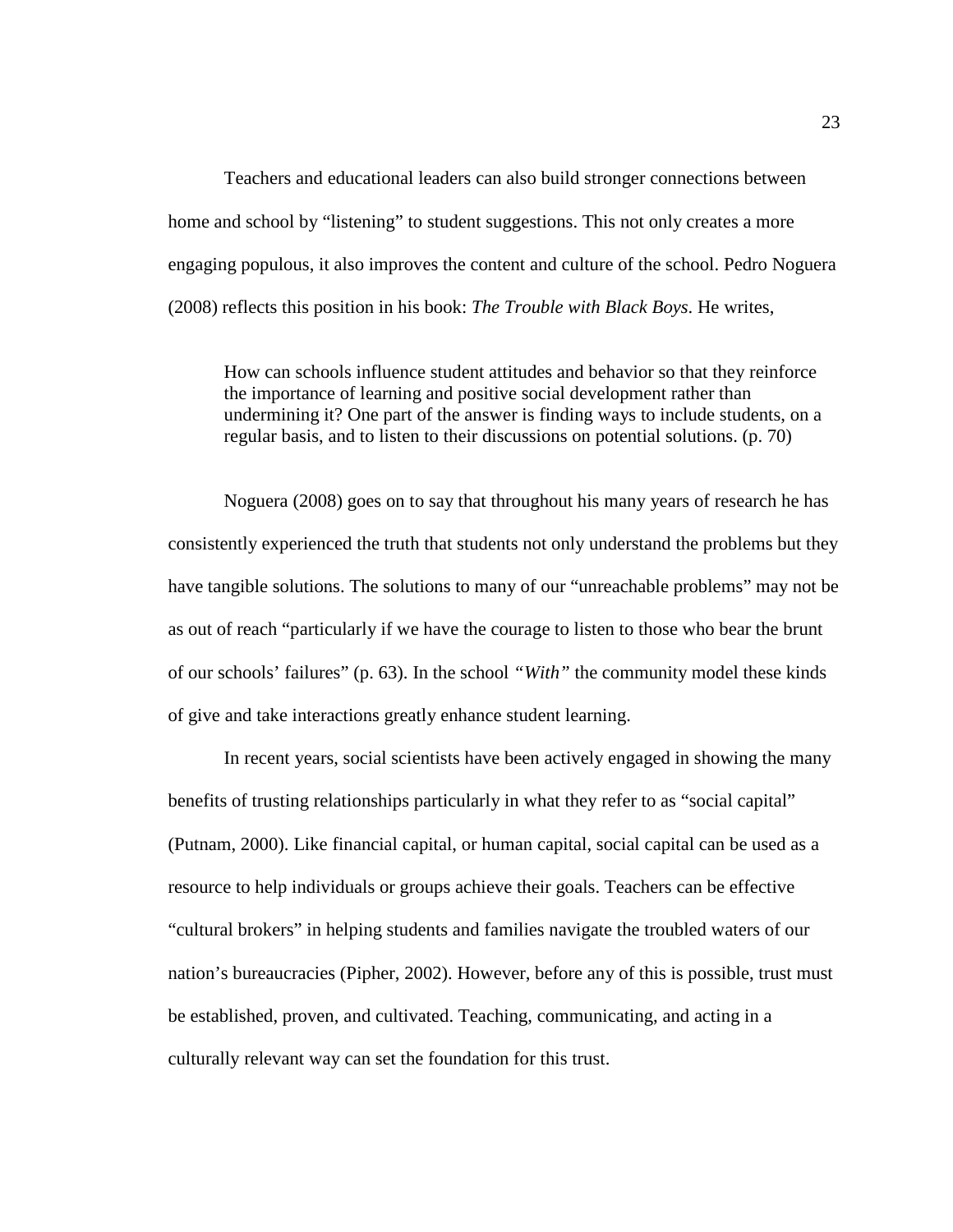Another aspect of schools working *"With"* the community centers on the ability to make meaningful change in the school and the local politics of the system. Hatch (1998) found after studying community engagement, in 32 cities, that the work of partnerships led to more positive attitudes, expectations, and participation among parents, teachers, and students. It also showed a higher-quality learning experience for students, an improved focus on physical conditions within schools, and the collection of more resources for student learning.

In addition, a study of 66 community groups in eight cities organizing to support schools, found that through these partnerships the public and their schools have been able to work together in upgrading facilities, improving school leadership, and bringing in additional resources and programs that improve student learning (Mediratta et al., 2001). Including others in an authentic way creates a give-and-take that can truly benefit schools and communities.

As previously stated, the school identified as working *"With"* the community is a place in which students are encouraged to take risks and build the capacity to face the unknown with confidence. By engaging in relationships with the larger community, schools create opportunities for students to see potential beyond the walls of their classroom. The direct result is an emphasis on how their (the student's) interests, abilities, and goals might contribute to the global landscape.

In essence, schools that work with the community have the potential to generate outcomes related to social growth and experiences full of meaning. They are places where students are taught that all the little things they do each day to provide joy to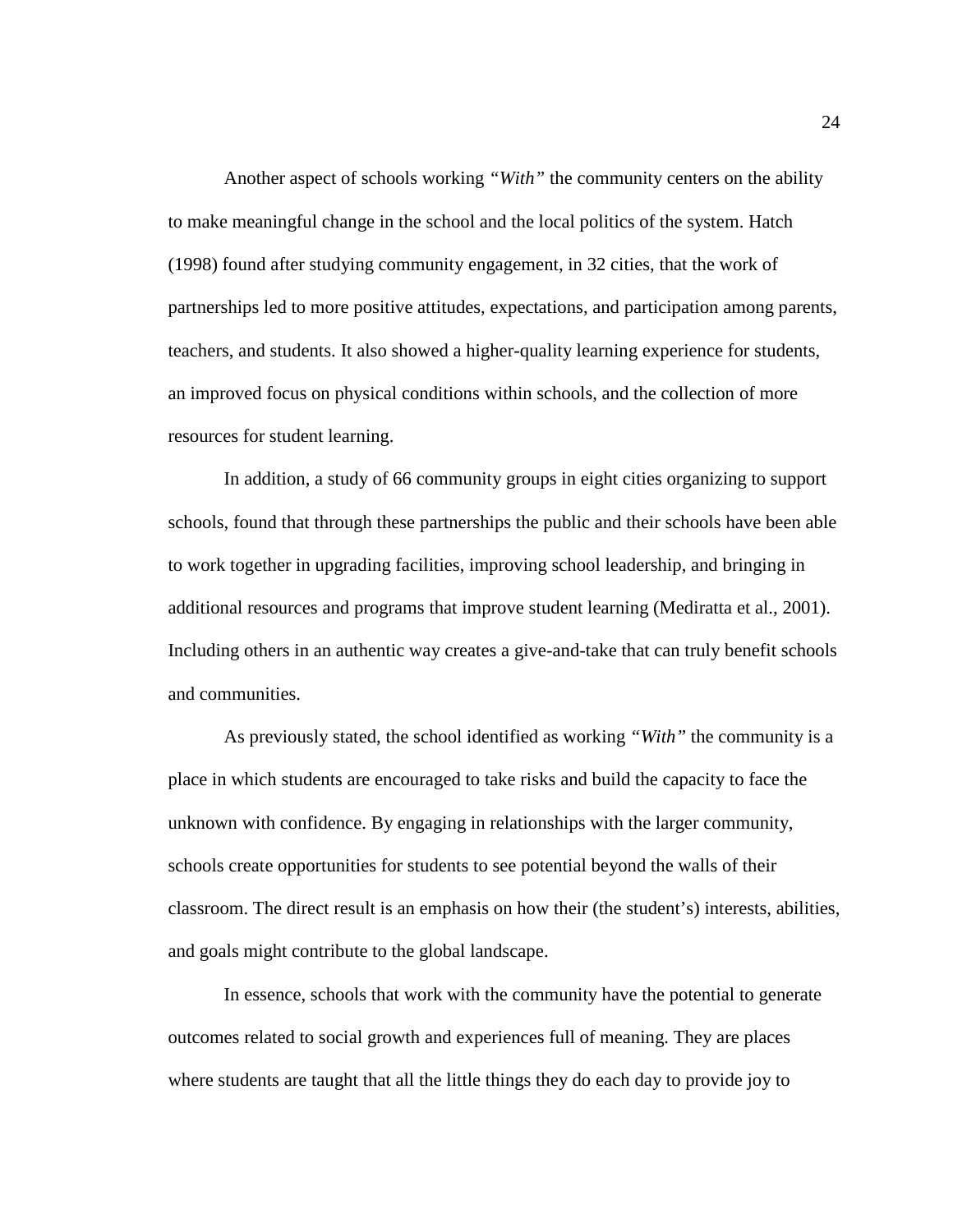others matters. They are places that cultivate the courage to go against the norm and to be satisfied with who you are and what you have done in life. Lastly, they are places that help connect a person to something that is much larger than themselves.

### **How Do We Define Community Engagement?**

Parent involvement and community engagement programs have been assumed to be important contributors to the educational success of all students. As just shown through a variety of research articles and resources, the results are powerful when parents and educational stakeholders work together for the sake of kids. However, not all partnerships are equal and not all levels of engagement are of equal value. In this section I will outline how I see a school *"As," "In,"* and *"With"* a community, working through three levels of community engagement. (I define "engagement" as a conscious choice to be a variable in the organization as opposed to the term "Parent Involvement" because of the various perceptions of what this concept means.)

In her work *School, Family, and Community Partnerships*, Joyce Epstein (2001) says the term "school, family, and community partnerships" is a better term than "parental involvement" because it recognizes that parents, educators, and others in the community share responsibility for student learning and development. The theory of "overlapping spheres of influence" (Epstein, 2001) provides insight into how home, school, and community affect children's education and development. While this is a multi-dimensional concept, research shows that when these forces work together powerful results take place.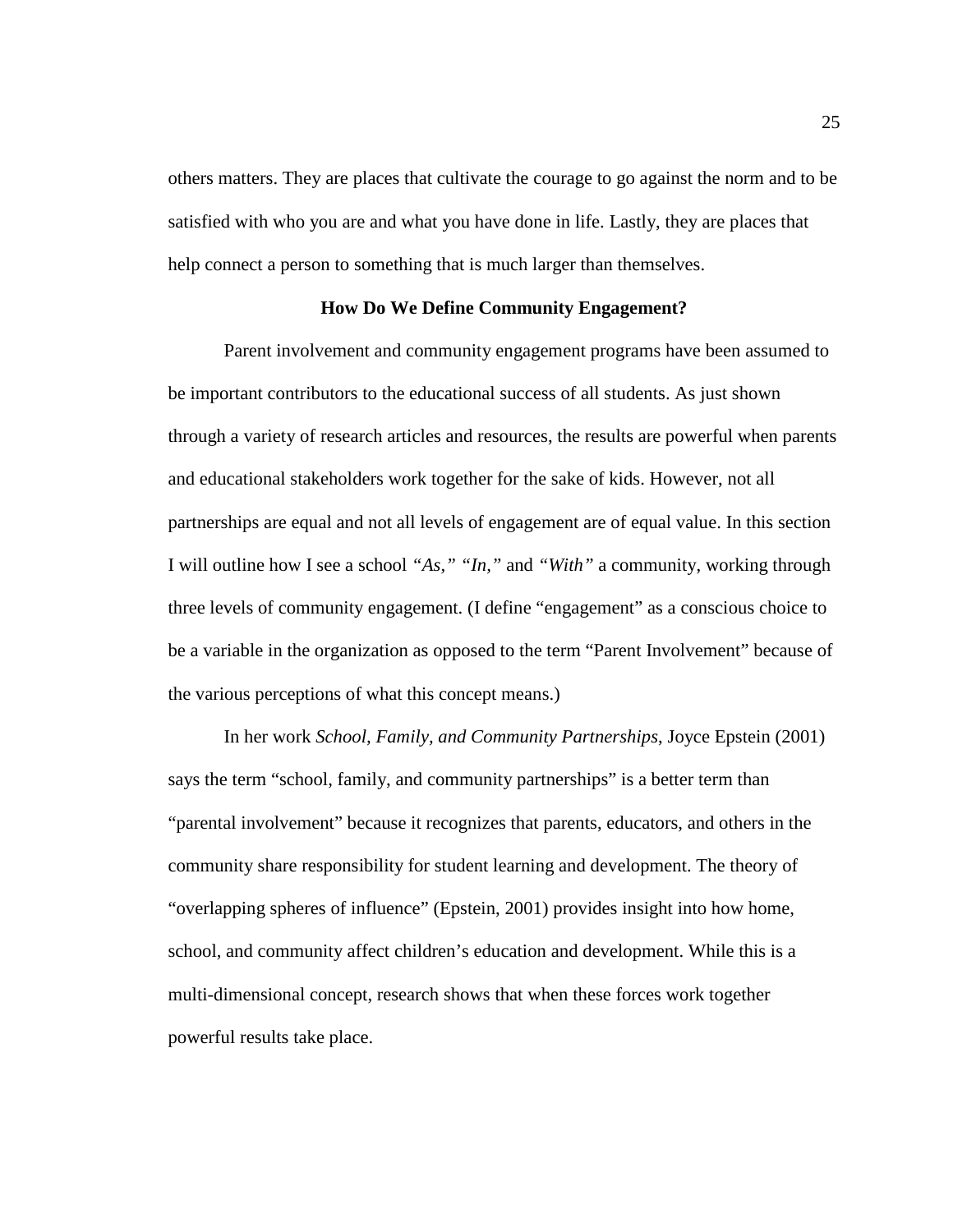For instance, the levels to which parents are involved with a child's education are consistently found to be associated with a child's academic performance

(Bogenschneider, 1997; Hara & Burke, 1998; Hill & Craft, 2003; Marcon, 1999;

McWayne, Hampton, Fantuzzo, Cohen, & Sekino, 2004; Miedel & Reynolds, 1999).

Children whose parents are involved in their education have higher levels of academic

performance than children whose parents are involved in a lesser degree.

Because research has provided evidence that there is a link between parent involvement and academic achievement, decreases in parent involvement are of particular concern (Ascher, 1988; Baker & Soden, 1998; Chavkin, 1993; Chavkin & Gonzalez, 1995; Epstein, 1996; Floyd, 1998; Petersen, 1989). As stated by Inger (1992),

There is considerable evidence that parent involvement leads to improved student achievement, better school attendance, and reduced dropout rates, and that these improvements occur regardless of the economic, racial, or cultural background of the family. (p. 1)

Epstein (1996, 2001) proposed six types of parent involvement mainly focusing on the collaboration between the home and the school environments. These six types are the most widely recognized and cited in the literature (Hoover-Dempsey & Sandler, 1995). Epstein's (1996, 2001) framework allows for a broad view of parent involvement and serves as the basis for several other conceptualizations of involvement (Hoover-Dempsey & Sandler, 1995).

Within this framework, there is special emphasis given to school programming, communication, volunteering, and shared decision making. Epstein (1996) explains that this type of involvement is more indirect as it encourages parents to model civic-minded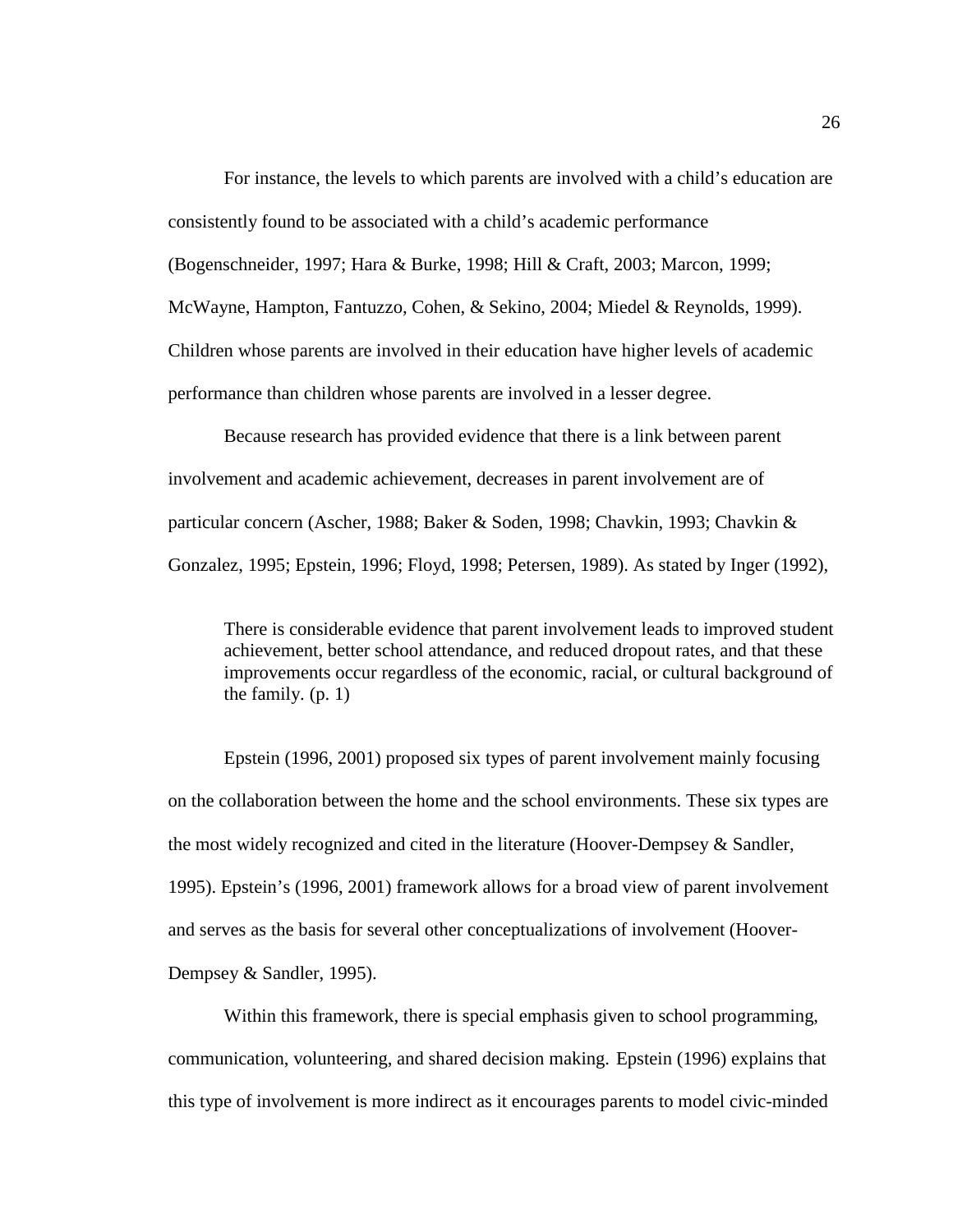and leadership behavior for children and illustrates the important role of the school in the community (Epstein, 1996, 2001). She also shares that involvement should include collaboration between the school and the surrounding community including local businesses, colleges, and agencies to strengthen student learning. Although many research studies continue to use this framework, competing perspectives have emerged to account for other dimensions of parent involvement (Fishel & Ramirez, 2005).

Grolnick and Slowiaczek (1994) used both parent and teacher reporting to define parent involvement as the dedication of parent resources at home and at school in three domains: (a) behavioral, (b) cognitive-intellectual, and (c) personal involvement (Grolnick, Ryan, & Deci, 1991). Unfortunately, none of the listed research models compare the perceptions, attitudes, and emotions of parents to their level of physical involvement. Their attitudes may have a greater impact than their actual participation, but it is almost impossible to gauge this variable.

A parent's socio-economic background, however, does play a decisive role in the formation of student attitudes and habits toward school (Epstein, Clark, Salina, & Sanders, 1997; Lareau, 2000). This variable highlights the critical importance of educational leaders to do whatever it takes to connect with parents for the sake of democracy in the school.

Considering the research above, regarding links between parent involvement and academic achievement, it is important that schools look for ways to engage parents in their child's education. How can schools increase parent involvement, and what are the obstacles that they must overcome to get parents involved? This is the critical piece in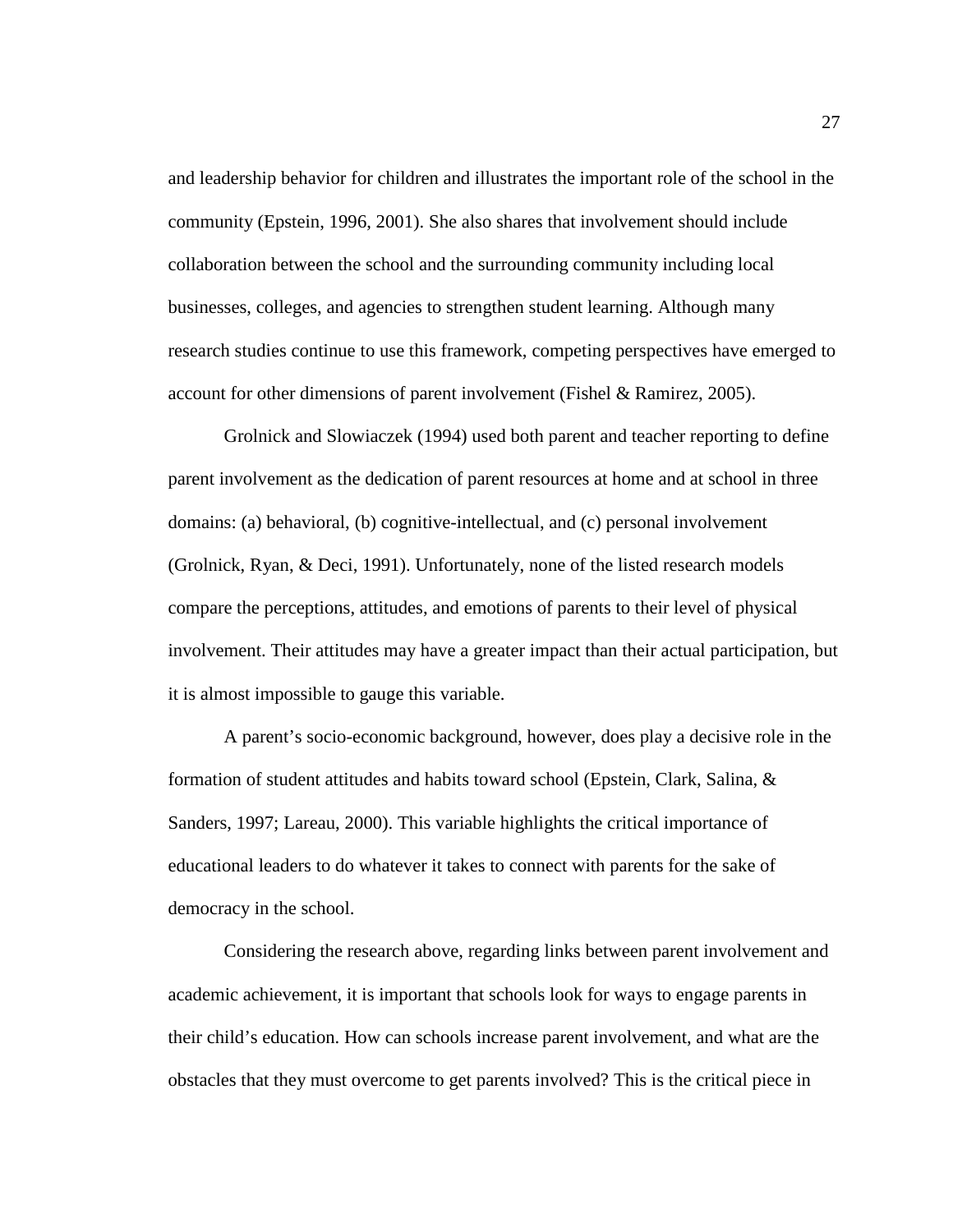establishing meaningful connections with the community for the sake of students and the school.

Because "parent involvement" is difficult to define, there is a discrepancy between how teachers and parents describe it. People have different views of exactly what parent involvement is (Scribner et al., 1999) and these views are culturally variable (Trumbull, Rothstein-Fisch, Greenfield, & Quiroz, 2001). According to Ascher (1988),

Parent involvement may easily mean quite different things to people. It can mean advocacy: parents sitting on councils and committees, participating in the decisions and operation of schools. It can mean parents serving as classroom aides, accompanying a class on an outing, or assisting teachers in a variety of other ways, either as volunteers or for wages. It can also conjure up images of teachers sending home notes to parents, or of parents working on bake sales and other projects that bring schools much needed support. Increasingly, parent involvement means parents initiating learning activities at home to improve their children's performance in school: reading to them, helping them with homework, playing educational games, discussing current events, and so on. (p. 109)

Considering that schools and parents may have different views about what "involvement" entails, it is not unusual that they might have different goals regarding their involvement.

A third barrier to parental involvement is one that is created by differences between school culture and home culture. Gibson (2002) states, "there is a disconnect between school culture and home culture, and schools do not always seem to value the home culture" (p. 22). Because this is the reality to schools including parents, positive relationships must be established, cultivated, and maintained for all school constituents to stay connected. This work must be initiated by school personnel as they strive to find common interests as it relates to student learning.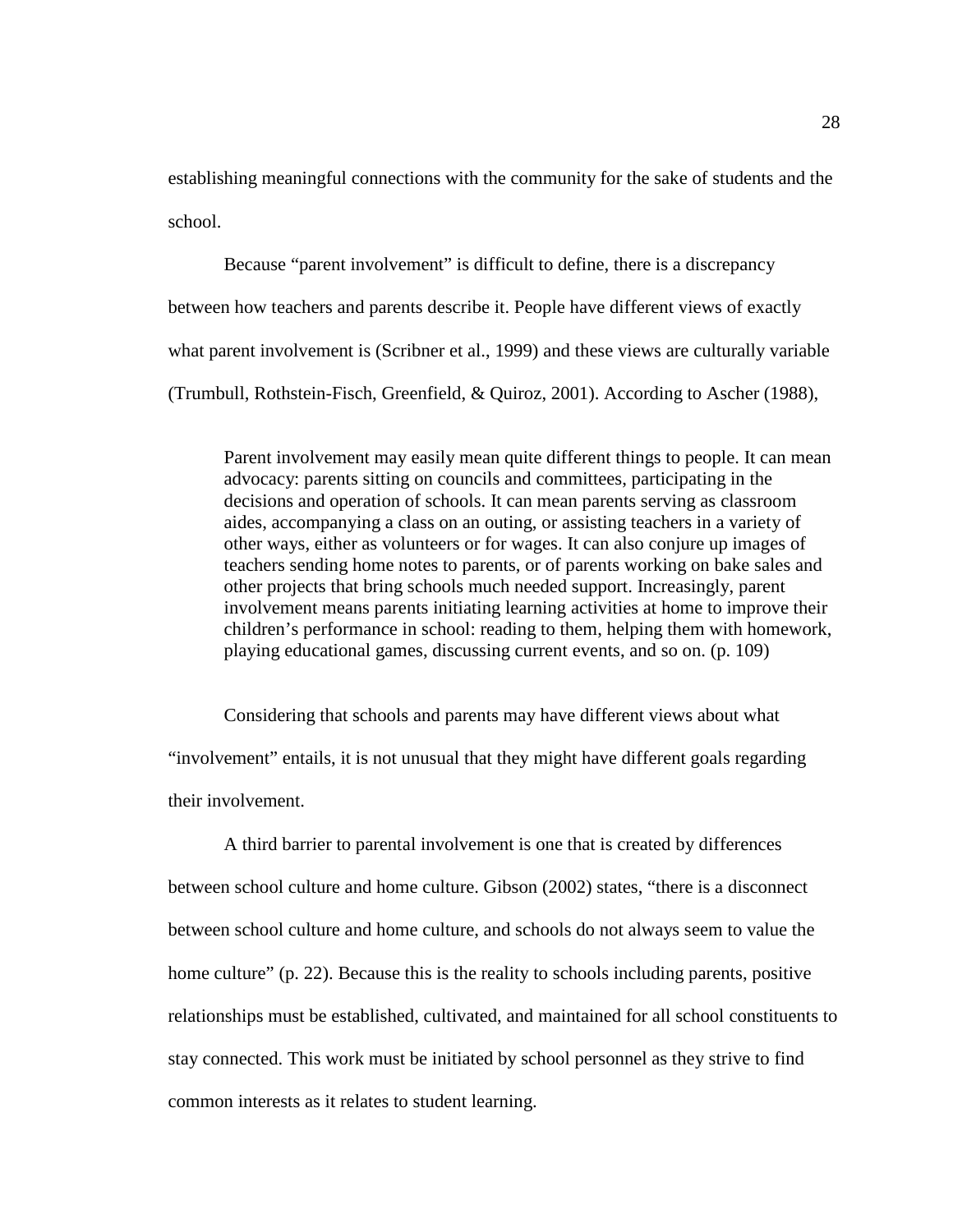#### **How Do Culture, Power, and Equity Impact Community Engagement?**

Because past research has indicated that school, family, and community partnerships is a multidimensional concept, the level to which parents get involved raises key challenges to educators desiring a partnership. Each type of involvement requires focused and strategic measures of partnership practices. To do this, educational leaders need to understand the issues related to power and inequity as well as cultural relevancy.

Parent engagement has been hailed as vital to promoting academic success, especially for poor and minority students. However, race and class seem to be the determining factors in how parents at most American schools are treated. Disparities in power and privilege contribute to disparate treatment of parents which in turn contributes to patterns of disparate achievement among students. Parents who do not understand how the system works, who have trouble speaking English, or who are not familiar with the educational vernacular used in schools, can be easily confused, dismissed, or marginalized.

Lightfoot (2004) addresses this as he talks about the so-called logic behind homeschool relations:

Language always creates some possibilities (in this case, parents who are encouraged to give, or volunteer, and parents who are offered help) and constrains or closes off others—such as perceiving low-income or linguistically or culturally diverse families as having valuable resources to give. (p. 105)

In addition to Epstein's work (1996, 2001) other researchers have indicated frameworks that outline the inequalities and cultural challenges that impact parent involvement. These researchers have characterized true parent empowerment in schools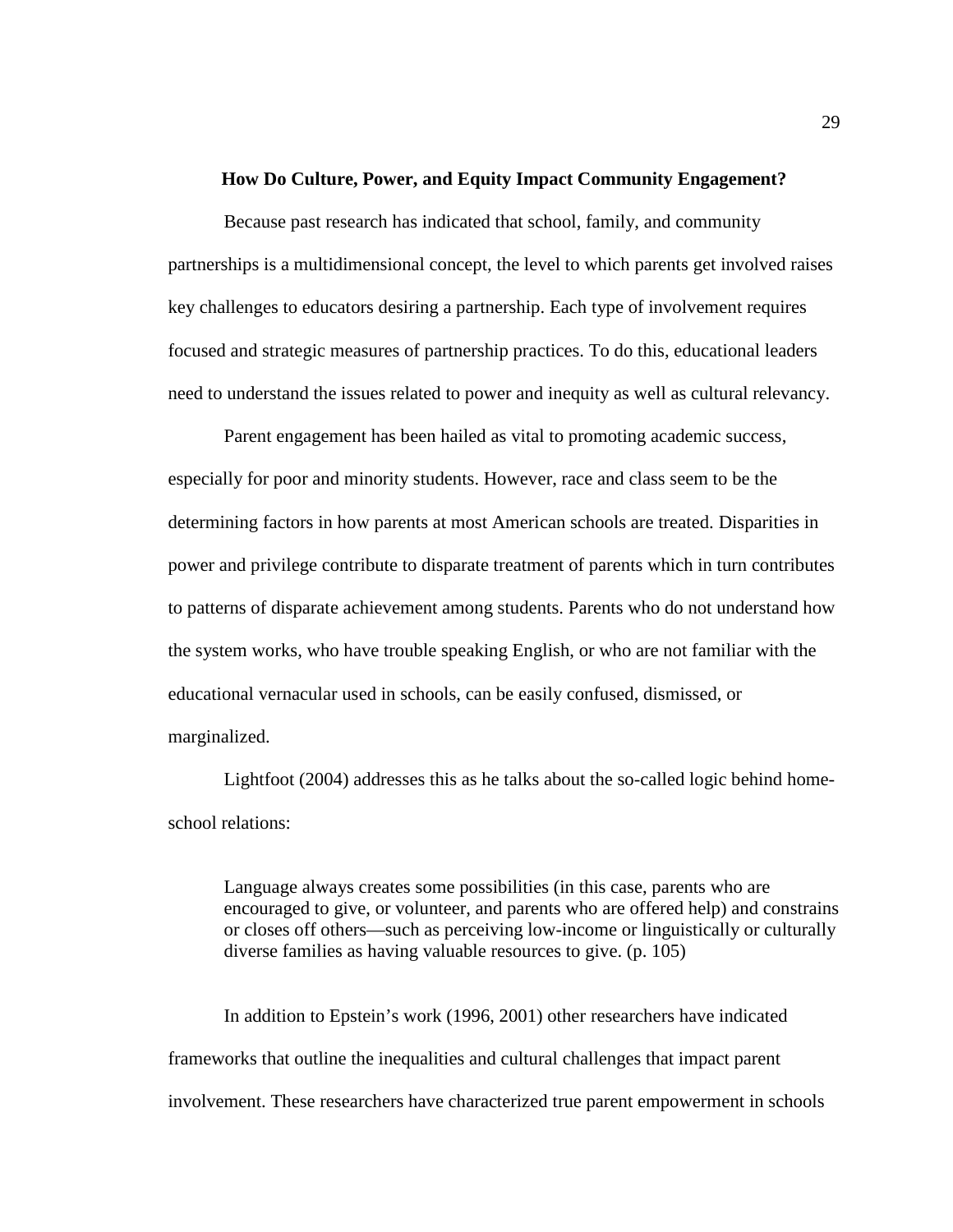as being that which enables parents to help implement systemic school reform (Cochran, 1987; Cooper, 2007; Fine, 1993; Vincent, 1996). This is actualized through parent empowerment and what Cochran (1987) calls "power relationships that promote equal distribution of power in the community as a whole" (p. 108).

Cooper and Christie (2005) outline the challenges schools have in delineating between parent "power" verses perceptions of parent "involvement." Through an investigation of social justice components in a parent partnership program, they find that "educators must work toward recognizing the values, attitudes, and norms that stakeholders express because they are often culturally relevant, and gender specific" (Cooper & Christie, 2005, p. 2261).

Cooper (2005) contends that this is particularly important when working with diverse groups because the cultural and gender differences can enhance or impede the interpersonal dynamics that make the operation of the program successful. Fine (1993) stated that "parents enter the contested public sphere of public education typically with neither resources nor power. They are usually not welcomed, by schools, to the critical and serious work of rethinking educational structures and practices" (pp. 682-683).

The resistance of educational leaders to bridge these relationships or to empower stakeholders can increase particularly if they equate parents' disadvantaged economic status and racial, cultural, or linguistic background with an inability to offer valid and meaningful input (Cooper & Christie, 2005; Delgado-Gaitan, 2001; Fine, 1993; Lopez, 2001; Noguera, 2001). It is my belief that the programs schools use to make meaningful connections with the community must be studied in order to determine who is benefiting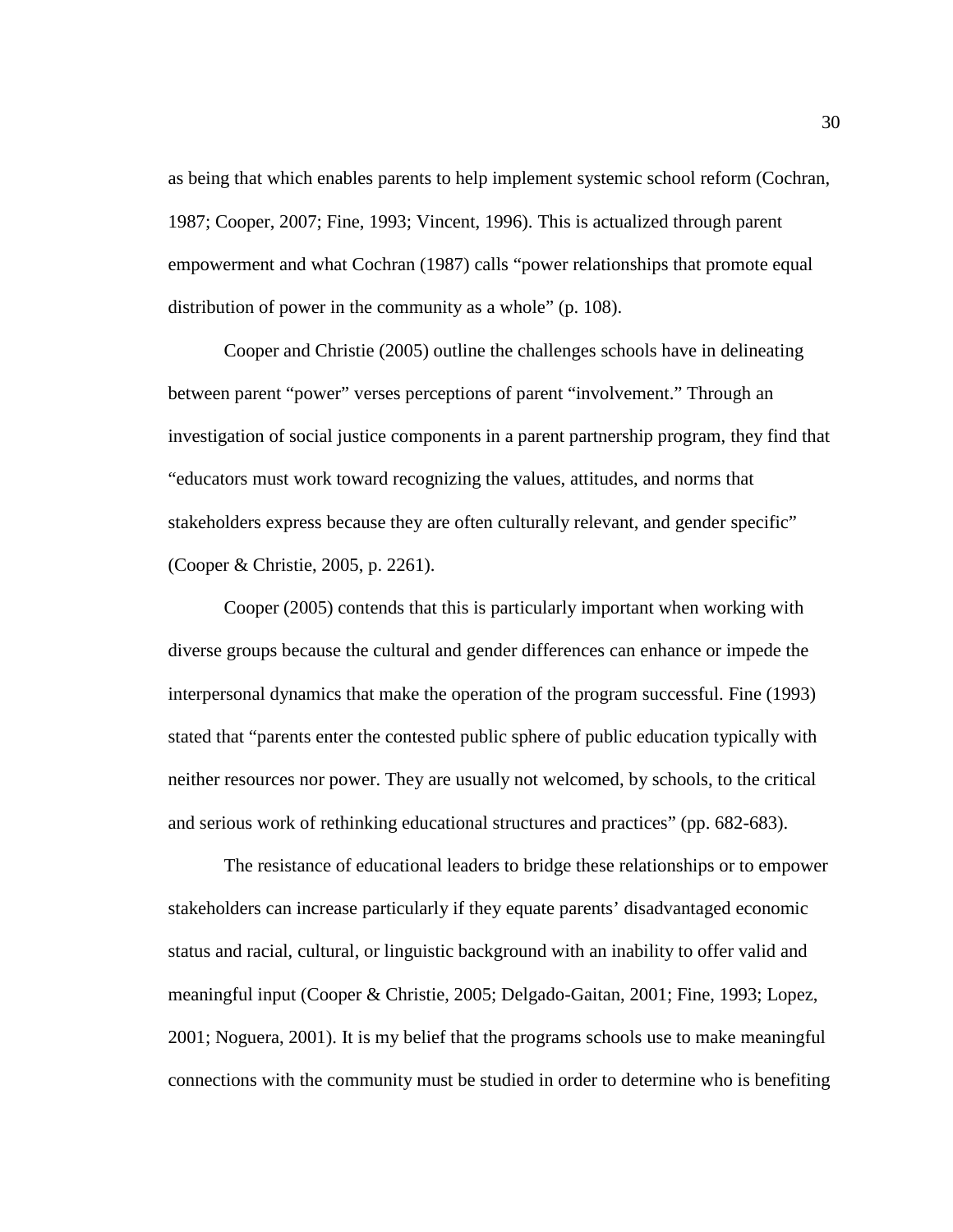the most from the partnership and how the benefits might be spread more equally to further benefit the entire community. Without first identifying the real and perceived challenges of culture, race, gender, equity and power, a school will not fully be able to bridge relationships with the community.

# **What are the Obstacles to Community Engagement?**

While it is virtually impossible to identify all of the obstacles that keep parents and other stakeholders from connecting with the school community, research indicates several key variables that need to be addressed (Amanti, Gonzalez, & Moll, 2005; Delgado-Gaitan, 2004; Duckworth, Feinstein, & Sabates, 2008). The reasons families do not participate in the business of school range from financial stress and negative experiences in the past to misunderstandings of the bureaucracy. Few make a choice not to participate out of sheer apathy (Chavkin, 1993).

In the 2002 research review, *A New Wave of Evidence: The Impact of School, Family, and Community Connections on Student Achievement*, Henderson and Mapp (2002) conclude that there is a positive and convincing relationship between family involvement and student success regardless of race/ethnicity, class, or parent's level of education. However, they identify that the school itself is often the impediment to these connections (Henderson & Mapp, 2002). Before looking at external obstacles, schools and their leadership must be willing to look internally for ways they can better connect with parents and community members.

The National Parent Teacher Association identifies seven primary obstacles that prevent parents from better connecting with the school. They include the following: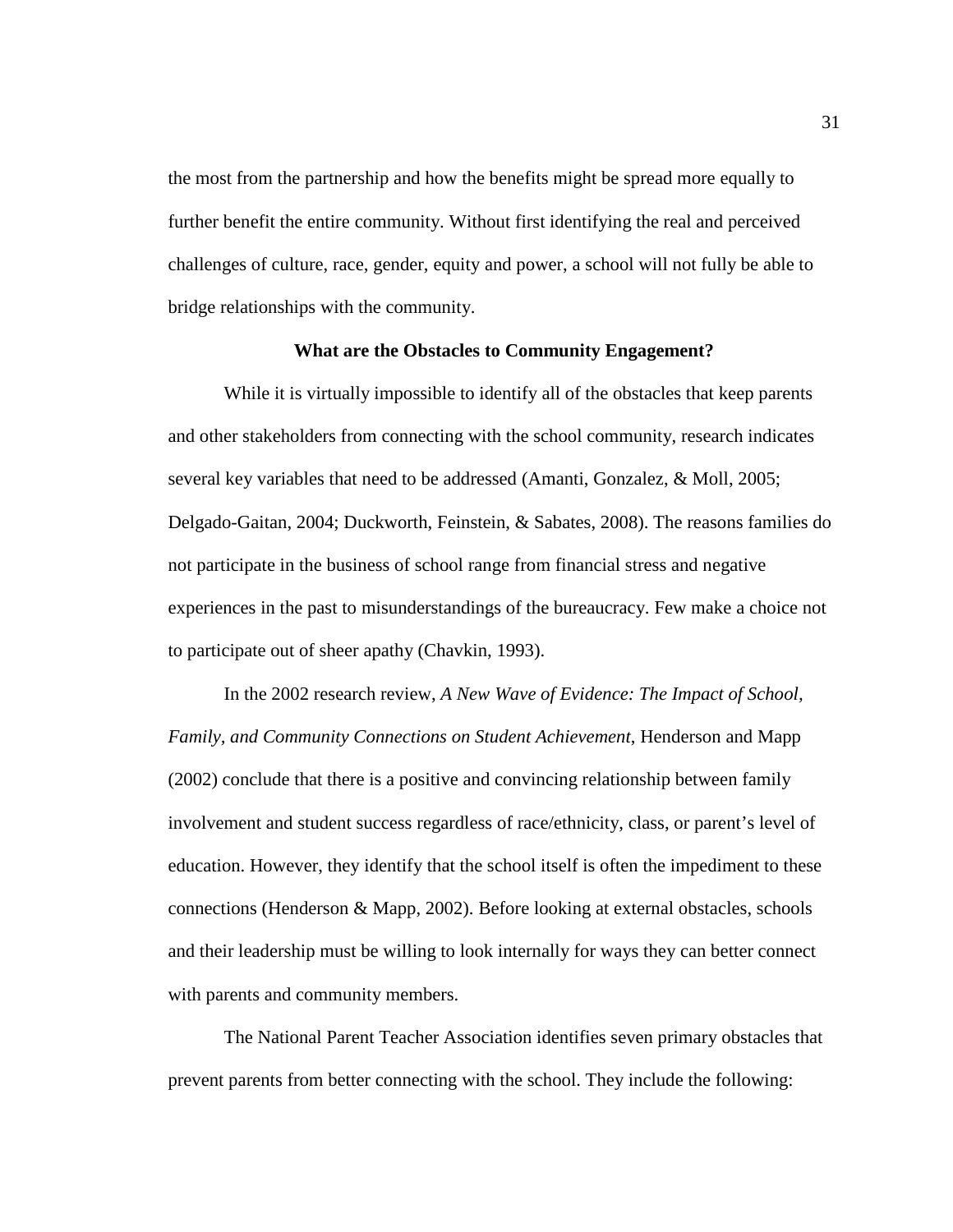- 1. Not knowing how to contribute—some parents believe they have talents but don't know whether they are needed or how to contribute them to the school.
- 2. Not understanding the school system—Many parents are unfamiliar with the system and therefore do know how they can become involved.
- 3. Parents in need—Parents without adequate resources often feel overwhelmed, and are working to address their own needs for food, shelter, and clothing before they can see clear to become more involved in their child's education.
- 4. Child Care—Most schools do not consider childcare needs for meetings or school functions.
- 5. Language Barriers—Parents who don't speak English may not understand newsletters, fliers, or speakers at meetings.
- 6. Special Needs—Parents with disabilities find it difficult or feel uncomfortable attending or contributing at meetings.
- 7. Transportation—Lack of transportation or access to parking at the school keeps parents from visiting or attending school activities (National PTA, 2008).

## **Relationships are the Conduit to Building Connections**

If we know anything from research on school, family, and community partnerships it is that relationships definitely matter. When we attempt to enter our child's or their family's world to provide help or seek assistance without first connecting with them relationally, we will most likely find resistance.

Kathleen Cushman (2003) asked high school students questions about how teachers can better connect with them. In her moving work: *Fires in the Bathroom,* one student mused:

Students recognize that a strong relationship between home and school is meaningful to my learning. To make this relationship successful, a teacher must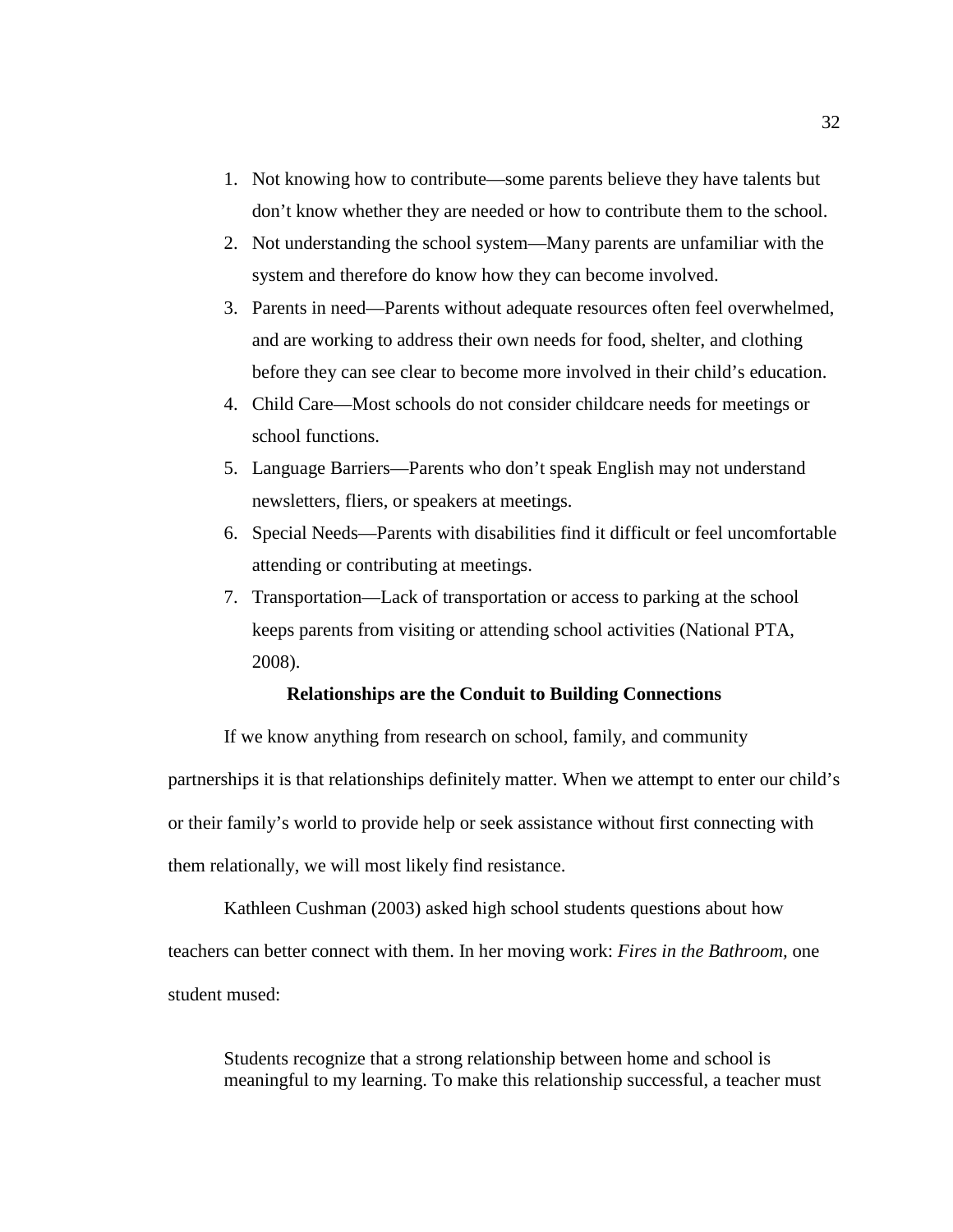first clearly understand the student's home situation to know how, and when to include family in the dialogue about a student's development. (p. 56)

One of the greatest tools an educator can use is the ability to reach out with genuine empathy toward students and families.

In the article, *"Leadership in the Twenty-First Century,"* Kathleen Allen (1998) defines the purpose of organizational leadership as threefold:

To create a supportive environment where people can thrive, grow, and live in peace with one another; to promote harmony with nature and there by provide sustainability for future generations; and to create communities of reciprocal care and shared responsibility. A place where every person matters and each person's role and dignity is respected and supported. (p. 1)

A leader then must see all individuals as important to the overall success of the organization and its purpose. Relationships are a key variable in this equation. School systems derive their effectiveness from the interaction of their elements rather than from what the elements do independent of the system. Therefore, efforts to improve the individual, as if it were not part of the whole, are futile. Instead, as Acoff (1999) said, "the entire system must be taken into account so that the performance of the system is not significantly weakened" (p. 134).

In a report completed in June 2002, the *Institute for American Values* sponsored a study on the impact of authoritative community. The subsequent report titled *"Hardwired to Connect"* lends compelling arguments. The key finding of the study was that within each person is a deep and meaningful desire for authentic relationship. In fact, it is so strong that our values, beliefs, and actions are ultimately birthed out of the relationships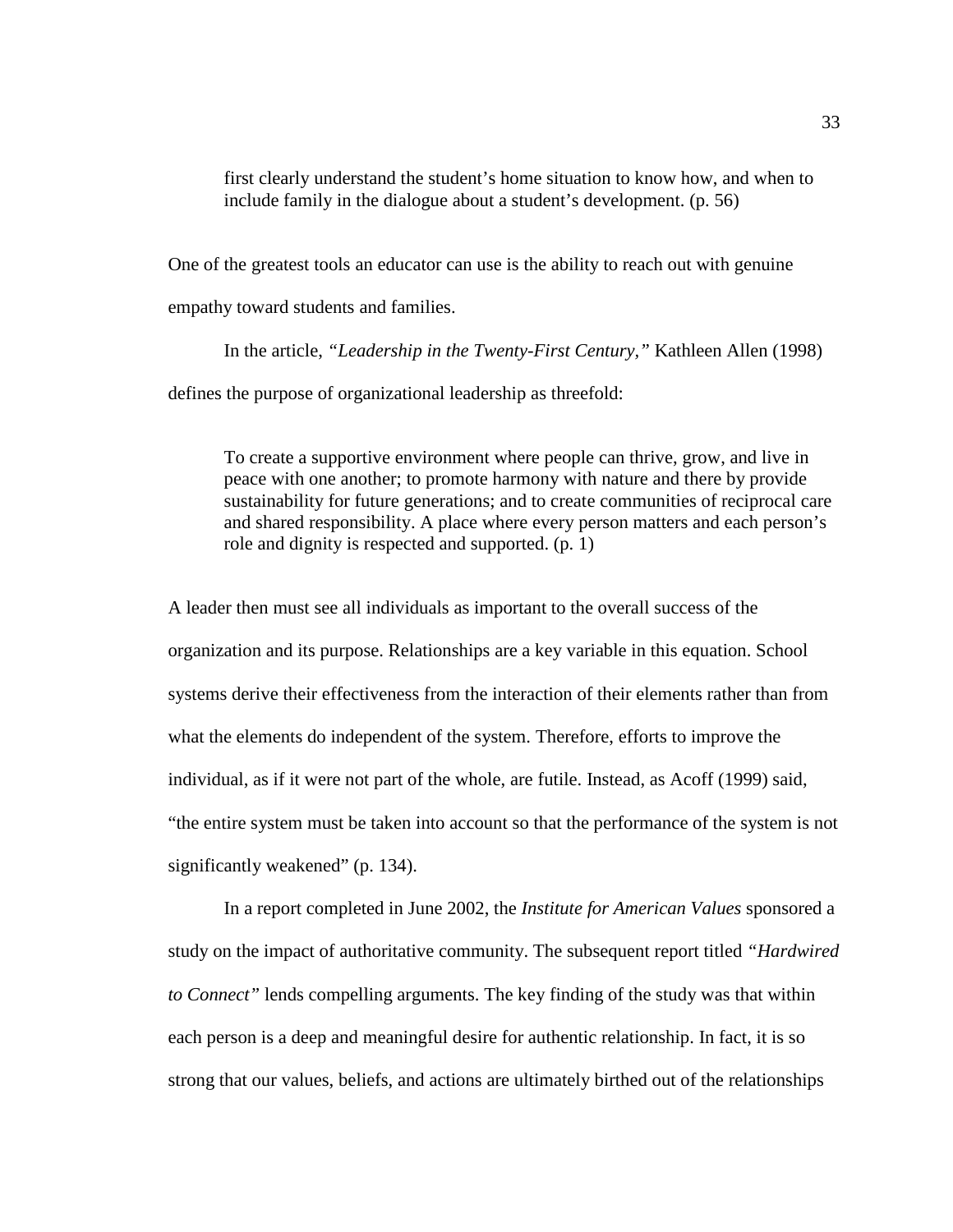to which we cling. Figure 1 was borne out of this research, and illustrates the foundation and effect that relationships have upon our beliefs and actions.



**Figure 1.** *How Relationships Shape Behavior (Commission on Children at Risk, 2002)*

Given this information and summation of research, it is clear that in order to make education more of a pilgrimage to reality, adults must cultivate and sustain personal connections with children and their parents. Teachers and principals must relate to both of these groups as human beings worthy of dignity and respect regardless of the circumstances. Concha Delgado-Gaitan (2001) states,

No simple formula for exist for becoming an empowered individual, family, or community. But what is true is that strength and power reside in everyone regardless of color, religion, socioeconomic standing, place of residence, ethnicity, or educational attainment. (p. 53)

In an era of accountability and "No Child Left Behind" Legislation, test scores cannot be "all that matter." Establishing a commitment to community connection requires effort, time, and the cultivation of civil values. Just as the best predictor of students' effort and engagement in school is the relationship they have with their teachers, so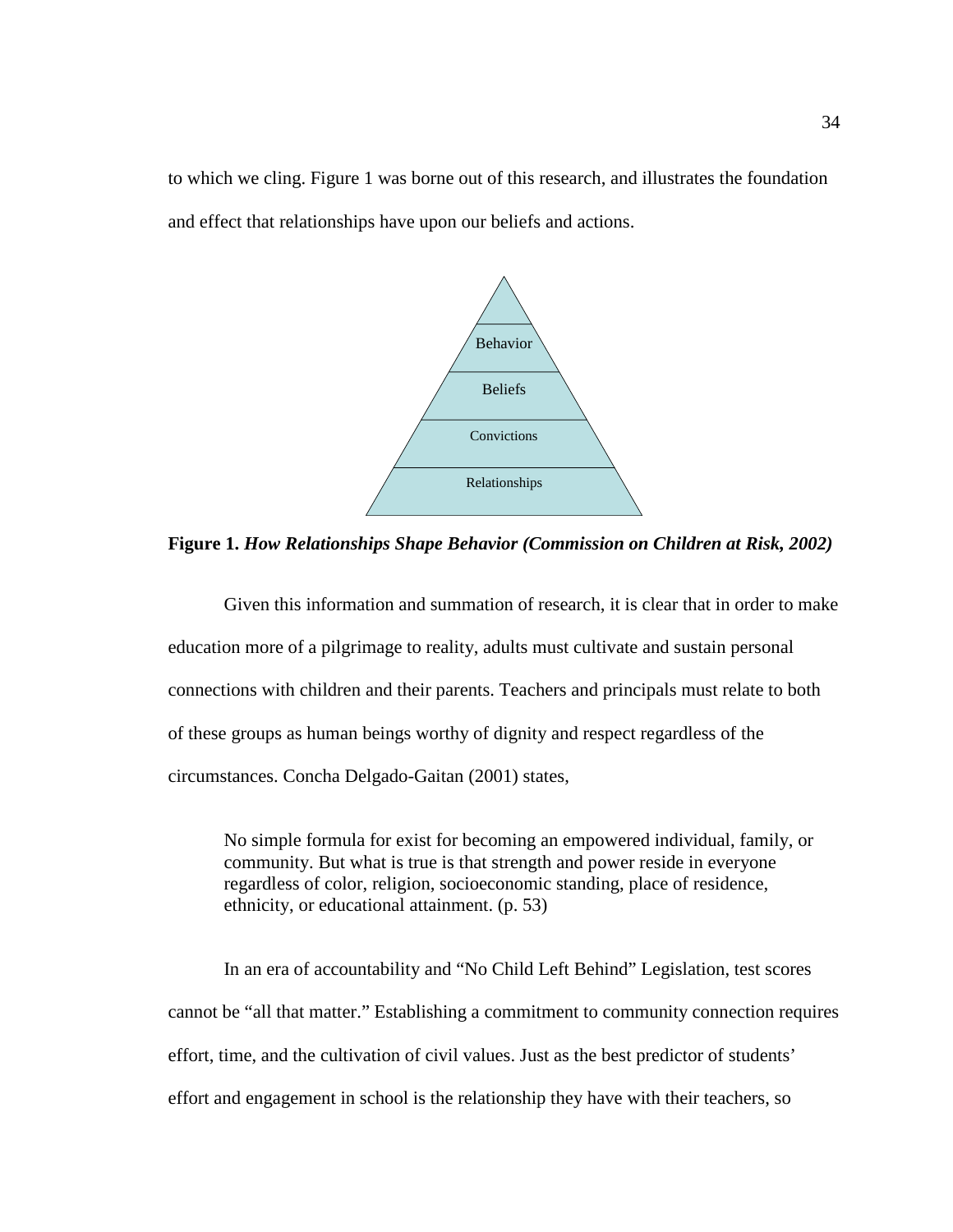should administrators gauge the effectiveness of the school in its relationship with parents and community members. To promote high academic standards, educational leaders need to create supportive social contexts and develop positive relationships with all stakeholders.

## **How the Research Shapes My Perspective**

I use the previous frameworks to develop my personal understanding of parent/ community partnerships and to demonstrate how I see the levels of engagement. These frameworks help move the related research from a broad scope to a specific one and help clarify the variables I have studied. They include the following:

- 1. Cursory Involvement or partnership—In this level of engagement, the school and the parent / community stakeholder agree to share information or resources for the sake of students. This is the base level of engagement as individuals move from a required status of being included to some form of voluntary participation.
- 2. Meaningful Relationship—between the partners of the school. In this stage, mutual respect and dependence upon one another exist as it pertains to student participation and learning.
- 3. Quality Connections—exist when individuals move from a basic partnership to a meaningful relationship wherein a deeper connection is found. This quality of relationship is profoundly caring and is filled with acceptance and belonging.

I will return to this framework as I conceptualize my study in the coming pages.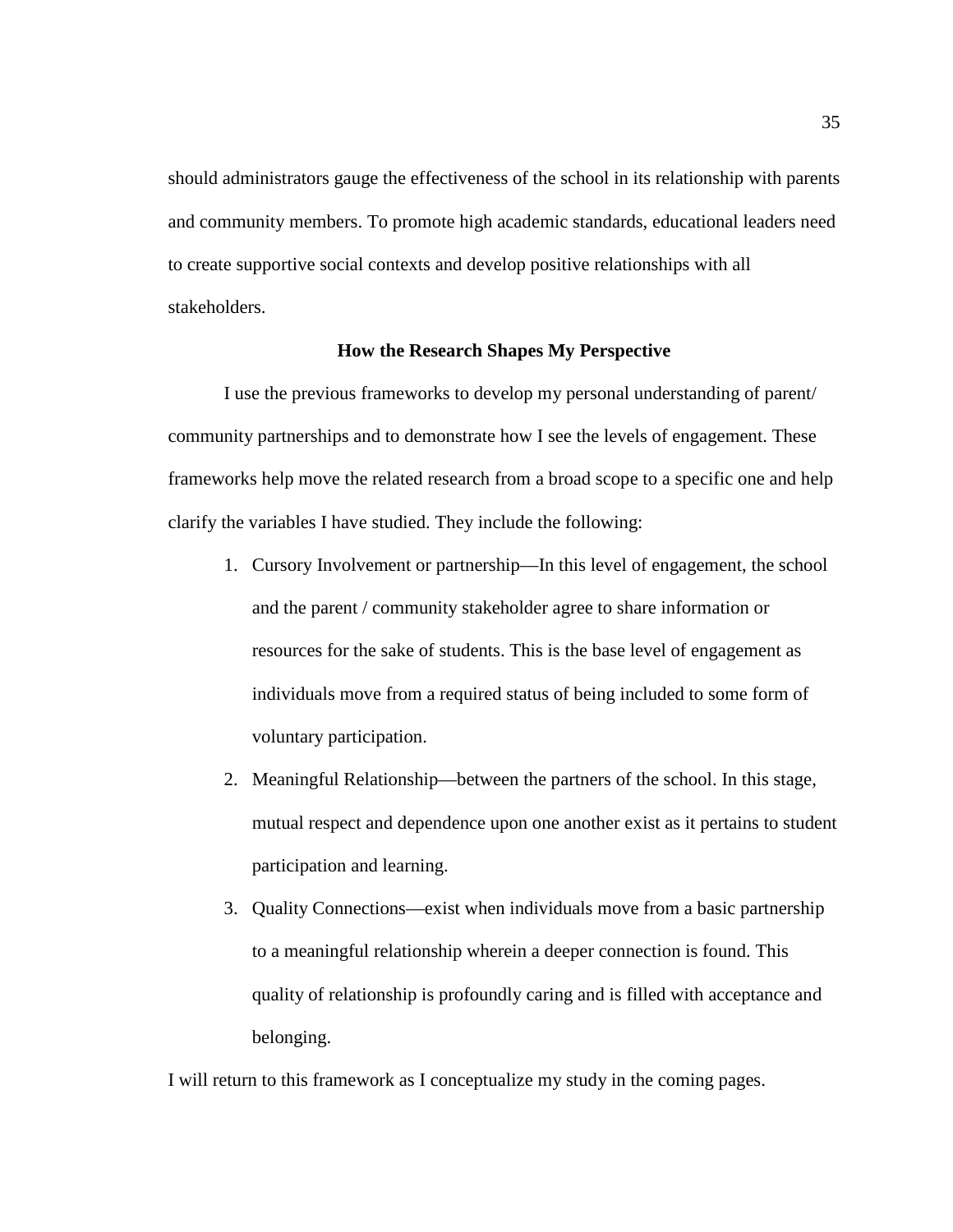#### **Research Review Summary**

Our kids live in a complex and sometimes confusing world. They often live under extreme pressure and demanding expectations—many times self-imposed—to try to compete in our consumer-driven world. Despite our most noble attempts at the contrary, our children are put to the test daily by a variety of external forces. Effective educational leadership requires open eyes and the courage to confront truths we cannot defend. As active administrators and district systems leaders reflect on practice, there should be a greater emphasis on developing meaningful connections with the community in our public schools.

These connections can develop as educators' model the freedom to celebrate dignity, relevance, individual sanctity, and collective respect, a way to ultimately revolutionize the way we look at our world. Rosenberg (2004) states,

Part of our responsibility as teachers and teacher educators is to stay in the dance, finding ways to become critical of our own educations so that one day we can be creators of caring classrooms for those who may not be like us in terms of race, class, or culture. (p. 259)

This idea must include creative strategies, practices, and procedures that effective leaders can employ.

Unfortunately, educators sacrifice connections with community in an attempt to manufacture achievement through high-stakes testing (Jones, Jones, & Hargrove, 2003; Nichols & Berliner, 2007, 2008; Orfield & Kornhaber, 2001). The growing tendency is to view the purpose of schooling as promoting academic achievement and holding schools "accountable" via annual high-stakes tests. If educators are going to be agents of change,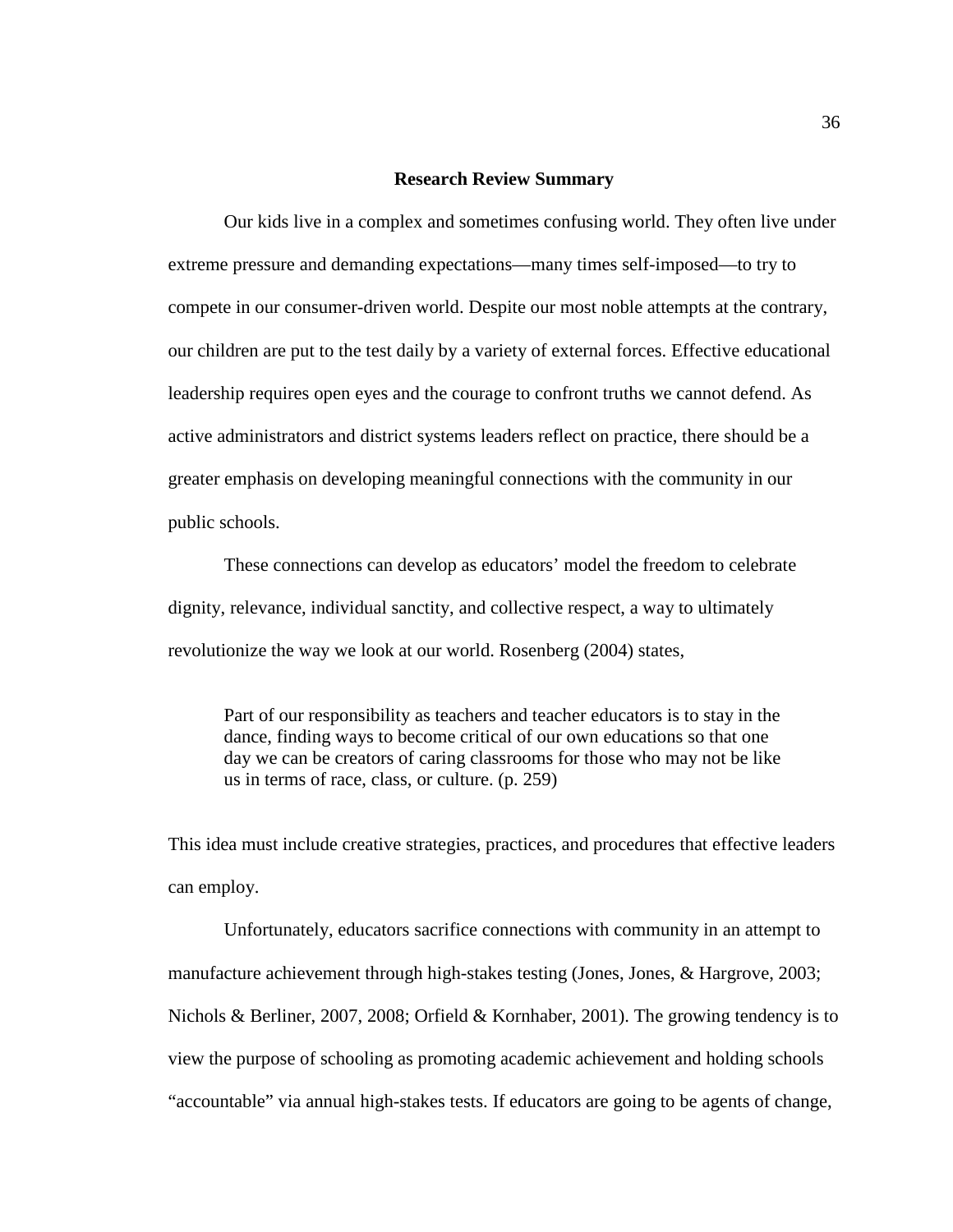they must begin to see the reality in which our students exist. They must engage that reality and use their power to be a force of justice.

Educational leaders wield great influence, and this influence must be used to model morality, authenticity, and excellence. Todd Whitaker (2003) believes that when the principal sneezes, the entire school gets a cold. This is also true for the superintendent and the classroom teacher. Everyone engaged in schooling must set a priority to develop communities of care and an ethic of justice in order for our communities to come together and move forward.

In the previous pages I have shared the definitions of terms and the variables that are considered important steps to establishing community connections. Given this information, an educational leader may know what needs to be done but the gaps to completing the process exist because the current research does not indicate how to do it.

#### **Conceptual Framework**

The accompanying pages outline a flow chart that demonstrates how the ideas for this study have developed. According to Joseph Maxwell (2005) "the conceptual framework for your study—the system of concepts, assumptions, expectations, and theories—is a key part of the design and direction you will go" (Maxwell, 2005, p. 33).

In Figure 2, I have drafted a diagram of what I believe is the best way to describe the complexity of school as it relates to community and how important the process of establishing community connections are to the life of a school. I will outline and define my terms as I walk through the concept map that follows.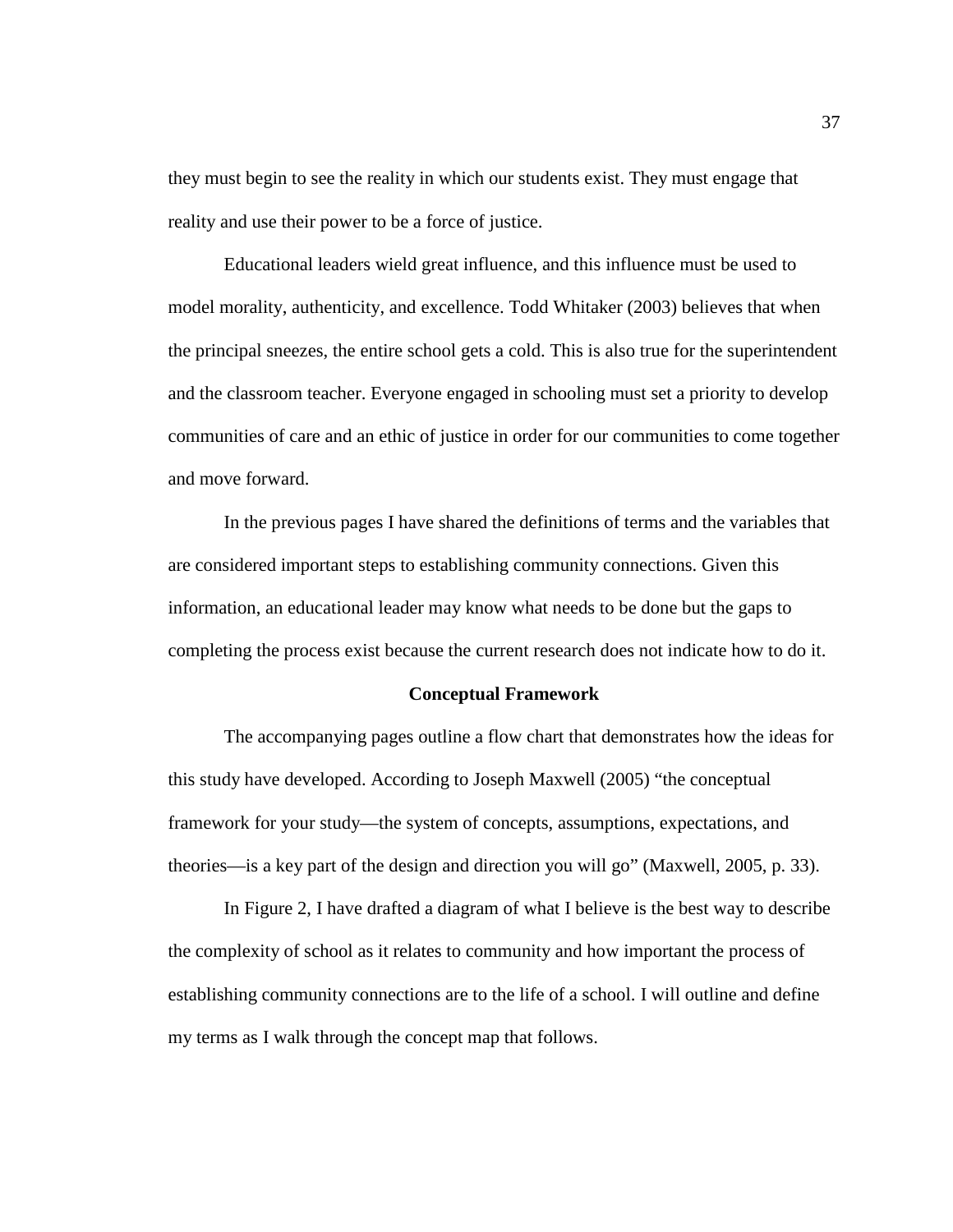

Figure 2. *Conceptual Framework: "Understanding the Complexity of School Community Building"*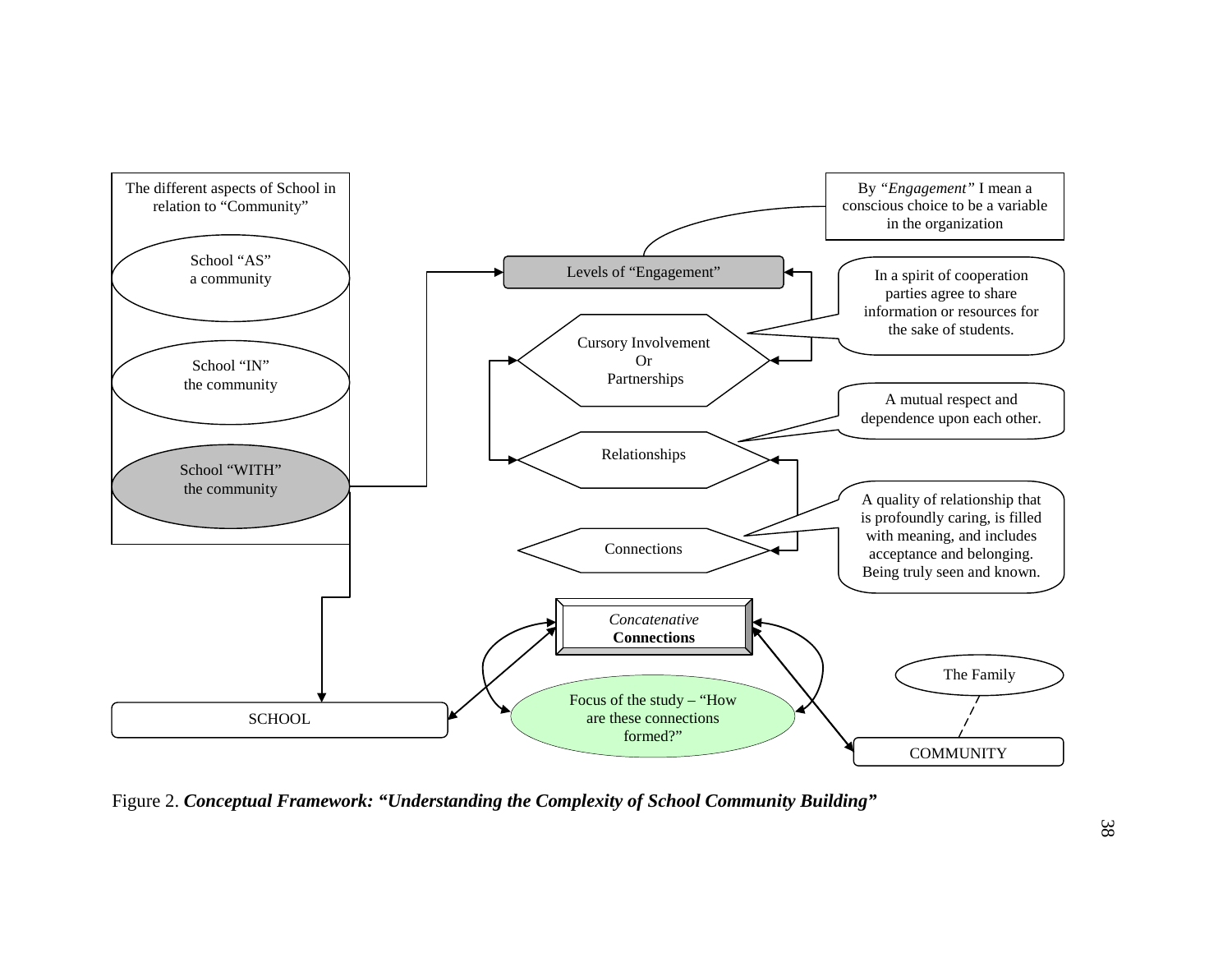The first box on the left of the page includes a diagram of the three different concepts of school in relation to community. To some degree I believe this is the way schools evolve into institutions where sustained success becomes an owned expectation.

The first category looks at school *"As"* a community. In this sense, school community is a term that describes the processes, customs, and rituals that cause people to work together within the school building. This is more often than not described through the relationships between staff and their colleagues as well as students and staff. An example might include the *Professional Learning Community* instructional model currently presented in many districts throughout the United States. A primary description of this (aspect) of school community includes the school staff working interdependently and collaboratively to better the learning environment for students.

The next category outlines school *"In"* the community. I define this form of school community as a place where students and staff bring the context of the broader community into the language and . . . behavior of the school. In this model, the city, neighborhood, or village becomes a learning lab to spark students' interests and develop understanding of broader instructional concepts. An example might include students working with service projects or a civic group sponsoring a school event. Field trips, community incentives, or visits for both instructional and non-instructional activities would also fall under this category of school community.

The third circle is titled, school *"With"* the community. This is where the norms, values, language and vision are collectively shared through partnerships with the community. With these levels of engagement we find a free flow of benefits for students,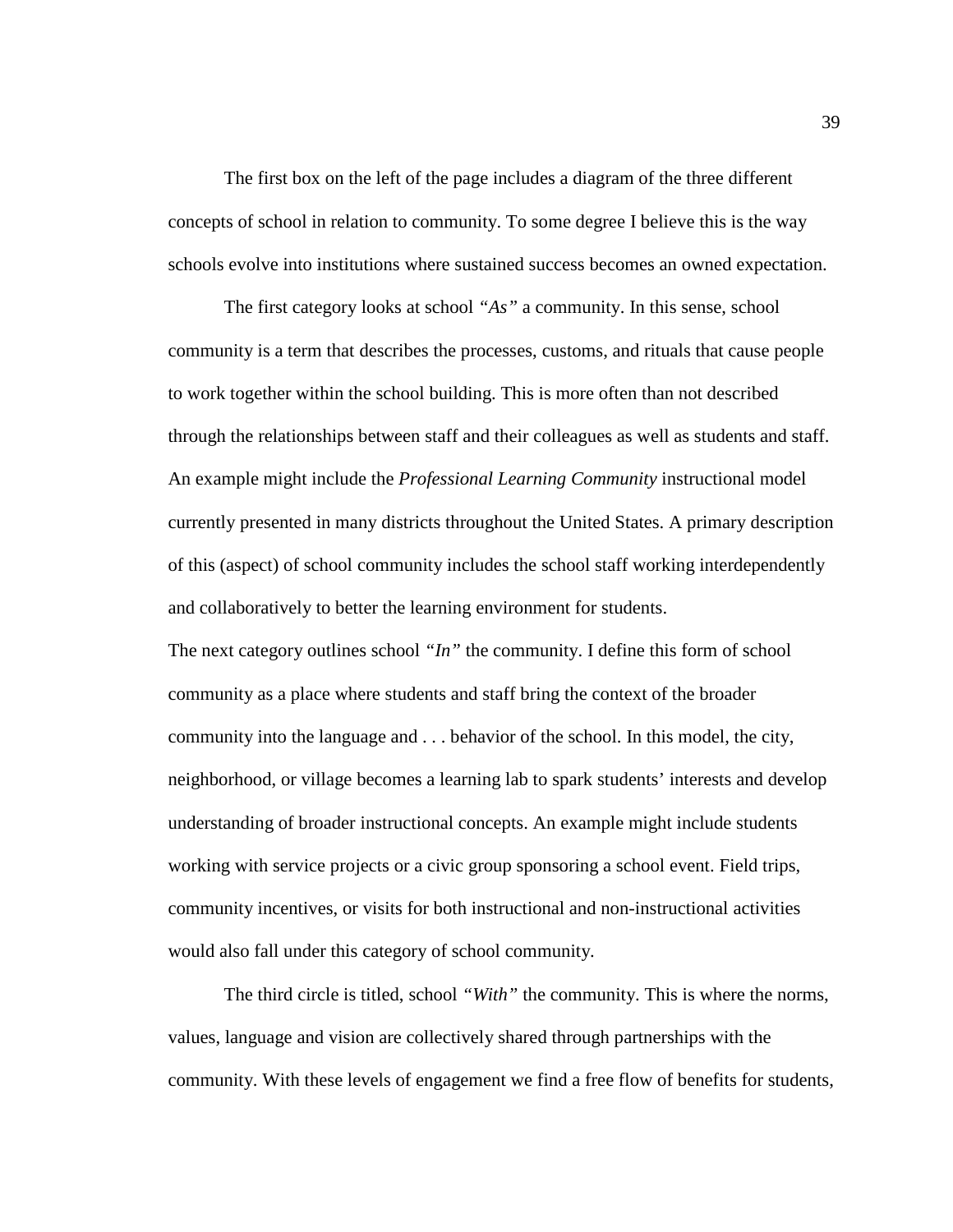parents, teachers, and community stakeholders. This relationship creates commitment to achievement, action, and success. This is the variable or aspect of school community that I want to study more deeply.

To depict this relationship, two lines radiate out from the concept school *"With"* a community. The bottom line leads to further connections needed between the "school" and the "community." I will return to this portion of the map in a moment to further explain how I hope to find the strategies that connect the variables.

The top line leads from school "WITH" community to a description of the term "engagement." Because we hear this term used so frequently in school, family, and community partnership research, I felt it necessary to define my understanding of this idea. I define engagement as "a conscious choice to be a variable in the life of the organization." I use the term "engagement" as opposed to "inclusion" because I want to emphasize that all parents, staff, students and stakeholders are included in schools, but they either choose not to participate or are neglected and unwelcome to participate in the school community.

Because I do not believe the term "engagement" is an all encompassing term, I see levels of growth and mutual respect as steps that schools and the "engaged" make in bonding together. This is based on personal experience but also critical research on social justice and democracy as it relates to education (Epstein, 2001; Knight & Pearl, 2000; Rieg & Marcoline, 2008; Shields, 2006).

The first level of engagement I define as a partnership or cursory involvement. In this form of engagement, staff, parents, and school stakeholders enter into an agreement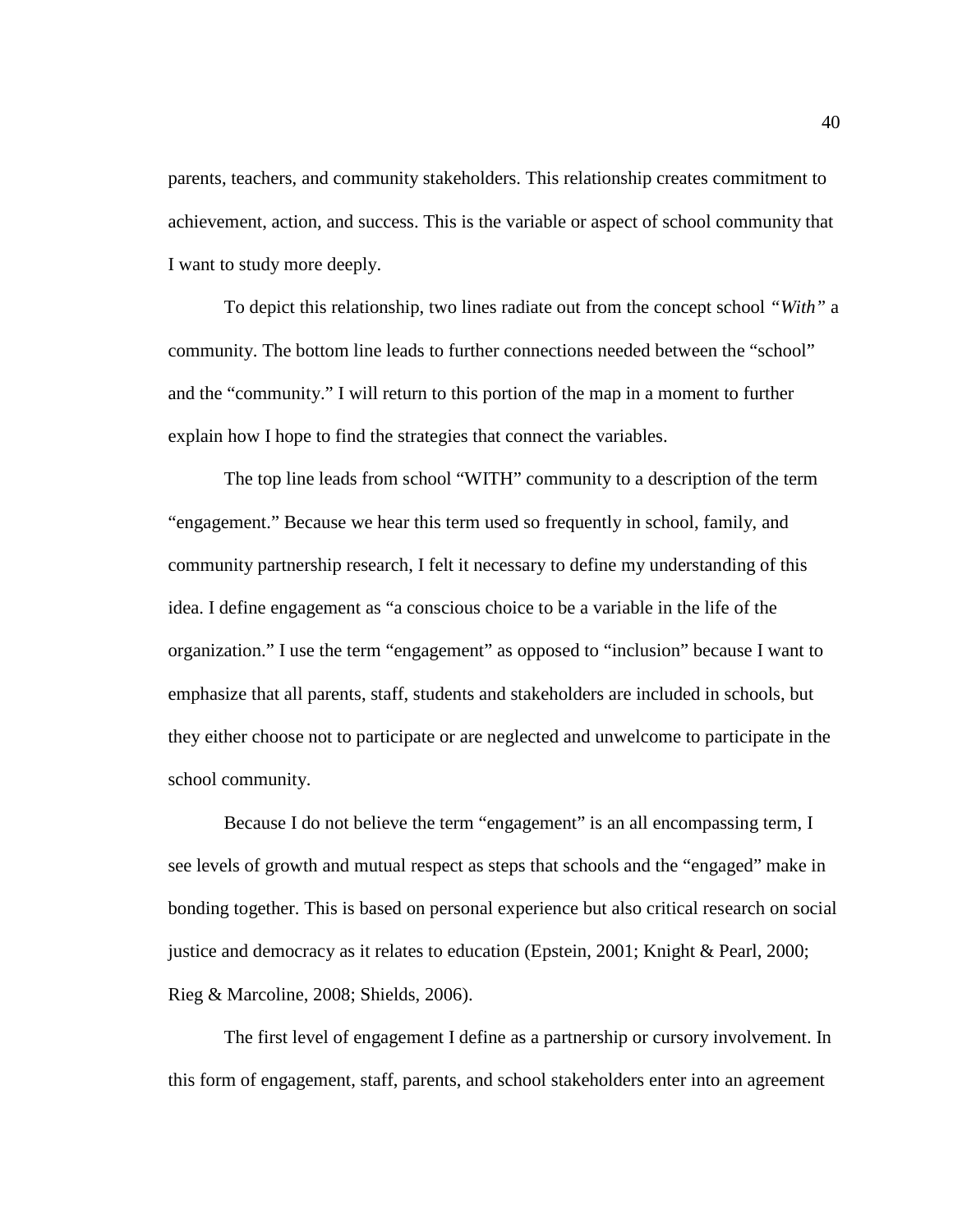out of a spirit of cooperation. For the sake of students, individual parties agree to share information and/or resources on behalf of students. In this model, one might find individuals who are deeply passionate about helping the school or helping the family but who interact only on a surface level.

The second level of engagement moves from basic perfunctory tasks for the benefit of children and the school to a mutual respect and dependence upon one another. I call this aspect of engagement the cultivation of "relationship." Through relationships, school officials, students, and stakeholders from the community engage in dialogue, conversation, critique, and action. These relationships cultivate the educational soil for growth and sustainability. Parker Palmer (1998) observes that relationships made by good teachers are held not in their methods but in their hearts.

The third dimension of engagement is what I define as "connections." While there are many ideas of what personal connections entail, I believe they include profoundly caring, meaningful relationships, acceptance and a sense of belonging. This changes the landscape of a partnership or a relationship into being truly seen, heard, and known. Much like electrical currents, when schools and families, stakeholders and educators, teachers and students "connect" there is power! Furthermore, a connection becomes stronger when it balances tensions, twists, and turns that pull its bonds together.

After defining my terminology and the evolving steps of engagement that school communities must encounter, I now return to the diagram at the bottom of the concept map. Because schools are physically located within a larger community but operate somewhat distinctly from the community, there is a separation between the two entities. I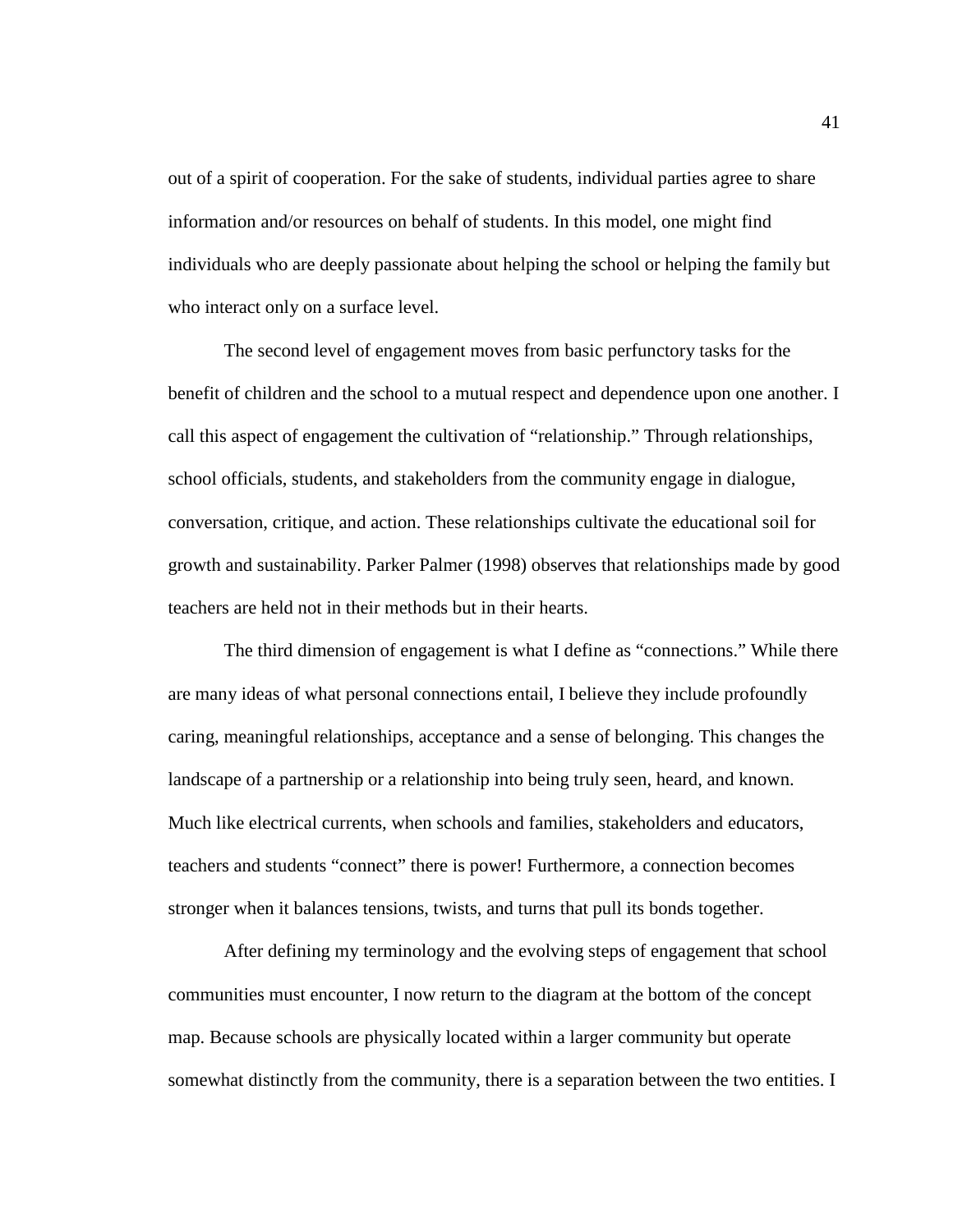identify the "family" as a part of the community but also as a separate variable as they too struggle to make connections within the areas in which they reside.

To bridge the divide between the school steps and the community doors, "connections" must be forged. I have adopted a term from the engineering world to define the powerful connections between these groups, concatenation. "Concatenation" is a mathematical term that describes a process of bringing two independent lines, chords, themes, or variables together. It is most closely associated with joining isolated objects seamlessly. In the field of mechanical engineering, designers concatenate lines by using computer software to determine the most *effective strategy* for bringing independent lines together. When these lines are joined, they are interwoven so strongly that their bonds are virtually impossible to break. I believe these type connections exist in some schools, and this research sought to better understanding them.

An aspect of this study was to investigate and uncover how these concatenative connections are formed. What are the strategies, procedures, behaviors, rituals, or practices that lead to this kind of active community engagement? The process of this qualitative case study set out to analyze an elementary school that is working hard at developing these kinds of connections "with" the community. In the process, I discovered the interdependence and connectivity between all three variables (As, In, and With) as they relate to each other.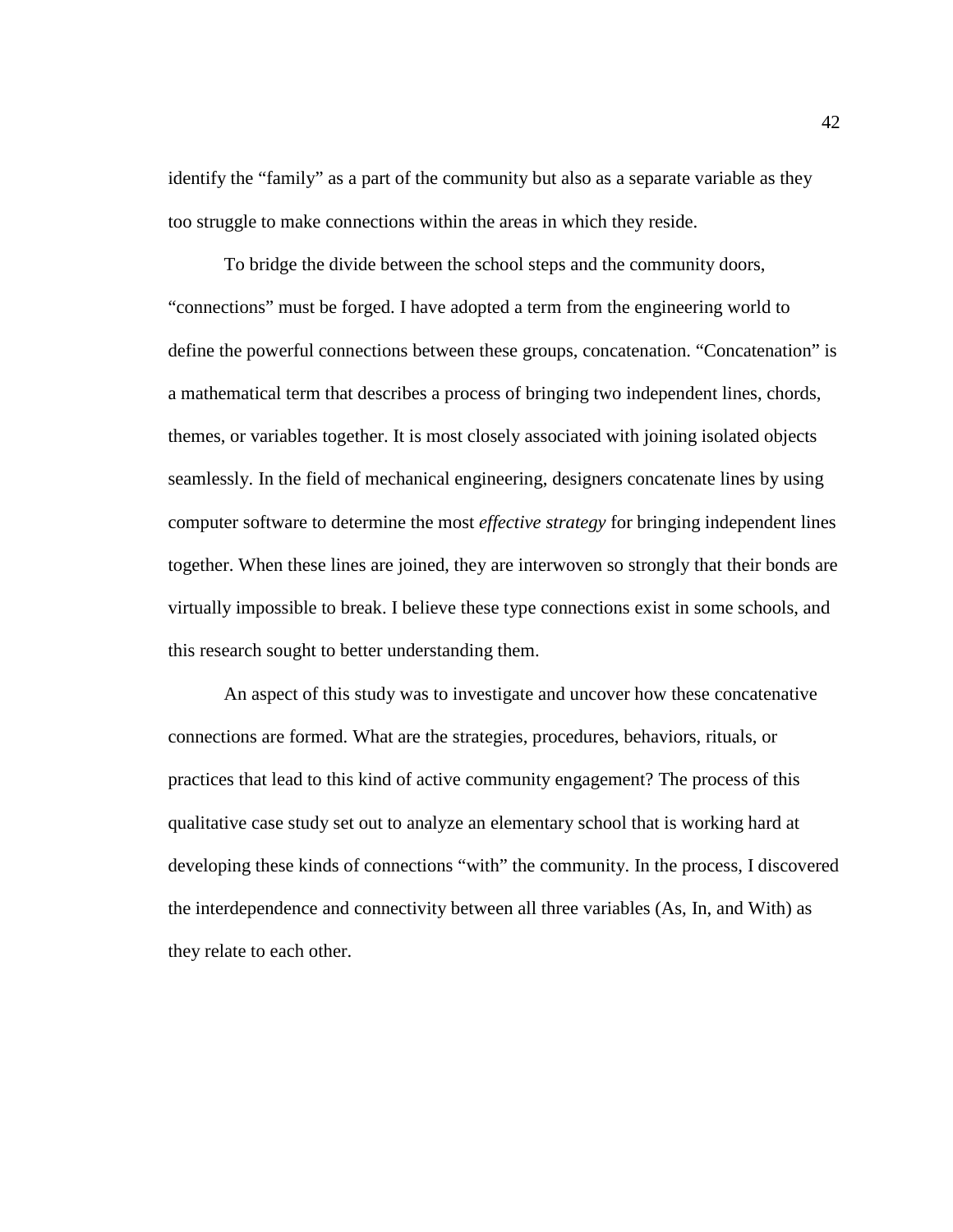#### **Research Questions**

Throughout this study, I will address the following questions:

- 1. What are the practices and strategies of the school that shape a commitment to school, family, and community partnerships?
	- a. What are the obstacles that get in the way?
	- b. How can they be overcome?
	- c. Which methods work best for whom?
- 2. What is the principal's role in this process?
- 3. What can be learned from this elementary schools recent evolution from where it was to where it is now in relation to community connections? What are the plans for the future of this school?
- 4. How does this schools experience of partnership development inform the conceptual framework of "as," "in," and "with" the community?

## **Significance of the Study**

Whatever an authentic education is, it should make the student a unique individual, not a conformist. It should equip a person with an original perspective with which to tackle the big challenges and a curiosity to problem solve. It should allow you to find values which will be your road map through life, and it should enrich you not only vocationally but also socially, emotionally, and spiritually (how to find happiness in what you are doing, how to live, and how to die).

The federal report *A Nation at Risk* (National Commission on Excellence in Education, 1983) included multiple suggestions and recommendations made from the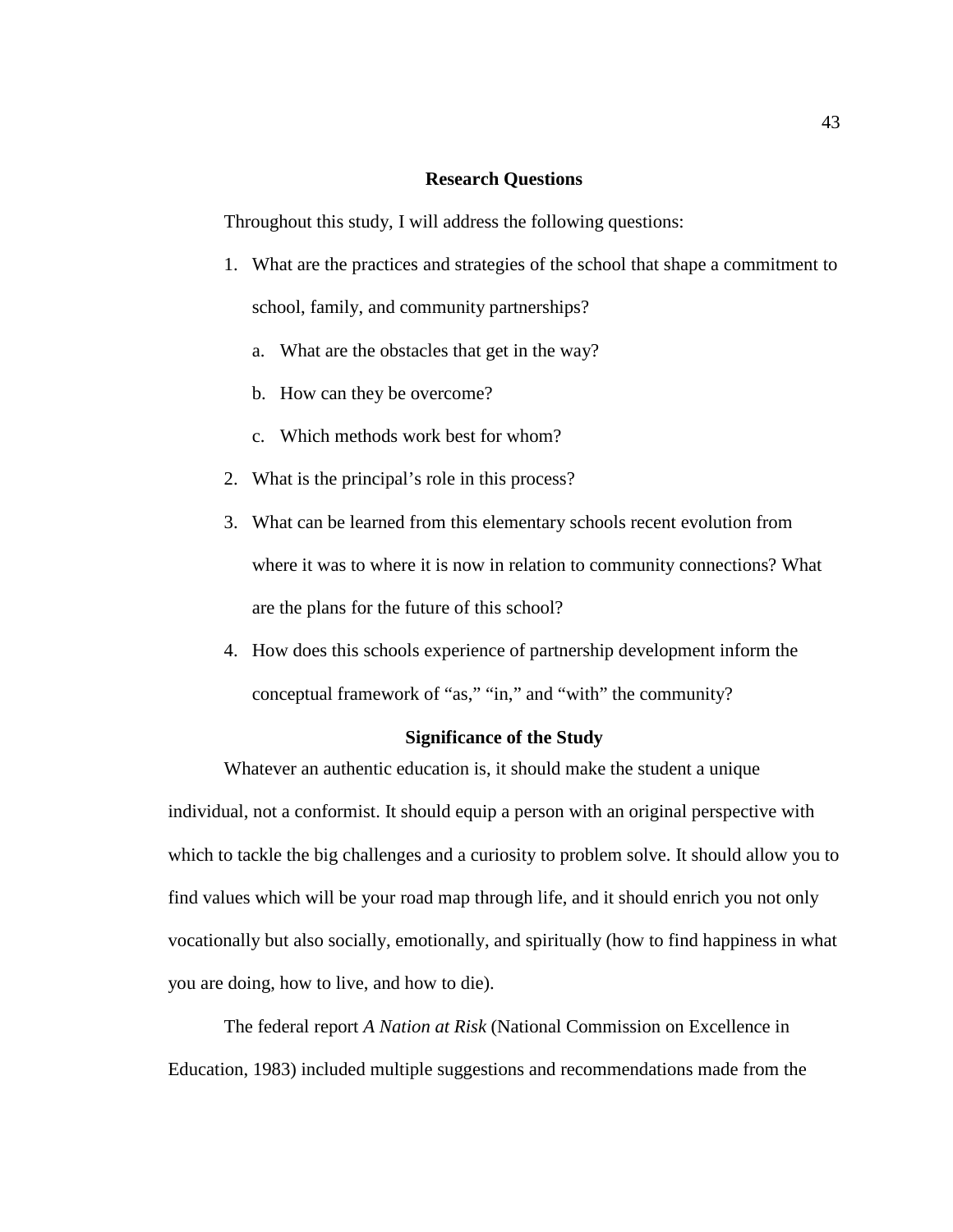commission. William Glasser (1998) shares, "The report claimed that what we needed was a longer school day and year, stiffer graduation requirements, and more homework, all coercive practices" (p. 9). Yet nothing in the report spoke to a need to establish firm relationships or foster a positive learning community.

Although many schools are struggling to create learning communities, there are current success stories that need to be emphasized and reproduced. While these strategies, practices, and successes are often hidden, it was my hope as a researcher to uncover and adopt the wonderful ways communities are being impacted by effective communitycentered educators.

Teachers who care about their students and model authentic behavior make students feel respected, trusted, and worthwhile. As a result, students tend to be more motivated to participate and show interest in the subject matter knowing that their participation will be recognized and appreciated. According to Vygotsky (1978) if learning is a social and cultural process, establishing a caring learning community in the school will enable learning to occur more fluidly.

Mike Schmoker (2006) shares in his book, *Results Now*, that the enemy of improvement is isolation. He writes this in the context of teachers, individuals, or groups within the school who refuse to see beyond their personal scope. While this point relates to teacher behavior, I believe it can be applied to a local school working within a community.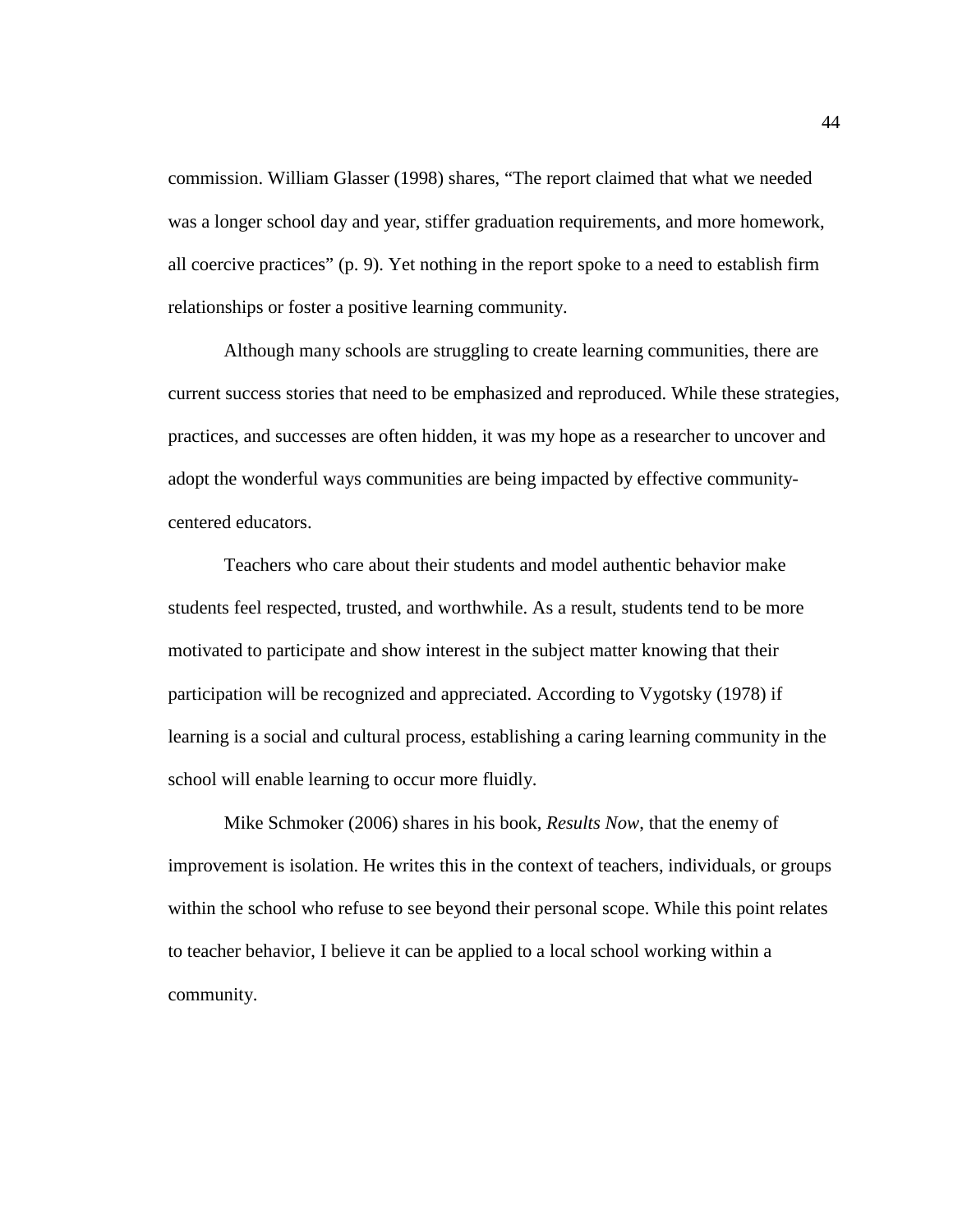We are making progress in developing school *"As"* a community (i.e. PLC's, democratic decision-making and value added analysis), but we are struggling to find meaningful connections to our broader contexts of the school *"With"* the community. Unless we re-establish a commitment to forming faithful communities of care within our schools we will run the risk of never really establishing it anywhere else. In order to commit ourselves to this endeavor we need to ask three important questions: Can we teach this? Can we model it? Can we instill it? Many researchers and cultural leaders believe that we can. In fact, Martin Luther King Jr. thought this was possible and told us, "Agape is not a weak, passive love. It is love in action. Agape is a willingness to go to any level to restore community" (Washington, 1986, p. 20). Is it possible that schools and school leaders can lead this charge and restore the most critical aspect of our schools? I believe it is possible, and it is essential.

This study is significant because educators and researchers need to close the gap between theory and practice when it comes to how schools work with the community for the sake of student learning. While the research supports this practice, few have identified legitimate strategies for accomplishing these goals. Furthermore, while there is speculation about the obstacles to forming greater levels of school, family, and community partnerships, few have identified the factors that prevent/deter educational leaders from fulfilling this goal.

It is my hope and belief that this work can shed important light on the both the obstacles and the strategies for overcoming them in an attempt to develop school connections with the broader learning community. In Chapter III, I will reveal how the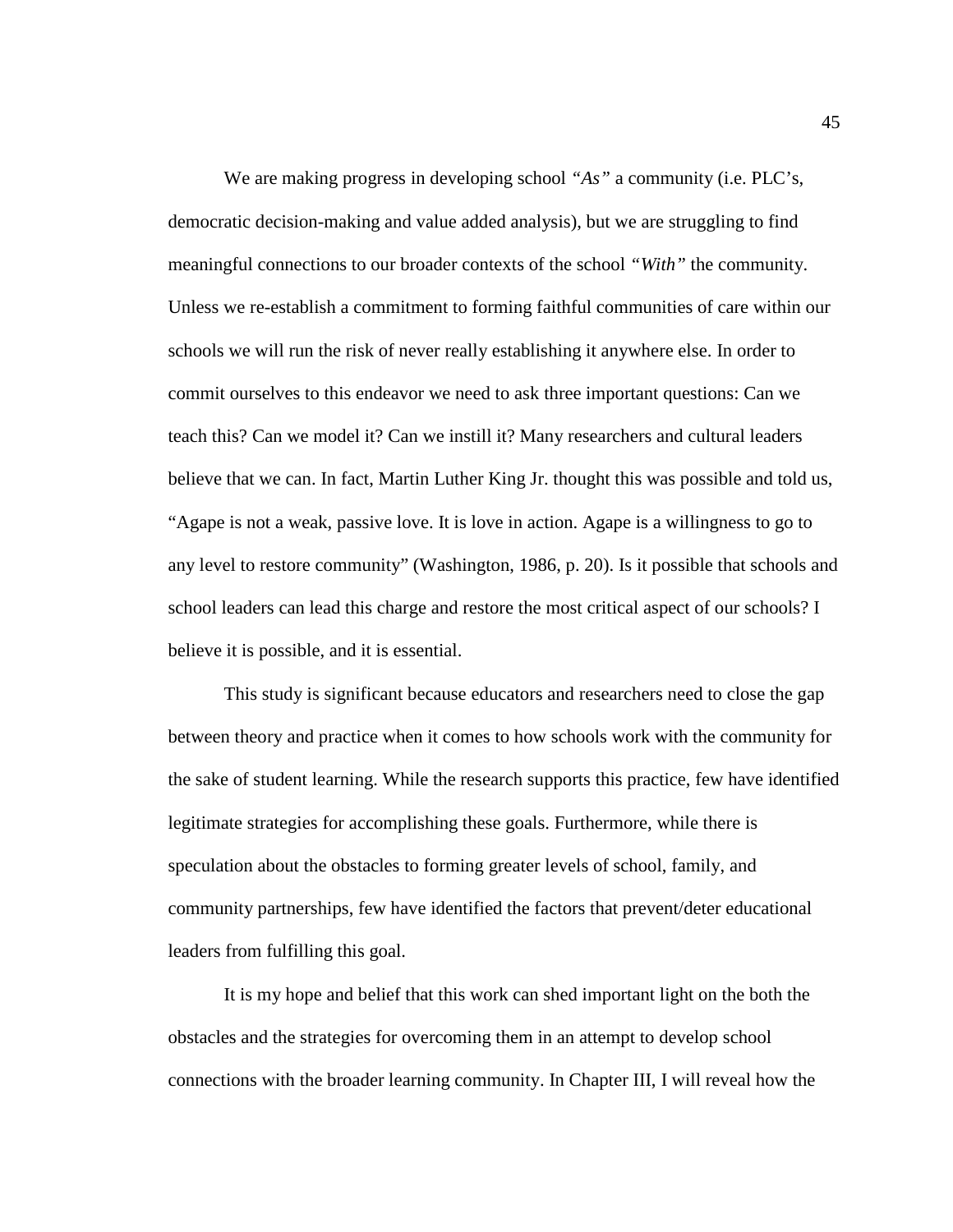research was conducted to include a triangulation of research data with observations, interviews, and hard statistics from a real school, real teachers, staff members, parents and administrators who are working to develop as a school committed to community connections.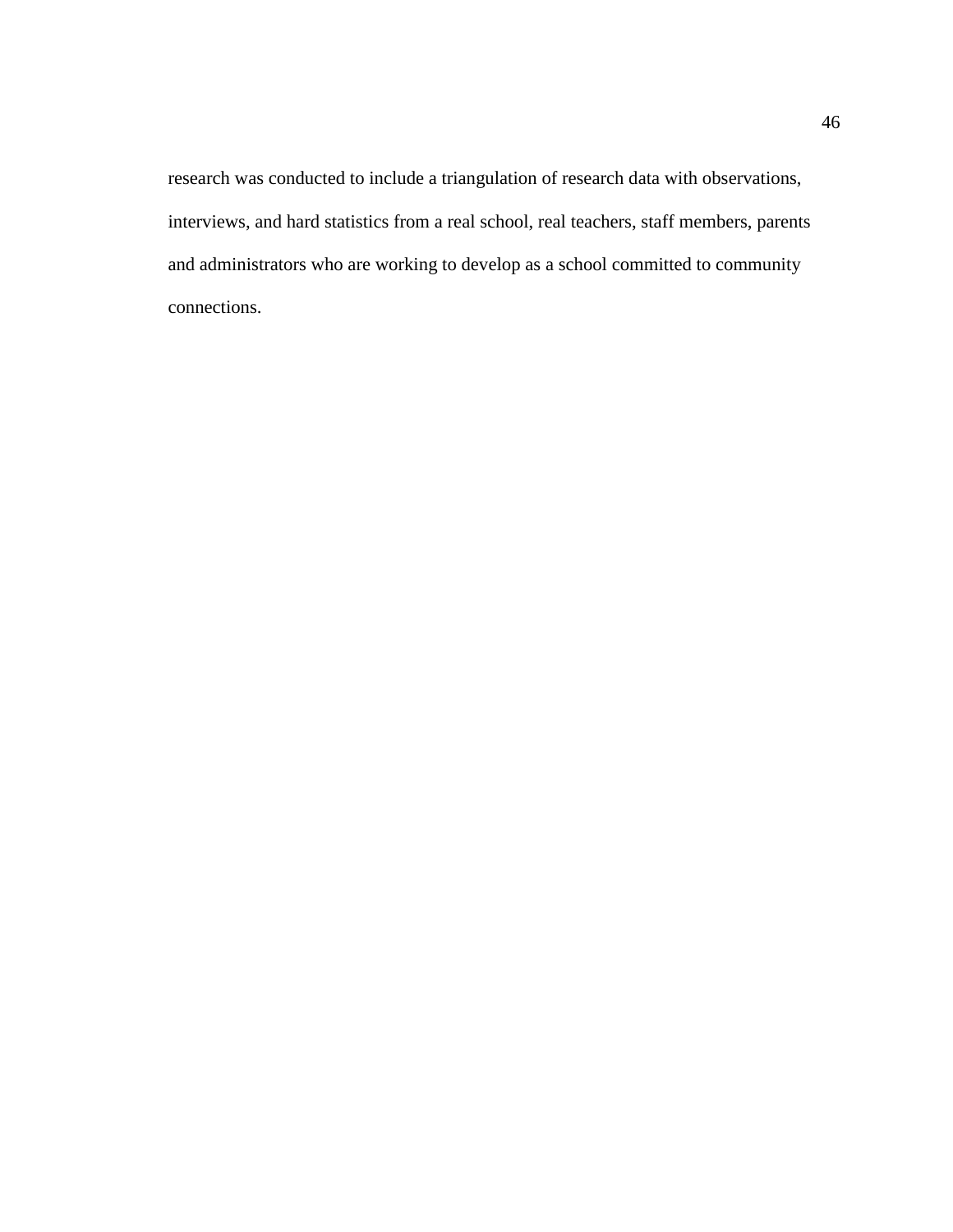# **CHAPTER III**

### **METHODOLOGY**

### **Introduction**

In this chapter, I utilize the insights afforded by the earlier literature review (see Chapter II) to guide the construction of the accompanied study. More directly, in this section a discussion of the study's research design, population/sample to be used, and process of data collection will take place. In addition, a rationale for choosing a qualitative study will be outlined, and detailed emphasis on the researcher's positionality and ethics will be shared. I have chosen to approach this study from the perspective of a critical researcher and as a result must be willing to listen to and learn from the participants of the study. Hytten (2004) states, "this means that critical researchers need to give up the implicit assumption that they know how the world works and power operates, and the researched don't" (p. 96). In my data collection and analysis, I worked to give meaning to the voices I heard.

#### **Description of Key Concepts and Variables**

When conducting a study on the development of connections within school communities, it is necessary to establish a definition of what a school community is all about. It is also necessary to understand the different roles and responsibilities each stakeholder brings to the relationship within the school community. This study was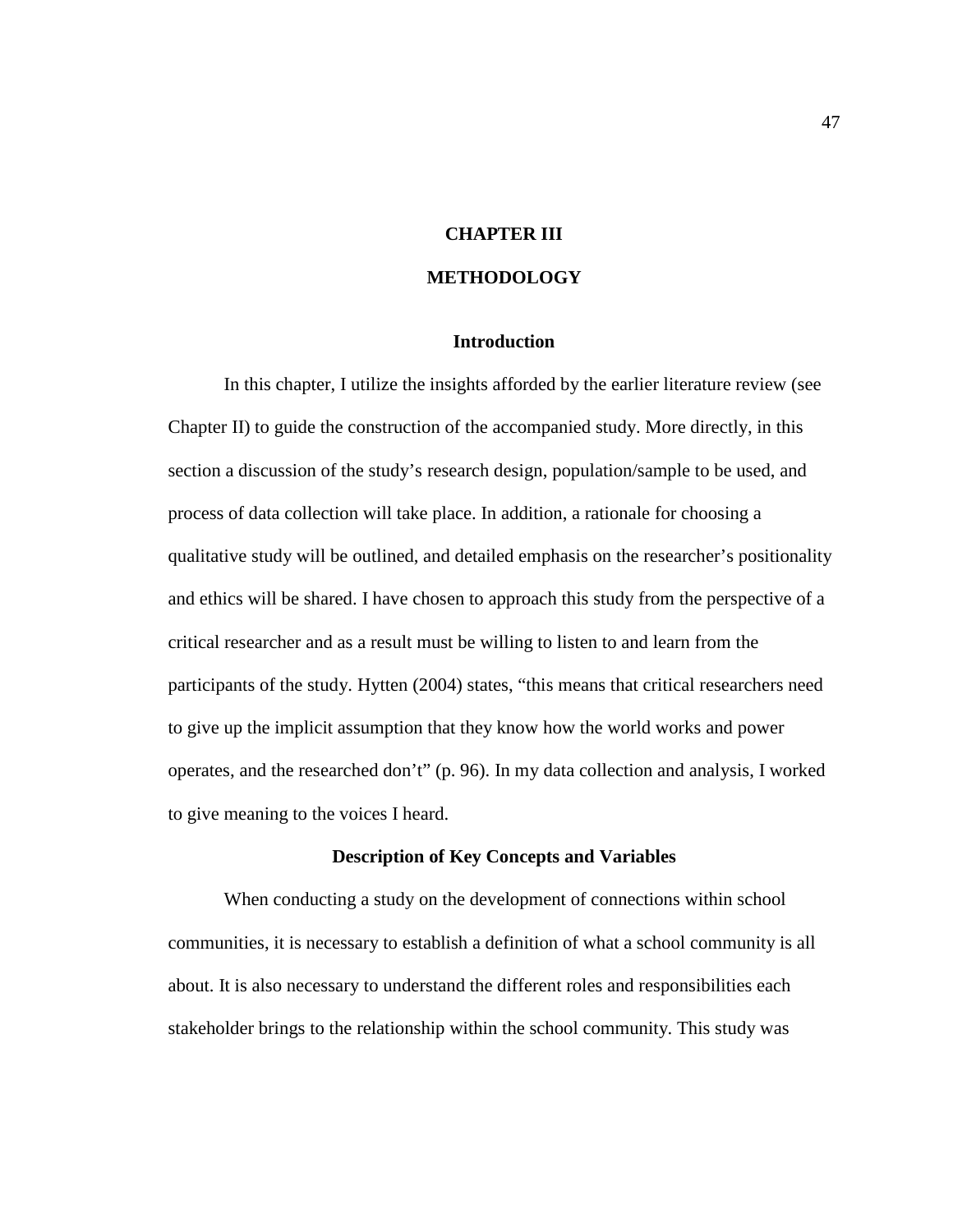designed to look deeply at what an elementary school principal and teacher leaders were actually doing to forge strong connections with school stakeholders.

Furthermore, based on concepts from past research (see Chapter II), much emphasis was placed on the enhancement of critical pedagogy in the classroom, the level of authentic relationships that exist between the school and the larger community, and a critique of the levels that parents are actually involved in the school.

### **Qualitative Research Design**

To address the research questions outlined in this study, I chose to employ a qualitative approach because this method is suited for analyzing a particular social situation, event, or interaction (Creswell, 2007; Maxwell, 2004; Mullen, 2004). Given the nature of this study, a qualitative approach offered certain advantages over a quantitative design. Qualitative research attempts to explain how events occur and the meanings people ascribe to them (Merriam, 1998; Silverman, 2004). Unlike the quantitative tradition that employs formulas and statistical calculations to draw broad conclusions, qualitative studies are highly descriptive in nature, and are reported through words and observed experiences rather than numbers (Creswell, 2003).

The qualitative researcher is interested in studying a person's view of reality thereby approximating the truth behind the story. By studying multiple points of views the qualitative researcher brings clarity to the problem and works to find a consensus among the voices shared. This type study is manifested through observations, focus groups, and interviews. As the researcher I focused on understanding the theories and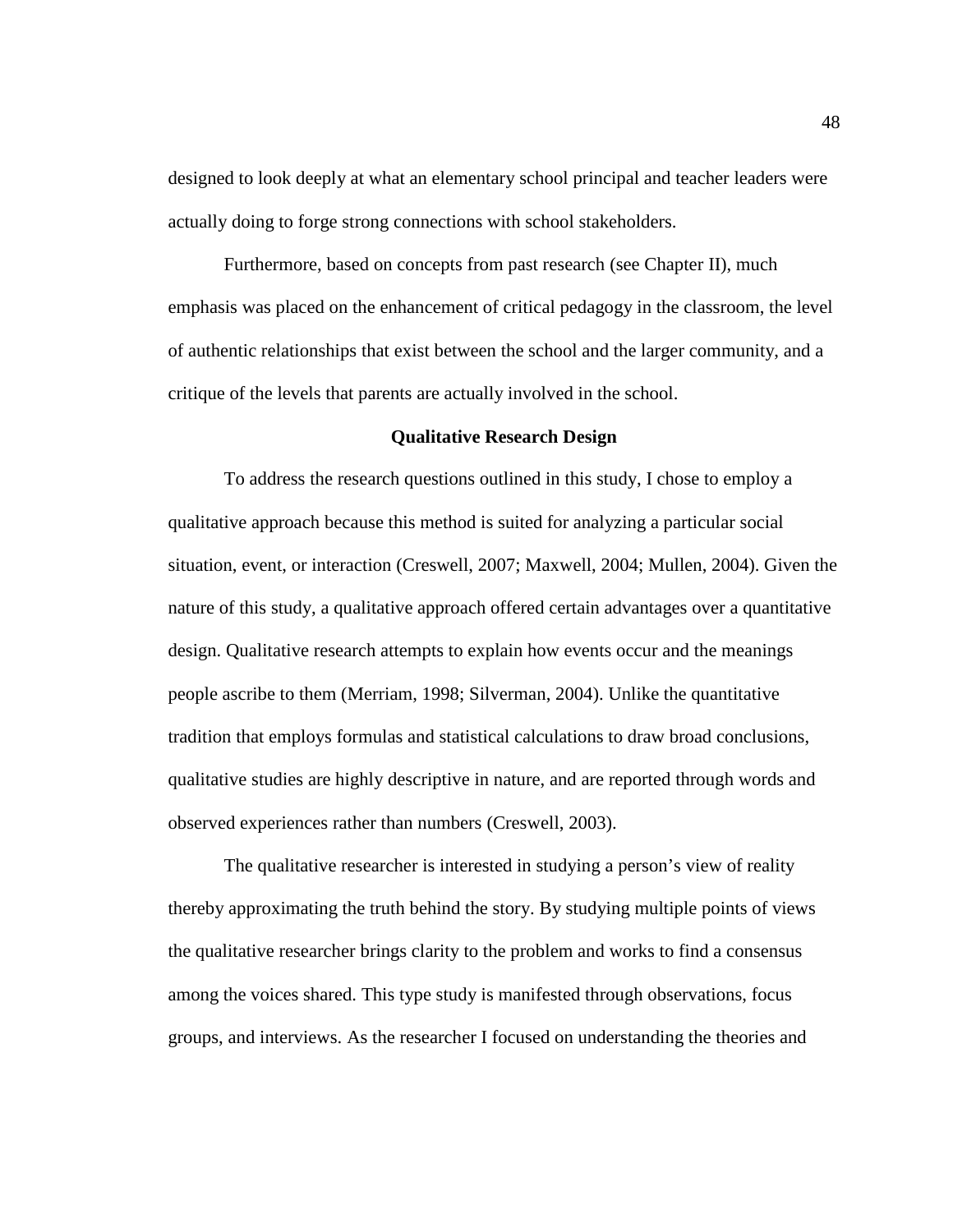actions behind the strategies designed to cultivate connections between the elementary school and the community.

### **Type of Qualitative Study**

Given the multiple research traditions utilized in academic research, I believe that a qualitative approach best fits the study I conducted. Because this study sought to learn specific strategies that help to establish community connections in schools, this study to some degree falls within the field of phenomenology. Creswell (2007) defines phenomenology as a form of study that describes "the meaning of the lived experiences . . . about a concept we don't understand" (Creswell, 2007).

Tied to phenomenology is case study research. Therefore a case study, is an indepth examination of a single instance or event. The objective is for the researcher to gain a sharpened understanding of why the issue or phenomenon being investigated is happening or happened (Creswell, 2007). This form of research investigates an issue in its real life context. It is bound by time, location/site, process, or event.

Barritt (1986) and Tesch (1990) sub-classify phenomenologies into one of five camps: reflective/transcendental, dialogical, empirical, existential, hermeneutic, and social phenomenology. It was my intention to utilize phenomenological case study and the research questions as an approach to social/psychological design. As Chase (2003) notes, ". . . all forms of narrative share the fundamental interest in making sense of experience, the interest in constructing and communicating meaning" (p. 273). This was the research goal as I wanted to connect the experience and narrative of educational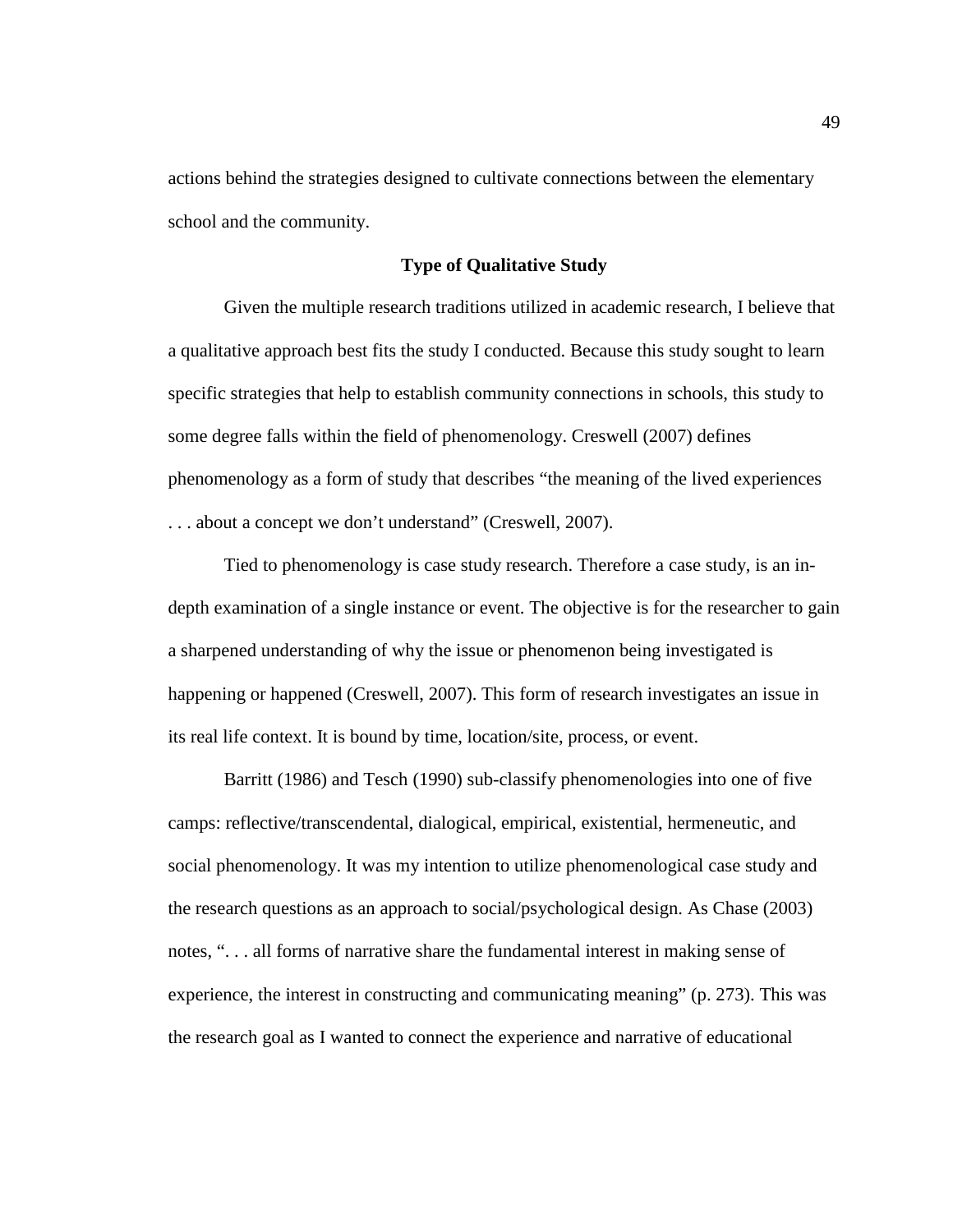leaders with the thoughts and ideas of literature and policy to see if there was evidence of alignment.

Creswell (2007) believes that case study research involves the study of issues explored through one or more cases within a bounded system. He goes on to propose that he "chooses to view it as a methodology, a type of design study, as well as the product of the inquiry" (Creswell, 2007, p. 73). Some additional researchers identify case study as being an important research design as it utilizes in-depth data collection involving multiple sources of information (i.e. observations, interviews, documents, and reports) as well as an investigative case bounded by time (Creswell, 2007; Merriam, 1998; Yin, 2003).

The choice of qualitative case study enabled me to use a variety of data sources (e.g., qualitative data such as interviews and observations; quantitative "outcome-based" data available in artifacts such as student achievement scores; school policies and procedures; or parent questionnaires) to illuminate the understanding of the phenomenon behind developing community connections within a particular urban elementary school over the course of a year.

Furthermore, Lincoln and Guba (1985) assert,

The case study is a fitting capstone to the continuous reporting process that characterizes naturalistic inquiry . . . virtually everything that the inquirer says or does during the inquiry becomes an occasion for informing the respondents and the audiences from which they are drawn. (p. 358)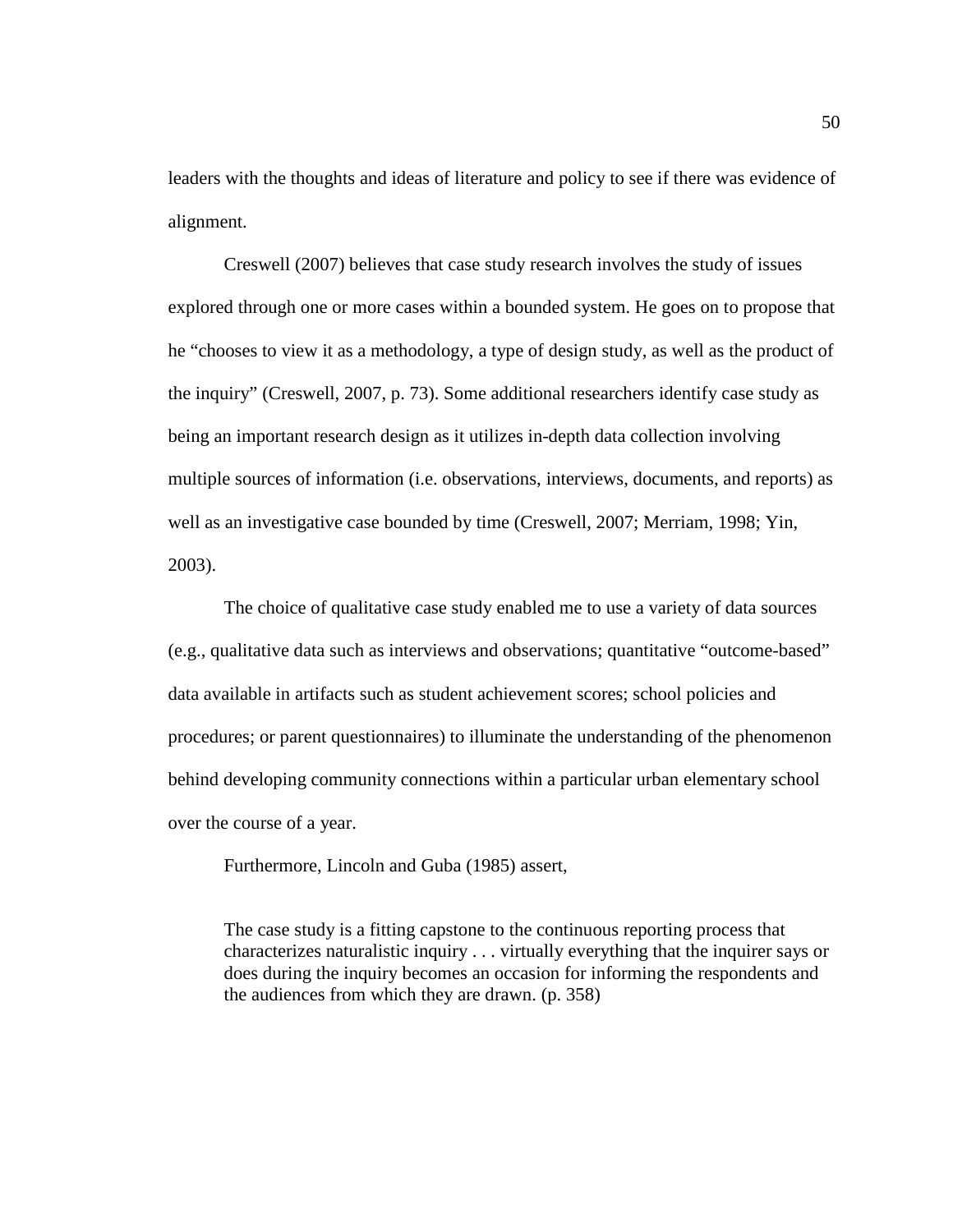This practice of research (case study) was used to identify emerging themes, questions, biases, and patterns for future research opportunities (Gall, Gall, & Borg, 2003; Lincoln & Guba, 1985).

### *Elementary School (K-5) as Case Study*

The study setting was a single elementary school in North Carolina. The research was collected in a purposeful manner as I set out to interview, observe, and analyze the behaviors, procedures, policies, and practices of the school staff. In addition, I was able to interact with and interview parents to hear their perspectives and ideas on the topic. Patton (1990) describes the importance of a researcher selecting each case purposefully: "The logic and power of purposeful sampling lies in selecting information-rich cases for study in depth. Information-rich cases are those which one can learn a great deal about issues of central importance to the purpose of the research . . ." (Patton, 1990, p. 169). My experiences in this school provided a rich data base from which to draw.

Approval from the University of North Carolina at Greensboro's Institutional Review Board (IRB) and permission from the school district's research and evaluation office was obtained prior to data collection. After all necessary approvals were confirmed I contacted the school's principal and the teachers involved to request their participation. The school was selected based on prior identification that involved discussions with district officials, and examination of general school data available to the public. As with any research, participation was voluntary and all participants were given the opportunity to withdraw at any time throughout the course of the study.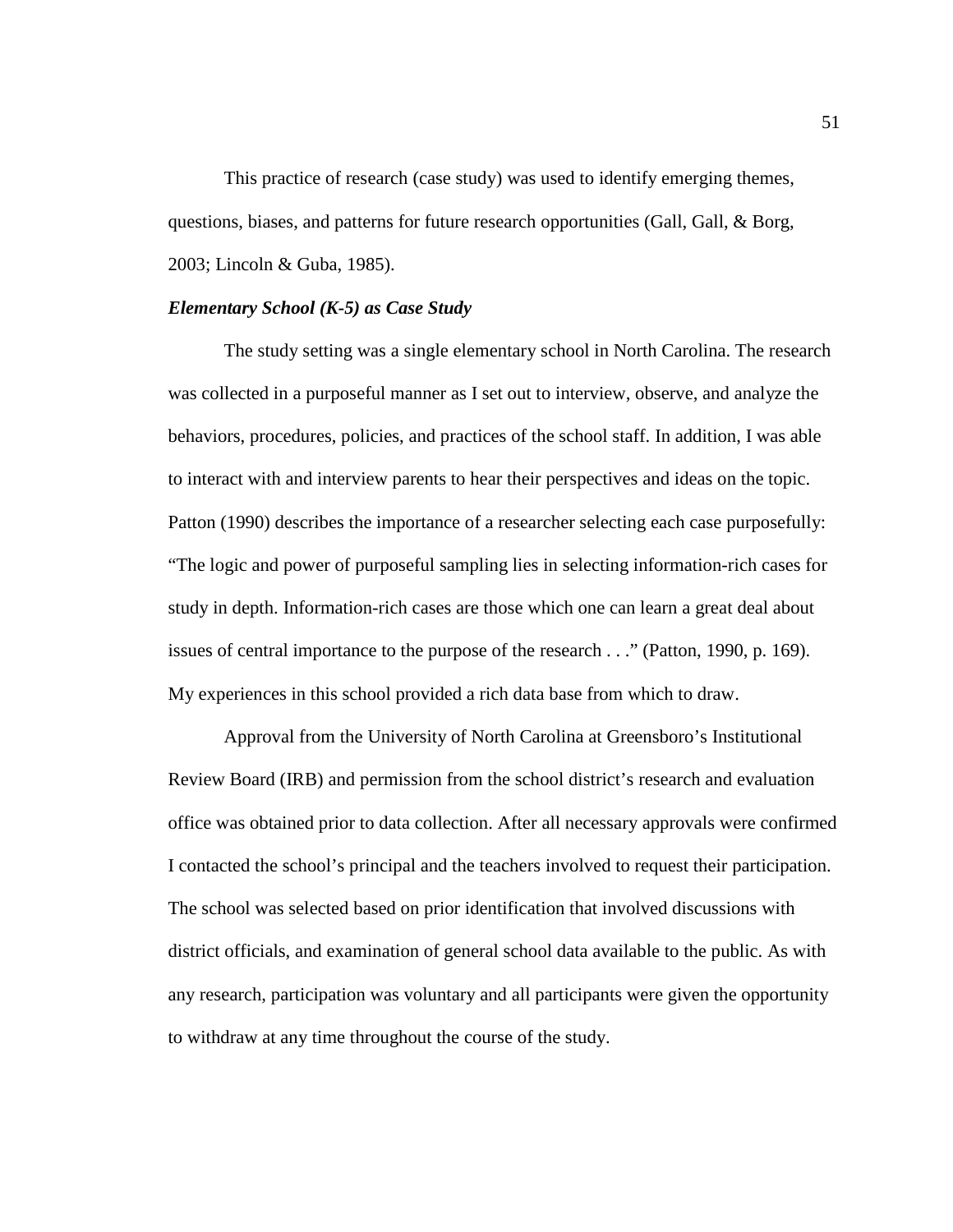#### *Research Setting*

The study setting was Bob Feller Elementary School serving approximately 600 K-5 students in an urban North Carolina school district. Feller Elementary has been identified prior to this study as a place where meaningful connections have been forged between students and the broader community. The demographic makeup of the elementary school selected for this study is 39% Hispanic, 34% African American, 20% White, with the remaining population of 7% multi-racial or other. In addition, this school serves a majority of lower socioeconomic status families as 73% of students receive free or reduced meal prices. The school has the following AYP subgroups: Free and reduced, African American, White, Hispanic, and Students with Disabilities. Within this case study the research was collected by interviews, observations, and an analysis of the behaviors, procedures, policies, and practices of the school staff.

As a whole, the school has shown improvement the past few years and has consistently grown in terms of the number of students scoring at or above proficiency. The school has not met the expected state growth standard in the last two school years but continues to make outstanding academic progress.

The principal of the school is an African American male with an advanced degree in educational leadership. He has served at the school for four years and is respected among his peers and supervisors as a person who works diligently to engage the community and who listens to stakeholders.

The case study research included participation over a nine-month period. In that time interviews with the principal, classroom teachers, other school administrators,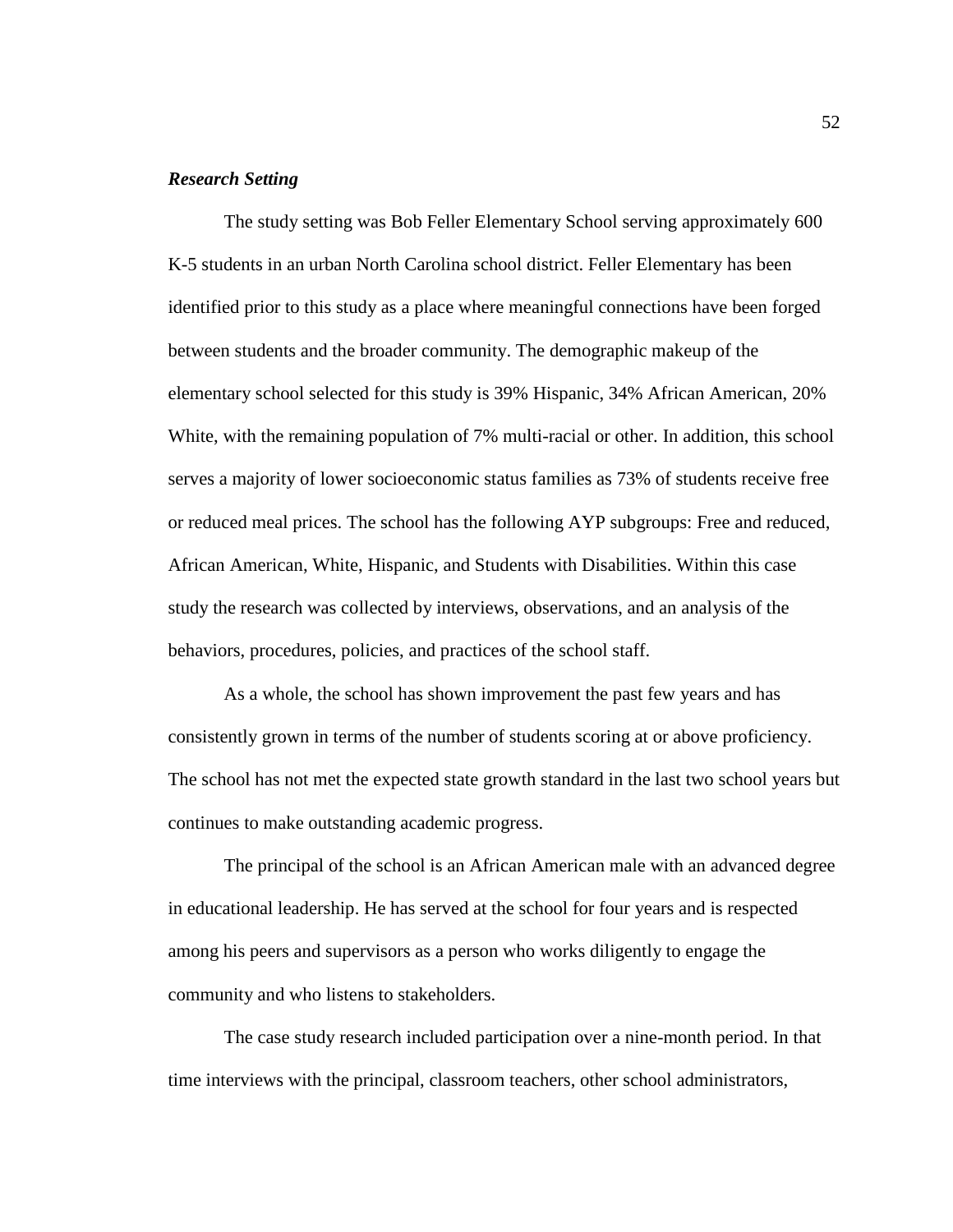parents, and volunteers took place. In addition, special events, campus activities, and meetings were observed by the researcher to make more meaning of the school's story. The data were collected, analyzed, and coded to find emerging themes and eventual insights into the research questions.

#### *Research Participants*

Because the research was conducted as a qualitative case study, the only site analyzed was the above mentioned elementary school. The principal agreed to engage in three hour-long interviews over the course of the study. During these sessions, questions were asked (see Appendixes A, B, C, and D) regarding definitions, expectations, and reality of community involvement and community building within the school. As the interviews took place I would reflect on specific themes, probe for deeper understanding and then follow up with additional questions.

Additional teachers and staff members were selected to participate in interviews based upon their desire to participate. They were initially recruited at the first faculty meeting of the school year. After meeting with the principal (a primary participant) a few times at the beginning of the study, I was invited to present some background information to the larger school community. I used this meeting to introduce myself, outline why I was working with this school, and to invite participation from school staff. From this meeting, multiple staff members from across the school (i.e. assistants, teachers, administrators, etc.) volunteered to contribute to the study. Through the initial interactions and interviews over the course of several months I was able to garner more access to volunteers and parent participants.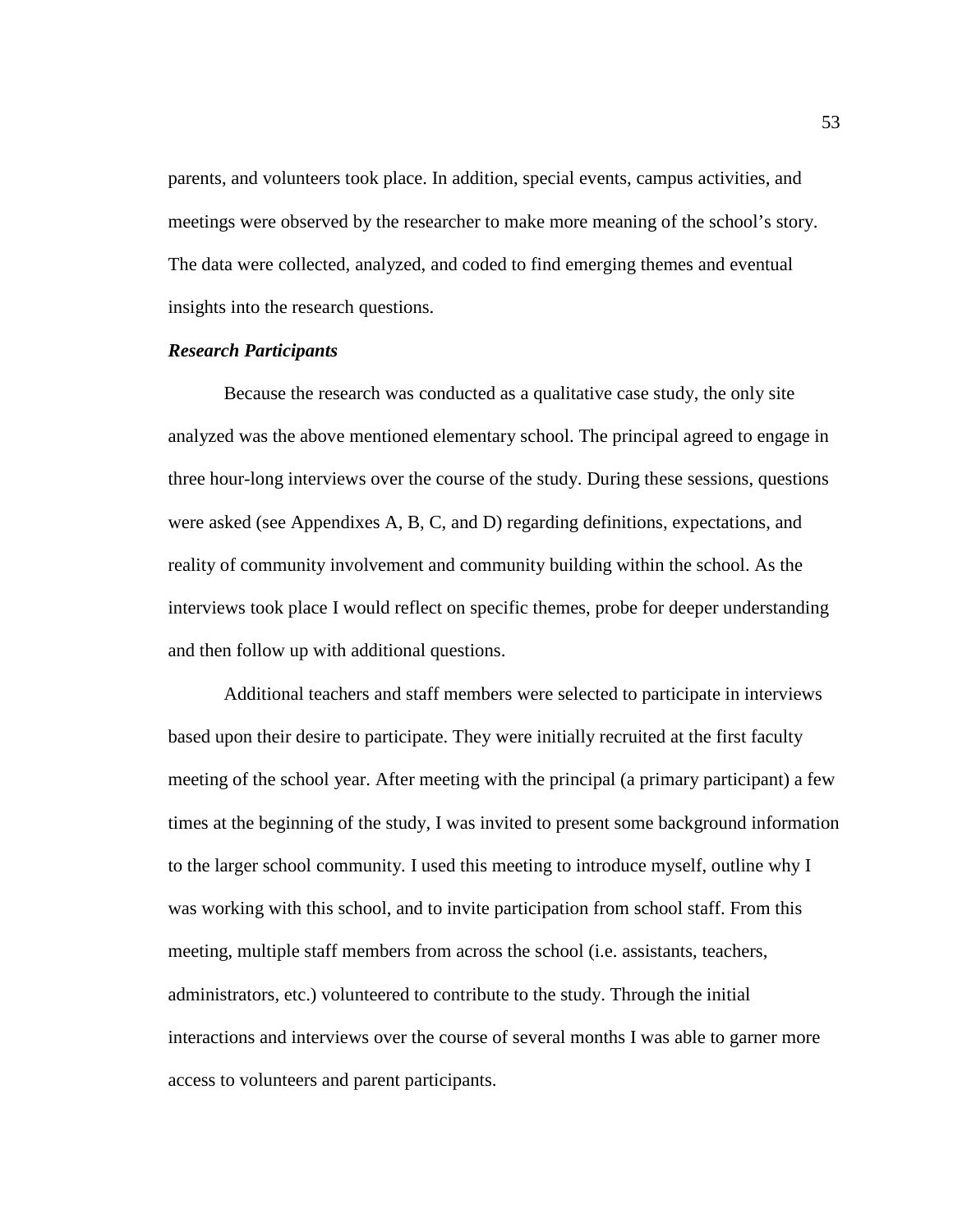Based on the responses and initial analysis, I held subsequent interviews with research participants to follow up and clarify particular points brought out in these discussions. These interviews attempted to gauge the level of involvement, relevant background information pertinent to the study, and specific strategies employed to develop connections between the school and the community.

Observation analysis of school events, conferences, staff meetings, and special activities also shed important light on what this school was doing differently than other schools in engaging the community. All of the participants in this study were selected based upon the school location and their involvement with the study.

## **Data Collection**

The data collection consisted of initial meetings with the principal and the office staff as well as observations at the school to gain comfort in the research site and to create more transparency in the free flow of information between myself and the research participants. For the first four weeks of the study, no interviews were conducted. Instead, careful observation notes were taken and informal interactions made to lay the groundwork for the study.

An initial hour-long interview was conducted with the principal of the school as well as an analysis of school documents such as the staff handbook, school improvement and safe schools plan, title-one plan, and essential staff documents (curriculum notebooks, parent newsletters, school policies, school website, etc.). These informal meetings created space for deeper questioning, more comfortable disclosure, and an environment of trust.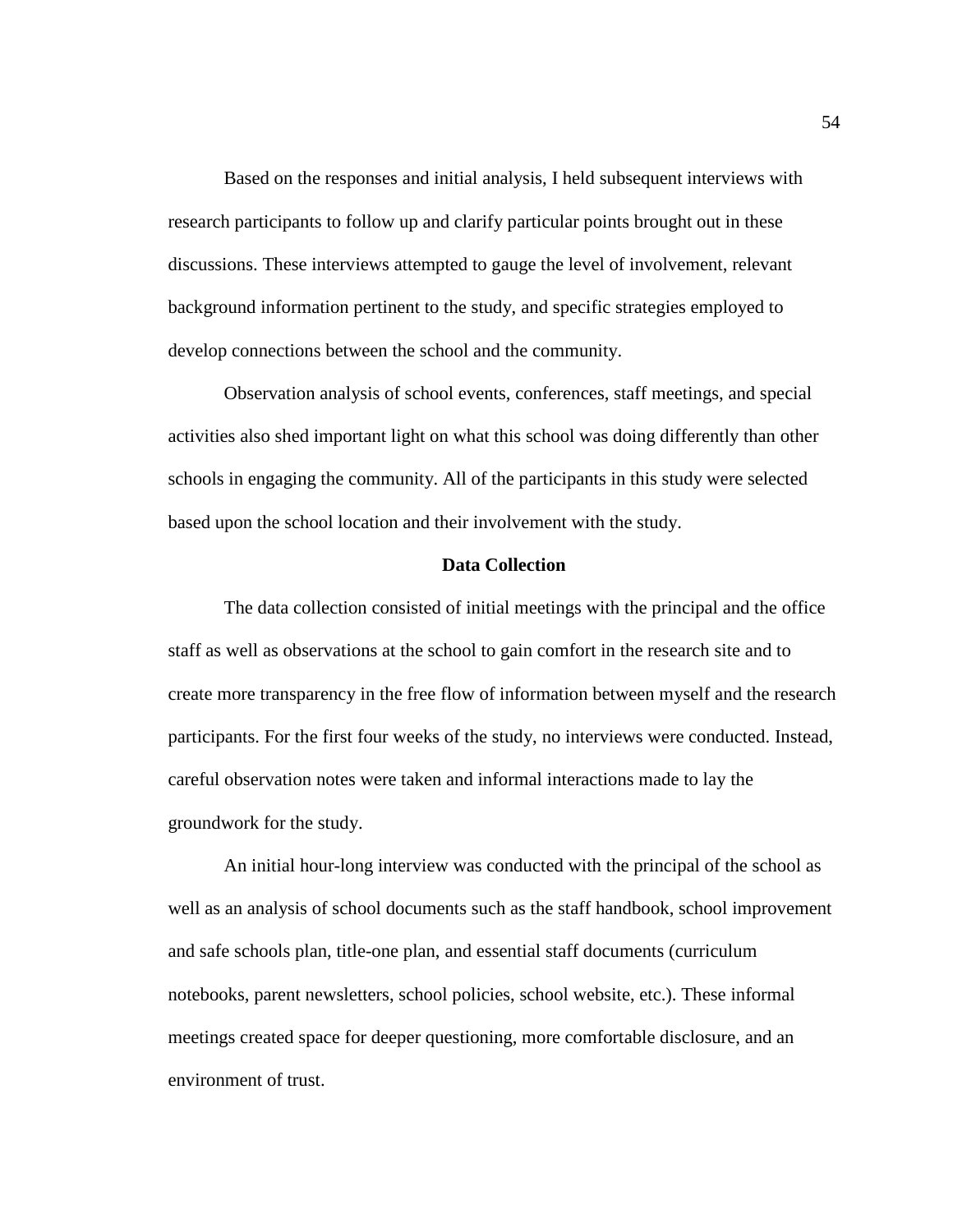I was invited to recruit staff participation at the opening staff meeting of the year. My attendance proved valuable as many staff members agreed to participate in taped interviews. This meeting did have one caveat as the principal introduced me as "a good friend." I was fearful that this would dramatically deter some participants and ultimately skew some validity in the study. However, the length and breadth of the interviews over the course of the next three months proved that this was primarily an empty concern on my part.

Not only was I able to interview multiple staff members from across the school I also found unique opportunities to connect with parents willing to participate. This was a true joy as I was able to listen to alternate perspectives within the same educational context. Coming into this study I was unclear how I could effectively garner the trust of parent participants but by being visible at events and school activities some community members were willing to participate in my research.

As taped interviews were conducted I would listen, take notes, and transcribe responses as soon as I could to keep the information fresh in my mind. I conducted eighteen 30-60 minute interviews during the course of the study. All interview responses were transcribed, coded, and analyzed to discover emerging themes that spoke to the study. Each research participant was asked the same set of questions to help facilitate validity and organization in the data collection process. In addition, I made careful considerations to triangulate the variables compatible with participant responses to data (i.e. student outcomes—attendance, test data, school records, etc.).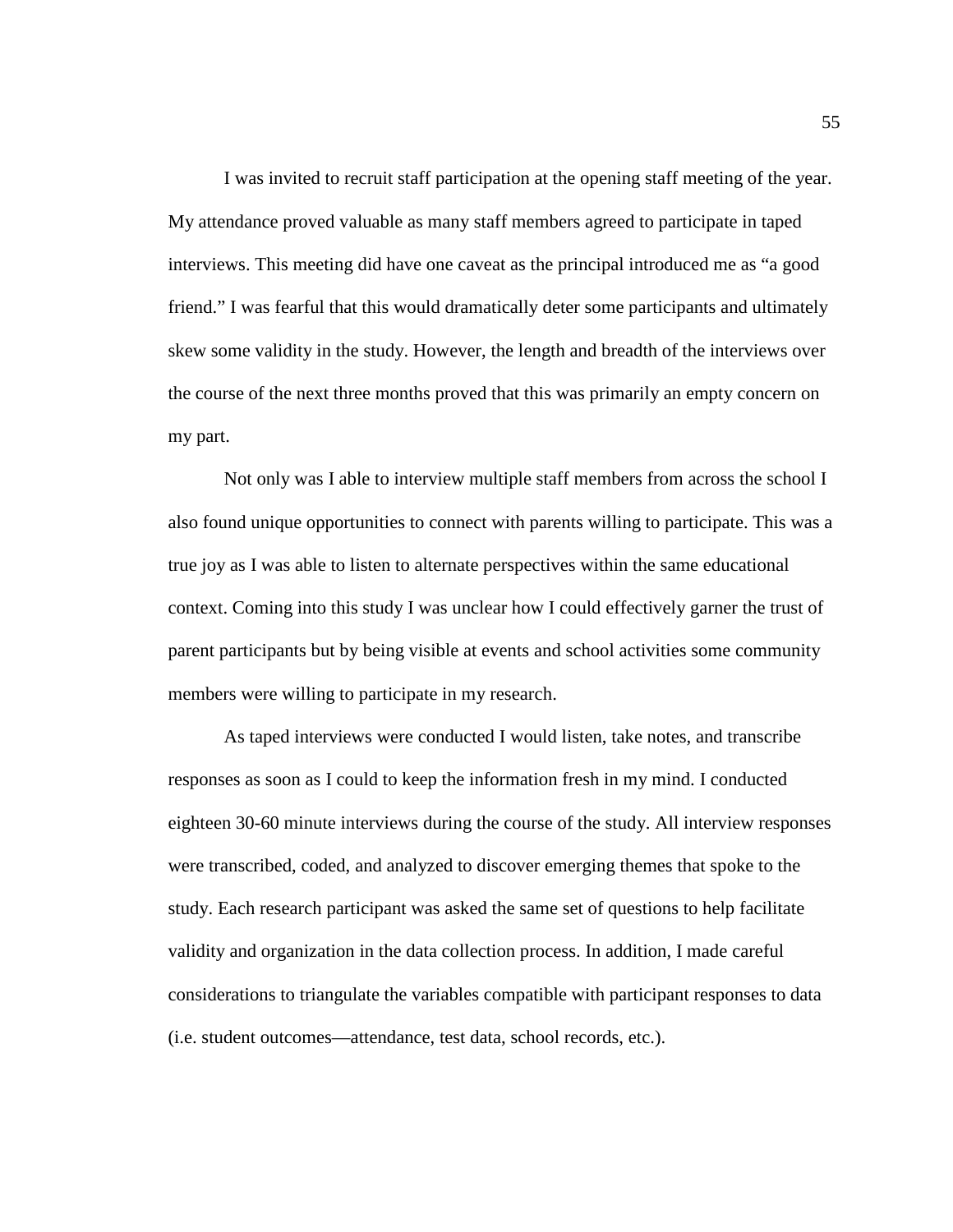Each interview was scheduled and organized by the researcher (see Appendix A, B, C, and D for clarity in protocols and interviewee consent) with the help of the school staff to find alternative sites for conducting the meetings. This way, the principal, school staff, teachers, and parents were able to relax and focus on the questions at hand without fear of interruptions or anxieties regarding daily responsibilities.

The purpose of interviewing was to give respondents the opportunity to critically reflect about their practice/participation while also sharing their experiences, techniques, and strategies in approaching community connections in their classroom or school.

### *Examination of School Records*

Individual school discipline and attendance records were examined to determine the level of success or achievement of students who are connecting to a community member or advocate. Data from external agencies (i.e., PTA, or volunteer programs) were also evaluated to find any meaningful connections to the study. School documents and procedures as outlined in the school improvement plan, staff handbook, and guidelines for operations were perused to find common variables (determining if what is written and said is in fact reality). In addition, district policies, expectations, and data were reviewed to determine effectiveness of school partnership programs.

#### **Data Analysis**

Organizing and analyzing data was an on-going process throughout the research study with an end goal of reducing the data into a compelling, authentic, and meaningful narrative. The data were analyzed using transcribed audiotapes, notes, and coding of themes, patterns, and gaps from the data. In his book, *Qualitative Inquiry and Research*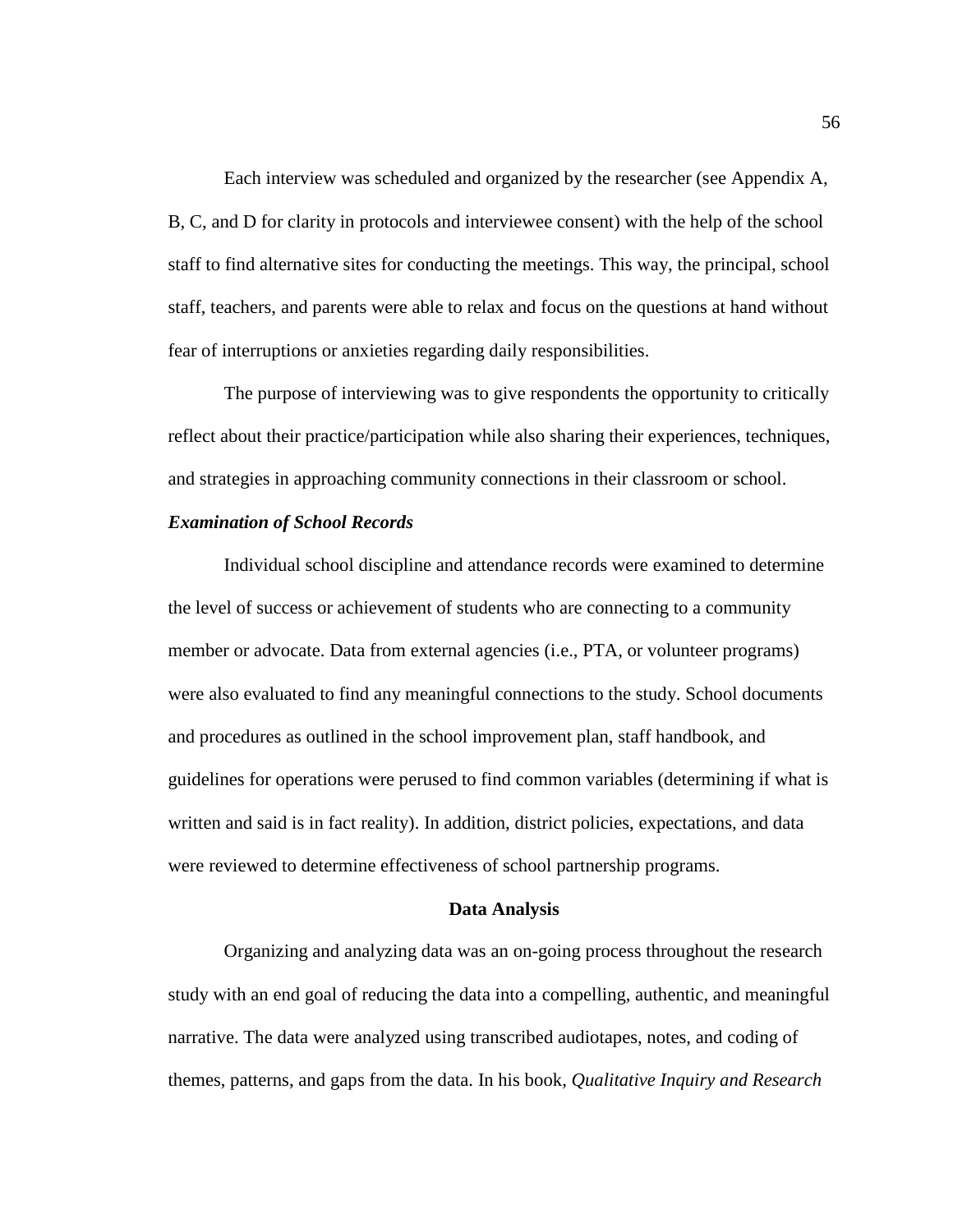*Design: Choosing among Five Traditions*, Creswell (2007) suggests 6 stages for phenomenological studies. They are:

- 1. Organizational system—the researcher creates a system of organization for the data. In the case of my study, I organized the responses of interviews and observation data and compared them to school and district (test and attendance) data.
- 2. Reading and memoing—the researcher reads over interview transcripts and other data while coding and making initial notes. I coded interview responses by attaching basic marks to describe potential themes.
- 3. Making meaning—the researcher examines the notes and codes looking for meaning and themes in the data.
- 4. Connecting the dots—the researcher examines the meaning and forms a classification system for the individual meaning.
- 5. Interpretation—after the individual meanings have been grouped into a collective classification system, the researcher attempts to form a collective meaning capturing the essence of the data collected.
- 6. Representation—the last stage of data analysis requires the researcher to translate his/her interpretation into something understandable. Examples include a flow chart, a table, a figure, a narrative text, or any other type of representation which captures the essence of that interpretation.

The system shared is the approach the researcher took in analyzing the data accurately and effectively. This will become evident as Chapters IV and V are concluded.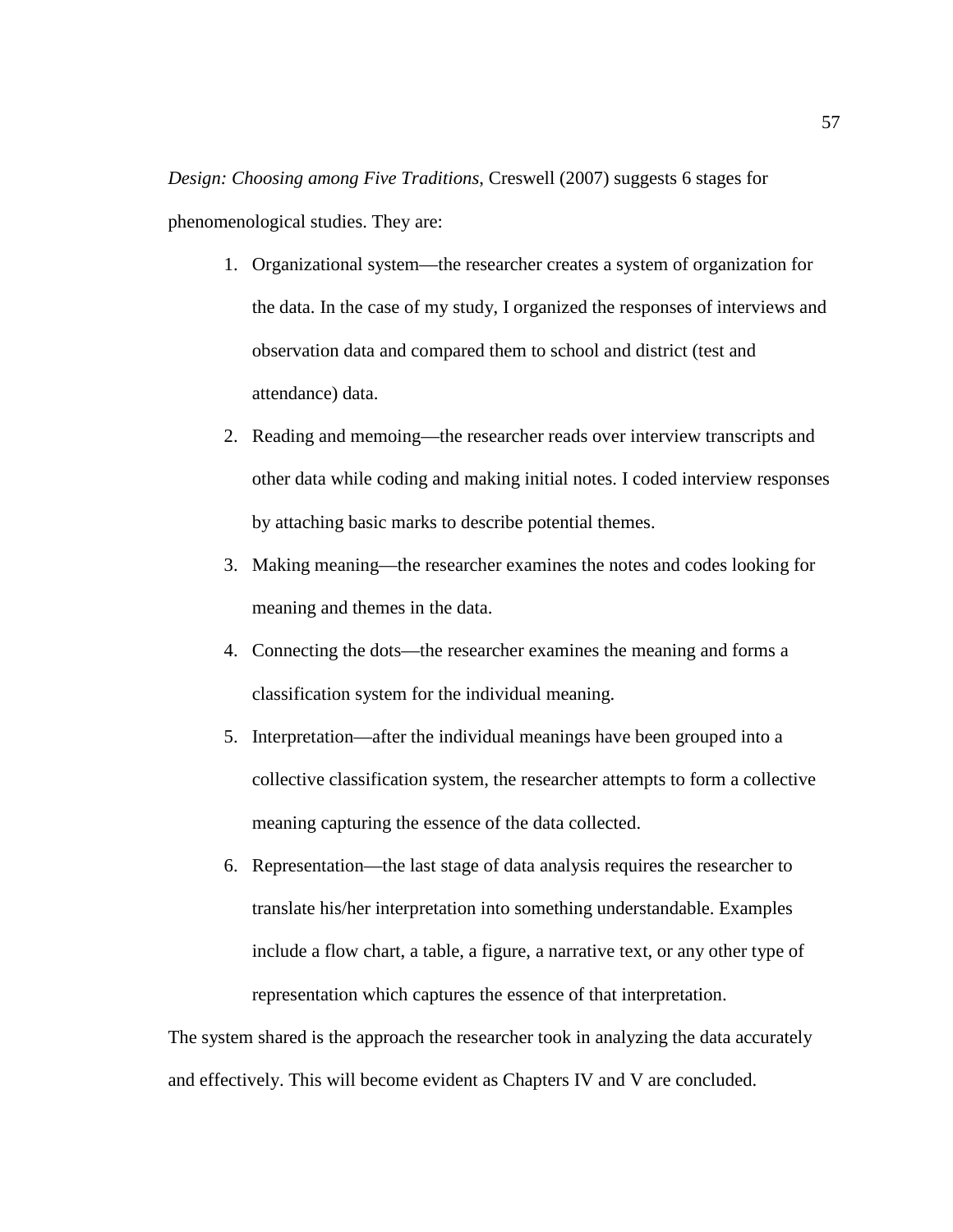Tape-recorded interviews, and copious observation field notes, allowed the researcher to listen to the tapes and peruse notes repeatedly to identify themes and seek patterns. The nature of this study and the multiple data collection methods required the researcher to continuously organize and reflect on the data collected while applying a basic coding system to reflect emerging patterns and themes evolving from the data. Continuous analyses of the data throughout the research will ensure that data collected is in line with the focus of the research questions (Merriam, 1998).

#### **Researcher Subjectivity**

I would be fooling myself if I were to ignore my subjectivity in this study as I knew it would certainly play a role in my research. Glesne (2006) states, "subjectivity, once recognized, can be monitored for more trustworthy research and subjectivity, in itself, can contribute to research" (p. 119). It is through continuous self examination and reflection that I will attempt to use my subjectivity to my advantage. However, Glesne also warns against narrowing your topic and making it so personal in nature that it becomes of little interest to others; "you must be able to distinguish between your passion to understand some phenomenon and your over involvement in very personal issues that need resolution" (p. 23).

The subjectivity I brought to this study has a dual nature. First, I am an education professional who is currently serving as an elementary principal. My natural tendency would be to protect my fellow practitioners as I analyze and interpret data. It was critical that I avoided interpreting the research data in a way that alleviates blame or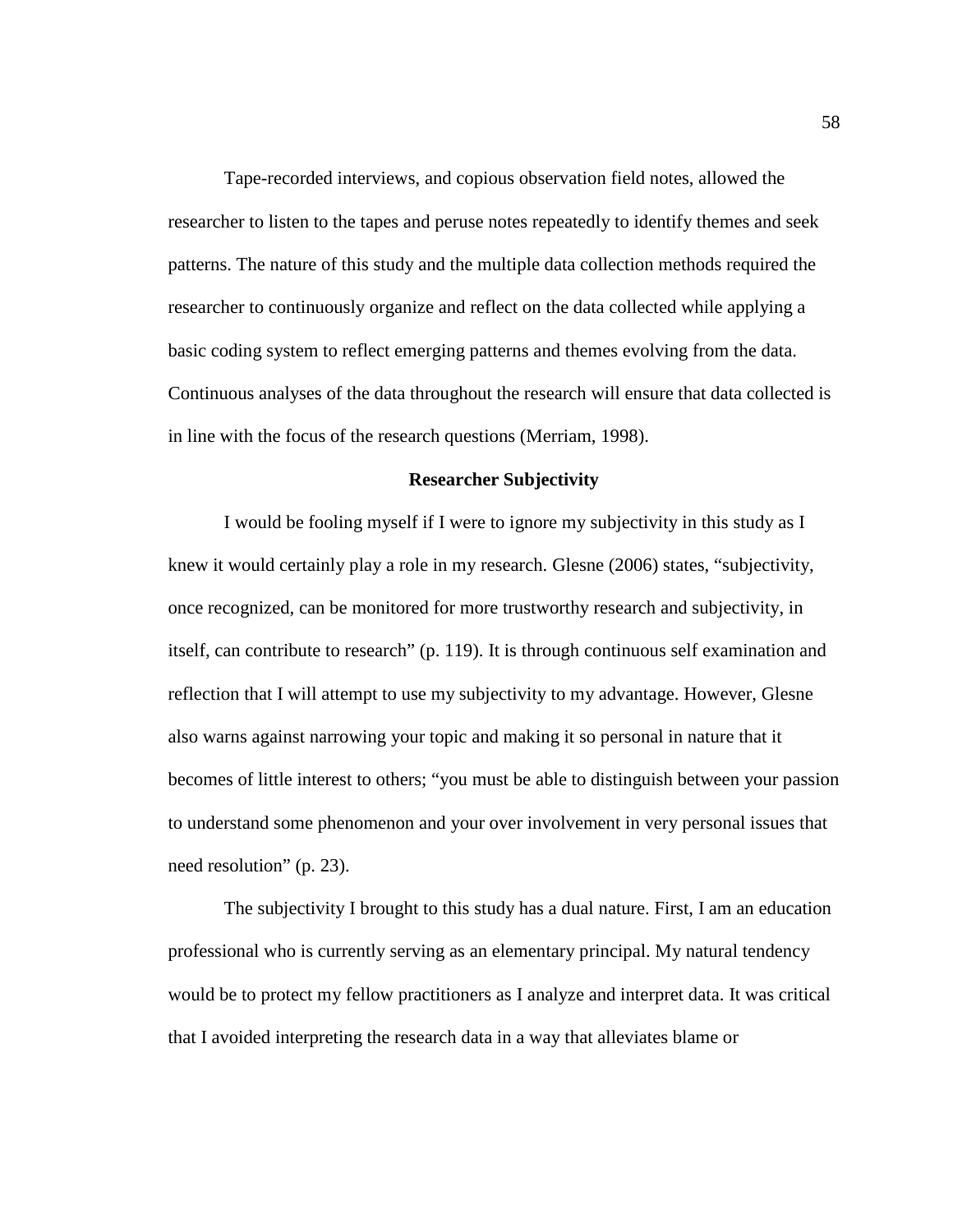accountability from my peers. A second point of subjectivity was that I see myself as someone who has benefited greatly from a close-nit school community as a student.

With personal interests in this study, it might have been more natural for me to see areas of need or weakness within organizational leadership. This could have led me to seek blame or side with one perspective over another. An analysis of self was on-going as the data unfolded and I constantly had to check myself as a balanced researcher. This is where reflexivity helped as I conducted data collection and analysis of this study.

## *Reflexivity*

Because of the previously noted researcher subjectivity, conducting a qualitative research study required a level of continuous, conscious monitoring of myself and the data collection process. Reflexivity became an important part of my research.

Glesne (2006) defines reflexivity as being "as concerned with the research process as you are with the data you are obtaining. You ask questions of the process all along the way, from creating your research statement to writing up your report" (p. 125). While I believe this is important, I also believe it is equally important to ask questions of oneself.

Lincoln and Guba (2000) claim that reflexivity "is conscious experiencing of the self as both inquirer and respondent, as researcher and learner, as the one coming to know the self within the process of research itself" (p. 183). "Participant observation often places researchers in the lives of others in a self-consciously instrumental way" (Glesne, 2006, p. 74). Throughout the process of data collection I had to continuously reflect on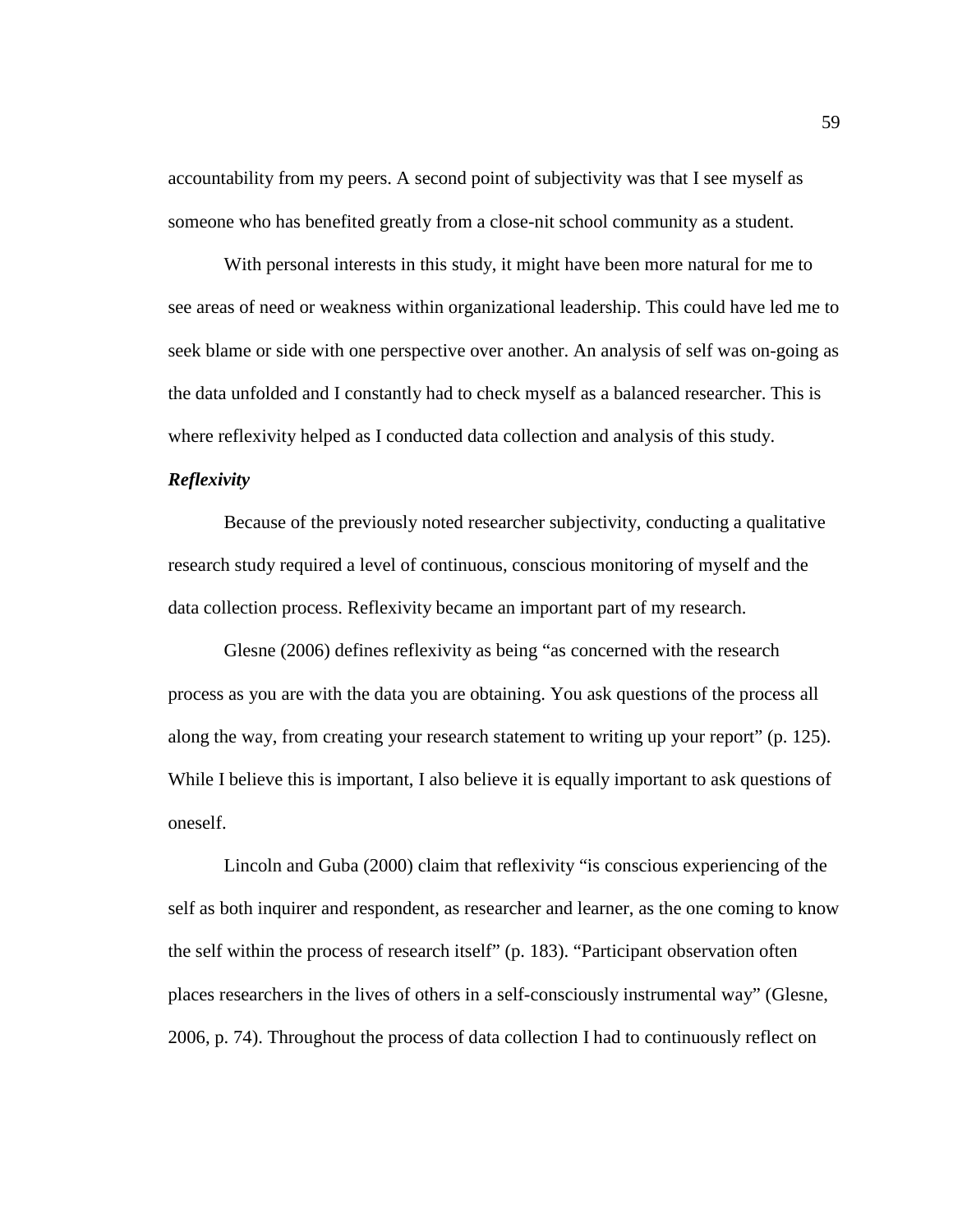how I was potentially influencing, guiding, or engaging myself in the information presented from all participants.

### *Positionality and Ethics*

I came to this study as a person who is passionate about democracy and community and the connections with school stakeholders. In my current position as an elementary principal, I sympathize with the struggles administrators face in connecting all members of the community together for the sake of learning and for democratic understanding. Glesne (2006) states, "typically, qualitative research is not explicitly driven by theory, but it is situated within theoretical perspectives" (p. 29). I find this particularly true of my positionality and how it relates to the various theories of qualitative research.

Throughout the research process, I have come to appreciate the stories, experiences, and perspectives others bring to the table of ideas. The beauty found in the qualitative perspective is that it reveals the truth behind personal narratives. Even if only expressed by one respondent, the perspective of that person is their truth and perceived reality.

Work from Hatch (2002) states, "While traditional, quantitative methods generate data through the use of instruments such as questionnaires, checklists, scale tests, and other measuring devices, the principal data for qualitative researchers are gathered directly by the researchers themselves" (p. 7). Because of this important variable, I found that a researcher must first critically analyze their own personal narrative, perspectives, limitations, and ultimately positionality in the larger guiding perspectives of the universe.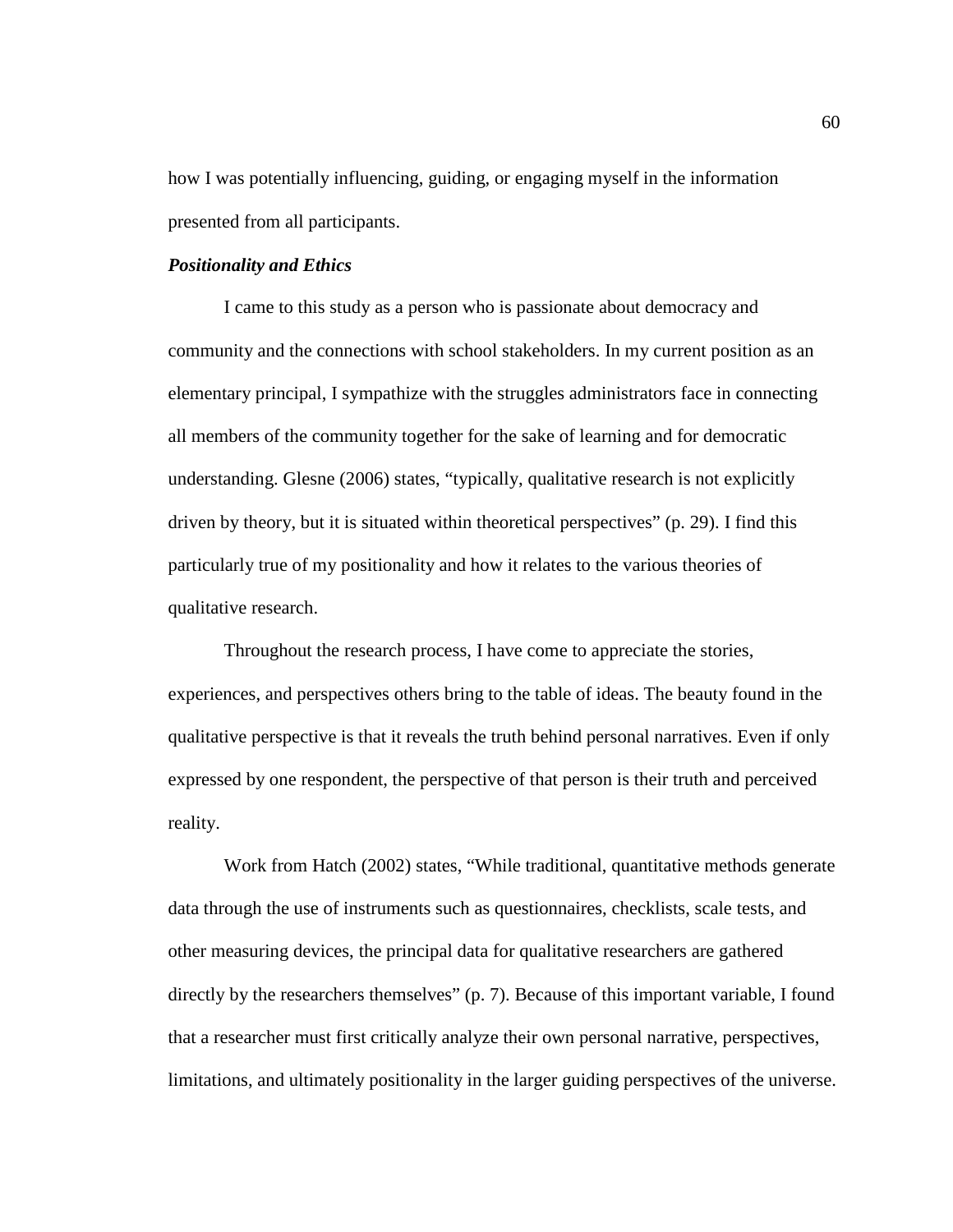As I embarked upon the steps in drafting, charting, and developing my research in this study, I further reflected upon who I am and the framework from which I come. Throughout this process, I have reflected upon the themes of wholeness, complexity, subjectivity, meaning and how each weave in and out of the research process. I have come to realize how important it is as the researcher to have a critical eye and an acute personal awareness in approaching data collection. This part of the entire dissertation experience was possibly the most rewarding for me.

Qualitative research is often called naturalistic inquiry. This type of research methodology is also referred to as ethnographic, phenomenological, subjective, hermeneutic, and humanistic. Lincoln and Guba (1985) examine qualitative inquiry utilizing the definition espoused by Willems in *Naturalistic Viewpoints in Psychological Research*:

In behavioral research, naturalness or naturalism . . . is a function of what the investigator does . . . the set of activities an investigator actually engaged in while conducting his research . . . hence the degree to which units are imposed by the investigator upon the behavior studied (Willems & Rausch, 1969, p. 46). (p. 8)

Hatch (2002) outlines the landmark studies of Thomas Kuhn who developed the modern research paradigms. "These models consist of: positivist, postpositivist, constructivist, critical/feminist, and poststructuralist" (p. 11). In addition, there are important aspects of positioning within an epistemological framework. This is what gives a researcher perspective on ethics, voice, social change, and action. This idea speaks to a research of blending the intersections between what Lincoln & Denzin (2003) described as a positional framework, and what Bettie (2003) outlined as "axiology."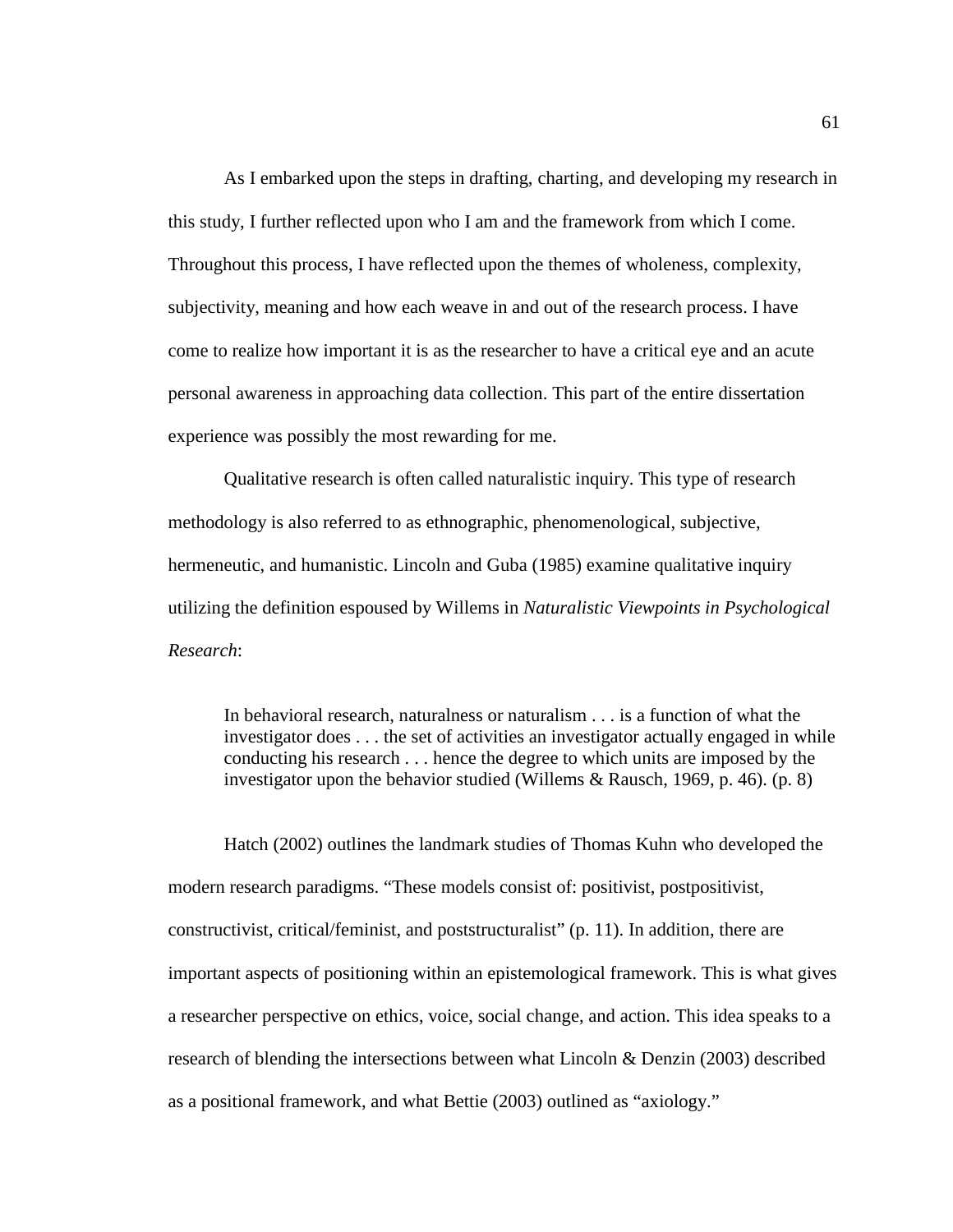Within the research role, there is also an enormous amount of thought regarding the positioning of myself given the context of my study. In chapter three of Glesne's (2006) work, *Becoming Qualitative Researchers*, there is instruction on the importance of being honest with yourself before actively pursuing the research. "Where on this continuum should you place yourself? Your answer depends on the question you are investigating, the context of your study, and your theoretical perspective" (p. 50).

Within this discussion it became critical to define these terms and outline the characteristics of each framework. I took this aspect of positionality serious because I knew that qualitative research had the potential to stretch my thinking and behaviors. Before revealing where I saw myself as a researcher, I had to outline the fundamental differences between the series of paradigms shared. These paradigms are important as they speak to the nature of self-reflection within the research frame.

- 1. The positivist and postpositivist are foundational and believe that the truth is out there and is knowable. However, to adequately encounter it one must eliminate bias and circumstantial evidence. Positivism comes out of modernism and seeks to find objectivity within social contexts.
- 2. The constructivists are foundational within social critique in that they see truth as a social construction. Everyone has a story and a perspective. Because of this, there are no real biases only different viewpoints. Furthermore, constructivists contend that truth and knowledge are not "out there," but instead are located in historical, economic, racial and social infrastructures of oppression, injustice, and marginalization.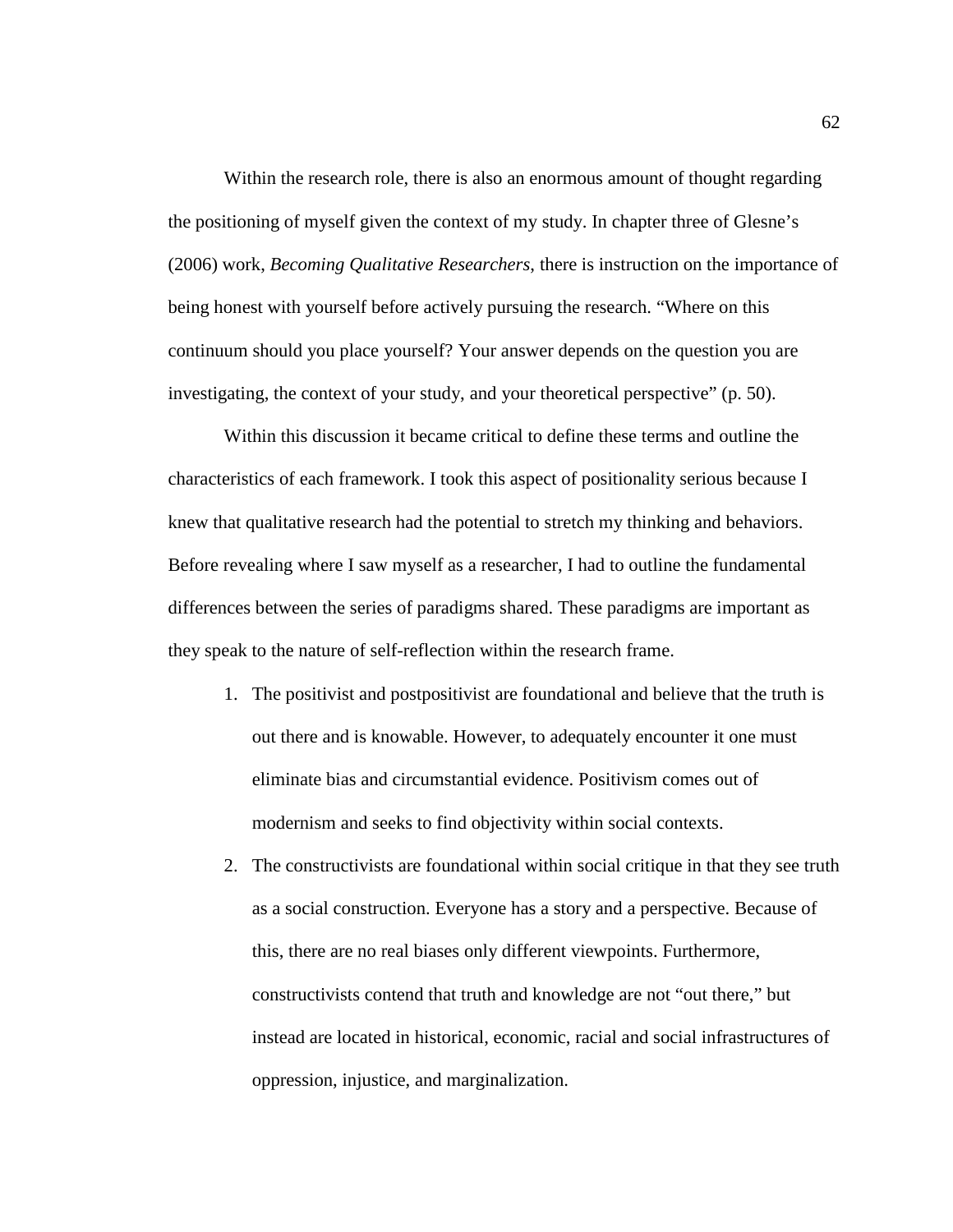3. The critical/feminist and poststructuralist are anti-foundational as they seek to encounter reality through dialogue and discussion. They refuse to adopt any standards by which truth can be universally known. The belief is that there is nothing you can ask to reach some sort of universal objective truth. Instead, truth arises from relationships between members of the community. The audience matters, and the communal test of validity is found in dialogue and discourse.

These paradigms continued to challenge me as I knew they were important not only for collecting data through research, but also for validating results.

In terms of validity, and affirming the data collected in the qualitative experience I looked at multiple approaches to finding truth and reality, and making sense of the collection process. Yvonne Lincoln and Egon Guba (2000) share:

For the modernist (i.e. enlightenment, scientific method, conventional, positivist) researchers, most assuredly there is a "real reality" out there, apart from the flawed human apprehension of it. Further, that reality can be approached (approximated) only through the utilization of methods that prevent human contamination of its apprehension or comprehension. (p. 176)

They offer the following description of constructivists:

Constructivists, on the other hand, tend toward the anti-foundational. Antifoundational is the term used to denote a refusal to adopt any permanent, unwavering standards by which truth can be universally known. (p. 177)

After evaluating each paradigm, I recognized that I most identify as a researcher

within the postpositivist paradigm because I continue to believe the existence of absolute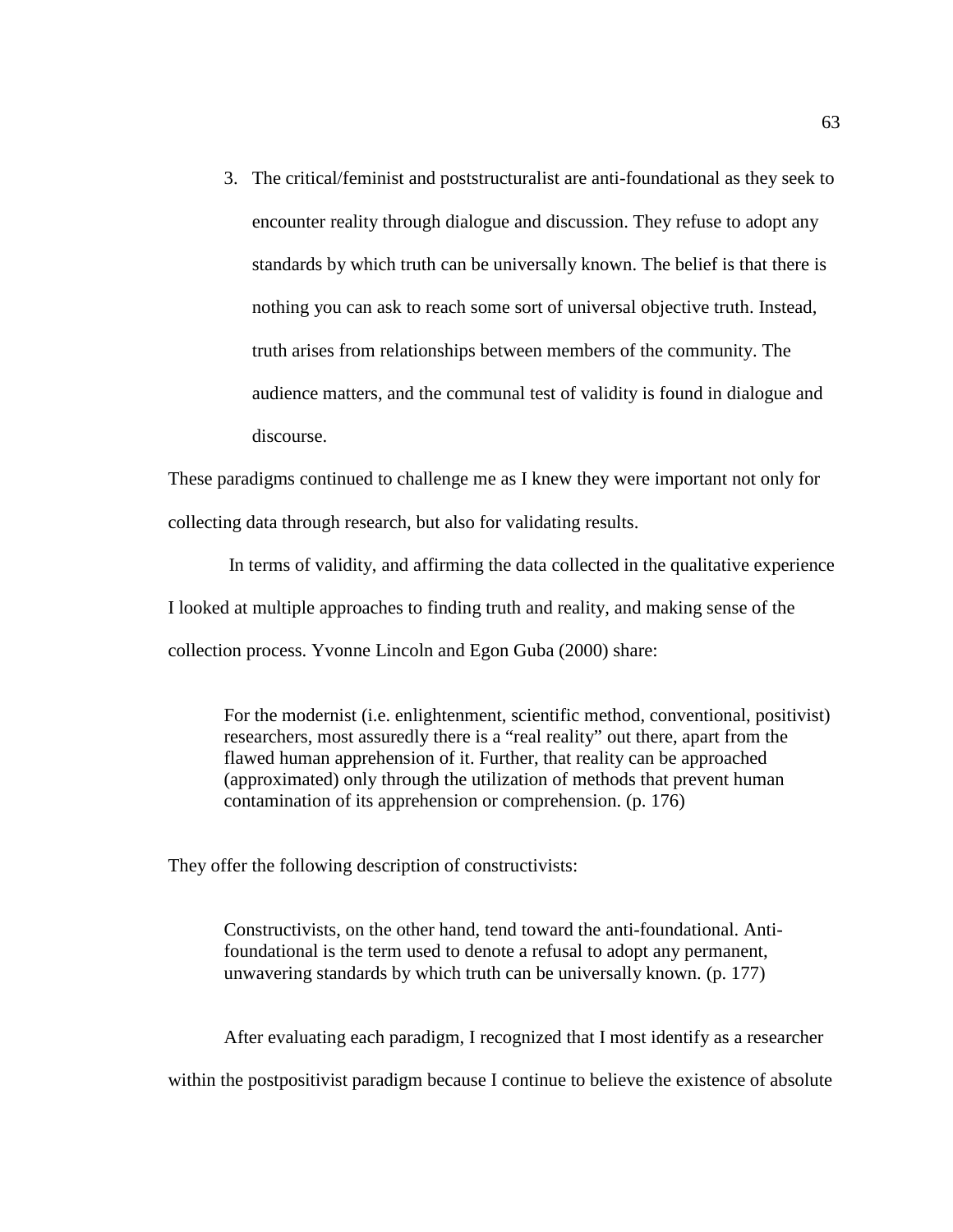truth is self-evident. Very simply, one must use an absolute truth in order to deny that it exists. If we assume that no absolute moral truth exists, then what is the point of research and discovery? On what foundation are our proposed solutions based?

I recognize that perhaps many of our solutions are based, at best, on partial truths, which is why we only approximate partial solutions. Were these results whole solutions, we would have inevitably solved all the problems of schools and education already. This does not change the perspective that absolute truth is worthy of pursuit. This position specifically impacted my research as I sought to understand the reality behind the stories of those interviewed and observed.

Regarding postpositivism, Hatch (2002) says,

Postpositivists agree with the positivists that reality exists, but they operate from the assumption that, because of the limitations of human inquiry, the inherent order of the universe can never be known completely. Reality can be approximated, but never fully apprehended. (p. 14)

Although we may not be able to know the entire truth about some aspects of reality, we nonetheless must make decisions about those aspects for which we have accumulated evidence. Social and educational systems are dynamic and complicated because people are dynamic and complicated. I have discovered that heeding objective truth does not mean adopting legalistic principles while disregarding grace,

understanding, and adaptive techniques.

Appreciating the human element in situations is as much or more important to an educator than considering protocol. However, if the solutions we offer for our schools do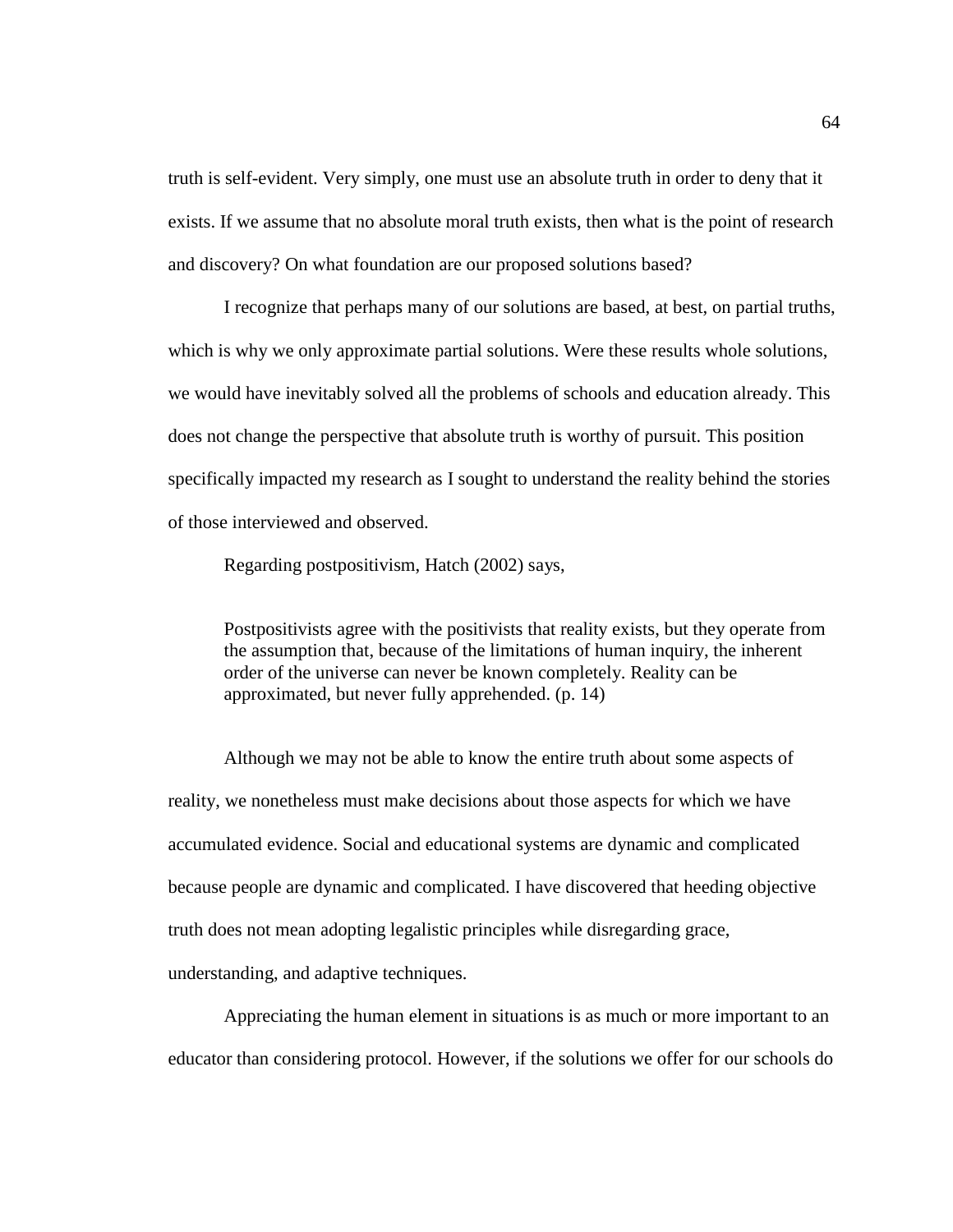not have some basis in objective truth, then they will have no positive effect on the reality of the situations we face.

I recognize that my positionality is based primarily on how I was brought up in a white, Christian, middle-class rural family. My parents were not wealthy, but my brother, sister, and I seldom needed anything that wasn't readily available. As an adult I have been able to see (through a variety of experiences and relationships) that there are always two sides to a story and seldom does one person hold the corner on the market place of ideas. With these viewpoints in mind, I struggled initially in engaging in the research. I knew it was going to be of critical importance to build some sense of relationship with the participants for there to be trust and openness. Because of possible misunderstandings or misinterpretations, I acknowledged my viewpoints (even if only to myself) before investing myself in the research process.

In encountered this reality I have worked to grow as an individual and an academic researcher. I have taken stock of my own perspectives, challenged my thinking and developed my own attitudes on the gray area problems within our schools. Instead of seeing everything as a black and white objective truth that must be defended or espoused, I seek to understand the adaptive aspects of our social problems. By adaptive, I mean that certain problems do not have known solutions, and thereby must be approached with discipline, maturity, and rational logic (based on objective truth).

My rationale for choosing the topic at hand (The facilitation of school connections with the community) was born out of this critique. I chose to use this as a springboard to greater research because I wanted to understand why some schools succeed at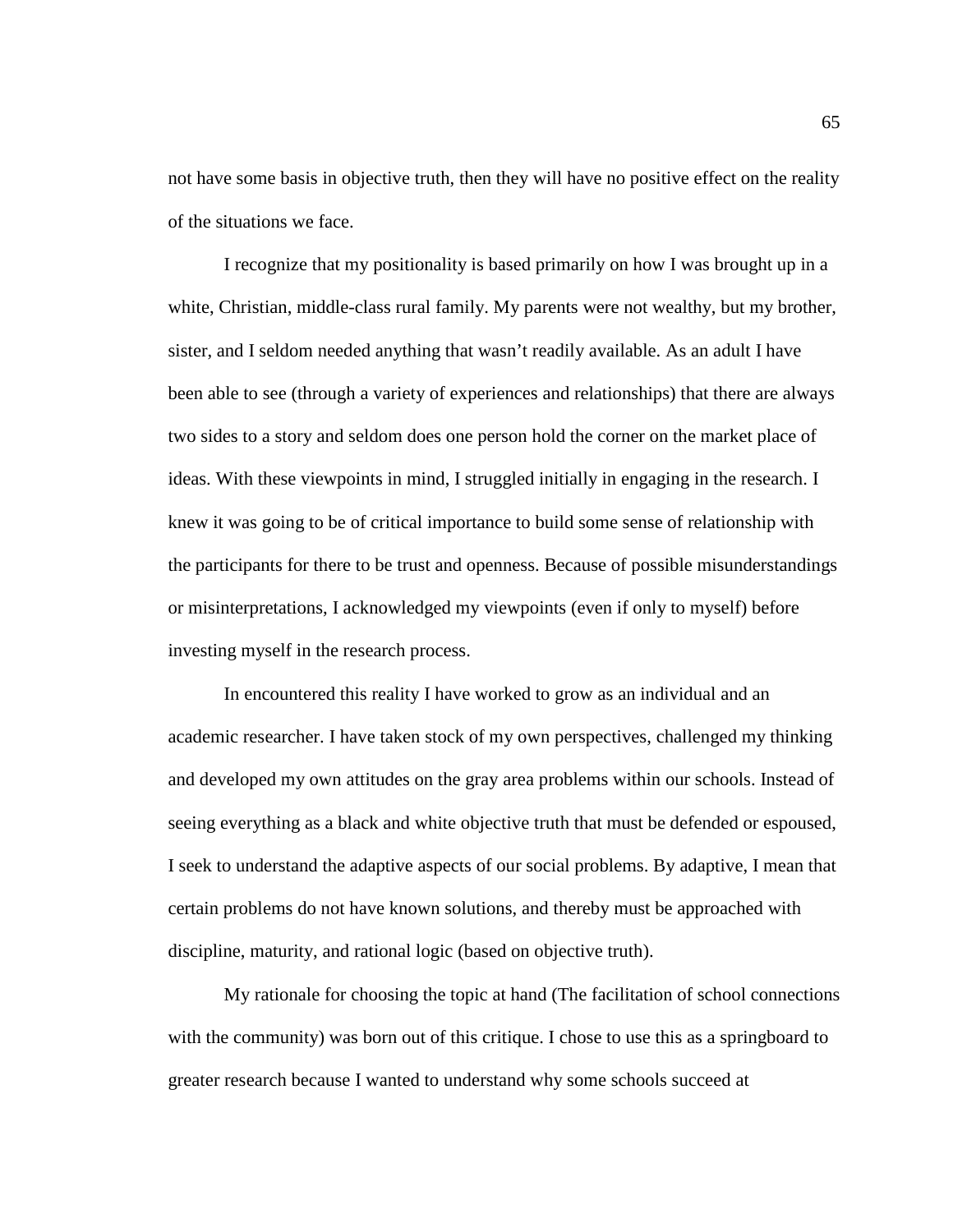establishing connections with community while other similar schools are alienating more and more stakeholders each and every day. To answer this, strategies must be identified, critiqued, and shared.

Recognizing my own limitations and the researcher paradigm with which I identify allowed me to take an honest approach to how I conducted this study. Peshkin (1988) purports that subjectivity on the part of the researcher is not only inevitable but a critical tool that should be utilized throughout the investigation creating an awareness of how one's subjectivity may be influencing the investigation and its subsequent outcomes. He explains,

By monitoring myself, I can create an illuminating, empowering personal statement that attunes me to where self and subject are intertwined. I do not thereby exorcise my subjectivity. I do, rather, enable myself to manage it . . . to preclude it from being unwittingly burdensome . . . as I progress through collecting, analyzing, and writing up my data. (p. 20)

Coming to grips with my postpositivist "tendencies" helped me keep a check on myself and my approach to data collection.

In drafting my dissertation proposal and the plan for conducting my research I embraced many of the perspectives within "critical ethnography." Within this model, the commitment to social justice in research leads to action and purpose. Hytten (2004) states, "historically, critical ethnography emerges in part as a consequence of the interplay between existent social structures and the possibilities of human agency" (p. 97). She goes on to say that this study in education is a result of the dissatisfaction with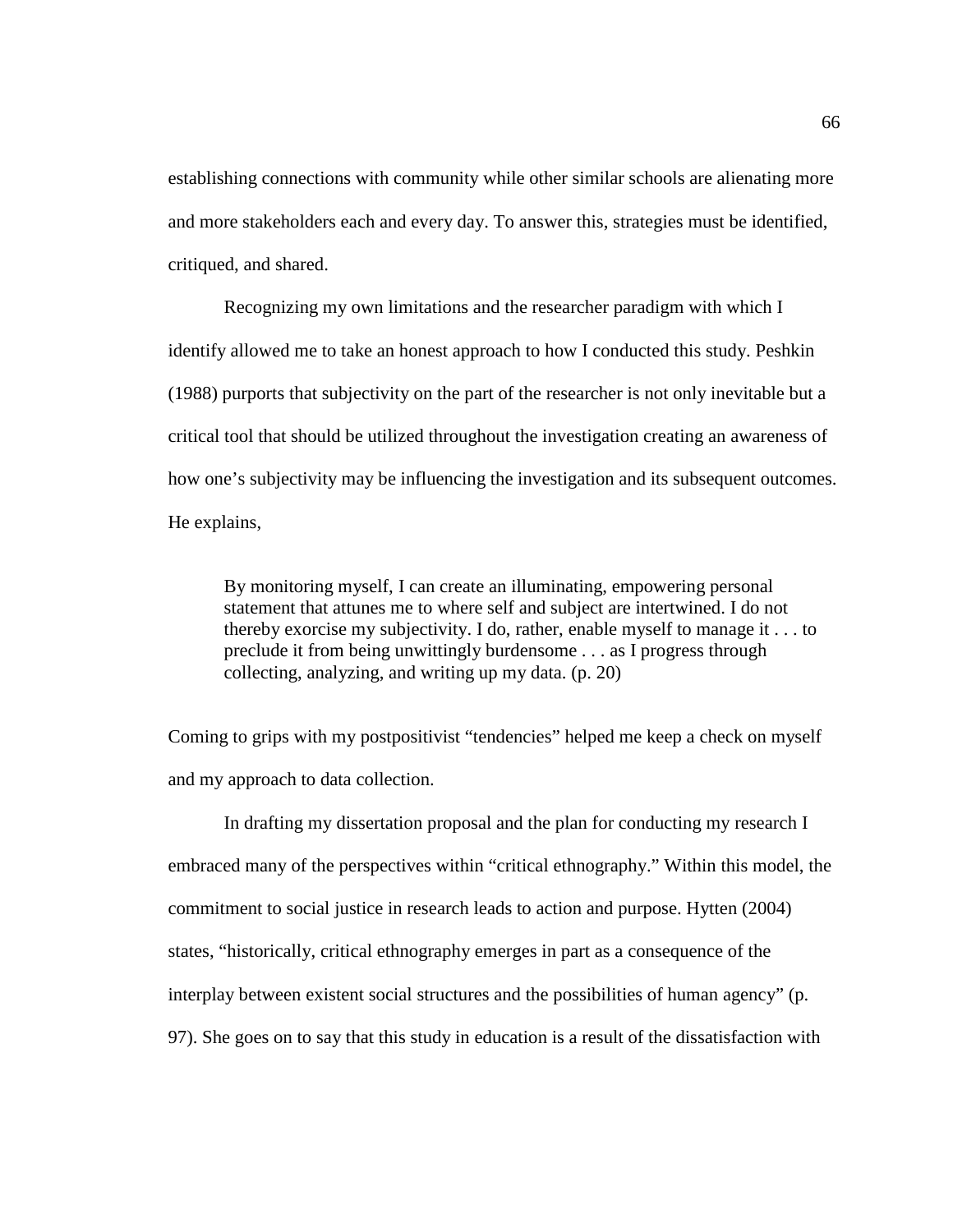social structures like class, patriarchy, and race, as well as the dissatisfaction with the cultural accounts of human actors where these problems never appear.

The essence of my topic and my hope in completing the inquiry was to analyze practice and spark a change in the way we do business in our schools. Even as this study concluded I remain passionate that schools should be places where children (and parents) are not simply seen as members of the organization, but as active participants in the "shared community."

Having this understanding I wanted to explore the similarities and differences in behavior between the school principal, staff, parents, and the teachers. In addition, by recognizing my positionality I knew that I needed to listen to and observe research participants as an outsider as much as possible. I wanted to guard myself from my limited perspectives while also gaining the trust and vulnerability of those participating in the study. Glesne (2006) believes that the questioning, processing, and analyzing of interviewing can be arduous but essential if the researcher is to find meaning in the process. She says,

Researchers ask questions in the context of purposes generally important primarily to themselves. Respondents answer questions in the context of dispositions (motives, values, concerns, needs) that researchers need to unravel in order to make sense out of the words that their questions generate. (p. 79)

Hence, the development of interview questions and the interpretation or clarification of the responses helped me understand the data and myself.

My positionality was a critical aspect of the study as I consistently understood that I would be expected to defend my analysis and the conclusions from this critical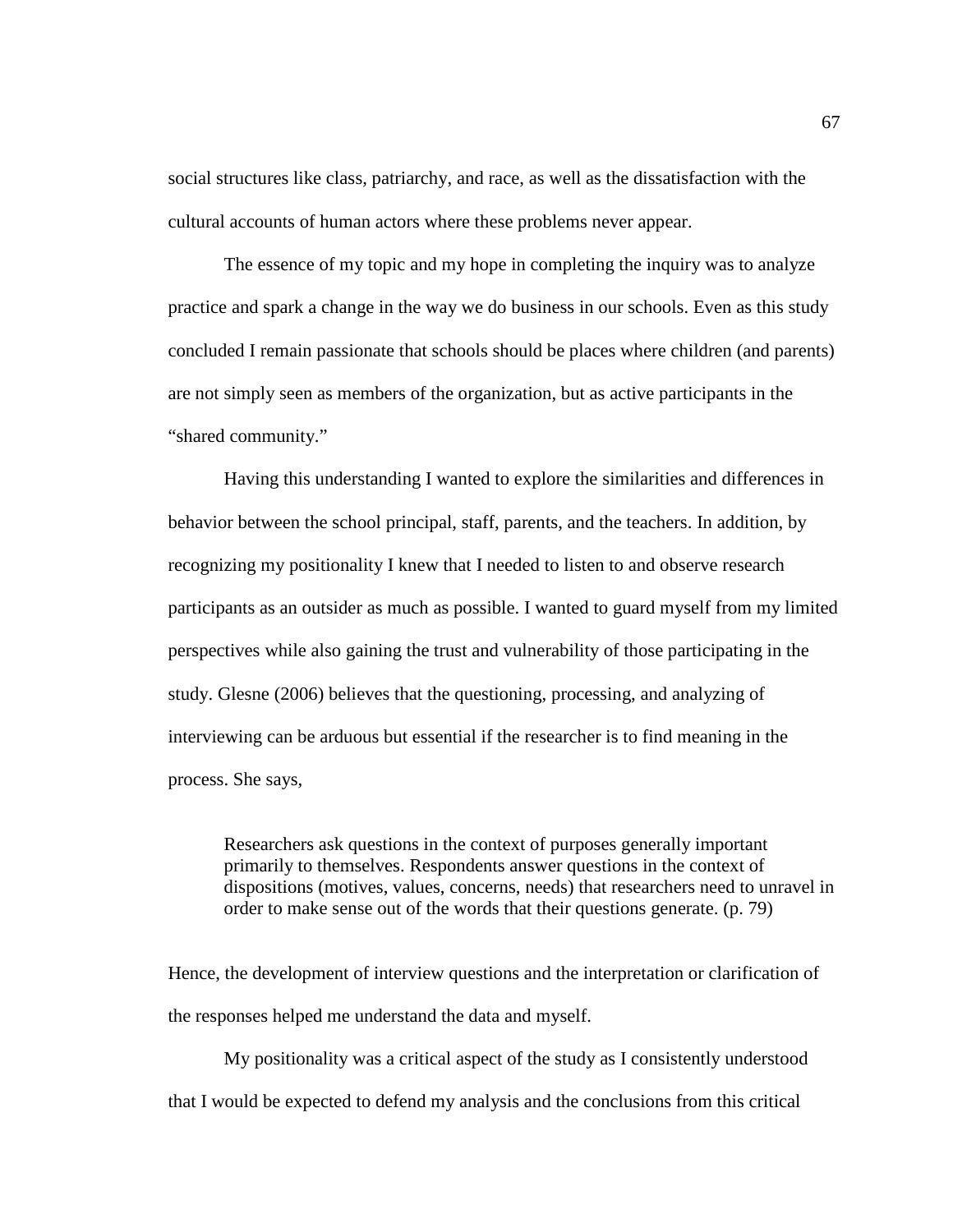inquiry. I recognize that my disposition within the postpositivist framework represents my approach to the qualitative research.

### **Trustworthiness**

A number of steps were taken to ensure that the study appraises what the researcher claims. Many researchers suggest the use of at least two procedures or safeguards to ensure the trustworthiness of the study (Creswell, 2007). I have employed three measures. Clarifying my own personal bias as a researcher is one measure. The second measure is the use of triangulation. I used prior literature research, participant interviews, observations, and district statistics as means of gathering data. I also examined individual school documents (i.e. the school improvement plan, the title one plan, and student/staff handbooks) as a viable data source.

In addition to this variety of data collection methods, I used a wide demographic range of research subjects. I did this to help provide a broad cross-section of school stakeholders, their individual stories, experiences, and cultural realities into the research process. To illustrate this balance of perspectives I have included an outline of participants in Table 1.

The third measure was the use of member checks. Since the primary mode of data collection was interview data, member checks were helpful to ensure I accurately transcribed and coded the conversations correctly. I conducted a variety of these checks with participants who worked with me throughout the study.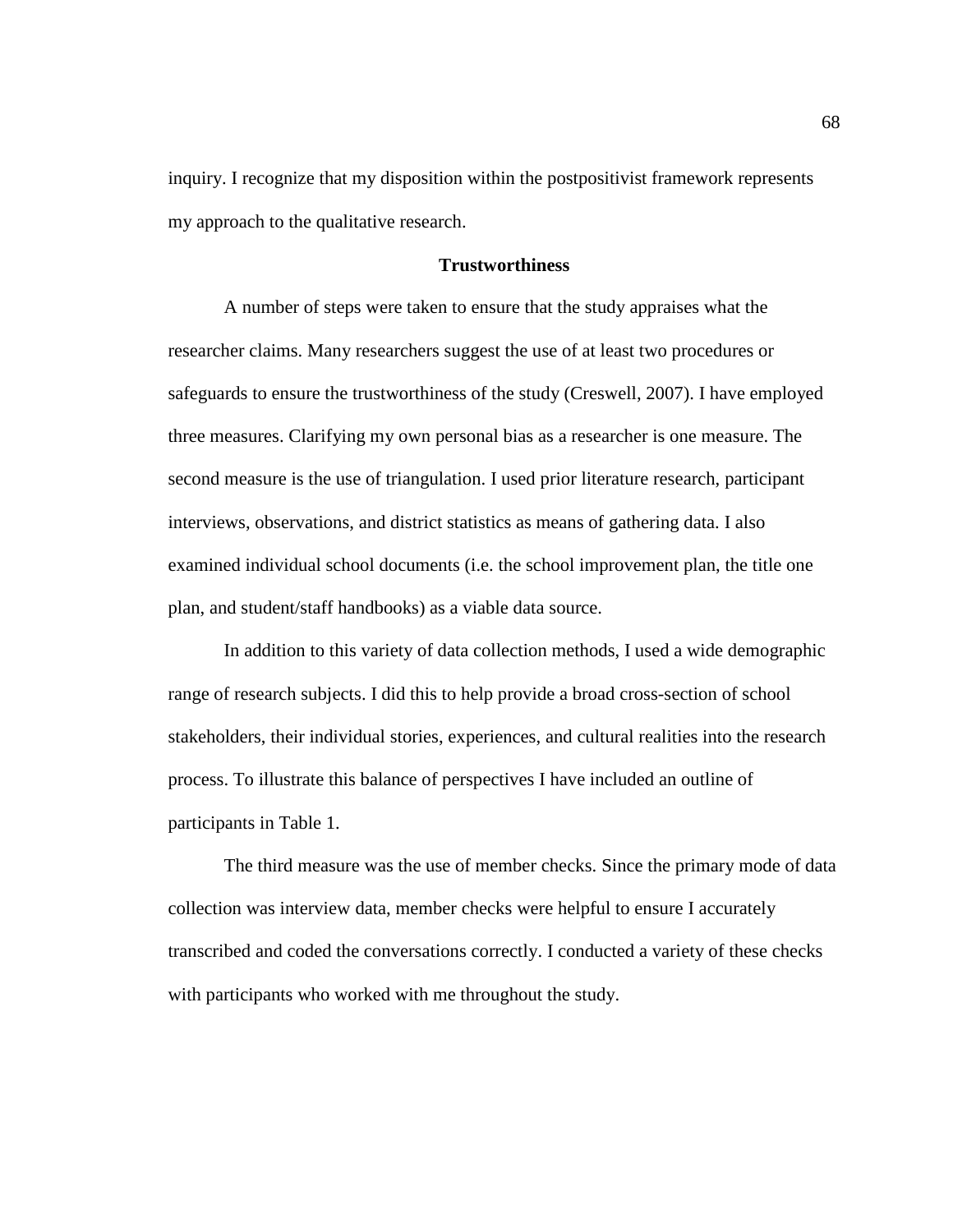### **Table 1**

#### *List of Participants*

| Participants<br>(pseudonyms) | <b>Position within the school</b> | Race             | Gender | <b>Yrs</b>     |
|------------------------------|-----------------------------------|------------------|--------|----------------|
| Dr. Hargrove                 | Principal                         | African American | Male   | $\overline{4}$ |
| Mrs. Score                   | Lead Teacher                      | White            | Female | 8              |
| Mrs. Lofton                  | Curriculum Fac.                   | African American | Female | 13             |
| Mrs. Seizmore                | Social Worker                     | African American | Female | $\overline{7}$ |
| Mrs. Hall                    | Fourth Grade Tch.                 | White            | Female | 3              |
| Mrs. Tabler                  | Third Grade Tch.                  | White            | Female | $\overline{2}$ |
| Ms. Jacoby                   | Kindergarten Tch.                 | White            | Female | $\overline{4}$ |
| Mr. Carter                   | Third Grade Tch.                  | White            | Male   | $\overline{2}$ |
| Ms. Doby                     | Second Grade Asst.                | African American | Female | 17             |
| Mr. Bierga                   | <b>ESL</b> Teacher                | Latino           | Male   | 3              |
| Mr. Snider                   | Parent / Volunteer                | African American | Male   | $\overline{4}$ |
| Mrs. Belle                   | Receptionist                      | White            | Female | 18             |
| Ms. Nagy                     | Fifth Grade Tch                   | Asian            | Female | 6              |
| Mrs. Martinez                | Parent                            | Latino           | Female | $\overline{2}$ |
| Mr. Barker                   | Parent                            | White            | Male   | 5              |
| Mr. Ramirez                  | Parent                            | Latino           | Male   | $\overline{4}$ |
| Mrs. Thome                   | Parent                            | White            | Female | 3              |
| Ms. Thorton                  | Parent                            | African American | Female | 3              |

Member checks gave each participant the opportunity to review interview transcripts, verifying that the data collected were accurate reflections of their thoughts, feelings, and ideas (Glesne, 2005). Respondents were asked to view, reflect, and resubmit interview transcripts to verify that their perspectives were accurately reflected as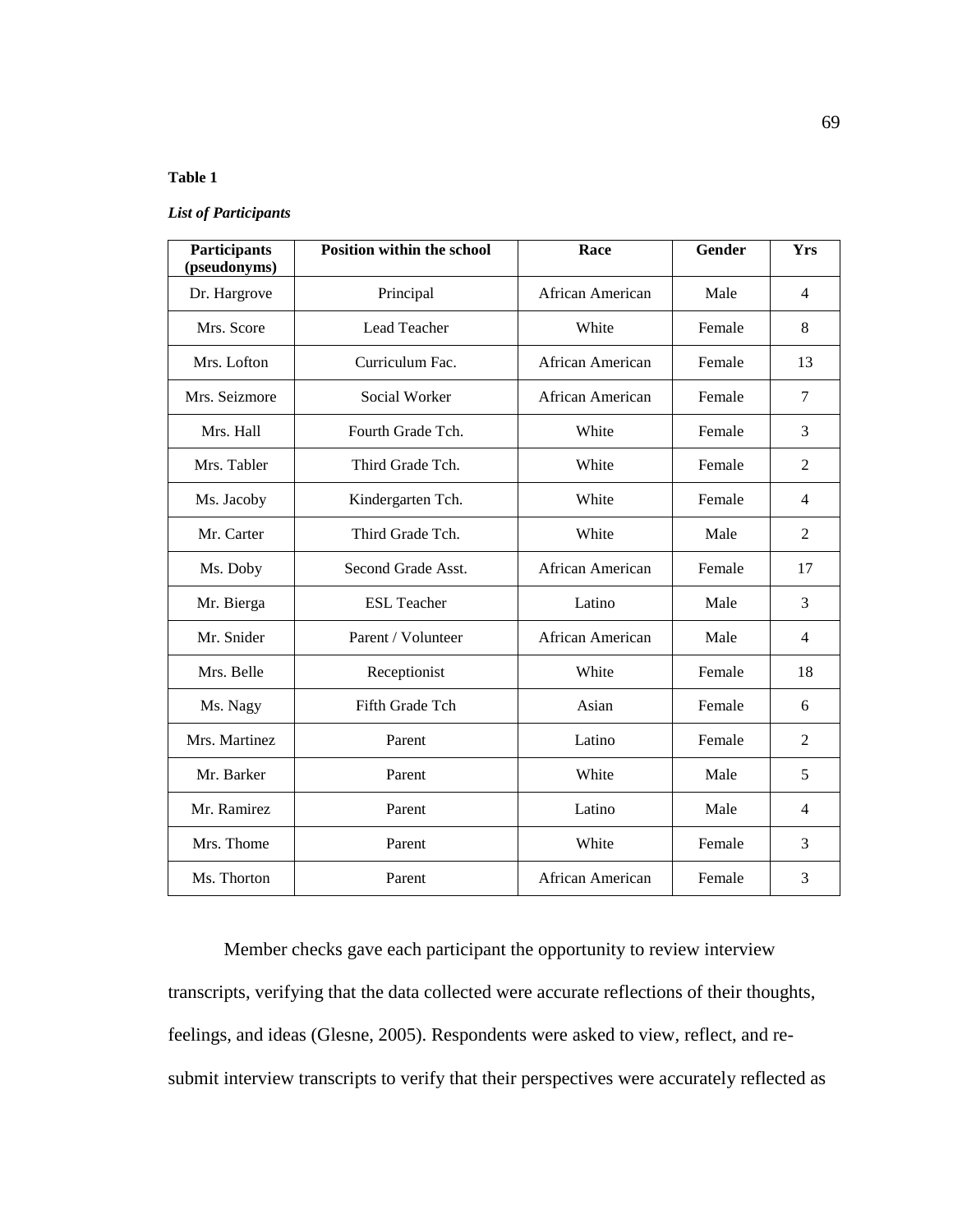well as to help the researcher develop new ideas and interpretations of the data. In many cases this helped me to revisit an idea or variable with the research participants.

One of the most meaningful member checks I conducted was in a meeting with the principal after all data collection and post-analysis. I scheduled an appointment with the principal to present my analysis and my findings. Based on the material presented, I asked the principal to reflect upon the data and my interpretations. His insights were documented and shared in Chapter VI of this study.

To minimize the effect of researcher bias, the selection of participants within the school district were chosen based on specific criteria (outlined in prior sections of this chapter) which coexist with the goals of this study. Because the researcher is removed from the school and district studied, the impact of researcher credibility, and/or trustworthiness was greatly enhanced.

#### **Summary of Methods**

The primary focus of this qualitative study was to examine the level to which this elementary school is building connections with the community it serves, and what specific strategies are used to develop these relationships. Perspectives came from the principal, teachers, and parents of this school as well as an evaluation of the programs, policies, behaviors, and student outcomes of the school. Specifically, the researcher was interested in learning what strategies are employed by school leaders to foster and cultivate community connections within elementary schools. The results from this study (presented in Chapters IV and V) will hopefully provide educators with insights that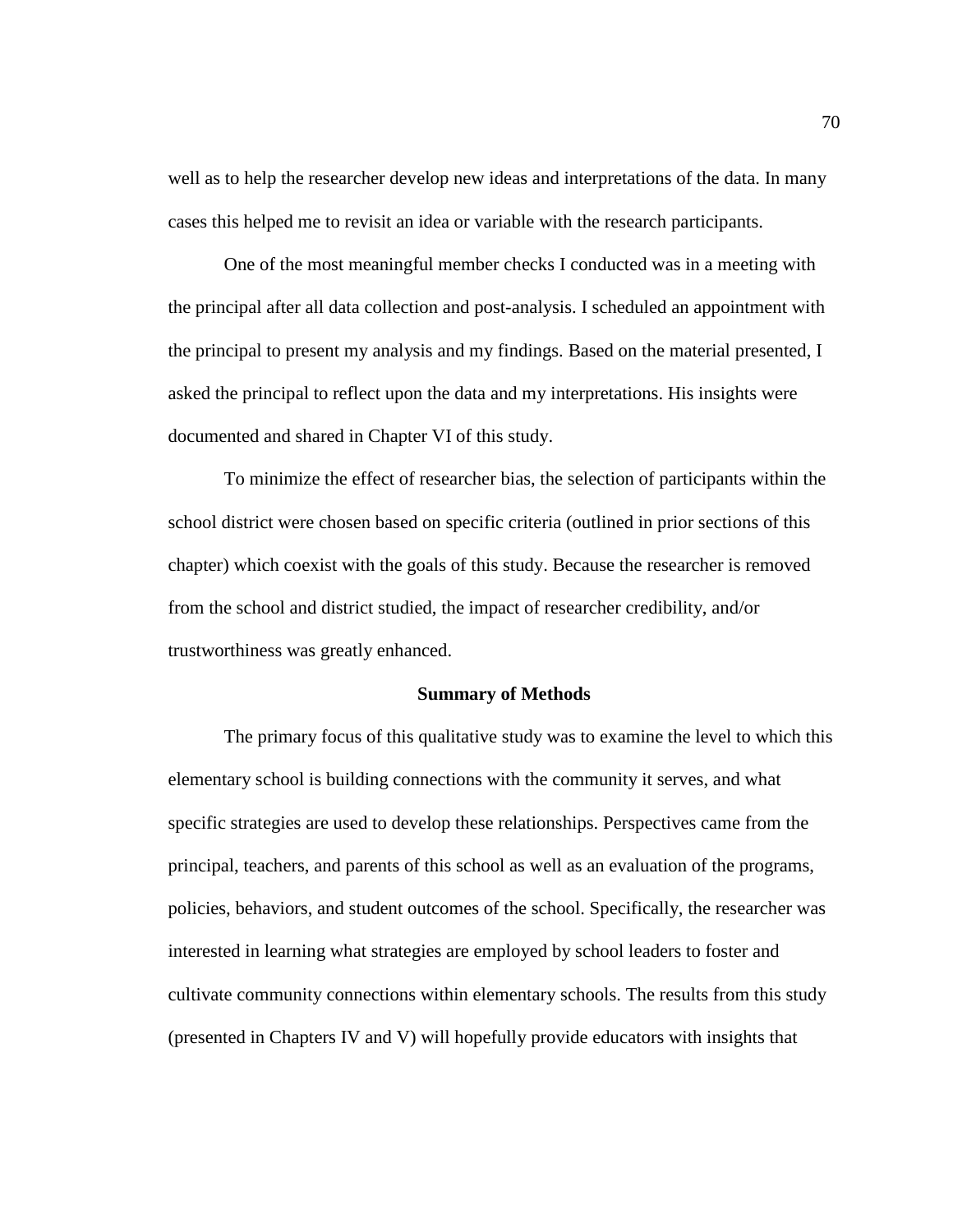could have a direct impact on the development of relationships, strategic planning, and the community building components of schools in similar districts.

More importantly, it is the hope of the researcher that this study will help turn the tide of disconnection and reveal ways in which educators locally and nationally can better make meaning in their schools. Chapter IV presents the descriptive story of the school and speaks to how this school is working to connect parents and outside organizations in a way that promotes success for all students.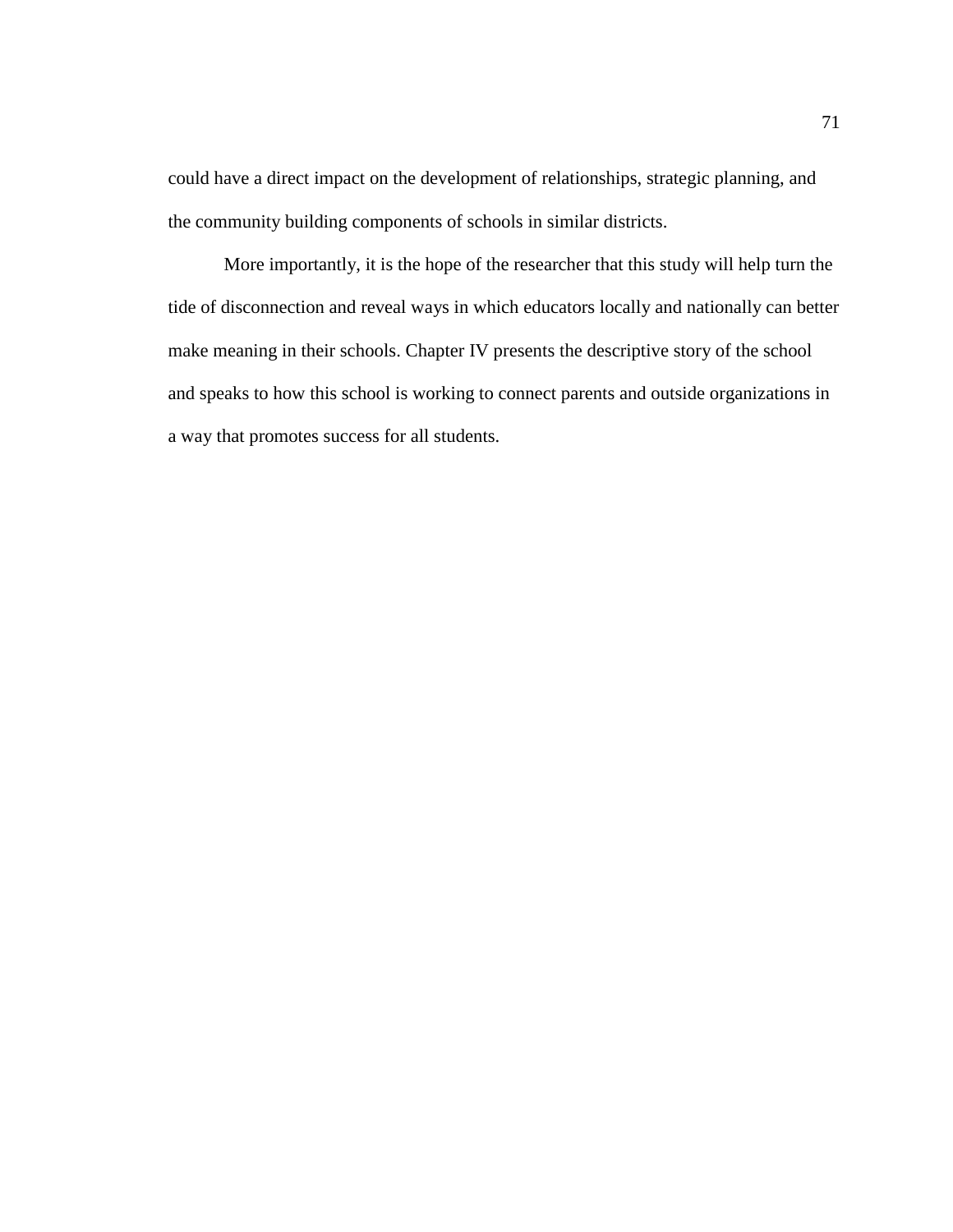# **CHAPTER IV**

# **THE STORY OF THE SCHOOL**

# **Introduction**

This qualitative case study examined the level to which an identified elementary school established a culture of collective collaboration with the community it serves and the specific strategies used to develop these relationships. This chapter contains three distinct sections that present the findings from the fieldwork conducted. The first section presents a description and *story* of the school—its history, demographic shifts, and geographical context. Section two shows how the school has arrived at its current reality and the steps taken to get there. I have titled this section, *the evolution of change*. Section three reveals responses from participants on how their perspectives have shaped the success of the partnership program. This section is titled *voices from the field*.

#### **The Story of the School**

Bob Feller Elementary School is located within a large urban North Carolina school district. However, unless you knew where it was located you might miss it altogether. The school is tucked away in the shadow of an intersection between country roads and the interstate. What once was a hub for farming and textile activity, the small village that gave birth to the school is now characterized by gas stations, churches, and run-down factories.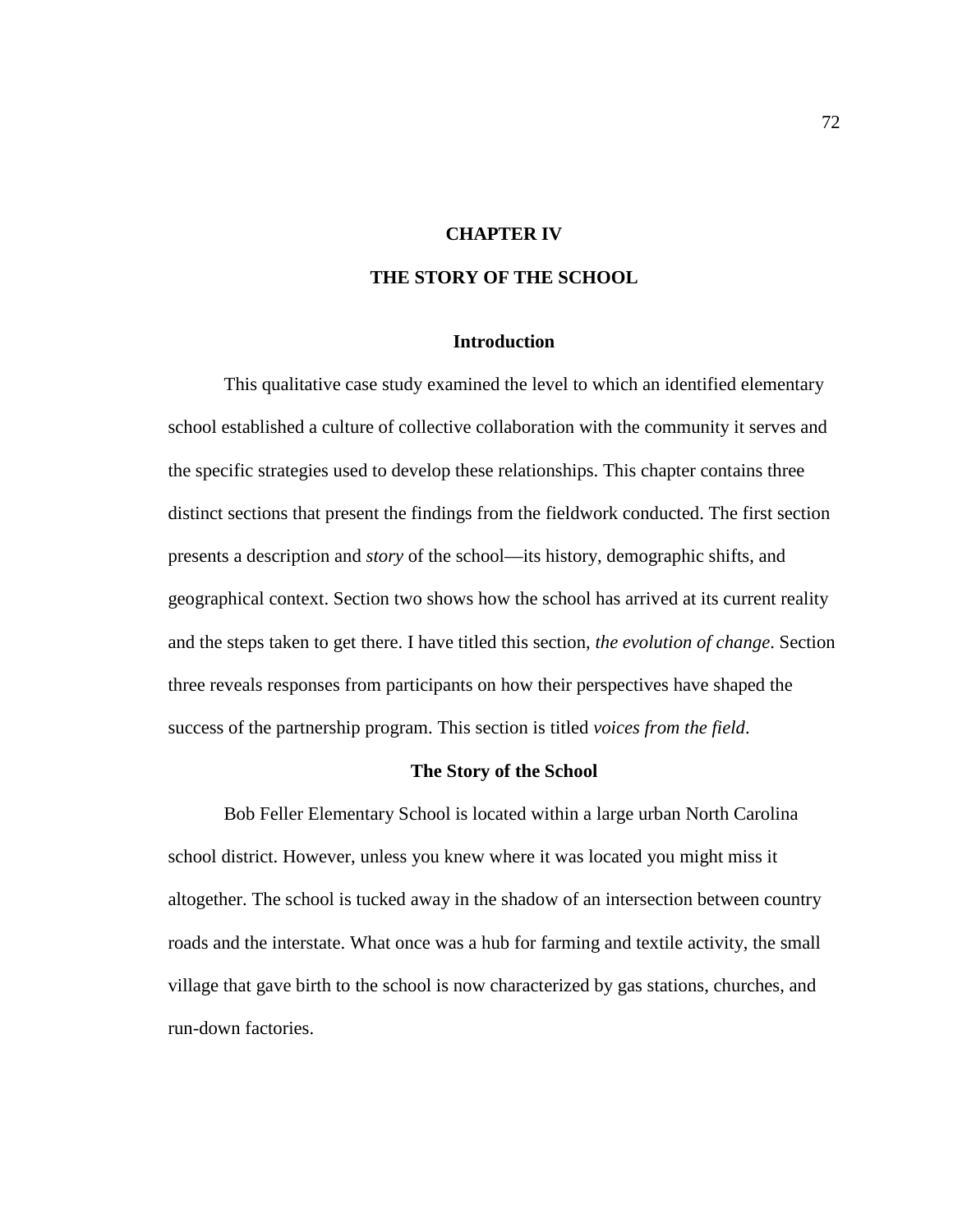Feller Elementary is over sixty years old and was originally designed as a high school. However, population growth, realignment of district lines, and the consolidation of city and county schools almost twenty years ago made the school shift from a high school, to a middle school, to a Pre-K and eventually a K-5 elementary school. The building is not particularly attractive and shows signs of multiple updates over the years to keep it operational.

Yet, in spite of the cosmetic challenges many continue to view this facility with pride. The school secretary (and local historian) Mrs. Belle described it this way:

The school is definitely a community school. Many people attended the school here themselves: parents, grandparents, volunteers, and staff. The people in this community genuinely take pride in the school and want to see good things happen. And while a lot of them have moved away and don't live right here, they still want to make it a great place. (Mrs. Belle)

While only six miles from the center of one of North Carolina's largest cities, many children in this community are deemed to be living in households facing multiple social risks that have potential to affect their growth and development. Included here are risks such as unemployment, a large proportion of single parent homes, mental health issues, and a growing percentage of non-English speakers. Because of the shifting economic changes, this historically moderate affluent white community has become a bastion for new immigrants, families in poverty, and those struggling to make ends meet.

In our first meeting the African American principal of the school, Dr. Hargrove explained the challenge this way: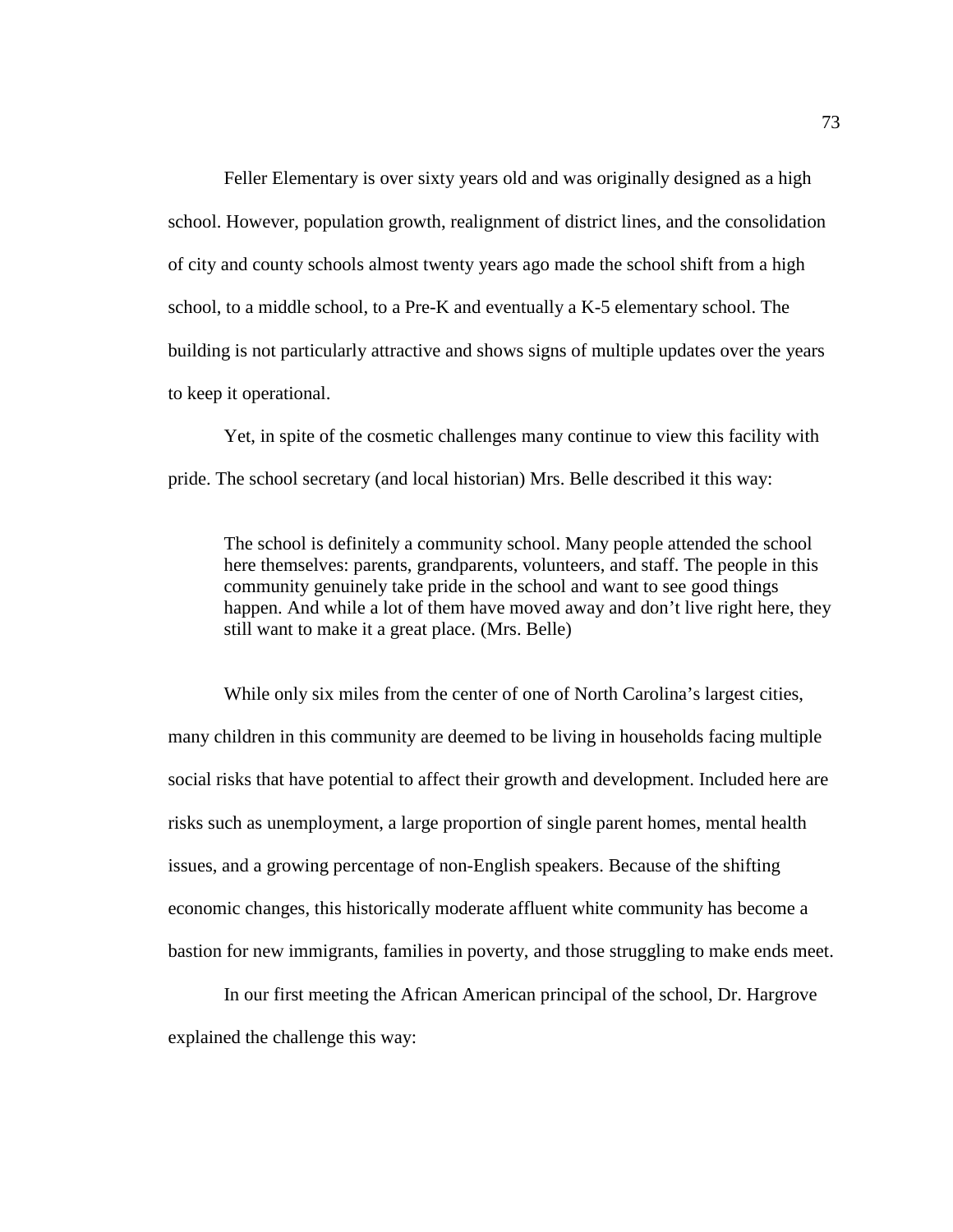Many people believe that low-income children cannot be expected to do well in school. Inner-city and rural children raised by parents who themselves struggled in school are thought to be largely doomed to low performance, poor test scores, menial jobs, and hard lives. But this is simply not acceptable. We are not only going to curse the darkness, we are going to light a candle. (Dr. Hargrove)

During the past ten years, Feller elementary has experienced a true metamorphosis. Not only have the demographics and socio-economics of the school community changed, but the performance of its students has as well. Following the first year of state testing in 1997, the percentage of students passing the state EOG tests was a discouraging 54.6%. With that realization and the awareness that the affluent families in the school were shifting to other parts of the county, the school had to work on making changes instructionally. During the following nine years three principals lead the school and worked with a transitional staff (plagued by turnover) to try to build a culture of academic excellence.

In 2006 the district hired Dr. Hargrove to take the helm of the school and almost immediately the school began to experience the success for which it strived. That year the school met AYP goals, showed unprecedented growth in student achievement, made North Carolina ABC expected growth in all areas, and increased their overall proficiency by 12 percentage points. This was the first year that Feller Elementary had a Hispanic subgroup and they made their AYP and ABC goals. Quite possibly the most interesting statistic was that the school had the highest level of outside volunteers of any school in its district.

The last three years have shown that these results were not a fluke. Instead, the school continues to make progress academically and gain positive notoriety through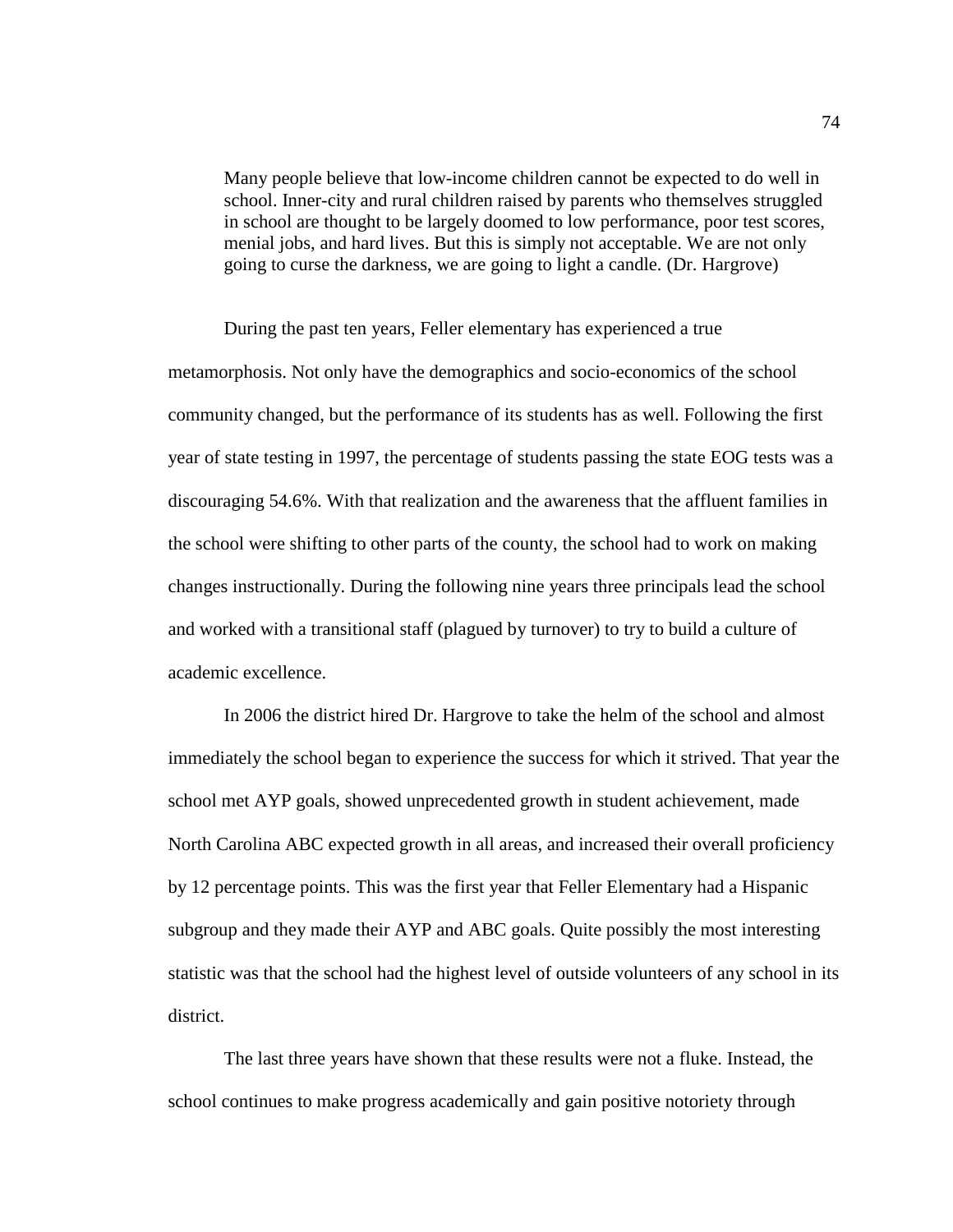awards and recognitions. In 2008 and 2009 the school was awarded *"a school of excellence status"* as deemed by its local school district. This award is given to the top 16 performing schools as they relate to the overall performance of the over 100 schools in the district.

On a typical weekday at Feller Elementary, there is a hive of activity. Parents, children, and community residents fill the halls and classrooms. Some adults are working with teachers inside classrooms while others are running copies, making posters or helping with a planning event. Periodically on weeknights and weekends there are classes for parents offered by school administration to enhance personal parenting or vocational skills.

This is the great shock of the story of Bob Feller Elementary School. Through concerted efforts the school has provided a place for parents and other school stakeholders to meet and support kids. The curriculum facilitator, Mrs. Lofton put it this way:

I have been here through five different administrators. When I came here the school was known as an o.k. school. The climate hasn't changed that much in terms of the people and the dedication to the children. But I think the leadership plays an important part in how we are able to get the stakeholders involved. It depends upon how the leader sees the community and I think a big push from ten years ago to now is that we realize now how much more we need our community to help. We have lost man-power, the commitment aspect; it has been a huge jump. And what I mean by that is the attitude, the pride in the school, the desire to be successful. (Mrs. Lofton)

The school has also become a place to build relationships and get to know each other's children. It has become a place where parents can discuss common issues they face in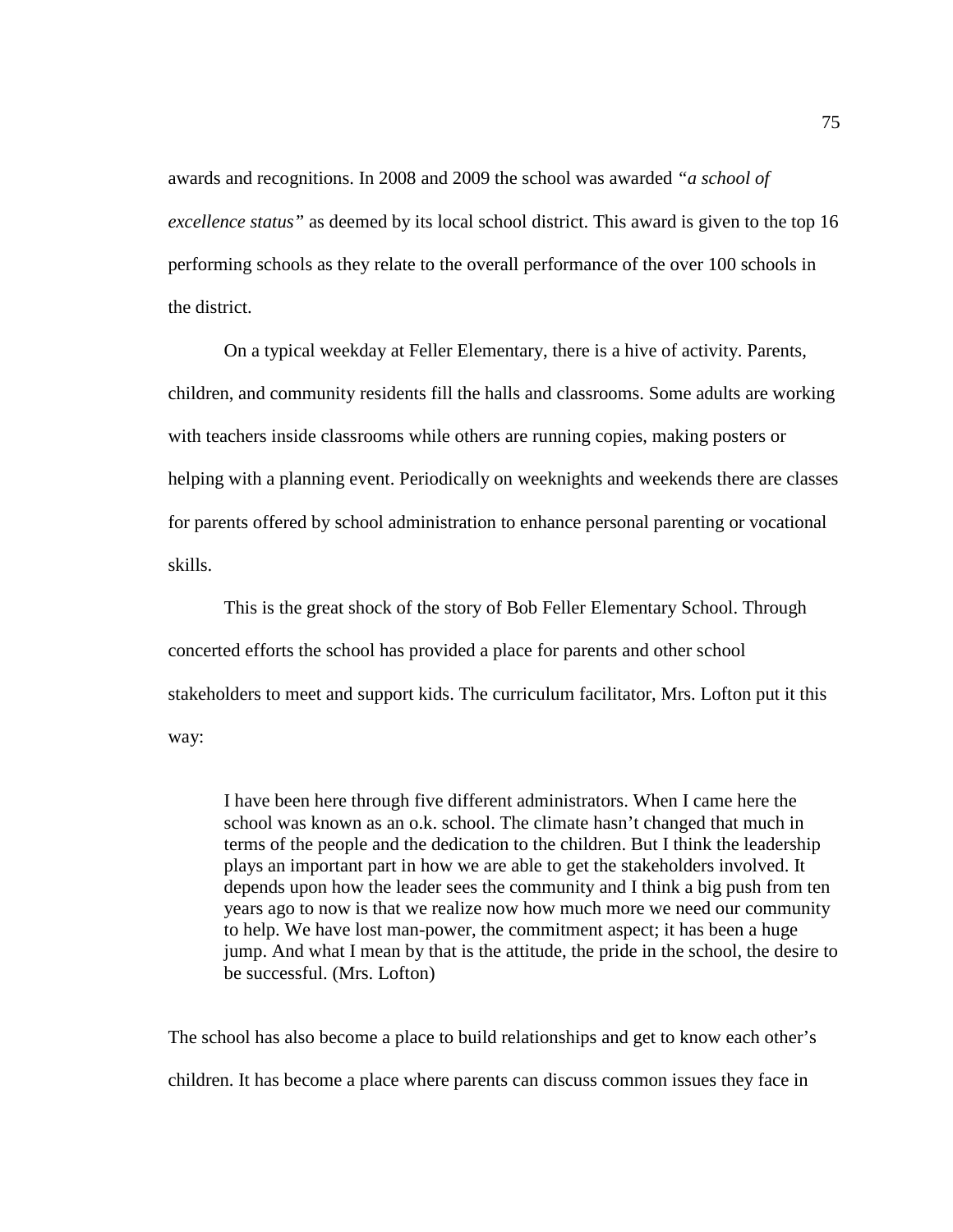raising their children or trying to get their GED's or advanced degrees. The connections that have been made with parents and community stakeholders have helped create a culture that supports all students and the test data shows the positive academic impact.

## **The Evolution of Change**

Bob Feller Elementary School faces many of the same challenges as other urban communities around the country—working poor families, single mothers, few collegeeducated parents and a high unemployment rate. The poverty and instability in the community affects the school and has caused frustration for many parents and teachers.

In response, the Feller school community launched partnerships with many outside organizations, churches and businesses. For four years now the successes at Bob Feller Elementary have caught the attention of many and I was very interested in understanding how this school was able to make such strides given the variables of the school and the obstacles in their way. What caused this change and who was responsible? A series of interviews were conducted to try to establish a pattern of understanding to explain this phenomenon.

## *Identifying Collective Goals*

Interviews of the school's teaching staff revealed that many academic goals were identified before Dr. Hargrove came on as principal. In fact, the school was making strides academically, but still struggled to find cohesion. For instance, having been granted Title I status by the school district as meeting federal requirements for free and reduced lunch status, the school leadership team had decided to implement some instructional programs and utilize additional monies to better serve struggling students.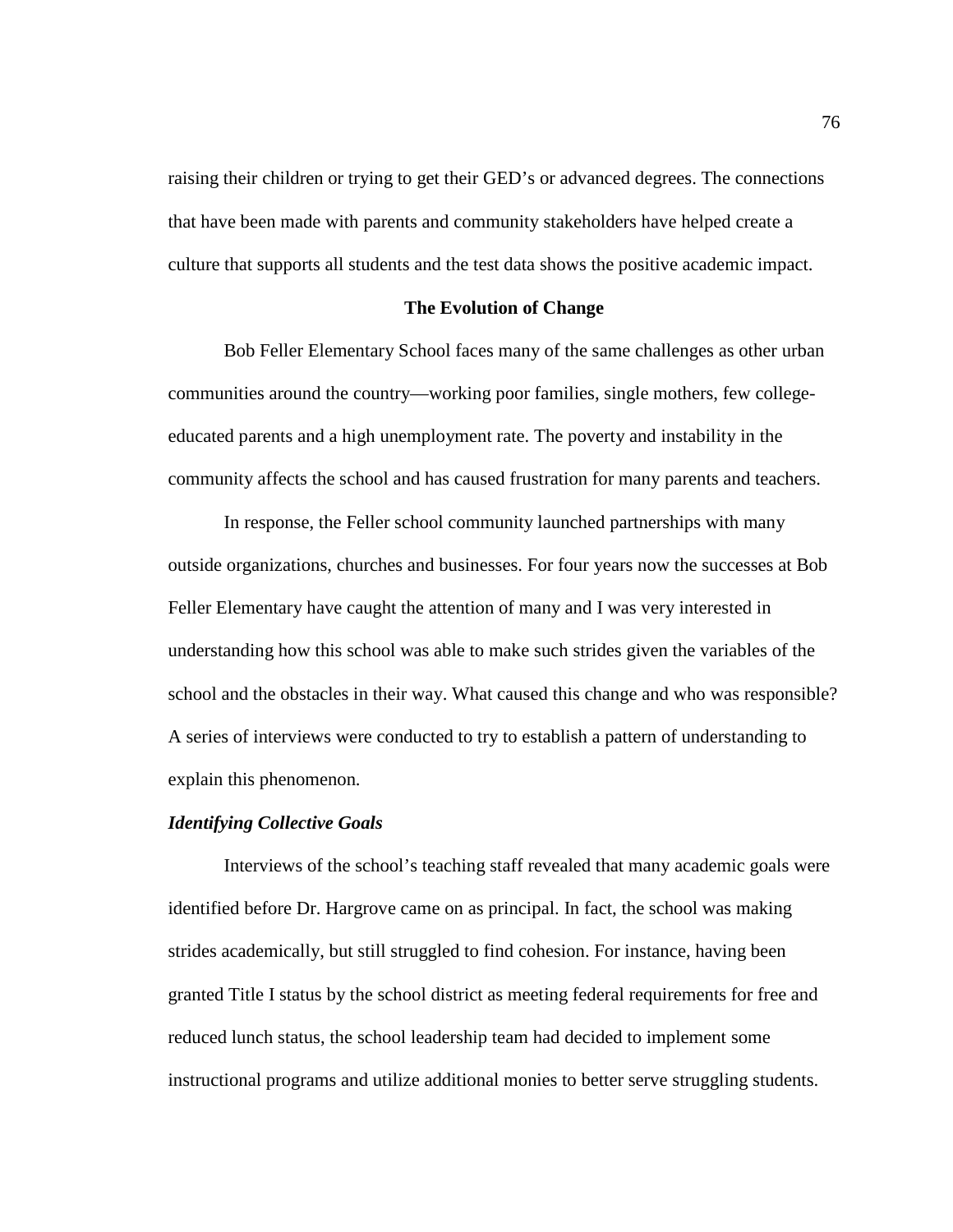Some of these initiatives involved: (a) flexible grouping to allow students 40 minutes per day to work on their own reading levels while the teacher provided additional support and structure; (b) hiring 9 daytime tutors to work with students identified as low performing; (c) hiring 7 teachers to provide additional tutoring after school two days per week; (d) utilizing an assessment system via the computer to help provide data-driven instruction in all 3-5 grade classes; and (e) requiring that all parents were given the opportunity to review individual student data two times a year. These strategies led to a more focused approach to classroom instruction and ultimately student learning.

However, with Dr. Hargrove's arrival as principal, a new set of eyes investigated potential steps for progress and student performance. Teachers who were interviewed all agreed that the staff were working hard to create a positive learning environment while incorporating rigor into every aspect of the curriculum. Yet the school was still showing weaknesses as it related to parental support and meeting the need of all student subgroups.

Mrs. Jacoby, an experienced kindergarten teacher who was part of the leadership team during Dr. Hargrove's transition as principal explained:

We were working as hard as we could, and we felt equipped instructionally, but we couldn't bridge the gap and do all that was asked of us to do. Dr. Hargrove immediately challenged us to think of ways we could be more inclusive to work smarter not harder. We had to become just as strategic in our approach to our parents as we were in relation to our instruction. This was very challenging, but exciting! (Mrs. Jacoby)

Although the strategizing and implementation did not happen over night, the staff displayed an eagerness to find solutions to their classroom problems. A discussion ensued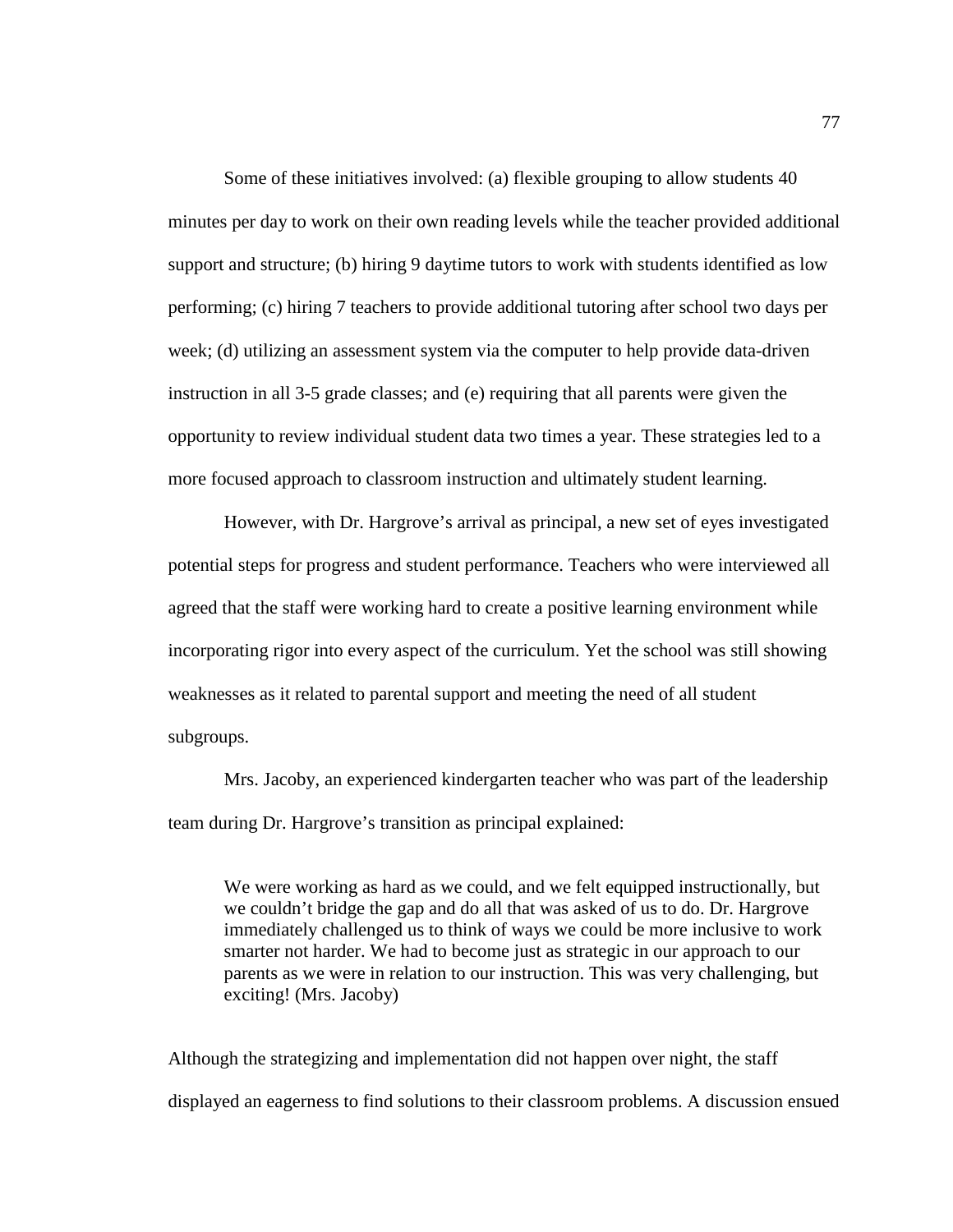over how the school could better reach parents as partners, volunteers as support, and advocates in the community who could celebrate the school. Dr. Hargrove described the process this way:

Most schools are not doing this type of strategic planning in terms of parental support. Because this school had not been part of this, the staff was not accustomed to this process. My job was simply to tell the staff our number one responsibility from here on out was to build positive relationships with everyone. We did not start immediately as I walked in the door in August. In fact, we probably did not start our first event until October. After getting to know my staff, I simply told them how we needed our whole community to be successful. I told them that we are going to have people in and out of our building all the time. You are going to need to be aware that people will be here on campus, you are going to need to be here and understand that people will be watching. I want you to get used to people coming in and out of your classroom and I want you to bridge partnerships. (Dr. Hargrove)

The school leadership team, and subsequently the entire staff, spent the better part of the first semester putting together an organizational system that would facilitate school partnerships.

# *Outreach to the Community*

The administrative team was reorganized to reflect a more central focus on teacher support and the coordination of community resources. This was done by shifting money to accommodate positions out of traditional allotments. Instead of an assistant principal, the principal hired a lead teacher and a curriculum facilitator. These two positions could help provide support for instructional issues but also serve as community liaisons and assistant administrators. The school social worker and school counselor also became connected to the administrative team in helping to alleviate disciplinary constraints of the principal and further coordinate community efforts.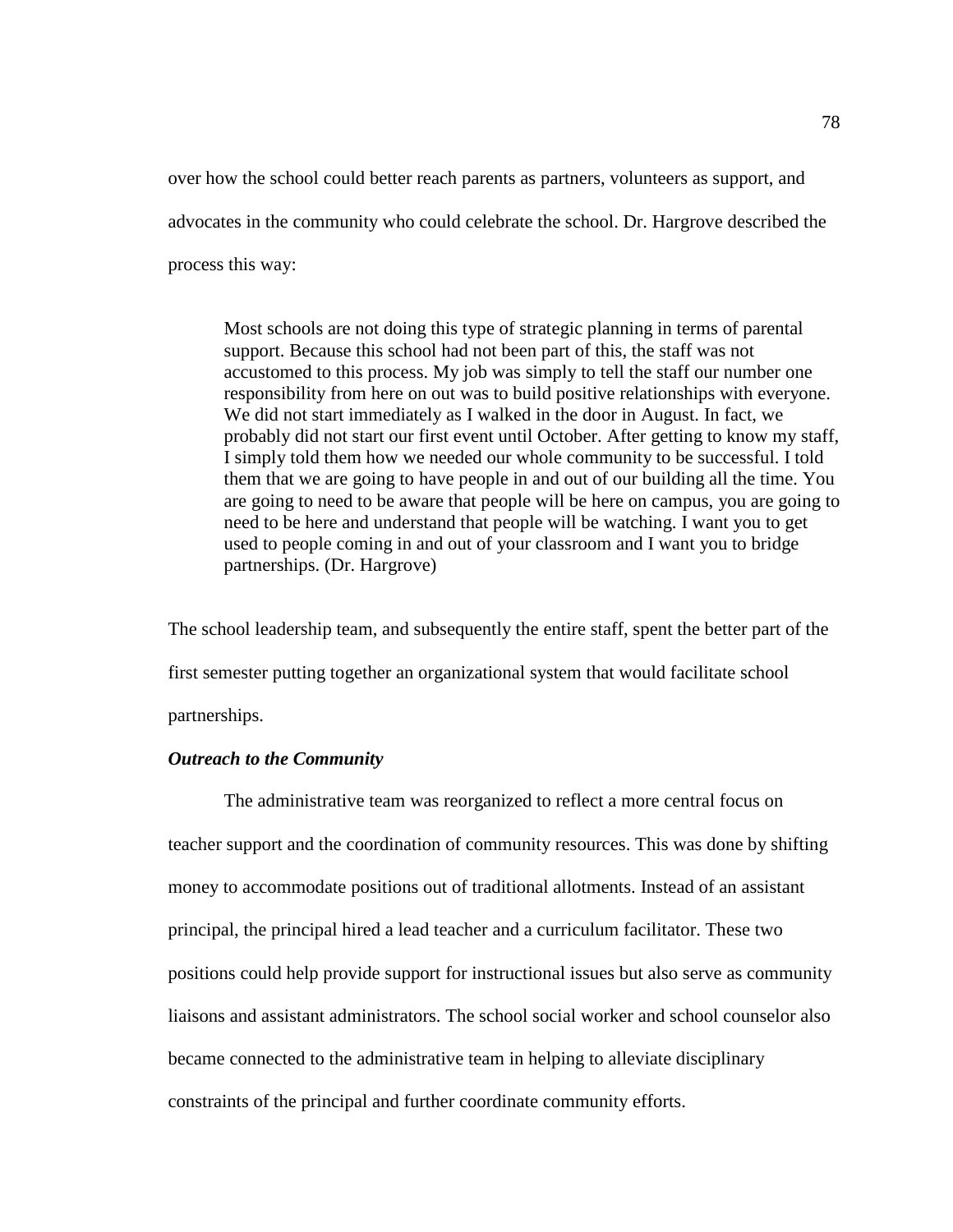With this new structure in place, Dr. Hargrove created availability for himself and others to meet with parents, school constituents, and community stakeholders. Furthermore, by developing this administrative system, the team was better equipped to work with public relations, support struggling teachers, and recruit volunteers. He explained,

One of the things we did was when I got here we looked at what we were already doing. While we were doing some things well I did not see anything that the school was doing to reach out to the broader community. So I made this my goal, my initiative, to put this school on the map, to get the attention of others around us. (Dr. Hargrove)

The administrative team took ownership of this call and made a concerted effort to reach out to the larger community.

Their first step was inviting parents to principal breakfasts where they could meet the principal and hear his plans. At those meetings the principal talked about how important it was to be involved in their child's life and how much he needed their support at school. "Dr. Hargrove spelled out to each parent how much he needed them personally, and how much he wanted them to be a part of what was going on" (Mrs. Seizmore, October 2009). The entire focus of these meetings was simply to make a connection and encourage involvement beyond just dropping off their kids.

There was a recognition by the school staff that it was going to take everyone working together to move the school forward. Mrs. Score, a lead teacher at the school, commented that: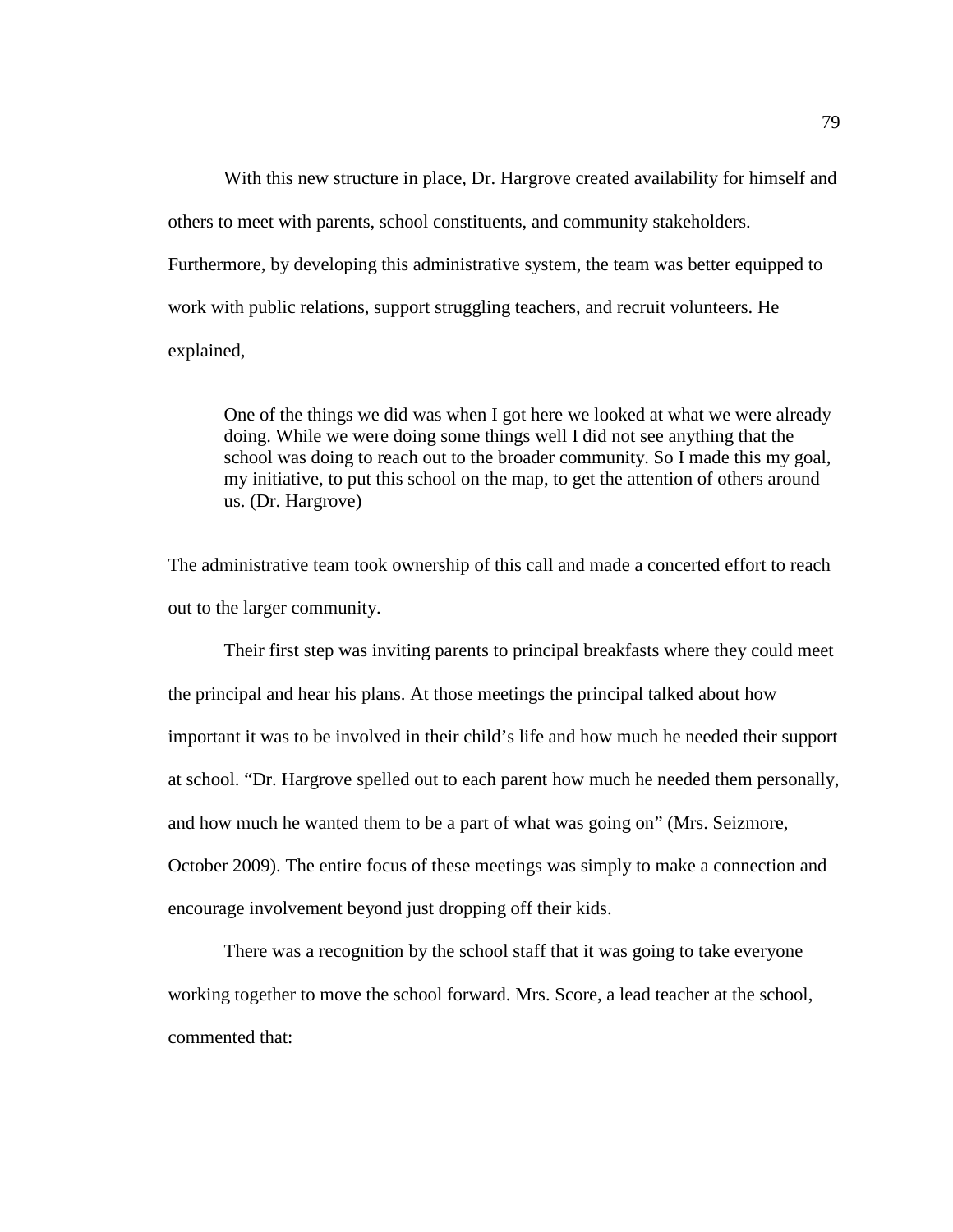We did muffins for mom and donuts for dad simply to get them in, to get them exposed to the school, to have them see what was going on and how we could use them. Sometimes people are willing but don't know how they can connect. We wanted to show them that they were needed. (Mrs. Score)

As the attendance at these meetings improved more conversations began to take place at the school level. Teachers and administrators were reflecting and talking more about what the possibilities could be and what kinds of support were really needed.

Communication between the school and the home was also enhanced during this time. In addition to bi-weekly newsletters, weekly phone messages were made, and monthly meetings were scheduled. Parent participation was growing and the attendance at meetings was a reflection of the enthusiasm the community was beginning to embrace.

The school leadership team again convened to draft more plans on how they would further develop their partnership program. It was clear that more was needed to support the struggling students and in order to support them more effectively, concise plans had to be put in place. The School Improvement Plan and Title One plans both reflected new implementation goals. They included the following:

- A contract between parents and students pledging to give 100% to learning.
- Each identified student is assigned a mentor who will check on them daily (behavior, academics, etc.).
- The recruitment of 52 interns to work with teachers so that classes are split into small groups giving students individual attention.
- EOG words for parents to practice are sent home for all students.
- Hosting a minimum of 2 curriculum nights per year with parents (these events will have hands-on activities for parents).
- Saturday writing academies are offered for parents each semester.
- Saturday tutorials for students are offered each month.
- Several math and reading trainings are offered for parents (some workshops targeted to Hispanic students).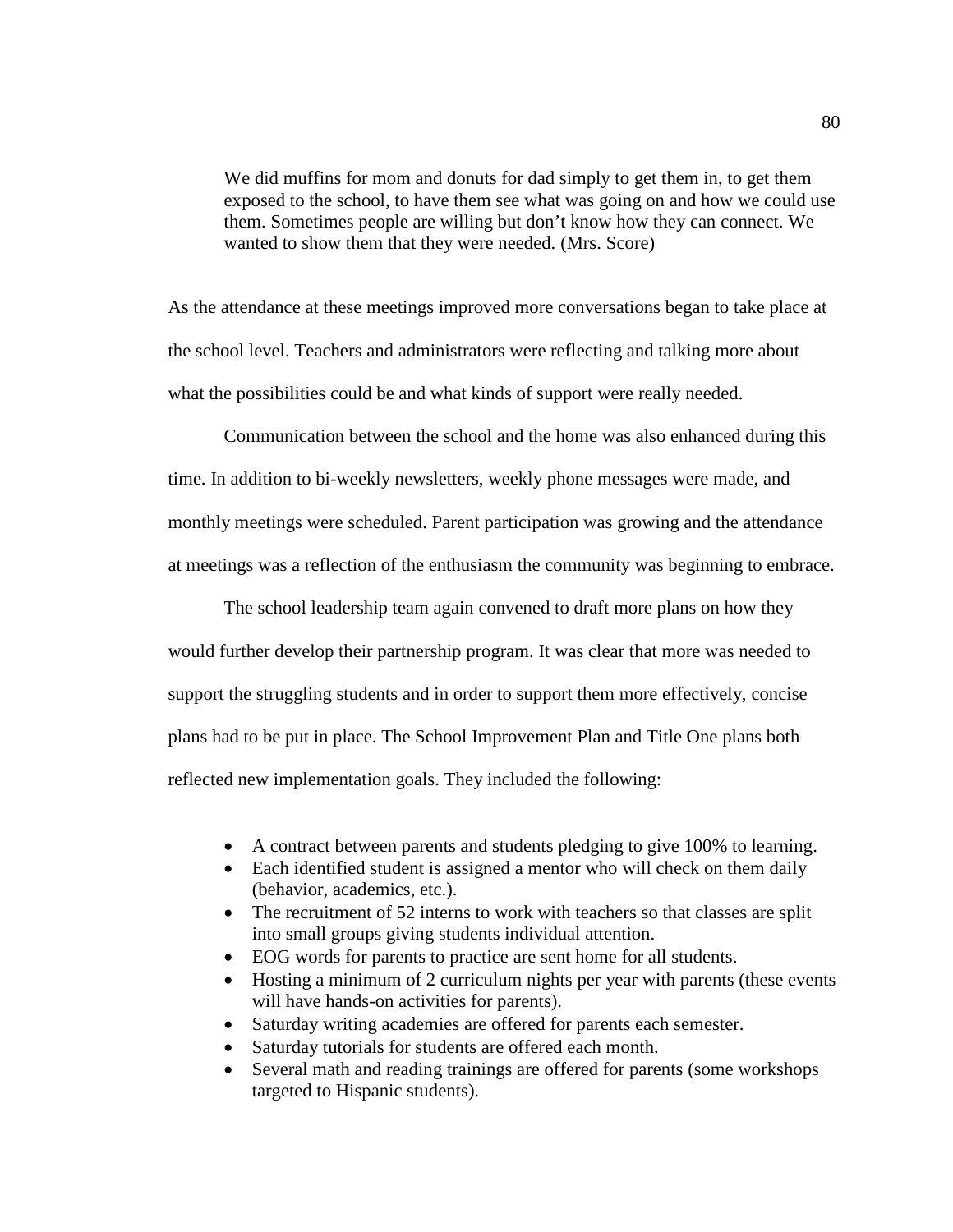- Meetings at community centers are scheduled to reach out to parents with alternate work schedules or transportation problems.
- Each member of the leadership team paired with a classroom and responsible for checking report cards, interim reports, behavior, making phone calls to parents in addition to the calls teachers are making, meeting with their students and keeping a notebook on them. (Source: 2008-09 School Improvement Plan)

Building upon these new goals established in addition to the team's previous

academically focused goals, the organizational plan took shape.

Dr. Hargrove explained that the next part of the process involved getting outside

the school walls and reaching organizations that could help.

We looked around our school (in an approximate 10 mile radius) and began coordinating lists of who might help. I had a member of the leadership team identify these groups of people. They included churches, organizations, and businesses. I sought to find if they had ever been a part of the school community before. What I found was that they primarily had not been part of our school. (Dr. Hargrove)

Dr. Hargrove then had invitations printed up to invite them to a school breakfast

in their honor. He hand delivered their card and introduced himself as a representative of

the Bob Feller School Community.

I took time to go to each business, introduce myself, and invite them to our community day breakfast. It was amazing! We had over one hundred different organizations represented on that first day. Out of that meeting, some brief talking points, we were able to get a huge number of volunteers, financial supporters, and mentors for kids. (Dr. Hargrove)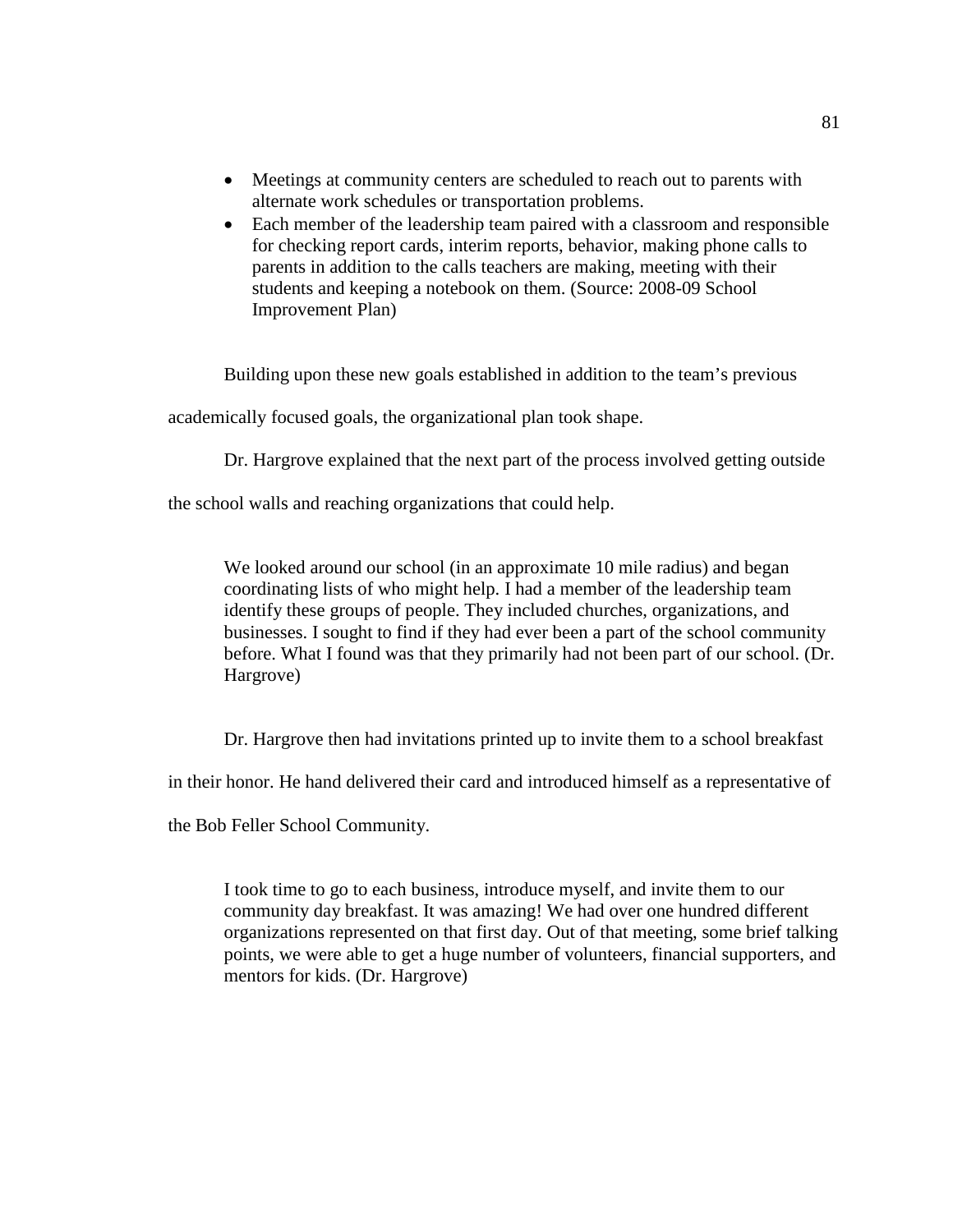Interviewees further explained that the initial contacts made to outside agencies were important, but getting them to contribute was even more critical. This exercise formed the building blocks to a future partnership with community stakeholders.

*Using the media as a venue to connect.* As the partnerships between the school, the home, and the community were developing, the school leadership used the media as a way to promote their successes and recruit more help. One parent mentioned that this venue was a way he became more encouraged about his child's school and more convicted about how he could be a better participant. When I asked him to explain he responded:

Our principal is very TV savvy and he has a way of showcasing our school by using the newspapers and the television. When I go places and hear my friends and family talk about an article or a clip on TV it brings me such pride in our school. A year ago after seeing a segment on community day, I decided that I was going to make a commitment to come at least once a week and help out with my son's teacher. It has been a great experience. (Mr. Barker)

Mrs. Score, the lead teacher shared this as it relates to the use of media:

Distance is a factor for our school. One of our challenges was our location, so we connected with the media, sometimes contacting them and asking them to do a story; we worked to show them that we were trying our best to help children. As a result of some of the early news segments, many people came in and said, we saw you on TV and believe in what you are doing, how can we help. (Mrs. Score)

From her perspective this is one of the most important aspects that enhanced the partnership programs at Feller elementary. Mrs. Seizmore, the school social worker, echoed these sentiments as she shared how the media helped to bring awareness to the breakfast buddy program she had coordinated in that first year of implementation.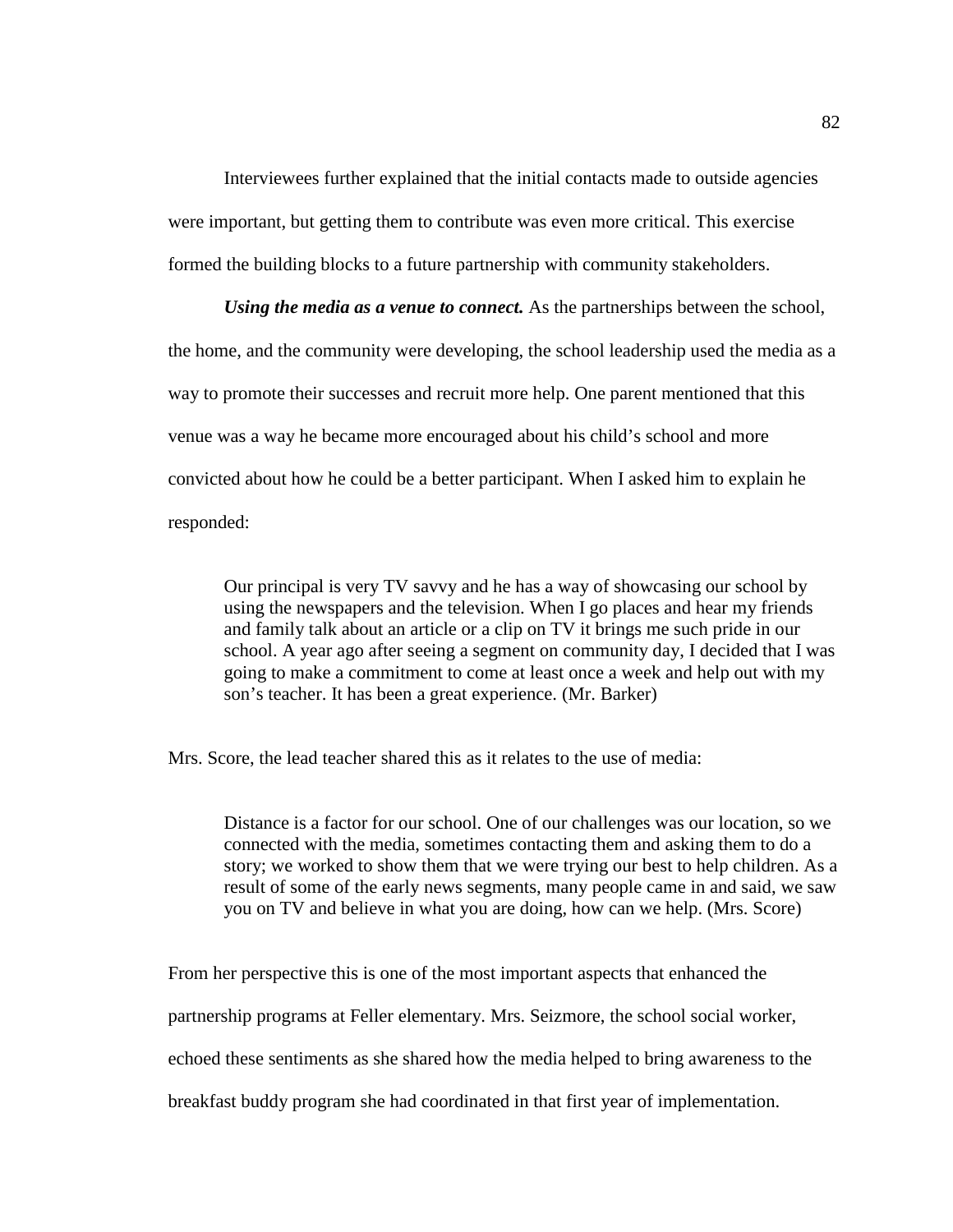When I first started the breakfast buddies we did a big public relations push. We had the media in and talked about what a breakfast buddy was and what the expectations were. We had several people call, volunteer, and come in because of this story. (Mrs. Seizmore)

The general sentiment from all interviews reflects the belief that when people see the school on television or read about its success in the newspaper, their interests are piqued, and if communicated well, will become a part of the learning process.

Mrs. Lofton provided a perspective on how the media has had an important

impact on the larger school community. She shared how the level of excitement in the

school has been greatly enhanced with the media exposure.

It is really exciting because we all want to be a part of a positive place. I want to feel a part of an excellent school and we want to be connected for our students to shine. It is really exciting because we want to be a positive place. We have awesome kids here and fantastic teachers and we are proud of them a lot of people didn't know that before. Our kids are no different than they were ten years or fifteen years ago, they are not any better, kids are great no matter where they are, but their goodness is really beginning to shine. And it is beginning to leak out into the community including all of the good things they are doing. (Mrs. Lofton)

She went on to say that the kids have become proud to be Feller "superstars." They see themselves on television and hear good things about their school. "I have been to a large function and a lady said to me, hey I saw you on TV last night. Wow what are you doing that is so special there at this school?"

In essence, the school has worked to establish a positive relationship with the media that provides an almost "advertising" flair. Dr. Hargrove explained that the partnership with the media has been an investment of sorts. "By doing that, it brought us more exposure, got us more included in the affairs of the businesses, and organizations,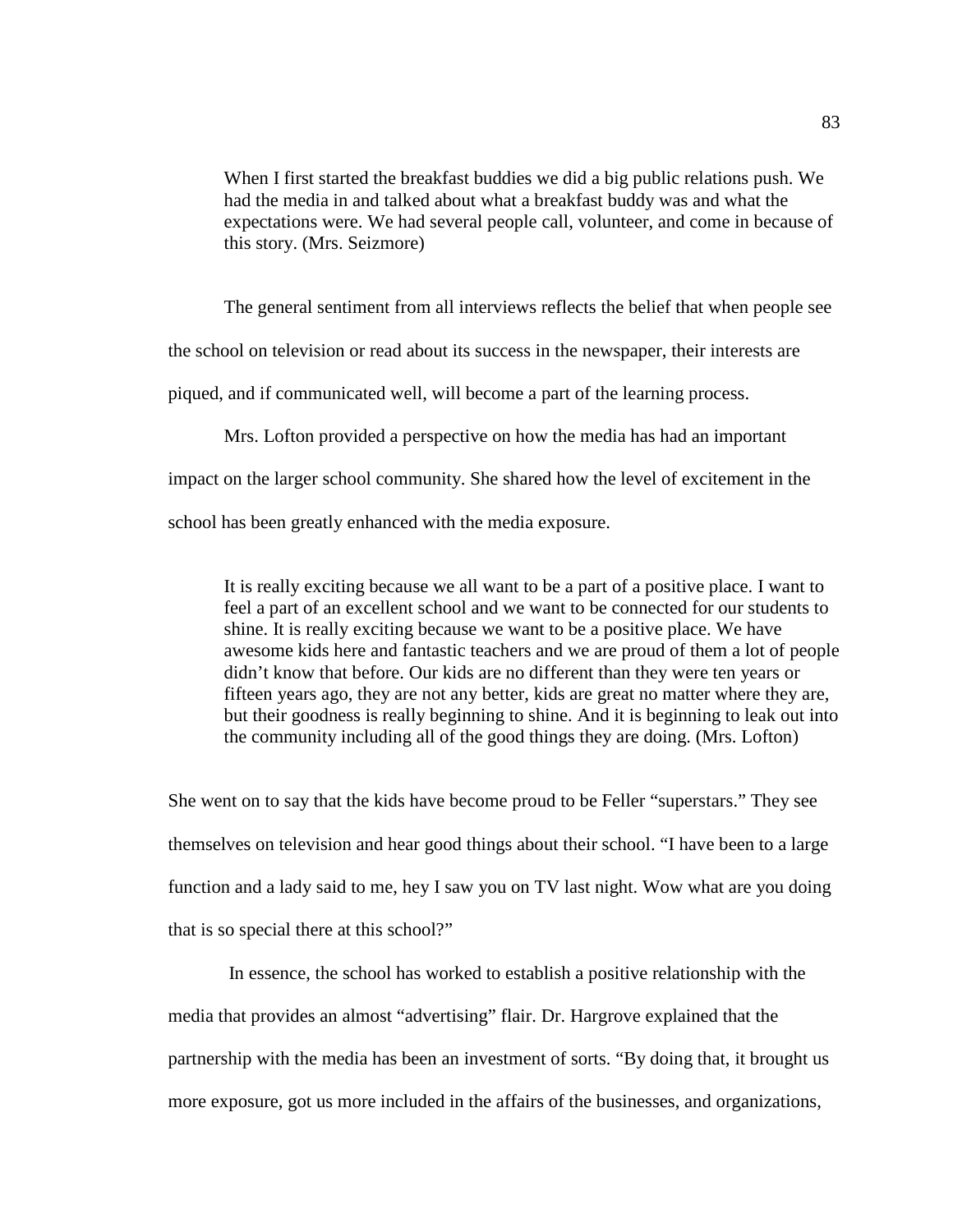and brought about a greater sense of pride to those organizations to the extent that they were much more likely to continue contributing to our efforts." (Dr. Hargrove)

## **Perspectives of Success . . . Voices from the Field**

As I continued my observations and interviews I was very interested in hearing how each participant talked about their work, and their individual perspectives of community. One of the questions asked early in each interview was how the school operates *As* a community, *In* the community, and *With* the community? Hearing the responses helped bring clarity to my perceptions and further explain the evolution of change within the school.

### *Leadership and Commitment to Teamwork*

Throughout the data collection process I spent a great deal of time interacting and interviewing Dr. Hargrove. Throughout these interactions I was able to learn an incredible amount of personal information about his career path, education, and family, but also about his personal perspectives on leadership and management. Dr. Hargrove has spent his entire adult life as an educator beginning as teacher, curriculum facilitator, assistant principal and then principal. He earned his education specialist and doctorate degrees from a large public institution in North Carolina and has served in both rural and urban settings. He is the father of two children and active in many civic organizations.

Our first interaction took place in his small, hidden, austere school office filled with book cases, filing cabinets, and a metal desk with a simulated wood top. While decorated with African American artwork and a variety of awards, this room, like its occupant, was free from pretension. Dr. Hargrove is best described as a no-nonsense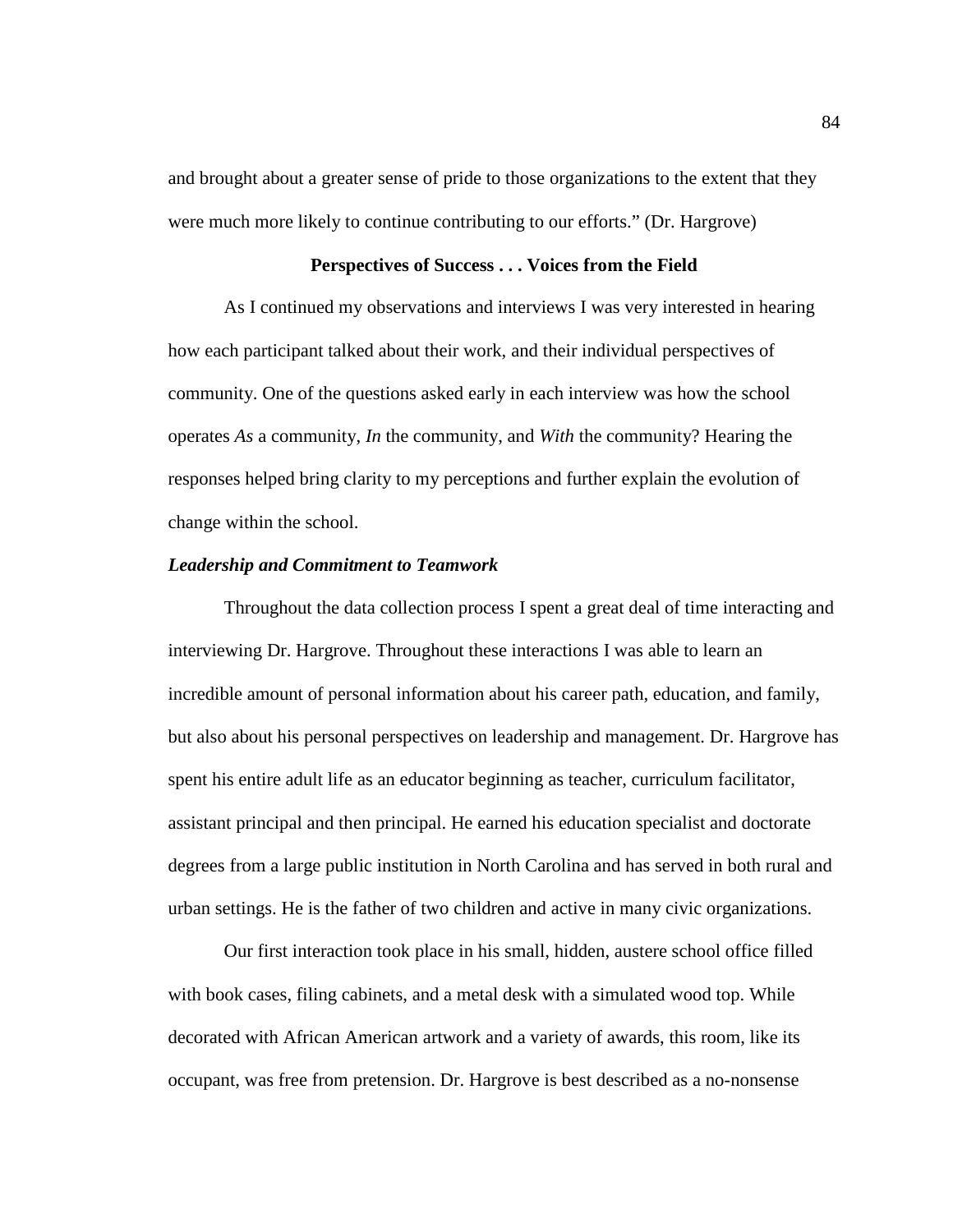visionary who holds high expectations for himself and his staff and students. He carries himself with charisma while holding everyone accountable to their tasks.

"I believe in what I'm doing and I love this work," he exclaimed as he made his way around his desk to sit next to me in one of his two guest chairs. He spoke in animated and enthusiastic tones each time we met to discuss his school and its leadership. Dr. Hargrove's highly organized mind works so systematically that he seems to effortlessly construct his points without wasting words or extraneous thoughts. "If anything I've done well in my personal leadership style it has been to learn how to delegate, and delegate to the right people."

After eight months of observing and studying Dr. Hargrove it became obvious that relationships and teamwork are what he perceives to be the most important aspect of his leadership. He communicated on multiple occasions that in order for a school to be successful it must have everyone's involvement, everyone's support, and everyone's input. "It is one thing to tell people we want them to be involved, but it is another thing to allow them, invite them, and embrace them as a part of what is going on." He continued:

As the leader I am constantly working to build positive relationships that reflect a commitment to our collective goals. I expect the same from my staff, parents, and students. I think this is the key to everything that we do. This has been my primary focus, to try and help everyone understand we are a team and we are in this together. (Dr. Hargrove)

From Dr. Hargrove's perspective teamwork reflects an idea that everyone is on the same page and connected. When asked about the role of community in the school I received varying responses that led me to categorize them in terms of the *As, In*, and *With*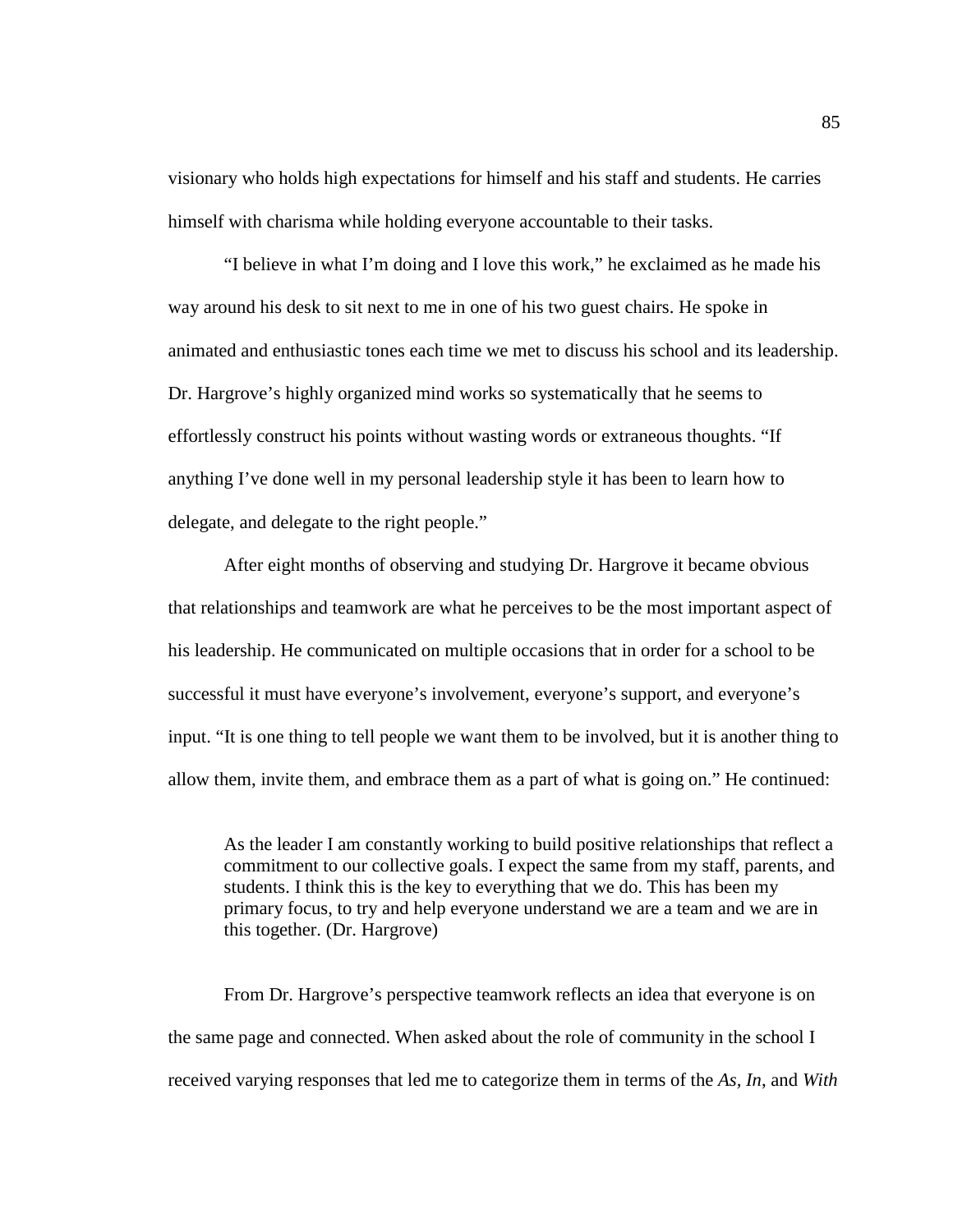*community* frame. Mrs. Hall, a fourth grade teacher agreed that there is a common language in the school and that for now the staff is working together for the sake of students. She stated,

Within our school we have become stronger these past few years and we have grown to appreciate and depend upon each other in better ways. We have embraced a focus on the reality that all students are our kids and we have no choice but to share all our resources for their sake. (Mrs. Hall)

Another fourth grade teacher, Mr. Carter, identified the importance of rapport

between the immediate members of the school. He expressed an emphasis on working

together as a staff, in partnership with parents, and ultimately with the students.

The school community has to be a community before you can ask anybody else to come in. We had to build our essence at the building level before we could ask for help from someone else. We needed to make sure we knew who we were before we asked anyone else to be a part of our family. (Mr. Carter)

According to Mrs. Lofton, "your attitude and actions speak louder than your intentions."

She reiterated how critical it is for the school to operate as a community before it tries to

get anyone else inside the walls of the building.

We are a hugging group but it wasn't always that way. These are our children and we take it serious when someone is not performing, or trying, or succeeding. This closeness was fostered and it took time. But it comes from leadership. He (Dr. Hargrove) requires us to make positive contacts. Our principal is always positive, his favorite saying is "Be Nice." We all have our personal issues, but you have to get past your concerns and see the bigger picture . . . the fact you are shaping kids.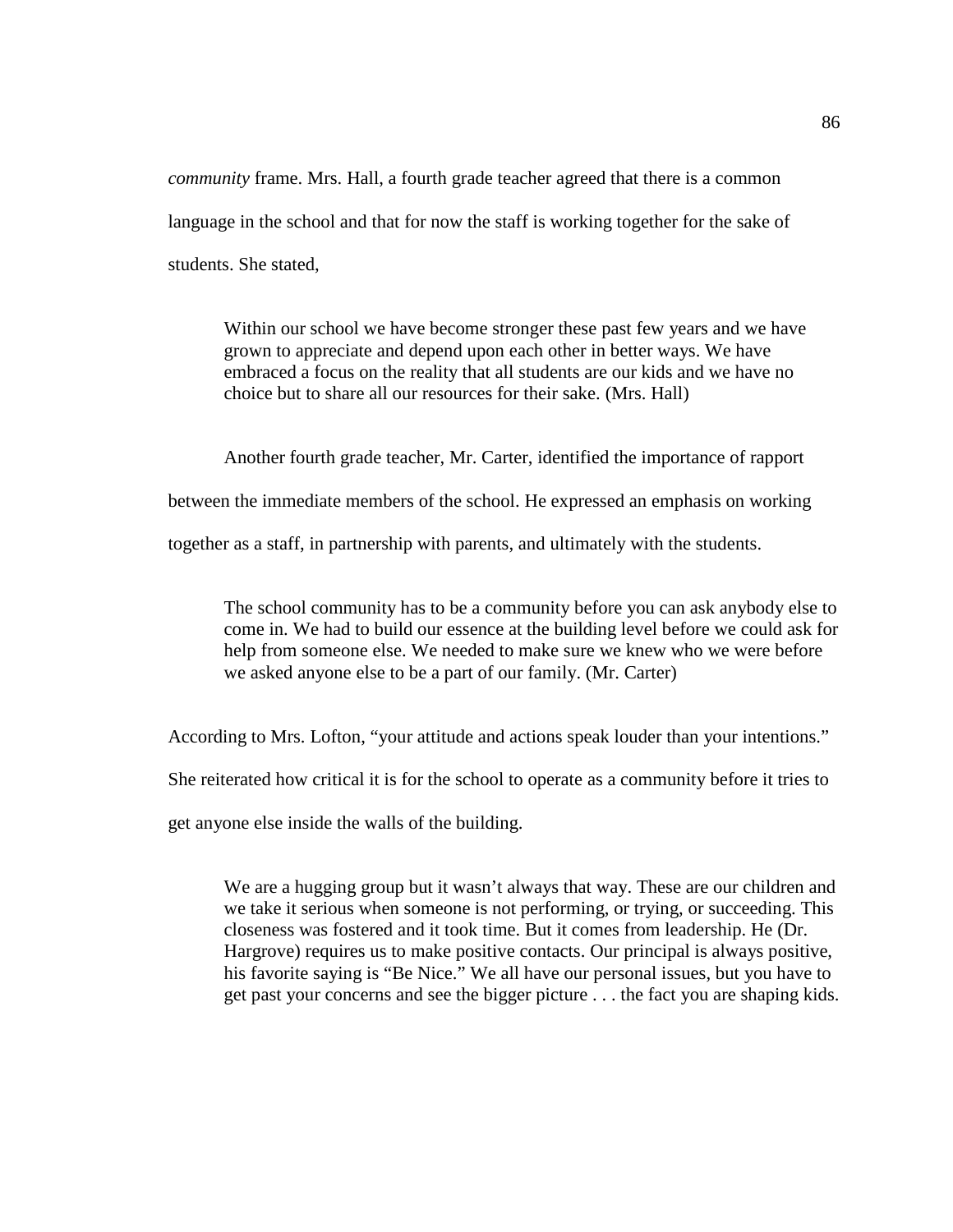An important part of this rapport was an emphasis placed upon the perceptions of the students. The leadership team and school staff identifies this concept in multiple parts of school documentation.

#### *The Student is the Common Denominator between the Home and the School*

I investigated how students are considered a key variable to the community connections through observation data and additional interviews. It appeared that students have good relationships with their teachers, the school support staff, and the principal. When I asked about this I had interesting responses. One teacher, Mrs. Hall, shared the importance of understanding the two way communication between home and school. She explained that we often overlook the essence of our success in our community partnerships and we need to be reminded that this involves our students. She said,

Just as kids come to school and tell us about what is happening at home, they also go home and report on what has taken place in the classroom, the bathroom, the gym and the cafeteria. It is so important that our students have positive experiences here at school, it starts with me, and they (my students) are my most important outlet to their parents. (Mrs. Hall)

Ms. Nagy, a fifth grade teacher, further explained this part of school operating *as* a community when she shared the power of influence the teachers have on the students, and the students on their parents.

Regardless of what we think goes on when they get home, these kids have an influence on their parents or those at home. Because we see it. The parents are proud of them, they want them to do right by them. Anytime we have a music program it is packed, food helps, but when their kids are performing they want to come out, they want to take pride. As we motivate kids we are motivating the parents. The kids have been key to the parent involvement success in our school. (Ms. Nagy)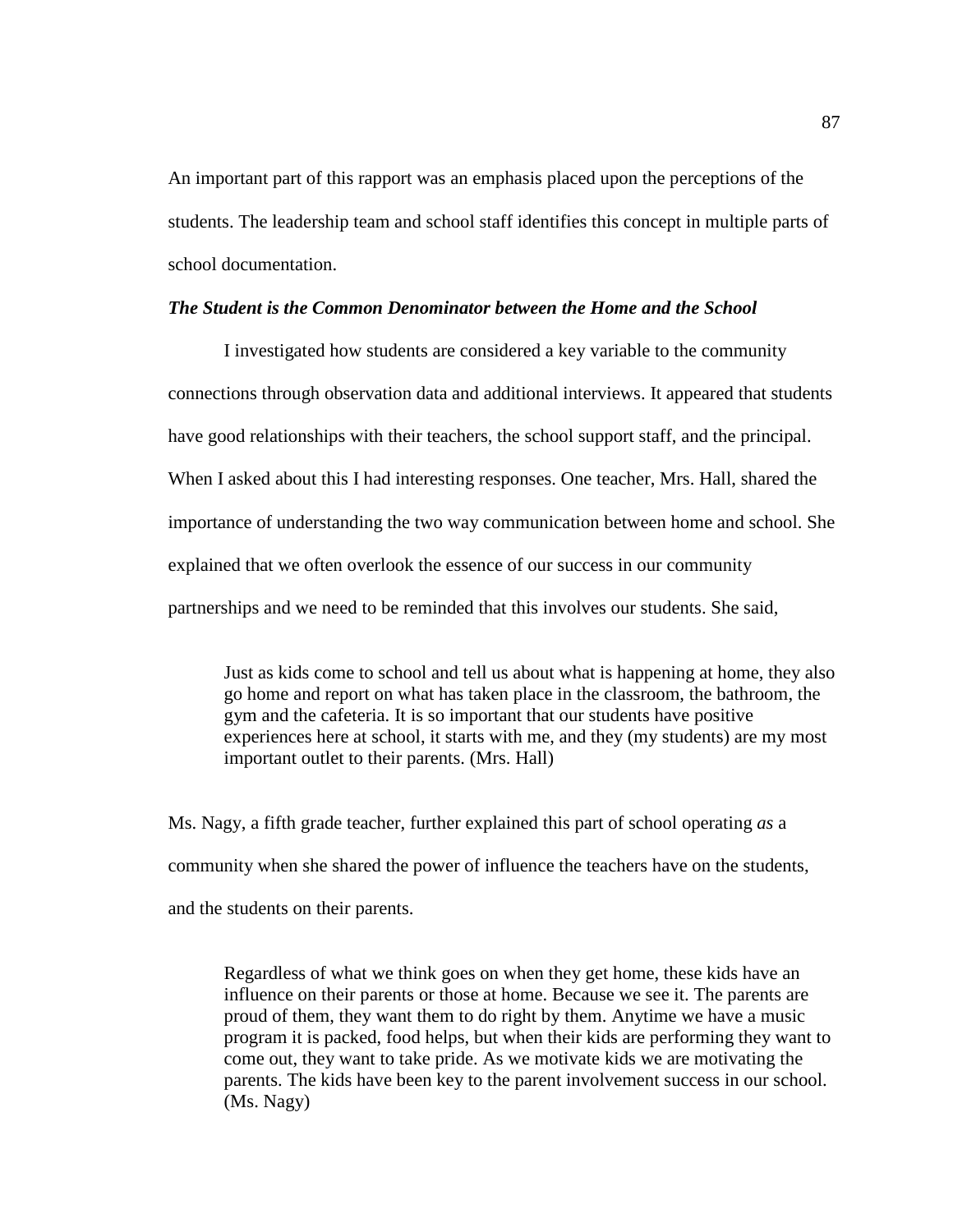He continued by saying,

If the kids go home and don't say anything about school, then the parents go on as well, but if the fire is lit with the kids to talk about the great experiences of school, then the parents follow suit. It's about getting the kids excited about school. We try to build a culture in our school that makes kids want to be a part and want to be a member of the school. For that matter we do the same thing with our staff, and when this is done right it quickly translates to the parents. (Mr. Nagy)

## *Student Experiences Create Meaningful Connections*

According to interview responses, the students and staff make it a priority at Bob Feller Elementary to coordinate outside field trips, special events during the school day, and volunteer activities where the kids can be exposed to unique experiences. These experiences take place often times away from campus, but given financial constraints at Feller, many are actually brought into the classroom.

Mrs. Lofton explained that many times it is a both/and relationship. We are more than willing to get outside the school walls and expose our kids to things out in the world, but we also welcome those outside experiences in. By appealing to the broad experiences our students can engage in, the school can further create connections. In this way, the partnerships move from *As* to *In* to an alliance *With* the broader community.

We are always inviting, one thing that we do is that they (the students) need that background knowledge. The more people we bring in from the community, the more exposure kids get to some of the special talents and abilities of others the better our students will be. You would be amazed how much people love to come in and talk about their own personal interests, ideas, etc. The more opportunities for experiencing life the better! (Mrs. Lofton)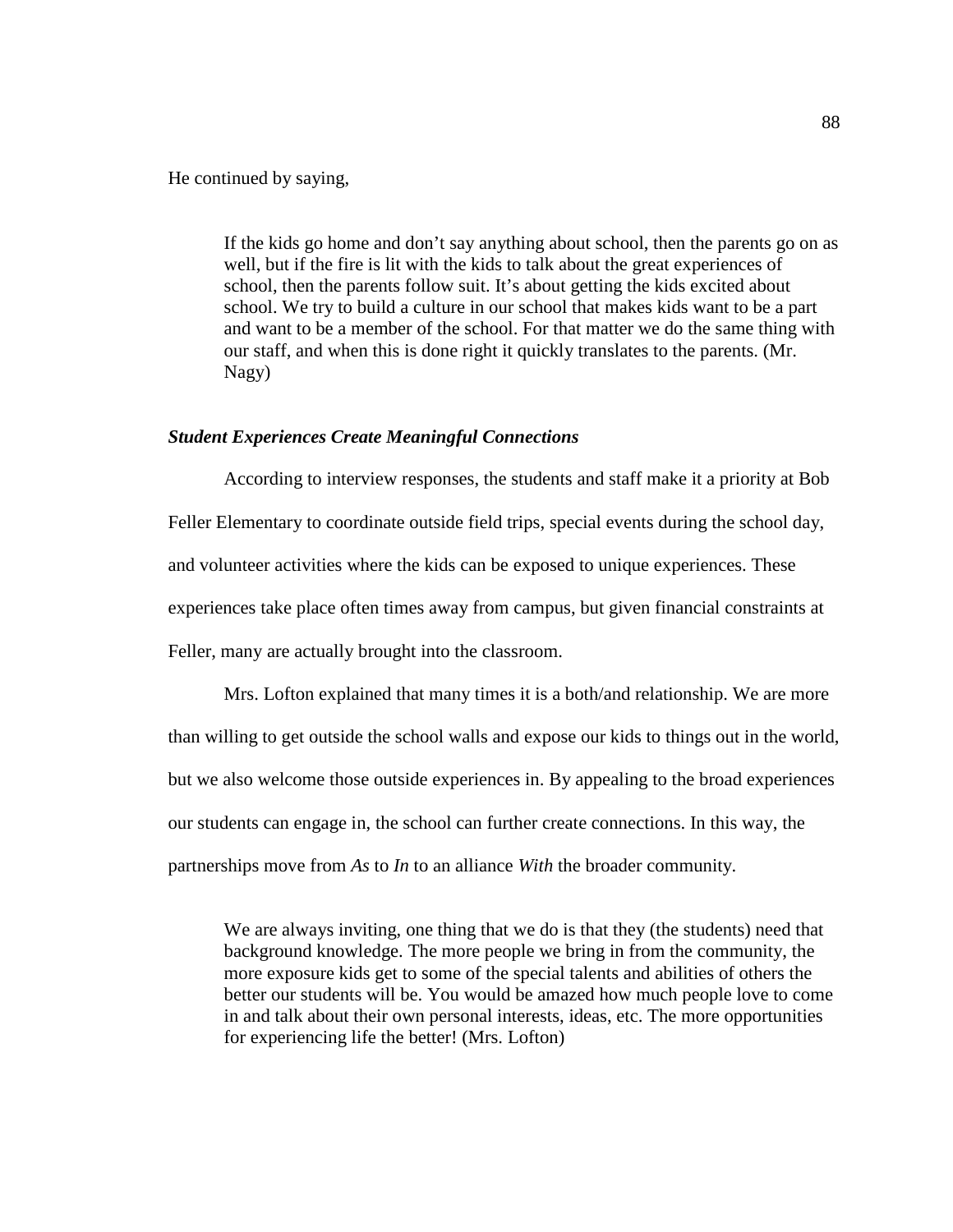In addition to these opportunities, many of the staff members I talked with suggested that a way to be a better contributor *in* the community was to make those quality connections with all parents. Mrs. Doby, a second grade assistant at Feller, shared the following:

Another thing is that we have made a better effort to connect with all parents. To bring them in, a lot of times you think, Oh the parents are naturally a part of the community, but often times they are not. They are outside the walls of the school for a variety of reasons. (Mrs. Doby)

As an assistant for many years at the school, Mrs. Doby was able to tell me a great deal about the nature of parent involvement in the school. She described the families traditionally (the last eight or nine years) as transient. As an example she shared a story of a family who had moved twice since school had started and that the child had been taken out of class, put back in, taken out again and had now returned again. Mrs. Doby explained that it takes a special kind of person to work at Feller and that person must be committed to reaching out to all parents.

Mrs. Score, the lead teacher and parent coordinator, discussed how the school leadership continues to look for ways to empower teachers with skills and strategies to better understand parent needs. In addition, the school has offered staff development meetings for parents to help explain homework assignments, instructional strategies, and curriculum topics that can aid in the support of their kids.

Sometimes they are afraid to come to school, or embarrassed to come in, or don't connect with what is being taught (authors purpose, writing, etc.). So we have made a concerted effort to bring the parents in and have staff developments for parents. (Mrs. Score)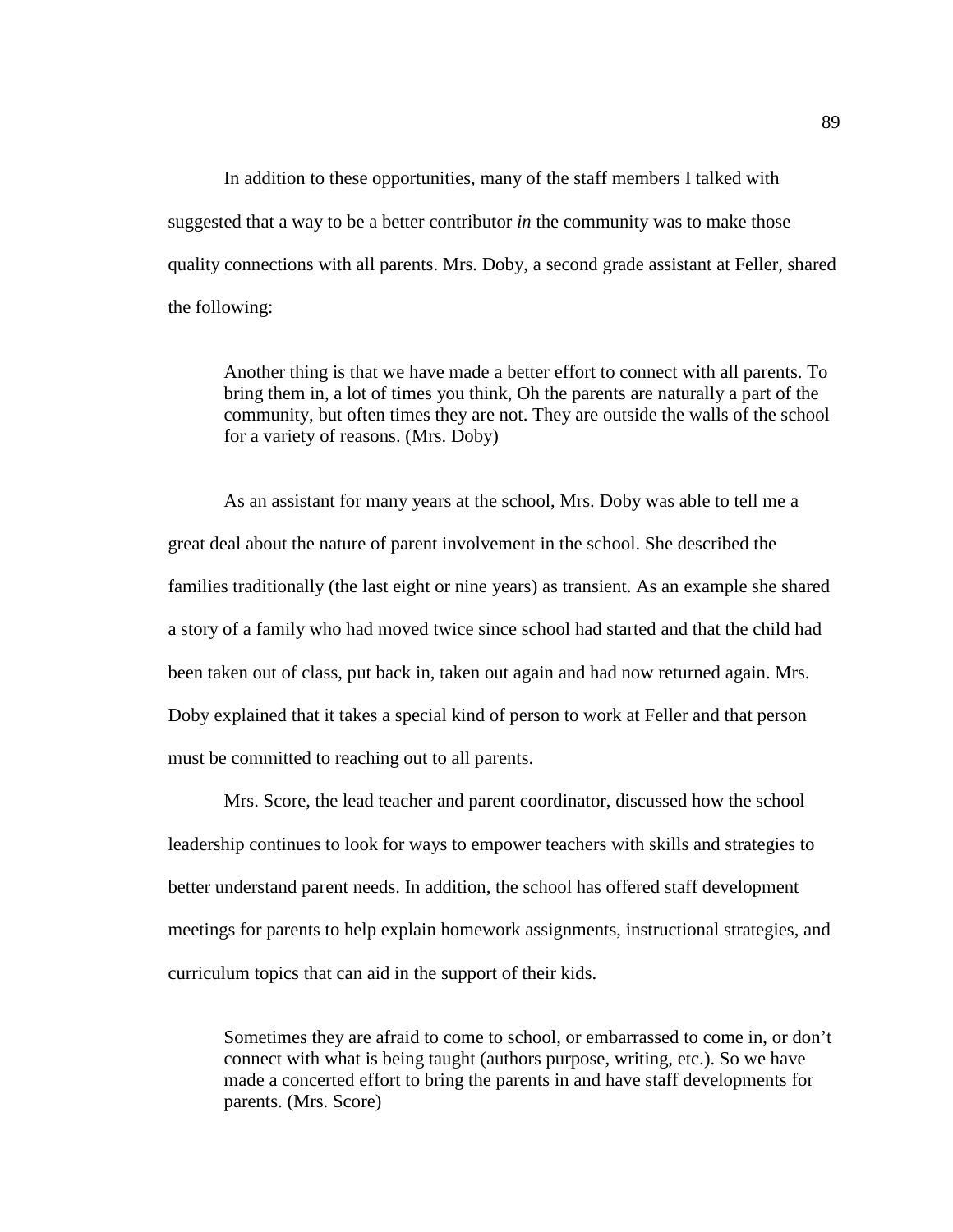The principal and staff invited me to attend an example of this kind of meeting as the school hosted "Math Night" on campus. The event took place at school on a Thursday night. The parents had a hot dog dinner, refreshments, and a meet and greet with the principal before they attended two instructional sessions. Basically, this event provided an overview of the nine weeks math instruction. Parents and teachers were provided the time and space to connect and unite around instructional strategies. The meeting was well attended and the teachers appeared very encouraged by the parent interactions.

Dr. Hargrove described the additional motive behind this meeting as helping parents gain confidence in being a partner in the learning process.

As the parents feel more comfortable, more open about what is gone on, they have this exposure, it makes them feel more comfortable about coming in, or calling if they have a question, or even coming in and volunteering. All of this has helped. (Dr. Hargrove)

After attending a few of these after school meetings I was interested in understanding how the school made accommodations for those who could not attend, or reached out *in* the community to those who are on the fringe. Mrs. Score indicated that when school-wide functions are offered they try "sometimes" to vary the times for working families. She continued:

Feed them . . . I think food helps. I think being sensitive to their busy schedules. Making your activity a part of their schedule, something they really need. For working families we need to have the buy in for them to feel a need to actually participate. We have to have this buy in from them, a partnership takes two parts and we all need to make sacrifices. Affirming the sacrifice they make to be a part of any activity. (Mrs. Score)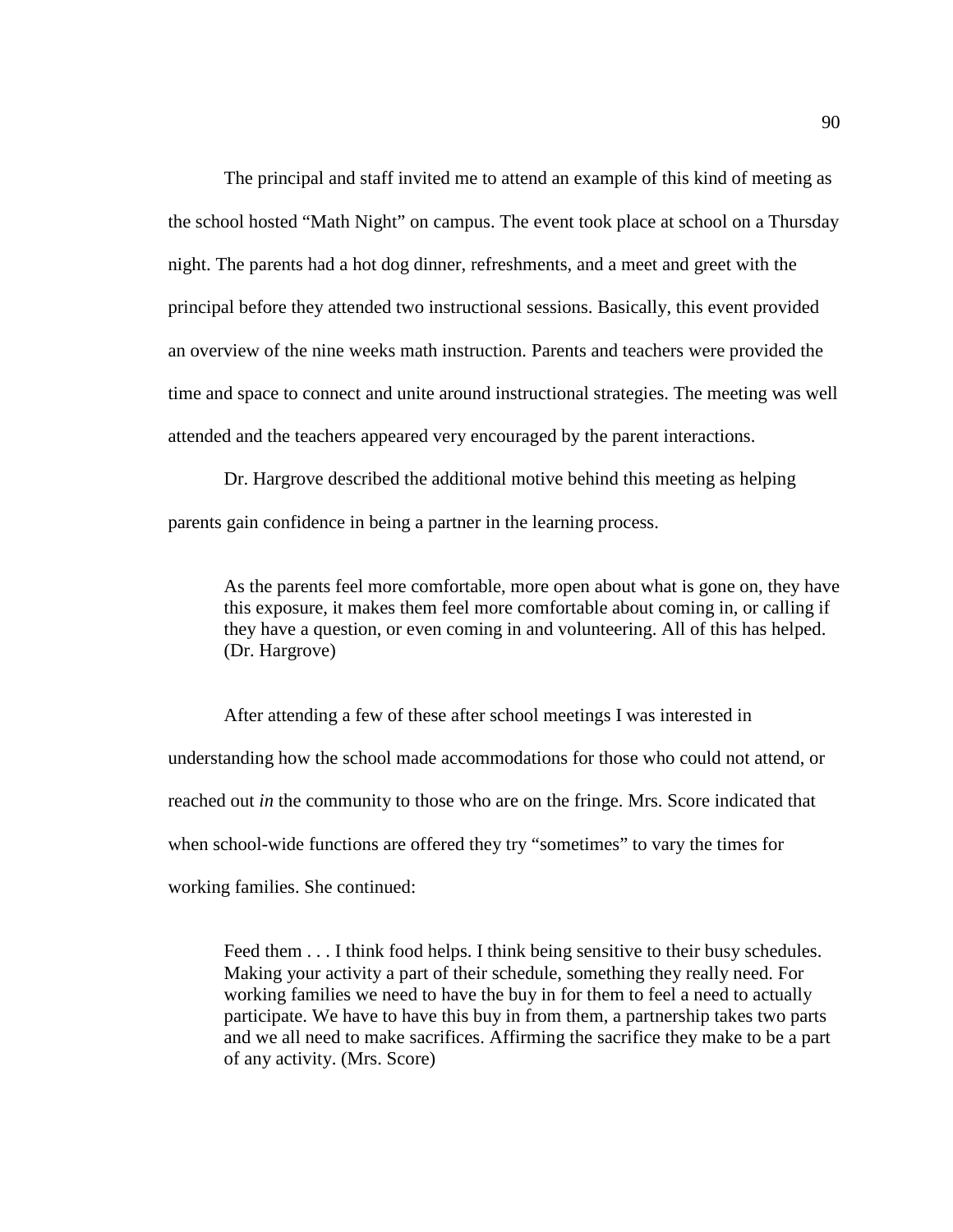I continued to ask questions regarding class and color to additional participants throughout the study. The more I observed and interacted at the school, the more I came to understand that the Feller Elementary Hispanic population had begun exceeding the population of other families of color. I wanted to know how these stakeholders were invited to participate. Mrs. Seizmore, the school social worker described the effort of the school in this way,

We have certain events from time to time to celebrate cultures. We did something unique recently in that we had our first ever Hispanic achievement night. This event was well planned, it was well organized, and it was well attended. It was an overwhelming experience to see all of our Hispanic parents come out. They said we do care about our kids, we want to be a part, how can we help you help them? The parents opened up, it was a call to arms. We want to help them, we can't on some ends, please tell us what to do and we will make it happen. A lot of them don't speak English . . . Our translator Mr. Bierga was there and he will tell you that it was simply amazing. (Mrs. Seizmore)

Taking her advice I scheduled an appointment to interview Mr. Bierga and learn more about the approach to marginalized families.

Mr. Bierga grew up in Venezuela and is the full-time English as second language teacher at Feller. After coming to the United States, he settled in the school district with the hopes of teaching. For two years now he has served in this school and has built meaningful relationships with the school staff and the families it serves. He is paid with a mix of district monies and Title I funds. Not only does he teach classes, he serves as a tutor and translator when parents and students have needs that extend outside of his classroom.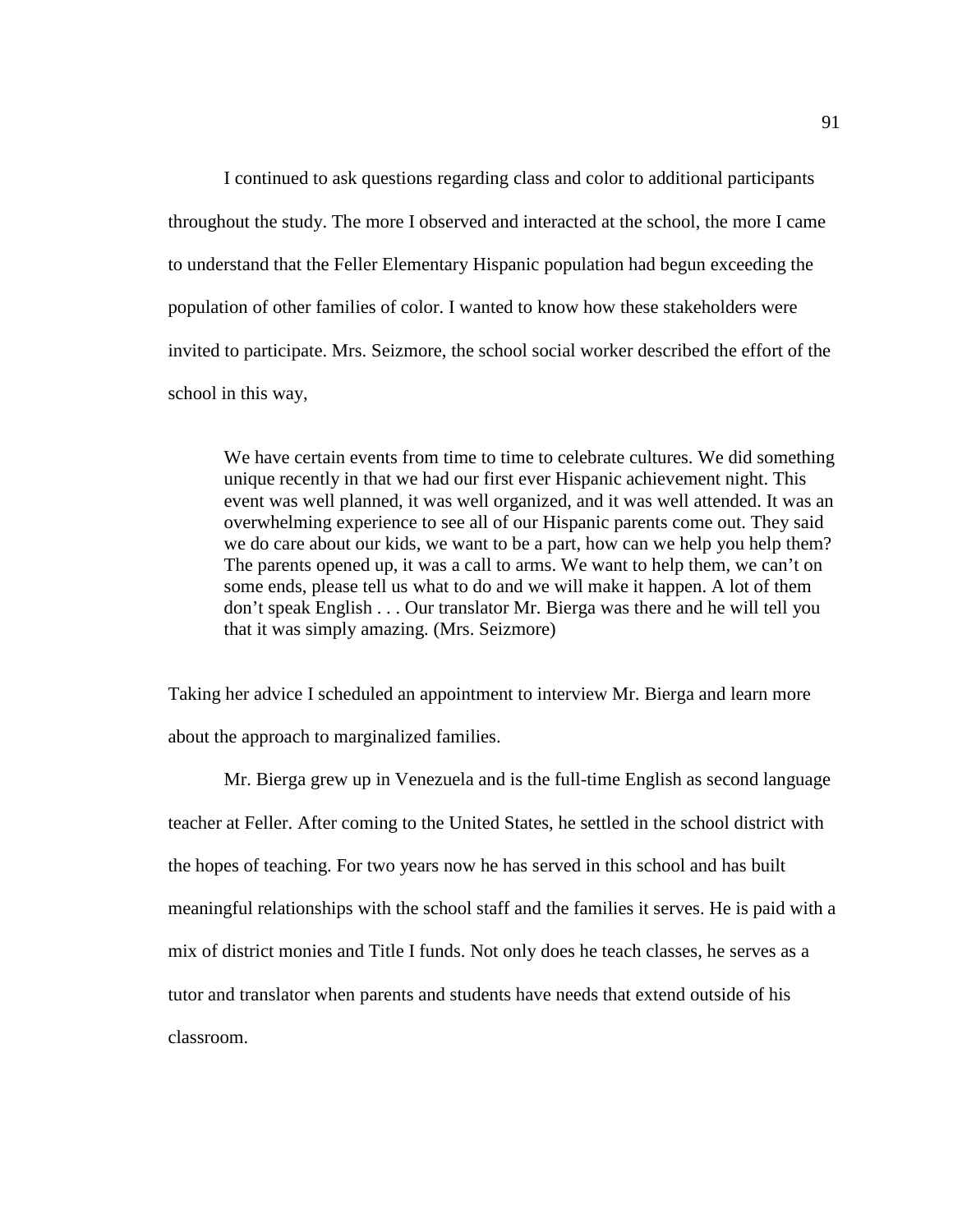Mr. Bierga is greatly appreciated by the administrative team and the teachers at Feller Elementary. He has a glowing reputation as a student advocate. Many staff members outlined in great detail how he has been an anchor to the success of the instructional program at Feller. He contributed the following perspective regarding how the school has grown academically and in terms of community as it has reached out to this subgroup.

Oftentimes people see our Hispanic students as uninterested, quiet, uninvolved. The parents appear to be unsupportive, but it is the language barrier and the lack of focus on our part that keeps these individuals, students, and families at bay. We have had parents to come in who could not speak a word, or very few words of English, but said I want to help. Let me do something. It says, I want to help, let me do something. We had one who wanted to come in and be a translator . . . and we utilized that as well. (Mr. Bierga)

He continued:

We had a lady two years ago who had just come from Mexico, spoke almost no English and she wanted to volunteer. She did not have great language skills but she could run a copier. She came in, she felt so good about her service, and she continues to work with the school. We tried to make her feel valuable and welcome. Not only has she helped us, she has gained greater appreciation for what she brings to the school, and her communication skills have improved to the point that she is an advocate between the school and our Spanish speaking students. This has been a wonderful connection and a great partnership. (Mr. Bierga)

Mr. Bierga additionally explained that the school had many others who want to

plug in and be a part but the nature of disconnect is often a lack of trust and a fear of

being embarrassed. He stated,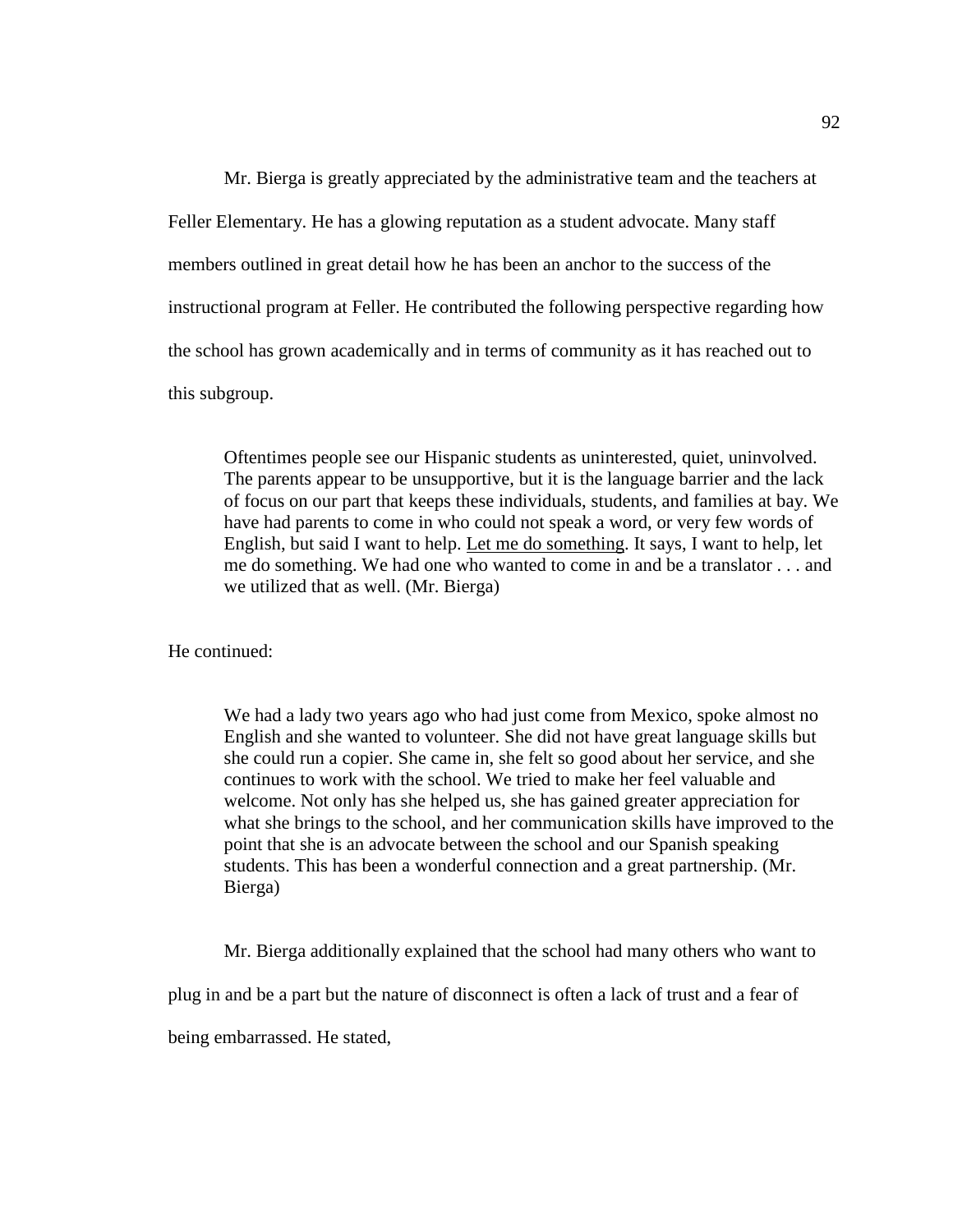You have to bridge that gap, to include others, you have to meet parents where they are, and make a connection between what they need and how we can apply and help their needs. This is what my goal has been about and it has greatly enhanced the success in my classroom. (Mr. Bierga)

Mrs. Tabler, an experienced third grade teacher at Feller, addressed the problems associated with marginalized families and students and believes that teachers should take it personally when their students and parents don't connect with her.

Parents not feeling connected, this is part of my job and I expect myself and my colleagues to make these contacts. With the expectation that the teachers will make calls, that they will reach out, that they will contact with positives not only negative behavior issues. One of the best ways to connect is through your daily duties in the school. I get so much accomplished during the car rider line and being a part of the activities just of having students dropped off and on their way. I can open up the door and talk about students specifically, parents see this aspect, they see the building of trust. You have to build that trust with the family and it starts with the small things. (Mrs. Tabler)

As the school's focus on community development has grown, more and more partnerships have been established. The administrative team (Lead teachers, curriculum facilitator, social worker, and principal) share the responsibilities in serving as a liaison

between the school and outside organizations. Dr. Hargrove explains, "We try to bring

the community in, in partnership to support kids." He continues,

There are levels to this as it is done by donating money, providing resources, coming in and actually physically working with a student, or perhaps freeing up employees to come and be a part of the learning process. Get a few more tutors, a few more materials that we need. Kids who need another adult who they can connect with who can find support, love, and structure to provide the necessary avenue for success. (Dr. Hargrove)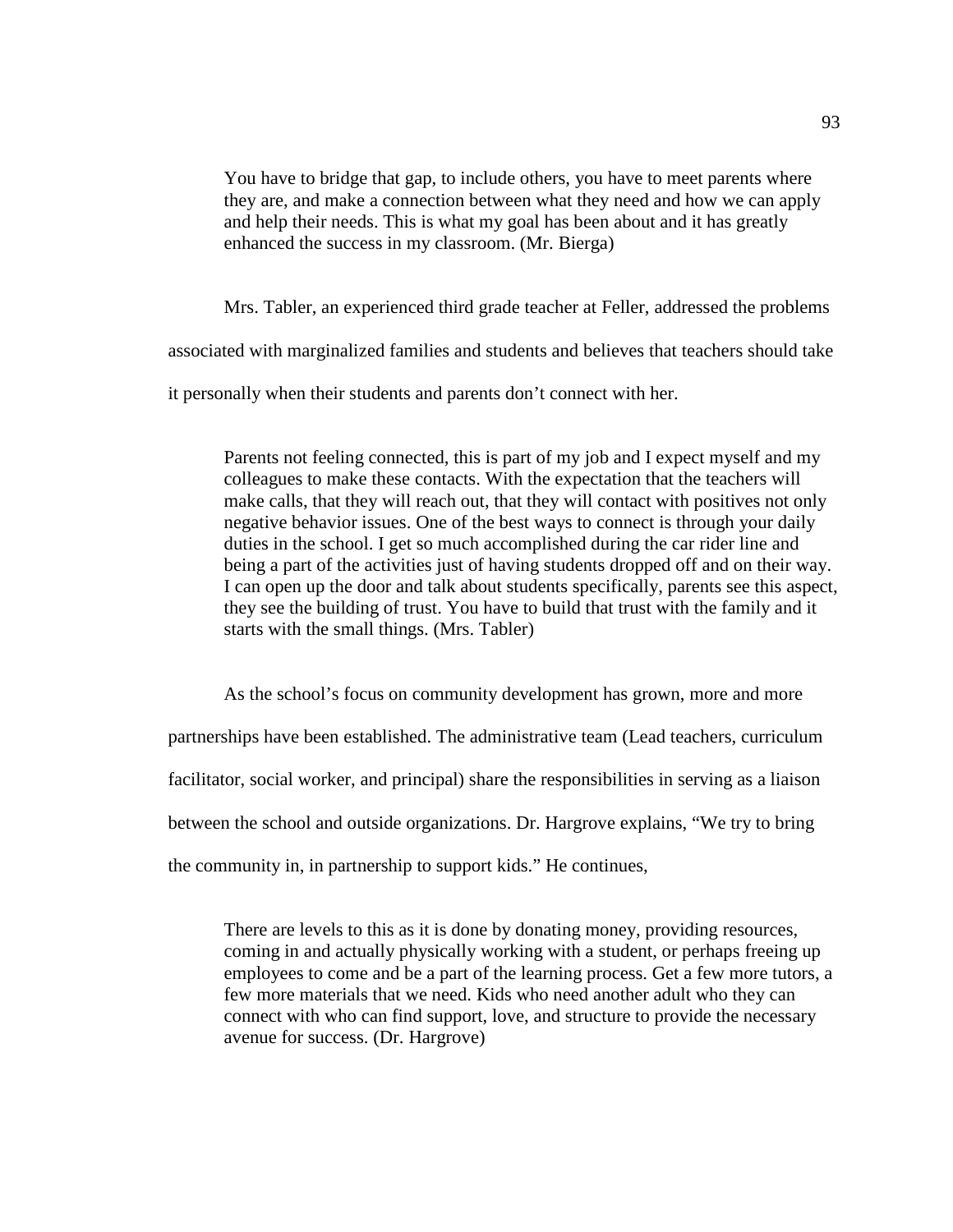With additional probing, Dr. Hargrove was able to clarify his thinking as he approached

the answer to the question, how does your school serve marginalized families?

Honestly I think it goes back to those relationships. Those ones who are hardest to reach, you must be the one who reaches out; you must be creative in your approach. You can't just tell them you appreciate them and want them, you have to show them. You must be the model for this process. Specifically, we found businesses, or local churches, which have helped to pay for bills, cars getting repaired, groceries, buying Christmas gifts, (150 kids were adopted last year with our Christmas gift programs) or providing a professional development program for parents. It's these kinds of things that we have to be conscious of, you can say all day, oh, you're welcome here, all day long but when these parents see that we are here and we are doing all that we can to support you, that we must have your connections. We go overboard when we get them here! We want to show them in ways, even over the top, that they are appreciated welcome, and excited. (Dr. Hargrove)

The overarching attitude from among staff interviewed reflected a perspective that there continues to be more "current" involvement from people who are familiar with the school, (i.e. majority families and stakeholders) and who have an outside desire to help because they want to make a difference. This is not necessarily because they attended the school or have children in attendance.

# *Parent Voices*

I was able to connect with several parents while I conducted my research at Feller Elementary. Over the duration of the data collection I was invited to many school activities and events and became a bit of a regular participant within the school community. Being included gave me an opportunity to interact with the chairperson of the PTA, other members of the board, and a few other parents who are involved within the school community. I conducted six interviews with parents and their perspectives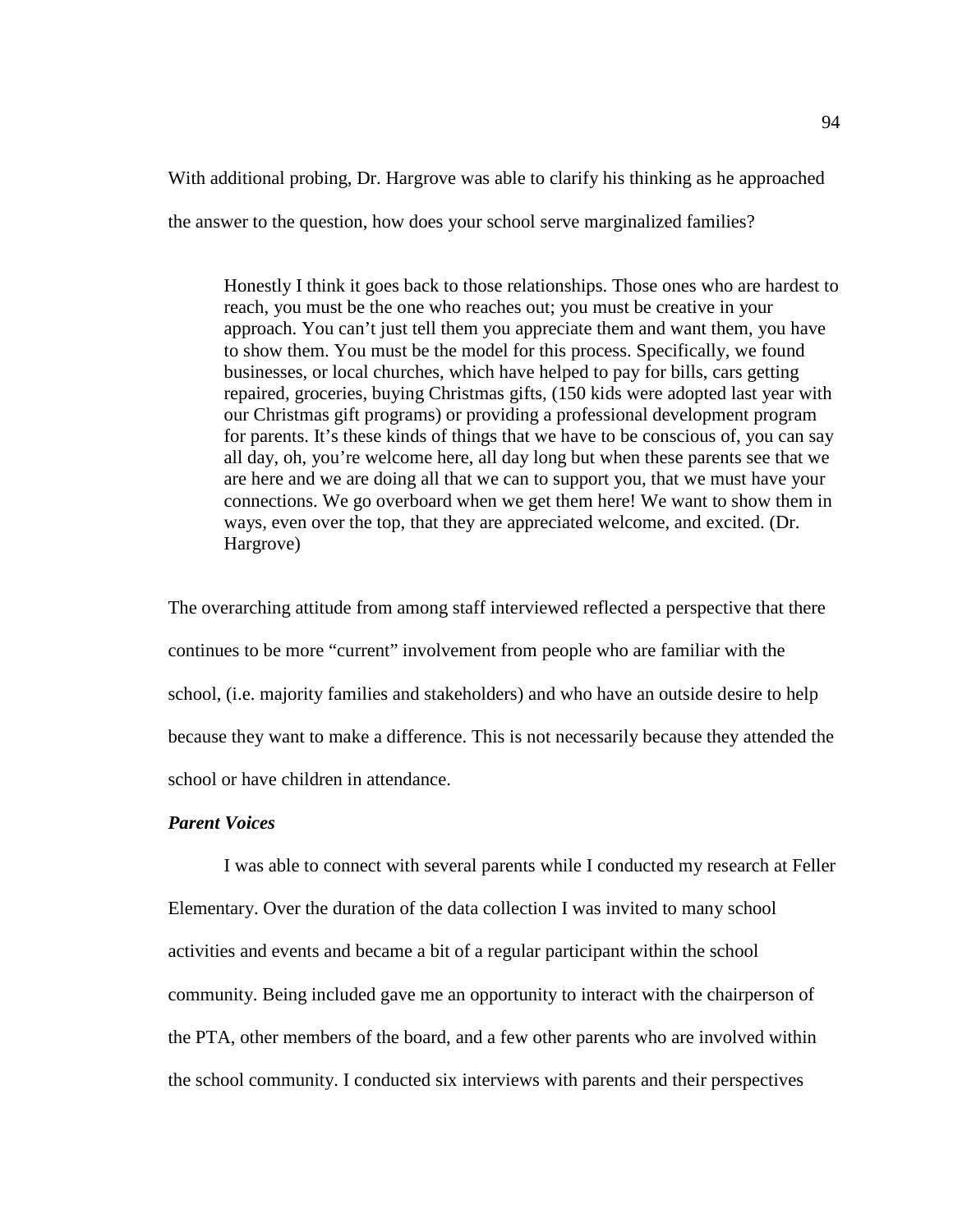brought light to some comments from staff, but it also showed some glowing inconsistencies between what is perceived between school personnel and the families they serve.

Mr. Snider is a parent volunteer who comes to school each week to work with students and to contribute in any other ways needed. He is a retired insurance salesman, and a grandfather to a fourth grade student. He is an African American male and lives just outside of the Feller community. Mr. Snider is known as a student advocate who carries himself with enthusiasm and builds positive relationships with the young men on campus. Because of this I was surprised with his initial response to my questions regarding obstacles to connection. He stated,

Not to be disrespectful, but I'm kind of like, what are these teachers being taught in college. My whole thing is, when I went to school teachers were standing up and teaching and smiling, and trying to work with everybody. But today you can't just teach one way anymore, you have to have different strategies for different behaviors. There needs to be a class on that! How to teach kids from different walks and different behaviors. (Mr. Snider)

Mr. Snider shared with me that he loves working in the school and enjoys the interactions he has with his students, but feels like many in the school are still struggling to connect with individual families.

Mrs. Thome, the PTA president, shared similar comments as she compared the growth of the school to that of other schools with which she has been involved. She explained that Dr. Hargrove and the teachers are working hard to make instructional improvements but there are still barriers to making connections. In her experiences she has noticed that the staff turnover is troubling because,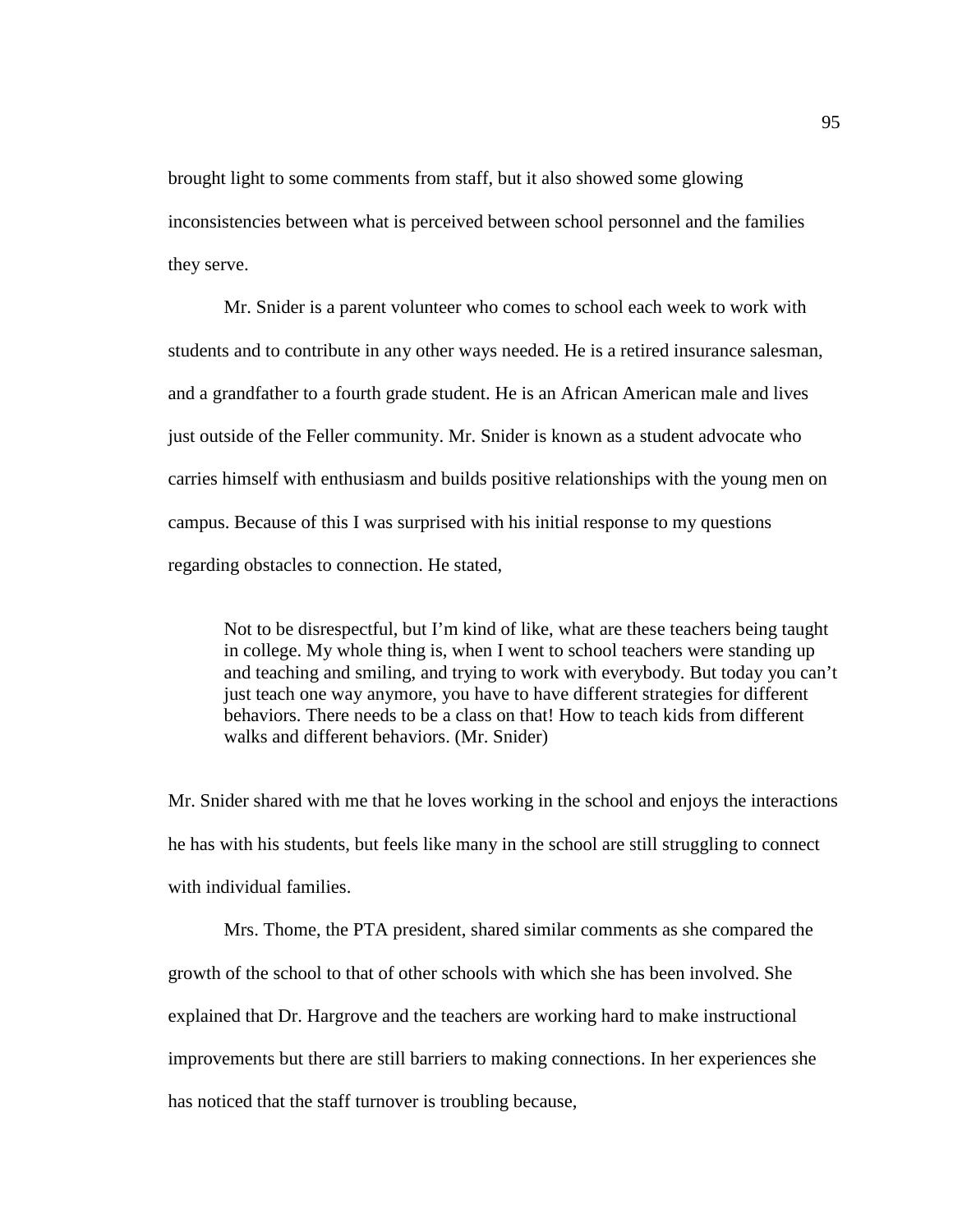You are always trying to catch the teachers up with the population being served. Regardless of the kind of school (Title I or High Performing) they need to understand these ideas. Because the kids, parents, and teachers WILL shut down if they can't work as a team, and they will not work as a team unless there is trust and understanding about their circumstances. (Mrs. Thome)

Having said that, Mrs. Thome was quick to point out that the administration and staff work very hard to make connections with everyone and to be action oriented with all members of the school. She describes the Feller community as a place that is growing in development because of the leadership not in spite of it.

I know there are schools in the county where principals are not as open and welcoming to parents. Dr. Hargrove has an open door policy for parents, you can come in anytime, he does a shadowing event later in the year where parents can come in and follow their children to see what they encounter each day. You don't feel like you are a distraction here, you feel like you actually are welcomed and wanted here. (Mrs. Thome)

She continued,

Also if you have a question, you don't feel like there is a barrage of people standing in the way. You can go right to the principal and get answers. He is very accessible. (Mrs. Thome)

Mrs. Thome described the challenge that all parents must face when they are

invited to participate in the activities of the school. She explained that it's not always

easy or comfortable. In fact, "in many ways I have to take total responsibility of the

learning that happens in the life of my child."

Mrs. Thome, along with her husband, spends many hours each week working

within the school and communicating with the principal and the teaching staff. While she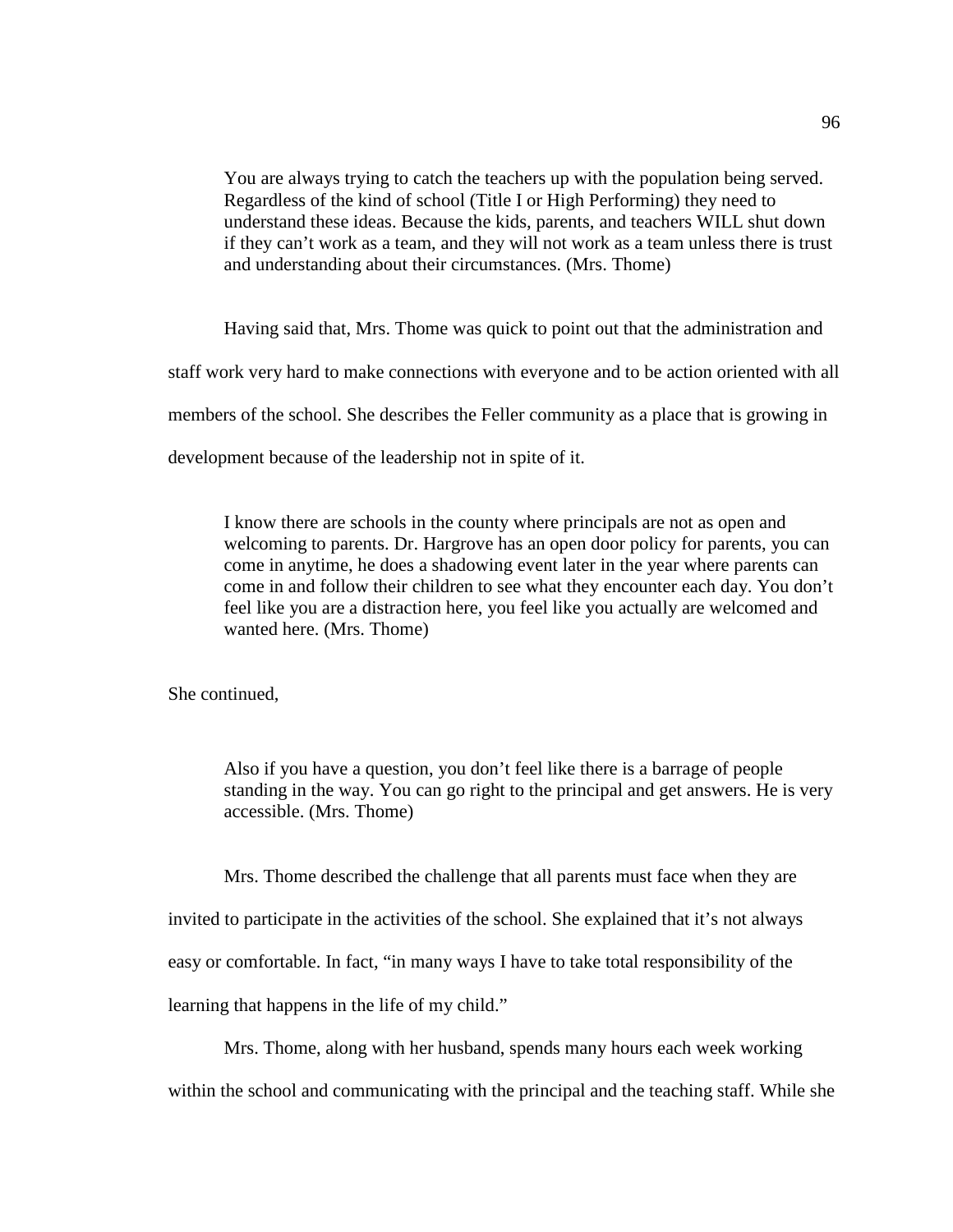knows things need to be better, she feels that strong steps have been taken in the short time Dr. Hargrove has been principal.

We can't blame and point fingers. How can you as a parent not help but look at yourself when you keep getting calls about your child's behavior. This is where the teaching staff can make such a difference, by being involved in the lives of the families. I can see how someone would feel like this is a direct relation to me in how I am raising my child. I wouldn't blame the school but I see how they might feel like they probably don't trust the way I am working with my kids. (Mrs. Thome)

Hearing these perspectives led me to think in deeper ways about how other parents might perceive the performance of the school staff. Through my observations of evening events, PTA meetings, and the day-to-day interactions on campus, the attendance and participation by parents appeared to be incredible. I sought to find additional ideas and opinions from those who have chosen to participate in these school events.

Ms. Thorton is a single parent who works closely with the PTA and has a reputation for being a solid advocate for her second grade daughter. I met her at one of the evening events and asked if we could sit down for an interview. One of my first questions centered on the role of community in the school and how the contributions of parents have impacted the Feller program. She had this to say:

I think the role and participation of parents is getting better. When we first started here, we did not have much parent involvement. Like with the PTA, volunteer activities . . . but parents are realizing ways they can get involved, and other parents are doing it, you don't want to be the first one to start, but you want to be included. I think what we are seeing lately is a trend among parents who want to get involved because other parents are involved. They don't want to be left out. (Ms. Thorton)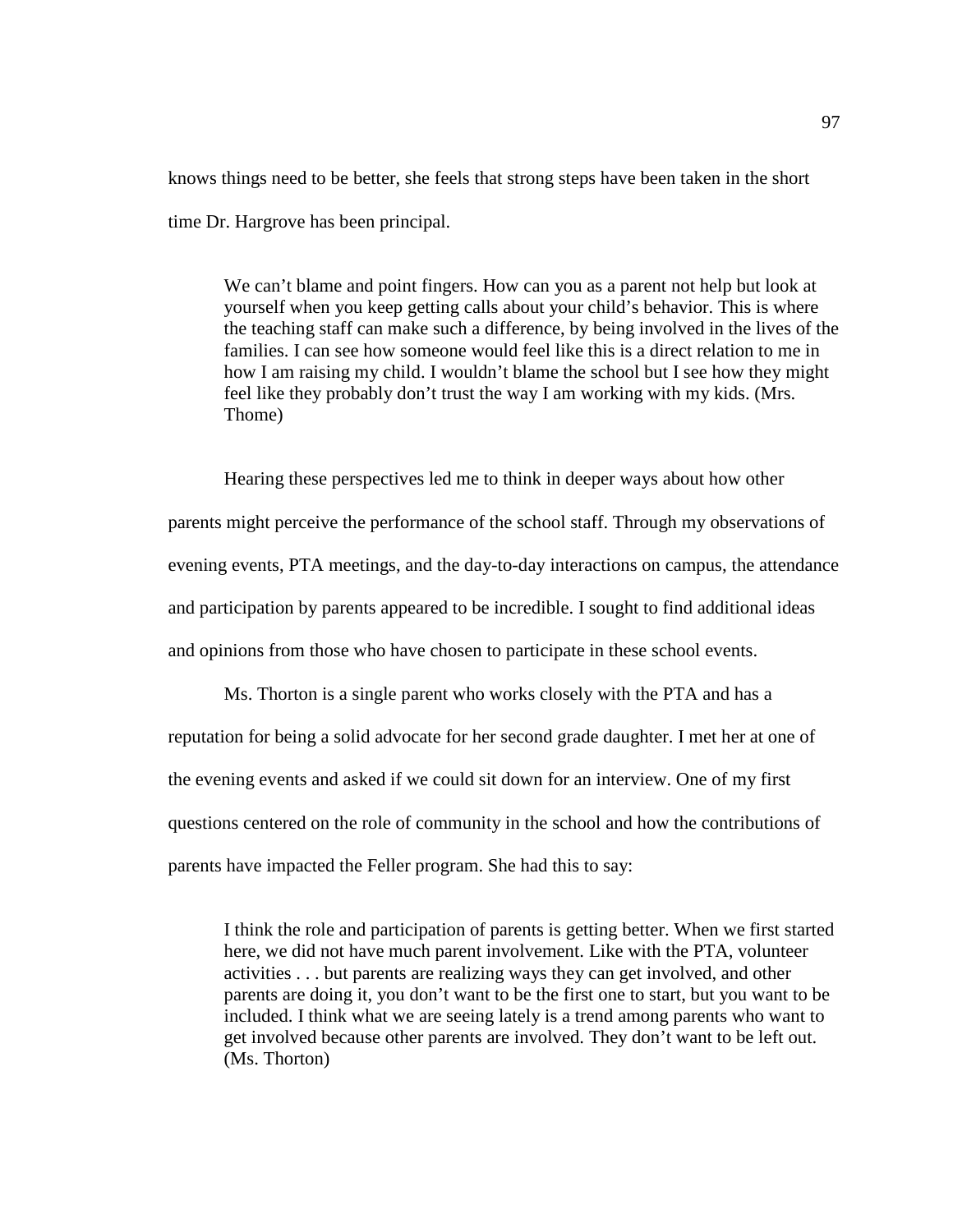As I probed for more understanding Ms. Thorton explained that the ideal relationship between the parent organizations and the teachers should include a constant flow of information. Yet, in her experiences, few (parents and staff) are interested in making a commitment long-term.

It should be a teacher and parent partnership. Right now what we are afraid of is that so much of the work we have done will go away unless more teachers and parents are becoming a part of the activities. To me you have to make time for your children. To make time for them it can't just be in the evenings (as a parent) or just in the day (as a teacher) it has to extend outside of the time you are expected to be with the kids. (Ms. Thorton)

Mr. Ramirez, a Latino father of three Feller students, loves his school and is eager

to see it become an even better place. From his experience his children have had

wonderful teachers and have learned so much more than they could have at another

location. He described his involvement this way,

I love this school and all of the things they do here. The after school activities we do, Hispanic night, multicultural arts night, math night, Saturday classes, trunk or treat, etc.

In response to questions about the role of the school as a community he described his

perspective this way:

It makes you feel like you are part of something bigger than just a classroom. It lets everyone know, kids, parents, and teachers, that what takes place in this school is important. Not just about academics, but about depending upon each other. The more stuff you know, the more experiences, the more we come together, the better you will do in the world. (Mr. Ramirez)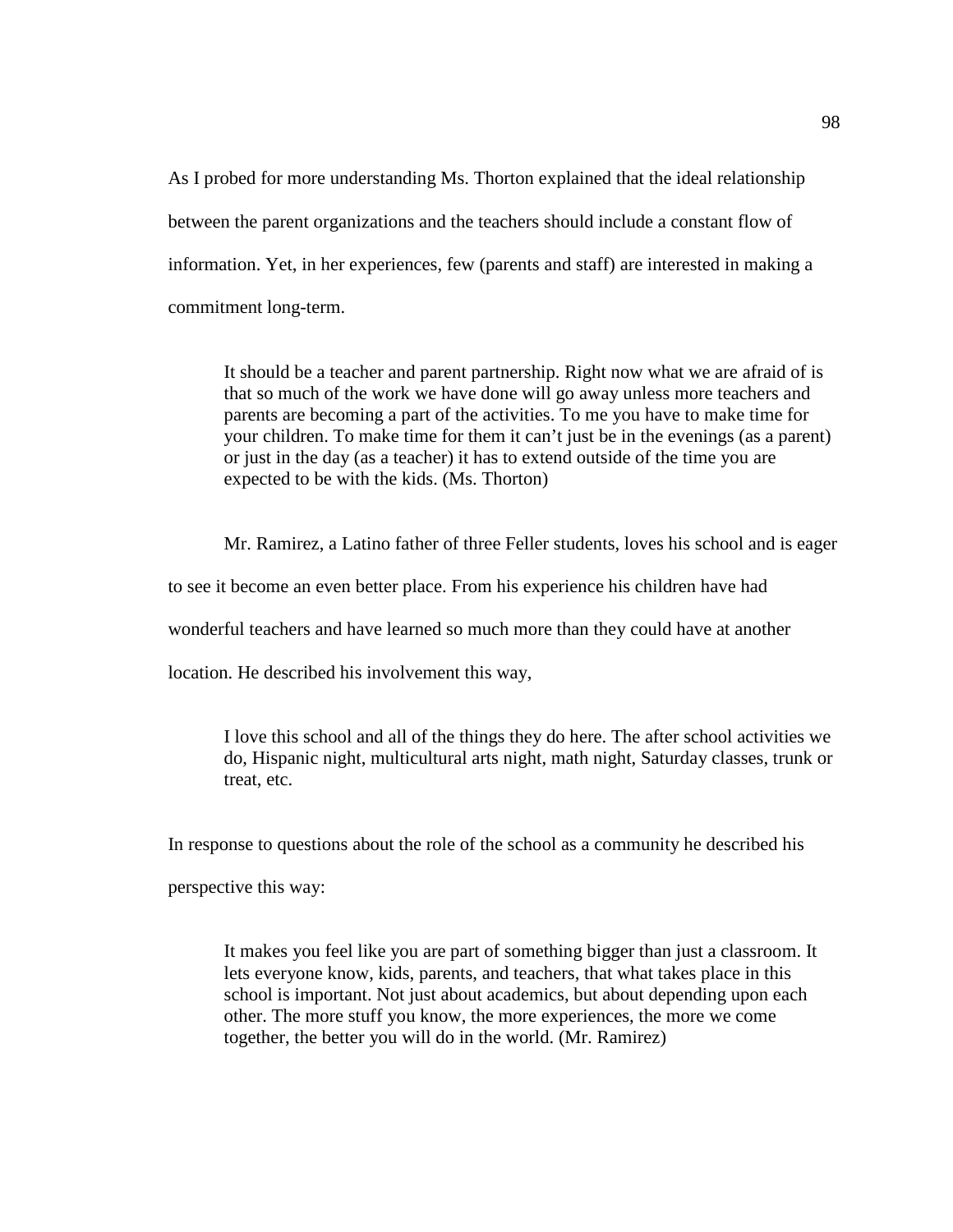In addition to these opinions, Mr. Ramirez outlined his concerns with getting more staff involved in the activities at school. He explained to me that the school is doing so much to reach out to parents and to the larger community, but they continue to fall short in making lasting partnerships because of the time that is involved. Parents are working hard to provide for their family and teachers are doing all they can in the day to push their students academically. In final analysis he had this to say regarding the role of teachers in serving families.

Teachers? The struggle here seems like teachers don't want to be here longer than they have to be unless they are getting paid. We have tried to do Saturday activities and teachers rarely attend. We have a lot of young teachers, who appear to not know that they can do this, or should do it. What is the majority doing type thing, a real struggle with commitment. Now this has changed a lot, we have had more teacher involvement, but we are far from where we need to be. (Mr. Ramirez)

Mr. Barker, a white parent of a fourth grade student, agreed with the sentiments of Mr. Ramirez. He explained that the principal needs to push the teachers toward a better understanding of connecting with parents and students outside of the classroom. These interactions, he said, "will only build or enhance what takes place inside." From his perspectives, "If you have more teachers involved, you will get more parents involved, they will see that it is not just a job."

I continued to question Mr. Barker to explain how he has been able to connect given some of the perceived shortcomings. He explained,

The curriculum has changed so much; it is hard for me to fully understand the math aspects of individual lessons. It is so important for me to get in and meet with teachers to hear about how I can help with the math homework. I want to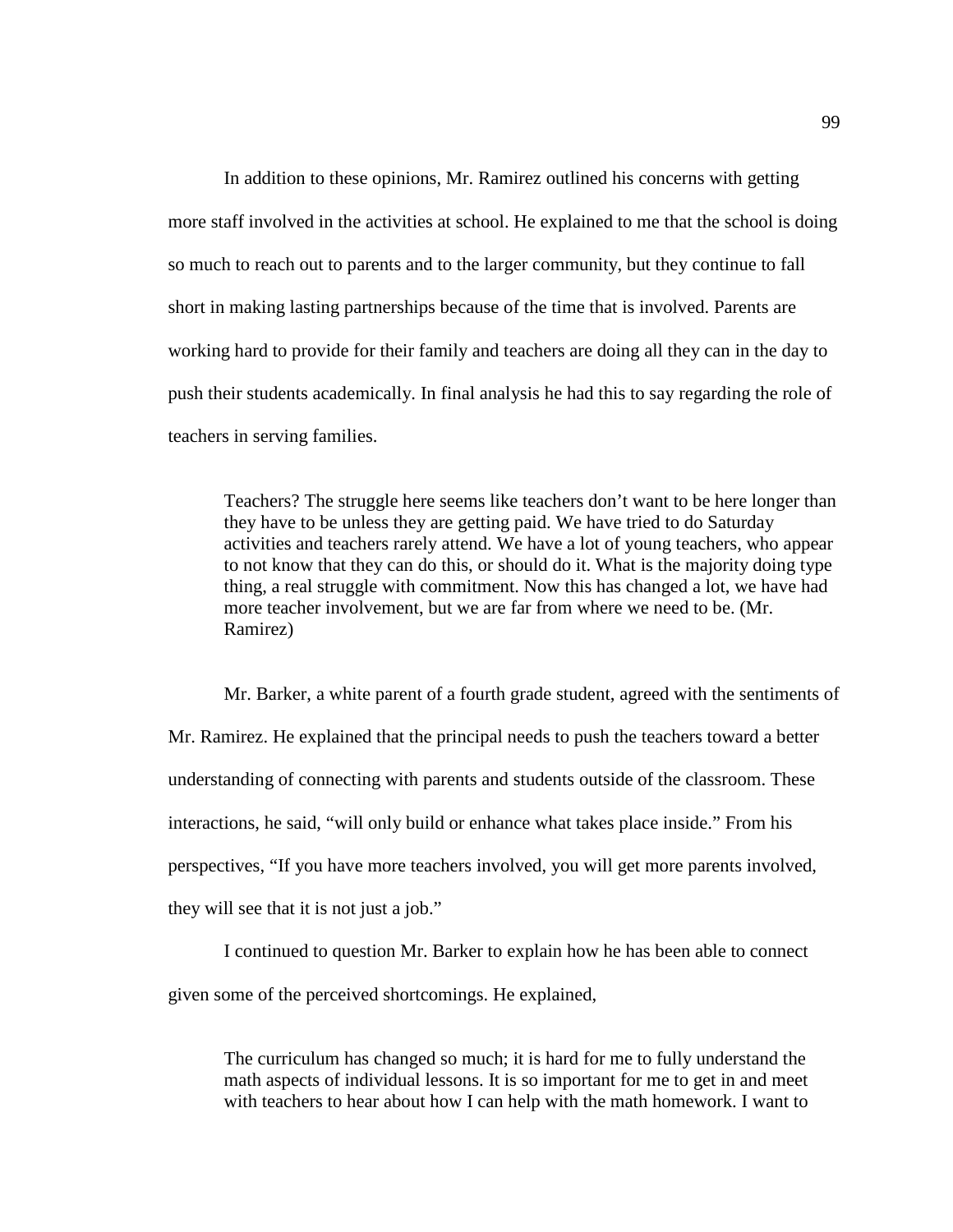stay on top of things but need to be connected to do so. It is intimidating, but a relationship with the teacher is important. (Mr. Barker)

Mrs. Martinez is a Latino parents who volunteers throughout the week at Feller elementary. Her children are both students at the school and she has been very impressed with the accessibility of the teachers and leadership. She recognizes that there are areas the school needs to improve in as it seeks to reach more parents, but overall (from her perspective) the staff goes above and beyond to establish relationships with parents.

I know things are not always this way in other parts of the district. I have dinners and family events with nieces and nephews who are at other schools, they don't allow as much exposure as we do here at Feller. When I talk about my school I feel pride because I know that the staff has worked hard to get my support and I want to do more to help them. (Mrs. Martinez)

Inspired by what Mrs. Martinez shared, I asked for specific examples of programs

and activities that accommodated her as a parent, or reached out to her family?

Game nights . . . activities here at school. One of things recently the school did was great . . . they had a dance for the students and the ticket was free if their parents attended. While students were dancing, parents were meeting with teachers and talking about instruction, curriculum, and community issues. This was a great activity and event. (Mrs. Martinez)

Mrs. Thome had this to say about the ways parents can better be included in the processes

on campus. She quipped,

Community day is a good example of a way to be involved. Or volunteering within the classroom . . . you can come in and read a book, you can be a lunch buddy, you can volunteer in other ways, you can connect. It's just a matter of taking the steps toward the school. (Mrs. Thome)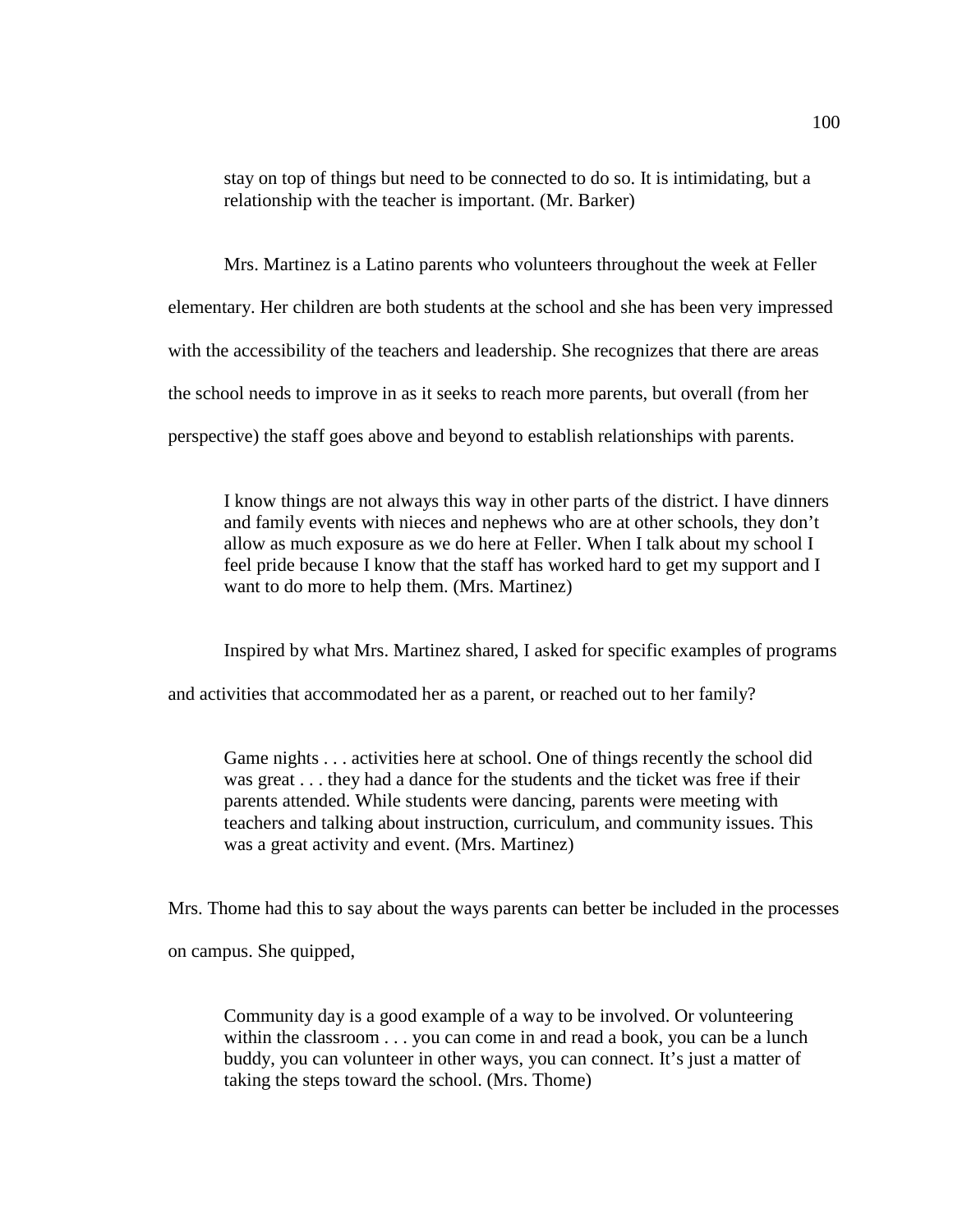As I heard the perspectives from the teachers and staff of the school, as well as, the parents, it appeared that there is a divergence of opinion on some of the ways the school is performing. At the same time, all participants echo the success of the school.

# **Summary**

In this chapter, I told the descriptive story of the school. In chapter five I will discuss my findings and interpretations from the interactions and interviews of the study. I will also return to the framework and research questions developed in chapter two to make sense of the lessons I have learned from observation, documentation, and interview data.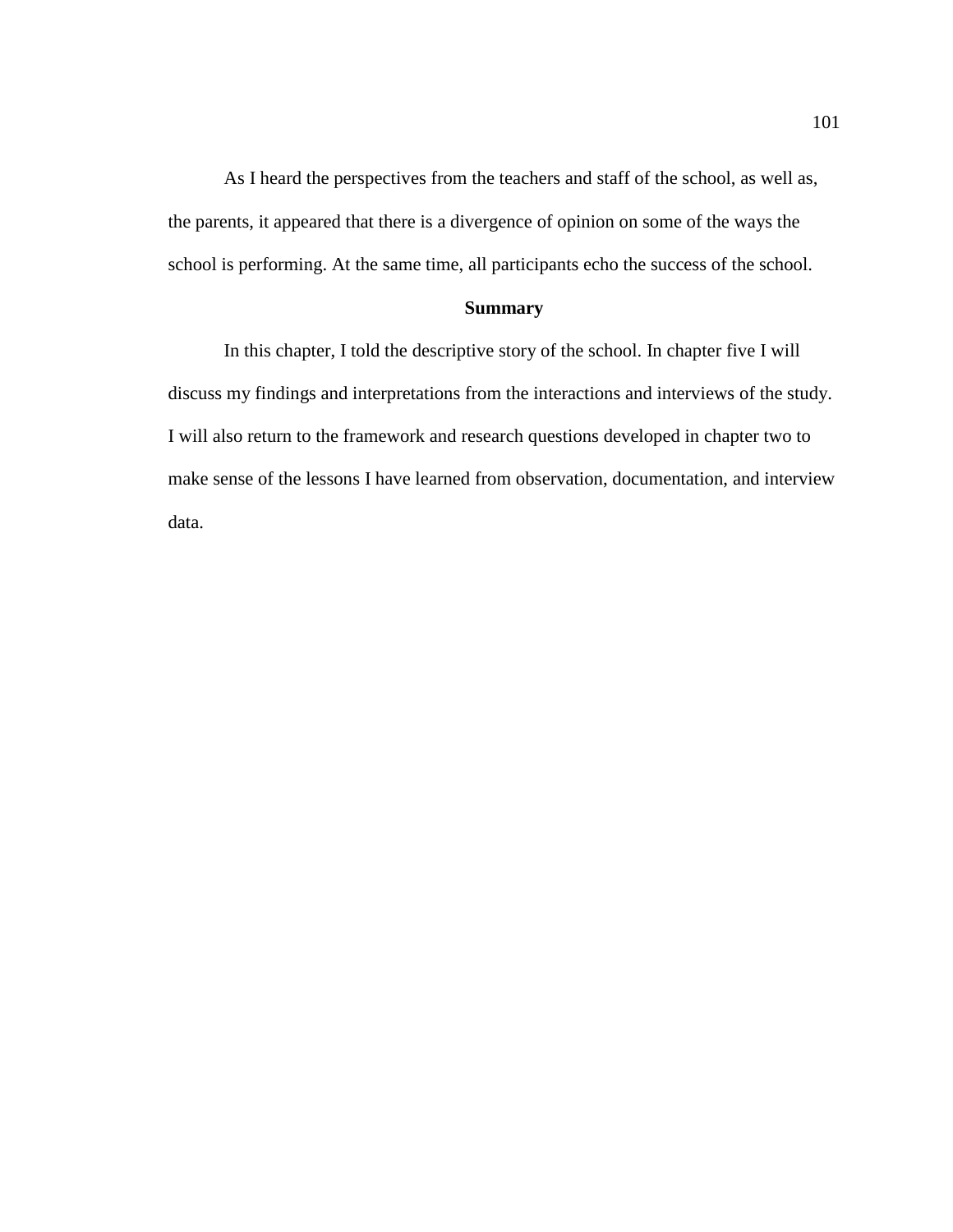#### **CHAPTER V**

### **CONCEPTS, PRACTICES, AND STRATEGIES**

In Chapter IV, I told the descriptive story of Feller Elementary School. This chapter presents an analysis of the data presented in the previous chapter by first looking at the research questions posed in Chapter II. After analyzing this data I identify concepts each participant discussed during their interviews. I list these variables in descriptive tables and use this information to inform the practices and strategies employed by the school to birth and cultivate their program. In addition, I reveal the results of what interviewees perceive as *obstacles, ideas, and suggestions* to enhancing positive relationships between the school and the community. At the conclusion of this chapter I return to my conceptual framework to discuss new insights I have gained as a result of conducting this study.

#### **A Return to the Research Questions**

In this section, I review the study's research questions and provide some insight into the analysis of the data collected. Three research questions were considered in this research study and the answers to these questions were addressed in the raw responses of Chapter IV. To succinctly approach the answers to these questions, a brief summary is provided under each bulleted question. The questions themselves include the following:

1. What are the practices and strategies of the school that shape a commitment to school, family, and community partnerships?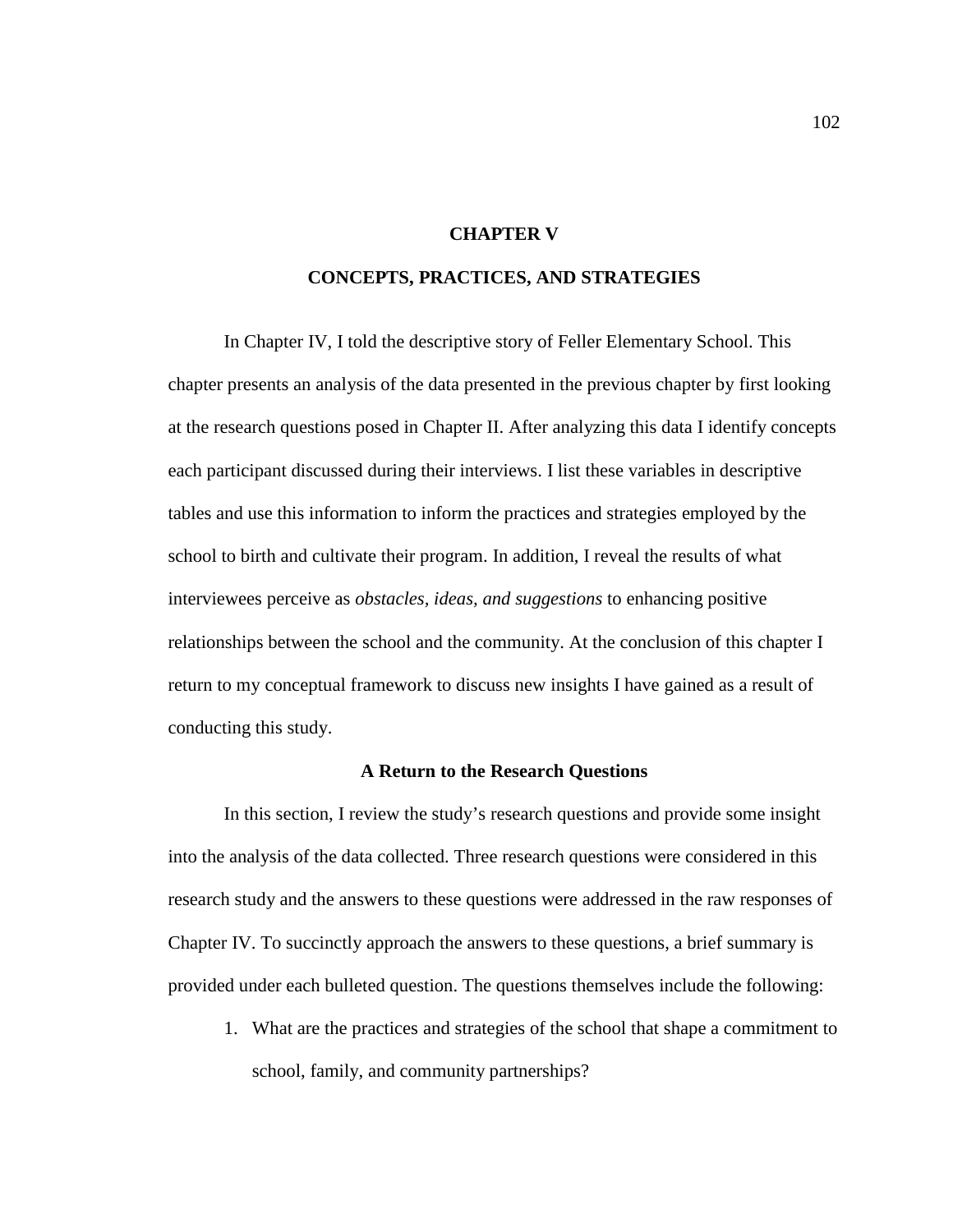- a. What are the obstacles that get in the way?
- b. How can they be overcome?
- c. Which methods work best for whom?
- 2. What is the principal's role in this process?
- 3. What can be learned from this elementary schools recent evolution from where it was to where it is now in relation to community connections? What are the plans for the future of this school?
- 4. How does this schools experience of partnership development inform the conceptual framework of "as," "in," and "with" the community?

#### **Question 1**

*What are the practices of the school that shape a commitment to school, family, and community partnerships?*

The community partnership practices of Feller Elementary School are vast as one looks at classroom instruction, communication from the school, the inclusion of outside agencies and the alternative times provided by the school for relationship building. As interview participants' opinions and my observation data were analyzed, I came to realize that this school has worked hard to thrive as a school devoted to student success. The driving force behind what is being accomplished is an internal focus on student achievement and meeting the goals outlined from the state and federal instructional standards. That said, the principal along with the school leadership team (a cross-section of school staff) developed a strategic plan to incorporate outside agencies as a way to help support the instructional efforts of the school.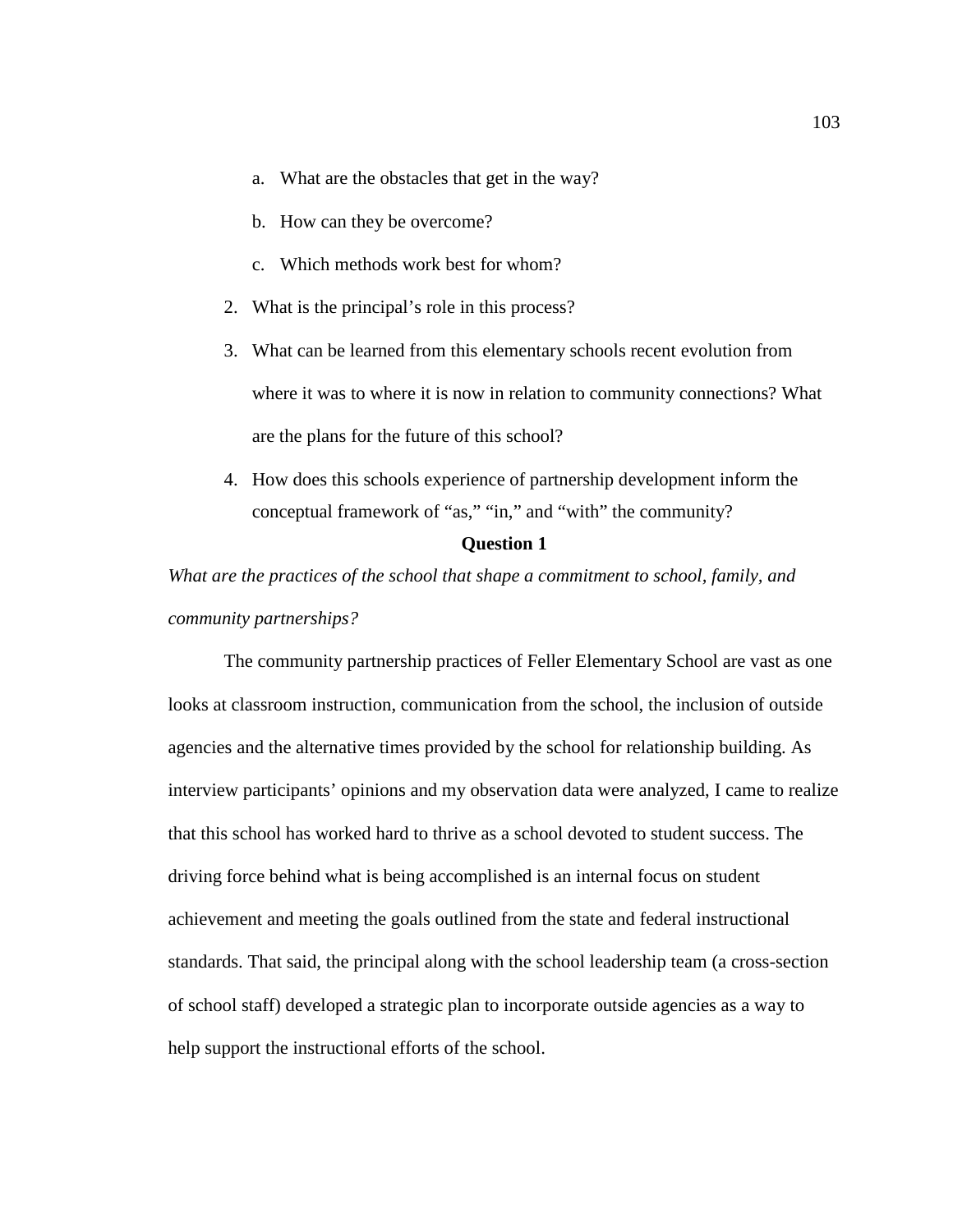Dr. Hargrove and his staff have worked over the course of four years to develop and execute a strategic plan that connects with outside organizations, churches, businesses, and parent groups. By hosting community-wide breakfasts, assemblies, guest visits, and volunteer initiatives, the school has been able to garner media attention, financial support, and a culture of collaboration and partnership. These efforts accent an evolving focus on academic improvement and classroom instruction.

Table 2 provides a snapshot of what interviewees shared in response to the practices of the school. By collecting this data and organizing it in this way I was able to better analyze the regularity of the responses and connect them to the observation and documentation evidence.

Table 2 lists the *practices* the school employed to make connections and build partnerships and the frequency with which they were discussed during the interviews. In addition, because the respondents spoke specifically to the importance of each practice, this information became useful in helping me craft a narrative that descriptively tells the (Chapter IV) school's story.

After each interview was conducted and reviewed, it became obvious that obstacles and suggestions for future success needed to be discussed to better understand the experiences at this school. Within the interviews each participant was asked to identify some of the steps the school took to cultivate their partnership program.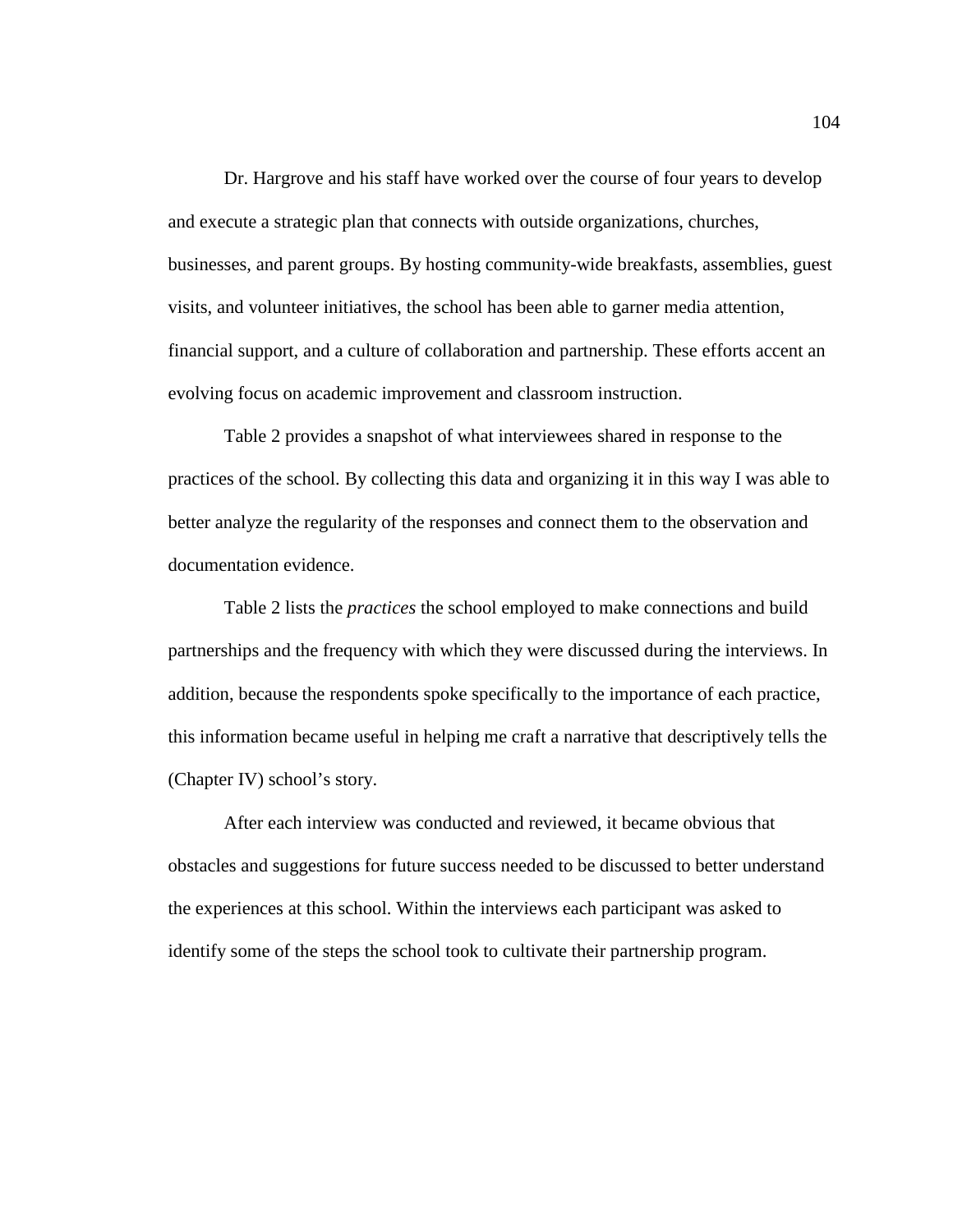# **Table 2**

# *Data Collection Matrix: Practices Listed by Source*

|                                       |                  | <b>Number of</b> |                    |                  |
|---------------------------------------|------------------|------------------|--------------------|------------------|
| <b>Practices</b>                      | <b>Interview</b> | <b>Responses</b> | <b>Observation</b> | <b>Documents</b> |
| Focus on instructional best           | Yes              | 13/18            | Yes                | Yes              |
| practices                             |                  |                  |                    |                  |
| Setting high expectations for         | Yes              | 11/18            | Yes                | Yes              |
| students and staff                    |                  |                  |                    |                  |
| Developing school pride with          | Yes              | 18/18            | Yes                | Yes              |
| incentives, assemblies, posters,      |                  |                  |                    |                  |
| messages                              |                  |                  |                    |                  |
| Ensuring principal accessibility      | Yes              | 18/18            | Yes                | N <sub>o</sub>   |
| Organized planning for                | Yes              | 15/18            | Yes                | Yes              |
| partnership programs                  |                  |                  |                    |                  |
| Showcasing the school in the<br>media | Yes              | 13/18            | Yes                | Yes              |
| Teamwork as a driving force in        | Yes              | 12/18            | Yes                | Yes              |
| the school                            |                  |                  |                    |                  |
| Two-way communication                 | Yes              | 14/18            | Yes                | Yes              |
| Alternative meeting times and         | Yes              | 6/18             | N/A                | Yes              |
| locations                             |                  |                  |                    |                  |
| Employ strategies to reach non-       | Yes              | 15/18            | Yes                | Yes              |
| English speaking parents              |                  |                  |                    |                  |
| The principal effectively             | Yes              | 11/18            | Yes                | Yes              |
| delegates responsibilities            |                  |                  |                    |                  |
| Purposeful outreach—open the          | Yes              | 18/18            | Yes                | Yes              |
| school to all stakeholders            |                  |                  |                    |                  |
| Build an effective "Guided            | Yes              | 9/18             | Yes                | Yes              |
| Reading" program                      |                  |                  |                    |                  |
| Expect the staff to collaborate to    | Yes              | 11/18            | Yes                | Yes              |
| meet goals                            |                  |                  |                    |                  |
| Host after-hour parent meetings       | Yes              | 16/18            | Yes                | Yes              |
| (Sat.)                                |                  |                  |                    |                  |
| Emphasize the School                  | Yes              | 7/18             | Yes                | Yes              |
| Improvement Plan-                     |                  |                  |                    |                  |
| "partnership contract"                |                  |                  |                    |                  |
| Engage in staff development on        | Yes              | 10/18            | N/A                | $\rm No$         |
| cultural differences                  |                  |                  |                    |                  |
| Make sure that all school             | Yes              | 6/18             | N/A                | N <sub>0</sub>   |
| language as inclusive not             |                  |                  |                    |                  |
| exclusive                             |                  |                  |                    |                  |
| Parent perspectives should be         | Yes              | 4/18             | N/A                | N <sub>o</sub>   |
| considered in everything              |                  |                  |                    |                  |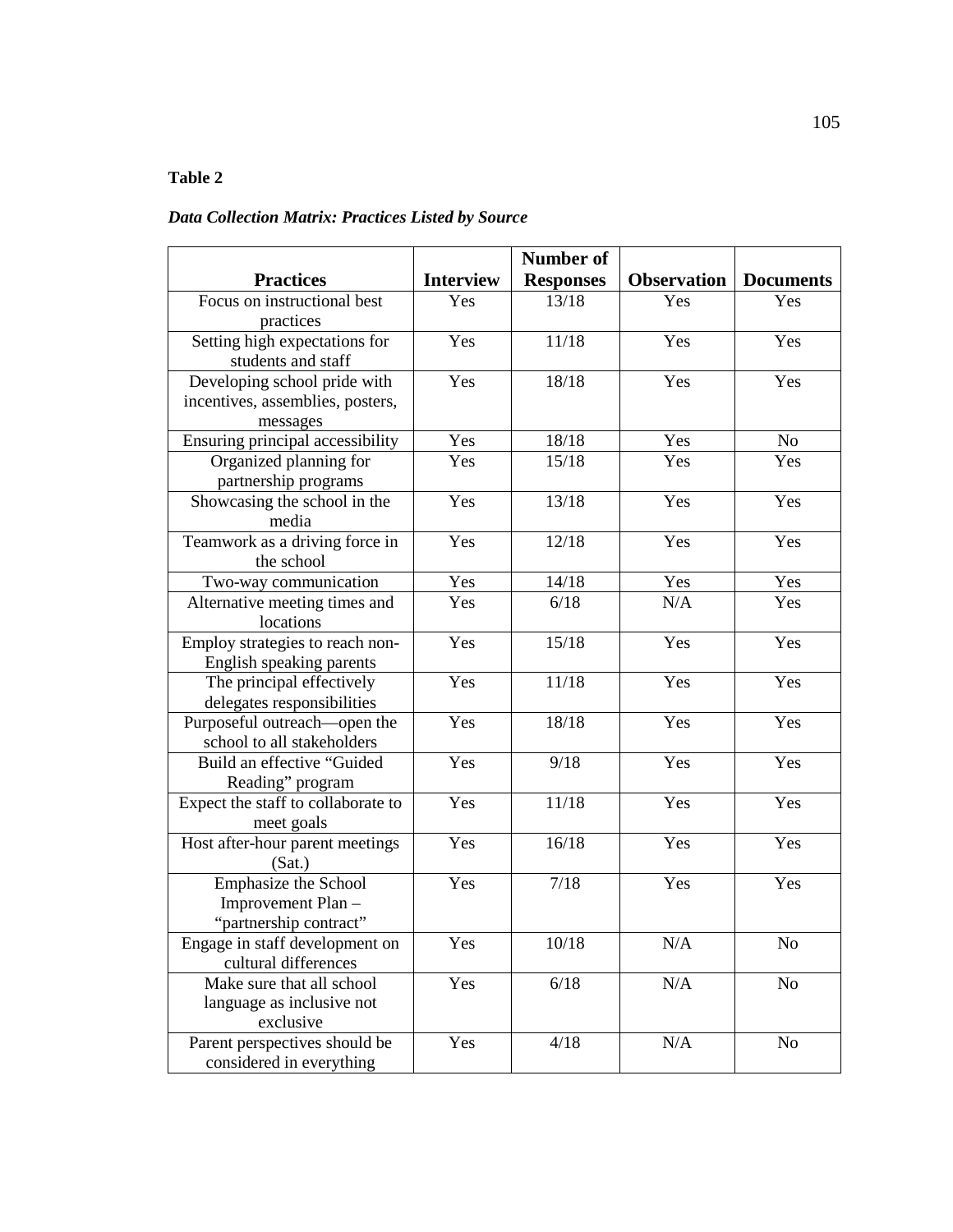Table 3 provides an analysis of what the observation data, interview data, and school document data described as *strategies* necessary to consider when developing a partnership program. This table also shares a description of the specific examples of implementation that were taken at Feller to make their program a reality and their order of chronological and logical implementation (to the extent possible). By systematically listing each strategy, I was able to make connections between the practices employed (Table 2) and the strategies implemented (Table 3) to grow the partnership program.

# **Table 3**

| <b>Strategy</b>            | <b>Example of implementation at Feller Elementary</b>       |
|----------------------------|-------------------------------------------------------------|
| Develop a shared vision    | The school staff has worked (under the direction of the     |
|                            | principal) to develop a collective vision for partnerships. |
|                            | The next step is to conduct this process with parents.      |
| Build an atmosphere of     | Starts with the principal and is communicated to all staff. |
| respect for the school and | This includes a culture of high expectations for students   |
| everyone in it.            | and staff, diverse approaches to learning, and behavior     |
|                            | from all adults that matches the language used.             |
| Model the community you    | The school staff has grown into a family and works          |
| want to have               | collaboratively on instructional and non-instructional      |
|                            | duties.                                                     |
| Organize a strategic       | The school leadership team developed concise plans          |
| plan—have as many          | before asking for help. This sustained a success rate and   |
| details established up     | kept everyone on task.                                      |
| front before asking for    |                                                             |
| help                       |                                                             |
| Establish two-way          | Monthly newsletters, classroom notes, phone calls, and      |
| communication              | school-wide events are avenues to communicate with          |
|                            | parents and outside organizations.                          |
| Open the school for        | Open houses, classroom observations, shadowing days,        |
| families and visitors      | class parities, dances, and school-wide activities. Feller  |
|                            | has consistently done this to showcase student success but  |
|                            | also to continue recruiting help.                           |

*Evidence from the Case Study/Participant Suggestions for Partnership Planning*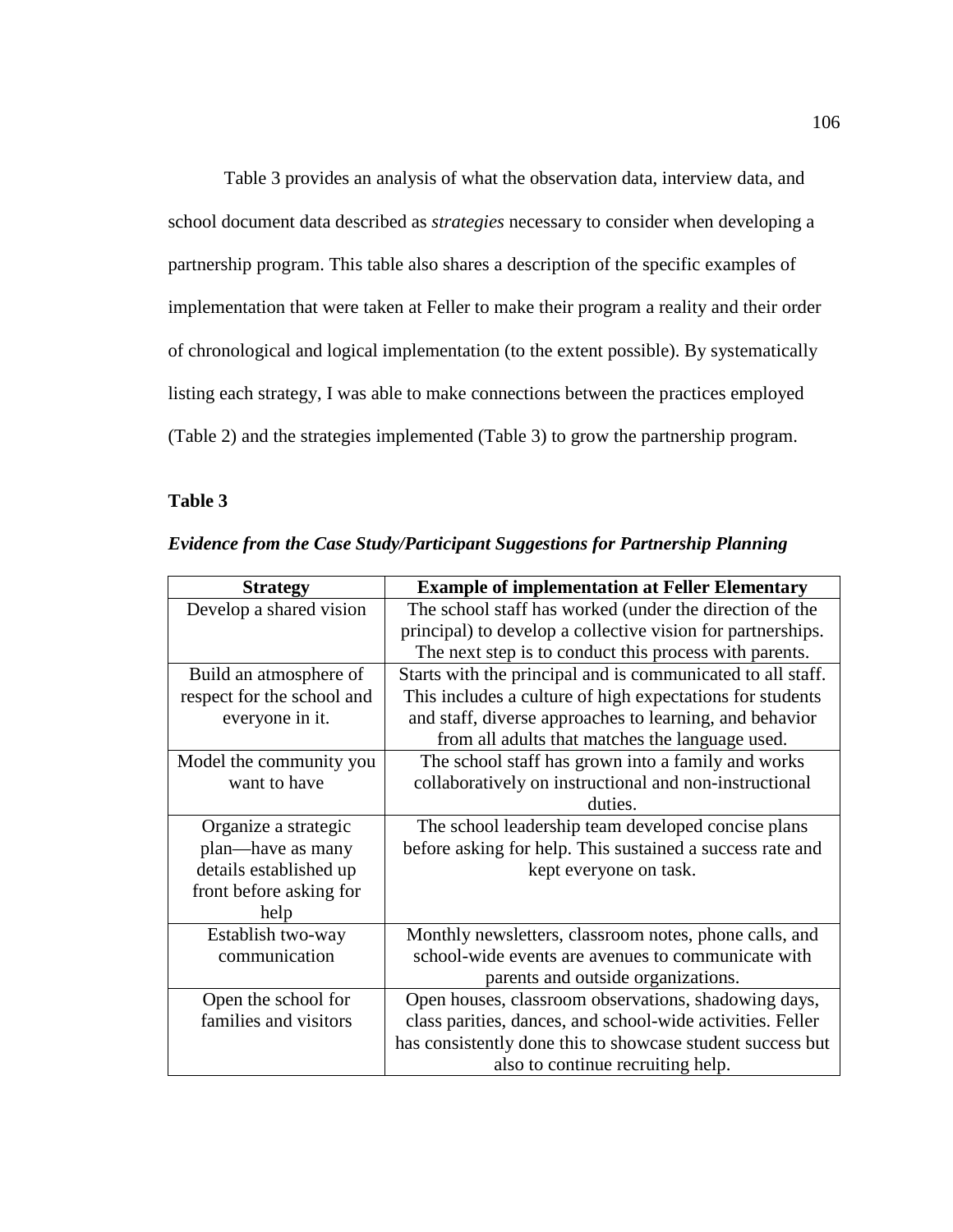# **Table 3—Continued**

| Expose children to other     | Community day at the school, field trips, guest speakers     |
|------------------------------|--------------------------------------------------------------|
| cultures and groups          | and assemblies. Continual conversations with students and    |
|                              | staff on the importance of interdependence.                  |
| Present opportunities for    | Feller has provided multiple ways parents and community      |
| community involvement        | members can volunteer: i.e. lunch buddies, guided reading    |
|                              | tutor, office assistant, classroom helper, PTA committees.   |
| Reach out to engage          | Feller has leaned upon local colleges, churches, social      |
| community groups             | service agencies, and businesses to integrate community      |
| (service organizations,      | services for young children and their families.              |
| cultural groups, and         |                                                              |
| churches)                    |                                                              |
| Acquire funding              | The school leadership with the assistance of outside help    |
|                              | found creative ways to fund programs and provide needed      |
|                              | resources for students.                                      |
| Don't start too big, look at | Feller began their partnership program by incorporating      |
| one small initiative first   | volunteer help with their guided reading program. By         |
| then grow upon it.           | doing this it created a sample program to showcase and       |
|                              | highlight. Initial success carried the enthusiasm for        |
|                              | additional programs.                                         |
| Revisit and refine your      | Feller Elementary continues to critique and modify their     |
| guiding principles           | programs through leadership team meetings and staff          |
|                              | interactions. The hope is to solicit parent opinions as they |
|                              | move forward.                                                |
|                              |                                                              |

In addition, when I looked at these tables in their collective state, I was able to push the analysis of these variables and make some initial interpretations. The relationship between the practices and implementation strategies listed in these two tables ultimately developed a culture that allowed community connections to grow, flourish, and thrive within the school.

As these tables were developed and analyzed I not only had a better perspective on the data but I continued to question exactly how all of this information coalesced to form community. Believing that these threads of practice form a community tapestry, I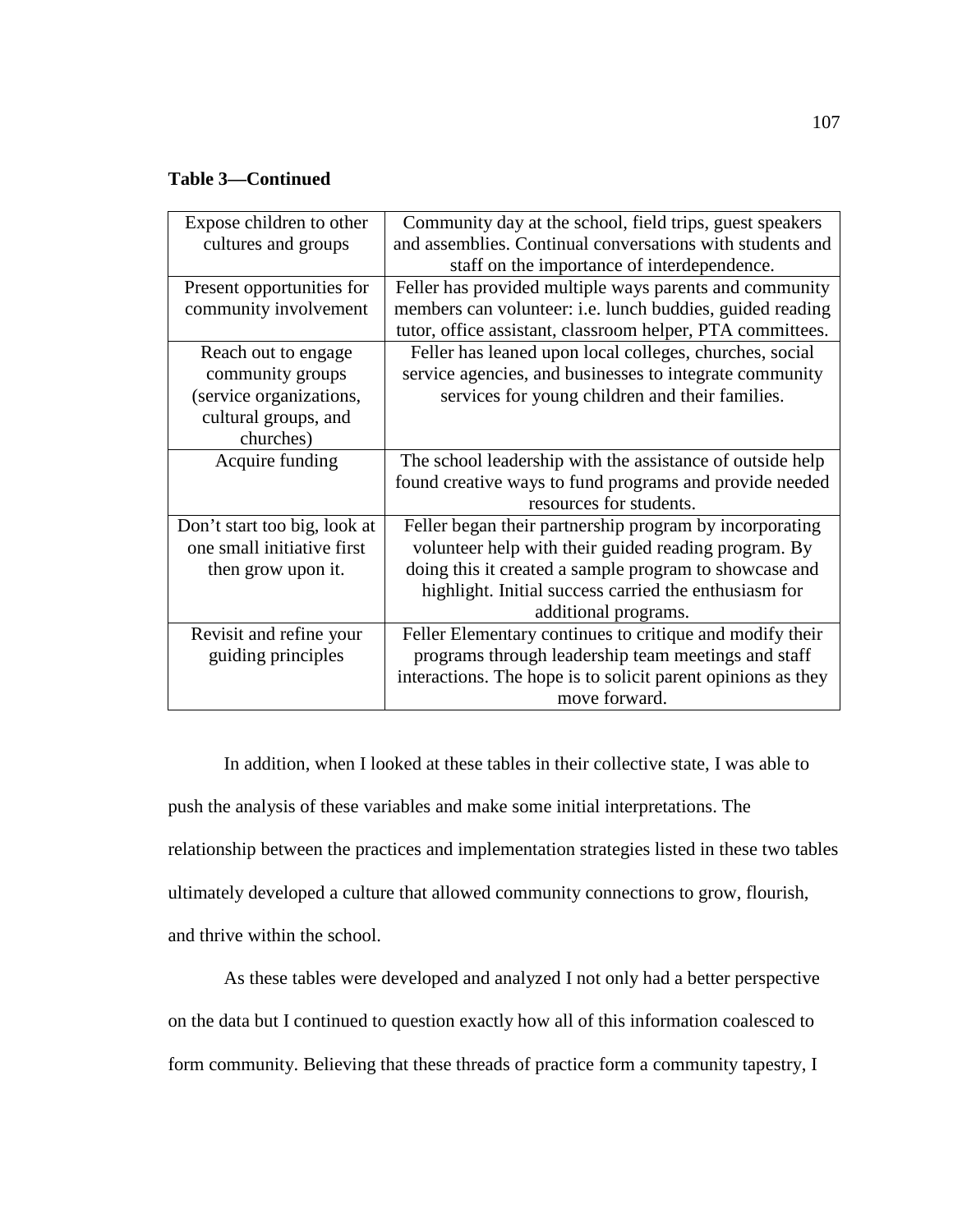began to further analyze how these practices and strategies were utilized to create connections.

As described in Chapter IV, the principal and leadership team invested time and energy into developing specific protocols for outside participation. This included developing a shared statement of belief and a commitment contract so that communication was open and two-way. The principal hosted multiple breakfasts, afterschool meetings, and collaboration sessions away from campus. These strategic activities cleared the way for community members to plug into the school by volunteering as a lunch buddy, a classroom tutor, a financial contributor, or a support person.

The school has opened the building to after-school hours and outside groups. They have engaged the larger community by soliciting volunteer help and necessary funds to support academic programs. The primary strategy in building the partnership program at Feller was developing a strategic plan to reach out to the stakeholders neighboring the school.

Feller Elementary also made efforts to include the school community by providing opportunities for families and outsiders to visit the school. Open houses, classroom observations, class incentive parties, and social activities became normal routines at Feller Elementary and these opportunities were developed in the hopes of outreach. In addition, Dr. Hargrove made it an expectation that he and his staff would develop personal contacts with parents and families through parent-teacher conferences, home visits, and principal liaison meetings.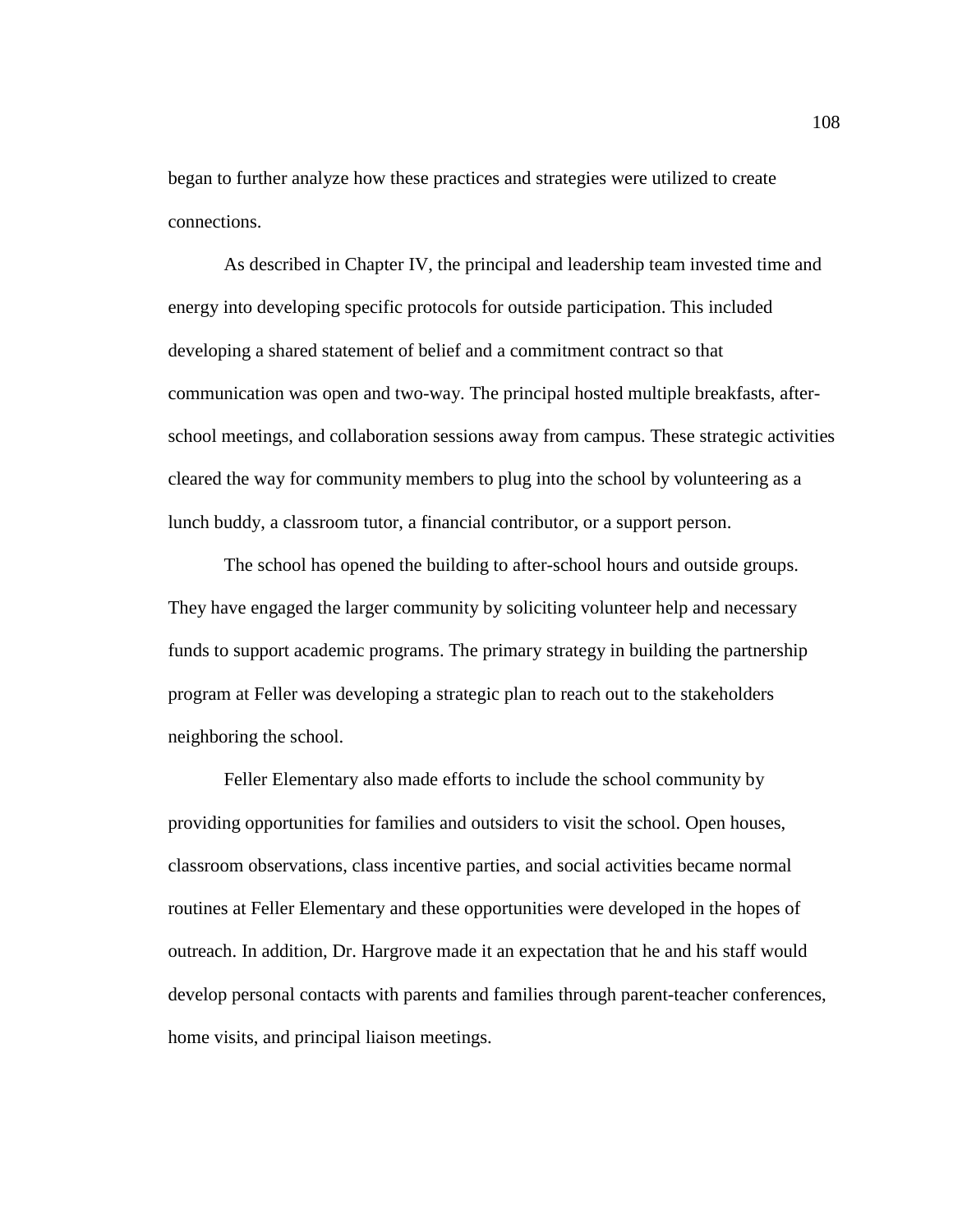Instructional development work sessions were held with the school staff to reiterate the importance of language used in addressing students and parents. A genuine attempt to avoid alienation of parents was made through all written communication from the school. Teachers are expected to acknowledge the diverse cultures in the school setting by teaching with a multicultural perspective and integrating multicultural content.

An interesting strategy the school has employed to reach out to families is the development of Saturday workshops. In hosting these sessions, the school has provided reinforcement to parents and families in school-related issues such as homework support, increased student motivation, and descriptions of curricular items like the new math textbook, the writing process, and effective reading strategies. The development of these sessions were drafted in the hopes that by better informing parents and providing feasible strategies, more families could monitor and interact with their children on schoolwork. Over the three years since their inception these sessions have been very positive in supporting outside interest and developing deeper relationships between the home and school.

A general concept I found throughout the data collection process at Feller elementary was a simple commitment to affirmative interactions. This was explained on numerous occasions by an attempt to simply being "nice." The programs, personal enrichment activities, and inclusion of parents and outside community members were always bathed in an attitude of encouragement. Assuming that many stakeholders had past negative experiences with schooling further promoted awareness in the teaching staff to work for connectedness and cohesion with parents.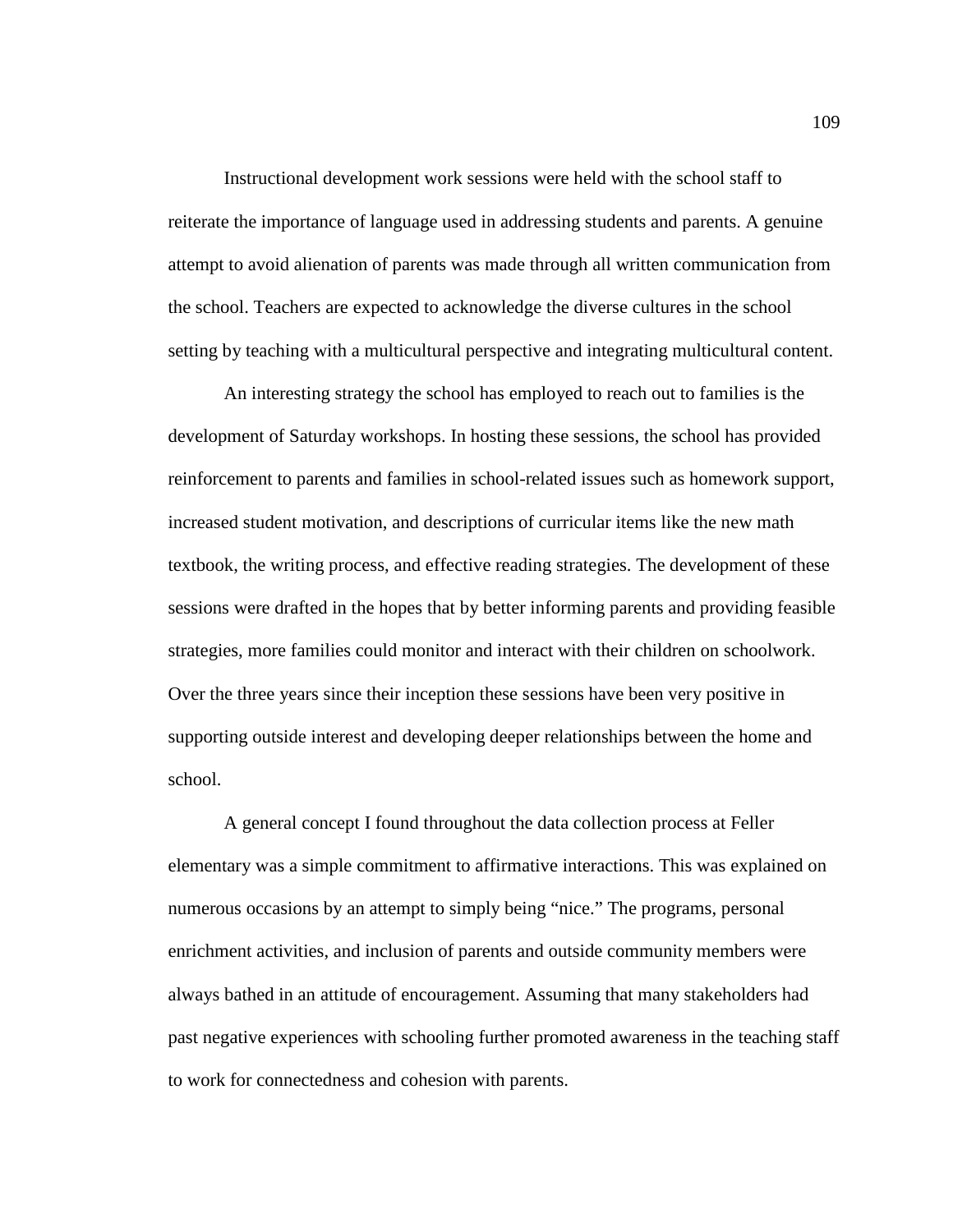The most detailed strategy noted in the data is the measures the school has taken to develop a program that provides information to parents and caregivers whose first language is not English. This program includes staff members and school volunteers from diverse backgrounds so that families feel comfortable asking questions or reaching out to a contact person. The primary contact person for this program was the ESL teacher, Mr. Bierga. He has been a valuable asset to the success of the school in reaching out to Latino families (large subgroup in the school) and their children.

Lastly, the school has established a strong relationship with the media to highlight positive experiences and results in the school. This has worked to bring additional positive notoriety and attention on the school. It has also painted a picture of community commitment and the desire for greater involvement to the larger neighborhood of the school.

#### *What are the Obstacles that Get in the Way? How Can They Be Overcome?*

As I continued gathering data from the different interviews conducted, I began to see similar responses from participants on what are perceived as obstacles keeping this school from finding even greater success in their community partnership programs. The following is a list of the obstacles that emerged from the participant perspectives. They are included here to display what "staff" believe preclude school partnership programs from moving forward. They include the following:

- 1. Lack of focus or no clear plan.
- 2. Getting all staff on the same page.
- 3. Communicating effectively in spite of the language barrier.
- 4. Educating the public in the importance of partnerships.
- 5. Overcoming negative parent perceptions.
- 6. Broad district initiatives—too much focus on assessments.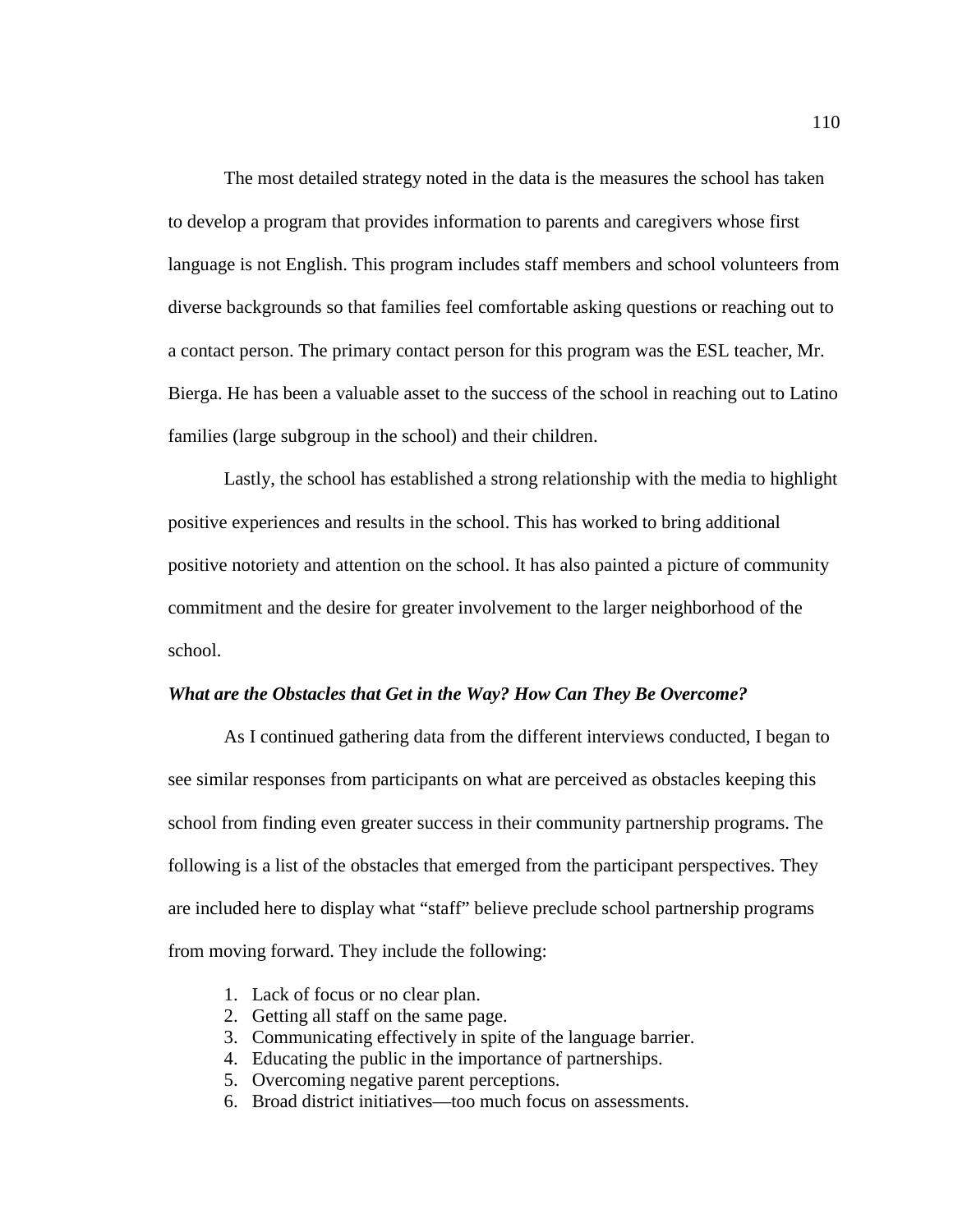*Having a lack of focus or no clear plan.* Dr. Hargrove was quick to outline the difference his school has made from others because they took the time to develop a clear plan of how volunteers would be utilized. From his perspective it is absolutely paramount that visitors are given clear directives and an accurate description of how they will be utilized before committing to participate.

It is important to, if we are inviting people to come in, that they are aware of why they are here, they value the time they are here, and that the school staff shows that they appreciate the time that was taken for them to be here. Staff should not be scrambling to find things to do for kids and for volunteers, it looks bad, we need to always be organized and show that we are on top of what is going on. That we appreciate what they are doing for us. (Dr. Hargrove)

According to Dr. Hargrove, when you have a plan in place and your staff understands the importance of how all school stakeholders can contribute, the sky will open up with help. He shared the example of community day (which I observed first hand) and how the school was able to tap resources they would not have thought of otherwise.

When you have a plan you will not waste the time of those seeking to be involved. "They also understand from the start what our expectation will be in relation to their commitment level." Dr. Hargrove went on to tell a story of a local company just down the road from the school. They had been invited to come to a community breakfast and they sent two women. The ladies were so impressed with the school and its organization for participation they signed up six people from their office to volunteer for the remainder of the school year. They adopted third grade classes, volunteered, and provided necessarily resources for the students.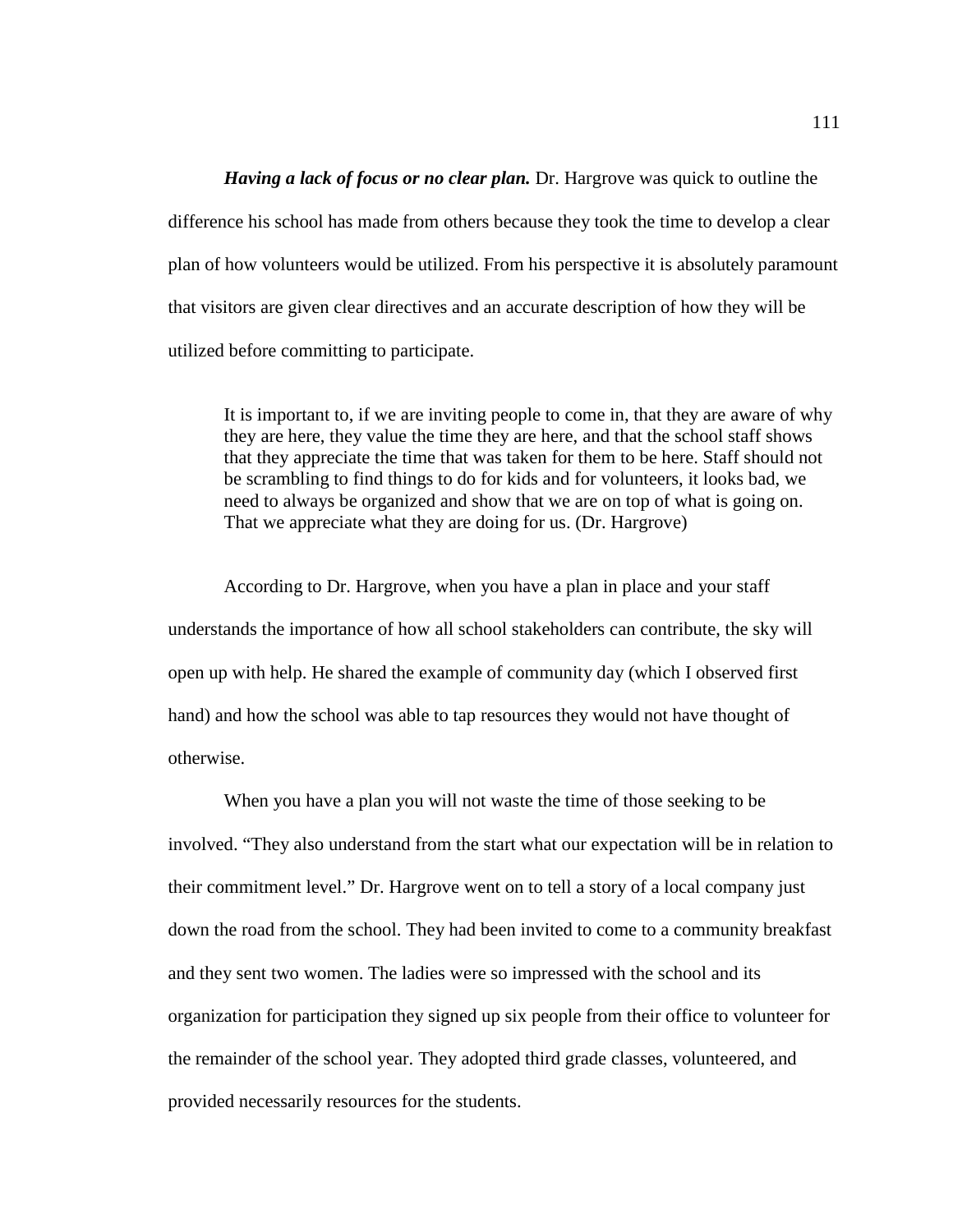Anyway you can outreach with the community, asking for help, asking for resources, and then being welcoming when they get here. Having a real purpose for their participation. Not just show up and say, yeah, yeah, we are glad your here, but helping them to feel welcomed and needed helps this process along. (Dr. Hargrove)

Mrs. Score, the lead teacher, explained another dynamic in the importance of planning as she discussed a powerful example of outside participation. As I listened she outlined a unique obstacle the school has faced time and time again. A critical part of planning and organizing is learning how to "sell your school" and to use clear

expressions of how a particular partnership will help both parties.

Mrs. Score said,

Take the Rotary for example. They come and work with us now, but it was not easy. If we are recruiting volunteers we have learning that we need to help them see that we are trying to grow children, nothing more. (Mrs. Score)

She continued:

We want them to question how we might work together to help grow children. When the Rotary organization contacted us . . . and they contacted us . . . they wanted to know what our demographics were, what was our AYP, what were our scores, and what we were currently doing. So we actually had to pitch a proposal as to how we could use them to help us. The obstacle we had to overcome there was this mentality, "are we on a sinking ship"? We can come in and help you, but are you going to be receptive to our help and utilize us, because we are not here to file papers, or do crafts, we want to use you to come in and help educate children. An extra set of eyes, ears, and hands. (Mrs. Score)

I could see as I spoke with the principal and the school leadership team throughout the

study, that the established partnerships are important in practical terms to the school, but

more importantly in personal philosophical ways.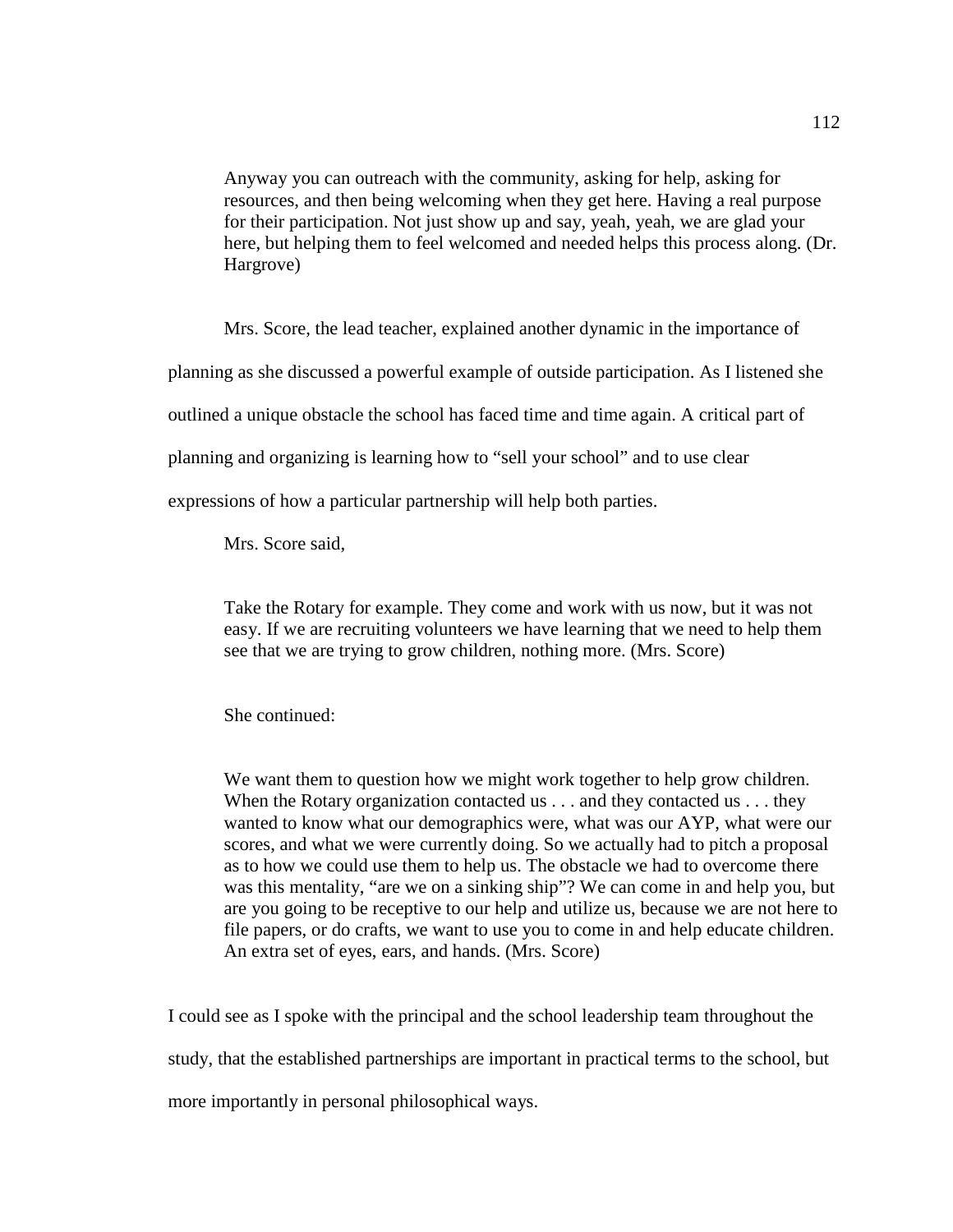We are willing to use groups to move our school forward, but we want them doing it for the right reasons. This is tricky and takes a level of charisma and political savvy-ness to accomplish because not only do you want to solicit help, you also want to make sure you are going to get sustained help, not just a blurb on a billboard somewhere. (Dr. Hargrove)

Mrs. Lofton helped to clarify this aspect of organization and coordination by explaining some of the push-back by businesses and outside agencies. She explained that there is an attitude of "what's in it for me" (from businesses primarily) as they want notoriety. Yet, it is essential to help our partners understand that it is not about them. If you don't do that you create a big mess. She continued,

This relationship is a win-win situation, but it's about kids growing and performing well. The role of the leadership, and the school, is to paint a good picture, an authentic picture, and then have a strategic plan to connect the right participants to the right students to make the program a success. PR is essential, communication is critical, and strategic organizing of the utmost importance. (Mrs. Lofton)

When I asked how the school leadership utilized a plan to overcome this obstacle Mrs.

Lofton provided the following explanation and analysis.

We can always get help, but the right help is critical. Building these partnerships is essential because a lot of people don't always have time. If you ask a lot, you will get a lot, but it takes leg work to get out and advocate, then recruit for your school . . . Advocate first, educate the public, have a plan, then recruit . . . it can't be done the other way around. (Mrs. Lofton)

Some additional examples were provided by Dr. Hargrove as he stated,

It is important to, if we are inviting people to come in, that they are aware of why they are here, they value the time they are here, and that the school staff shows that they appreciate the time that was taken for them to be here. Staff should not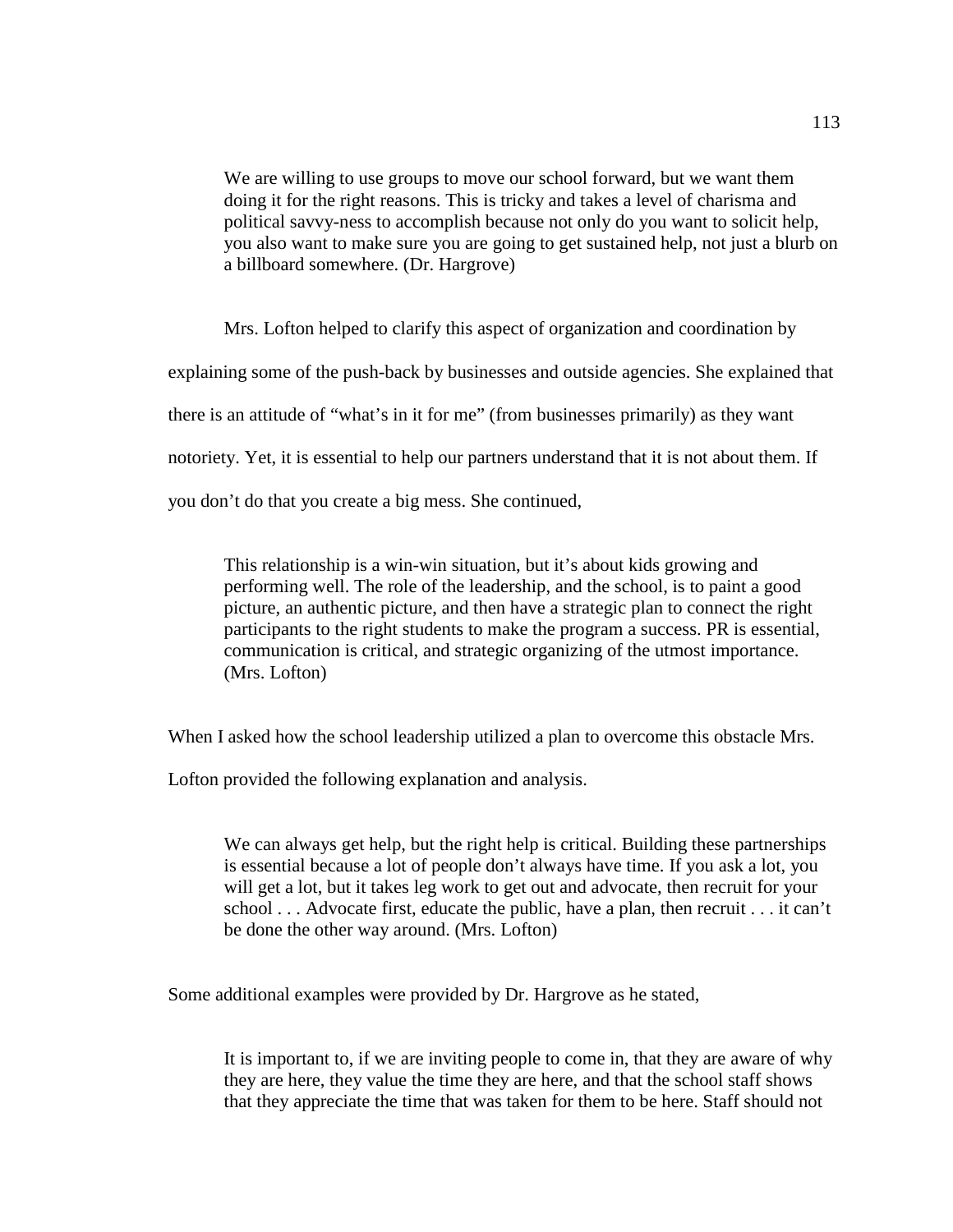be scrambling to find things to do for kids and for volunteers, it looks bad, we need to always be organized and show that we are on top of what is going on. (Dr. Hargrove)

*Getting all staff on board.* A second obstacle that was noted throughout the study was the importance of getting all staff speaking the same language and communicating the same values as it relates to students. Each interview participant indicated that this is not easy and that the work continues at Feller, but they all agreed that a community partnership program would be an immediate failure if the school is communicating a particular theme and the teachers are not "living it" out in the classroom.

This was expressed eloquently by a young teacher, Mrs. Hall as she said,

We can't change the home environment; we have to shape our focus within the school environment to create a culture of support, love, and trust. Because out of these ideas joy and hope are born. A future plan or story. (Mrs. Hall)

When I asked interview participants about how they had grown into these roles

the following descriptions were given.

I think at first it was this attitude of "who is this that is coming in now" because it is nerve racking sometimes to have visitors in a culture of testing and evaluation. But at this point the teachers and the students are so comfortable having visitors into their classrooms, or filling in for an activity, or collaborating with us that they hardly bat an eye. An unspoken goal is to be in classrooms each and every day, to be a part of all the activities. (Mrs. Score)

It was expressed time and time again throughout the interviews that the teaching staff has had to develop a new approach to visitors in their classroom and help that is provided. In addition, the school support staff (i.e. lead teacher, curriculum facilitator, and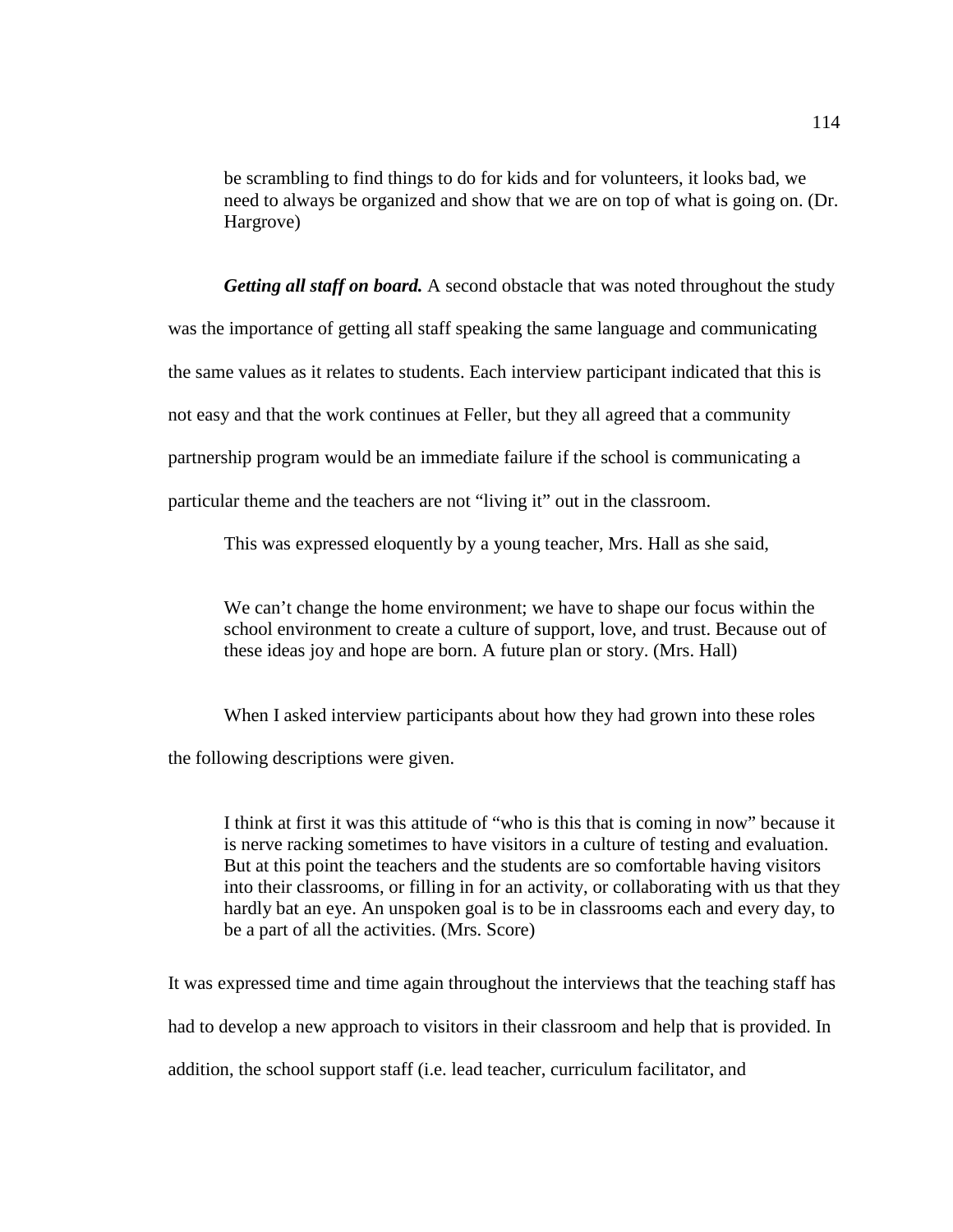administration) has worked with teachers to enforce best practices and an accurate utilization of all resources available at the school.

An example of this included the partnership with a church group called "Hand-in-Hand. This group comes each day of each week to provide support in the school's guided reading literacy program. At first, the school staff had to do quite a bit of training to bring these volunteers up to speed on literacy practices, but once there was a comfort level with the individuals coming into the school and the teaching staff, each student was able to benefit greatly from the partnership.

*The language barrier.* Another obstacle that emerged through interviews and observations is the language barrier. Because the Hispanic population within the school has grown exponentially in the past few years, the school is continuing to develop new ideas and strategies to reaching these families. The school has a full-time ESL teacher who interprets and works with all students, and multiple parents have volunteered to come in as translators and interpreters.

Those interviewed in this study indicated a strong concern with connecting to those who do not speak English as a first language.

We have a growing and large Hispanic population that has become a part of this school community. We have had meetings, activities, and events that reach out to these parents. In fact we have had some success with our Hispanic / ESL night where we had materials and resources to present including a translator that was here to work with parents, answer questions, and phrase statements they may have had to our school leadership (the principal and the teachers). As simple as this sounds it was eye opening as we heard the heartbeat of many parents as they were able to express their feelings about the school, their high expectations for students, and their desire to be a part of the learning process. (Mr. Carter)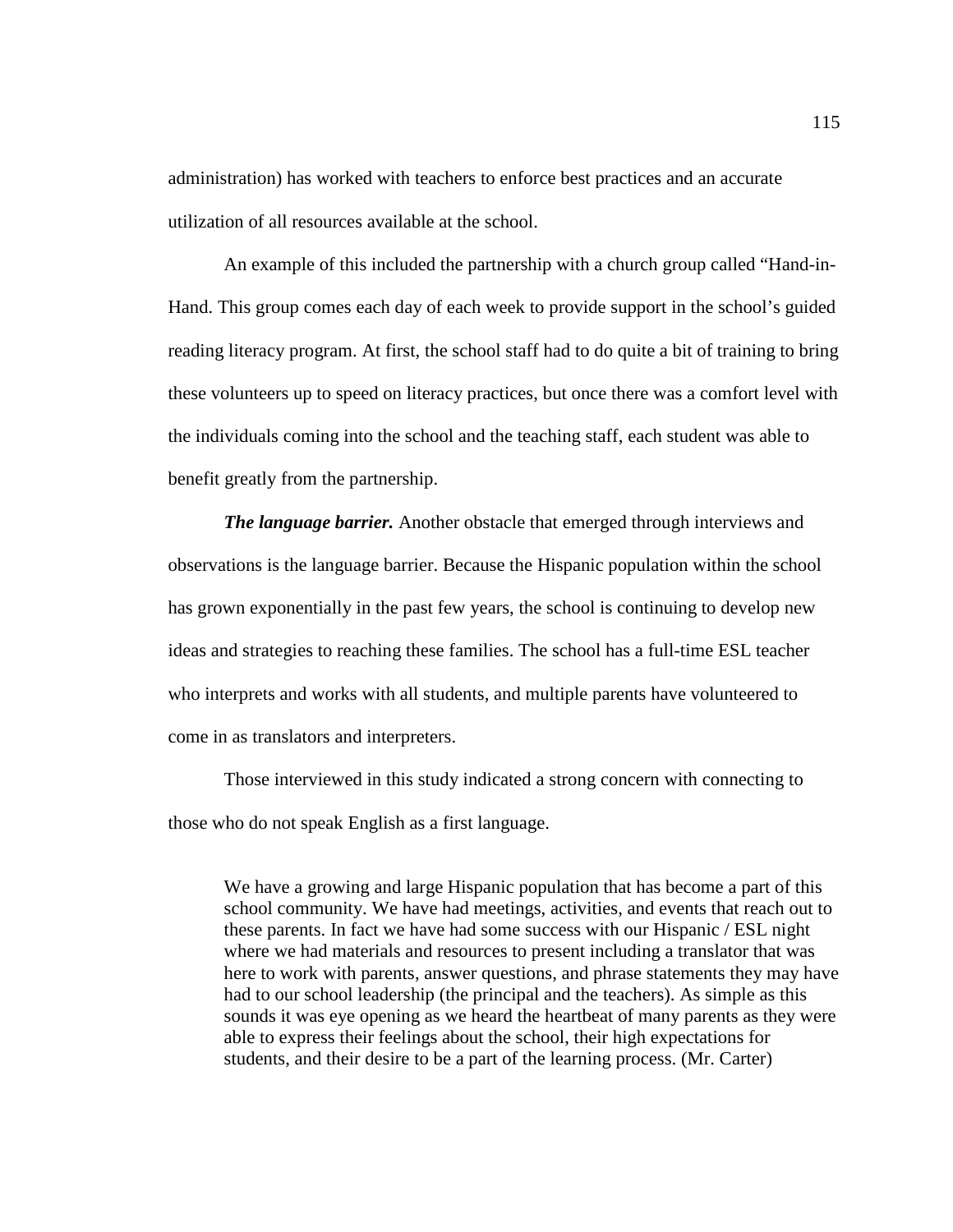Another teacher noted,

This Fall with our title one money we purchased bilingual stories so that the child could be reading in English and the parent reading in Spanish this way the parent could read along with their child, work on comprehension skills, and grow bonds with the each other. (Ms. Nagy)

Mrs. Score outlined the importance of these books as she related a story to me about a Hispanic mother who was able to take these resources and read to all the students in her community. Not only were the books a valuable resource to enhance reading levels, but they also served as a bridge between the school and a particular group being served.

We had a mother (kind of the mother hen of the trailer park) who shared her appreciation in saying "I have never felt as much a part of a school as I do here at Sumner." Every day she gets to read to her kids and the children in her neighborhood. She can talk about their interactions at school, and build bridges that help her student make connections between what is happening in their homes and in the school. This simple partnership has helped our school community flourish. (Mrs. Score)

Mrs. Score continued,

Everything that goes home is in English and in Spanish. This is one of best practices. Because it is inclusive to our Spanish-speaking families. Granted every child does not need this, but it ends up being invaluable as it shows we are taking the time to value them, their language and customs, etc . . . We don't expect them to struggle with the communication coming from school. We want to show that we are sensitive to their needs and we value them as parents. (Mrs. Score)

*Educating the public in the importance of partnerships.* The school principal

and administrative staff all outlined that the focus of their work in relation to a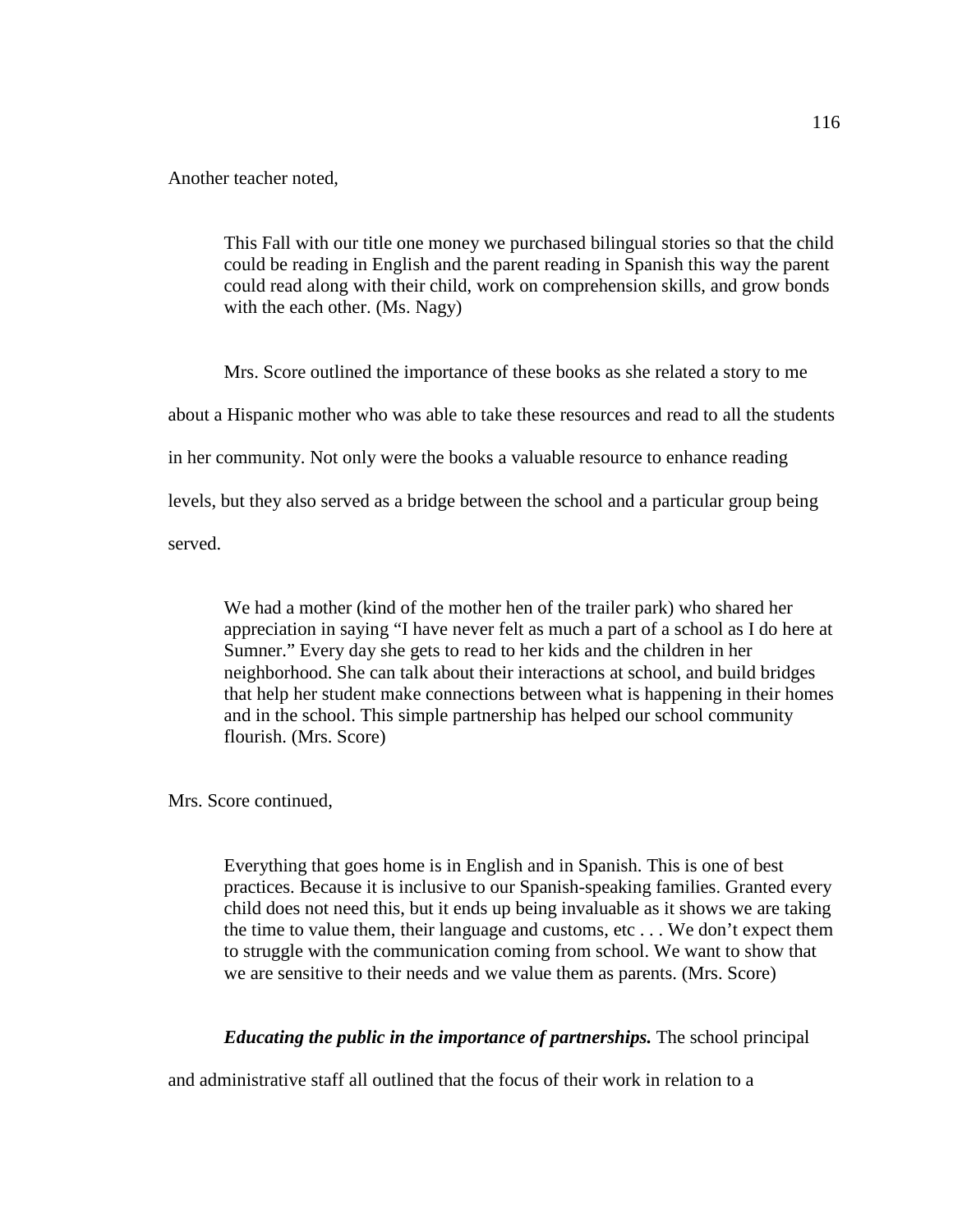partnership program centered on the theme to do what is best and in the best interest of all kids. A frustration seemed apparent in these interviews as staff responses outlined a concern with human nature to blame others instead of making meaningful change. As leaders, the school staff is expected to take steps toward moving forward with trusting relationships in spite of the temptation to blame. This is an apparent philosophy as you make your way around the school campus. The halls and classrooms are literally littered with enthusiastic banners and signs that speak to teamwork and supporting students.

Interestingly, the most unique analysis provided to describe the dynamic of public apathy came from a parent volunteer instead of a school employee. During my interview with Mr. Snider he shared a unique story:

My church is down the street and as a member of a small group we wanted to get involved in a school to help make a difference in the lives of kids. We have a retired educator who is part of our Sunday school class and he created this whole 'village connections program' as a way to work with a school. For over four months our church reached out to local schools and tried to plug in. While it has been a blessing working with Feller it was also sad because this was the only school that accepted our offer. This program was developed around the senior adults of the church, we are talking about retired teachers, principals, older folks, people who want to get in and help. I was shocked that other schools did not want the help. (Mr. Snider)

I asked Dr. Hargrove if he was aware of this and why he thought others might not have wanted to utilize this church as a resource.

I don't know if schools are weary of having faith-based people in the schools. There are a lot of examples of faith based strategies. They are not pushing religious issues, or pushing anything but helping you with the kids. Giving that time to the students whether it is emotional or academic. I just think to overcome that (perceived obstacle) you can't be afraid to ask. If you reach out, most are more than willing to help and we are willing to take the help. (Dr. Hargrove)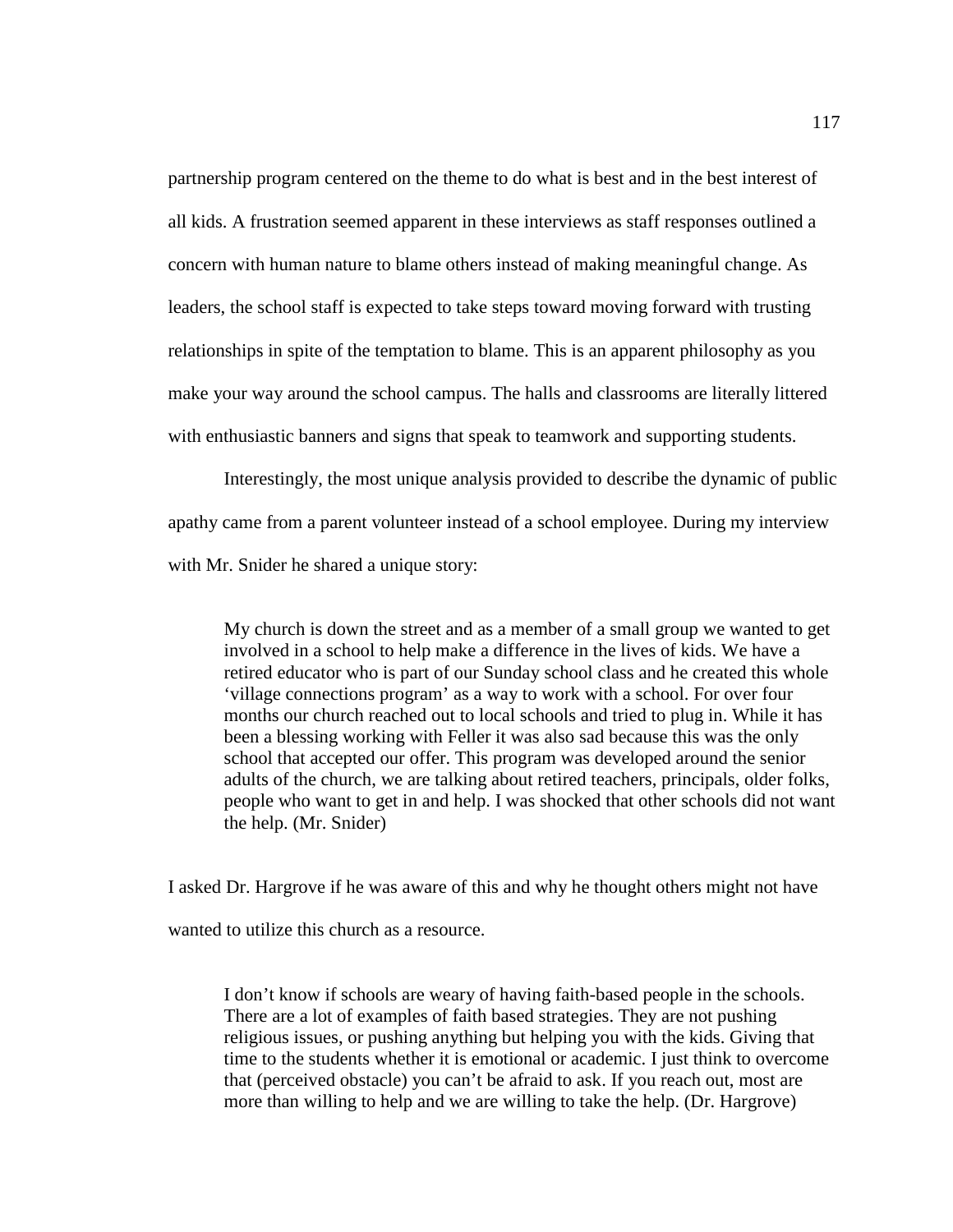*Parent Perceptions.* An additional perceived obstacle that is viewed as a struggle from school staff includes overcoming the negative perceptions of the parents. One teacher communicated her frustrations this way,

To get that buy in we must work hard with the parents. One big thing, a lot of parents whatever their experiences were in school they carry over to their children. They are not trusting of the school system. Specifically as it relates to issues of their child, learning difficulties, behavioral issues, they are not receiving what we have to tell them. They are either in denial about something, or upset given their perceptions. That is a big obstacle . . . to build the trust of the parent. (Ms. Jacoby)

She continued to explain her perspective by saying,

My dealings with parents could always be positive or negative, but our motto here is make a great day, go out of your way to make it good. Expect great things. (Ms. Jacoby)

Mrs. Carter continued this line of thinking in her interview as she expressed her

struggles with connecting to students and their parents. When I asked her about the word

resistance (she had used this many times during the interview) she explained:

The resistance is coming from the parents . . . primarily . . . parents who have had bad experiences in their educational setting. Maybe not here, but in their lives. They may be somewhat resistant in coming on campus and spending time here, but don't necessarily want us in their home. We don't get a lot of questions about the things we are doing, in fact parents are primarily passively supportive, but they just don't go against the grain even if they are not participating. There are not a lot of questions, they just choose to check out. This is a harder way to operate then if parents were asking hard questions. This is where trust comes in; we must show trust, show energy, smiles and enthusiasm. (Mr. Carter)

Mrs. Hall's comments added to this commentary.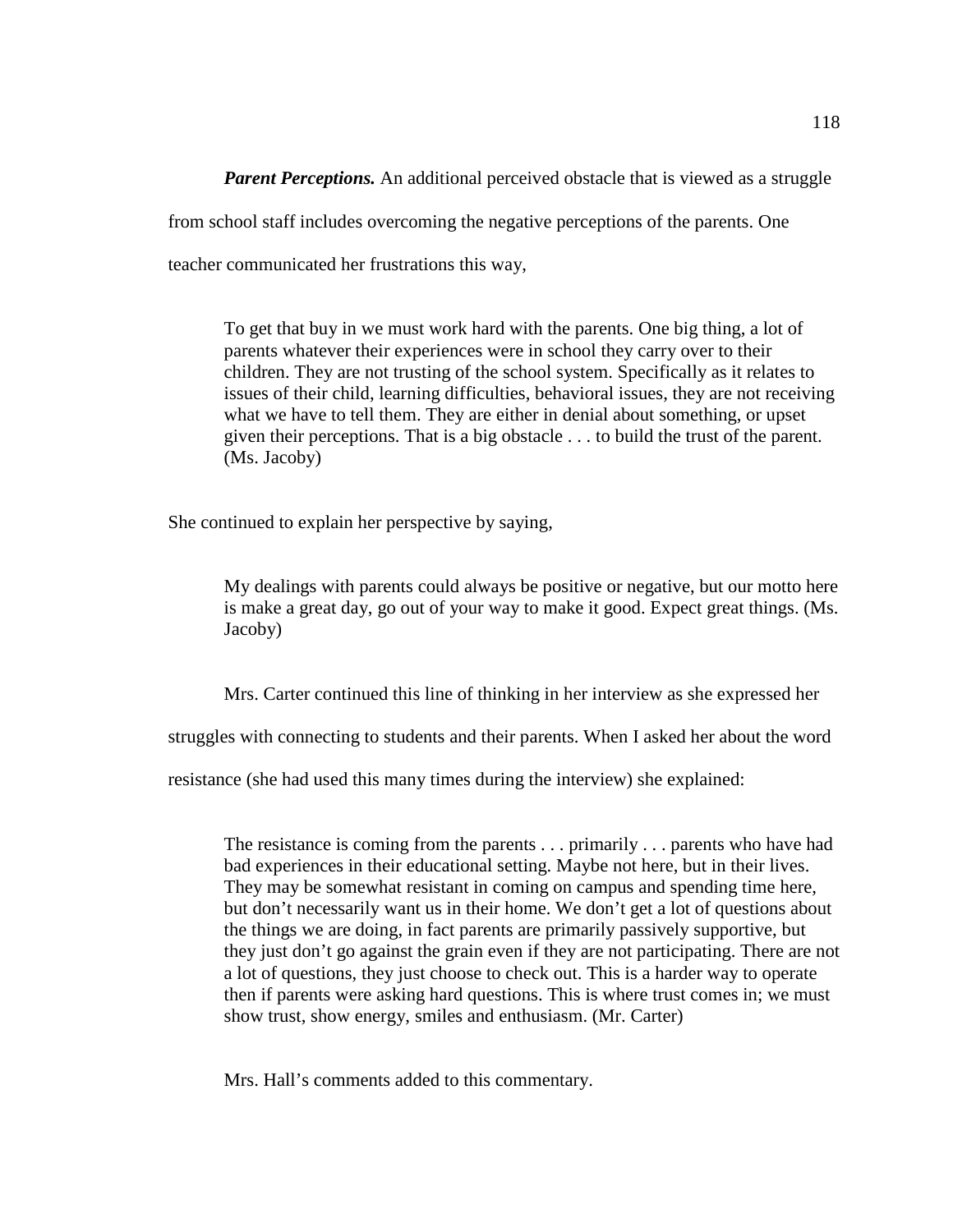Well parental involvement is sometimes hard. Because parents here are I would say are not as connected, they don't appear to be as interested, and its not because they are not interested. There are reasons they are not here, sometimes it is money, they are working hard and doing the best they can, trying to pay their bills, lots of single parent homes, many with multiple children. They are dealing with a lot of other issues, so it is hard to be overly involved in elementary school child's education. So I think this is one of the biggest hurdles as we connect with parents on a level that works with parents to make connections with students, parents, and the teachers. (Mrs. Hall)

Hearing these responses I was eager to understand (again) how this school was able to

develop partnerships given some of these attitudes? A discussion with Dr. Hargrove

revealed his perspective on the approach to difficult parents.

Really, we have to make time for parents. When they are working we must be flexible. We have a man that works from 12:00 to 12:00, mom can only come in at 8:00. We don't normally allow parents to meet with staff during the school day, but when parents are trying, we do what needs to be done, we get coverage, and we find flexible avenues to meet with parents. (Dr. Hargrove)

Why is this important?

These meetings are important because it is about building trust up from year to year and through "all of the interactions" we have. We want our parents to know that we exist (our jobs, this building, and our organization) for one purpose . . . to educate children and to serve their family. We can't do this if we are rigid in our scheduling. (Dr. Hargrove)

Mrs. Seizmore, the school social worker had explained in an earlier interview how

the school worked to find alternative meeting places to try to reach out to parents that

would normally not come to the school.

Not only have we looked at different times of the day to hold meetings. We have also looked for other areas and spaces to meet. Like a community center, an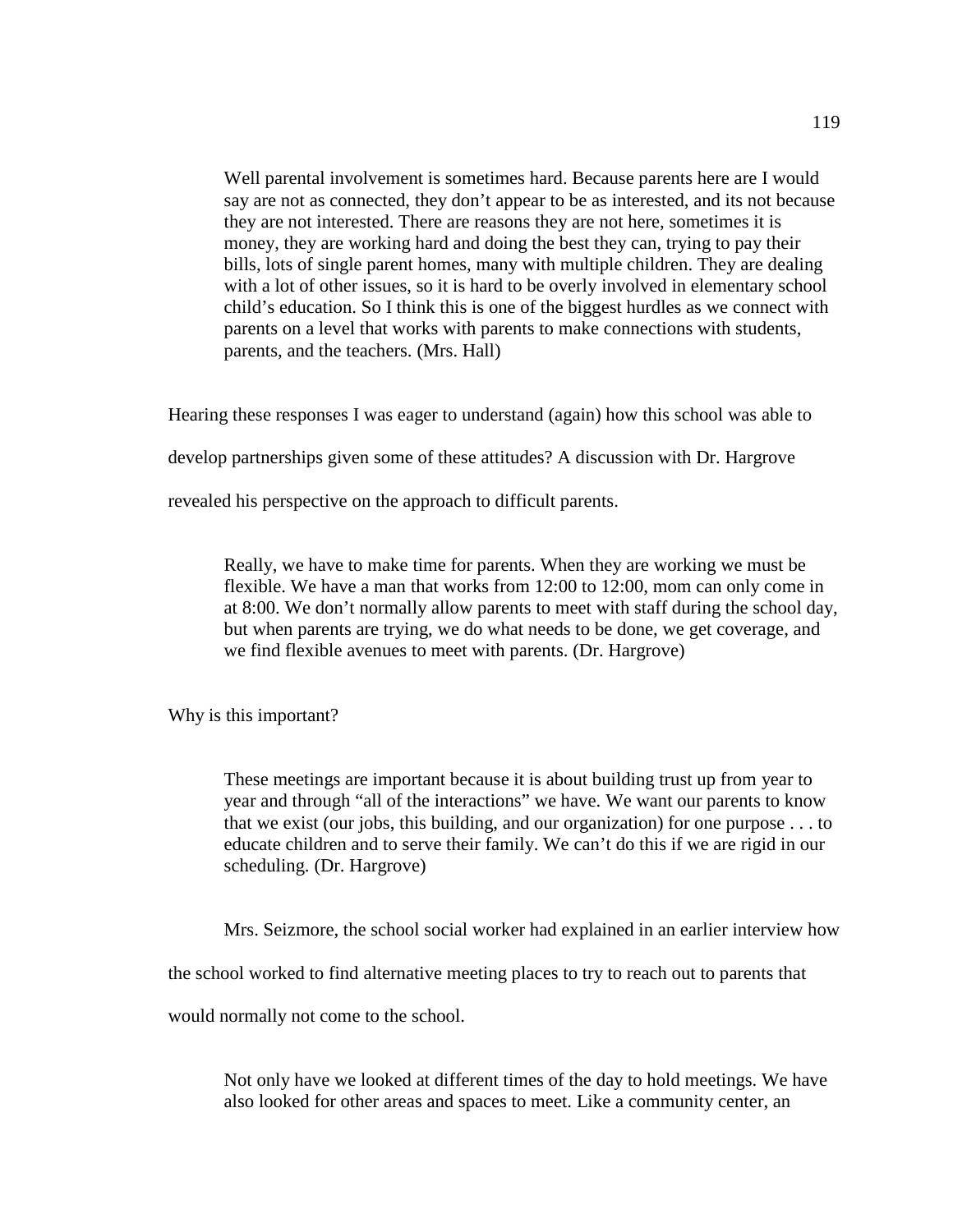apartment complex, a church, doing things at lunches, at dinner time, on weekends. A chat with the principal first thing in the morning, trying to meet the needs of working parents, parents with smaller children, doing things at various times. We have also gone out into the community to provided needs and services they could not normally get. (Mrs. Seizmore)

She continued to explain that these approaches have been very successful over the years and the school has benefited by picking up necessary support from parents. She also described the level of student success because the parents have developed trust with school staff.

"Unfortunately," Mrs. Seizmore noted, "the district has begun to frown upon neighborhood and home visits." Until recently this practice has been encouraged, but a new wave of district level leadership has expressed concern about the potential to enable parents instead of adequately serving their students.

What I find interesting is that for a long time, we were expected to go out into the homes and make these visits. But now there is a shift to get them to the school, (The district pushed to stop making home visits) try to get them here on campus to make them more comfortable. Parents, I guess, have somewhere noted that this practice is intrusive coming to the homes, primarily because they felt like the meetings themselves were intrusive. (Mrs. Seizmore)

Mrs. Lofton contributed her perspective on parent perceptions by describing the problem individual staff members have with communicating effectively with stakeholders.

I know I touched on this . . . communication issue: we will send you a note, we have a website, a volunteer link, a calendar, a lot of ways to keep in the loop But if the classroom teacher is not actively working with the child and keeping parents included on what is happening, nothing else we do matters. (Mrs. Lofton)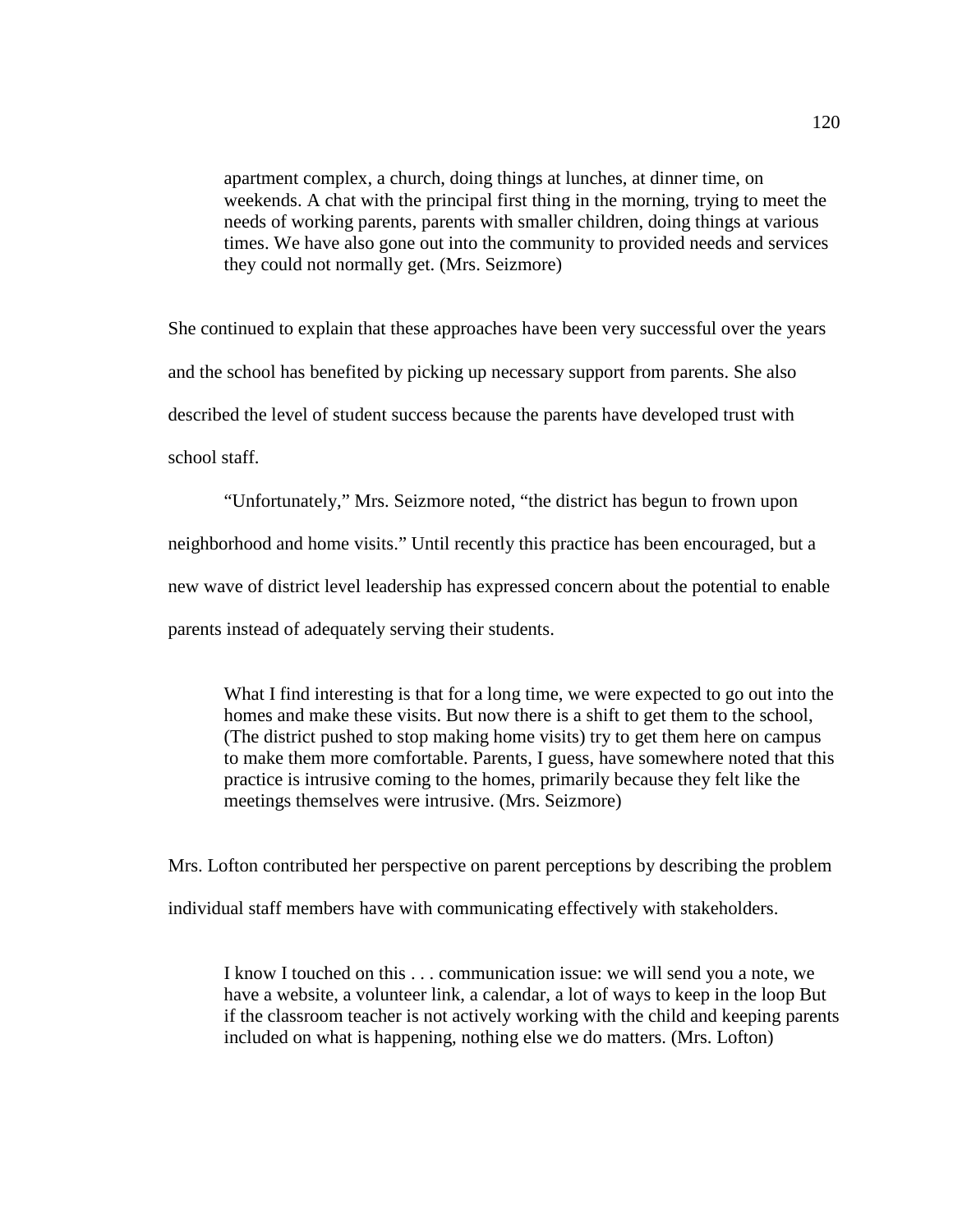*Which methods work best for whom?* The school has placed special emphasis on students and families who do not speak English as a first language. The strategies outlined from all interview participants speak to this reality as volunteers, teachers, and administrative staff members are working hard to connect with these students and their families.

The lunch buddy initiative, classroom volunteer tutors, and the guided reading program have enhanced advocacy for students identified as lacking academic support outside the walls of the school. Furthermore, the financial resources given to the school have helped to provide gifts, supplies, and support for students who are economically needy and struggling to have basic materials.

### **Question 2**

#### *What is the Principal's Role in this Process?*

Dr. Hargrove has been a critical variable in the successes at Feller Elementary. Based on our many conversations, observations, and feedback from interview respondents, Dr. Hargrove identified early in his tenure as principal that community partnerships were needed before the school could move forward.

He worked to develop these partnerships by first defining the school's mission and developing clear goals with the help of his leadership team. As these goals became a solid aspect of the instructional program, Dr. Hargrove emphasized their importance through all classroom visits and communication. In re-organizing his administrative team, a delineation of responsibilities were delegated and leaders were held accountable to promote the mission of the school.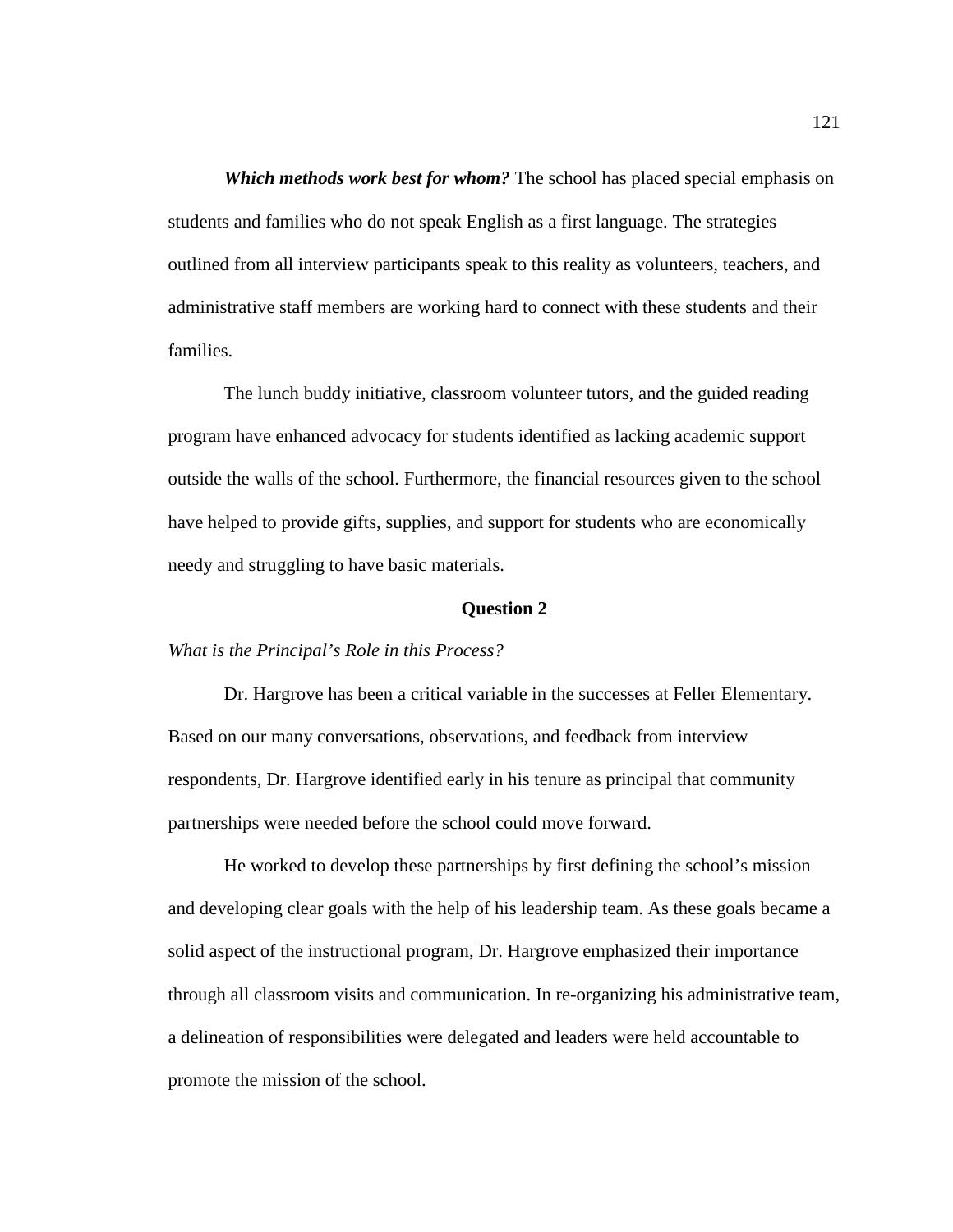Dr. Hargrove not only serves as the organizational leader, the direction setter, and the person who keeps staff accountable, he also has been the face of the school. Through his visibility and communication, Dr. Hargrove has been a charismatic face of enthusiasm toward partnership opportunities. Parents interviewed all expressed their appreciation of his availability and transparency as it relates to school issues and student concerns. Through this aspect of his leadership, Dr. Hargrove has been able to grow people and to enhance the programs in place.

#### **Question 3**

*What can be learned from this elementary schools recent evolution from where it was to where it is now in relation to community connections? What are the plans for the future of this school?* 

In order to appropriately answer this question it must be stated that the school continues on their journey toward being an institution committed to community connections. While there are many positive aspects that became evident in the study, there are also a few areas that need additional attention.

Feller Elementary has experienced a variety of changes in its sixty year history, more specifically in the last ten years. The societal changes and complexity of student needs has increased the demands on the performance of the school. The partnerships developed the past four years have helped to create an atmosphere of collective responsibility and communal commitment. The work of the principal and his staff to coordinate opportunities for connections has been commendable. Examples include: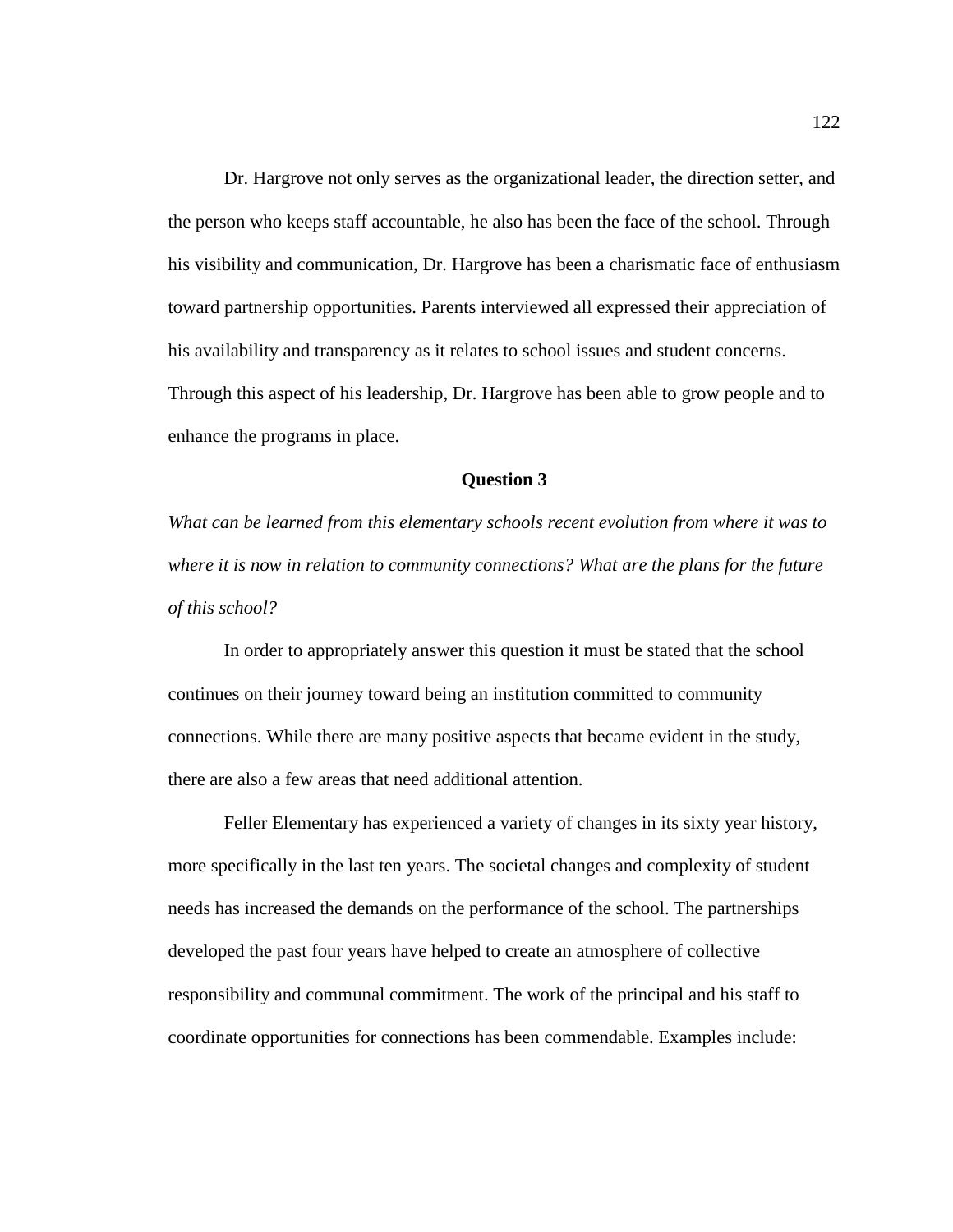- o The volunteer tutoring partnerships in cooperation with the literacy program.
- o Lunch buddy program with outside volunteers to connect with students.
- o Mentor programs to support student performance.
- o Community day activities and assemblies that expose children to unique learning opportunities.
- o Saturday training sessions offered for parents.
- o Alternate meeting times and locations to bridge parent obstacles of connection.
- o Using the media as a conduit to showcase success.
- o A commitment to cultural sensitivity.

These examples are only a sampling of the ways Feller has worked to develop a program committed to community partnerships.

Instead of viewing working with parents and community members as an addition to their already long list of responsibilities, the school staff has worked to better understand the needs and perspectives of their constituents. The administration has provided staff development activities (in addition to curricular needs) that enhance teacher efficiency and sensitivity as it relates to family connections.

In addition, the school culture has shifted to de-marginalize the role of parents and families and create an environment that encourages participation. The school has recognized the importance of having convenient hours, programs, communication, and welcoming procedures that eliminate barriers to parent and community involvement. The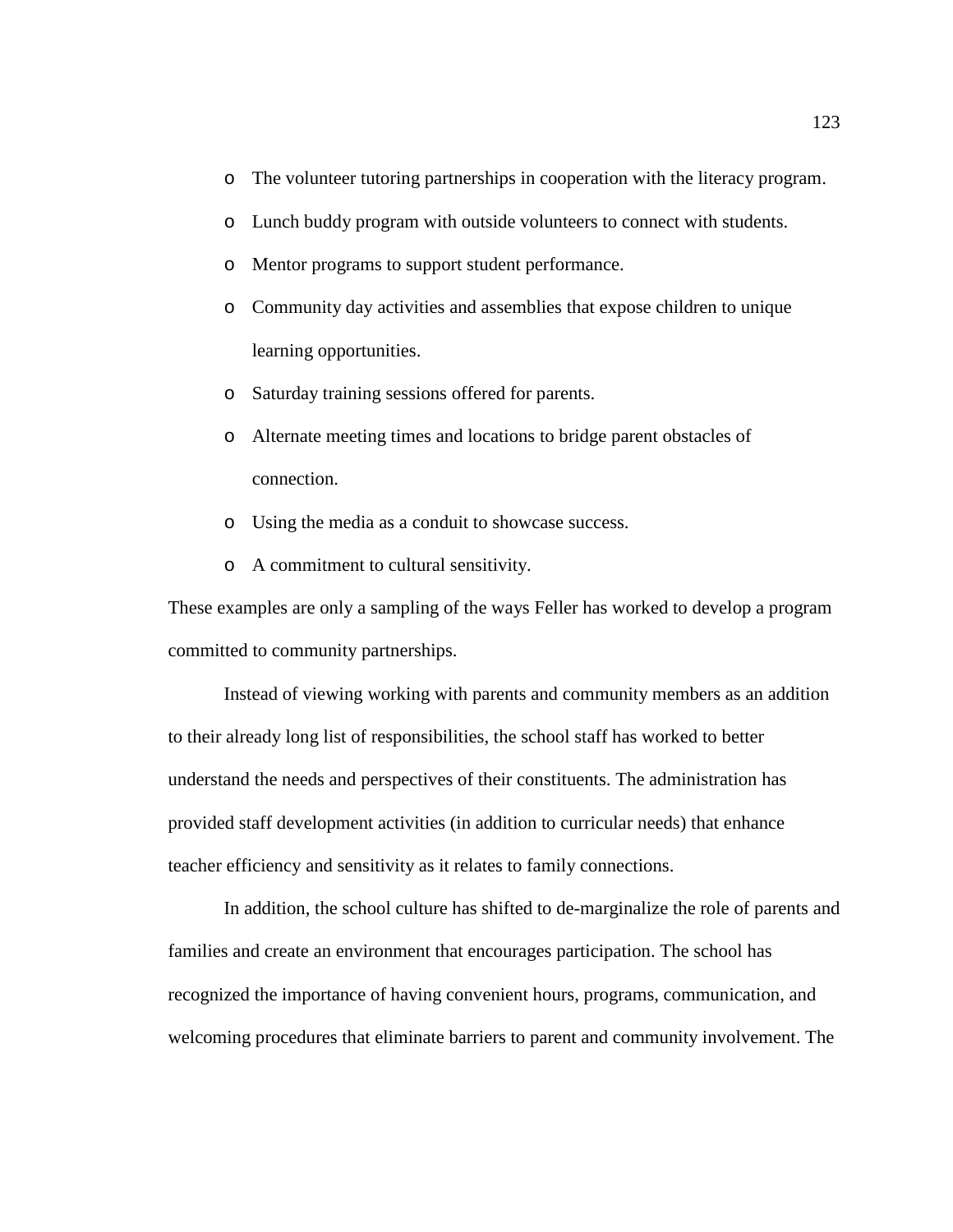results of this approach have not only provided students with much needed advocacy, but it has also enhanced the academic performance of the school.

One of the most interesting things I learned from my time in this school was the importance of planning, empathy, and patience as a school works on its own perceptions and the perspectives of others. While trust is such an important variable in the success of any organizational program, it is only exacerbated when applied to the partnerships designed to support children. An obvious reality, but a reality none-the-less, is that before trust can be actualized, a relationship must be established. It is of critical importance that principals and teachers understand the social dynamics behind partnerships and the role that effective relationships play in this process.

In future planning, this school and others will find meaningful data as it seeks to get an accurate picture of parent perspectives through questionnaires, opinion polls, and inventories. Every school has some level of activity within its parent ranks, but this can create a dependency on only certain parent representatives. Special efforts need to be made to broaden the list of parents who represent the school. I will return to this idea as I expound upon the findings and interpretations of the study in the next chapter.

#### **Question 4**

*How does this schools experience of partnership development inform the conceptual framework of "as", "in", and "with" the community?* 

### *Theoretical Perspectives*

As I continued to make connections between what I had observed and experienced in the study of this school, I referred back to Chapter II (Conceptual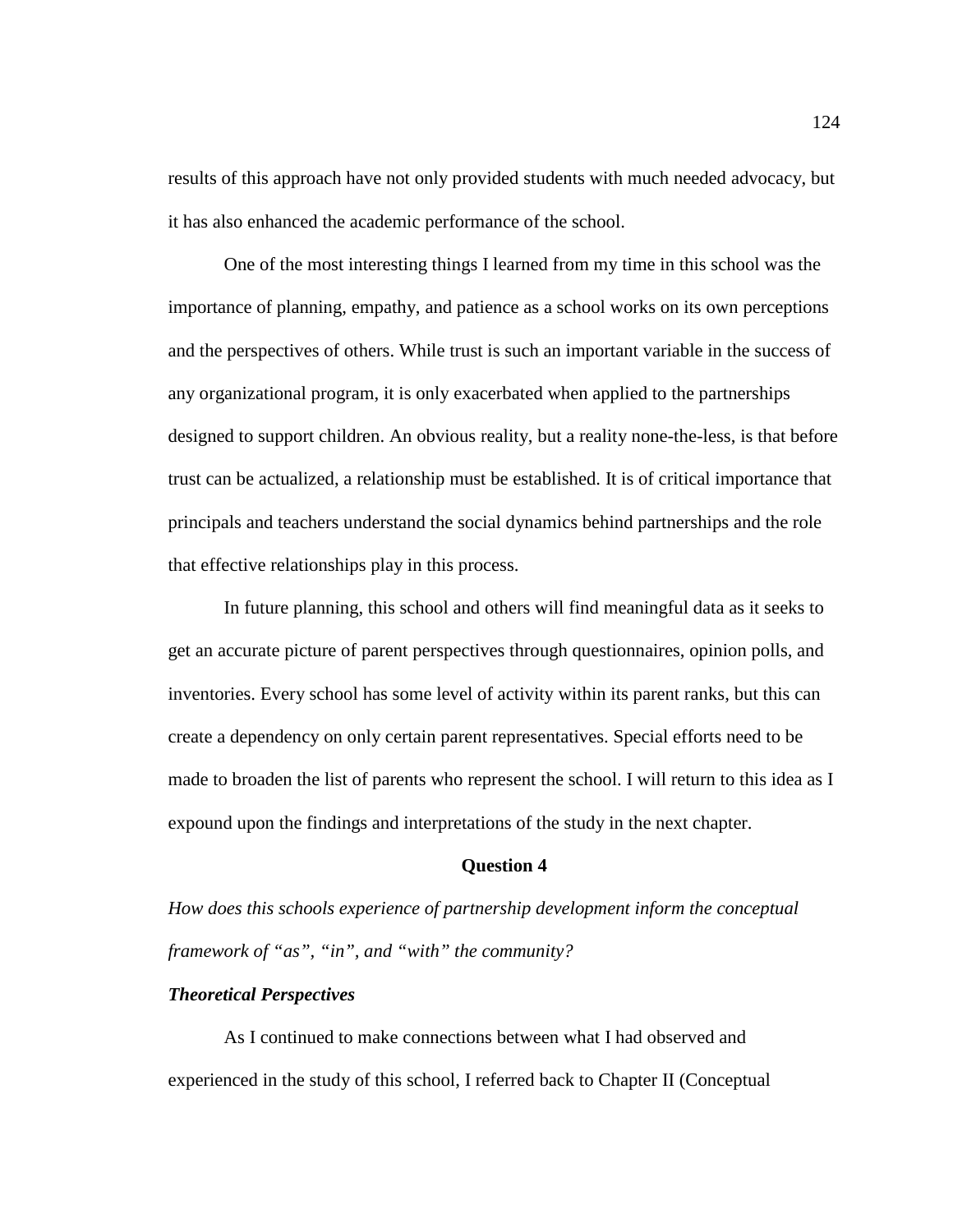Framework) and reflected upon the ways that this school functioned *as, in*, and *with* the community. Furthermore, I questioned myself and my abilities to adequately provide examples of each variable in context to the strategies and practices of this school.

To accomplish this task and to take my research to a deeper level I pushed myself to critique the school's practice. I again reviewed the field notes, interview transcriptions, and the various perspectives that I experienced during my study. What developed is the following table (see Table 4) that emphasizes the practices and strategies the school employs and lists them under my theoretical headings (As, In, With).

#### **Table 4**

|  | Strategies and Practices in Relation to the Conceptual Framework: As/In/With the Community |
|--|--------------------------------------------------------------------------------------------|
|  |                                                                                            |

| AS                                                                               | Year         | IN                                                                                         | Year           | WITH                                                                                          | Year           |
|----------------------------------------------------------------------------------|--------------|--------------------------------------------------------------------------------------------|----------------|-----------------------------------------------------------------------------------------------|----------------|
| Develop a shared vision<br>with staff                                            | 1            | Establish two-way<br>communication                                                         | 1              | Create a school-<br>parent compact                                                            | 1              |
| Focus on instructional<br>best practices                                         | 1            | Outreach to community<br>organizations                                                     | 1 & 2          | Open the school for<br>families and visitors                                                  | 1 & 2          |
| Build a sense of school<br>pride                                                 | 1 & 2        | Host principal breakfasts<br>and meetings                                                  | 1              | Present<br>opportunities for<br>community<br>involvement                                      | $\mathfrak{D}$ |
| Embrace a culture of<br>collaboration among<br>grade levels and staff            | $\mathbf{1}$ | Incorporate local<br>colleges as an assistance<br>to the program                           | $\mathfrak{D}$ | Acquire funding for<br>necessary student-<br>centered programs                                | 2 & 3          |
| Critique and draft<br>systematic school<br>improvement planning                  | 1            | Expose children to other<br>cultures and groups                                            | $\overline{2}$ | Host homework<br>clinics for parents<br>and tutors                                            | $\mathfrak{D}$ |
| Emphasize the<br>importance of positive<br>language in the school -<br>inclusive | $\mathbf{1}$ | Invite special guests as<br>part of the instructional<br>$program - i.e.$<br>community day | $\mathfrak{D}$ | Open the building to<br>community use and<br>social service<br>support                        | $\mathfrak{D}$ |
| Engage in staff<br>development that<br>incorporates cultural<br>differences      | 1 & 2        | Begin "lunch buddy"<br>program                                                             | 1 & 2          | Employ translators /<br>use books and<br>materials to link<br>family culture to the<br>school | $\mathfrak{D}$ |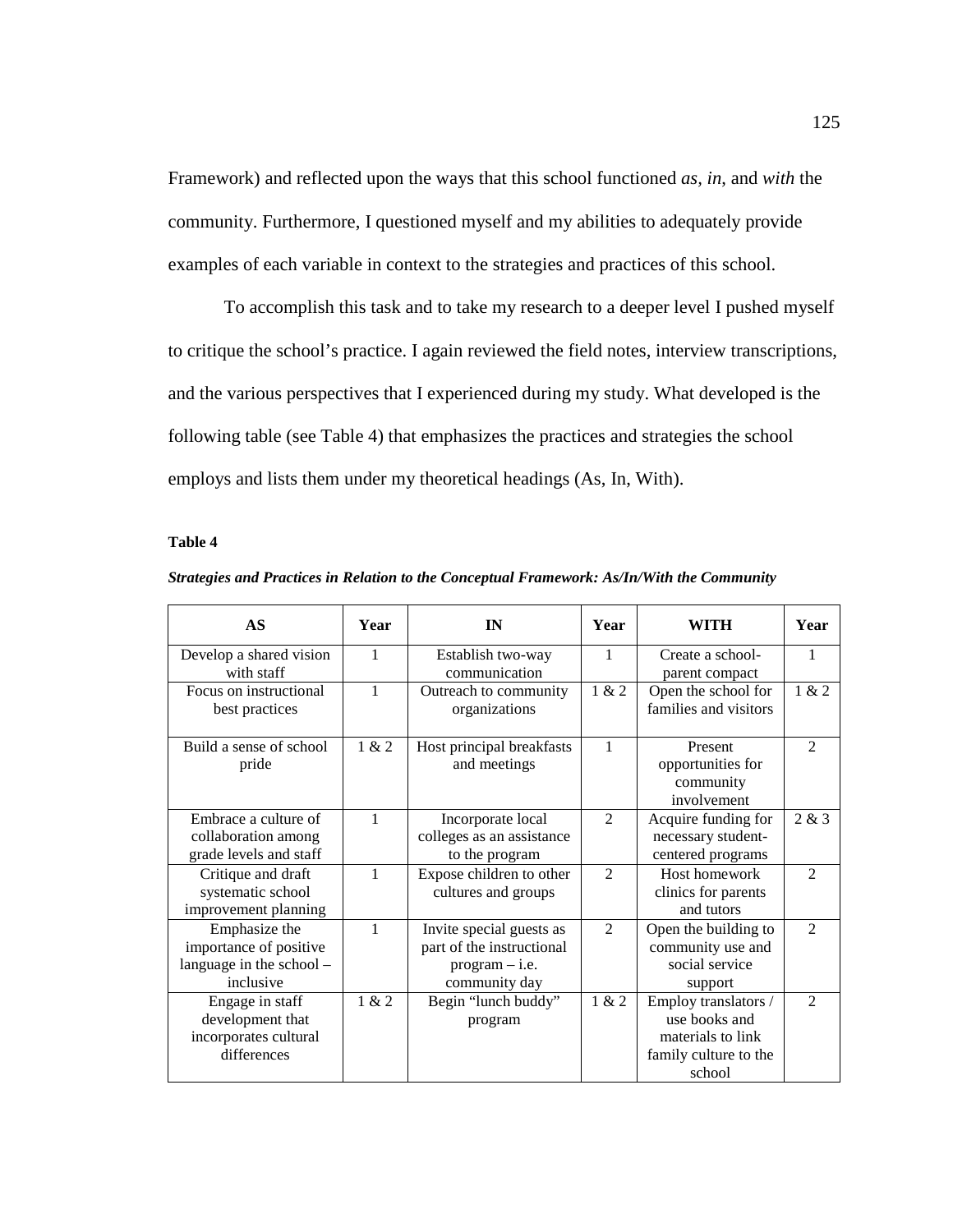#### **Table 4—Continued**

| Model the school<br>community you want to<br>see                                                                | 1/2/3 | Create alternate meeting<br>times and locations to<br>accommodate families    | $\mathfrak{D}$ | Provide<br>opportunities for<br>parents and teachers                                                                            | 2 & 3          |
|-----------------------------------------------------------------------------------------------------------------|-------|-------------------------------------------------------------------------------|----------------|---------------------------------------------------------------------------------------------------------------------------------|----------------|
|                                                                                                                 |       |                                                                               |                | to look at student<br>data together                                                                                             |                |
| Have a strategic plan                                                                                           | 1     | Make home visits and<br>community centers                                     | $\mathfrak{D}$ | School staff work<br>with local<br>organizers to<br>improve the school<br>and the<br>neighborhood                               | 3 & 4          |
| Find extra support for<br>struggling students                                                                   |       | Hold workshops for<br>parents                                                 | $\mathfrak{D}$ | Parent / community<br>coordinator is<br>available to answer<br>questions and link<br>needs                                      | $\mathfrak{D}$ |
| Maintain a safe, orderly<br>school with clear and<br>consistent guidelines for<br>student and staff<br>behavior |       | Link community<br>programs and activities<br>to what students are<br>learning | $\mathfrak{D}$ | Multicultural nights<br>are held periodically<br>throughout the<br>school year to<br>celebrate family and<br>educate the public | 3 & 4          |

By looking at this table you will find that each column is distinctly individual but closely connected to the others. For instance, the *As* section, identifies strategies and practices that speak directly to the behavior of the participants within the walls of the school. The *In* column, recognizes the learning interactions outside the walls of the school. While the *With* categories depict the approaches this school took to build connections and form compacts with partners.

The close connection between the strategies and practices and the theoretical perspectives yielded an interesting critique as I began to see how much these items were interconnected. To better test my assumptions and insights, I returned to Feller Elementary in late January 2010. At that time I met with the principal to review this information, garner his reaction, and share with him a description of the year of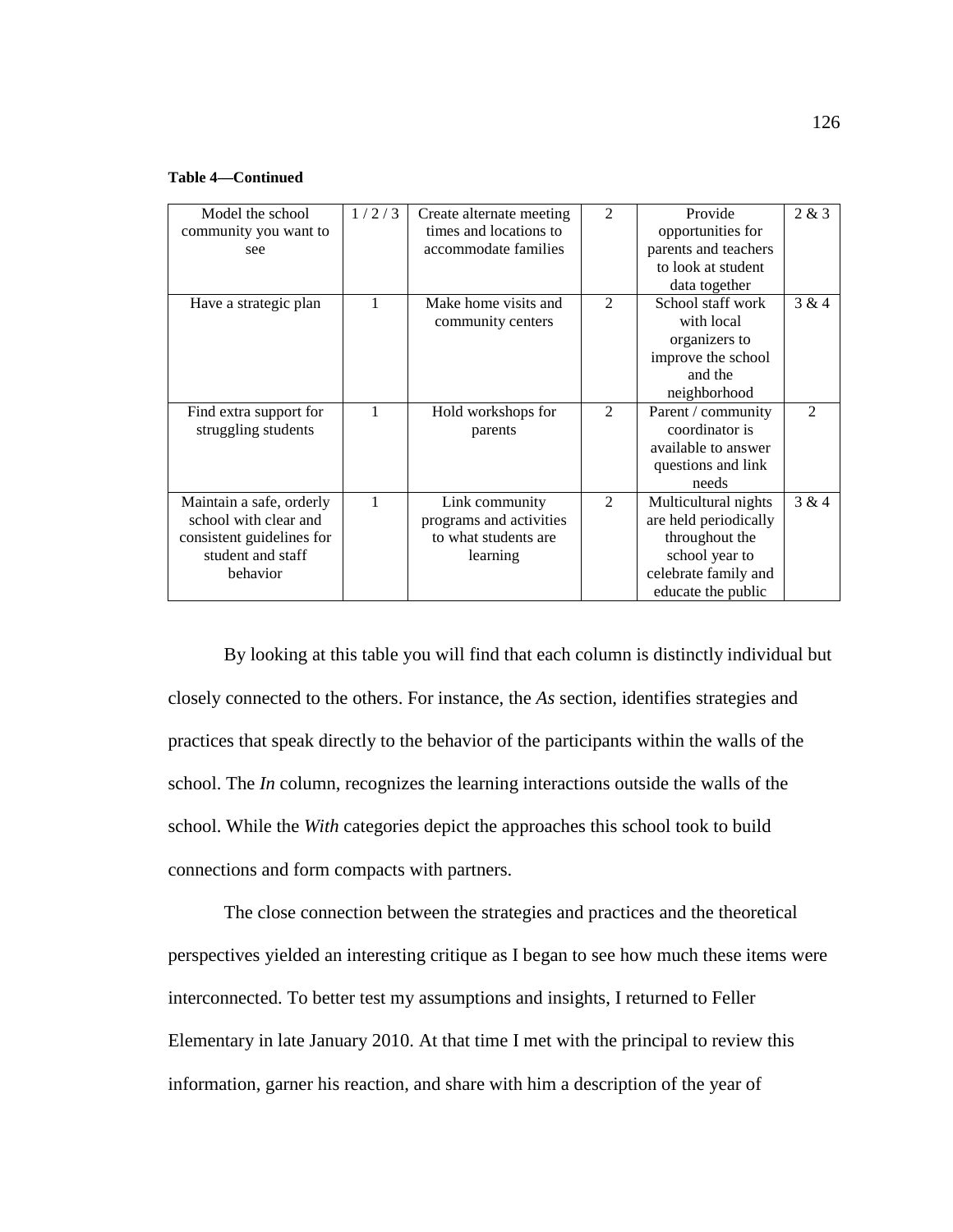implementation (noted in the column immediately right of the theoretical heading) as well as further explain how this program evolved under each category. This analysis helped me not only to get additional feedback on the theory behind the study, but to identify a sequence or pattern of implementation.

Dr. Hargrove, in reviewing the above information and contributing to its content, explained to me that Feller had to develop as a community first, but the other two variables (in and with) were a close second. He also helped me understand that the task of building a school, family, community partnership had to be strategic but it also had to happen quickly. From his perspective, time is always of the essence because students need support and help immediately.

When you look at Table 4 you quickly recognize that many of the steps were developed and implemented in years one and two. The evolving stages at years three and four constitute an exercise of modification and adjustment given particular results. The principal again emphasized that the task of effective partnership planning takes an enormous amount of time, but unfortunately time is of the essence. Because of the urgency presented in an environment of poor academic performance, a collective approach to all three variables (As, In, With) had to take place mutually.

#### **What Does it All Mean?**

It is evident from this study that school-community partnerships make a difference in student achievement as well as the interactions between all school stakeholders. Not only did the data from this case-study reveal this reality, but past research has shown this true. Synthesizing 35 years of research to provide insight into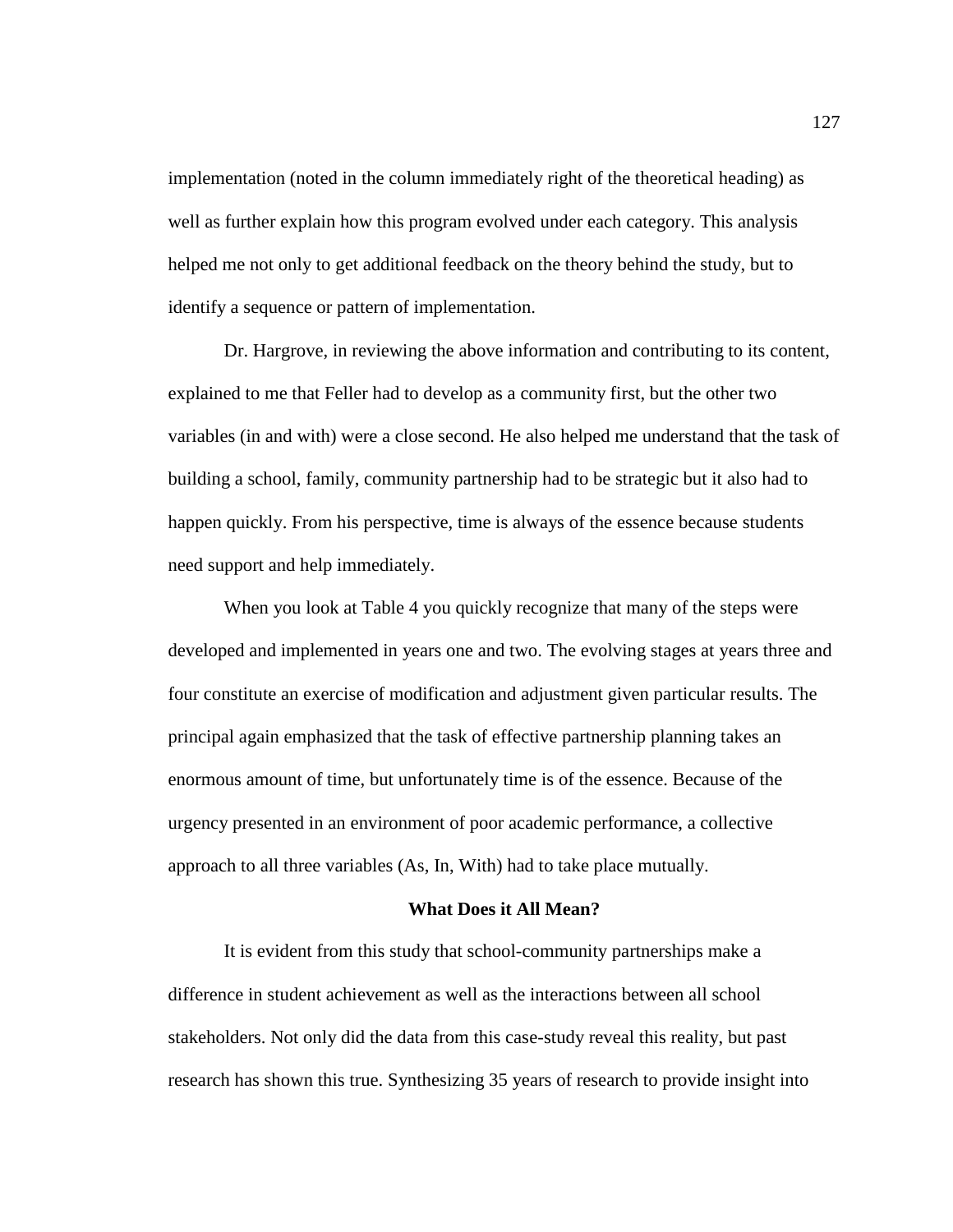"what works in schools," Robert Marzano (2003) concluded that community involvement is the most critical factor to school-wide success. In addition, the PTA's (1997) National Standards for Parent/Family Involvement Programs identified "outreach to the community for resources to strengthen schools" as essential for any school or program involving parents and families.

John Wes-Burhham (2009) suggests that the future role of school leadership is likely to undergo a radical change from being inwardly focused on school improvement initiatives, to recognizing the need and potential for schools to become more involved with their communities. To achieve this, he argues that school principals will begin to shift their focus away from the "institutional improvement" that characterized school leadership initiatives of the 1990's and towards "community transformation" through the building of social capital. He suggests that taking a role in the building of social capital, will have positive spin-offs for schools and create "rich networks of interdependence" between schools and their local communities.

School improvement leads to bonding, introspection and detachment. While this creates institutional integrity, it compromises engagement and networking—the basis of the creation of social capital. If academic standards are to be raised in a sustainable way and broader educational aspirations achieved, then educationists will have to see their role in terms of creating social capital, rather than just improving classroom practice. (p. 137)

The principal and his administrative team at Feller appear to know how important building and sustaining good community relationships is to the well-being and culture of their school. Building these relationships has prepared the ground for effective consultation and for sustaining partnerships. Building relationships with school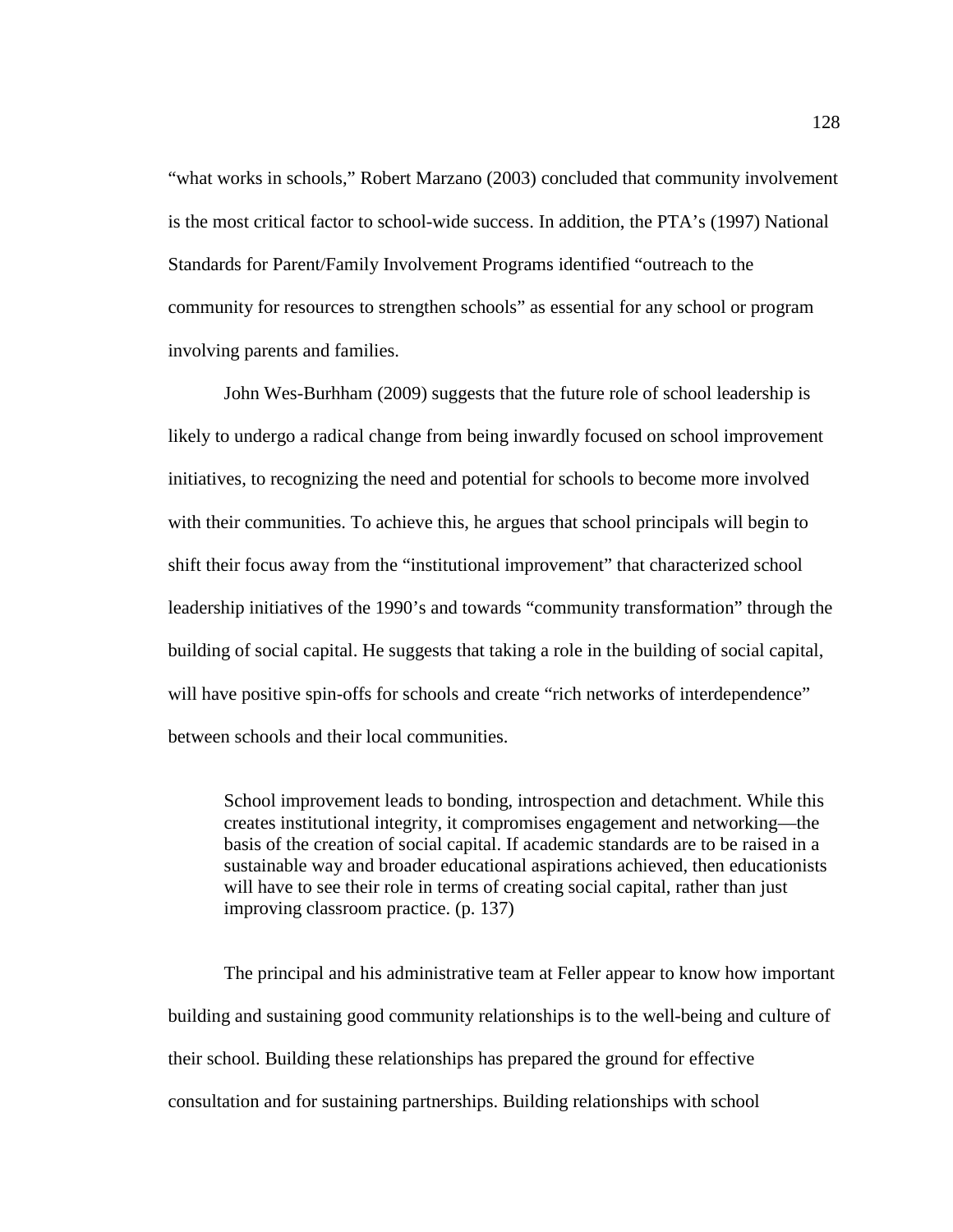stakeholders has not been without its challenges. Michael Fullan (2000) speaks to this as he says:

schools need the outside to get the job done. These external forces, however, do not come in helpful packages; they are an amalgam of complex and uncoordinated phenomena. The work of the school is to figure out how to make its relationship with them a productive one. (Fullan, 2000)

By reflecting on the experiences at Feller Elementary, a school leader could find important themes necessary for replicating success. It is extremely important to survey the complex map of potentially rewarding relationships and understand how to manage them before entering into a partnership program. Otherwise, the benefits may be nonexistent for the life of the school and its students.

### **Revisiting Theory and Practice**

As I conducted this qualitative case study, I understood that the concepts surrounding community partnerships were broad and vague. In order to maintain focus I needed to simplify the variables as much as possible. My problem statement and research questions created an opportunity to provide descriptive analysis to support an understanding of the steps needed to find success in creating community connections. My conceptual framework also worked to explain the independent variables to consider as members of the community come together and work *with* each other.

However, as I tried to understand all that could be interpreted from this study it became evident that the scope of this study could not be limited to schools working "with" the community. Instead, the three themes (As, In, and With) while existing independently in theory, must work collectively in union.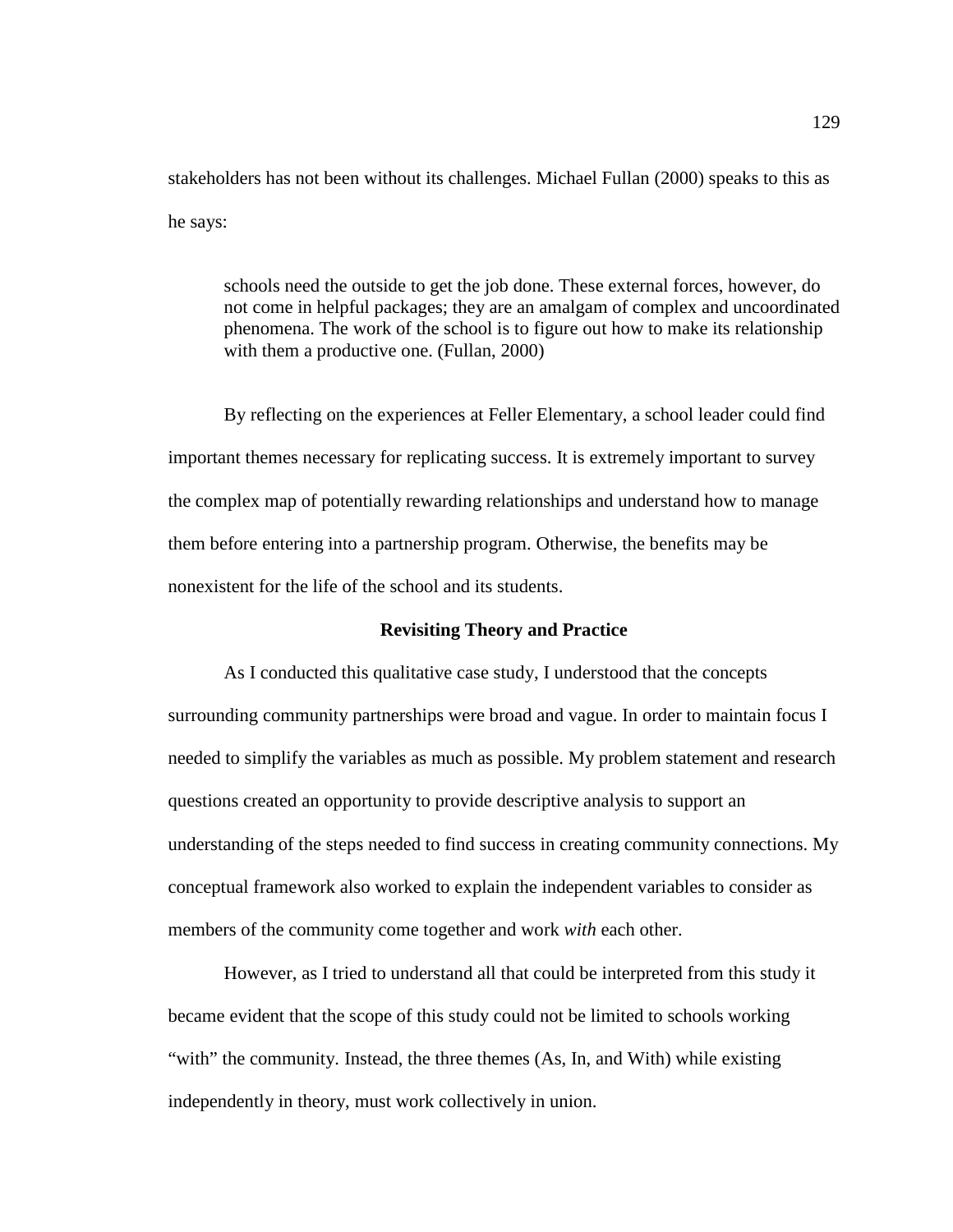Figure 3 is a post-analysis iteration of my theoretical framework with the emphasis on school "With" the community. What I present here is a graphic to illustrate how I have come to understand the nature of school in relation to community building.



**Figure 3.** *Interpretive Perspectives on School Community Relationships*

As mentioned, I initially wanted to focus on the *with* aspect of school community partnerships, but I began to realize that the three ideas (*As, In*, and *With*) work in tandem and can never be completely separated. The principal intimated this reality in our final interview. After discussing my findings, and critiquing his own perceptions, he concluded that his school is still struggling to meet the needs of all constituents because it is laborious to fully understand and accommodate the perspectives of everyone.

My observations and analysis led me to understand that future approaches to community partnerships must include a trilateral commitment to the three aspects of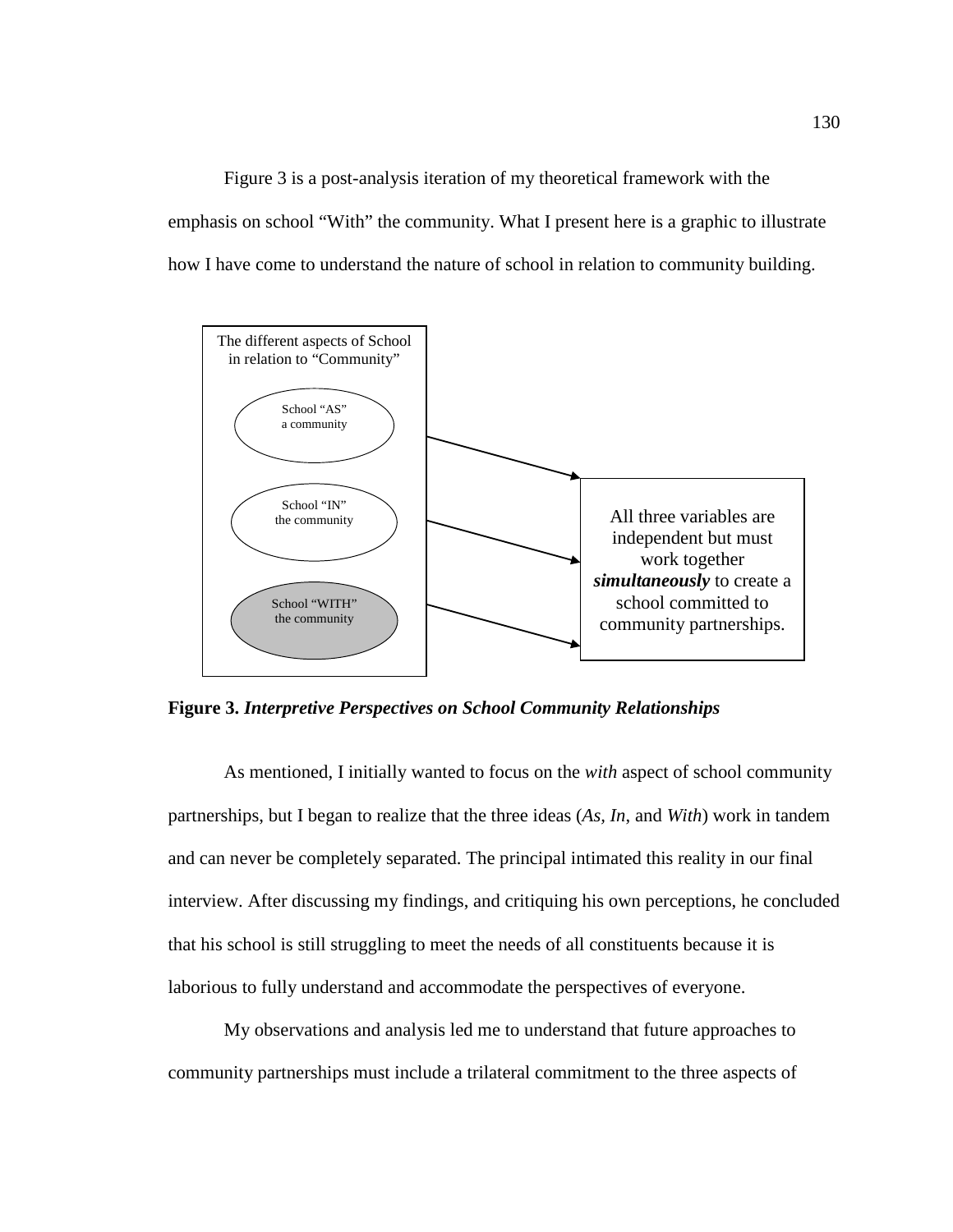school in relation to community. This manifested itself from the stories of staff who explained that in the early years of implementation the teachers and staff were not working as a family and they had to come together. They were not sharing resources or operating as a team. Upon arrival the principal quickly realized that in order to make the kind of progress needed for success the school staff had to come together as a community. This meant they had to talk the same language, discuss student performance, and embrace the benefits of working together.

When this occurred, the parents were less resistant to come into the school, observe it, and hear it. The outside organizations at the fringe of the school caught wind of the changes and became interested in providing their participation. The process had to start in the school, *as* a community, *in* relation to others, so they could work *with* all stakeholders. By coming together as a unified team, the opportunities became endless.

I came to understand that what set this school apart from others of its type, were the specific behaviors and actions of the principal. Often principals come into schools with personal agendas and they do not listen to others. They do not identify the concerns, goals, and ideas of those already in the school community. As a result individuals are alienated and they do not contribute.

However, when a principal considers the perspectives of staff, students, and parents, the ideas of partnership move from a belief that more work is necessary to a common commitment to responsibility. In this school the partnerships and strategic community structures are not viewed as something additional but as something that just comes naturally.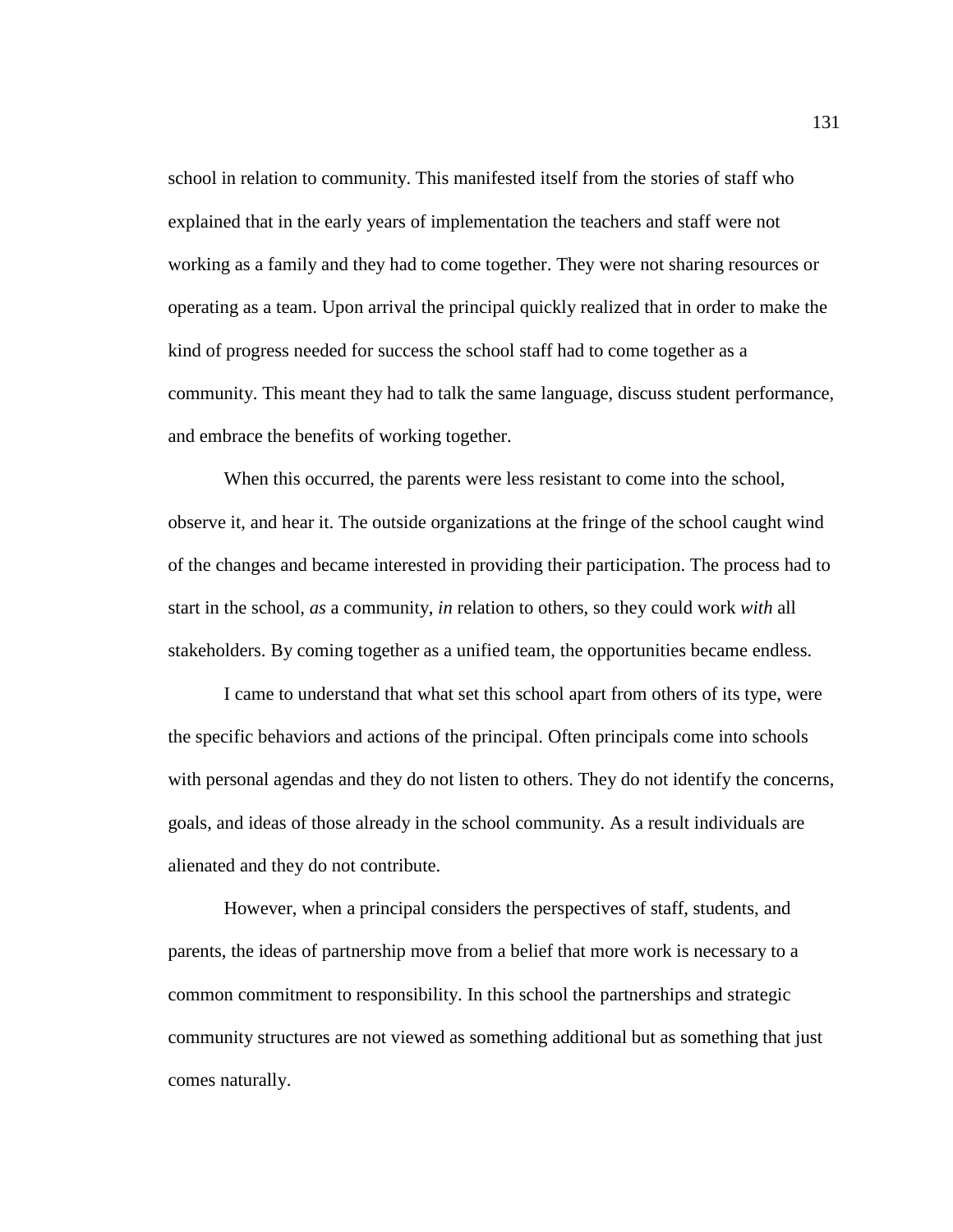In terms of my framework on "Levels of Engagement" (See Chapter I conceptual Framework, Figure 2), I came to realize that in spite of all the good the school is doing to bring people together, it continues to struggle forming concatenative connections. When I presented my findings to the principal of the school in late January, he provided additional reflections on this problem. Together we revisited my conceptual framework and discussed the progress of Feller Elementary. Dr. Hargrove recognized that the school is not at the stage of connection due to the inability to adequately gauge parent perspectives. With the limitations of the school in mind he provided an analysis that helped bring clarity to the shortcomings.

Dr. Hargrove believes that the reason the school has not formed deeper connections with the parents is primarily because of time and communication. According to Dr. Hargrove, the school is continuing to establish more meaningful relationships but this work is slow and takes deeper levels of commitment from everyone. "The leadership team had decided at the beginning to start small and grow from our successes" (Dr. Hargrove, January, 2010). As a result the school built their program on the increased involvements of school partnerships.

The principal also admitted that the school needs to do more to adequately find out what parents need, what they expect, and what the school can do to better assist their efforts at home. It is his hope that by conducting surveys, parent inventories, and additional dialogue sessions, the school will more fully develop to create deeper connections. In final analysis, Dr. Hargrove did not find the conceptual framework faulty,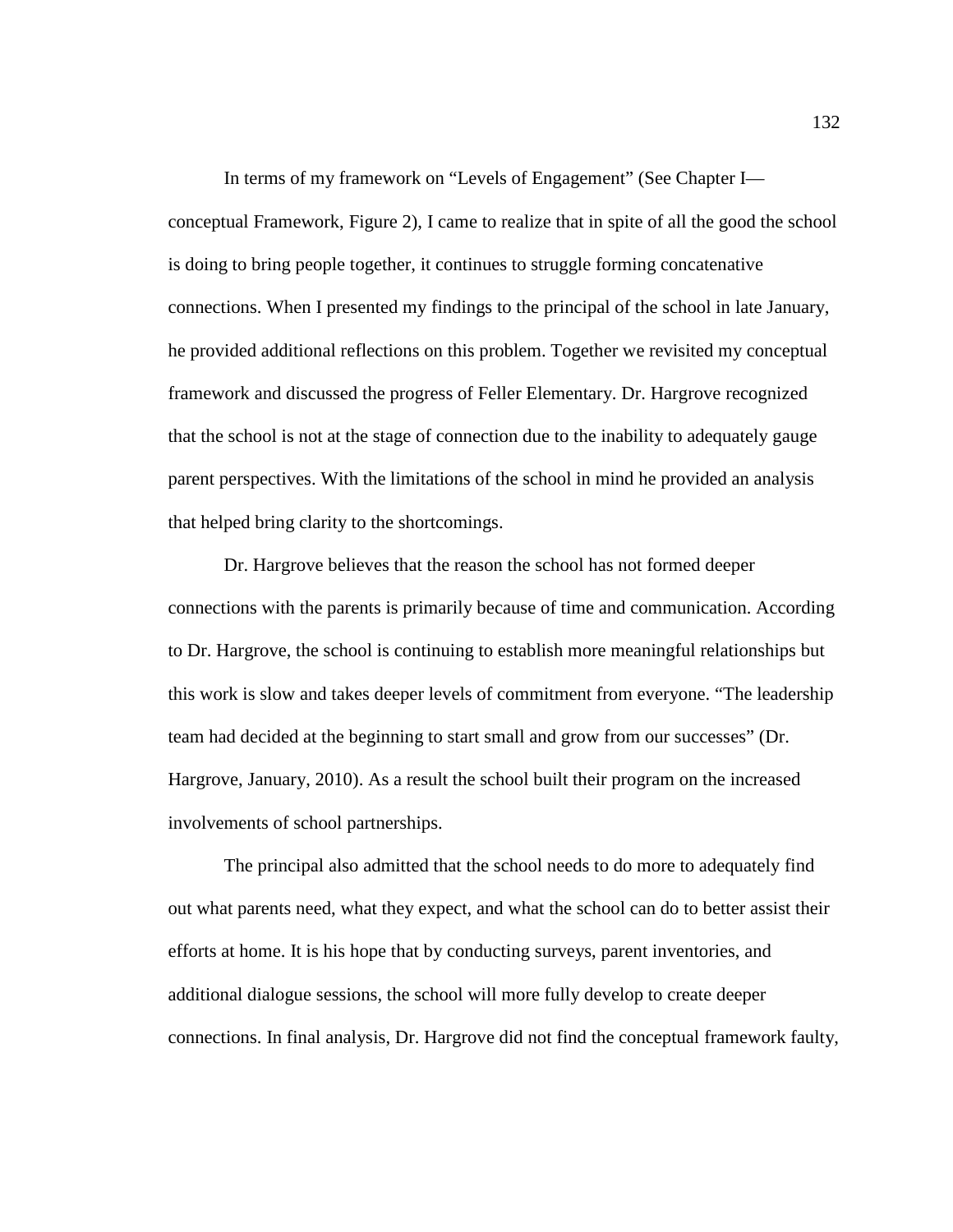instead, noted that the school is simply failing to adequately move with the continuum from a place of cursory relationships to quality connections.

Figure 4 illustrates a visual explanation to reflect what I have learned about the concatenative connections from my original conceptual framework. Through additional post-data analysis, the summarizing interview with the principal, and my interpretive reflections, I outline the variables that limit the formation of these connections.



**Figure 4.** *Why Gaps Exist and Limit Concatenative Connections*

The variables that have kept the school and community from connecting in deeper ways include the limitations of time and communication. Both of these factors became evident as I analyzed data and participant perspectives. In Chapter VI, I will expound upon the ways that schools can close the gaps keeping stakeholders from shaping concatenative partnerships.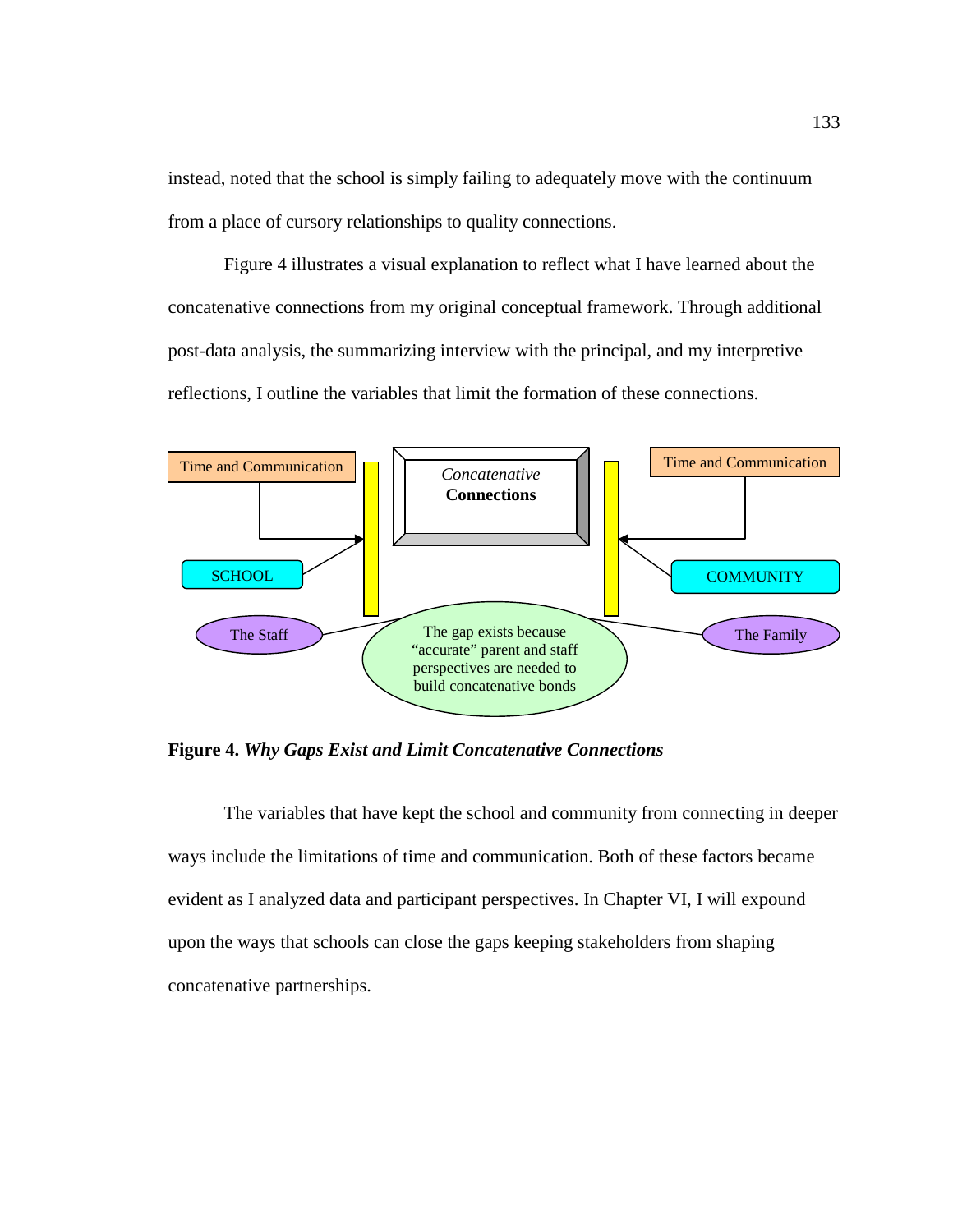# **Summarizing Thoughts**

This chapter has provided further analysis of the data collected during this study, as well as some clarifying points that needed to be noted before adequate interpretations could take place. The various strategies, practices, and behaviors of the school worked in tune with my conceptual framework to yield powerful interpretations and findings.

In Chapter VI, I provide concluding comments to this study, share a summary of what I learned from this school, and provide implications and recommendations for those schools seeking to promote similar community partnership programs.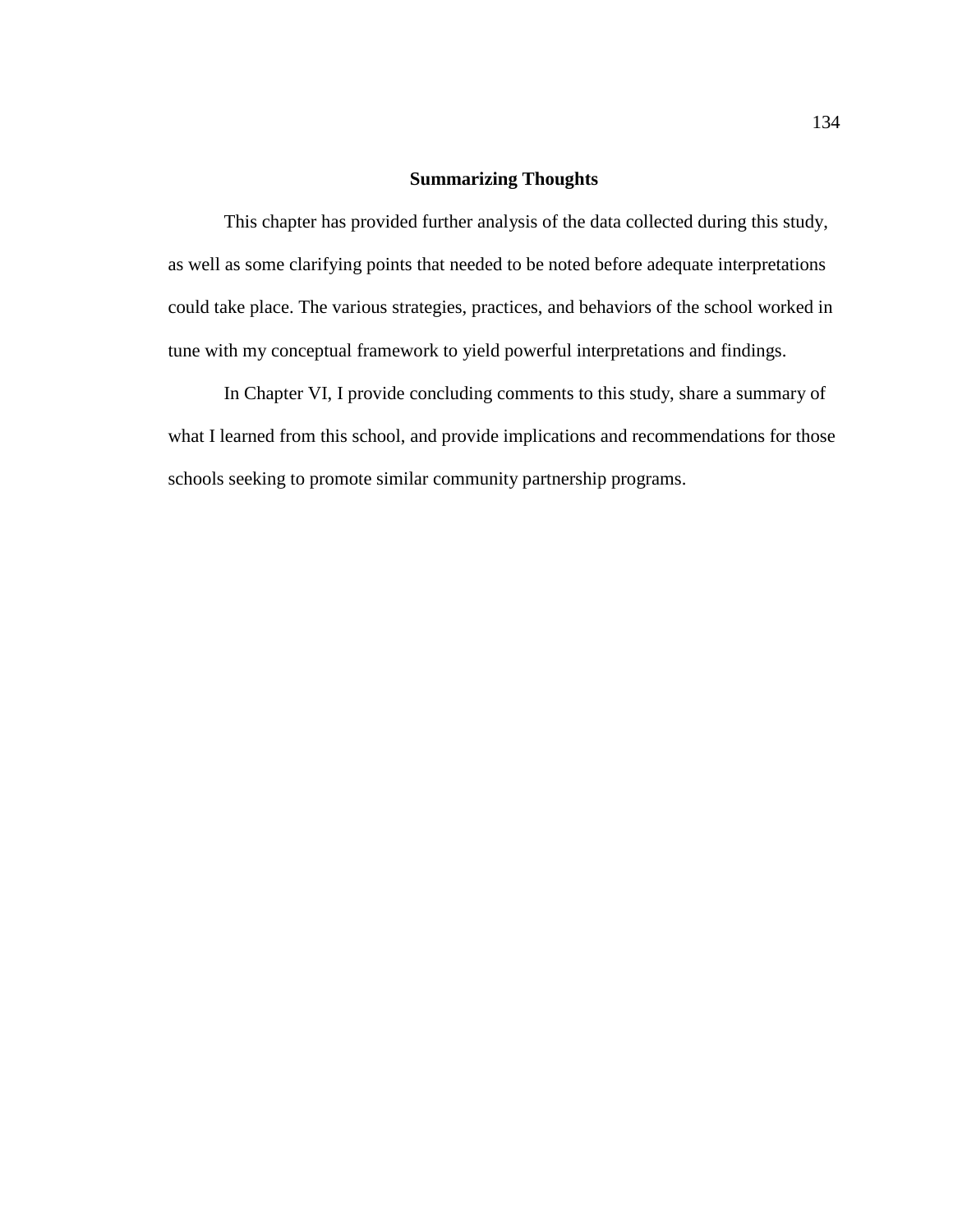## **CHAPTER VI**

# **IMPLICATIONS AND RECOMMENDATIONS**

In 1980 David Tyack and Elisabeth Hansot explored the historic changes of public school principals in their work, *Managers of Virtue: Public School Leadership in America, 1820-1980*. They present incredible studies to support how some schools even in tough neighborhoods work well and promote interdependence. They write,

It has become apparent that what counts most in the academic and social learning of children is what happens in their classrooms and in their particular schools. The principal, the students, the teachers, and the parents and others must share a sense of being a community of instructors and learners. This is what will foster positive ethos and high expectations. (p. 255)

It is fascinating that this quote, now thirty years old, reminds readers that the most critical aspect of success in schooling is the level to which all stakeholders are connected. Troubling, however, is that we continue to wrestle with how to make this type of school a reality.

In Chapter I, an explanation was given about why I believe the lack of commitment to community connections is problematic to our American educational landscape. I presented a position that promoted critical awareness on relationships and engagement. In Chapter II literature was reviewed that showed support to students profiting from schools functioning *as*, *in*, and *with* the community. This background information revealed that the most important segment of a school's culture is the degree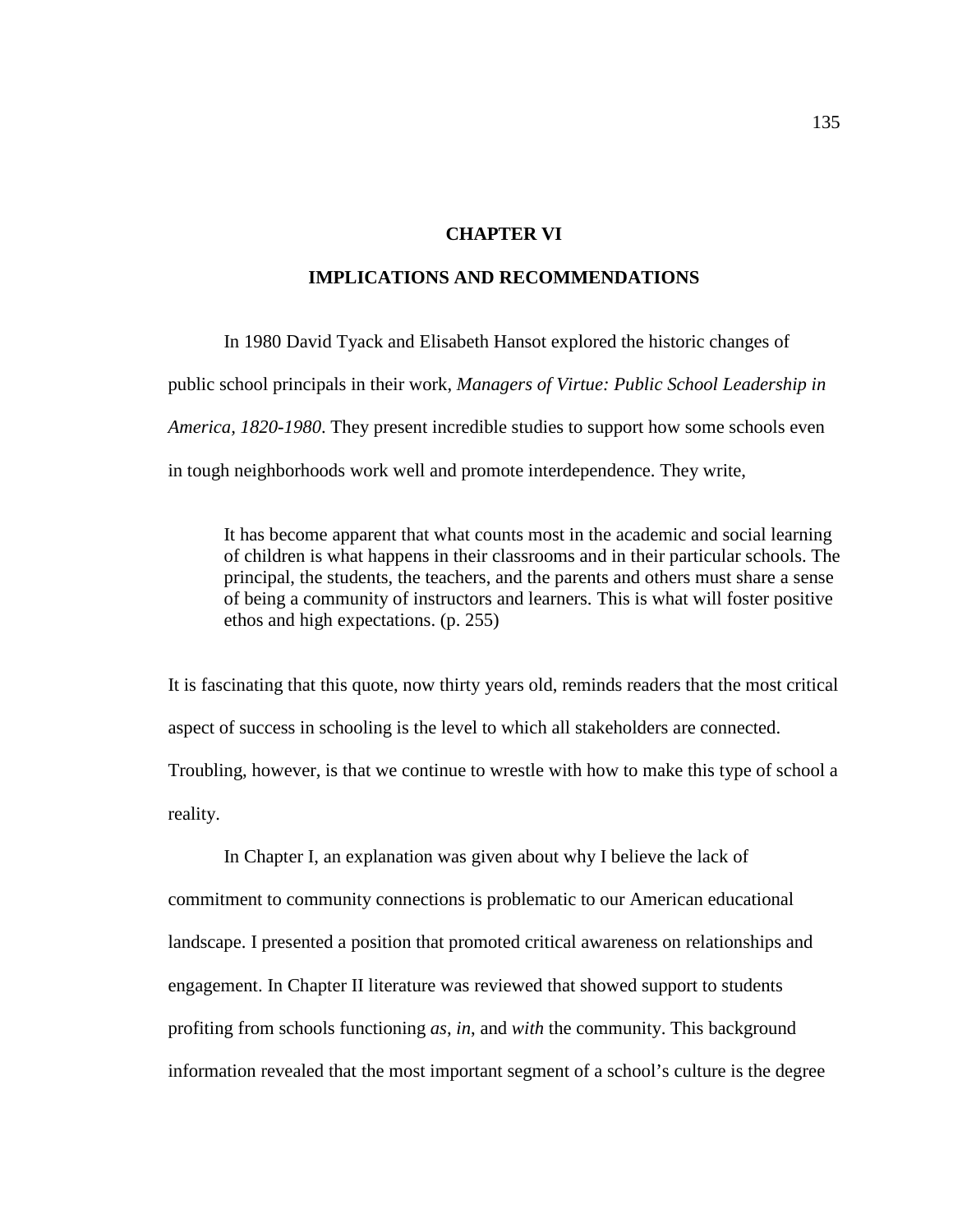to which all its inhabitants see themselves as one collaborative group experiencing a sense of community.

As a result, I explained through my conceptual framework and research questions the importance of using this study to identify the practices school leaders employ to shape community connections. Chapter III served as an outline of the methodology used in this qualitative case study. Chapters IV and V presented the raw responses and observations from the study as well as demonstrated the steps taken to adequately analyze the data.

In this final chapter, I provide a discussion of my findings. I organize the discussion around two difference questions: (a) Why this study is important to the landscape of education, and (b) What others can learn from the experiences in this school. The final section of this chapter provides a list of six recommendations for future practice as well as concluding comments to summarize the results of the study.

#### **Why This Study is Important**

This study brings attention to the perspectives and perceptions of staff and parents at one elementary school working to build community partnerships. I recognize that the results of this study are not necessarily transferable because it is an isolated story of one school. However, the conclusions, strategies, recommendations, and potential pitfalls drawn can be applied to multiple locations.

There is a long history in the American educational system of seeing schools as vital institutions for community and democracy. John Dewey (1938) believed that schools played a critical role in preparing children to become citizens capable of working together to solve society's problems. He believed that schooling had public value beyond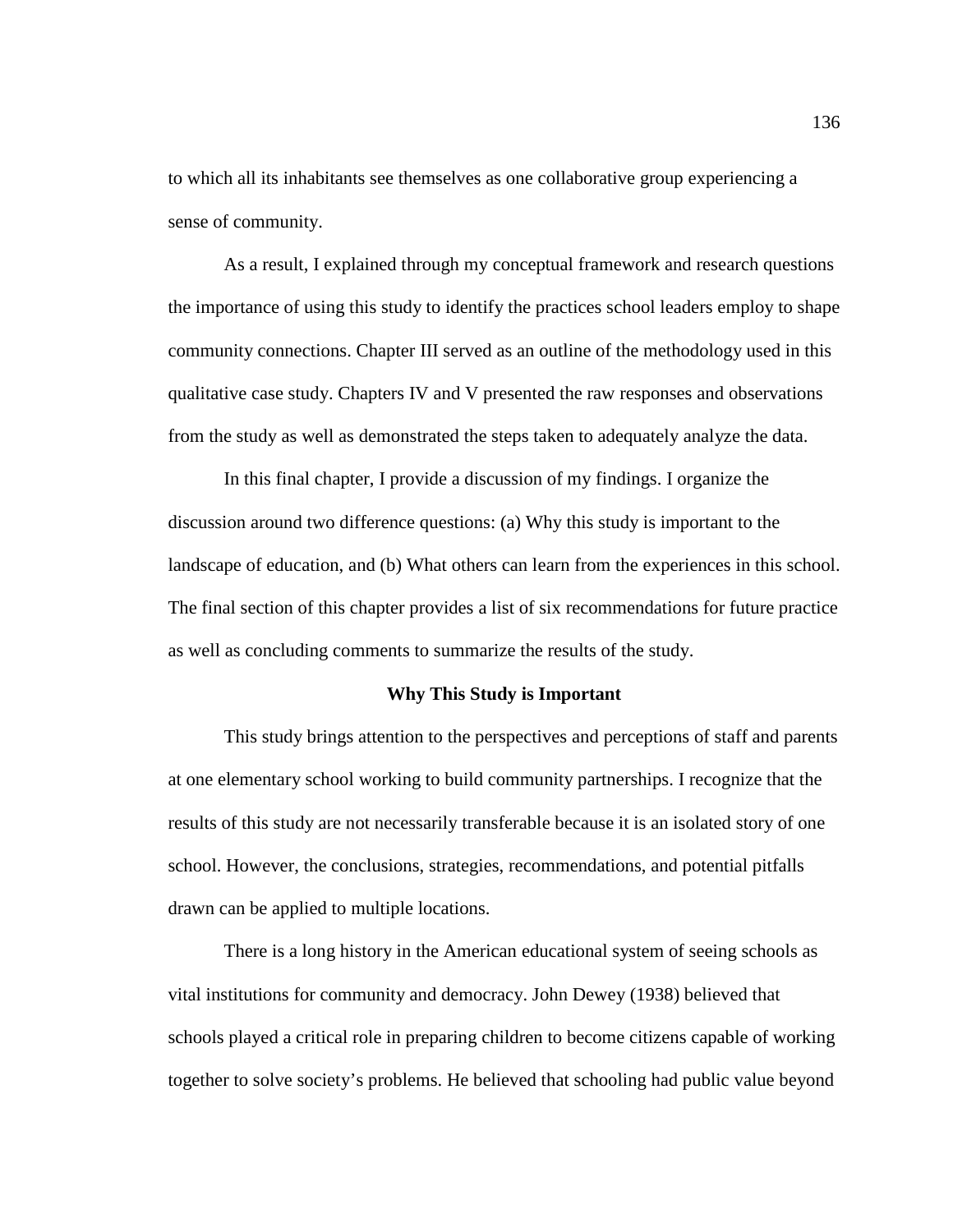imparting knowledge to individual students. Over the years, public schools have become progressively disconnected from the communities they serve, particularly in low-income urban neighborhoods. However, there are examples of schools, such as Feller Elementary, who are working hard to change this reality.

A strong, shared identity established in a school encourages people to work together and make the institution more than a collection of separate classrooms and programs. This kind of school works hard to live as a community, to integrate community into the school, and to collaborate with the larger body of stakeholders. Moreover, when parents, teachers, and school stakeholders build relationships and work together, they start to forge a shared and positive identity, thereby offering people an opportunity to move from "I" to "We" as they contribute to school and community life.

#### **What Others Can Learn**

Scholars of human communities believe that in order to fully experience connection we must be completely inclusive, open to all on the basis of our common humanity. Proponents of this view point out that many urban neighborhoods contain residents of different races and religious beliefs who nonetheless live and work together. All that is required for such community life is that each person respects the privacy and rights of others, and works for equal access to education, jobs, and political decision making for all. However, this view is based on many assumptions that are hard to pinpoint and embrace. Western society is based on shared commitments to reason, rights, and justice, even though there is no universally recognized definition of any of these. The idea of a totally inclusive community is, therefore, an illusion. Every human community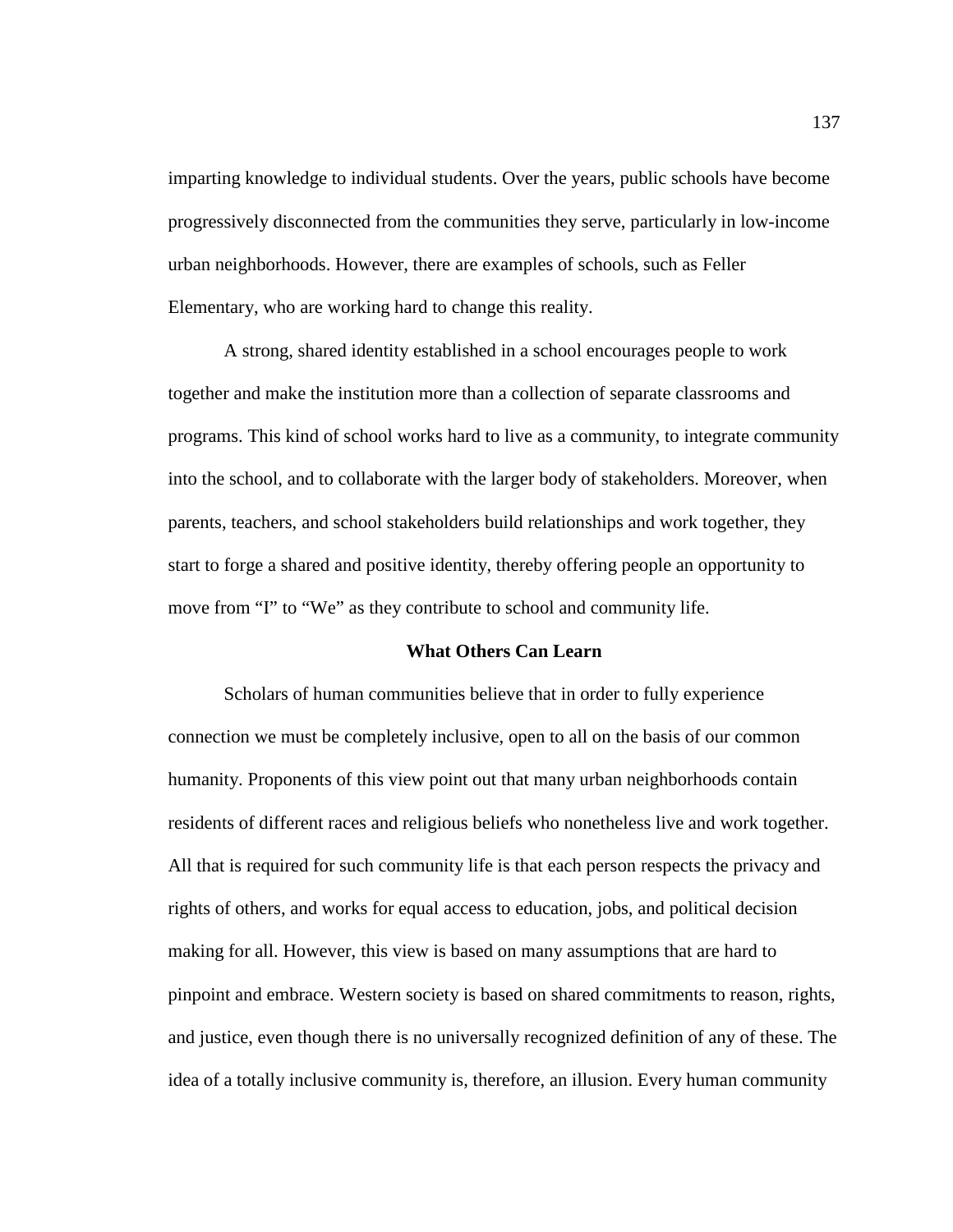holds in common some beliefs that necessarily create boundaries, including some people and excluding others.

The reason I present this distinction is because each school will have its own unique set of circumstances, obstacles, and approaches that will hinder or enhance their partnership program. Because of this reality, all schools must take time to reflect upon what they want to accomplish as a community before they reach out in, and with, the larger community.

It is my belief that all schools can transcend the various distinctions of universal community by recognizing that the child in the building is the unifying variable that brings together all stakeholders and constituents. As elementary as this point is, it is critical that schools work to serve the needs of the student first.

This point became evident during my final interactions with the principal and the staff at Feller Elementary when it was noted that small and large issues continue to divide people and their perspectives. By using race as a context to explore this point, the principal provided a few examples of how parents have shown discriminating behaviors toward himself and some teachers. Dr. Hargrove explained to me that "we can't agree on everything, but the common interest between us (parents, staff, outside organizations) is a desire to see their/our child succeed." If school's can help the larger community understand this aspect of education, then learning can happen more fluidly.

## **The Six Recommendations**

For schools and leaders who desire to develop meaningful community partnerships in their buildings and districts, they must recognize that there are real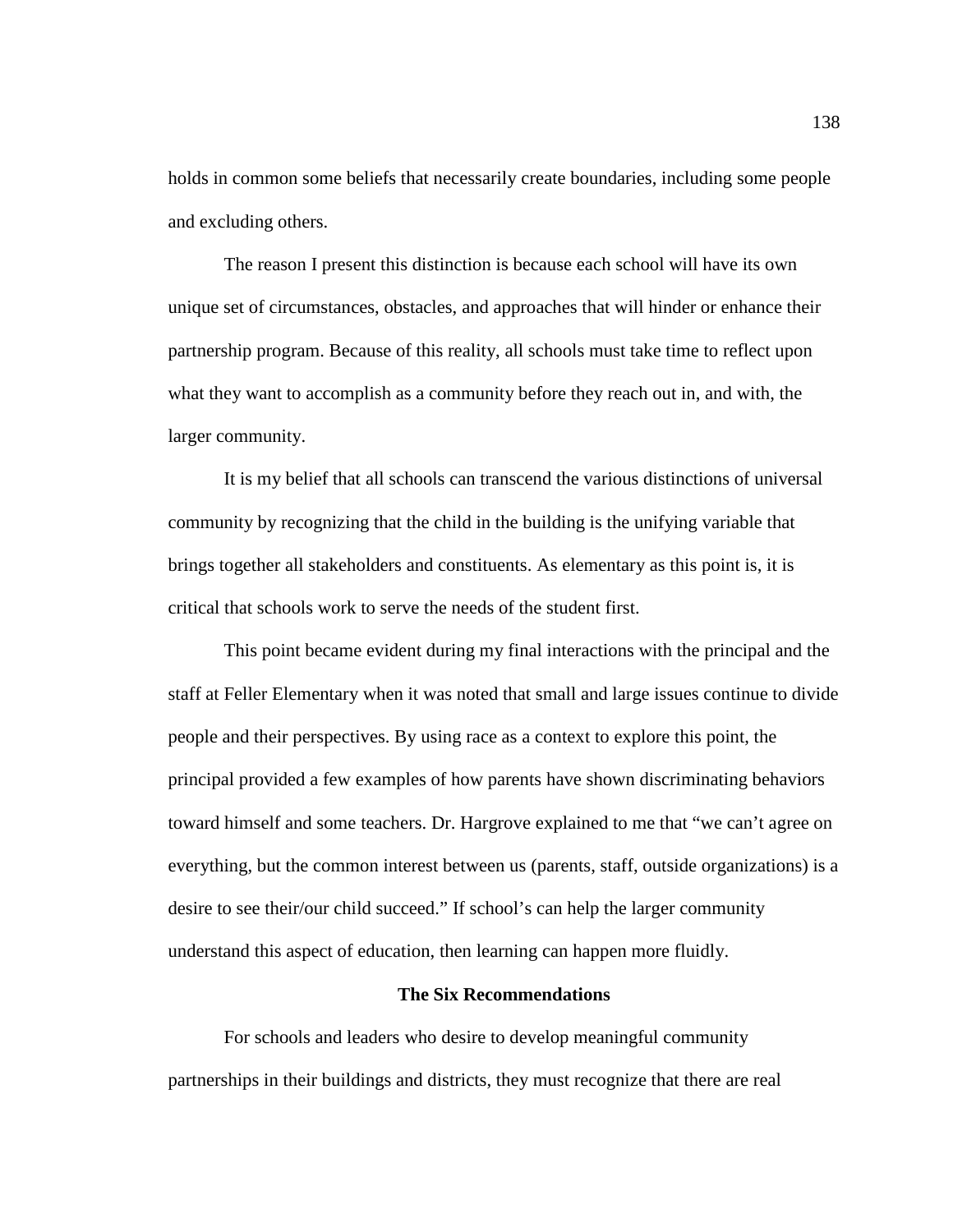challenges that need to be addressed. If I learned anything in this study it is that the work of bringing people together to form a collaborative community centered on collective partnerships, is very difficult and takes time.

For schools wishing to build community, the data from Feller Elementary School suggest the following six recommendations.

## *Strategic Planning and Intentionality*

The partnership program at Feller Elementary is fascinating because it is relatively young in its inception. However, in spite of its youth the data supporting the program shows its success rates are attributed to the clear planning and collaborative approach from the school leadership and staff. Prior research in the literature review (Chapter II) suggested that as schools enter into partnerships they should take time to develop a shared vision with clear expectations spelled out for each participant.

By organizing the steps of the program, the school staff promoted a shared sense of mission and vision. This created a system of collective ownership and accountability. In order to engineer their partnership programs, Feller's staff brainstormed activities and developed a specific program that could be built upon (The staff chose Guided Reading due to the low success in their K-5 literacy levels). This gave the school a clear focus and an individual "academic" program to work within.

A second aspect of strategic planning was the division of leadership duties among traditionally non-administrative positions. The principal divided responsibilities between the school social worker, three lead teachers, and the school counselor. This required a shift to a model of leadership where individuals share equally in planning, decision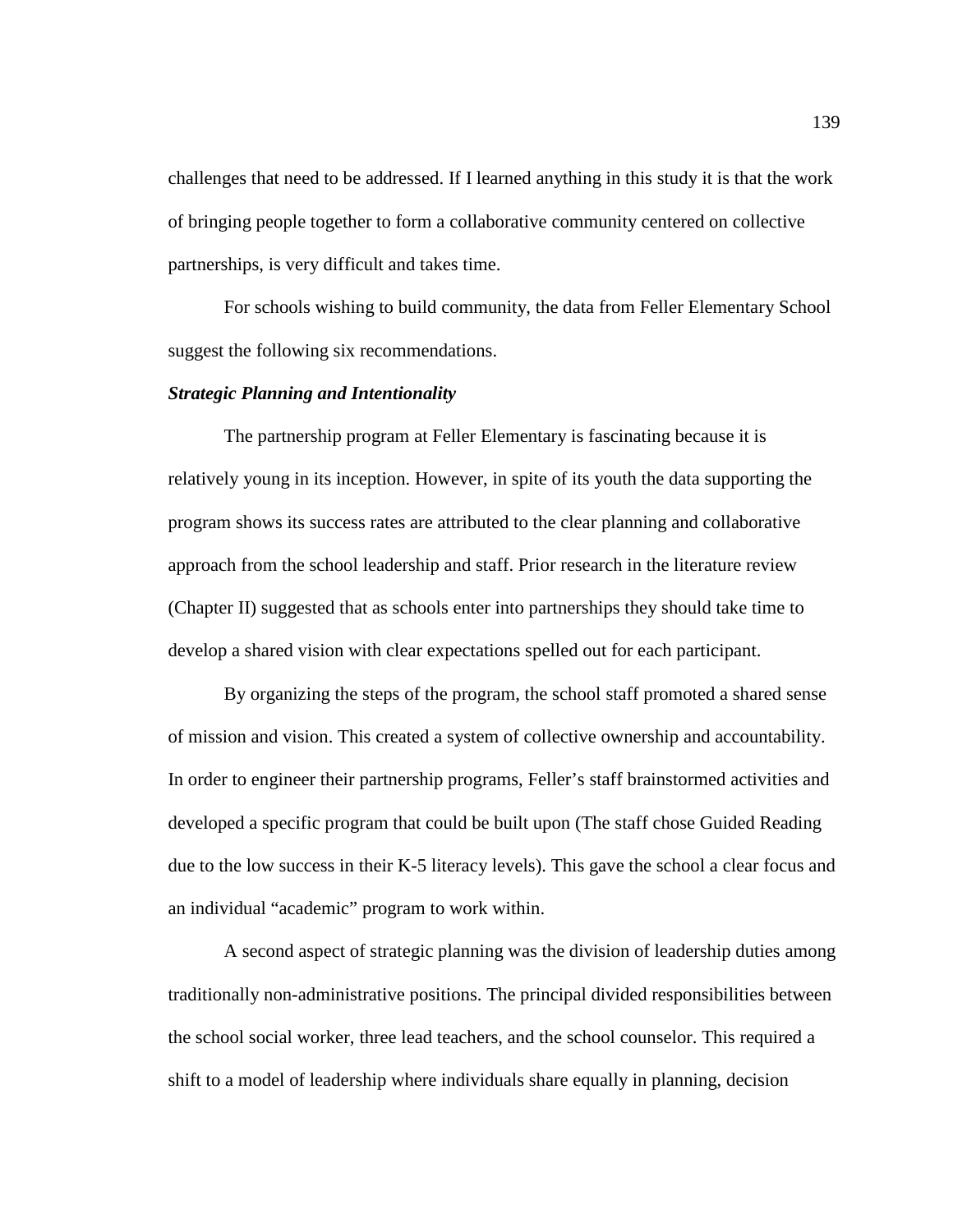making, and the pursuit of agreed upon goals. The success of the partnership program became everyone's work. This division of labor also freed the principal up from many cursory disciplinary issues, minor instructional concerns, and district level minutia such as reporting and clerical paperwork. As a result, Dr. Hargrove was observed being an ambassador for the school by attending business socials, connecting with school visitors, and being the face of the school.

The literature has shown that schools who successfully work as, in, and with the community have positive effects on students, families, and their larger community. When a school works to integrate a comprehensive strategy focused on collective cooperation the benefits for student learning are multiplied (Huffman & Hipp, 2003; Murphy, 2001).

Based on the case study research at Feller Elementary, it became clear that the program is continuing to evolve. Part of that evolutionary process included a systematic action plan where the leadership team could assess the progress and modify the practices of the school to meet the needs of the community. The following flow chart (Figure 5) was created to demonstrate what this model looks like and the steps that were taken by the action team at Feller to see the program off the ground.

This chart shows the step by step process the school leadership engaged in to initially get their program off the ground. Pulling data from Chapter IV of the study, the teachers and staff responses during interviews suggested this nature of evolution. As you notice from Figure 5, three different levels of staff development took place to provide continual support for school personnel. The model also suggests a commitment to starting small, and working methodically before moving forward.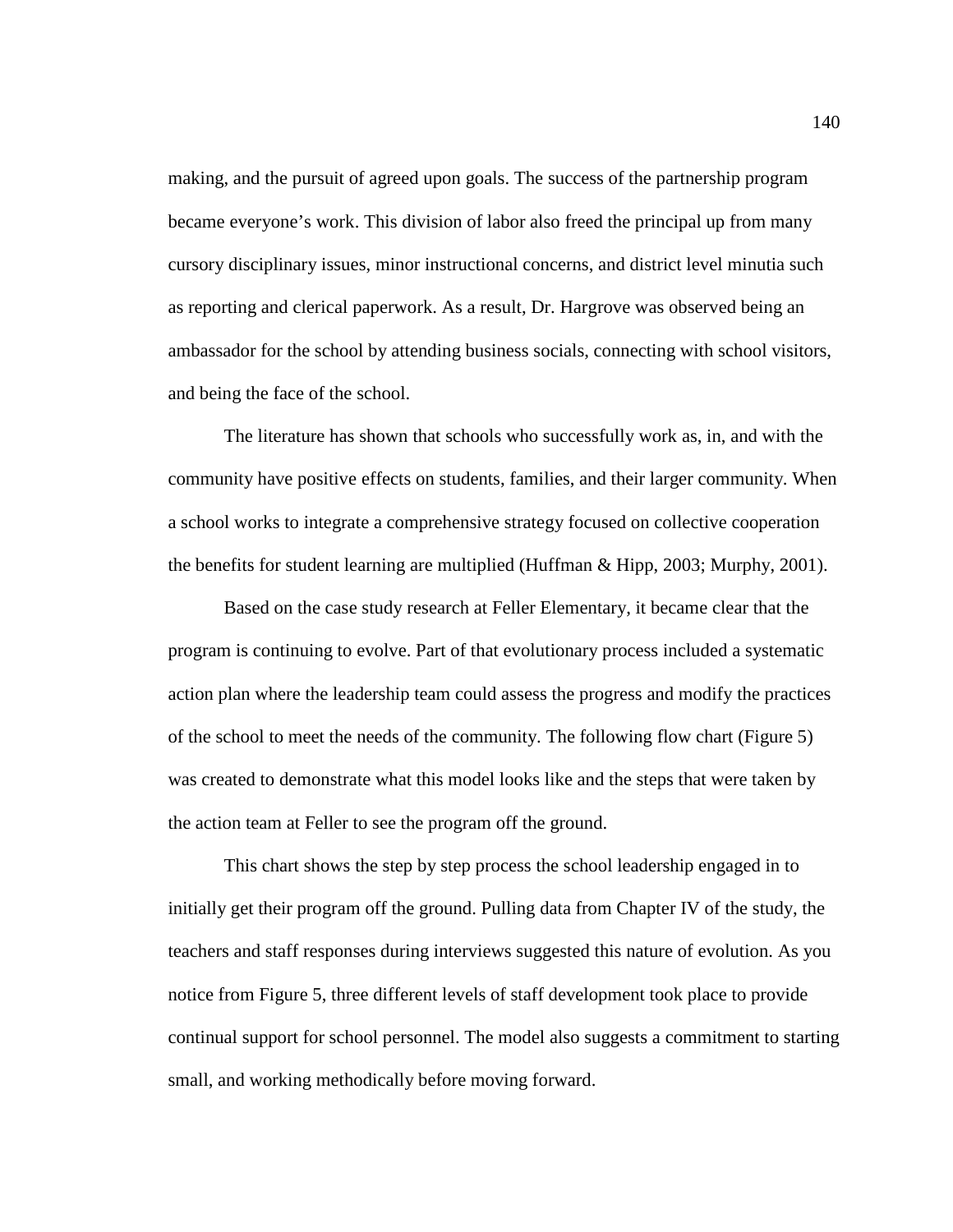

**Figure 5.** *Flow Chart Illustrating Strategic Planning and Implementation*

As displayed the school has worked hard to develop a successful methodology for involving parents in the life of the school. The first step included looking at the governing body that connected teachers, administrators and parents (PTA) so that everyone felt they had a voice in decision and an equal partnership in educating children. The next step was to involve all parents more fully in the life of the school. This took place with open communication, social events and meetings that were non-threatening. Over time, the school came to be seen as a true community center and parents have more readily moved toward volunteering their input.

# *The Principal's Behavior Must Match the Talk*

In order for a partnership program to work it is imperative that the actions and words of the principal must match. I was impressed throughout my time at the study site to see an unwavering focus from the principal of the school. All respondents during interviews (teachers, administrative assistants, and parents) spoke to the skills and support of Dr. Hargrove. As a strategic planner, he continues to modify the program to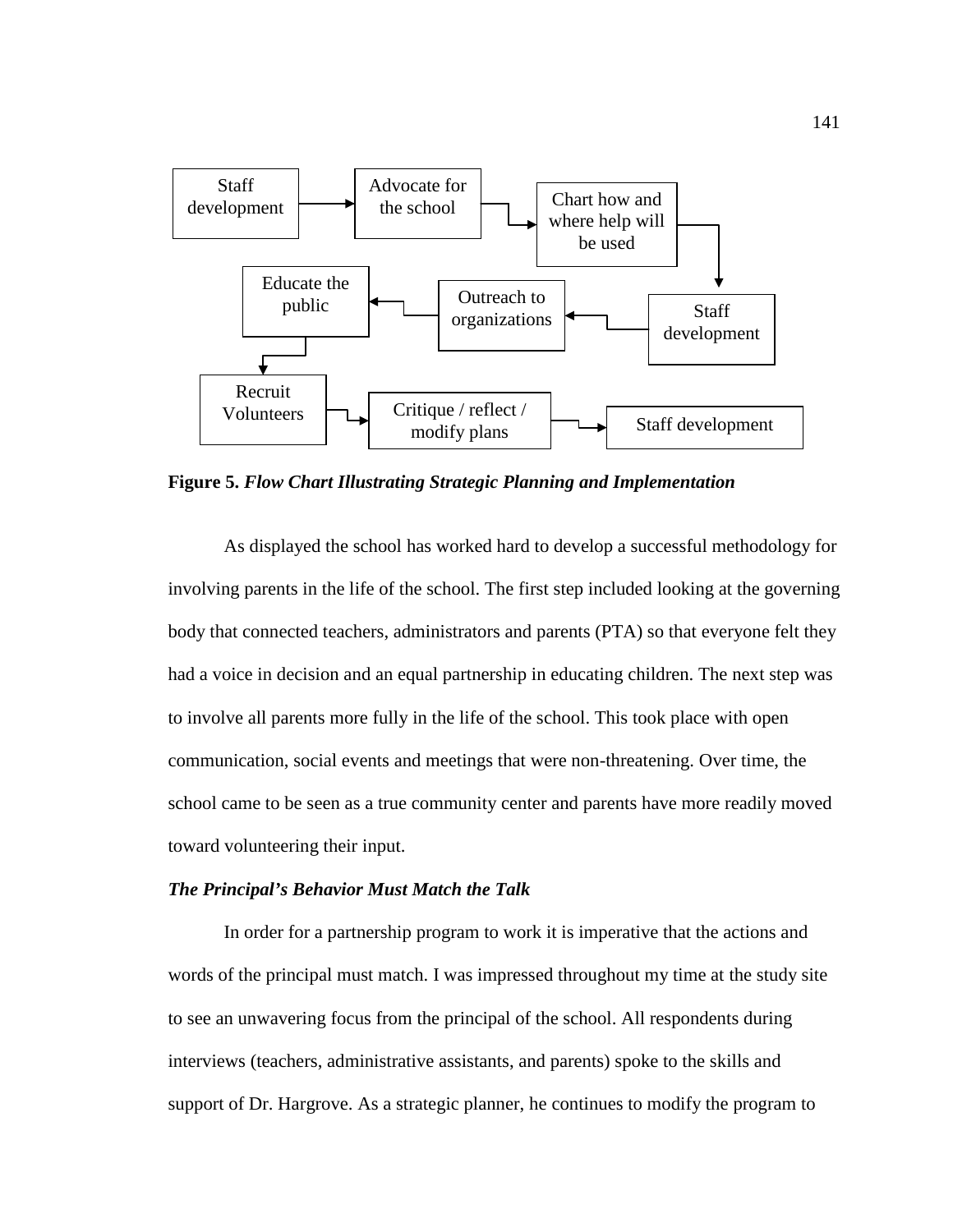support student learning. This was done by shifting responsibilities among leadership team members and delegating effectively.

Dr. Hargrove is respected as a no-nonsense leader who is unafraid to confront anyone in the school community. His vision for the school is clear: "To expect success" and he states this everywhere he goes. Furthermore, he clarifies the mission by printing this theme on the walls of the school, in the classrooms, the marquee in front of the building and on all printed materials. Four years after taking the helm of principal, this emphasis on nurturing has evolved into a creed that simply means he will not settle for anything less than everyone's best.

The organization of the school is well-managed as expectations are spelled out clearly for all staff to follow. This is evident when you enter the building or attempt to observe an activity. While Dr. Hargrove has an open door policy, there are clear steps one must follow to see him. It appeared as a researcher that there is a balance among all staff between respect, fear, and relational commitment to Dr. Hargrove. Impressive as some of the achievements Feller Elementary has been able to gain under Dr. Hargrove's leadership are, they don't convey the warm, happy, and purposeful atmosphere of the school. The school secretary probably said it best, "Dr. Hargrove is a doer; he never waits for someone else to take responsibility of doing what is best for students."

Lastly, I was very interested in the high level of personal charisma and energy Dr. Hargrove displayed while constantly having a finger on the needed results his students must attain. Because partnership programs tend to alter their shape as they grow, it is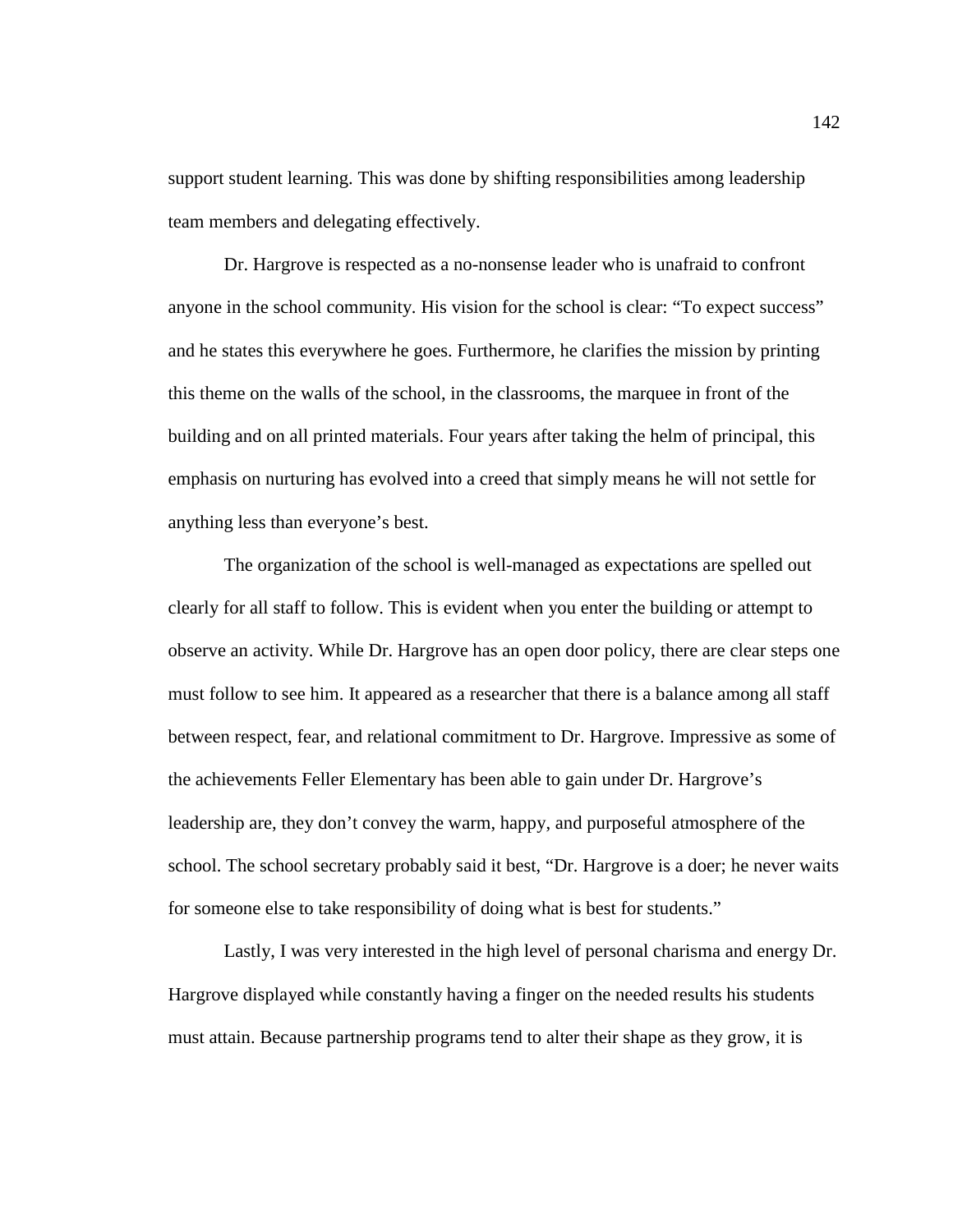crucial that strong leaders guide them day by day so that the program continues to adhere to the espoused goals (Epstein, 2001).

It was obvious during my time in the school that Dr. Hargrove appears jovial in his interactions and seeks to get student attendance, academic achievement, and teacher performance raised to his standards. He makes it a point to get into classrooms as much as possible, promoting diverse approaches to learning while communicating a clear focus on the standards students are expected to master. It was not uncommon (even during my interactions) to see him confront staff or students when his plans were not carried out with fidelity.

Looking at the behaviors and communication of Dr. Hargrove, I was able to understand the increasing significance of the principal in raising the instructional achievement levels of students, the performance of staff, and the connectedness of the community. The strategic planning that was exercised by Dr. Hargrove and his administrative team provided further evidence to support the need for collective decision making.

This finding is important because it helps make sense of the processes behind school decisions and how their results impact the entire school community. In their work, *Conceptualizing Instructional Leadership*, Reitzug, West, and Angel (2008) report that many of our current educational administrators are sacrificing the long-term gains of community building at the expense of short-term goals found in inspect and direct decision-making.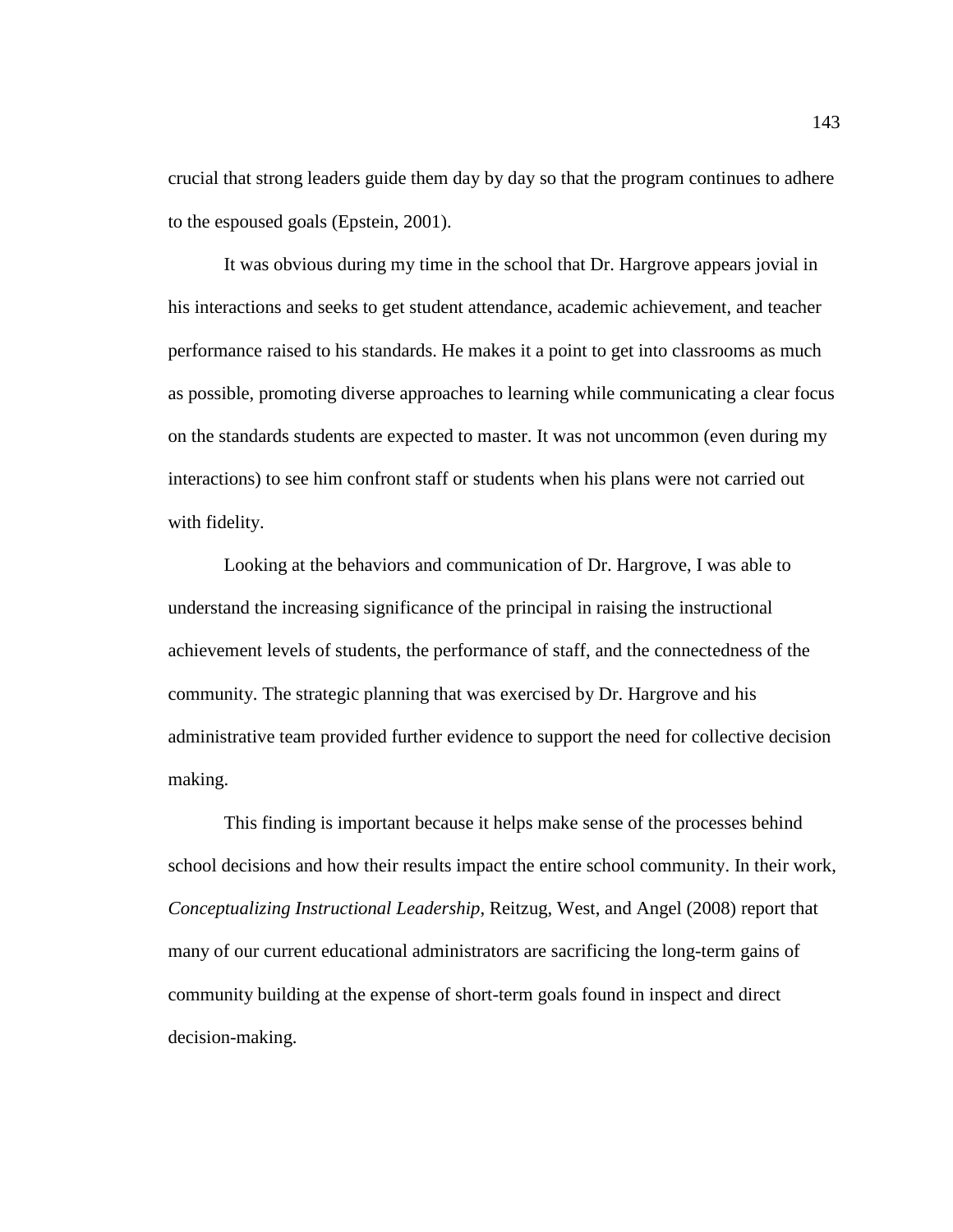The leaders who are able to understand, conceptualize, and represent the "common voice" of the school community, not only navigate the organizational impediments, but they develop a collective vision for what is essential in authentic learning experiences. As evidenced by the interactions and experiences of the study, Dr. Hargrove's behaviors provided further affirmation of important the principal is to the success of a school's partnership program.

# *Teacher Performance and Behavior is Critical to Success*

To create a climate and culture that supports partnerships with parents and others, strong leadership is essential from both the principal and teachers. The principal plays a key role, but the teachers also have to step up as advocates for family involvement. Leadership from both groups sets the tone for all interactions between the school and the stakeholders it serves.

Interview perspectives exposed that the behavior of the teachers has the greatest impact on the success or failure of the program. The parents, principal, and staff all intimated that the teachers are the first line of influence to the parents. As the case-study data were extrapolated it became clear that the interaction between the student and teacher (i.e. the ways students are valued, listened to, and supported in the classroom) is the primary focus of parents. Time and time again it was emphasized from both teachers and parents that the students carry with them their personal perspectives and they do not keep it to themselves.

The behavior aspect of the teacher is also not limited to personal interactions. Instead, it includes the content taught, and the methods of delivery. When schools align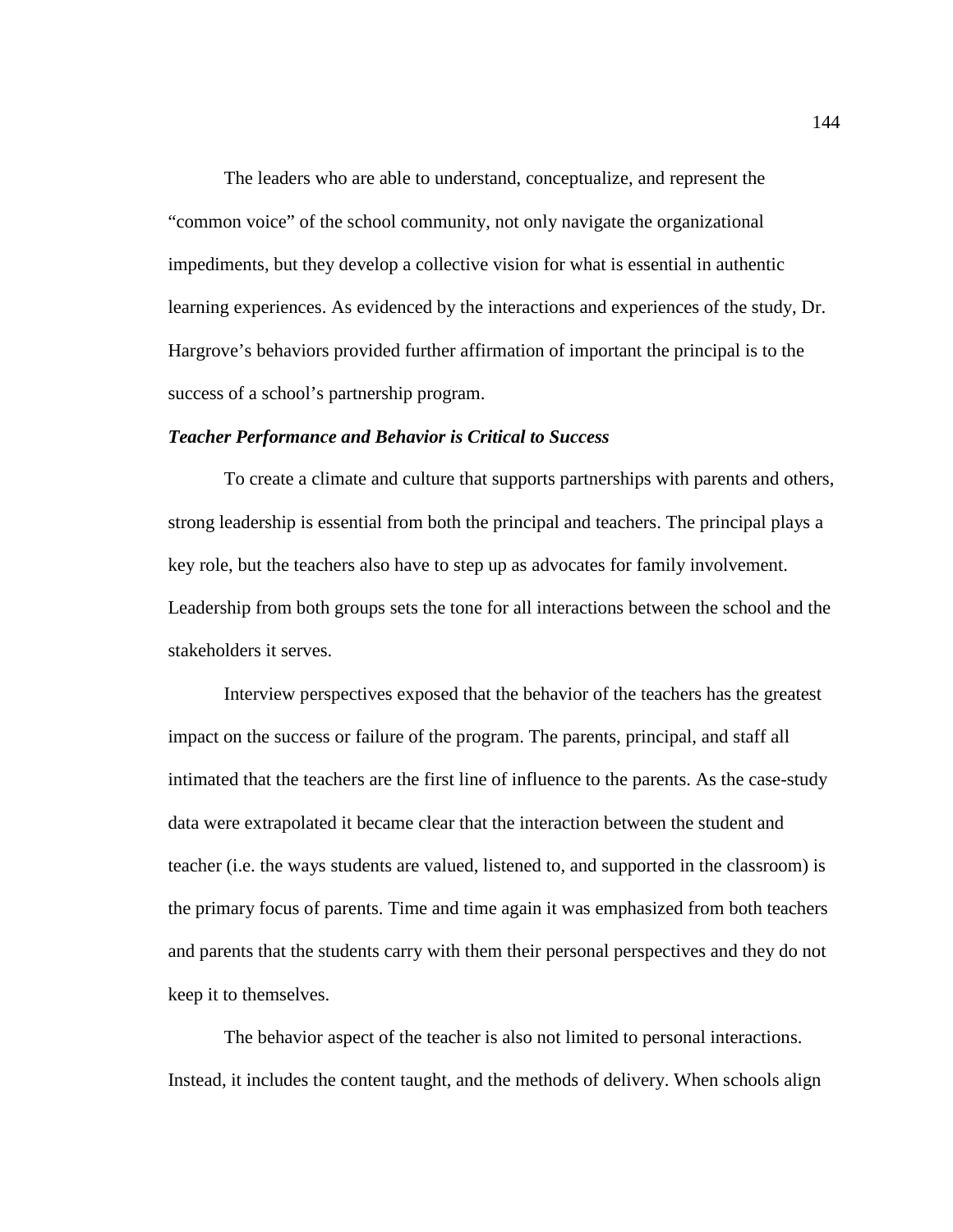curriculum with what it is intended that they teach, and when they produce the student engagement, persistence, and satisfaction that lead to learning, they are engaging in their true craft. Everyone can appreciate these efforts as they translate directly to the success of the child. These activities are measurable and schools can be held accountable for them.

Based upon the observable data and the interview responses, teachers should first and foremost establish a community within the walls of their class. They should acknowledge the families' diverse cultures in the school setting by teaching with a multicultural perspective and using multicultural content integration in various subject areas. In addition, the data provided in Chapter IV provided the reality that teacher attendance at extracurricular activities and after hour events goes a long way in creating and sustaining positive perceptions that lead to strengthened partnerships.

## *Cultural Diversity Should Be Championed at Every Level*

To find success in community partnerships schools must work to incorporate diverse perspectives in all areas of the school. I noticed this commitment time and time again in my experiences at Feller as the school provided venues to bring awareness of differing cultures and to celebrate diversity. In my observations of programs and strategies, I noticed a number of these examples: frequent attempts to acknowledge diverse cultures in school-wide assemblies, numerous posters and displays throughout the school which highlight the achievements of minorities, and the various evening meetings and celebrations that gave the entire community an opportunity to learn more about cultures of the world.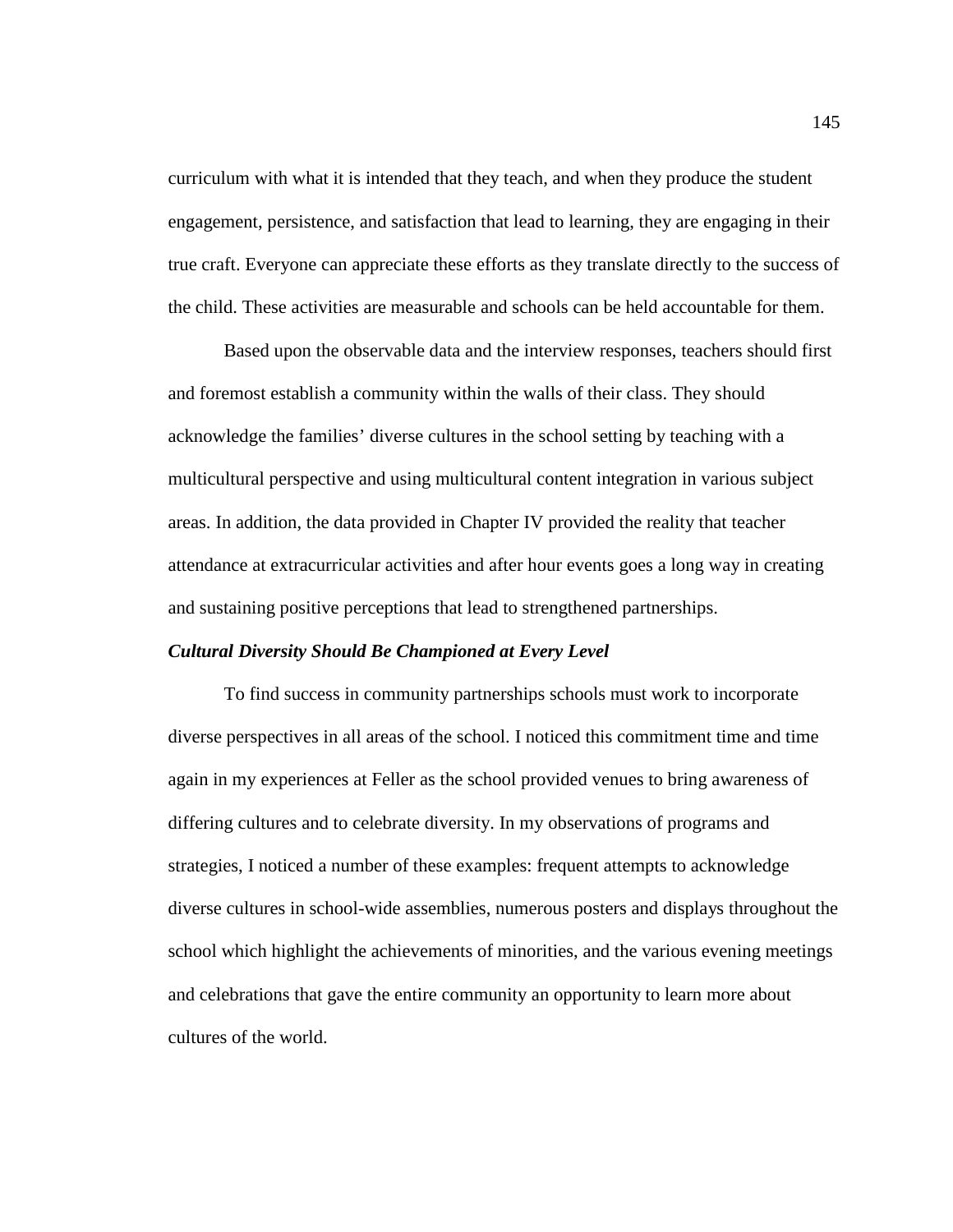Nurturing a sense of pride and respect for different contributions of minorities is a precondition for establishing a culture of general respect. Students and parents (particularly minorities) must believe that they have a fair shot at succeeding within the schoolhouse and what goes on in classes must be related in some way to their own lives.

An important finding of the study was the length at which this school has worked to recognize and celebrate the cultural differences and diversity of the students and their families. Broadly viewed, the school has focused on helping students find success through a construct composed of behaviors such as the delivery of instruction, the blending of multicultural themes throughout the curriculum, and celebrating particular cultural values.

Not only has this been accomplished through the work of the English as a second language program, but it has also stemmed from the school communication practices, and the meetings hosted by the school. In addition, the school has coordinated programs and services that have traditionally been viewed as secondary to academic achievement. Such programs include health care and parent education programs that reinforce the need for caregivers to help students with their school work.

#### *Seek to Understand the Unspoken Realities*

As often happens in qualitative research, unexpected findings that move beyond the original scope of an investigation become evident during analysis of the data (Evans, 1998; Anzul, Evans, King, & Tellier-Robinson, 2001). This last theme, "the unspoken realities," is listed as an example of this kind of finding.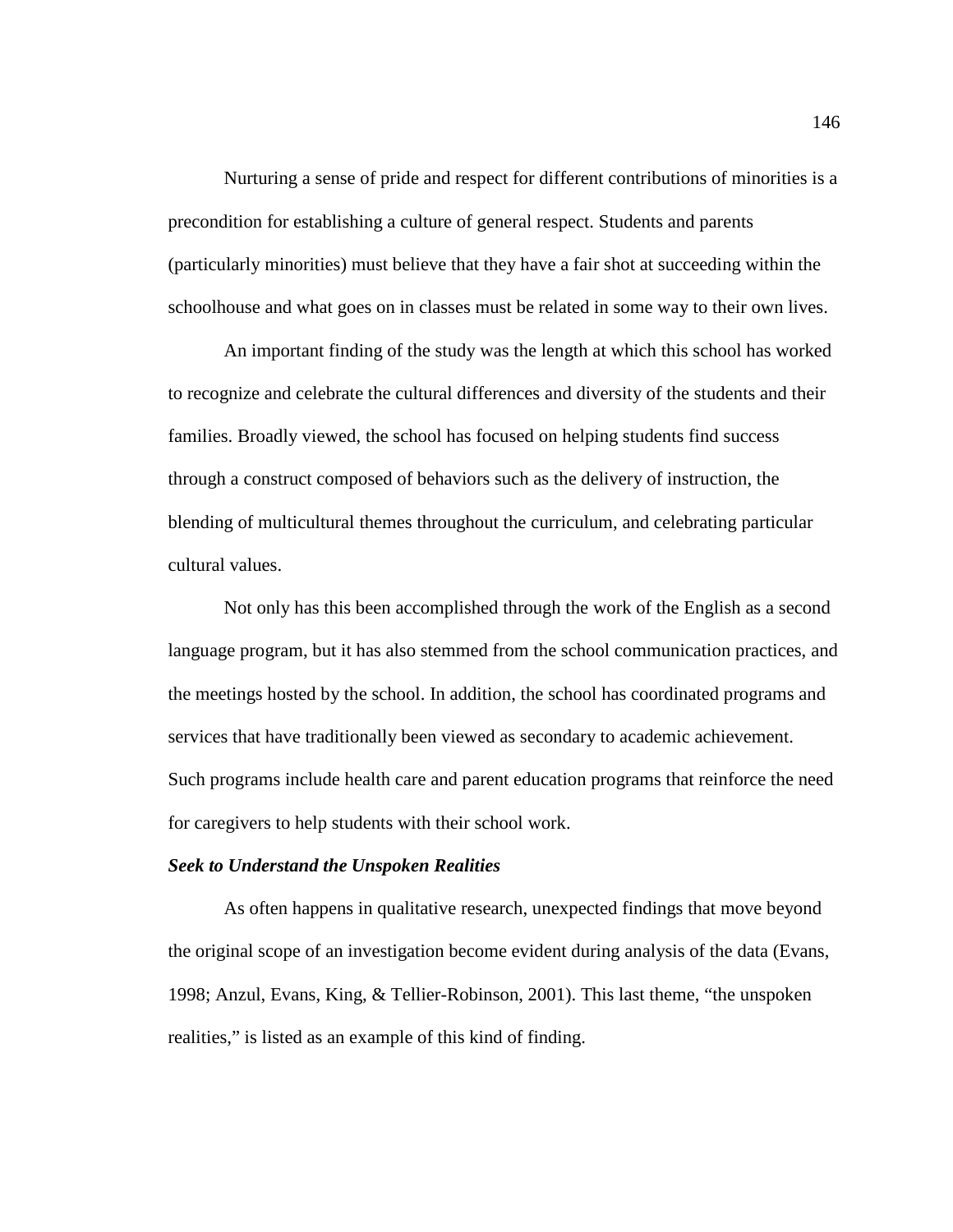As teachers, parents, and the principal engaged in interviews, some interesting comments and behaviors made mention that not everything is as it seems regarding the overall perspectives of the school community. When I looked at these variables in light of my own personal observations, two additional aspects emerged from the data. I include them here to provide the realities of this research and to bring awareness to issues that might normally be overlooked.

*Identify and resolve the perception gaps between teachers and parents.* All schools who work to establish, cultivate, and grow their community partnership program must seek to fill the gaps that exist between what is perceived between parents and teachers. The reason this is so critical is rather obvious in that a school cannot overcome the realities of its constituents if it does not seek to understand them.

During the data collection process I was surprised to find glaring differences between how parents perceived teacher performance, and how the teachers perceived parents' interest levels. While both groups worked to build community, they each had trouble overcoming their specific realities. For instance, the teachers seemed to assume that parents were not interested in connecting so it was important to invest additional energy in the outside organizations agreeing to work with the school. The parents, on the other hand, expressed frustration in the instructional techniques and the lack of teacher interest in attending after-hour activities.

When I asked the principal about this discrepancy, he acknowledged the shortcomings and explained that the school must continue working to bridge these perception gaps. Unfortunately, I could not find evidence of a parent inventory apart from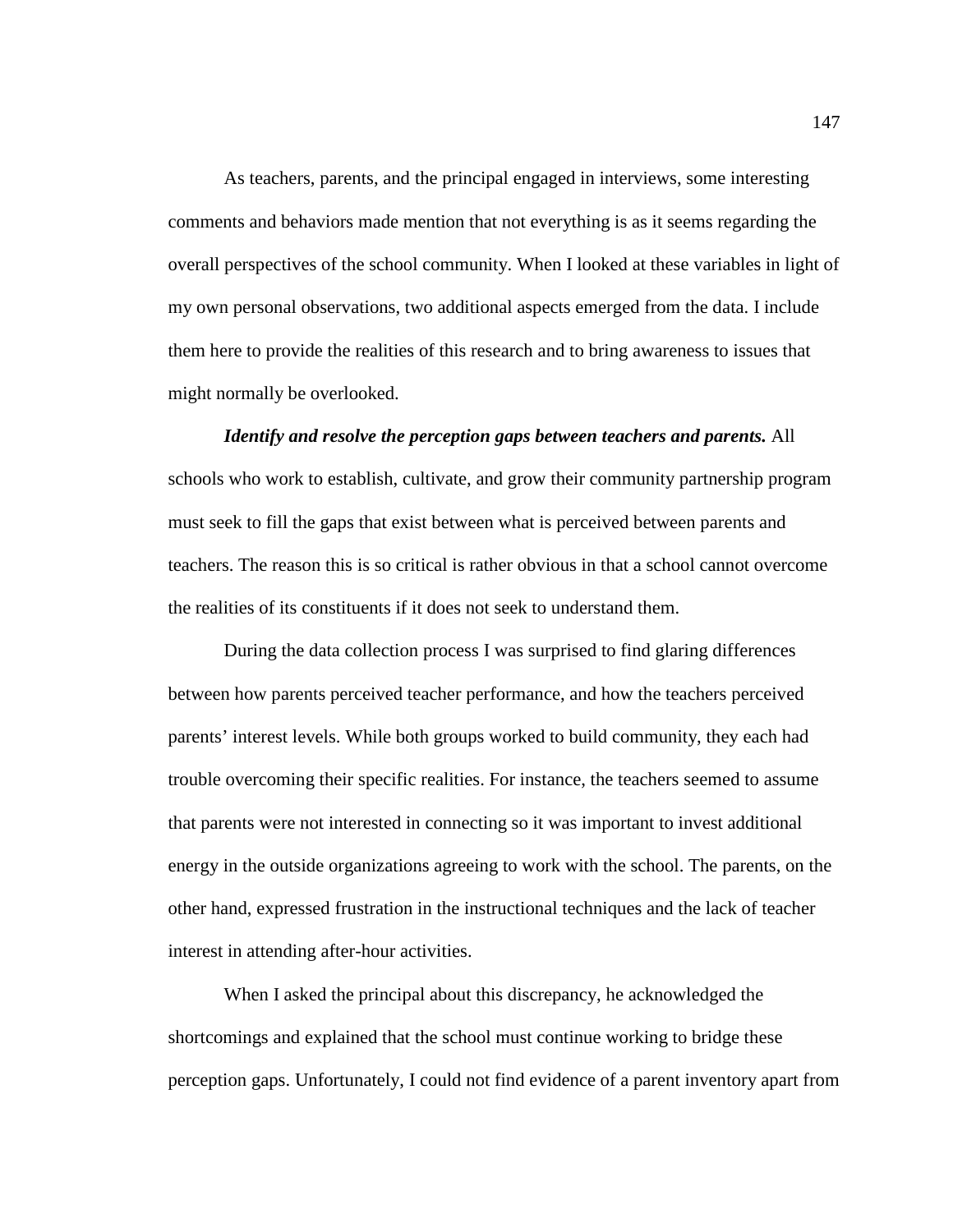the basic initial discussions and research performed by the school leadership team in charting a course for partnership.

This led me to believe that the emphasis of the programming (the actual perspectives of the school leadership) from its inception bought into an idea that parents simply did not care to be a part of the process, thereby shifting all attention to outside agencies (i.e. lunch buddies, community day, volunteers, financial support). While not entirely a negative aspect, the school would do well to consider the actual realities of the parents who are members of the school community.

One way to do this is to develop a needs assessment to determine the "specific" perspectives of the parents and the families of the school. This could take the form of a questionnaire or a parent involvement inventory to survey families regarding the school's current promotion of family and community involvement. Given this study, it is my recommendation that an inventory of current efforts by parents within the school should be done before new programs are undertaken. Although parent and community members do not expect to get paid a salary, they rarely stay involved if their efforts are not appreciated. A successful partnership program finds ways to show appreciation.

My research gave evidence that many parents are not only interested in participating, but they are frustrated with the current progress. Their contribution could be used as a powerful recruiting agency to others if given a voice. Every school has several activist parents and it becomes easy to call on them whenever a parent representative is needed. Special efforts need to be made to broaden the list of parents who represent the school, perhaps using more active parents to recruit others.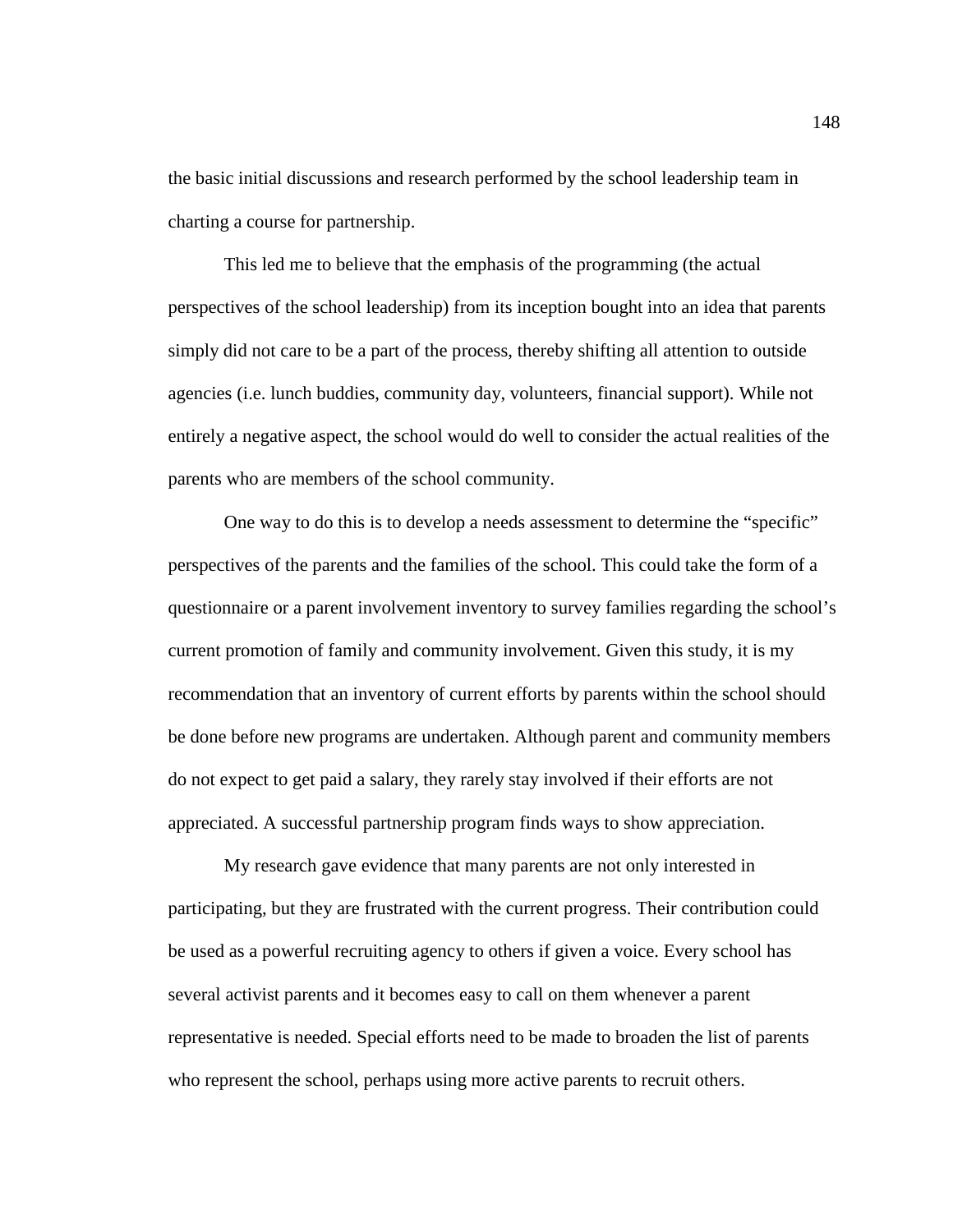### *Recognize that every member of the school is responsible to educate the*

*community*. A fascinating finding that emerged from this study was the degree to which a leader must advocate and educate the larger community in order to engage the public in the goals of the school. While many organizations are willing to provide financial and structural support, they are not entirely ready to contribute to student learning or take collective responsibility of the results.

Because of this reality, an enormous amount of time and energy is exhausted by the principal and his administrative team as they seek to fully educate the organizations and businesses who are willing to help. A paradigm change must be breeched as the educational professionals must help these agencies understand that this partnership is about kids and their academic, emotional, social, and physical wellness instead of a tag line on a company portfolio.

The political charisma and sensitivity of the school staff is important as the program incorporates financial and human capital with the larger goals of the school. It will be critical to garner the right kind of help with the right motives for success and the school staff must understand this dynamic. The principal at Feller modeled this kind of behavior as he worked with many outside organizations to help them better understand exactly how they were going to be utilized by agreeing to enter into a partnership.

# *Recognize the Limitations of the Principal*

The work of the principal as the organizer, motivator, manager, and ambassador of the school requires an incredible amount of energy. If a leader is not careful as they approach the tasks of building community connections the risks associated with burnout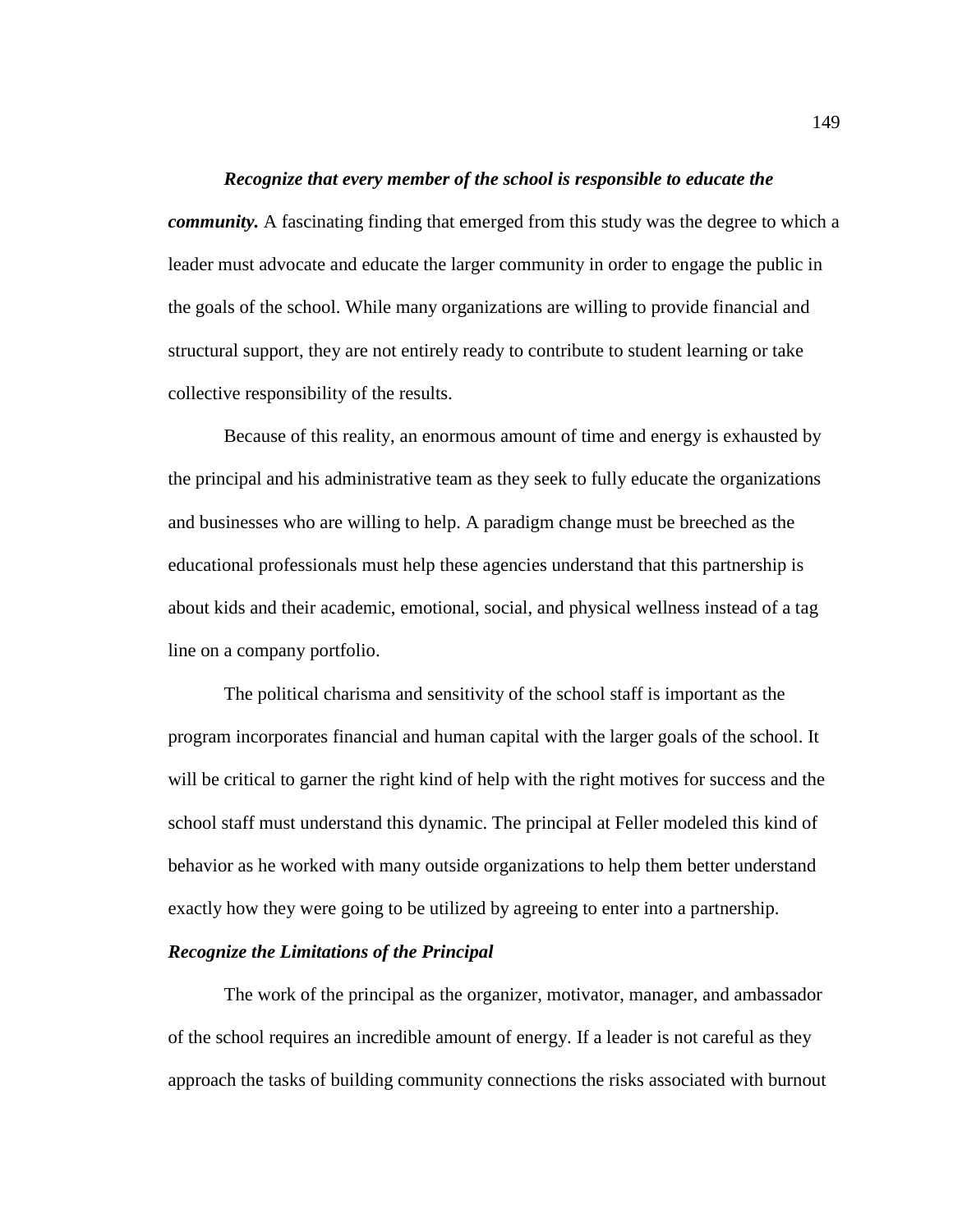can quickly become a reality. This topic continued to emerge time and time again during each visit with Dr. Hargrove, and after some reflection I decided that this reality must be noted for others to consider before engaging in the work of community building.

Today's superintendents, principals and assistant principals are already responsible for everything in schools from the quality of instruction to the quality of cleaning services. They are expected to manage such diverse problems as those involving public relations, student and staff health and safety, transportation, fund-raising, and budget management. It is no surprise then, that they have little time or energy to personally develop the "community" in and around their school. While this is understandable, it is also unacceptable.

As I looked at the various programs, initiatives, and activities Feller Elementary has employed over the past four years, it is clear that this work has taken a toll on the school leadership. The principal intimated that he has found renewed strength in the attention he has received from parents, the media and his district superiors, but he is still left feeling empty most days. In general, the principal's responses have helped me to consider some factors that may directly impinge on the development of a sense of community in a school.

Here I choose to discuss three suggestions that might help principals and district officials support the work of the school leadership. These suggestions include: a) understanding the art of delegating and shifting responsibility, b) leading democratically with an emphasis on shared decision-making, and c) investing the time in seeing initiatives to fidelity.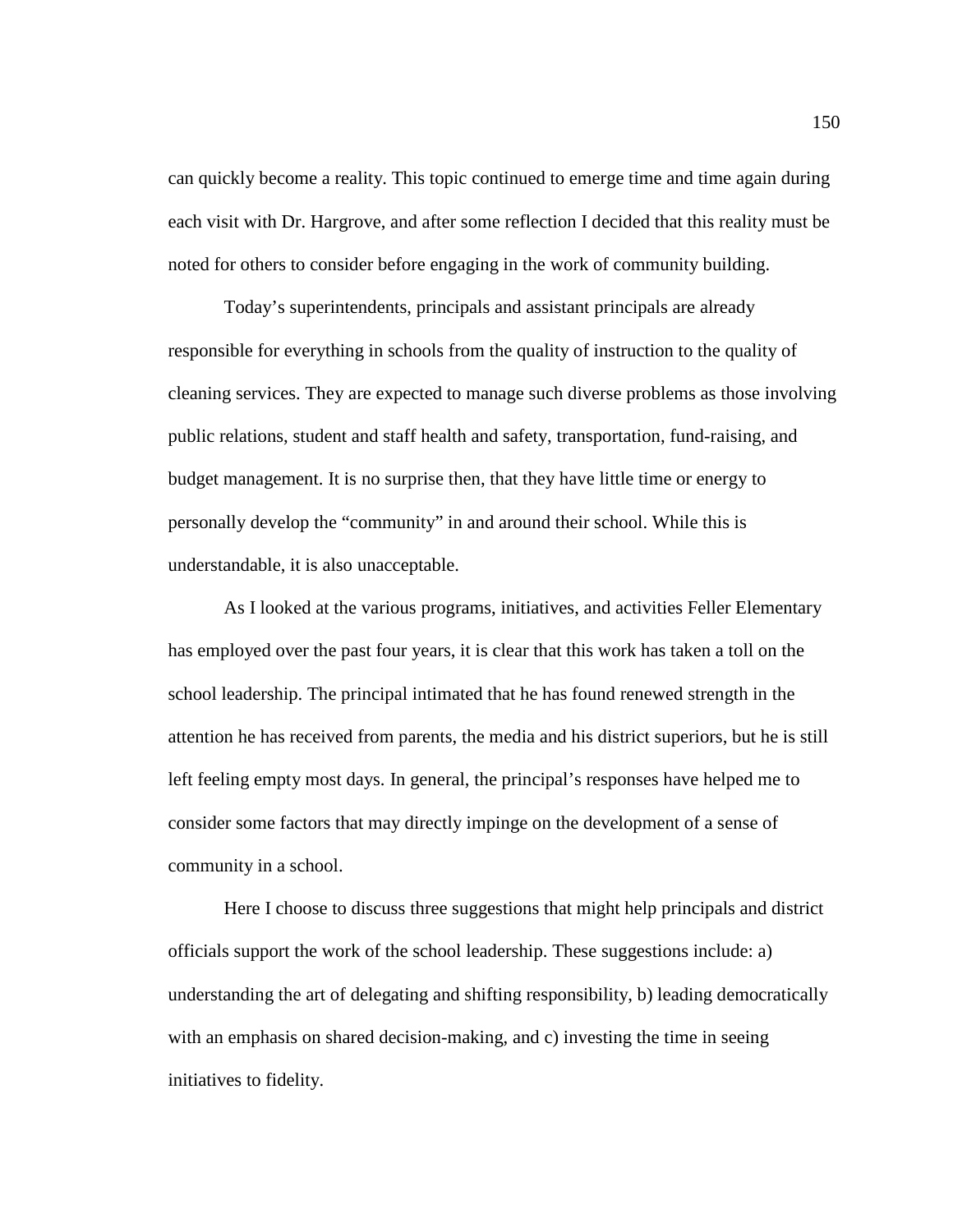*Understanding the art of delegating.* Because principals must accept the responsibility of helping create an appropriate school climate, they must know their staff and their students. Furthermore, they must recognize that the cultivation of interpersonal relationships and an emphasis on academic achievement are the dual purposes of schooling. In understanding this, it becomes critical that a principal delegates tasks and responsibilities effectively. Not only does this serve the organization of the school more efficiently, it secures that the right work is being done by the right people.

Marzano, Walters, & McNulty (2005) have stated that no one questions the amount of work that takes place within a school. The question ultimately comes down to who is doing the "right" work within the building.

These falsehoods include believing that schools fail because the people in them – administrators, teachers, and students—don't work hard enough and that they are lazy, unmotivated, and self serving. However, as we have seen, the problem in low-performing schools is not getting people to work, it is getting people to do the 'right work.' ( p. 76)

All educational leaders must devote a great deal of thought, and critical analysis, in order to protect the most important aspect of teaching and learning . . . *the students* . . . and the type of instruction and connections they are encountering. Principals who can delegate effectively free their plates of daily minutia to focus on administrative best practices.

The examples of delegation as an organizational strategy provided earlier in this chapter spoke to the efficiency of the programming, but under the umbrella of principal longevity and effectiveness I revisit it here. The traditional model of school leadership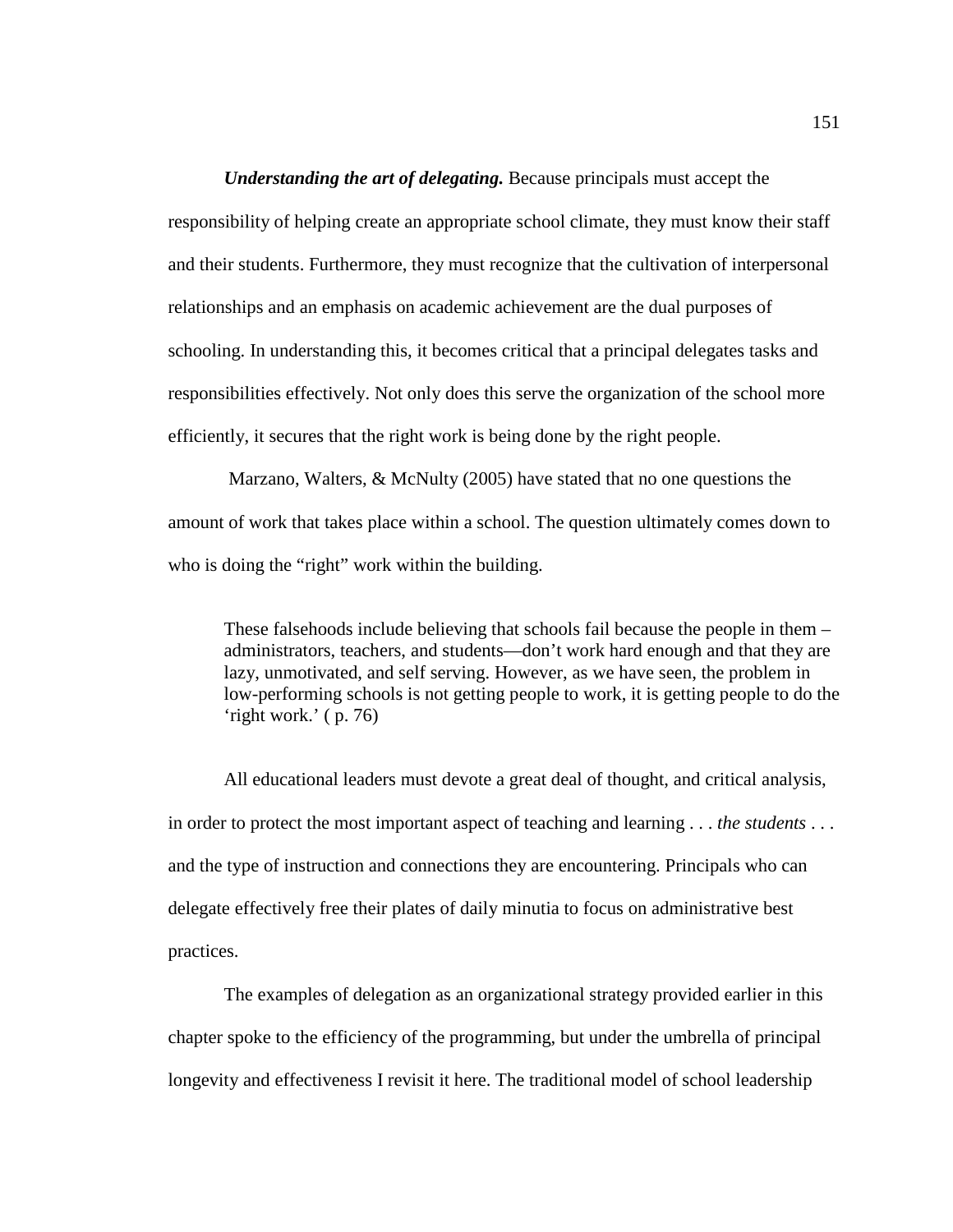places the principal at the front of the room disseminating all information to the pawns throughout the community. Innovative school leadership removes the emphasis of the principal as the head authority and shifts their role as lead facilitator in the learning process. This aspect of support is necessary for a principal to find continued renewal and satisfaction in their local school community.

*Leading democratically.* Delegating is a critical aspect of shared decision-making but the nature of leading democratically is far more consuming. The creation of a meaningful learning community is not an easy endeavor because it takes considerable amounts of reflection, communication, planning, and ultimately energy. As mentioned throughout this study, the notion of the school as community engaged in partnership represents a fundamental shift in the ideology that shapes the understanding of schools and of professional practice. Because of this paradigm principals must look toward their staff and find collective goals, values, and plans to support students.

To find collective success and personal fulfillment, principals should practice leadership that is neither passive nor hierarchical, but rather that is proactively democratic. In addition to leadership decisions, power and authority should be shared with all members of the school community.

Michael Fullan (2008) describes this process of capacity building as essential for leadership and school success. He believes that leaders who embrace this model hire talented people then go out of their way to lead them toward developing cultures of purposeful collaboration. When done effectively, according to Fullan (2008), "principals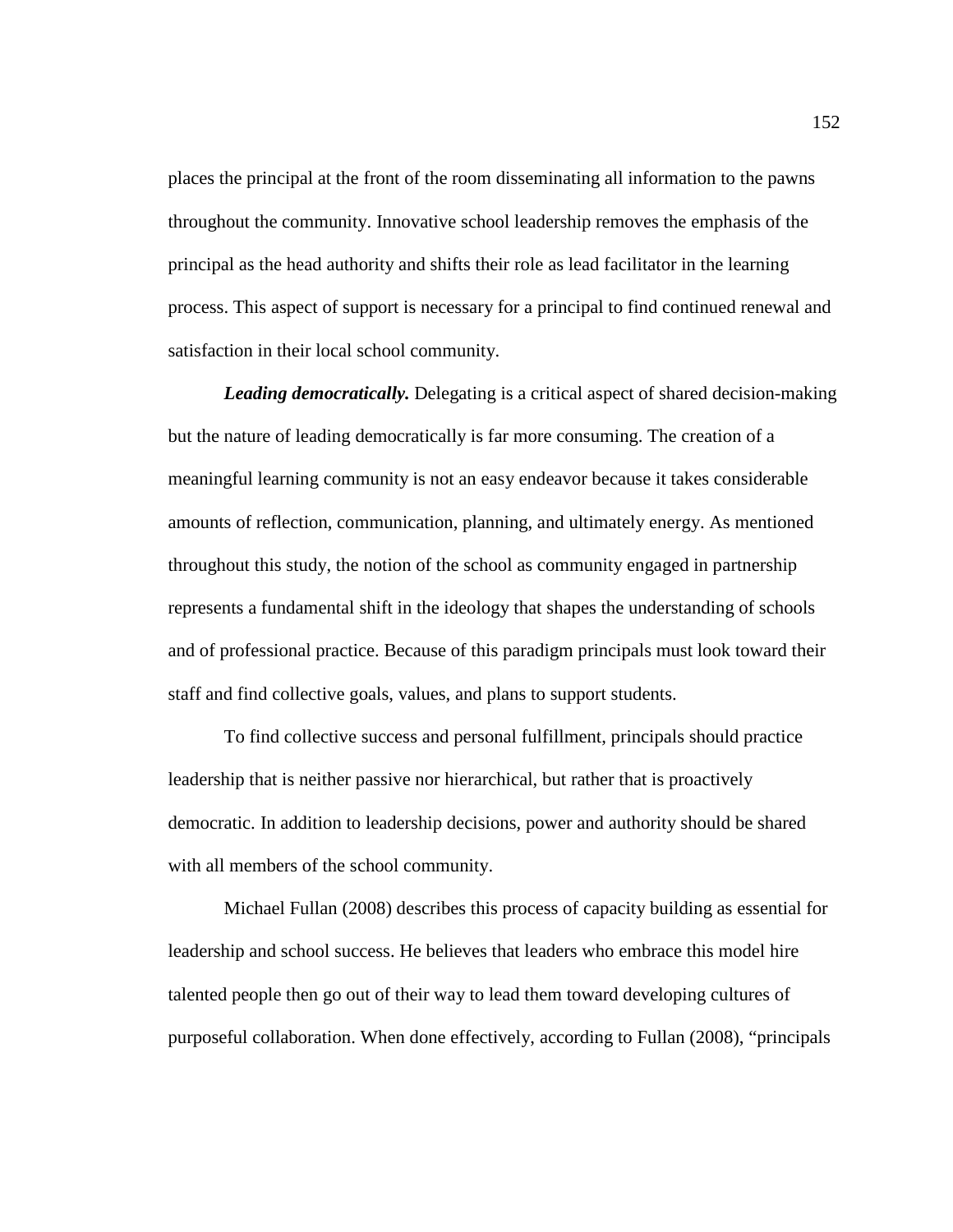regain the instructional leadership role and members of the community (the staff) become system strong as opposed to individually strong" (p. 71).

Theoretically, a principal who can develop this type system could again be freed to work on the cultivation of relationships and positive partnerships that enhance the school's programming. This aspect of leadership could lead to greater fulfillment and less chances of cynicism, emotional disconnection, and burnout.

*Investing the time into seeing initiatives to fidelity.* Working to establish community partnerships, particularly in schools identified as at-risk of failure, take an enormous amount of time and energy. The principal and staff at Feller Elementary conveyed this point throughout their various interviews. Because the efforts are based on organizational strategy and relationship building the work is often slow. It takes place in the larger activities of the school but more importantly in the individual interactions of the principal and teachers. Word of mouth from parents and community members become the primary avenue for transferring this information and reputation. Because of this aspect, the energy level, awareness, and behavior of the principal and staff must be on point at all times.

This requires everyone on staff (particularly the principal) to model enthusiasm and transparency. These are two variables of an individual's personality that typically require extra amounts of energy. In order to alleviate the risk of derailment, a principal must work to provide a pace that pushes the community forward, but also eliminates risks of internal distress.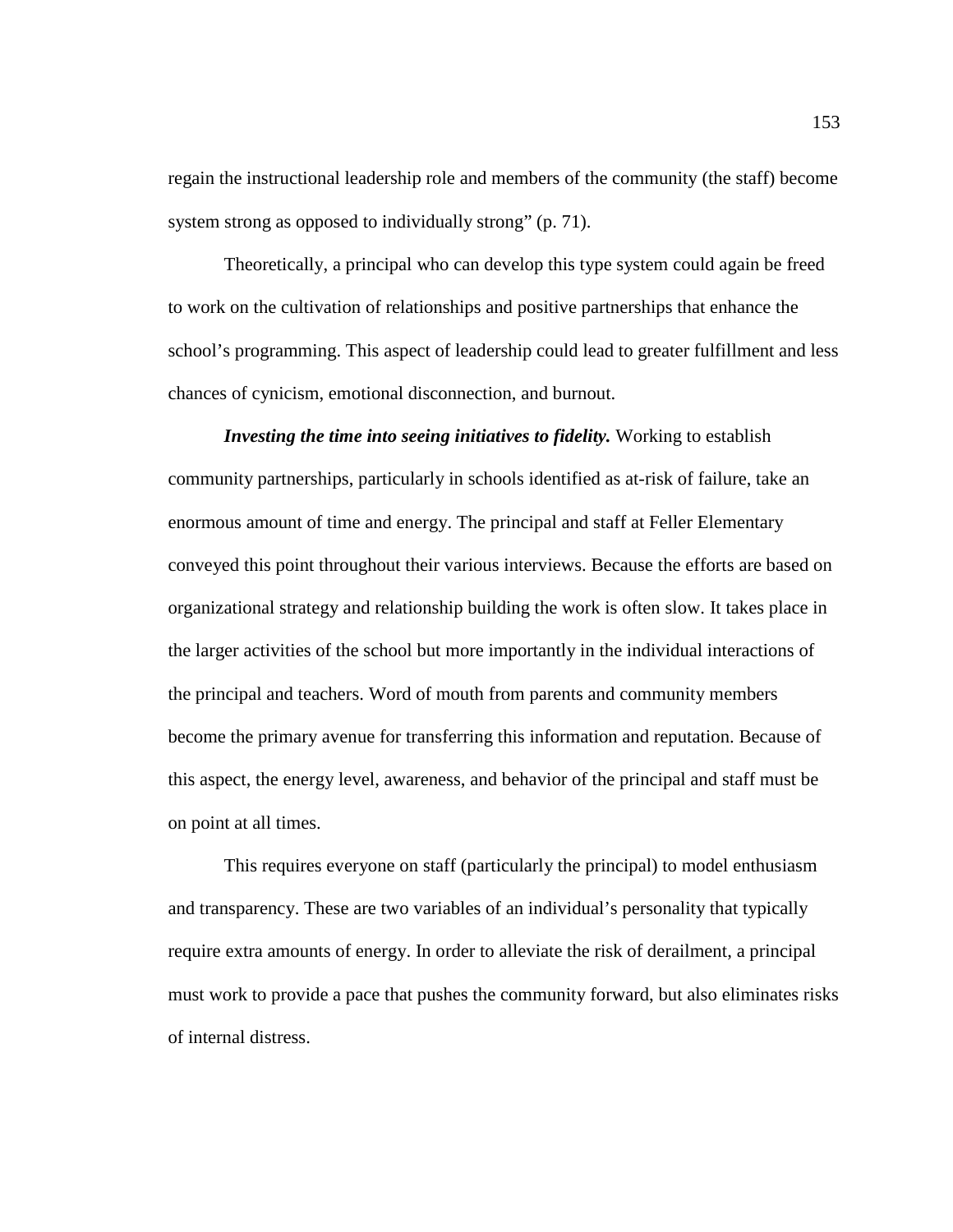In discussing his work, Dr. Hargrove intimated that the level of "long-term" conditioning needed to adequately see these programs through is unrealistic. When he mentioned this reality, I began thinking about the typical tenure districts apply to principals in one school setting. Drawing from interviews and observation data I also recognized that in our age of educator accountability additional pressures from school districts emphasize immediate results and specific target gains.

I did some additional research to find out what the current tenure rate is among elementary principals in the country. Debra Viadero (2009) cites in a research report for *Education Week* a recent Texas study that turnover in the principalship has detrimental effects across the country. In the study of employment data from 1995 to 2008, which looked at more than 16,500 public school principals, the average tenure was about five years for elementary school principals, four and a half for middle school, and slightly less than three and a half years for high school principals.

In response to this national data, I surveyed the years of service among the elementary principals in the district of my case study research. By totaling the number of years of experience each administrator had at their specific school and dividing by the sixty-six elementary schools represented, I found that the average years of experience in each school was slightly less than 3.6 years.

What this information implies is that few of these leaders are actually staying long enough to see effective implementation of programs. Coupled with top-down district mandates and political pressures from the larger community, the task of leading a school toward community collaboration is almost unattainable.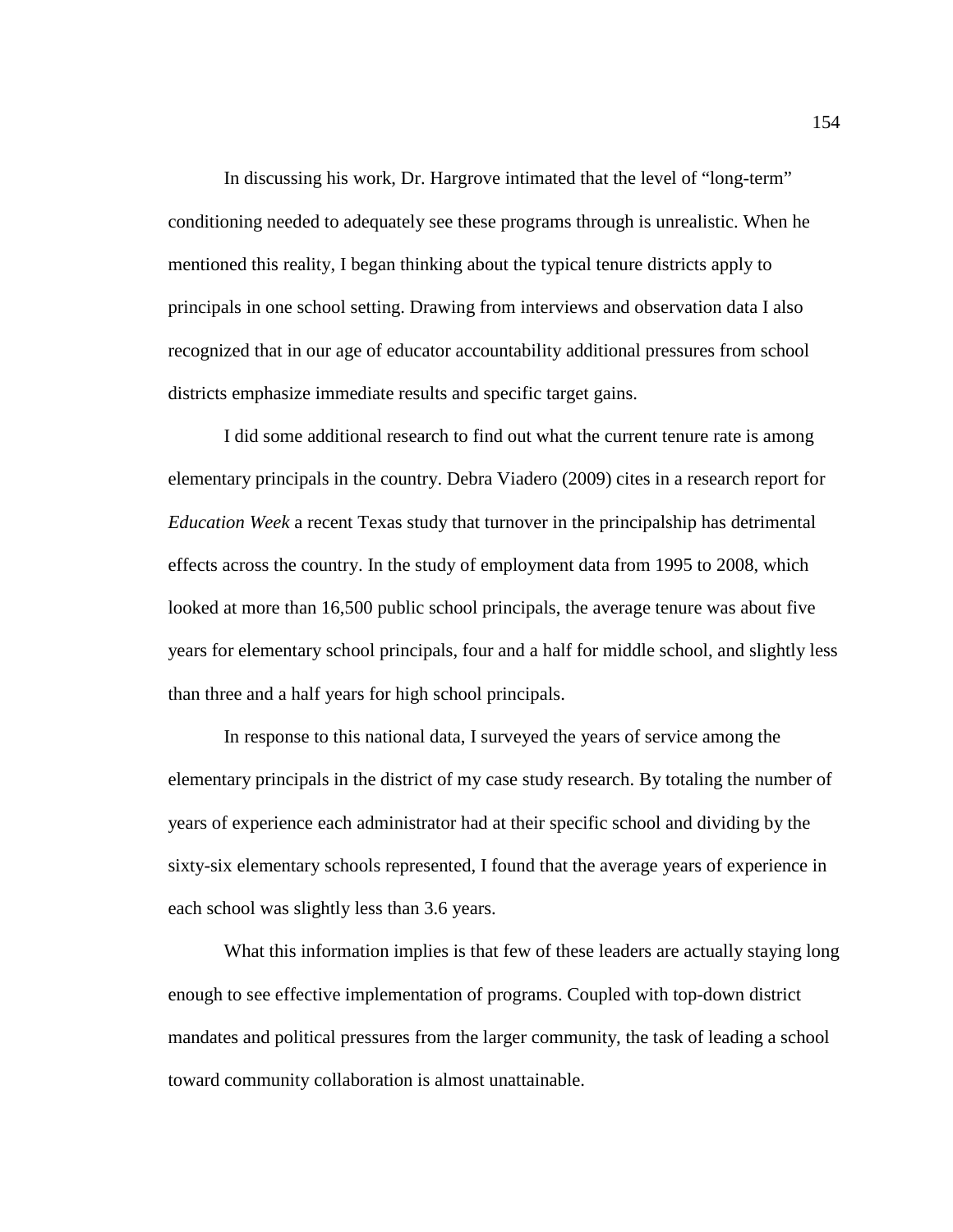In the best of all worlds, a new principal would spend their first year learning the landscape of the school, understanding the culture, and building relationships. They would take this data and use it to figure out what needs to change, and what can be done to further develop the organization. In year two, having completed a full cycle of the school's functioning, the principal could have ideas for making additional changes and including new initiatives. Years three and four could provide evidence of success and provide results that lead to fine tuning and transformative change.

By carefully tending to this work, year five and on would include enhanced levels of trust from the staff and the stakeholders to increase substantive reform for the future. But the data tells us that few administrators will stick around long enough to make this kind of difference. In addition to the principal's departure, the teachers and parents are left with another reform that has not been fully carried out. This creates additional levels of skepticism and disconnection.

So why do principals leave? Researcher Ed. J. Fuller (2009), who conducted the national study at the University of Texas, shares this sentiment in relation to principal tenure as he states,

Current research points out that the job of the principal has outgrown the ability of one person to handle it . . . nobody is staying long enough to make connections or shepherd a reform through. (Fuller, 2009 as quoted in Viadro, 2009)

When our school administrators are scrutinized, challenged, and pushed to exceed the results from previous years, an environment of manipulation is created as opposed to authentic intentionality. The emotional and physical strain a principal faces become more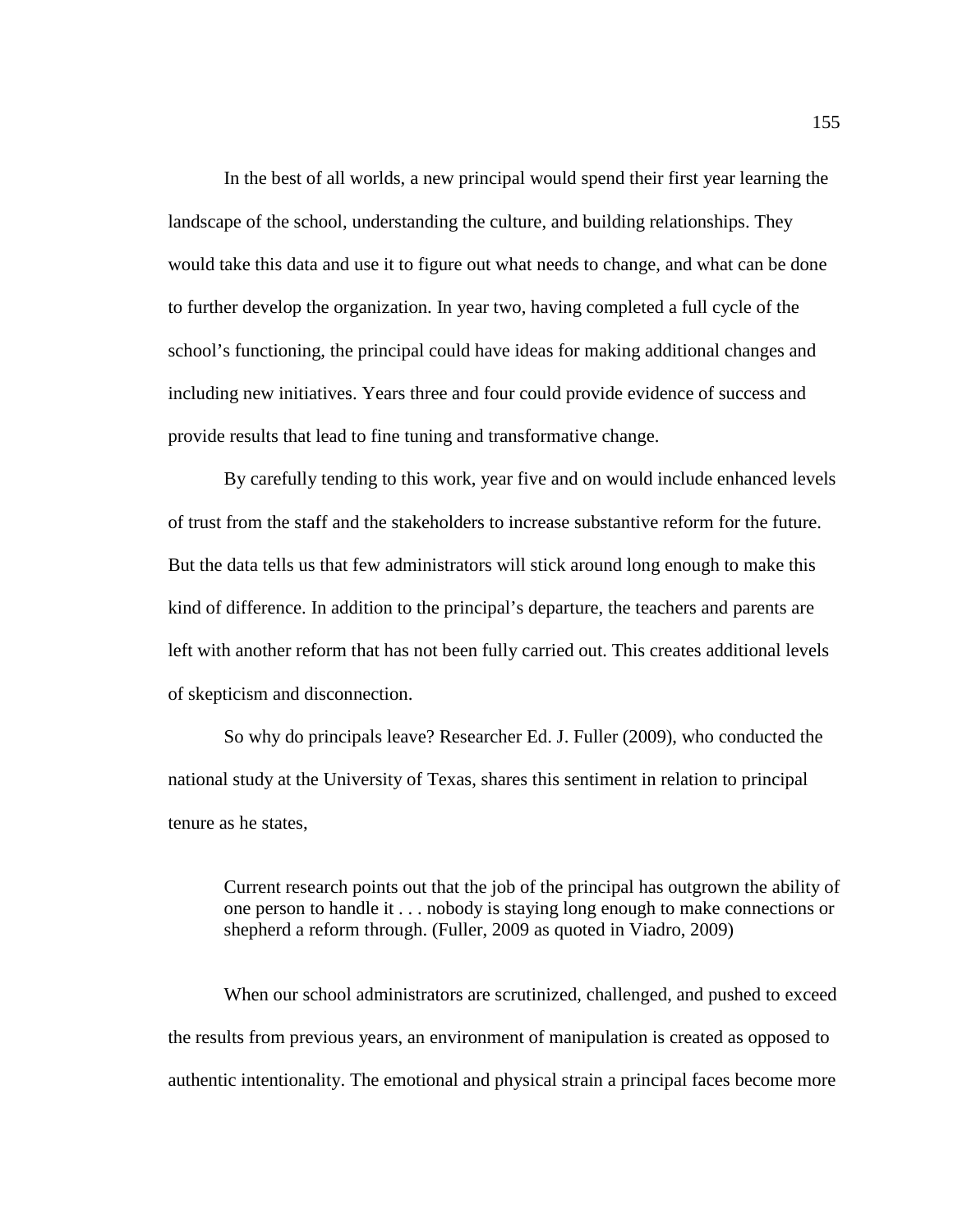than one person can stomach. This has been well documented in a variety of recent research studies (Peck, 2009; Pounder & Merrill, 2001; West, Peck, & Reitzug, 2010).

It appears that few schools take seriously the substantial capacity associated with shared and distributive leadership. In fact, most principals continue to avoid discussing their personal strengths, weakness, and preferences with administrative partners. Instead of having the principal and their administrative team complement each other's strengths, they each fulfill the traditional roles associated with the positions.

School districts would do well to explore its potential by using a template of leadership that looks at the school through managerial leadership, instructional leadership, and school culture leadership. To do this kind of exploration participants must be willing to be open, vulnerable, and trusting. By working to facilitate these type activities, a district may find examples of long-term success and sustainability at it relates to community focus within each building. It would also alleviate the external pressures precluding effective community-centered principals from staying stimulated and fulfilled.

#### **Conclusion**

In some ways, the ideas presented here are not earth shattering but they will require careful consideration, planning, and strategizing to execute effectively. It will take courageous leaders, primarily at the school level, to move these ideas forward and create communities of care.

The assumption that citizens are apathetic to education no longer holds water. In fact the public appears to be ready to help educators move our schools forward. The 2009 annual poll conducted by the Phi Beta Kappa Society and Gallup showed that support for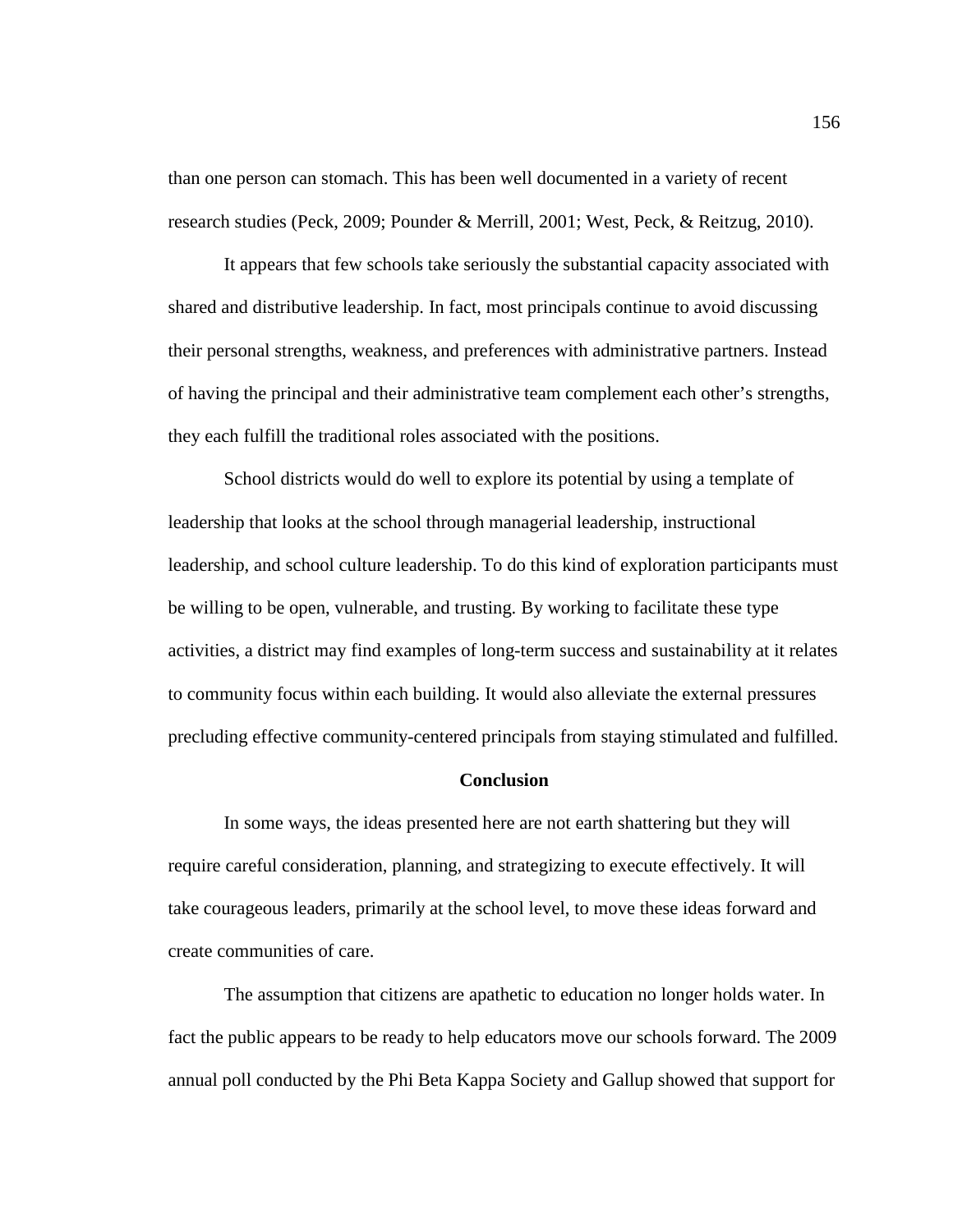public education is continuing to rise. Parents and constituents are concerned about the achievement gap between white students and minorities; they understand the challenges posed by low funding and they see how critical better teachers and more parental support are to student success (PDK/Gallup Poll, 2009).

By fostering caring relationships, connecting families and outside organizations to the experiences of our students, and forming strong partnerships with all stakeholders we can make sure historical abuses are not repeated. This is the uniqueness of educational leadership; we have the power to make an impact. I echo the words of Donna San Antonio (2008) as she states, "As educators we have a daily opportunity to build relationships that foster educational aspirations and performance" (San Antonio, 2008, p. 75).

I have written at length in the beginning of this study (Chapter I) on how frustrated we all should be with our current reality in American public schools. Our students and their parents risk marginalization more and more each day and they deserve better. Those of us who work in schools have a tremendous chance to change the future like never before.

I am a hopeful person. My experiences as an educator, a citizen, and an academic researcher have helped me see the potential we have to improve our schools and our farreaching communities. From knowing history, I know that there were deliberate steps that led us to where we are today. If we want to reshape the topography of our educational reality, we can and will do so.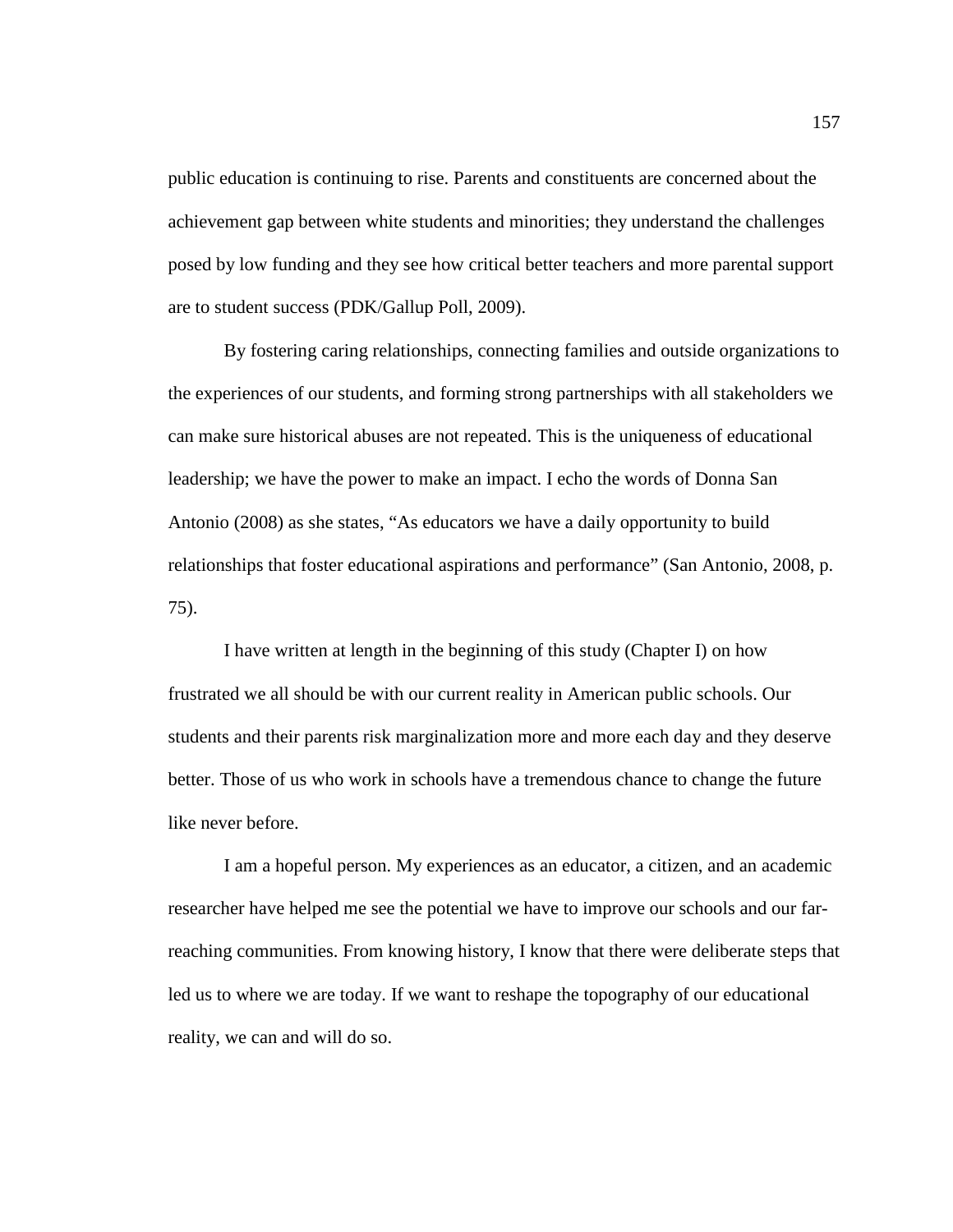Over the past few years we have witnessed a troubling trend in educational leadership and behavior. Engaging in discussions away from the school house you might find a growing hostility against public education. In an effort to respond with results educational leaders face the temptation of being diverted from our mission to become involved in doing what is *expected* while bypassing what is *best*.

A significant discovery I uncovered after reflecting on the study was the conflicting forces that pull at the philosophical frame in educational decision making. In a school leaders desperate efforts to enact positive change they face two distinct dangers. The first is to say that we must retreat from our emphasis on community building, democracy, and cultural relevancy in order to be true to the supremacy of student achievement. This viewpoint is correct in emphasizing that one of our primary missions is to enhance the instructional techniques of our teachers and cultivate academic proficiency of our students. However, this perspective fails in adequately providing authentic learning opportunities for all school participants, thereby developing truly educated human beings.

The push by teachers to cover a curriculum unconnected to real competencies or to students' interests and needs is part of the educational problem. It is wrong to believe that we can push a commitment to learning when we dehumanize the curriculum. Furthermore, when educators focus only on rote memorization and standardized assessments, they fail to adequately expose students to the larger realities of our world.

The second danger is that we can become so overburdened with social and political "community" agendas that student achievement is underemphasized and lost to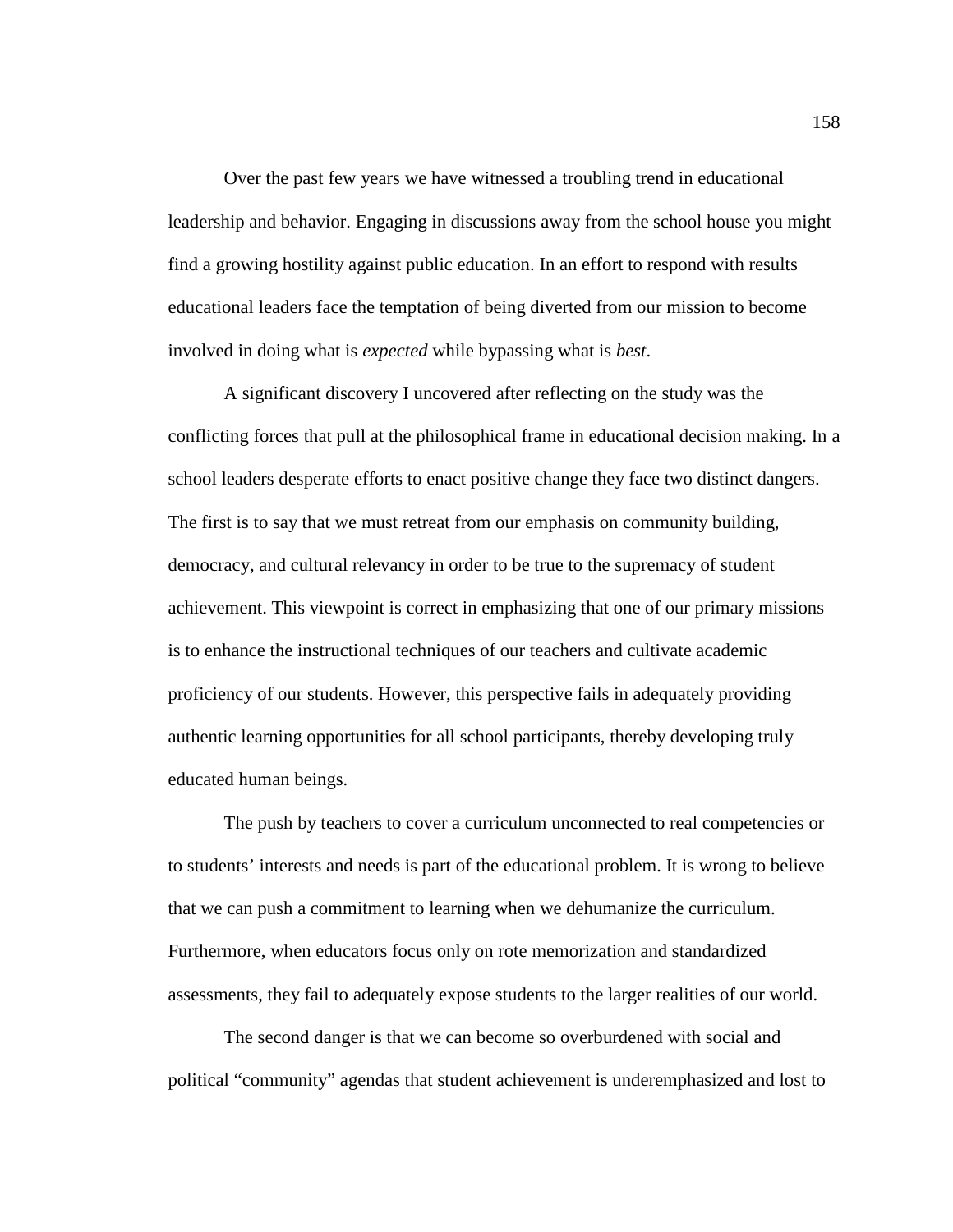broader skirmishes. For instance, a leader can engage in rich discussions and supportive programs but neglect the academic aspects of schooling. This is challenging because every neighborhood school has the potential to display distrust and skepticism toward school leadership. This anger is real because of the distress caused by our financial markets, because of crime, because of perceived betrayal by those in power and because their children deserve a better world.

As educational leaders, we have an opportunity to blend the aspects of communal participation with academic achievement. We have an opportunity to heal rather than hurt, to unite rather than divide. We have to model reconciliation in our schools so that the world will see what a redeemed community looks like. To do this we must recognize that our public effectiveness is largely based on our private interactions with children, parents, organizers, and the citizens we serve.

As I reflect on the experiences of this study I recognize how important it is that all schools serve as an example of connectivity. A school cannot be considered a successful institution unless it is committed to parental and community involvement. Great schools beg parents to give as much time and energy as they can to their children's education, and when the school staff models this philosophy, parents respond. A critical attribute of this type school is the ethos or the positive climate that is experienced by all participants.

The Greek word *ethos* originally meant "the habits of the animals in place." In the context of Feller Elementary this translates to the character or the spirit the school embodies. It is the configuration of values and goals that students, teachers,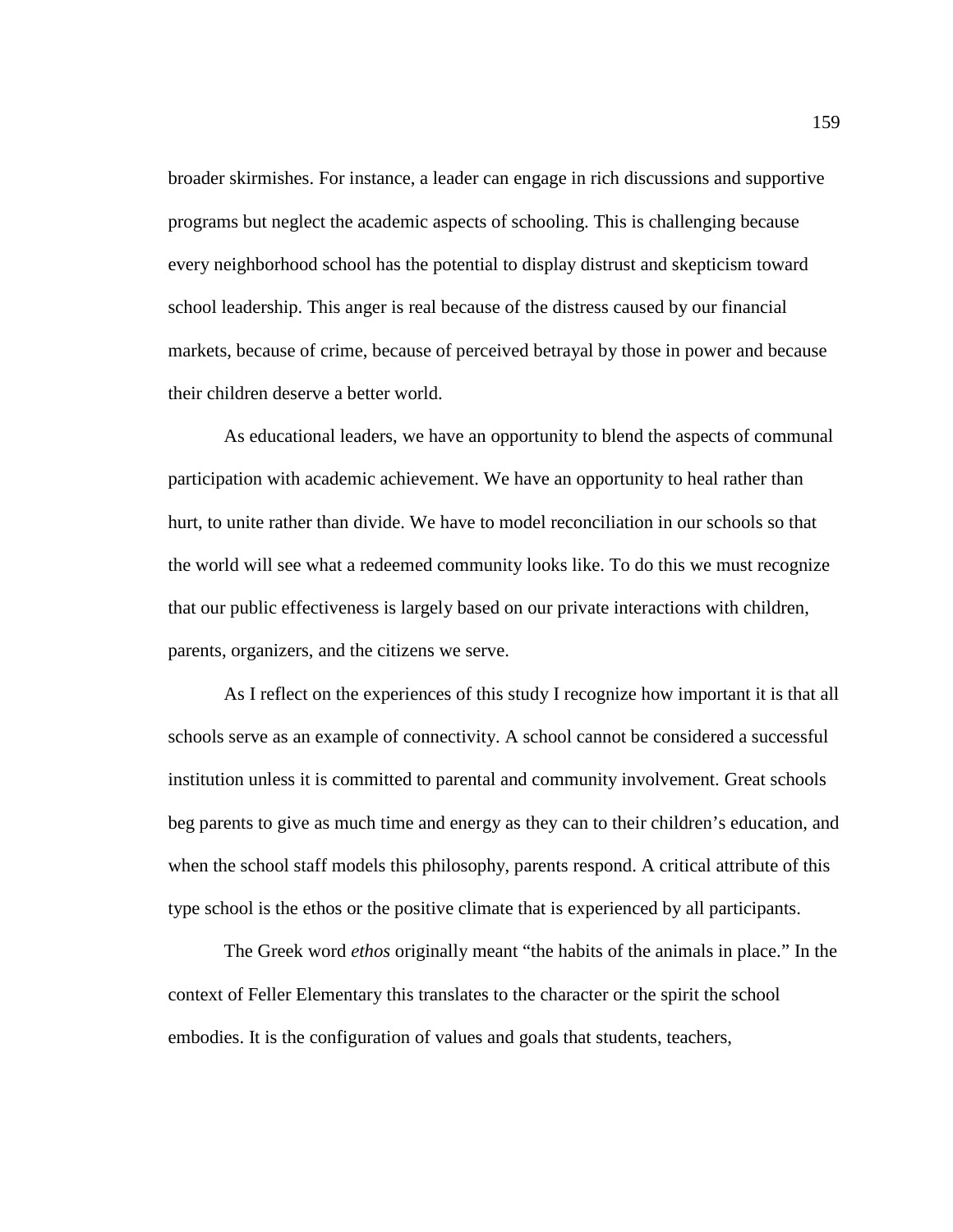administrators, and parents share. The ethos of a school is, in a way, the sum of everything I have shared in this dissertation, and it is not easy to describe.

When you walk into a school like Feller you will find a place committed to quality connections with the community. They know what their school should be about, and they have a real, substantive vision of what each child should be like when they leave the building for the last time. My time in this school was a wonderful experience because it stretched me to think not only about how I approach leadership in my building, but also how other schools might serve as a catalyst to enrich our larger community landscape.

The positive aspects of this study can be replicated elsewhere in spite of any school's unique and specific obstacles keeping it from connecting with its members. The limitations Feller Elementary experienced can also be overcome with additional planning and intentionality.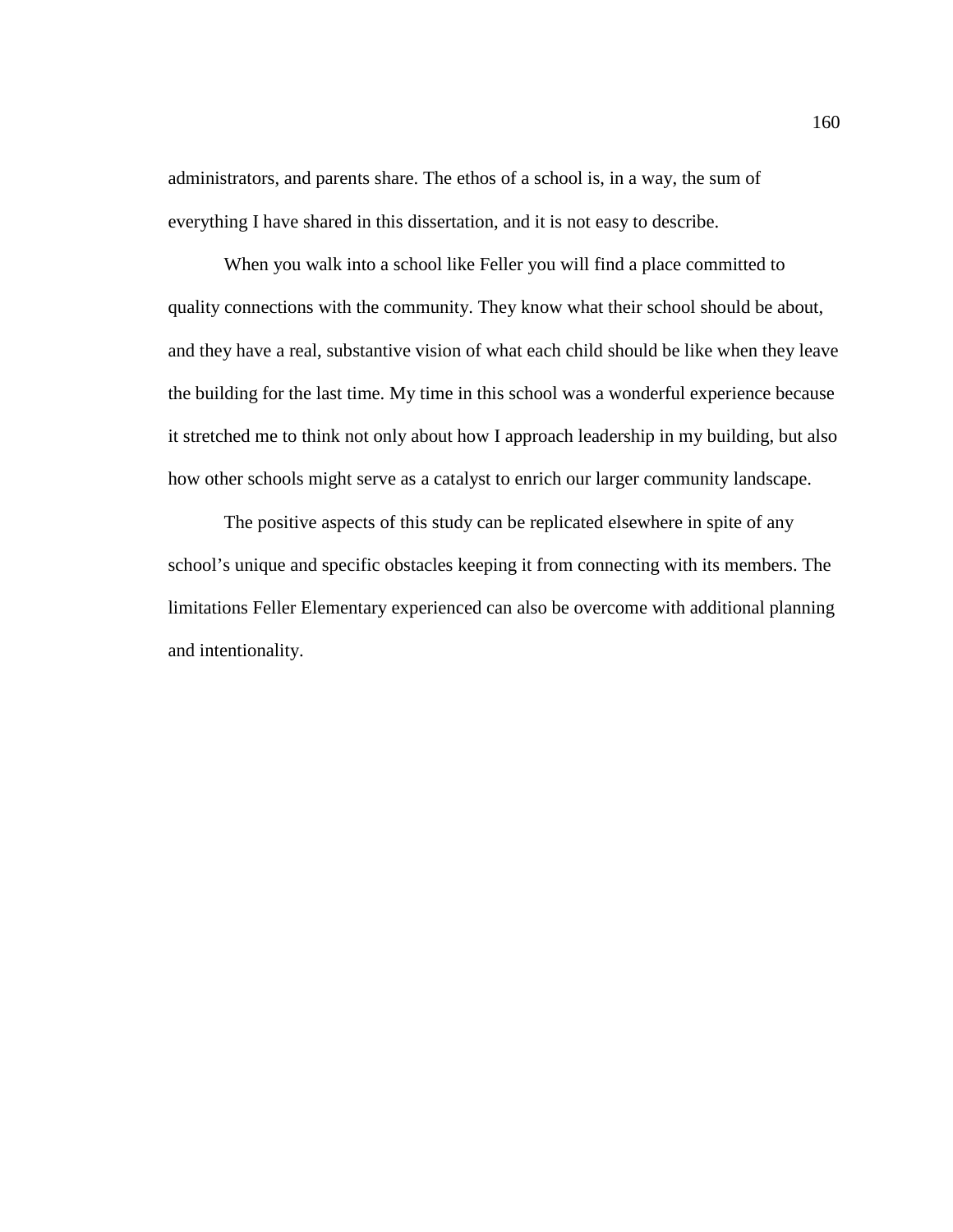# **BIBLIOGRAPHY**

- Acoff, R. L. (1999). *Re-creating the corporation: A design of organizations for the 21st century.* New York: Oxford University Press.
- Allen, K. E. (1998). *Leadership in the twenty-first century: Rethinking leadership working papers.* Academy of Leadership Press. [Online]. Available: http://www.academy.umd.edu/scholarship/casl/klspdocs/21steen.html.
- Amanti, C., Gonzalez, N., & Moll, L. C. (2005). *Funds of knowledge: Theorizing practices in households, communities, and classrooms*. Mahwah, NJ: Lawrence Earlbaum Associates.
- Anzul, M., Evans, J. F., King, R., & Tellier-Robinson, D. (2001). Moving beyond a deficit perspective with qualitative research methods. *Exceptional Children*, *67*(2), 235-249.
- Aristotle. (1962). *Nichomachoean ethics*. (M. Oswals, Trans.) Indianapolis, IN: Bobbs-Merrill.
- Ascher, C. (1988). Improving the school-home connection for poor and minority urban students*. Urban Review, 20*(2), 109-123.
- Baker, A. J., & Soden, L. M. (1998). *The challenges of parent involvement research.*  New York: ERIC Clearinghouse on Urban Education. (ERIC Document Service No. ED419030).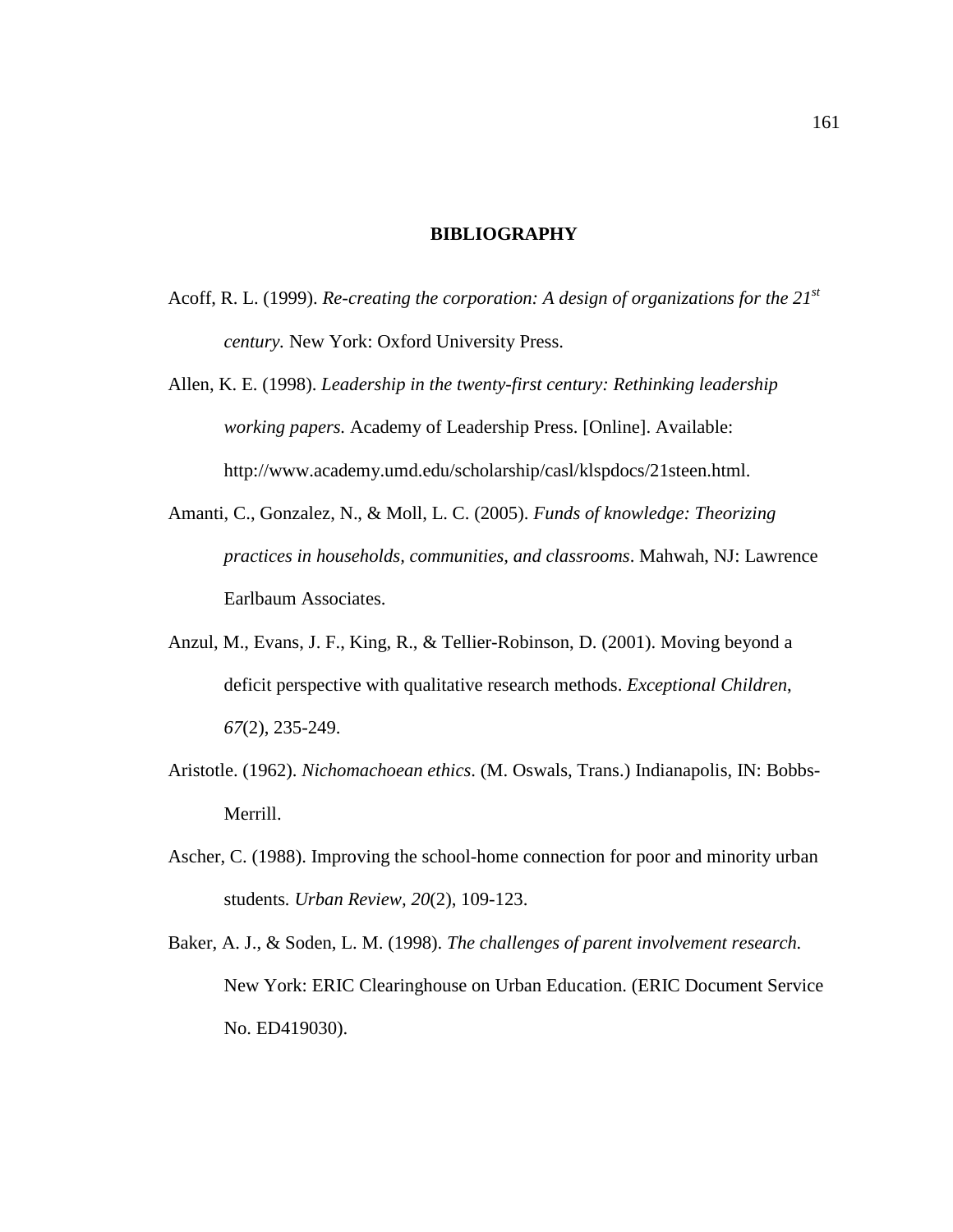- Barr, R. D., & Parrett, W. H. (2008). *Saving our students saving our schools: 50 proven strategies for helping underachieving students and improving schools.* (2<sup>nd</sup> ed.). Thousand Oaks, CA: Corwin Press.
- Barritt, L. (1986). Human sciences and the human image. *Phenomenology and Pedagogy, 4*(3), 14-22.
- Barth, R. S. (1990). *Improving schools from within: Teachers, parents, and principals can make the difference.* San Francisco, CA: Jossey-Bass
- Beane, J. A., & Apple, M. W. (1995). The case for democratic schools. In M. W. Apple & J. A. Beane (Eds.), *Democratic schools* (pp. 1-25). Alexandria, VA: Association for Supervision and Curriculum Development.
- Bettie, J. (2003). *Women without class: Girls, race, and identity.* Berkley, CA: University of California Press.
- Blum, R. (2004). Strengthening health and education outcomes for teenagers. *Journal of School Health, Vol. 74*(7). Kent, OH: American School Health.
- Bogenschneider, K. (1997). Parental involvement in adolescent schooling: A proximal profess with transcontextual validity. *Journal of Marriage and the Family, 59,* 718-733.
- Bridgeland, J. M., Dilulio, J. J., & Morison, K. B. (2006). *The silent epidemic: Perspectives of high school dropouts*. Washington, DC: Civil Enterprises. [Online]. Available: www.civicenterprises.net/pdfs/thesilentepidemic3-06.pdf.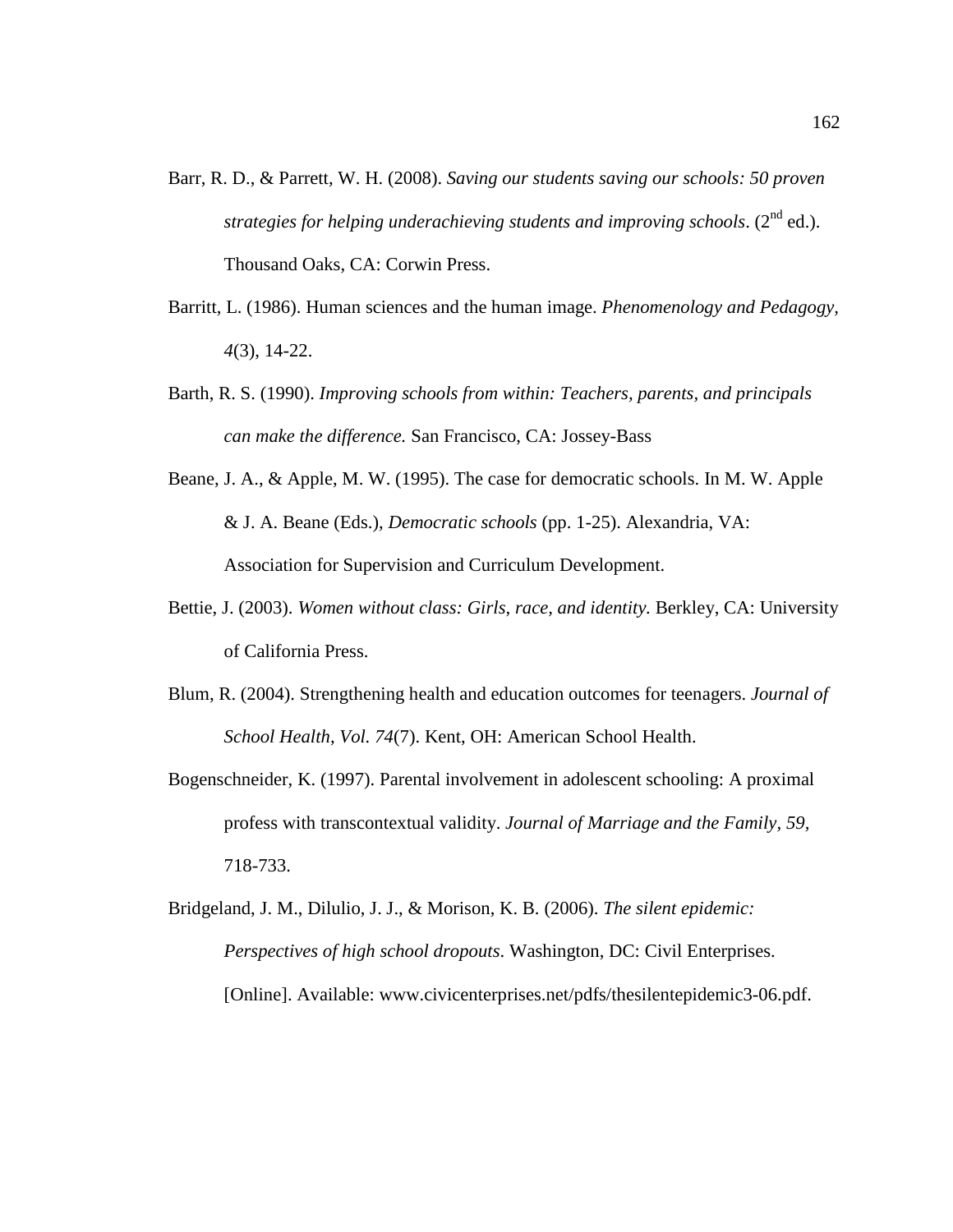- Brown, J., & Isaacs, D. (1995). Building corporations as communities. In K. Godzd (Ed.), *Community building: Renewing spirit and learning in business* (pp. 60-83). San Francisco: Sterling & Stone.
- Bryk, A. S., & Schneider, B. (2002). *Trust in schools: A core resource for improvement*. New York: Russell Sage.
- Caine, R. N., & Caine, G. (1997). *Education on the edge of possibility*. Alexandria, VA: Association for Supervision and Curriculum Development.
- Caputo-Pearl, A. (2001). Challenging high-stakes standardized testing. In J. L. Kincheloe & D. Weil (Eds.), *Standards and schooling in the United States: An encyclopedia* (Vol. 2) (pp. 577-608). Santa Barbara, CA: ABC-CLIO.
- Carlson, D., & Gause, C. P. (2007). *Keeping the promise: Essays on leadership, democracy and education.* New York: Peter Lang.
- Chase, S. E. (2003). Taking narrative seriously: Consequences for method and theory in interview studies. In Y. S. Lincoln & N. K. Denzin (Eds.), *Turning points in qualitative research: Tying knots in a handkerchief* (pp. 273-296). Walnut Creek, CA: AltaMira Press.
- Chavkin, N. F. (1993). *Families and schools in a pluralistic society.* New York: State University of New York Press.
- Chavkin, N. F., & Gonzalez, D. L. (1995). *Forging partnerships between Mexican American parents and the schools.* West Virginia. ERIC Clearinghouse on Rural Education and Small Schools. (ERIC Document Reproduction Service No. ED388489).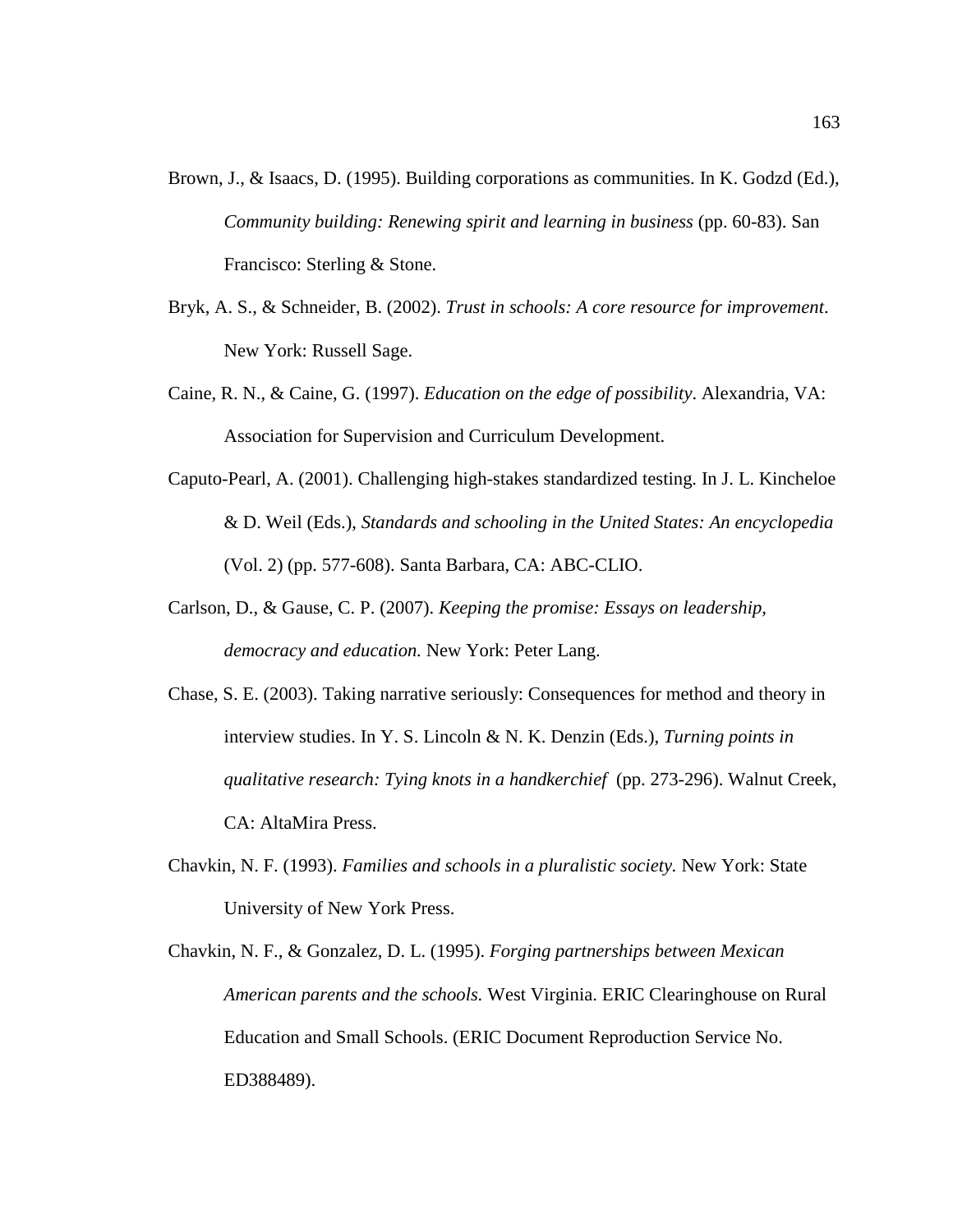- Cline, F., & Fay, F. (1997). *Discipline with love and logic: A resource guide.* Goldon, CO: Love and Logic Press, Penton Overseas Inc.
- Cochran, M. (1987). Empowering families: An alternative to the deficit model. In K. Hurrelman, F.-X. Kauffman, & F. Losel (Eds.), *Social intervention: Potential and outcomes.* Berlin/New York: Walter De Gruyter.
- Commission on Children at Risk. (2002). *Hardwired to Connect: The new scientific case for authoritative community.* A Report to the Nation from the Commission on Children at Risk and co-sponsored by YMCA of the USA, Dartmouth Medical School, and Institute for American Values. [Online]. Available: http://www.americanvalues.org/ExSumm-print.pdf. New York: Institute for American Values.
- Cooper, C. W. (2005). School choice and the standpoint of African American mothers: Considering the power of positionality. *Journal of Negro Education, 74*(2), 174- 189.
- Cooper, C. W. (2007). School choice as "motherwork": Valuing African-American Women's educational advocacy and resistance. *International Journal of Qualitative Studies in Education, 20*(5), 491-512.
- Cooper, C. W., & Christie, C. A. (2005). Evaluating parent empowerment: A look at the potential of social justice evaluation in education. *Teachers College Record*, *107*(10), 2248-2274.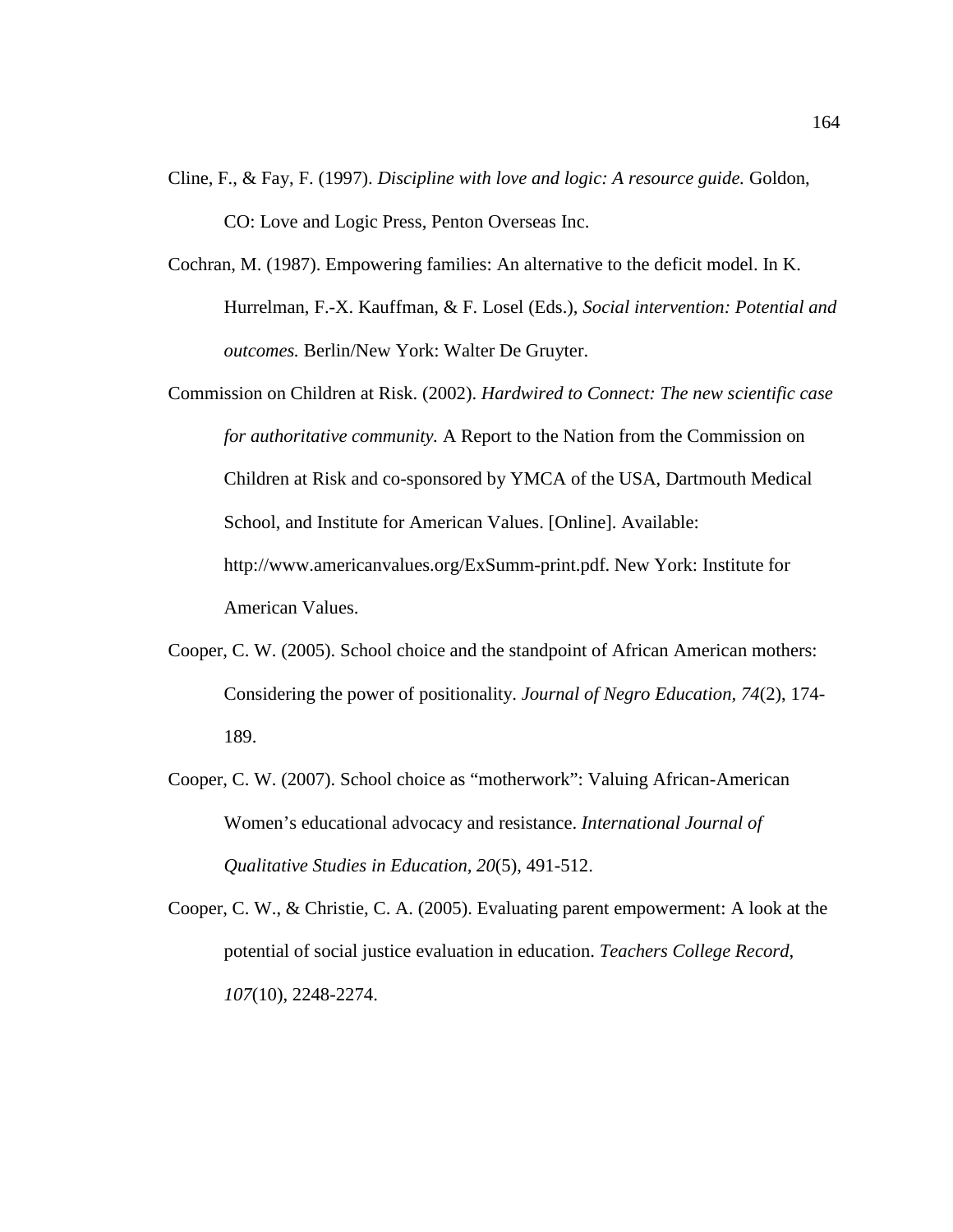- Cottrell, C. A., Neuberg, S. L., & Li, N. P. (2007). What do people desire in others? A social-functional perspective on the importance of different valued characteristics. *Journal of Personality and Social Psychology, 92*(2), 209-231.
- Creswell, J. W. (2003). *Research design: Qualitative and quantitative approaches.* Thousand Oaks, CA: Sage Publications, Inc.
- Creswell, J. W. (2007). *Qualitative inquiry and research design–Choosing among five traditions*. Thousand Oaks, CA: Sage Publications.
- Cushman, K. (2003). *Fires in the bathroom: Advice for teachers from high school students.* New York: The New Press.
- Darling-Hammond, L., French, J., & Garcia-Lopez, S. P. (2002). *Learning to teach for social justice*. New York: Teachers College, Columbia University.
- Deal, T., & Kennedy, A. (1982). *Corporate cultures: The rights and rituals of corporate life.* Reading, MA: Addison-Wesley.
- Deal, T., & Peterson, K. (1991). *The principal's role in shaping school culture.* U. S. Department of Education.
- Deal, T., & Peterson, K. (1999). *Shaping school culture: The heart of leadership.* San Francisco, CA: Jossey-Bass.
- Delgado-Gaitan, C. (2001). *The power of community: Mobilizing for family and schooling.* Lanham, MD: Rowman and Littlefield Publishers Inc.
- Delgado-Gaitan, C. (2004). *Involving Latino families in schools: Raising student achievement through home-school partnerships*. Thousand Oaks, CA: Corwin Press.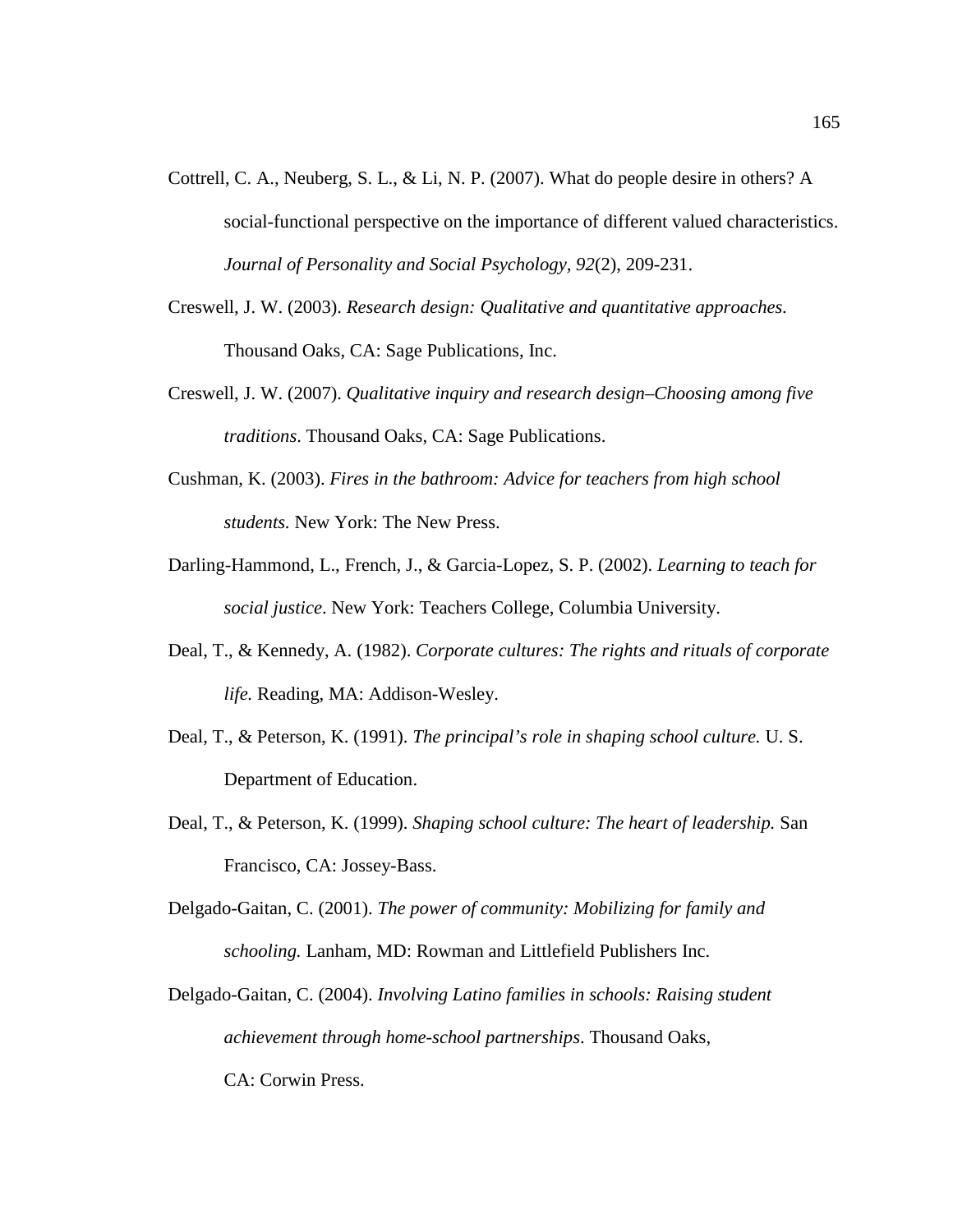- Delpit, L. (2002). *The skin that we speak: Thoughts on language and culture in the classroom.* New York: The New Press.
- Delpit, L. (2006). *Other people's children: Cultural conflict in the classroom.* New York: The New Press.
- Dewey, J. (1899). *The school and society.* Chicago, IL: The University of Chicago Press.
- Dewey, J. (1916). *Democracy and education.* New York: Macmillan.
- Dewey, J. (1938). *Experience and education*. New York: Collier.
- Duckworth, K., Feinstein, L., & Sabates, R. (2008). *Education and the family: Passing success across the generations*. New York: Routledge Publishing.
- DuFour, R., & Eaker, R. (1998). *Professional learning communities at work*. Alexandria, VA: Association for Supervision and Curriculum Development.
- DuFour, R., Eaker, R., & Dufour, R. (2005). On common ground: The power of professional learning communities. In R. Dufour, R. Eaker, & R. Dufour (Eds.), *On common ground* (pp. 1-6). Bloomington, IN: Solution Tree.
- Epstein, J. L. (1996). Perspectives and previews on research and policy for school, family, and community partnerships. In A. Booth & J. F. Dunn, *Family-school links.* Mahwah, NJ: Lawrence Erlbaum Associates.
- Epstein, J. L. (2001). *School, family, and community partnerships: Preparing educators and improving schools* (pp. 21-74). Boulder, CO: Westview Press.
- Epstein, J. L., Clark, L., Salinas, K. C., and Sanders, M. G. (1997). *Scaling up schoolfamily-community connections in Baltimore: Effects on student achievement and*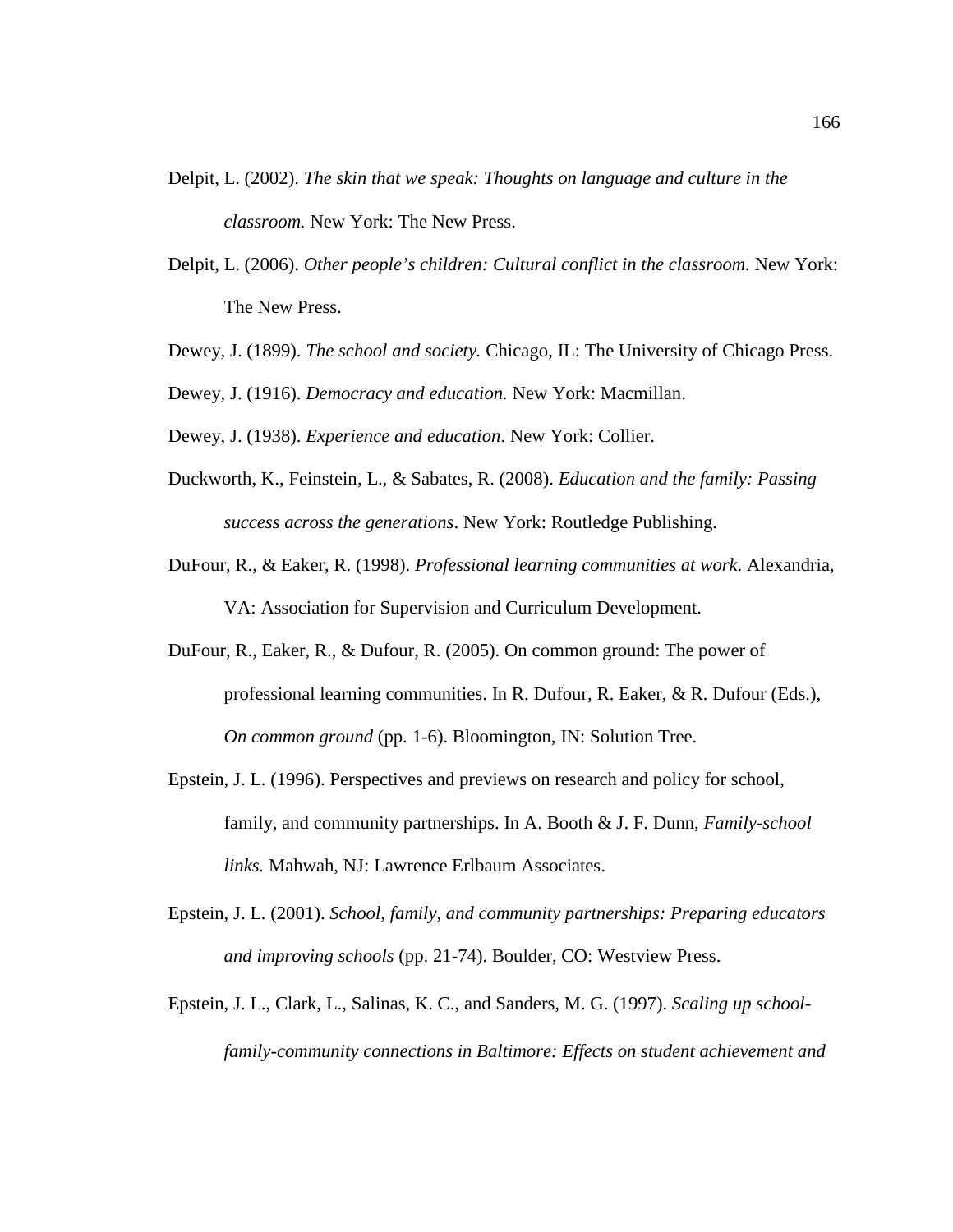*attendance.* Paper presented at the Annual Meeting of the American Educational Research Association, Chicago, Illinois.

- Evaluation Exchange. (2008). The best dissertation I never wrote. *Evaluation Exchange, 14*(1), Harvard Family Research Project. Retrieved December 9, 2008, from http://www.hfrp.org/evaluation/the-evaluation-exchange.
- Evans, J. F. (1998). Changing the lens: A position paper on the value of qualitative research methodology as a mode of inquiry in the education of the deaf. *American Annals of the Deaf, 143*(3), 235-245.
- Fine, M. (1993). [Ap]Parent involvement: Reflections on parents, power, and urban public schools. *Teachers College Record, 94,* 682-708.
- Fine, M. (Ed.). (2004). *Off white: Readings on power, privilege and resistance.* New York: Routledge.
- Fishel, M., & Ramirez, L. (2005). Evidence-based parent involvement interventions with school-aged children. *School Psychology Quarterly, 20,* 371-402.
- Floyd, L. (1998). Joining hands: A parental involvement program. *Urban Education, 33*(1), 123-135.
- Fullan, M. (2000, April). The three stories of education reform. *Phi Delta Kappan, 81* (8), 581.
- Fullan, M. (2003). *The moral imperative of school leadership*. Thousand Oaks, CA: Corwin Press, Inc.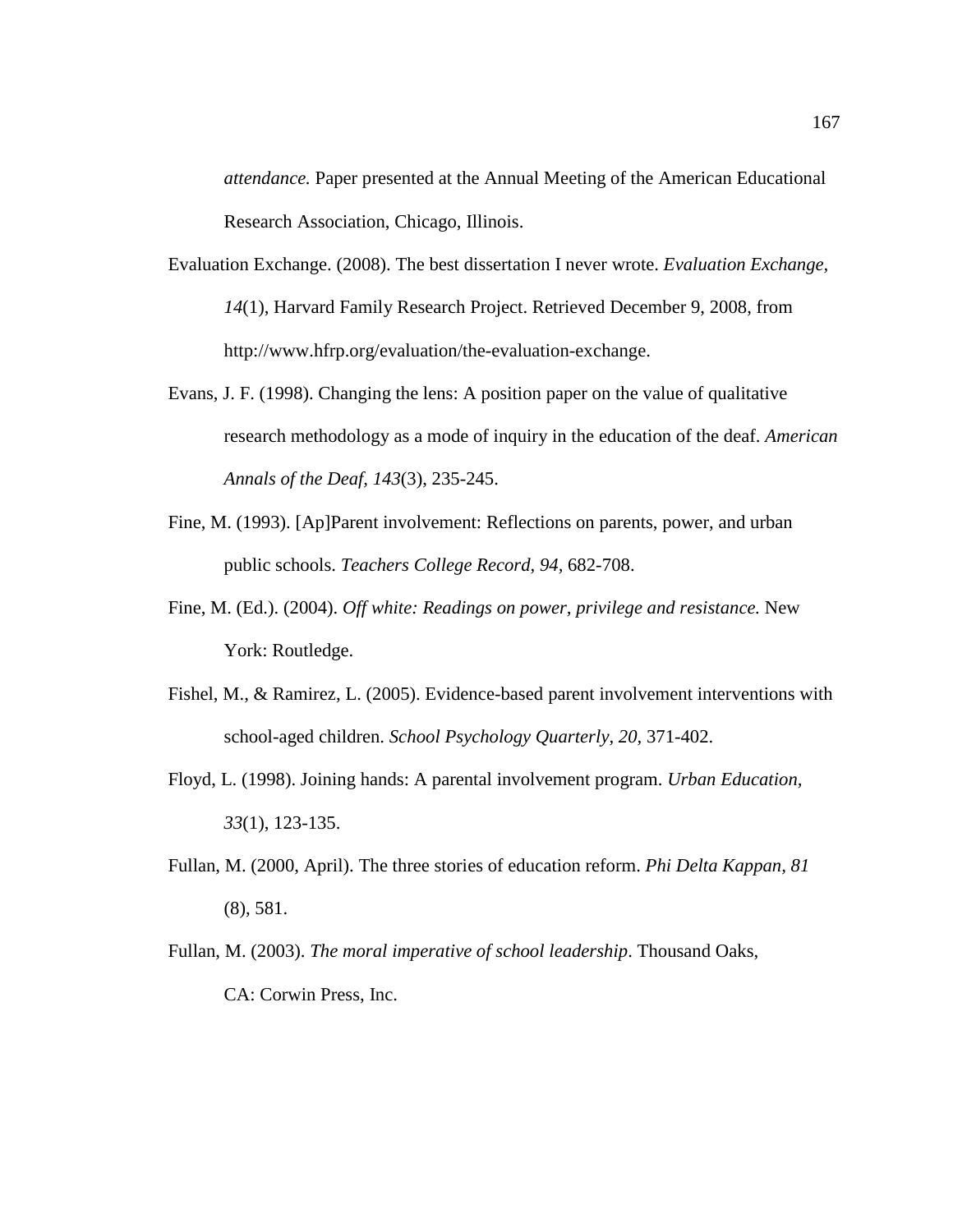- Fullan, M. (2008). *The six secrets of change: What the best leaders do to help their organizations survive and thrive.* San Francisco, CA: Jossey-Bass Publishing, Inc.
- Gall, M. D., Gall, J. P., & Borg, W. R. (2003). *Educational research: An introduction.* Boston, MA: Allyn & Bacon.

Gardner, J. (1991). *Building community*. Independent Sector.

- Gause, C. P., Reitzug, U., & Villaverde, L. (2007). Beyond generic democracy: Holding our students accountable for democratic leadership and practice. In D. Carlson, D. & C. P. Gause (Eds.), *Keeping the promise: Essays on leadership, democracy, and education* (pp. 217-231). New York: Peter Lang Publishing.
- Gibson, M. A. (2002). *The new latino diaspora and educational policy*. In S. Wortham, E. G. Murillo, & E. T. Hamann (Eds.), *Education in the new Latino Diaspora: Policy and the politics of identity.* Westport, CT: Ablex Publishing.
- Giroux, H. (1988). *Teachers as intellectuals: Toward a critical pedagogy of learning.* Granby, MA: Bergin & Garvey.
- Glasser, W. (1998). *The quality school: Managing students without coercion*. New York: Harper Collins.
- Glesne, C. (2006). *Becoming qualitative researchers: An introduction* (3<sup>rd</sup> ed.). New York: Longman.
- Glickman, C. (1998). Educational leadership for democratic purpose: What do we mean? *International Journal of Leadership in Education, 1*(1), 47-53.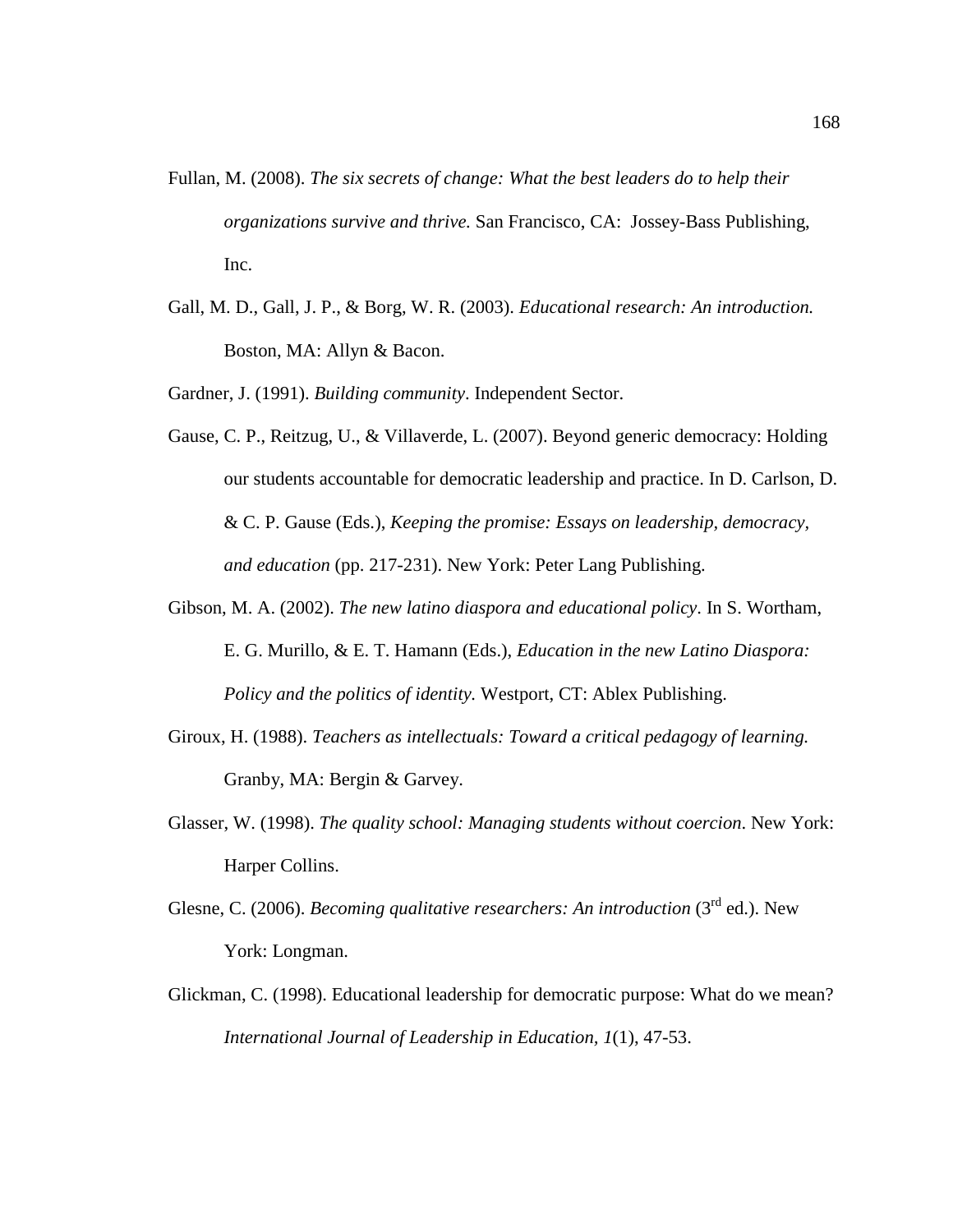Goodhall, H. L. (2000). *Writing the new ethnography.* Walnut Creek, CA: AltaMira Press.

Goodlad, J. (1984). *A place called school*. New York: McGraw-Hill.

- Goodlad, S. J. (2004). Democracy, schools, and the agenda. *Kappa Delta Pi Record*, *41*(1), 17-20.
- Goodman, J. (1992). *Elementary schooling for critical democracy*. Albany, NY: State University of New York Press.
- Grolnick, W. S., Ryan, R. M., & Deci, E. L. (1991). Inner resources for school achievement: Motivational mediators of children's perceptions of their parents. *Journal of Educational Psychology, 83,* 508-517.
- Grolnick, W. S., & Slowiaczek, M. L. (1994). Parents' involvement in children's schooling: A multidimensional conceptualization and motivational model. *Child Development, 65,* 237-252.
- Hara, S. R., & Burke, D. J. (1998). Parent Involvement: The key to improved student achievement. *The School Community Journal, 8,* 9-19.
- Hargreaves, A. (2003). *Teaching in the knowledge society*. New York: Teachers College Press.
- Harris, A. (2002). *School Improvement: What's in it for schools?* London: Routledge Falmer.
- Hatch, J. A. (2002). *Doing qualitative research in educational settings.* Albany, NY: State University of New York Press.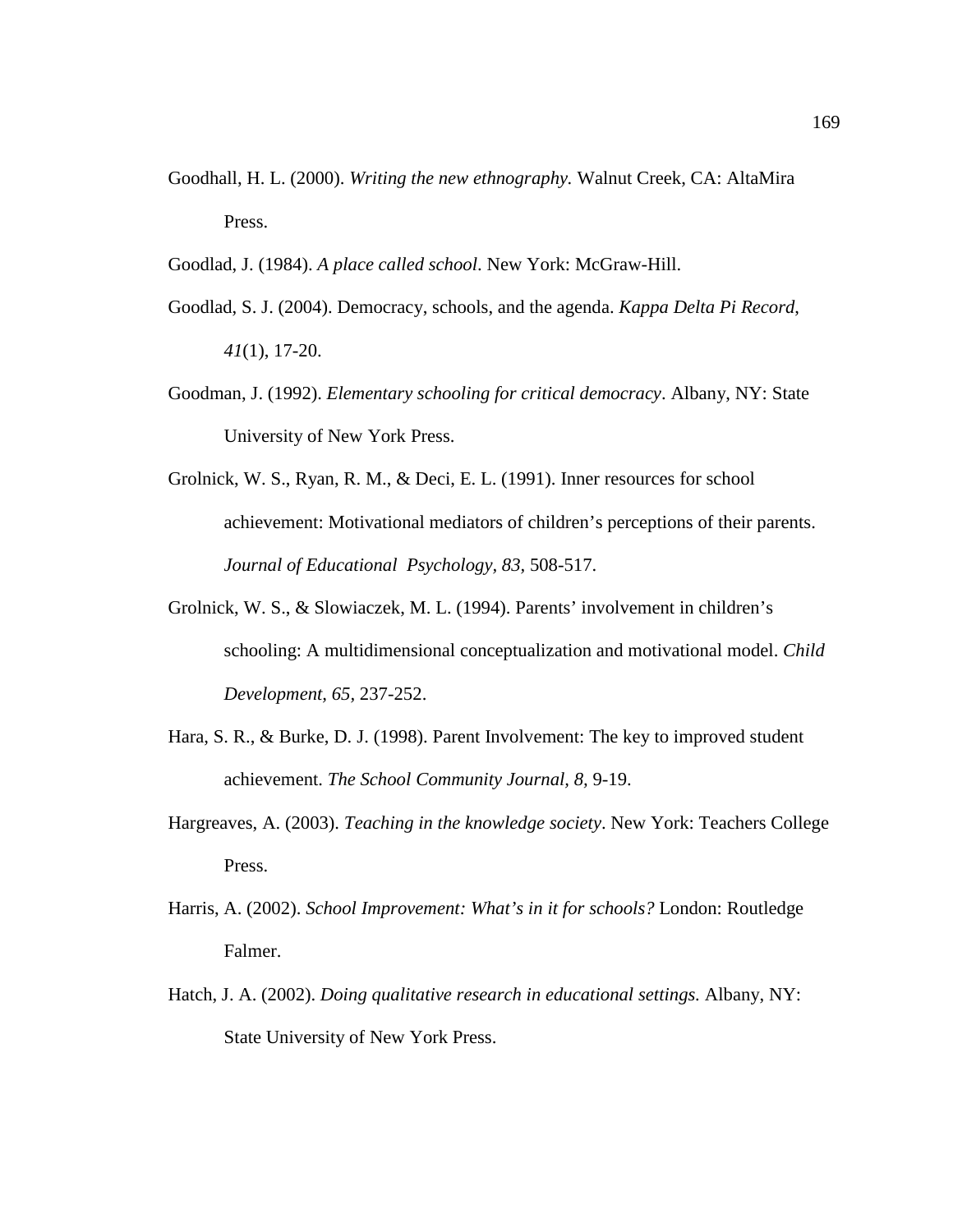- Hatch, T. (1998). How community action contributes to achievement. *Educational Leadership, 55*(8), 16. Reston, VA: Association for Supervision and Curriculum Development.
- Henderson, A. T., & Mapp, K. L. (2002). *A new wave of evidence: The impact of school, family, and community connections on student achievement.* [Online]. Available: http://www.sedl.org. Austin, TX: National Center for Family and Community Connections with Schools.
- Herman, R. (1999). An educator's guide to school-wide reform (prepared by the American Institutes for Research). Washington DC: Educational Research Service.
- Hill, N. E., & Craft, S. A. (2003). Parent-school involvement and school performance: Mediated pathways among socioeconomically comparable African American and Euro-American families. *Journal of Educational Psychology, 96,* 74-83.
- Hodgkinson, H. L. (1991). *Beyond the schools: How schools and communities must collaborate to solve the problems facing America's youth*. Arlington, VA: American Association of School Administrators.
- Hoover-Dempsey, K. V., & Sandler, H. M. (1995). Parent involvement in children's education: Why does it make a difference? *Teachers College Record, 97,* 310- 332.
- Hopkins, J. B., & Hipp, K. K. (2003). *Reculturing schools as professional learning communities*. Lanham, MD: Scarecrow Education.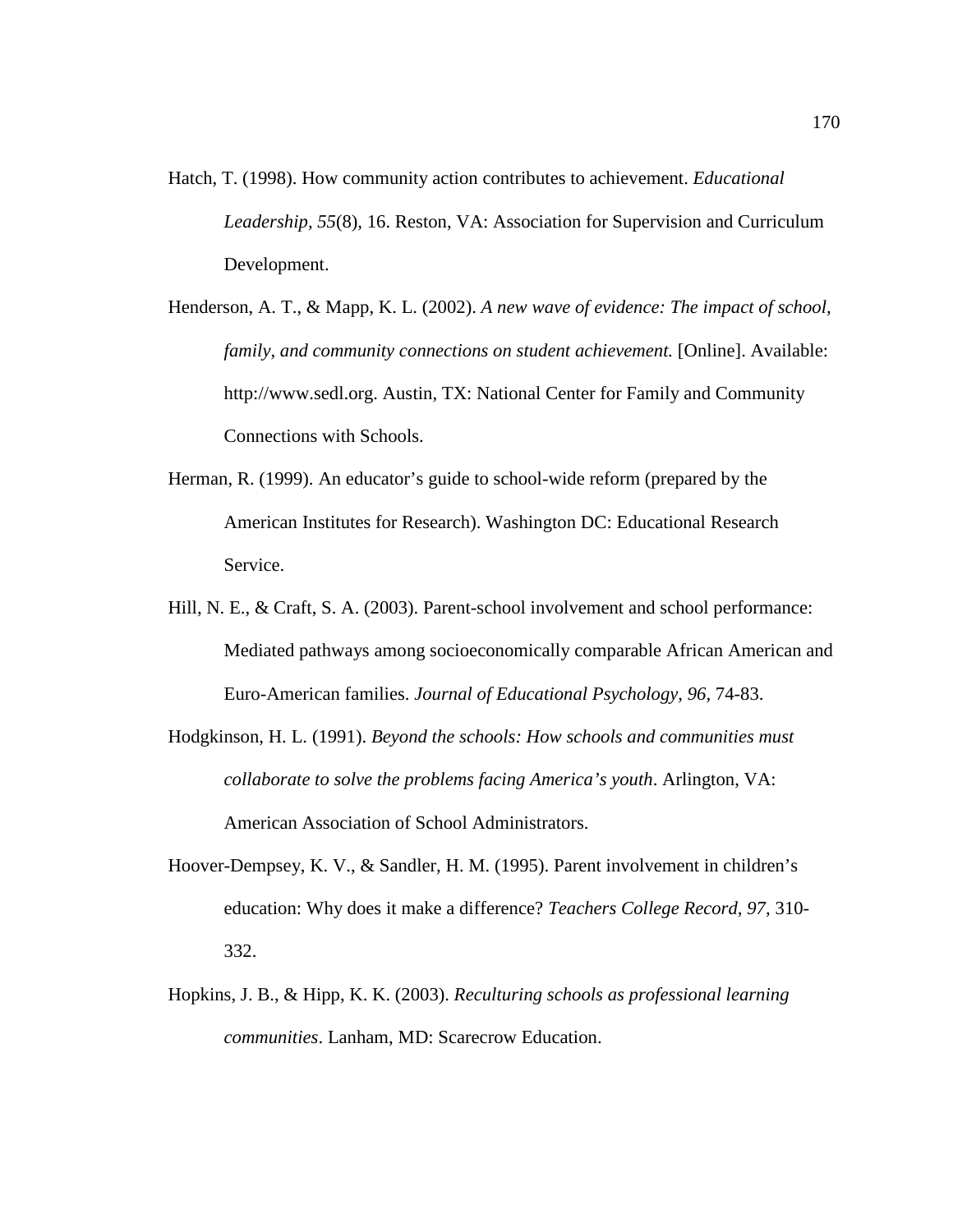- Hytten, K. (2004). Postcritical ethnography: Research as a pedagogical encounter. In G. W. Noblit, S. Y. Flores, & E. G. Murillo (Eds.), *Postcritical ethnography: Reinscribing critique.* Crosskill, NJ: Hampton Press.
- Inger, M. (1992). *Increasing the school involvement of Hispanic parents.* ERIC clearinghouse on Urban Education. (ERIC Document Reproduction Service No. EDO-UD-92-3).
- Johnson, B. W., & Mullen, C. A. (2006, Summer). Accountability-democracy tensions facing democratic school leaders. *Action in Teacher Education, 28*(2), 86-101.
- Jones, M. G., Jones, B., & Hargrove, T. (2003). *The unintended consequences of high stakes testing*. Lanham, MD: Rowman and Littlefield.
- Kincheloe, J. L., & Wiel, D. (Eds.). (2004). *Critical thinking and learning: An encyclopedia for parents and teachers.* Westport, CT: Greenwood.
- Knight, T., & Pearl, A. (2000). Democratic education and critical pedagogy. *The Urban Review, 32*(3), 197-226.
- Kruse, S., & Seashore Louis, K. (2009). *Building professional learning community in schools*. Madison, WI: Center for School Organization and Restructuring.
- Lareau, A. (2000). Social class the daily lives of children: A study from the United States. *Childhood, 7*(2), 155-171.
- Lareau, A. (2003). *Unequal childhoods: Class, race, and family life.* Berkeley, CA: University of California Press.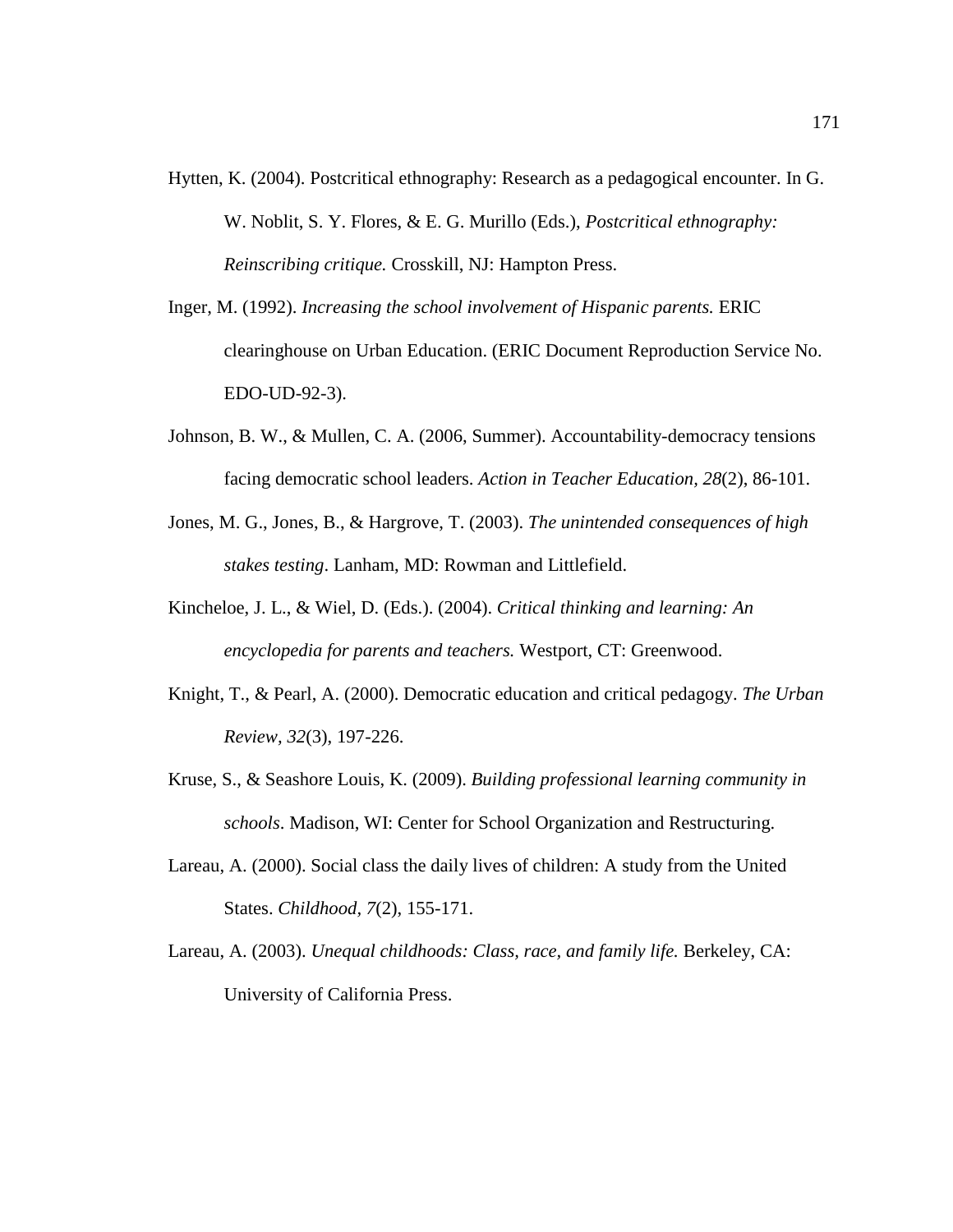- Lewis, A. C., & Henderson, A. T. (1998). *Building bridges: Across schools and communities, across streams of funding*. Chicago, IL. [Online]. Retrieved December 23, 2008, from http://www.crosscity.org/pdfs/building.pdf.
- Lightfoot, D. (2004, January). "Some parents just don't care": Decoding the meanings of parental involvement in urban schools. *Urban Education, 39*(1), 91-107.
- Lincoln, Y. S., & Denzin, N. K. (2003). *Turning points in qualitative research: Tying knots in a handkerchief.* Walnut Creek, CA: AltaMira Press.
- Lincoln, Y. S., & Guba, E. (1985). *Naturalistic inquiry.* Beverly Hills, CA: Sage Publications.
- Lincoln, Y. S., & Guba, E. (2000). Paradigmatic controversies, contradictions, and emerging confluences. *Handbook of Qualitative Research* (Chapter 6). Thousand Oaks, CA: Sage Publications.
- Lopez, G. R. (2001). *On whose terms? Understanding involvement through the eyes of migrant parents*. Paper presented at the Annual Meeting of AERA, Seattle, WA.
- Lopez, G. R., Scribner, J. D., & Mahitivanichcha, K. (2001). Redefining parental involvement: Lessons from high performing migrant-impacted schools. *American Educational Research Journal, 38,* 253-288.
- Marcon, R. A. (1999). Positive relationships between parent school involvement and public school inner-city preschoolers' development and academic performance. *School Psychology Review, 28,* 395-412.
- Martin, J. R. (1992). *The school home: Rethinking schools for changing families.* Cambridge, MA: First Harvard University Press.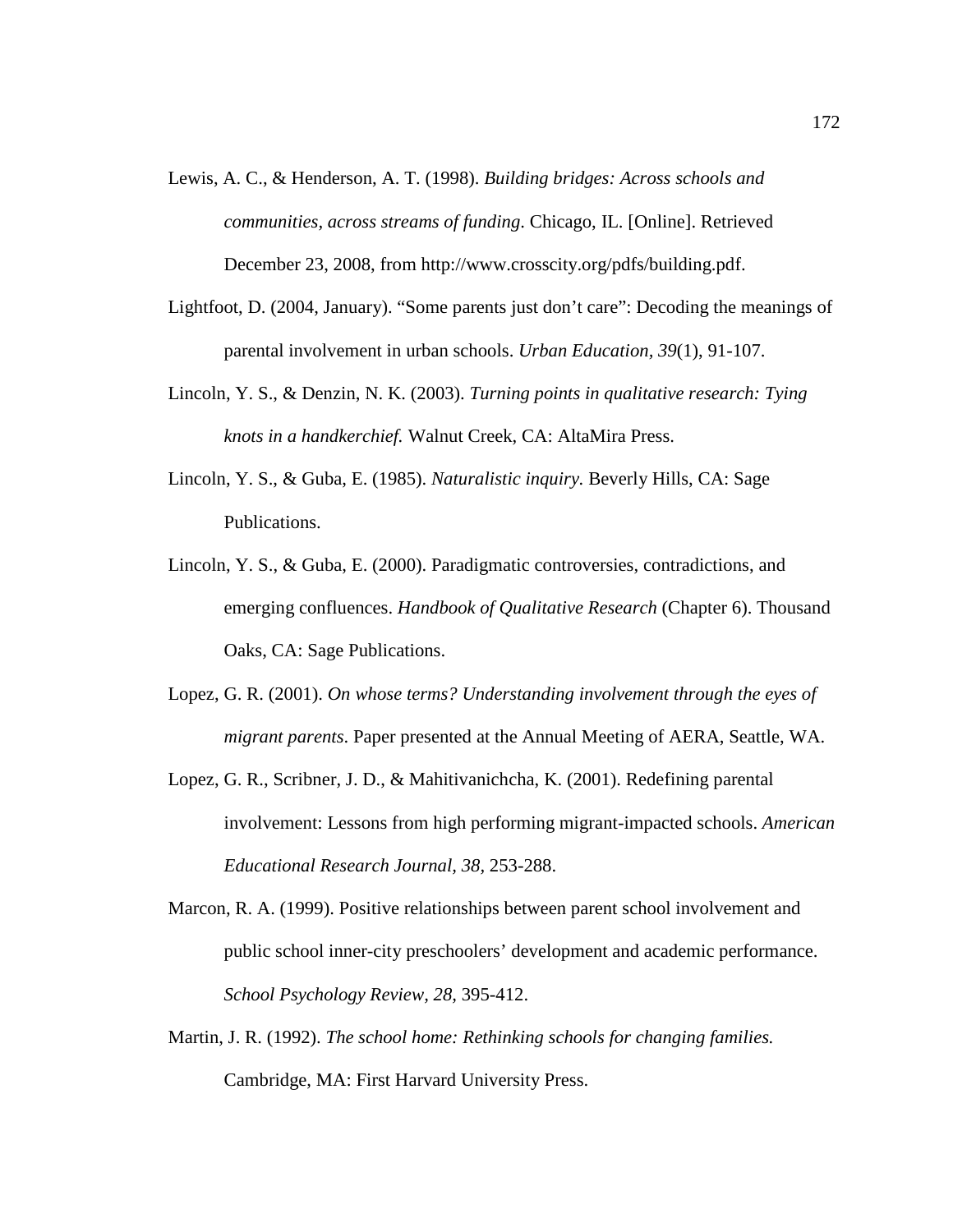Marzano, R. (2003). *What works in schools: Translating research into action.*

Alexandria, VA: Association for Supervision and Curriculum Development.

- Marzano, R., Walters, T., & McNulty, B. (2005). *School leadership that works: From research to results.* Aurora, CO: Association for Supervision and Curriculum Development.
- Maxwell, J. A. (2004). *Qualitative design: An interpretive approach* (2<sup>nd</sup> ed.). Thousand Oaks, CA: Sage.
- Maxwell, J. A. (2005) *Qualitative research design: An interactive approach* (2<sup>nd</sup> ed.). Thousand Oaks, CA: Sage
- McWayne, C., Hampton, V., Fantuzzo, J., Cohen, H. L., & Sekino, Y. (2004). A multivariate examination of parent involvement and social and academic competencies of urban kindergarten children. *Psychology in the Schools, 41,* 363- 377.
- Mediratta, K., Fruchter, N., Gross, B., Henderson, A., Donis Keller, C., & Giles, S. (2001). *Mapping the field of organizing for school improvement: A report on education organizing in Baltimore, Chicago, Los Angeles, the Mississippi Delta, New York City, Philadelphia, San Francisco, and Washington, DC*. New York: The Institute for Education and Social Policy, New York University.
- Merriam, S. B. (1998). *Qualitative research and case study applications in education*. San Francisco, CA: Jossey-Bass.
- Merriam, S. B., & Associates. (2002). *Qualitative research in practice*. San Francisco, CA: Jossey-Bass publishers.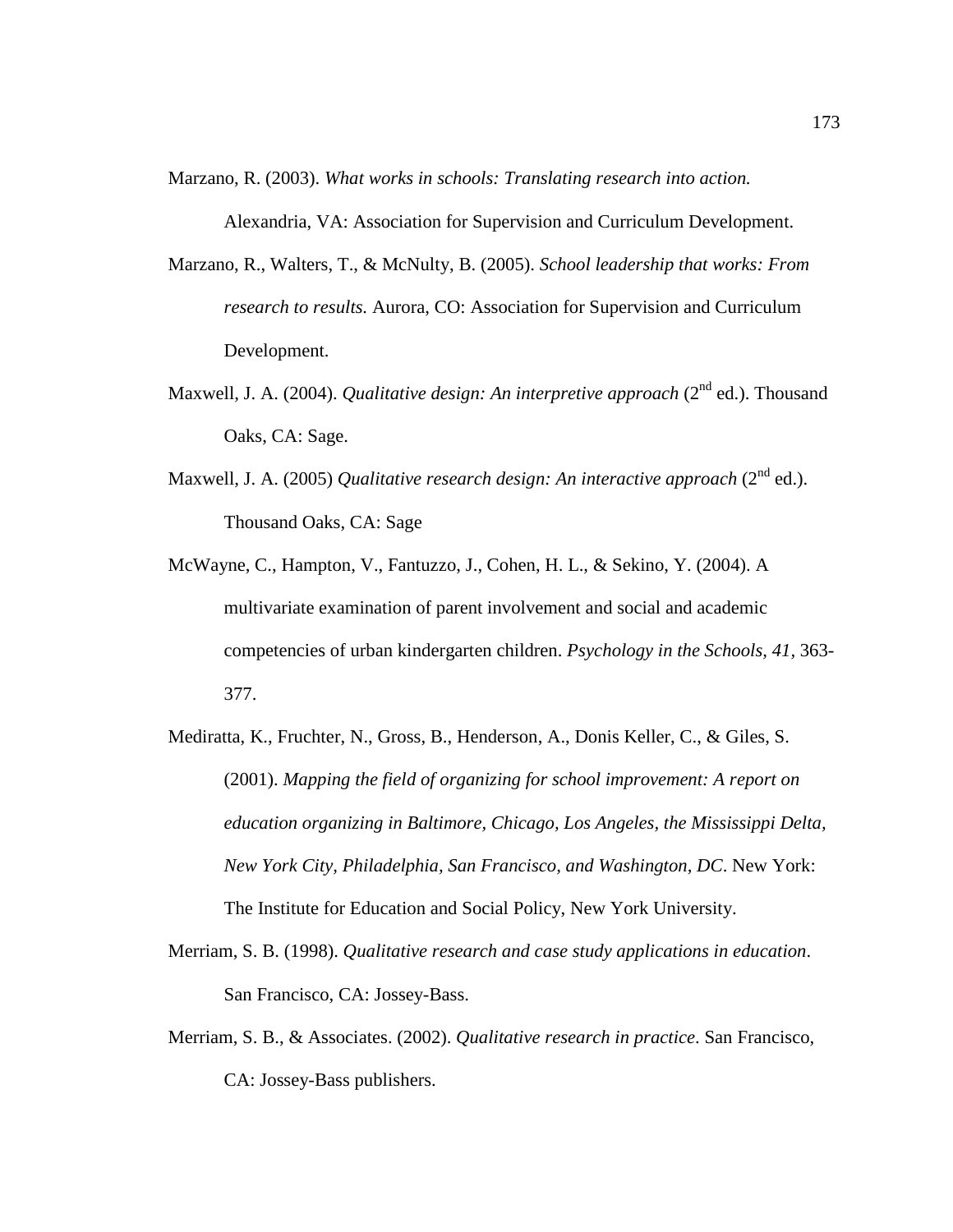- Miedel, W. T., & Reynolds, A. J. (1999). Parent involvement in early intervention for disadvantaged children: Does it matter? *Journal of School Psychology, 37,* 379- 402.
- Millikan, B. (2007). *The last dropout: Stop the epidemic!* Carlsbad, CA: Hay House Press.
- Mitchell, C., & Sackney, L. (2000). *Profound improvement: Building capacity for a learning community*. Lisse, Netherlands: Swets & Zeitlinger.
- Mullen, C. A. (2004). *Fire and ice: Igniting and channeling passion in new qualitative researchers.* New York: Peter Lang Publishing.
- Murphey, J. (2001). *Re-culturing the profession of educational leadership: New Blueprints*. Paper commissioned for the first meeting of the National Commission for the Advancement of Educational Leadership Preparation, Racine, WI. [Online]. Available: http://www.ucea.org.
- Murphy, J. (2005). Unpacking the foundations of ISLLC standards and addressing concerns in the academic community. *Educational Administration Quarterly*, *41*(1), 1154-191.
- National Commission on Excellence in Education. (1983, April). A nation at risk.

Accessed at http://www.ed.gov/pubs/NatAtRisk/risk.html on October 22, 2009.

National PTA. (2008). *Obstacles to parent involvement.* [Online]. Retrieved December 21, 2008, from http://www.pta.org/topic\_overcoming\_obstacles\_

to\_parent\_involvement.asp.

Nichols, S. L., & Berliner, D. C. (2007). *Collateral damage: How high-stakes testing corrupts American's schools*. Cambridge, MA: Harvard Education Press.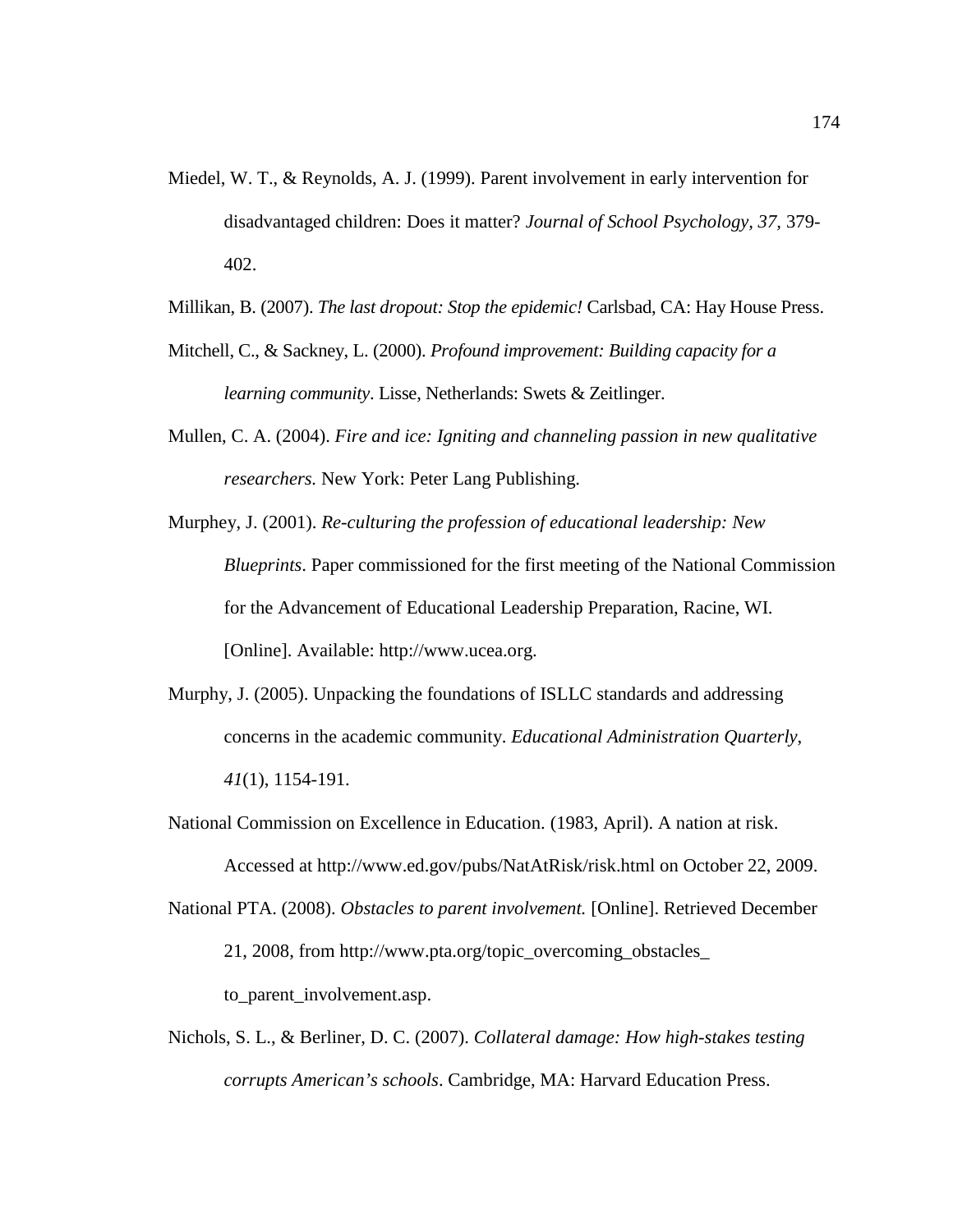- Nichols, S. L., & Berliner, D. C. (2008, March). Testing the joy out of learning: School cultures dominated by high-stakes tests are creating more and more reluctant learners. *Educational Leadership, 65*(6), 14-18.
- Noddings, N. (1995). Teaching themes of care. *Phi Delta Kappan, 76,* 675-679.
- Noddings, N. (2002). *Starting at home: Caring and social policy*. Berkeley, CA: University of California Press.
- Noguera, P. A. (2001). Transforming urban schools through investments in the social capital of parents. In S. Saegart, J. P. Thompson, & M. Warren (Eds.), *Social capital and poor communities* (pp. 189-212). New York: Russell Sage Foundation.
- Noguera, P. A. (2008). *The trouble with black boys . . . and other reflections on race, equity, and the future of public education.* San Francisco, CA: Jossey Bass.
- Noguera, P. A., & Wing, J. Y. (2006). *Unfinished business: Closing the racial achievement gap in our schools.* San Francisco, CA: Jossey Bass.
- Oakes, J., & Rogers, J. (2006). *Learning power: Organizing for education and justice.* New York: Teachers College Press, Columbia University.
- Orfield, G., & Kornhaber, M. L. (Eds.). (2001). *Raising standards or raising barriers? Inequality and high stakes testing in public education.* New York: Century Foundation Press.
- Orfield, G., Losen, D., Wald, J., & Swanson, C. (2004). *Losing our future: How minority youth are being left behind by the graduation rate crisis.* Cambridge, MA: The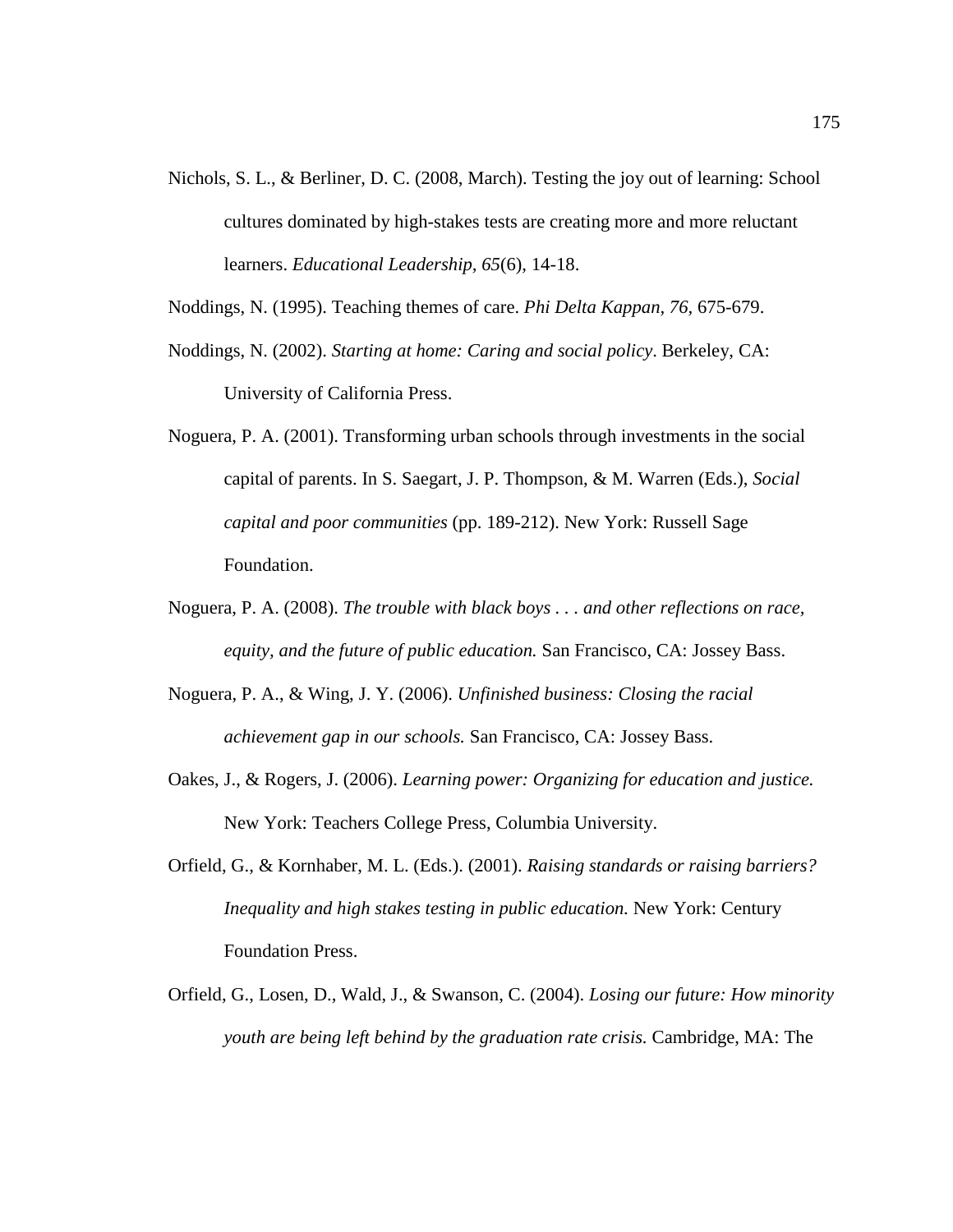Civil Rights Project at Harvard University. Contributors: Advocates for Children of New York, The Civil Society Institute.

- Palmer, P. (1998). *The courage to teach: Exploring the inner landscape of a teacher's life.* Josey Bass Publications. San Francisco, CA.
- Patton, M. Q. (1990). *Qualitative evaluation and research method* (2<sup>nd</sup> ed.). Newbury Park: CA: Sage Publications.
- PDK/Gallup Poll. (2009). Retrieved January 27, 2010, from http://www.pdkintl.org/ kappan/poll.htm.
- Peck, C. (2009). *Feet to the fire: Examining urban school principal accountability.* Paper presented at NCPEA Annual Conference, San Antonio, Texas.
- Peck, M. S. (1987). *The different Drum: Community-making and peace.* New York: Simon and Shuster.
- Peshkin, A. (1988). In search of subjectivity—One's own. *Educational Researcher,* October, 17-21.
- Peterson, D. (1989). *Parent involvement in the educational process*. Eugene, OR. ERIC Clearinghouse on Educational Management. (ERIC Document Reproduction Service No. ED312776).
- Pipher, M. (2002) *The middle of everywhere: The world's refugees come to our town.* Harcourt: Orlando, Fl.
- Pounder, D. G., & Merrill, R. (2001). Lost luster. *School Administrator, 58*(10), 18-22.
- PTA. (1997). National standards for parent/family involvement programs. Chicago: PTA. Available: www.pta.org/archive\_article\_details\_1118251710359.html.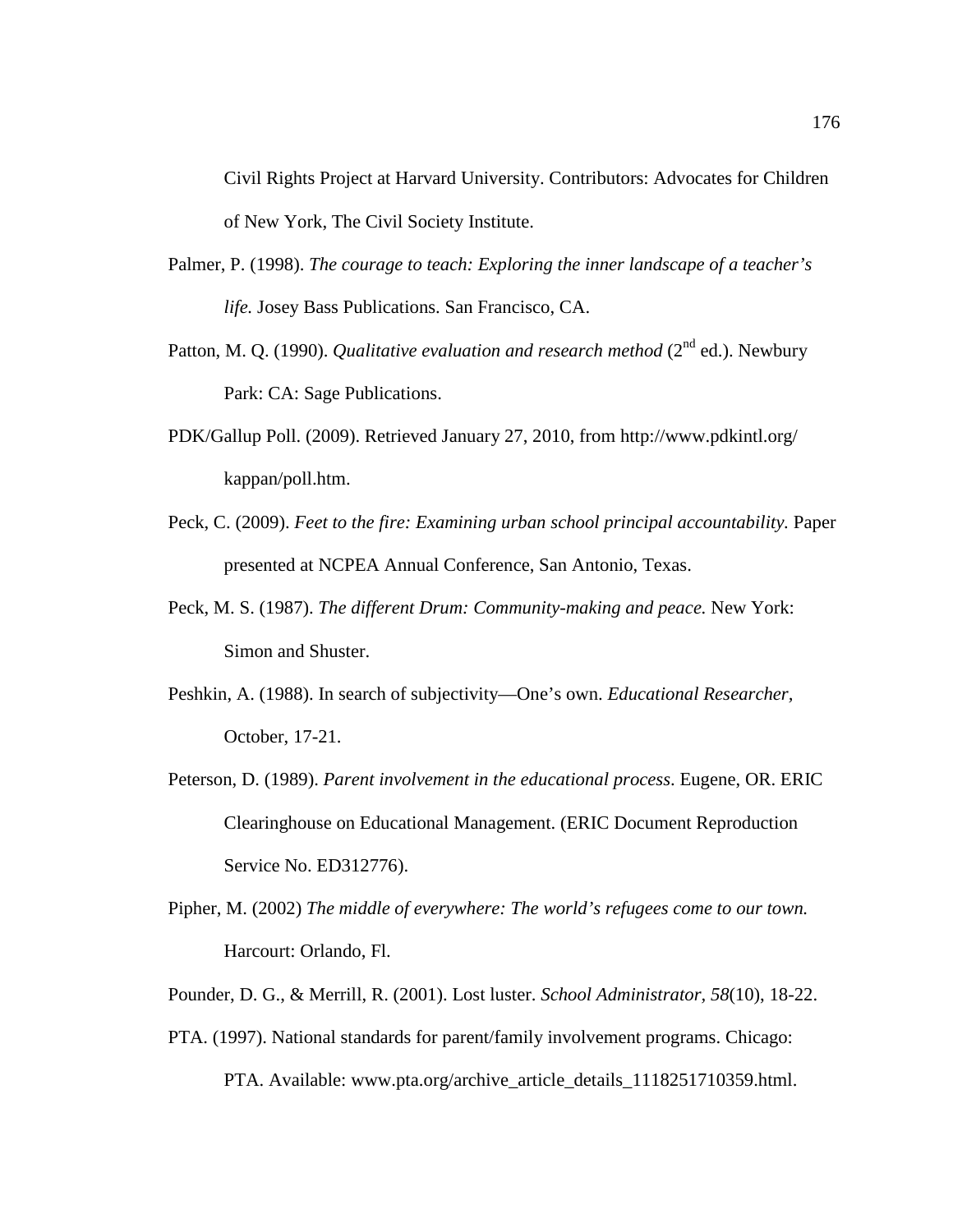- Putnam, R. D. (2000). *Bowling alone: The collapse and revival of American community.* New York: Simon and Schuster.
- Reitzug, U., West, D. L., & Angel, R. (2008). Conceptualizing instructional leadership. *Education and Urban Society, 20*(10), 694-714.
- Rieg, S., & Marcoline, J. (2008). Relationship building: The first "R" for principals. Eastern Education Research Association Conference Paper.
- Rosenberg, P. (2004). Color blindness in teacher education: An optical delusion. In M. Fine (Ed.), *Off White: Readings on power, privilege, and resistance.* New York: Routledge.
- San Antonio, D. M. (2008). Understanding students' strengths and struggles: To know our students, we must know their communities and acknowledge their challenges. *Educational Leadership, 65*(7), ??-??.
- Sanders, M. G., & Harvey, A. (2000). *Developing comprehensive programs of school, family, and community partnerships: The community perspective*. Paper presented at the annual meeting of the American Educational Research Association, New Orleans, LA.
- Schaps, E. (2003). Creating a school Community: Building a strong sense of community in schools is both important and doable *Educational Leadership, 60*(6), 31.
- Schmoker, M. (2006). *Results now: How we can achieve unprecedented improvements in teaching and learning*. Alexandria, VA: Association for Supervision and Curriculum Development.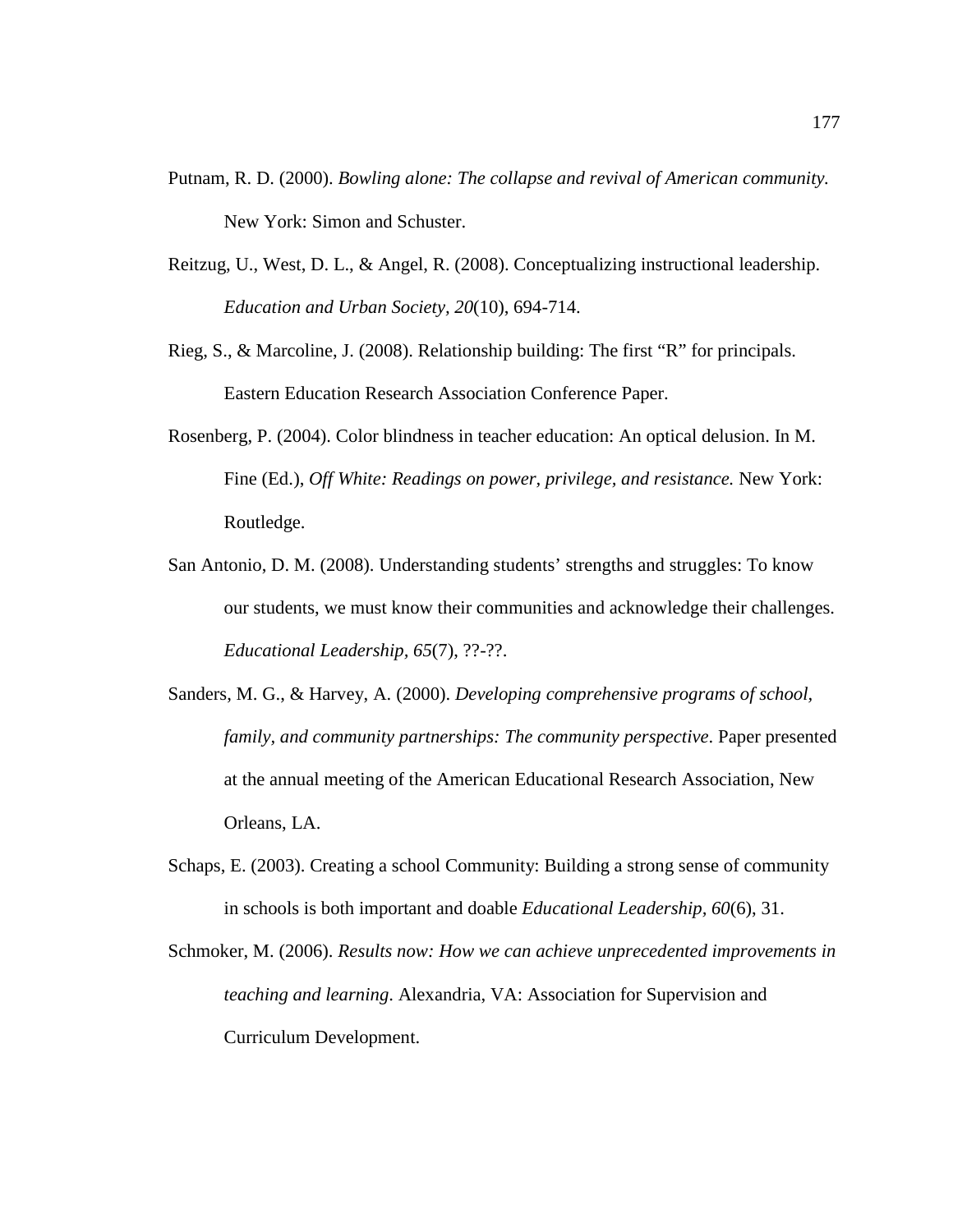- Scribner, J. D., Young, M. D., & Pedroza, A. (1999). Building collaborative relationships with parents. In P. Reyes, J. D. Scribner, & A. P. Scribner (Eds.), *Lessons from high performing Hispanic schools: Creating learning communities.* New York: Teachers College Press.
- Senge, P. (2000). *Schools that learn: A fifth discipline field book for educators, parents, and everyone who cares about education*. New York: Doubleday Press.
- Sergiovanni, T. (1993). *Organizations or communities? Changing the metaphor changes the theory.* Presented at Annual Meeting of the American Educational Research Association, Atlanta, GA.

Sergiovanni, T. (1994). *Building community in schools.* San Francisco: Jossey-Bass.

Shields, C. M. (2006). Creating spaces for value-based conversations: The role of school leaders in the 21st century. *International Studies in Educational Administration, 34*(2), 62-81.

Silverman, D. (2004). *Doing qualitative research* (2<sup>nd</sup> ed.). Thousand Oaks, CA: Sage.

Stipek, D. (2006, September). Relationships matter: The key to raising achievement is connecting students with teachers who support them not just as learners, but also as people. ASCD. *Educational Leadership*.

Strike, K. A. (1993). Professionalism, democracy, and discursive communities: Normative reflections on restructuring. *American Educational Research Journal, 30*(2), 255-275.

Tacheny, S. (1999). If we build it, will they come? *Educational Leadership, 56*(6), 62- 65.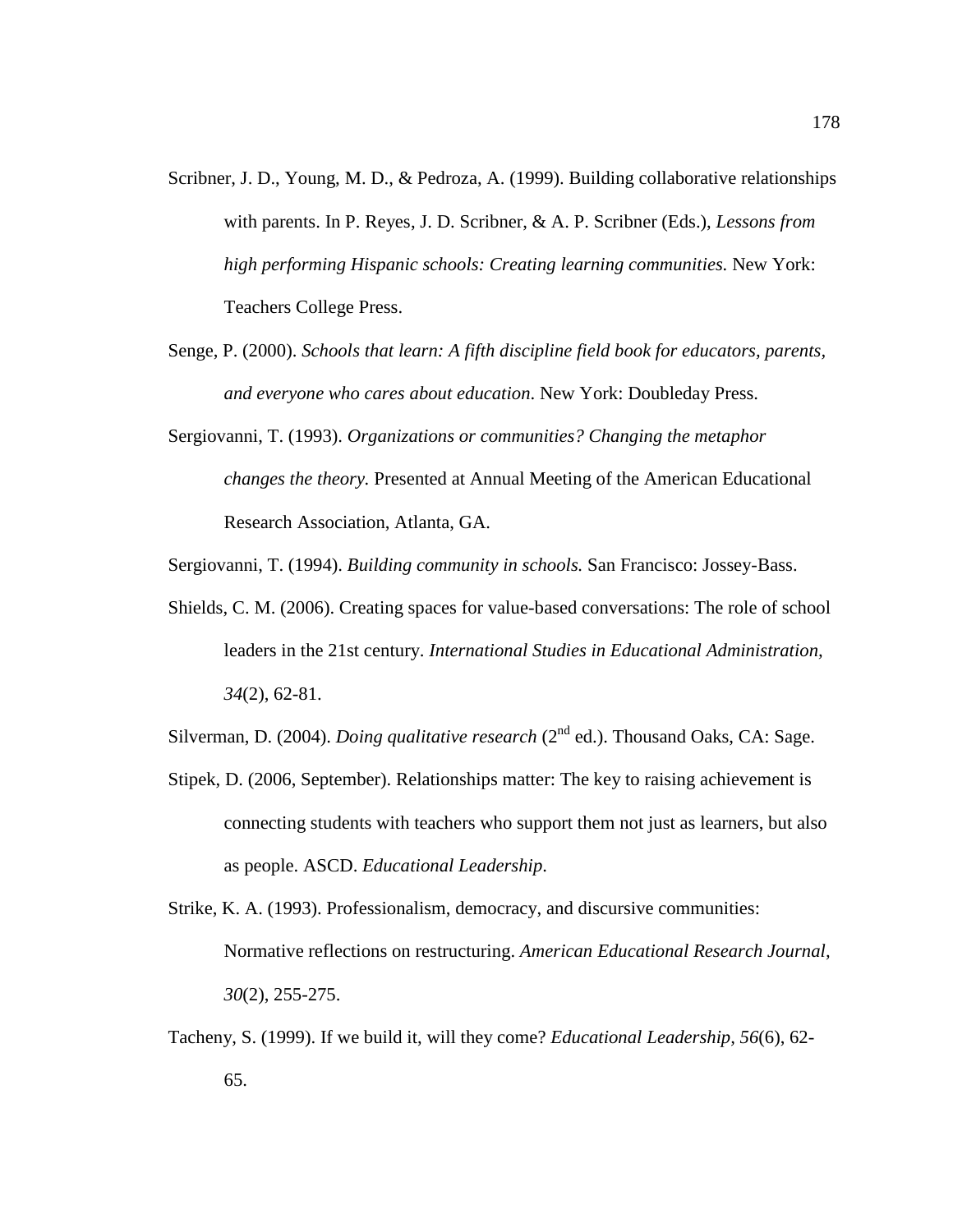- Taylor, G., Shepard, L., Kinner, F., & Rosenthal, J. (2003). *A survey of teachers' perspectives on high-stakes testing in Colorado: What gets taught, what gets lost* (CSE Technical Report 588). Los Angeles: University of California.
- Tesch, R. (1990). *Qualitative research: Analysis types and software tools.* Bristol, PA: Falmer.
- Thompson, G. (2004). *Through ebony eyes: What teachers need to know but are afraid to ask about African American students*. San Francisco, CA: Jossey Bass.
- Tonnies, F. (1957). *Community and society.* (C. P. Loomis, Trans.). New York: Harper Collins. (Original work published 1887).
- Trumbull, E., Rothstein-Fisch, C., Greenfield, P. M., & Quiroz, B. (2001). *Bridging cultures between home and schools: A guide for teachers.* Mahway, NJ: Lawrence Erlbaum Associates.
- Tyack, D., Hansot, E. (1982). *Managers of virtue: Public school leadership in America, 1820-1980*. New York: Basic Books.
- Ulichny, P. (2000). *Academic achievement in two expeditionary learning outward bound demonstration schools*. [Online.] Available: www.elschools.org/results/ success/ulichny.html.
- Viadero, D. (2009, October 26). Turnover in principalship focus of research. *Education Week,* 29(12). [Online.] Available: http://www.edweek.org/login.html? source=http://www.edweek.org/ew/articles/2009/10/28/09principal\_ep.h29.
- Vincent, C. (1996). Parent empowerment? Collective action and inaction in education. *Oxford Review, 22,* 465-482.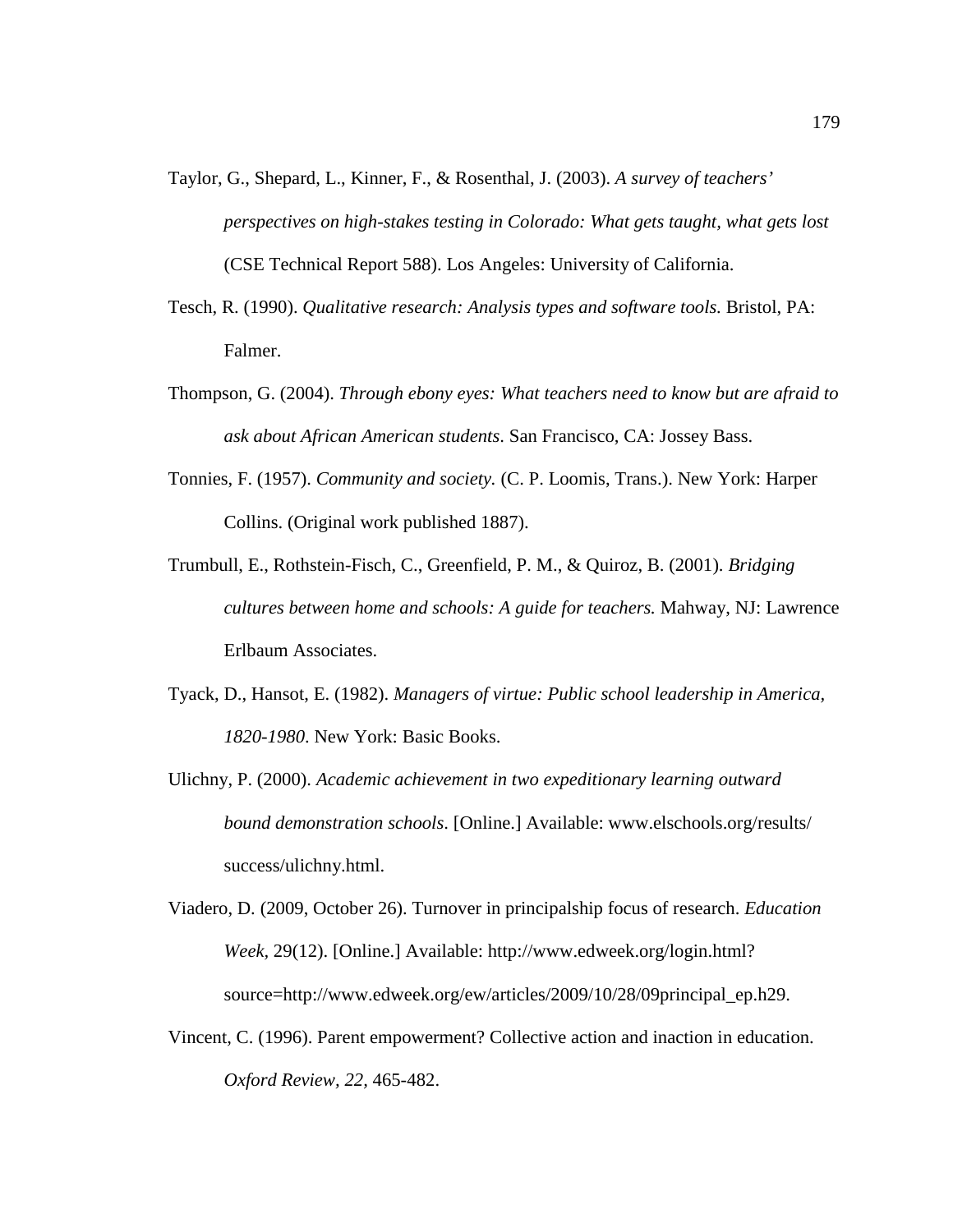- Vygotsky, L. (1978). *Mind in society: The development of higher psychological processes*. Cole, Michale, John-Steiner, Vera, Scribner, Sylvia, Souberman, Cambridge, Massachusetts: Harvard University Press. (Original work published in 1930, 1933, 1935).
- Wang, M. C., Oates, J., & Weishew, N. L. (1995). Effective school responses to student diversity in inner-city schools: A coordinated approach. *Education and Urban Society, 27*(4), 484-503.
- Washington, J. (1986). *A testament of hope: The essential writings and speeches of Martin Luther King Jr.* New York: Harper Collins.
- Wes-Burhham, J. (2009). *Rethinking educational leadership: From improvement to transformation*. New York: Continuum International Publishing Group.
- West, D. L., Peck C., & Reitzug, R. (2010) (In Press). Limited control and relentless accountability: Examining historical changes in urban school principal pressure. *Journal of School Leadership (In press).*
- Westat and Policy Study Associates (2001). *The longitudinal evaluation of school change and performance in Title I schools.* Washington, DC: U. S. Department of Education, Office of the Deputy Secretary, Planning and Evaluation Service. [Online.] Retrieved Jan. 18, 2009, from www.ed.gov/offices/OUS/PES/ esed/lescp\_highlights.html.
- Whitaker, T. (2003). *What great principals do differently: Fifteen things that matter most*. Larchmont, NY: Eye on Education.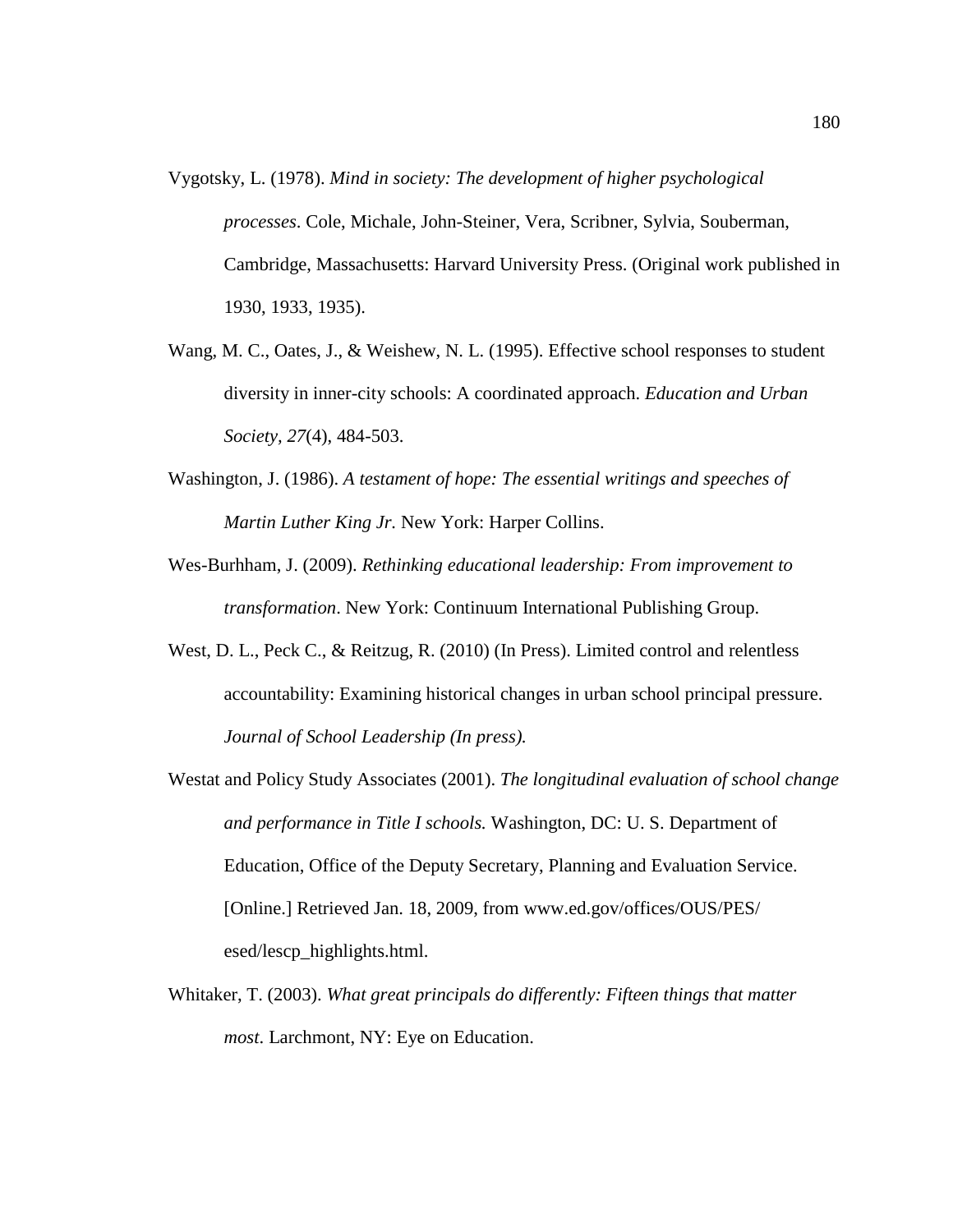- Willems, E.P. & Rausch, H. (1969). *Naturalistic viewpoints in psychological research.* New York. Holt, Rhinehart, & Winston.
- Wimberly, G. (2002). School relationships foster success for African American students. Iowa City, IA: ACT. [Online.] Available: www.act.org/path/policy/pdf/ school\_relation.pdf.
- Wolcott, H. F. (1994). *Transforming qualitative data: Description, analysis, and interpretation.* Thousand Oaks, CA: Sage.

Wolk, S. (2007). Why go to school? *Phi Delta Kapan, 88*(9), 648-658.

Yin, R. K. (2003) *Case study research: Design and method* (3<sup>rd</sup> ed.). Thousand Oaks, CA: Sage.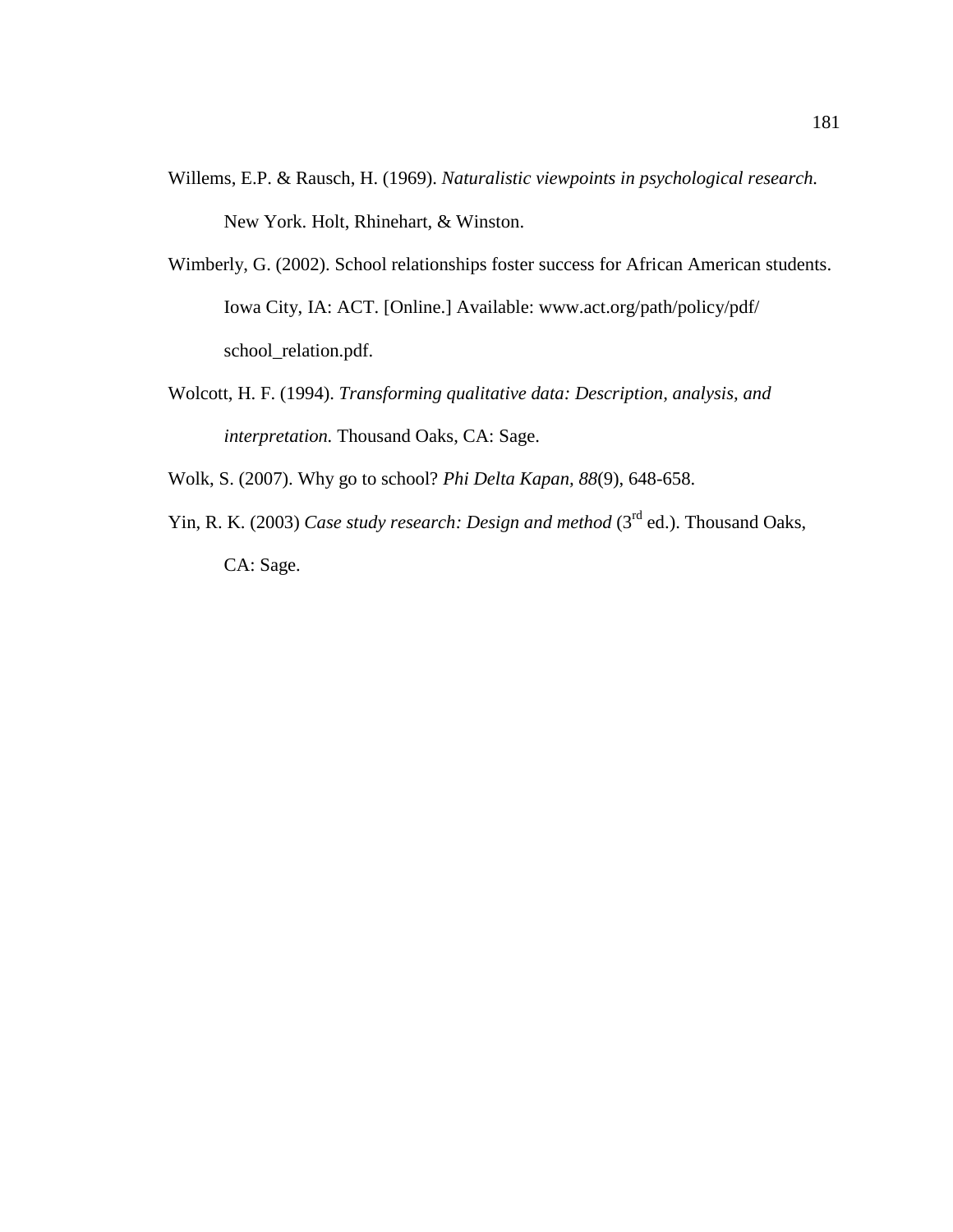# **Appendix A**

## **Principal Consent**

IRB STUDY: (PRINCIPAL) Consent to Act as a Human Participant: Long Form

| Project Title:             | "Educational leaders as the catalyst to connecting the<br>community: Uncovering leadership strategies used to forge<br>school, family, and community partnerships." |
|----------------------------|---------------------------------------------------------------------------------------------------------------------------------------------------------------------|
| <b>Student Researcher:</b> | Aaron Woody                                                                                                                                                         |
| Principal Investigator:    | Dr. Rick Reitzug                                                                                                                                                    |
| Participant's Name:        |                                                                                                                                                                     |

The purpose of this research study will be to investigate the effective strategies employed to develop community connections within your school that lead to a learning community.

Participants of the study were selected by the following criteria: Currently serving as an elementary school principal in a school known as a place that has been successful in establishing and maintaining a school partnership with the community.

As a participant in this study, you will be asked to participate in three interviews. The interviews will take no more than an hour a piece. The total commitment for participating in this research will be no more than three hours. Your responses may be used to analyze collective data regarding this study. While your participation is greatly appreciated it is voluntary.

I plan to ask you a variety of questions to gain important knowledge about community building. I want to get your honest opinions regarding the questions, and I want to encourage you not to be afraid to share your knowledge. I will be the only person who documents your responses, and any written reflection of the interview will provide you with confidentiality. When the project is completed I will make sure to share the results with you.

I would like to have your permission to tape-record the interview and make notes of your responses (so I can remember what was said later). I will be the only one who listens to the tapes. Because your voice will be potentially identifiable by anyone who hears the tape, your confidentiality for things you say on the tape cannot be guaranteed although the researcher will try to limit access to the tape as described below.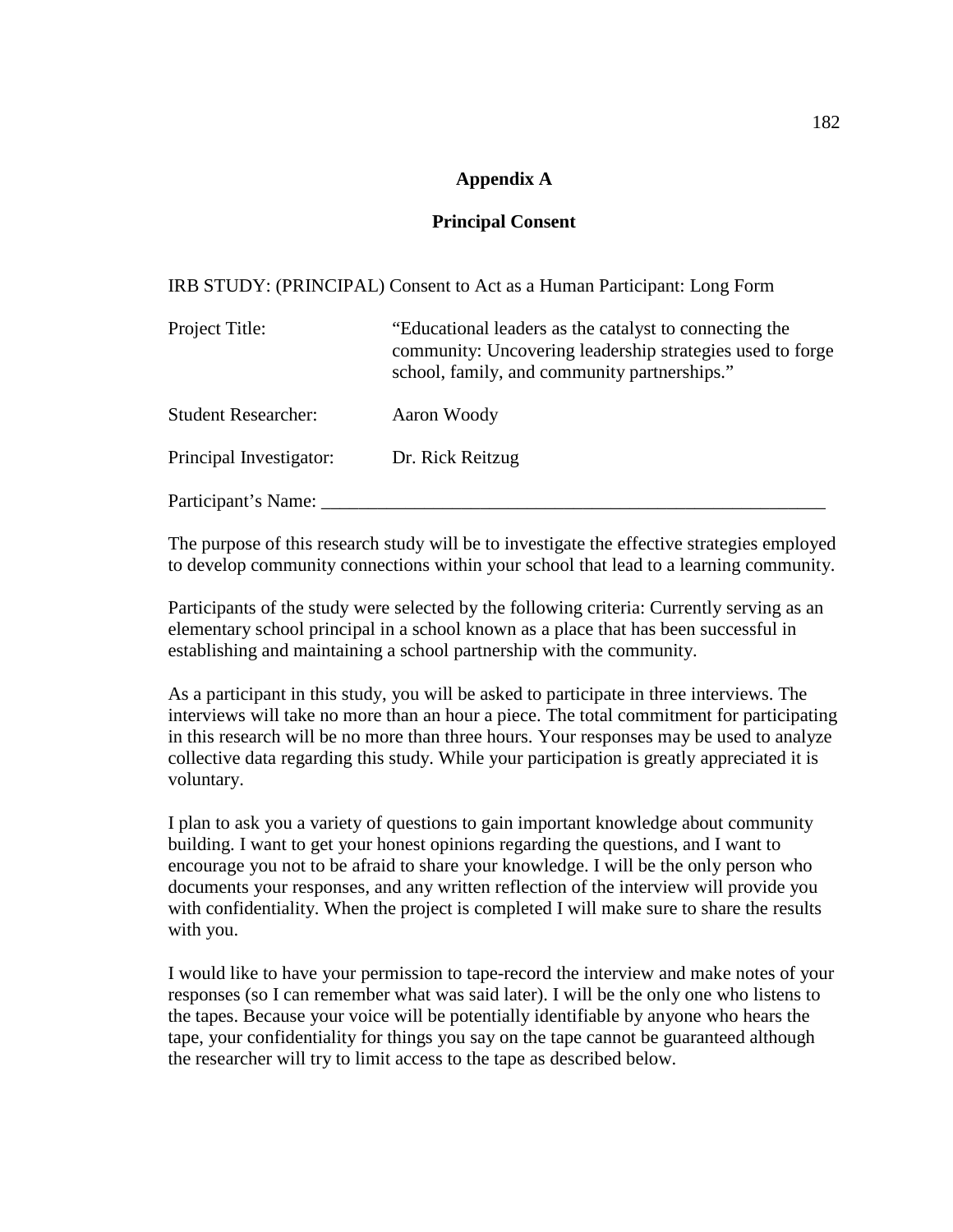There is only a minimal risk to you as a participant in this study. The Institutional Review Board at the University of North Carolina at Greensboro has determined that participation in this study poses a minimal risk as there is a slight risk of a breach of confidentiality since identifiable information will be collected in this study. To keep this from happening, I will assign a pseudonym to you and code your responses in a way that keeps anyone from attaching them to you.

If you have any concerns about your rights or how you are being treated please contact Eric Allen in the Office of Research and Compliance at UNCG at (336)256-1482. Questions about this project or your benefits or risks associated with being in this study can be answered by Dr. Rick Reitzug who may be contacted at (336) 334-3460 or by email at ucreitzu@uncg.edu.

There are no direct benefits to participating in this study. However, I believe you may see some areas where you can continue to improve and impact your school in positive ways. Additionally, by sharing your perspectives with the researcher, you may help impact future leadership and instruction within schools across the country. There are no costs to you or payments made for participating in this study.

Confidentiality will be maintained at all times. All information obtained in this study is strictly confidential unless disclosure is required by law. Interview responses will be compiled and participant identities will be removed when the raw data is transcribed. All data will be stored in a locked filing cabinet at the student researcher's home, off campus at 1509 Groveland Tr. Greensboro, North Carolina. The data will be stored for three years from the closure of the project, then shredded and incinerated by the student researcher. Any electronic files will be deleted, and any information stored on electronic media will be destroyed.

You should also know that you can decide not to participate in this study, or stop doing it at any time after we have started. You have the right to refuse to participate or to withdraw at any time, without penalty. If you do withdraw, it will not affect you in any way. If you choose to withdraw, you may request that any of your data which has been collected be destroyed unless it is in a de-identifiable state.

If significant new information relating to the study becomes available which may relate to your willingness to continue to participate, this information will be provided to you.

Your school district is not conducting or sponsoring this research project.

By signing this consent form you are agreeing that you read, or it has been read to you, and you fully understand the contents of this document and are openly willing consent to take part in this study. All of your questions concerning this study have been answered. By signing this form, you are agreeing that you are 18 years of age or older and are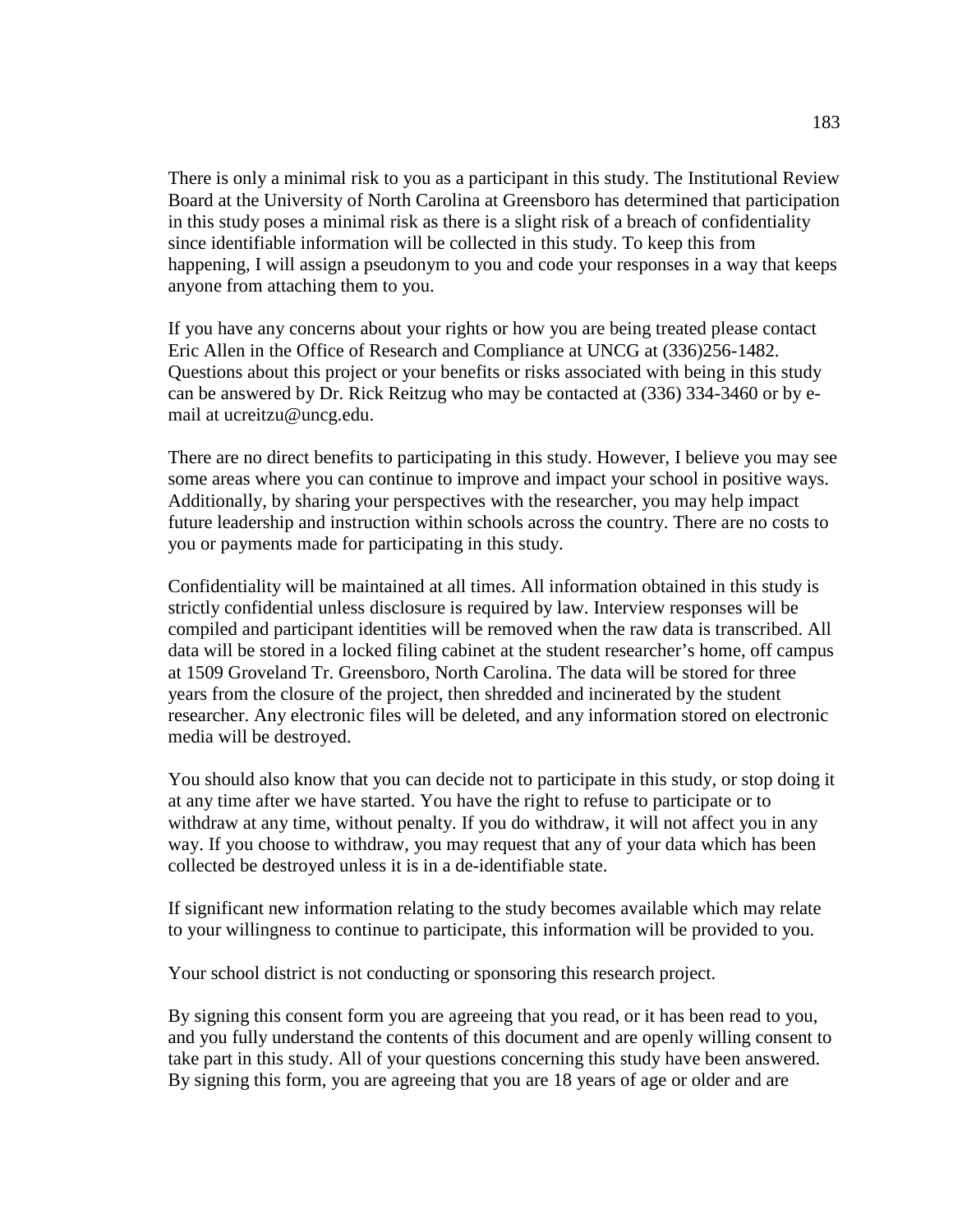agreeing to participate, or have the individual specified above as a participant participate, in this study described to you by Aaron Woody.

\_\_\_\_\_\_\_\_\_\_\_\_\_\_\_\_\_\_\_\_\_\_\_\_\_\_\_\_\_\_\_\_\_\_ \_\_\_\_\_\_\_\_\_\_\_\_\_\_\_\_\_\_\_\_\_\_\_\_\_

(Signature of Research Participant) (Date)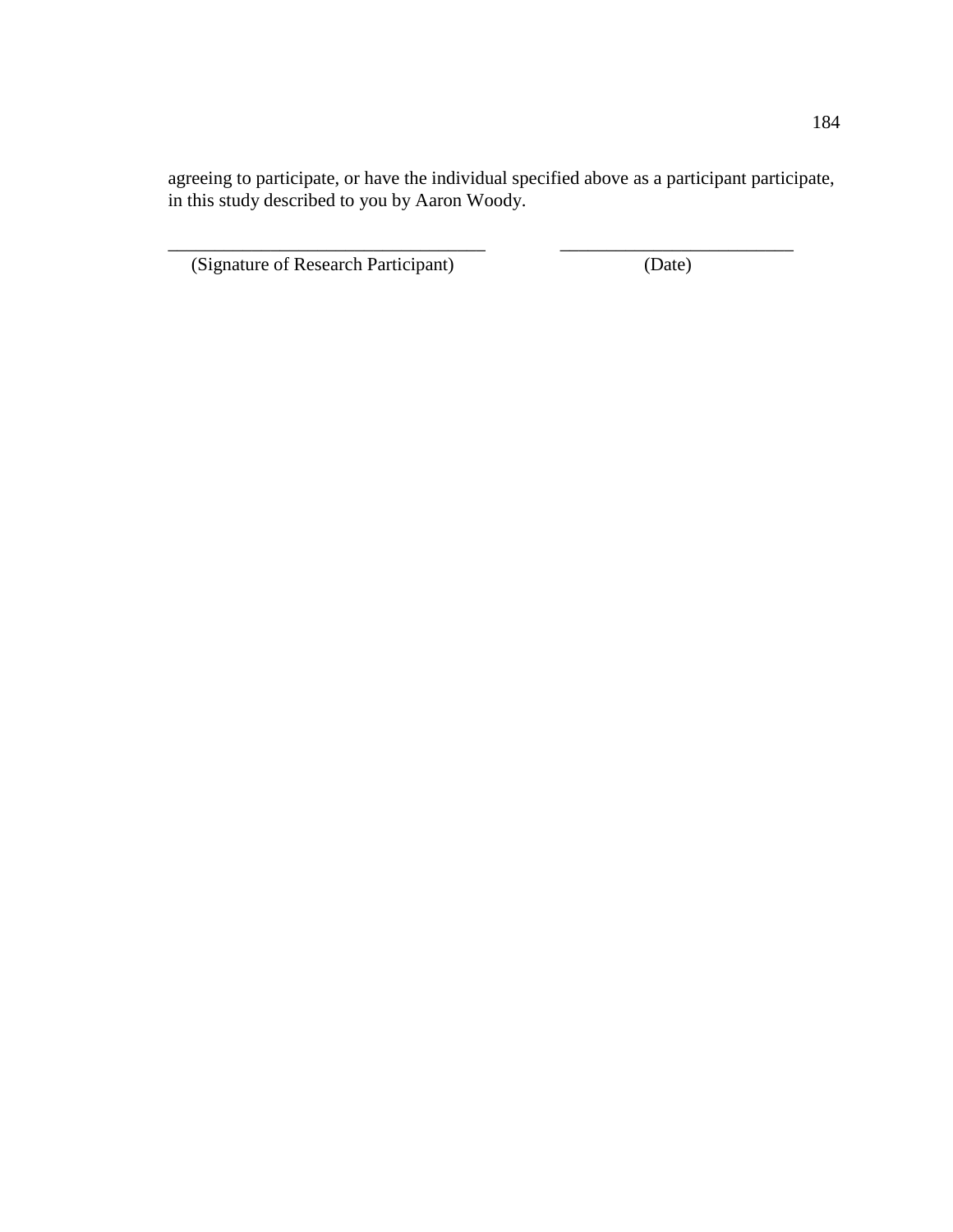### **Appendix B**

### **Informed Consent Forms for All Participants**

IRB STUDY: Consent To Act As a Human Participant: Long Form

| Project Title:             | "Educational leaders as the catalyst to connecting the<br>community: Uncovering leadership strategies used to forge<br>school, family, and community partnerships." |
|----------------------------|---------------------------------------------------------------------------------------------------------------------------------------------------------------------|
| <b>Student Researcher:</b> | Aaron Woody                                                                                                                                                         |
| Principal Investigator:    | Dr. Rick Reitzug                                                                                                                                                    |
| Participant's Name:        |                                                                                                                                                                     |

The purpose of this research study will be to investigate the effective strategies employed to develop community connections within your school that lead to a learning community.

Participants of the study were selected by the following criteria: Currently serving as an elementary school principal, teacher, staff member, or parent within a school known as a place that has been successful in establishing and maintaining a school partnership with the community.

As a participant in this study, you will be asked to participate in an interview. The interview should take between 30 and 60 minutes. It will not take longer than one hour. Your responses may be used to analyze collective data regarding this study. While your participation is greatly appreciated it is voluntary.

I plan to ask you a variety of questions to gain important knowledge about community building. I want to get your honest opinions regarding the questions, and I want to encourage you not to be afraid to share your knowledge. I will be the only person who documents your responses, and any written reflection of the interview will provide you with confidentiality. When the project is completed I will make sure to share the results with you.

I would like to have your permission to tape-record the interview and make notes of your responses (so I can remember what was said later). I will be the only one who listens to the tapes. Because your voice will be potentially identifiable by anyone who hears the tape, your confidentiality for things you say on the tape cannot be guaranteed although the researcher will try to limit access to the tape as described below.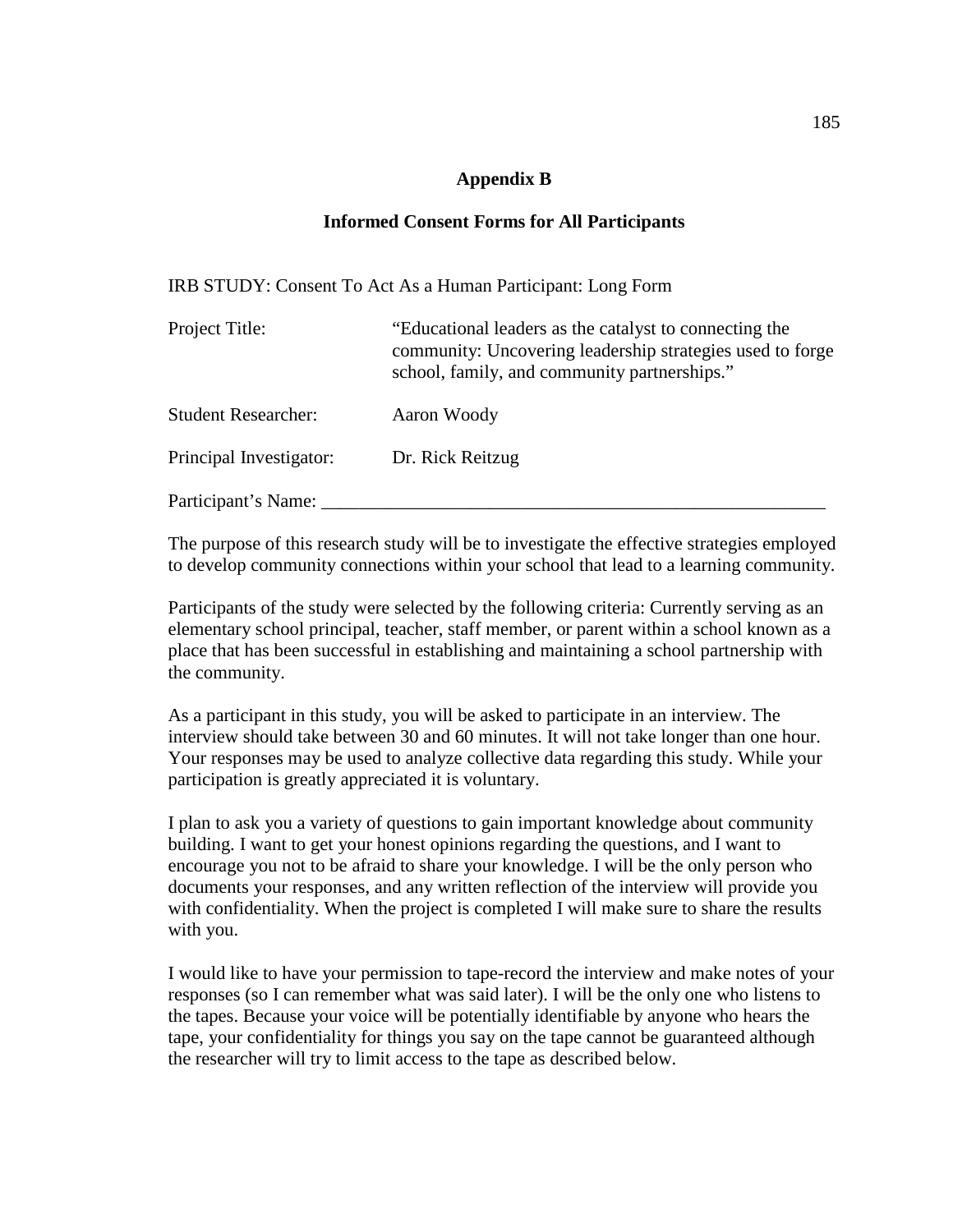There is only a minimal risk to you as a participant in this study. The Institutional Review Board at the University of North Carolina at Greensboro has determined that participation in this study poses a minimal risk as there is a slight risk of a breach of confidentiality since identifiable information will be collected in this study. To keep this from happening, I will assign a pseudonym to you and code your responses in a way that keeps anyone from attaching them to you.

If you have any concerns about your rights or how you are being treated please contact Eric Allen in the Office of Research and Compliance at UNCG at (336)256-1482. Questions about this project or your benefits or risks associated with being in this study can be answered by Dr. Rick Reitzug who may be contacted at (336) 334-3460 or by email at ucreitzu@uncg.edu.

There are no direct benefits to participating in this study. However, I believe you may see some areas where you can continue to improve and impact your school in positive ways. Additionally, by sharing your perspectives with the researcher, you may help impact future leadership and instruction within schools across the country. There are no costs to you or payments made for participating in this study.

Confidentiality will be maintained at all times. All information obtained in this study is strictly confidential unless disclosure is required by law. Interview responses will be compiled and participant identities will be removed when the raw data is transcribed. All data will be stored in a locked filing cabinet at the student researcher's home, off campus at 1509 Groveland Tr. Greensboro, North Carolina. The data will be stored for three years from the closure of the project, then shredded and incinerated by the student researcher. Any electronic files will be deleted, and any information stored on electronic media will be destroyed.

You should also know that you can decide not to participate in this study, or stop doing it at any time after we have started. You have the right to refuse to participate or to withdraw at any time, without penalty. If you do withdraw, it will not affect you in any way. If you choose to withdraw, you may request that any of your data which has been collected be destroyed unless it is in a de-identifiable state.

If significant new information relating to the study becomes available which may relate to your willingness to continue to participate, this information will be provided to you.

Your school district is not conducting or sponsoring this research project.

By signing this consent form you are agreeing that you read, or it has been read to you, and you fully understand the contents of this document and are openly willing consent to take part in this study. All of your questions concerning this study have been answered. By signing this form, you are agreeing that you are 18 years of age or older and are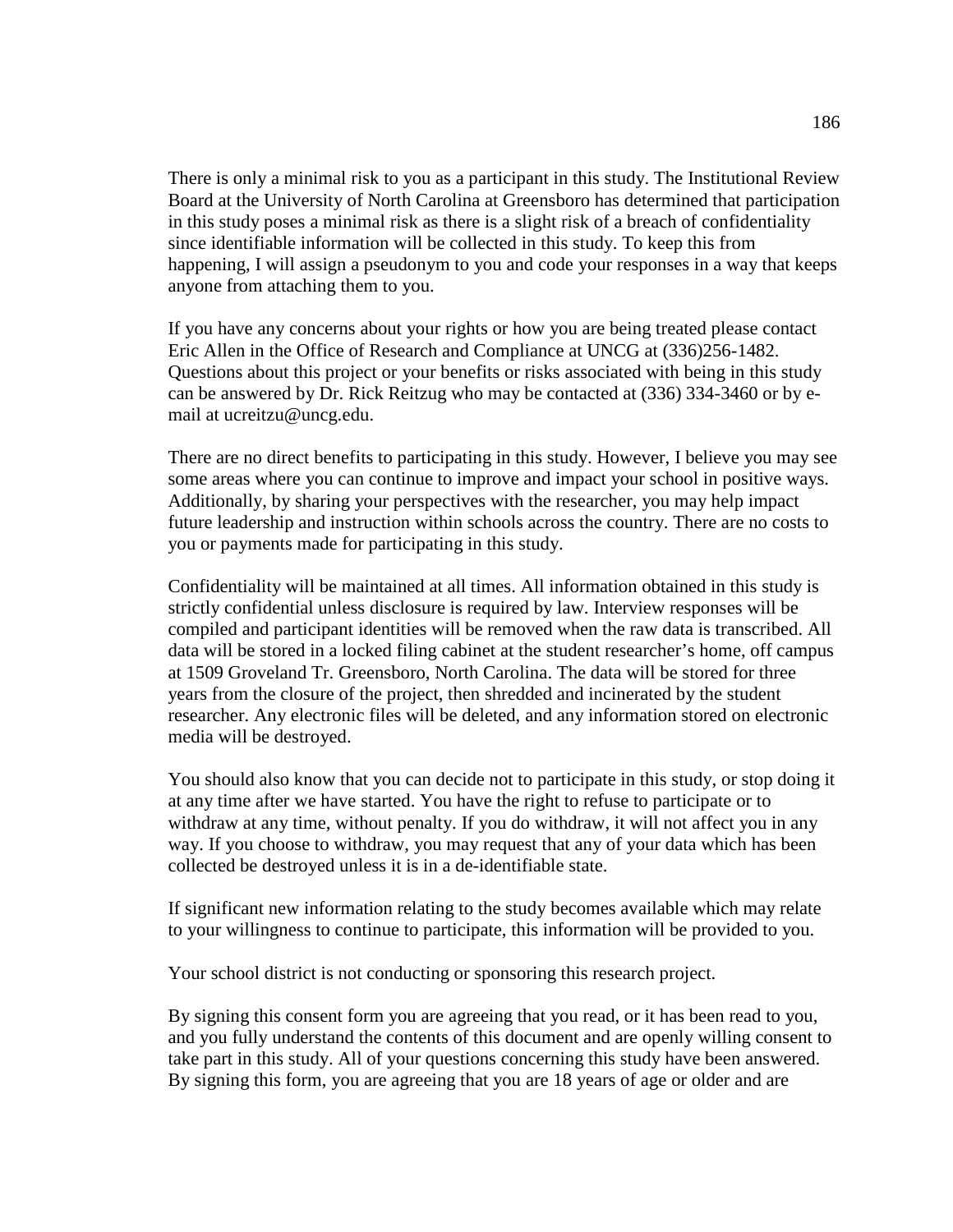agreeing to participate, or have the individual specified above as a participant participate, in this study described to you by Aaron Woody.

\_\_\_\_\_\_\_\_\_\_\_\_\_\_\_\_\_\_\_\_\_\_\_\_\_\_\_\_\_\_\_\_\_\_ \_\_\_\_\_\_\_\_\_\_\_\_\_\_\_\_\_\_\_\_\_\_\_\_\_

(Signature of Research Participant) (Date)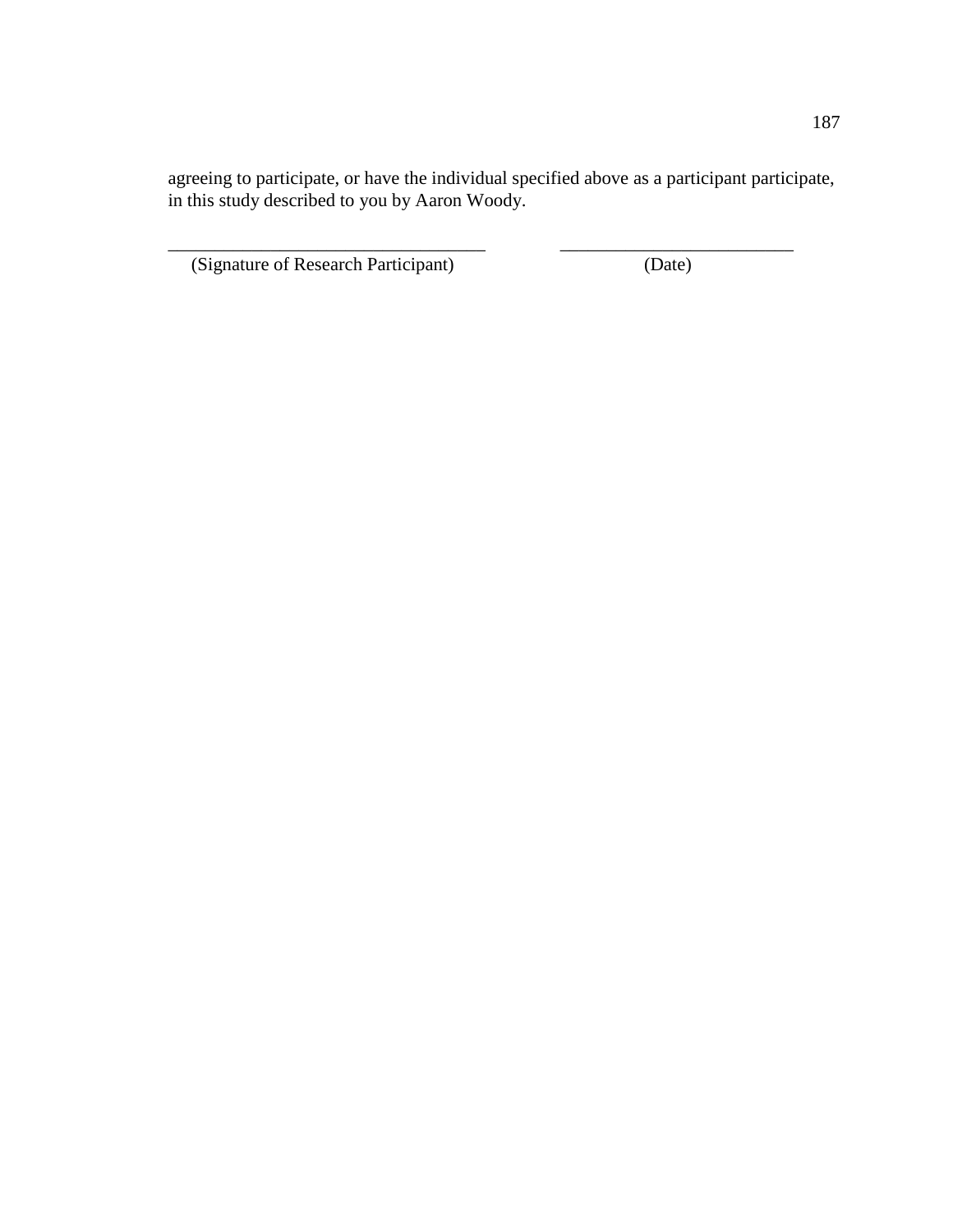### **Appendix C**

#### **Interview Questions**

#### *Interview Questions:*

Sample interview questions for all participants will include:

- 1. What can you tell me about the school's history?
- 2. Tell me about the school currently.
- 3. What are you trying to accomplish in your role at the school?
- 4. What is the role of community in the school? [I will be looking to hear whether this is described as "in," "with," or "as."]
- 5. How do you foster "community" at the elementary school level?
- 6. What is the role of parents in the school community?
- 7. What strategies have you employed to facilitate parents becoming part of the school community?
- 8. What other partners are working with the school community?
- 9. What strategies have you employed to facilitate partners becoming part of the school community?
- 10. How is parent-community participation viewed by parents, teachers, and students? Is there any resistance to these relationships, and if so, by whom?
- 11. How accessible is the school to parents and community officials?
- 12. What voice do they have in the school?
- 13. What communication occurs between home and school? How often, what is the nature of the communication?
- 14. What communication occurs between other partners and the school? How often, what is the nature of the communication?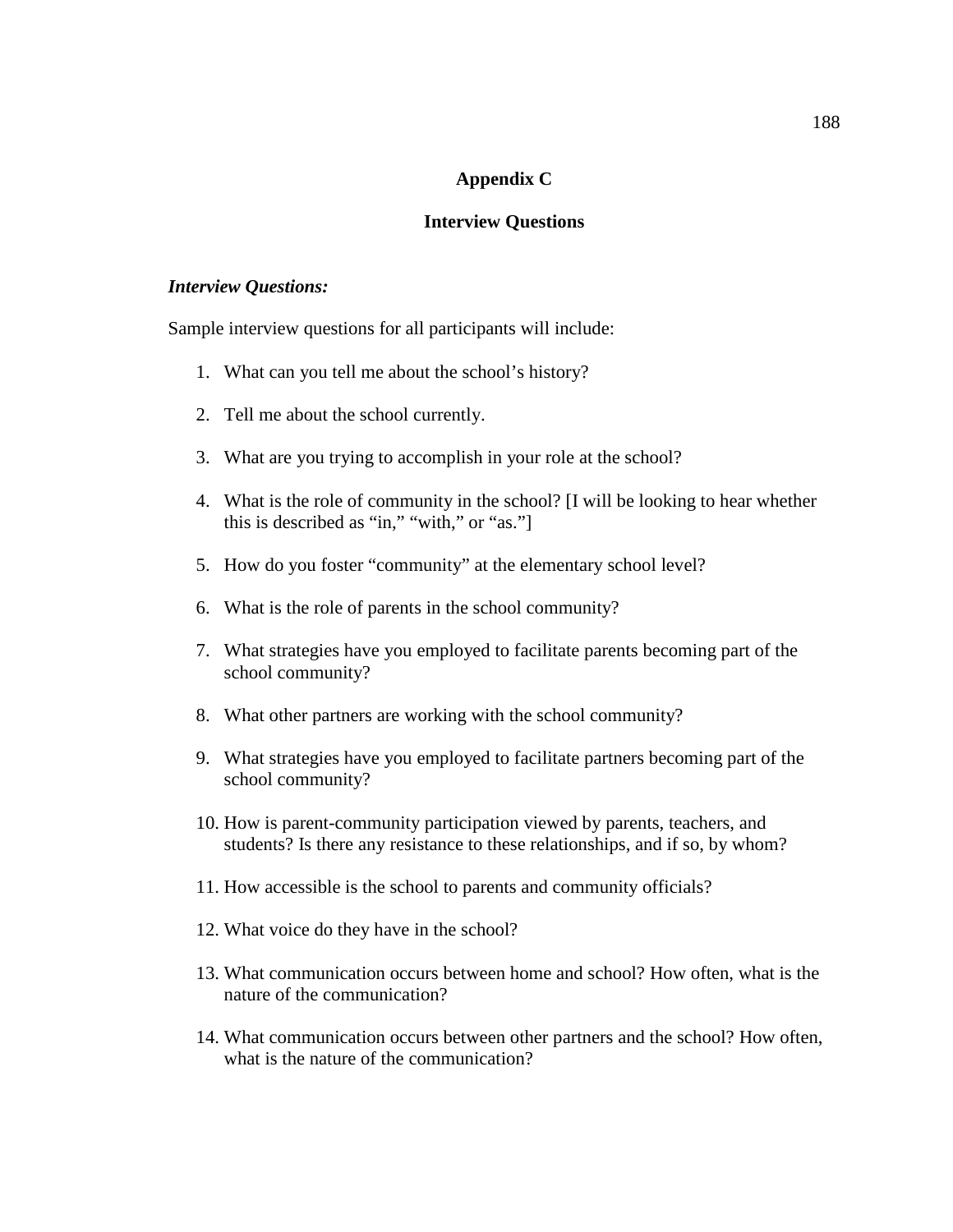- 15. How are parents involved in the financial, curricular, personnel, and other policy decisions, or operations of the school?
- 16. How might parents be more meaningfully included in the process of educating elementary school students?
- 17. How can your school better serve working families, families of color, and those who may not feel connected?
- 18. What have you learned about moving a school from a place of little stakeholder involvement, to a place where the school is working closely with parents and the community?
- 19. What kind of strategies do you employ to help students succeed?
- 20. How do you build rapport with students, and families?
- 21. What is the most effective parent / community stakeholder partnership experience that you have witnessed for students at your school?
- 22. Describe an integration obstacle you have experienced in building community partnerships within the school. Describe how you overcame it.
- 23. Provide suggestions for schools considering implementing a community partnership program.
- 24. What can be learned from your experiences in this school as it relates specifically to engaging community members with the school?